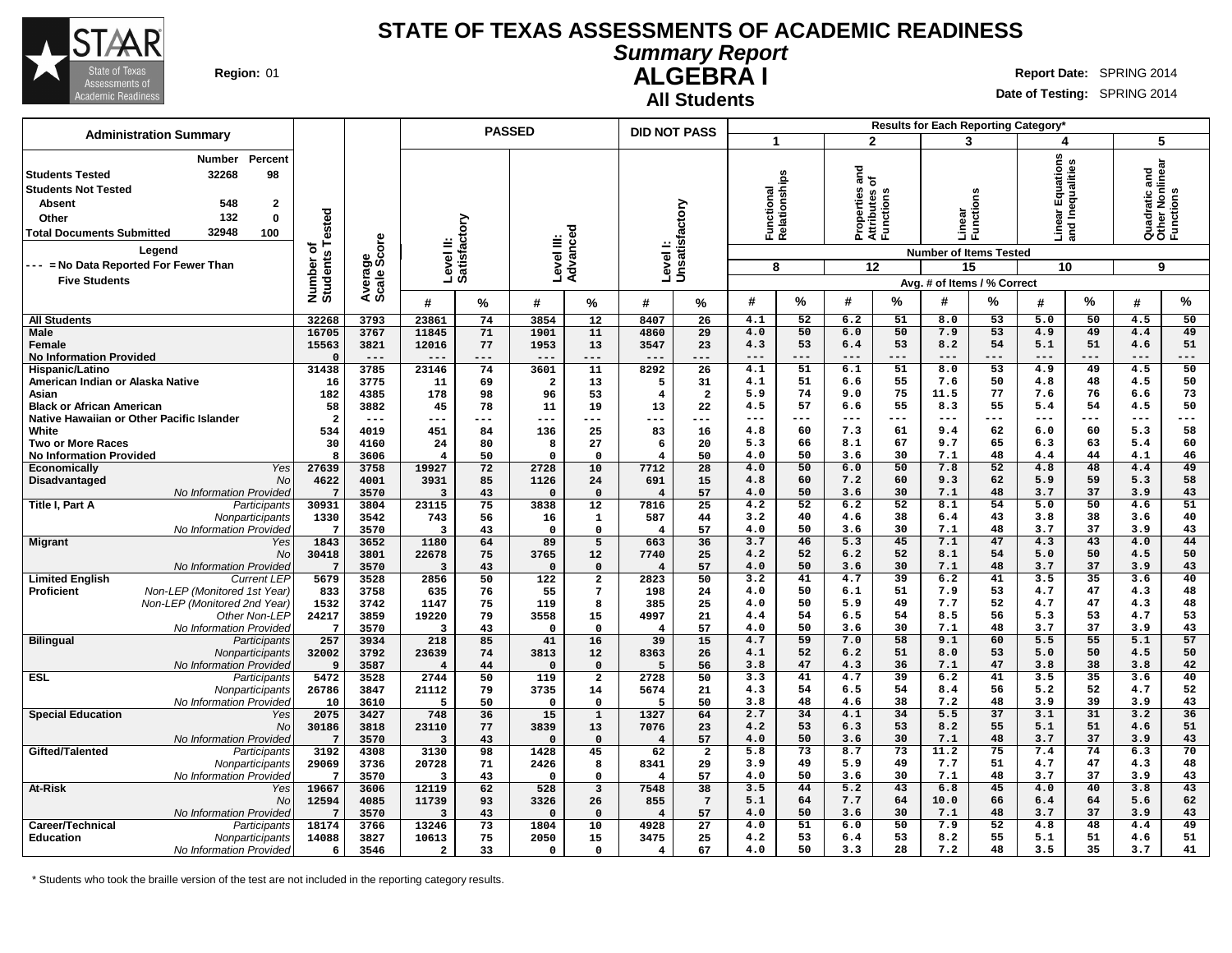

**Summary Report**

**ALGEBRA I Region:** 01 **Report** Date: SPRING 2014

#### **First-Time Tested Students**

**Date of Testing:** SPRING 2014

| <b>Administration Summary</b>                                                                                                                                                                                                                           |                              |                        |                                  | <b>PASSED</b> |                         |                                        | <b>DID NOT PASS</b>       |              |                                  |          |                                                     |              | Results for Each Reporting Category*                    |          |                                           |          |                                                    |          |
|---------------------------------------------------------------------------------------------------------------------------------------------------------------------------------------------------------------------------------------------------------|------------------------------|------------------------|----------------------------------|---------------|-------------------------|----------------------------------------|---------------------------|--------------|----------------------------------|----------|-----------------------------------------------------|--------------|---------------------------------------------------------|----------|-------------------------------------------|----------|----------------------------------------------------|----------|
|                                                                                                                                                                                                                                                         |                              |                        |                                  |               |                         |                                        |                           |              | 1                                |          |                                                     | $\mathbf{2}$ | 3                                                       |          | 4                                         |          | 5                                                  |          |
| Percent<br>Number<br>99<br>27110<br><b>Students Tested</b><br><b>Students Not Tested</b><br>237<br><b>Absent</b><br>-1<br>9<br>$\bf{0}$<br>Other<br>27356<br>100<br><b>Total Documents Submitted</b><br>Legend<br>--- = No Data Reported For Fewer Than | Number of<br>Students Tested | Average<br>Scale Score | Level II:<br>Satisfactory        |               | Level III:              | Advanced                               | Levell:<br>Unsatisfactory |              | Functional<br>Relationships<br>8 |          | ᇰ<br>를 온<br>Properties<br>Attributes c<br>Functions | 12           | Linear<br>Functi<br><b>Number of Items Tested</b><br>15 | ons<br>ਚ | ar Equations<br>Inequalities<br>름 몸<br>10 |          | Quadratic and<br>Other Nonlinear<br>Functions<br>9 |          |
| <b>Five Students</b>                                                                                                                                                                                                                                    |                              |                        |                                  |               |                         |                                        |                           |              |                                  |          |                                                     |              | Avg. # of Items / % Correct                             |          |                                           |          |                                                    |          |
|                                                                                                                                                                                                                                                         |                              |                        | #                                | %             | #                       | %                                      | #                         | %            | #                                | %        | #                                                   | %            | #                                                       | %        | #                                         | %        | #                                                  | %        |
| <b>All Students</b>                                                                                                                                                                                                                                     | 27110                        | 3867                   | 22019                            | 81            | 3853                    | 14                                     | 5091                      | 19           | 4.4                              | 55       | 6.6                                                 | 55           | 8.5                                                     | 57       | 5.3                                       | 53       | 4.8                                                | 53       |
| <b>Male</b>                                                                                                                                                                                                                                             | 13766<br>13344               | 3848<br>3888           | 10879                            | 79<br>83      | 1900<br>1953            | 14<br>15                               | 2887<br>2204              | 21<br>17     | 4.3<br>4.5                       | 54<br>56 | 6.4<br>6.8                                          | 53<br>56     | 8.4<br>8.6                                              | 56<br>57 | 5.3<br>5.4                                | 53<br>54 | 4.7<br>4.8                                         | 52<br>54 |
| Female<br><b>No Information Provided</b>                                                                                                                                                                                                                | $\Omega$                     | $- - -$                | 11140<br>---                     | ---           | $---$                   | ---                                    | ---                       | $- - -$      | ---                              | $- - -$  |                                                     | $- - -$      | $- - -$                                                 | $---$    | $- - -$                                   | $---$    | $- - -$                                            | ---      |
| Hispanic/Latino                                                                                                                                                                                                                                         | 26356                        | 3859                   | 21328                            | 81            | 3600                    | 14                                     | 5028                      | 19           | 4.4                              | 55       | 6.6                                                 | 55           | 8.5                                                     | 57       | 5.3                                       | 53       | 4.8                                                | 53       |
| American Indian or Alaska Native                                                                                                                                                                                                                        | 13                           | 3872                   | 10                               | 77            | $\overline{\mathbf{2}}$ | 15                                     | 3                         | 23           | 4.8                              | 60       | 6.9                                                 | 58           | 8.3                                                     | 55       | 5.2                                       | 52       | 4.8                                                | 53       |
| Asian                                                                                                                                                                                                                                                   | 179                          | 4403                   | 177                              | 99            | 96                      | 54                                     | $\overline{a}$            | $\mathbf{1}$ | 6.0                              | 75       | 9.0                                                 | 75           | 11.6                                                    | 77       | 7.7                                       | 77       | 6.6                                                | 74       |
| <b>Black or African American</b>                                                                                                                                                                                                                        | 50                           | 3954                   | 42                               | 84            | 11                      | 22                                     | 8                         | 16           | 4.6                              | 58       | 6.9                                                 | 57           | 8.8                                                     | 59       | 5.8                                       | 58       | 4.9                                                | 54       |
| Native Hawaiian or Other Pacific Islander                                                                                                                                                                                                               | $\overline{a}$               | $---$                  | ---                              | ---           | ---                     | ---                                    |                           | ---          | ---                              | $- - -$  | ---                                                 | $- - -$      | $- - -$                                                 | $---$    | $- - -$                                   | ---      | $---$                                              | ---      |
| White<br><b>Two or More Races</b>                                                                                                                                                                                                                       | 476<br>28                    | 4103<br>4215           | 432<br>24                        | 91<br>86      | 136<br>8                | 29<br>29                               | 44<br>4                   | 9<br>14      | 5.1<br>5.5                       | 63<br>69 | 7.7<br>8.4                                          | 64<br>70     | 9.9<br>10.1                                             | 66<br>67 | 6.4<br>6.5                                | 64<br>65 | 5.6<br>5.5                                         | 62<br>62 |
| <b>No Information Provided</b>                                                                                                                                                                                                                          | 6                            | 3726                   | $\overline{4}$                   | 67            | $\Omega$                | $\Omega$                               | $\overline{a}$            | 33           | 4.2                              | 52       | 4.5                                                 | 38           | 7.8                                                     | 52       | 5.0                                       | 50       | 4.8                                                | 54       |
| Yes<br><b>Economically</b>                                                                                                                                                                                                                              | 22874                        | 3833                   | 18241                            | 80            | 2727                    | 12                                     | 4633                      | 20           | 4.3                              | 54       | 6.4                                                 | 54           | 8.3                                                     | 55       | $\overline{5.2}$                          | 52       | 4.7                                                | 52       |
| Disadvantaged<br>No                                                                                                                                                                                                                                     | 4231                         | 4055                   | 3775                             | 89            | 1126                    | 27                                     | 456                       | 11           | 5.0                              | 62       | 7.5                                                 | 63           | 9.6                                                     | 64       | 6.2                                       | 62       | 5.5                                                | 61       |
| No Information Provided                                                                                                                                                                                                                                 | 5                            | 3700                   | $\overline{3}$                   | 60            | $\Omega$                | $\Omega$                               | $\overline{2}$            | 40           | 4.2                              | 53       | 4.6                                                 | 38           | 8.0                                                     | 53       | 4.2                                       | 42       | 4.6                                                | 51       |
| Title I, Part A<br>Participants                                                                                                                                                                                                                         | 26126                        | 3878                   | 21389                            | 82            | 3837                    | 15                                     | 4737                      | 18           | 4.4                              | 55       | 6.7                                                 | 55           | 8.6                                                     | 57       | 5.4                                       | 54       | 4.8                                                | 54       |
| Nonparticipants                                                                                                                                                                                                                                         | 979<br>5                     | 3598                   | 627<br>$\overline{\mathbf{3}}$   | 64            | 16<br>$\Omega$          | $\overline{\mathbf{2}}$<br>$\mathbf 0$ | 352<br>$\overline{a}$     | 36           | 3.3<br>4.2                       | 42<br>53 | 4.9                                                 | 41<br>38     | 6.9<br>8.0                                              | 46<br>53 | 4.2<br>4.2                                | 42<br>42 | 3.8                                                | 42<br>51 |
| No Information Provided<br><b>Migrant</b><br>Yes                                                                                                                                                                                                        | 1420                         | 3700<br>3732           | 1038                             | 60<br>73      | 89                      | 6                                      | 382                       | 40<br>27     | 3.9                              | 49       | 4.6<br>5.9                                          | 49           | 7.7                                                     | 51       | 4.7                                       | 47       | 4.6<br>4.3                                         | 47       |
| No                                                                                                                                                                                                                                                      | 25685                        | 3875                   | 20978                            | 82            | 3764                    | 15                                     | 4707                      | 18           | 4.4                              | 55       | 6.6                                                 | 55           | 8.6                                                     | 57       | 5.4                                       | 54       | 4.8                                                | 53       |
| No Information Provideo                                                                                                                                                                                                                                 | 5                            | 3700                   | $\overline{\mathbf{3}}$          | 60            | $\Omega$                | $\Omega$                               | $\overline{2}$            | 40           | 4.2                              | 53       | 4.6                                                 | 38           | 8.0                                                     | 53       | 4.2                                       | 42       | 4.6                                                | 51       |
| <b>Limited English</b><br><b>Current LEP</b>                                                                                                                                                                                                            | 4026                         | 3597                   | 2394                             | 59            | 122                     | 3                                      | 1632                      | 41           | 3.5                              | 44       | 5.1                                                 | 43           | 6.7                                                     | 45       | 3.9                                       | 39       | 3.8                                                | 43       |
| <b>Proficient</b><br>Non-LEP (Monitored 1st Year)                                                                                                                                                                                                       | 794                          | 3776                   | 624                              | 79            | 55                      | $7\phantom{.0}$                        | 170                       | 21           | 4.1                              | 51       | 6.2                                                 | 52           | 8.1                                                     | 54       | 4.8                                       | 48       | 4.4                                                | 49       |
| Non-LEP (Monitored 2nd Year)                                                                                                                                                                                                                            | 1363                         | 3782                   | 1075                             | 79            | 119                     | 9                                      | 288                       | 21           | 4.1<br>4.6                       | 52<br>57 | 6.2<br>6.9                                          | 51<br>58     | 8.0<br>8.9                                              | 53<br>60 | 4.9<br>5.7                                | 49<br>57 | 4.5<br>5.0                                         | 49<br>56 |
| Other Non-LEP<br>No Information Provideo                                                                                                                                                                                                                | 20922<br>5                   | 3928<br>3700           | 17923<br>$\overline{\mathbf{3}}$ | 86<br>60      | 3557<br>$\Omega$        | 17<br>$\Omega$                         | 2999<br>$\overline{2}$    | 14<br>40     | 4.2                              | 53       | 4.6                                                 | 38           | 8.0                                                     | 53       | 4.2                                       | 42       | 4.6                                                | 51       |
| <b>Bilingual</b><br>Participants                                                                                                                                                                                                                        | 241                          | 3971                   | 212                              | 88            | 41                      | 17                                     | 29                        | 12           | 4.8                              | 60       | 7.2                                                 | 60           | 9.3                                                     | 62       | 5.7                                       | 57       | 5.2                                                | 58       |
| Nonparticipants                                                                                                                                                                                                                                         | 26862                        | 3867                   | 21803                            | 81            | 3812                    | 14                                     | 5059                      | 19           | 4.4                              | 55       | 6.6                                                 | 55           | 8.5                                                     | 57       | 5.3                                       | 53       | 4.8                                                | 53       |
| No Information Provided                                                                                                                                                                                                                                 | $7\phantom{.0}$              | 3684                   | $\overline{4}$                   | 57            | $\Omega$                | $\Omega$                               | $\overline{3}$            | 43           | 3.9                              | 48       | 5.3                                                 | 44           | 7.7                                                     | 51       | 4.1                                       | 41       | 4.3                                                | 48       |
| ESL<br>Participants                                                                                                                                                                                                                                     | 3866                         | 3599                   | 2294                             | 59            | 119                     | $\overline{\mathbf{3}}$                | 1572                      | 41           | 3.5                              | 44       | 5.1                                                 | 43           | 6.7                                                     | 45       | 3.9                                       | 39       | 3.8                                                | 43       |
| <b>Nonparticipants</b>                                                                                                                                                                                                                                  | 23236                        | 3912                   | 19720                            | 85            | 3734                    | 16                                     | 3516                      | 15           | 4.5                              | 57       | 6.8                                                 | 57           | 8.8                                                     | 59<br>52 | 5.6                                       | 56<br>43 | 4.9                                                | 55<br>49 |
| No Information Provideo<br><b>Special Education</b><br>Yes                                                                                                                                                                                              | 8<br>1371                    | 3701<br>3473           | 5<br>587                         | 63<br>43      | $\mathbf 0$<br>15       | $\mathbf{o}$<br>$\mathbf{1}$           | 3<br>784                  | 38<br>57     | 3.9<br>2.9                       | 48<br>36 | 5.5<br>4.4                                          | 46<br>37     | 7.8<br>5.9                                              | 39       | 4.3<br>3.4                                | 34       | 4.4<br>3.4                                         | 37       |
| No                                                                                                                                                                                                                                                      | 25734                        | 3888                   | 21429                            | 83            | 3838                    | 15                                     | 4305                      | 17           | 4.5                              | 56       | 6.7                                                 | 56           | 8.7                                                     | 58       | 5.4                                       | 54       | 4.9                                                | 54       |
| No Information Provided                                                                                                                                                                                                                                 | 5                            | 3700                   | $\overline{3}$                   | 60            | $\Omega$                | $\Omega$                               | $\overline{a}$            | 40           | 4.2                              | 53       | 4.6                                                 | 38           | 8.0                                                     | 53       | 4.2                                       | 42       | 4.6                                                | 51       |
| Gifted/Talented<br>Participants                                                                                                                                                                                                                         | 3150                         | 4318                   | 3106                             | 99            | 1428                    | 45                                     | 44                        | 1            | 5.8                              | 73       | 8.8                                                 | 73           | 11.3                                                    | 75       | 7.4                                       | 74       | 6.4                                                | 71       |
| Nonparticipants                                                                                                                                                                                                                                         | 23955                        | 3808                   | 18910                            | 79            | 2425                    | 10                                     | 5045                      | 21           | 4.2                              | 52       | 6.3                                                 | 53           | 8.2                                                     | 54       | 5.1                                       | 51       | 4.6                                                | 51       |
| No Information Provideo                                                                                                                                                                                                                                 | 5                            | 3700                   | 3                                | 60            | $\Omega$                | $\mathbf{o}$                           | $\overline{\mathbf{2}}$   | 40           | 4.2                              | 53       | 4.6                                                 | 38           | 8.0                                                     | 53       | 4.2                                       | 42       | 4.6                                                | 51       |
| At-Risk<br>Yes                                                                                                                                                                                                                                          | 14874                        | 3673                   | 10455                            | 70            | 527                     | $\overline{4}$                         | 4419                      | 30           | 3.7                              | 47       | 5.6                                                 | 46<br>65     | 7.3                                                     | 48<br>67 | 4.4                                       | 44<br>65 | 4.1                                                | 46<br>62 |
| No<br>No Information Provided                                                                                                                                                                                                                           | 12231<br>5                   | 4104<br>3700           | 11561<br>3                       | 95<br>60      | 3326<br>$\Omega$        | 27<br>$\Omega$                         | 670<br>$\overline{2}$     | 5<br>40      | 5.2<br>4.2                       | 65<br>53 | 7.8<br>4.6                                          | 38           | 10.1<br>8.0                                             | 53       | 6.5<br>4.2                                | 42       | 5.6<br>4.6                                         | 51       |
| Career/Technical<br>Participants                                                                                                                                                                                                                        | 14732                        | 3851                   | 11998                            | 81            | 1804                    | 12                                     | 2734                      | 19           | 4.3                              | 54       | 6.5                                                 | 54           | 8.5                                                     | 56       | 5.3                                       | 53       | 4.7                                                | 53       |
| <b>Education</b><br>Nonparticipants                                                                                                                                                                                                                     | 12374                        | 3887                   | 10019                            | 81            | 2049                    | 17                                     | 2355                      | 19           | 4.5                              | 56       | 6.7                                                 | 56           | 8.6                                                     | 57       | 5.4                                       | 54       | 4.8                                                | 54       |
| No Information Provided                                                                                                                                                                                                                                 | 4                            | $---$                  | $---$                            | ---           |                         |                                        | ---                       | $---$        | $---$                            | ---      | $---$                                               | $---$        | $---$                                                   | $---$    | $\qquad \qquad - -$                       | $---$    | $---$                                              | ---      |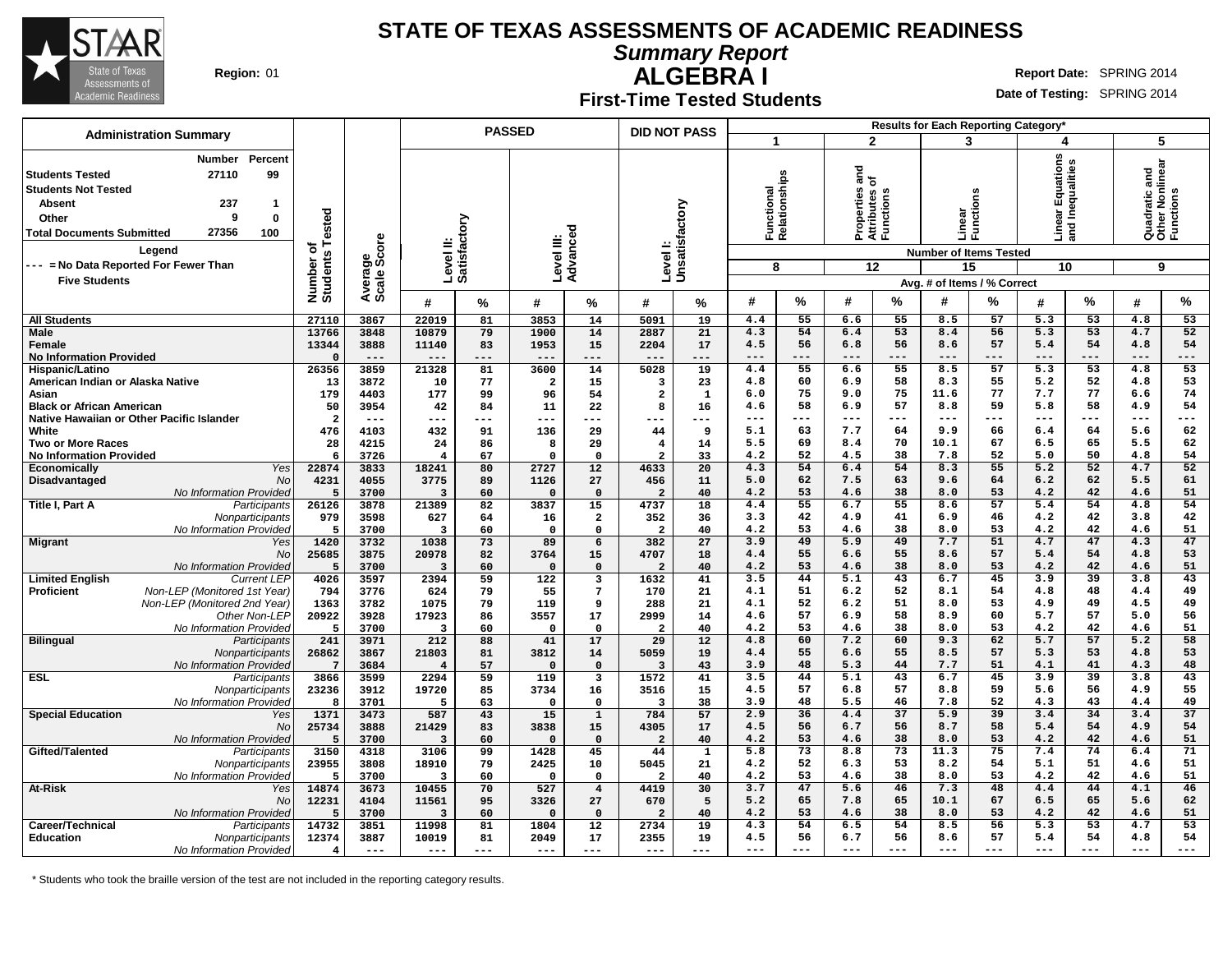

**Summary Report**

**ALGEBRA I Region:** 01 **Report** Date: SPRING 2014

**Date of Testing:** SPRING 2014

**Retested Students**

| <b>Administration Summary</b>                                                                                                                                                                                                                                                             |                                             |                                       |                                             |                                | <b>PASSED</b>                                           |                                                              | <b>DID NOT PASS</b>               |                                          |                                           |                                            |                                                                |                                                 | <b>Results for Each Reporting Category</b>                                              |                                            |                                           |                                                 |                                                    |                                          |
|-------------------------------------------------------------------------------------------------------------------------------------------------------------------------------------------------------------------------------------------------------------------------------------------|---------------------------------------------|---------------------------------------|---------------------------------------------|--------------------------------|---------------------------------------------------------|--------------------------------------------------------------|-----------------------------------|------------------------------------------|-------------------------------------------|--------------------------------------------|----------------------------------------------------------------|-------------------------------------------------|-----------------------------------------------------------------------------------------|--------------------------------------------|-------------------------------------------|-------------------------------------------------|----------------------------------------------------|------------------------------------------|
|                                                                                                                                                                                                                                                                                           |                                             |                                       |                                             |                                |                                                         |                                                              |                                   |                                          | -1                                        |                                            | $\overline{2}$                                                 |                                                 | 3                                                                                       |                                            | 4                                         |                                                 | 5                                                  |                                          |
| Percent<br><b>Number</b><br>5158<br>92<br><b>Students Tested</b><br><b>Students Not Tested</b><br>6<br><b>Absent</b><br>311<br>123<br>$\mathbf{2}$<br>Other<br>5592<br>100<br><b>Total Documents Submitted</b><br>Legend<br>--- = No Data Reported For Fewer Than<br><b>Five Students</b> | Tested<br>৳<br>'n,<br>Number<br>Students    | ige<br>Score<br>Avera<br>Scale        | Level II:<br>Satisfactory                   |                                | Level III:                                              | Advanced                                                     | Level I:<br>Unsatisfactory        |                                          | Functional<br>Relationships<br>8          |                                            | $\frac{1}{2}$<br>Properties<br>Attributes c<br>Functions<br>12 |                                                 | Linear<br>Functio<br><b>Number of Items Tested</b><br>15<br>Avg. # of Items / % Correct | ens                                        | tions<br>띵<br>יים<br>and<br>10            | Inequalities                                    | Quadratic and<br>Other Nonlinear<br>Functions<br>9 |                                          |
|                                                                                                                                                                                                                                                                                           |                                             |                                       | #                                           | %                              | #                                                       | %                                                            | #                                 | %                                        | #                                         | $\%$                                       | #                                                              | %                                               | #                                                                                       | %                                          | #                                         | $\%$                                            | #                                                  | %                                        |
| <b>All Students</b>                                                                                                                                                                                                                                                                       | 5158                                        | 3401                                  | 1842                                        | 36                             | $\mathbf{1}$                                            | $\mathbf 0$                                                  | 3316                              | 64                                       | 2.8                                       | 35                                         | 3.9                                                            | 33                                              | 5.3                                                                                     | 35                                         | 3.0                                       | 30                                              | 3.1                                                | 34                                       |
| <b>Male</b><br><b>Female</b><br><b>No Information Provided</b>                                                                                                                                                                                                                            | 2939<br>2219<br>$\Omega$                    | 3387<br>3420<br>$---$                 | 966<br>876<br>$---$                         | 33<br>39<br>$---$              | $\mathbf 1$<br>$\mathbf 0$<br>$--$                      | $\mathbf 0$<br>$\Omega$<br>$---$                             | 1973<br>1343<br>$---$             | 67<br>61<br>---                          | 2.7<br>2.9<br>$---$                       | 34<br>36<br>---                            | 3.8<br>4.1<br>$---$                                            | 32<br>34<br>---                                 | 5.2<br>5.4<br>$---$                                                                     | 35<br>36<br>$---$                          | 2.9<br>3.0<br>$---$                       | 29<br>30<br>$---$                               | 3.0<br>3.1<br>$---$                                | 34<br>35<br>---                          |
| Hispanic/Latino<br>American Indian or Alaska Native                                                                                                                                                                                                                                       | 5082<br>з                                   | 3402<br>$---$                         | 1818<br>$---$                               | 36<br>$\qquad \qquad - -$      | $\mathbf{1}$<br>$---$                                   | $\mathbf 0$<br>$---$                                         | 3264<br>$---$                     | 64<br>$---$                              | 2.8<br>$\qquad \qquad - -$<br>$---$       | 35<br>$\qquad \qquad - -$<br>$---$         | 3.9<br>$\qquad \qquad - -$<br>$---$                            | $\overline{33}$<br>$\qquad \qquad - -$<br>$---$ | 5.3<br>$\qquad \qquad - -$<br>$- - -$                                                   | $\overline{35}$<br>$---$<br>$---$          | 3.0<br>$\qquad \qquad - -$<br>$---$       | $\overline{30}$<br>$\qquad \qquad - -$<br>$---$ | 3.1<br>$\qquad \qquad - -$<br>$---$                | 34<br>---<br>---                         |
| Asian<br><b>Black or African American</b><br>Native Hawaiian or Other Pacific Islander<br>White                                                                                                                                                                                           | 3<br>8<br>$\Omega$<br>58                    | $---$<br>3434<br>$---$<br>3324        | ---<br>$\overline{\mathbf{3}}$<br>---<br>19 | $---$<br>38<br>$---$<br>33     | $---$<br>0<br>$---$<br>0                                | ---<br>$\Omega$<br>---<br>$\mathbf 0$                        | $---$<br>5<br>$---$<br>39         | ---<br>63<br>$---$<br>67                 | 4.1<br>$- - -$<br>2.8                     | 52<br>$---$<br>35                          | 4.8<br>$---$<br>3.8                                            | 40<br>$- - -$<br>32                             | 5.0<br>$---$<br>4.9                                                                     | 33<br>$---$<br>33                          | 2.6<br>$---$<br>2.8                       | 26<br>$---$<br>28                               | 2.3<br>$---$<br>2.8                                | 25<br>---<br>31                          |
| <b>Two or More Races</b><br><b>No Information Provided</b><br>Yes<br><b>Economically</b>                                                                                                                                                                                                  | $\overline{\mathbf{2}}$<br>2<br>4765        | $---$<br>$- - -$<br>3399              | ---<br>---<br>1686                          | $- - -$<br>$---$<br>35         | $---$<br>$---$<br>$\mathbf{1}$                          | ---<br>---<br>$\mathbf 0$                                    | $---$<br>$---$<br>3079            | ---<br>---<br>65                         | $---$<br>$- - -$<br>2.8                   | $---$<br>$---$<br>35                       | $---$<br>$- - -$<br>3.9                                        | $- - -$<br>$---$<br>$\overline{33}$             | $- - -$<br>$- - -$<br>5.3                                                               | $---$<br>$---$<br>35                       | $---$<br>$- - -$<br>3.0                   | $- - -$<br>$---$<br>30                          | $---$<br>$---$<br>3.1                              | $---$<br>---<br>34                       |
| Disadvantaged<br>No<br>No Information Provided                                                                                                                                                                                                                                            | 391<br>$\overline{2}$                       | 3422<br>$---$                         | 156<br>$---$                                | 40                             | $\mathbf 0$<br>---                                      | $\mathbf 0$                                                  | 235<br>$---$                      | 60<br>---                                | 2.9<br>$- - -$                            | 36<br>---                                  | 4.1<br>$- - -$                                                 | 34<br>---                                       | 5.5<br>$- - -$                                                                          | 37<br>$---$                                | 3.1<br>$- - -$                            | 31<br>---                                       | 3.0<br>$- - -$                                     | 33<br>---                                |
| Title I, Part A<br>Participants<br>Nonparticipants<br>No Information Provideo                                                                                                                                                                                                             | 4805<br>351<br>$\overline{2}$               | 3402<br>3385<br>$- -$                 | 1726<br>116<br>$---$                        | 36<br>33<br>---                | 1<br>0<br>$---$                                         | $\mathbf 0$<br>$\mathbf 0$<br>---                            | 3079<br>235<br>$---$              | 64<br>67<br>---                          | 2.8<br>2.8<br>$---$                       | 35<br>35<br>$---$                          | 3.9<br>3.8<br>$---$                                            | 33<br>32<br>$---$                               | 5.3<br>5.2<br>$---$                                                                     | 35<br>34<br>$---$                          | 3.0<br>2.9<br>$---$                       | 30<br>29<br>$---$                               | 3.1<br>2.9<br>$---$                                | 34<br>32<br>---                          |
| <b>Migrant</b><br>Yes<br><b>No</b><br>No Information Provided                                                                                                                                                                                                                             | 423<br>4733<br>$\overline{2}$               | 3381<br>3403<br>$---$                 | 142<br>1700<br>---                          | 34<br>36<br>---                | $\mathbf 0$<br>$\mathbf 1$<br>---                       | $\mathbf 0$<br>$\mathbf 0$                                   | 281<br>3033<br>$---$              | 66<br>64<br>---                          | 2.8<br>2.8<br>$---$                       | 34<br>35<br>$---$                          | 3.6<br>4.0<br>$---$                                            | 30<br>33<br>---                                 | 5.2<br>5.3<br>$---$                                                                     | 35<br>35<br>---                            | 2.9<br>3.0<br>$---$                       | 29<br>30<br>---                                 | 3.1<br>3.1<br>$---$                                | 34<br>34<br>---                          |
| <b>Limited English</b><br><b>Current LEP</b><br>Non-LEP (Monitored 1st Year)<br><b>Proficient</b><br>Non-LEP (Monitored 2nd Year)<br>Other Non-LEP<br>No Information Provided                                                                                                             | 1653<br>39<br>169<br>3295<br>$\overline{2}$ | 3360<br>3385<br>3414<br>3421<br>$---$ | 462<br>11<br>72<br>1297<br>---              | 28<br>28<br>43<br>39<br>---    | 0<br>$\mathbf 0$<br>$\mathbf 0$<br>$\mathbf{1}$<br>$--$ | $\mathbf 0$<br>$\mathbf 0$<br>$\mathbf 0$<br>$\Omega$<br>--- | 1191<br>28<br>97<br>1998<br>$---$ | $\overline{72}$<br>72<br>57<br>61<br>--- | 2.7<br>2.7<br>2.6<br>2.9<br>$\frac{1}{2}$ | $\overline{33}$<br>34<br>33<br>36<br>$---$ | 3.7<br>4.0<br>4.1<br>4.0<br>$- - -$                            | 31<br>34<br>34<br>33<br>$---$                   | 5.0<br>5.3<br>5.5<br>5.4<br>$- - -$                                                     | $\overline{33}$<br>36<br>37<br>36<br>$---$ | 2.7<br>2.8<br>3.1<br>3.1<br>$\frac{1}{2}$ | $\overline{27}$<br>28<br>31<br>31<br>$---$      | 3.0<br>2.7<br>3.1<br>3.1<br>$\frac{1}{2}$          | $\overline{33}$<br>30<br>35<br>35<br>--- |
| <b>Bilingual</b><br>Participants<br>Nonparticipants<br>No Information Provided                                                                                                                                                                                                            | 16<br>5140<br>$\overline{2}$                | 3383<br>3401<br>$---$                 | 6<br>1836<br>---                            | $\overline{38}$<br>36<br>---   | $\mathbf 0$<br>$\mathbf{1}$<br>$---$                    | $\mathbf 0$<br>$\mathbf 0$                                   | 10<br>3304<br>$---$               | 63<br>64<br>---                          | 3.1<br>2.8<br>$---$                       | 38<br>35<br>$-- -$                         | 3.7<br>3.9<br>$---$                                            | 31<br>33<br>$- - -$                             | 5.3<br>5.3<br>$---$                                                                     | 35<br>35<br>---                            | 2.2<br>3.0<br>$---$                       | $\overline{22}$<br>30<br>---                    | 3.2<br>3.1<br>$---$                                | 35<br>34<br>---                          |
| <b>ESL</b><br>Participants<br>Nonparticipants<br>No Information Provideo                                                                                                                                                                                                                  | 1606<br>3550<br>$\overline{2}$              | 3359<br>3420<br>$\qquad \qquad - -$   | 450<br>1392<br>$---$                        | $\overline{28}$<br>39<br>$---$ | $\Omega$<br>$\mathbf{1}$<br>$---$                       | $\mathbf 0$<br>$\mathbf 0$<br>---                            | 1156<br>2158<br>$---$             | $\overline{72}$<br>61<br>---             | 2.7<br>2.8<br>$\qquad \qquad - -$         | $\overline{33}$<br>36<br>---               | 3.7<br>4.0<br>$\qquad \qquad -$                                | 31<br>33<br>$---$                               | 5.0<br>5.4<br>$\qquad \qquad -$                                                         | $\overline{33}$<br>36<br>---               | 2.7<br>3.1<br>$\qquad \qquad - -$         | $\overline{27}$<br>31<br>---                    | 3.0<br>3.1<br>$\qquad \qquad - -$                  | $\overline{33}$<br>35<br>---             |
| <b>Special Education</b><br>Yes<br>No<br>No Information Provided                                                                                                                                                                                                                          | 704<br>4452<br>$\overline{2}$               | 3338<br>3411<br>$---$                 | 161<br>1681<br>$---$                        | 23<br>38<br>---                | $\mathbf 0$<br>$\mathbf 1$<br>$---$                     | $\mathbf 0$<br>$\mathbf 0$<br>---                            | 543<br>2771<br>$---$              | 77<br>62<br>---                          | 2.5<br>2.8<br>$---$                       | 31<br>35                                   | 3.6<br>4.0<br>$---$                                            | 30<br>33<br>---                                 | 4.8<br>5.4<br>$---$                                                                     | 32<br>36<br>---                            | 2.6<br>3.0<br>$---$                       | 26<br>30<br>---                                 | 3.0<br>3.1<br>$---$                                | 33<br>34<br>---                          |
| Gifted/Talented<br>Participants<br>Nonparticipants<br>No Information Provideo                                                                                                                                                                                                             | 42<br>5114<br>$\overline{a}$                | 3588<br>3400<br>$---$                 | 24<br>1818<br>$---$                         | 57<br>36<br>$---$              | $\mathbf{o}$<br>$\mathbf 1$<br>$--$                     | $\mathbf{o}$<br>$\mathbf 0$<br>---                           | 18<br>3296<br>$---$               | 43<br>64<br>---                          | 3.6<br>2.8<br>$--$                        | 45<br>35<br>---                            | 5.1<br>3.9<br>$--$                                             | 43<br>33<br>---                                 | 6.4<br>5.3<br>$--$                                                                      | 43<br>35<br>---                            | 3.7<br>3.0<br>$---$                       | $\overline{37}$<br>30<br>---                    | 3.8<br>3.1<br>$---$                                | 43<br>34<br>---                          |
| At-Risk<br>Yes<br>No<br>No Information Provided                                                                                                                                                                                                                                           | 4793<br>363<br>$\overline{2}$               | 3396<br>3475<br>$---$                 | 1664<br>178<br>$---$                        | 35<br>49<br>---                | $\mathbf{1}$<br>0<br>$---$                              | $\mathbf 0$<br>$\mathbf 0$<br>---                            | 3129<br>185<br>$---$              | 65<br>51<br>---                          | 2.8<br>3.0<br>$---$                       | 35<br>38                                   | 3.9<br>4.4<br>$---$                                            | 32<br>36                                        | 5.2<br>5.7<br>$---$                                                                     | 35<br>38<br>---                            | 2.9<br>3.4<br>$---$                       | $\overline{29}$<br>34<br>---                    | 3.1<br>3.4<br>$---$                                | 34<br>37<br>---                          |
| Career/Technical<br>Participants<br><b>Education</b><br>Nonparticipants<br>No Information Provided                                                                                                                                                                                        | 3442<br>1714<br>$\overline{a}$              | 3402<br>3400<br>$\qquad \qquad - -$   | 1248<br>594<br>$- - -$                      | 36<br>35<br>$- - -$            | $\Omega$<br>1<br>$- - -$                                | $\Omega$<br>$\Omega$<br>$- - -$                              | 2194<br>1120<br>$- - -$           | 64<br>65<br>$- - -$                      | 2.8<br>2.8<br>$---$                       | 35<br>35<br>---                            | 3.9<br>3.9<br>$---$                                            | 33<br>33<br>---                                 | 5.3<br>5.2<br>$- - -$                                                                   | 35<br>35<br>$---$                          | 3.0<br>3.0<br>$---$                       | 30<br>30<br>$---$                               | 3.1<br>3.1<br>$\qquad \qquad - -$                  | 34<br>34<br>---                          |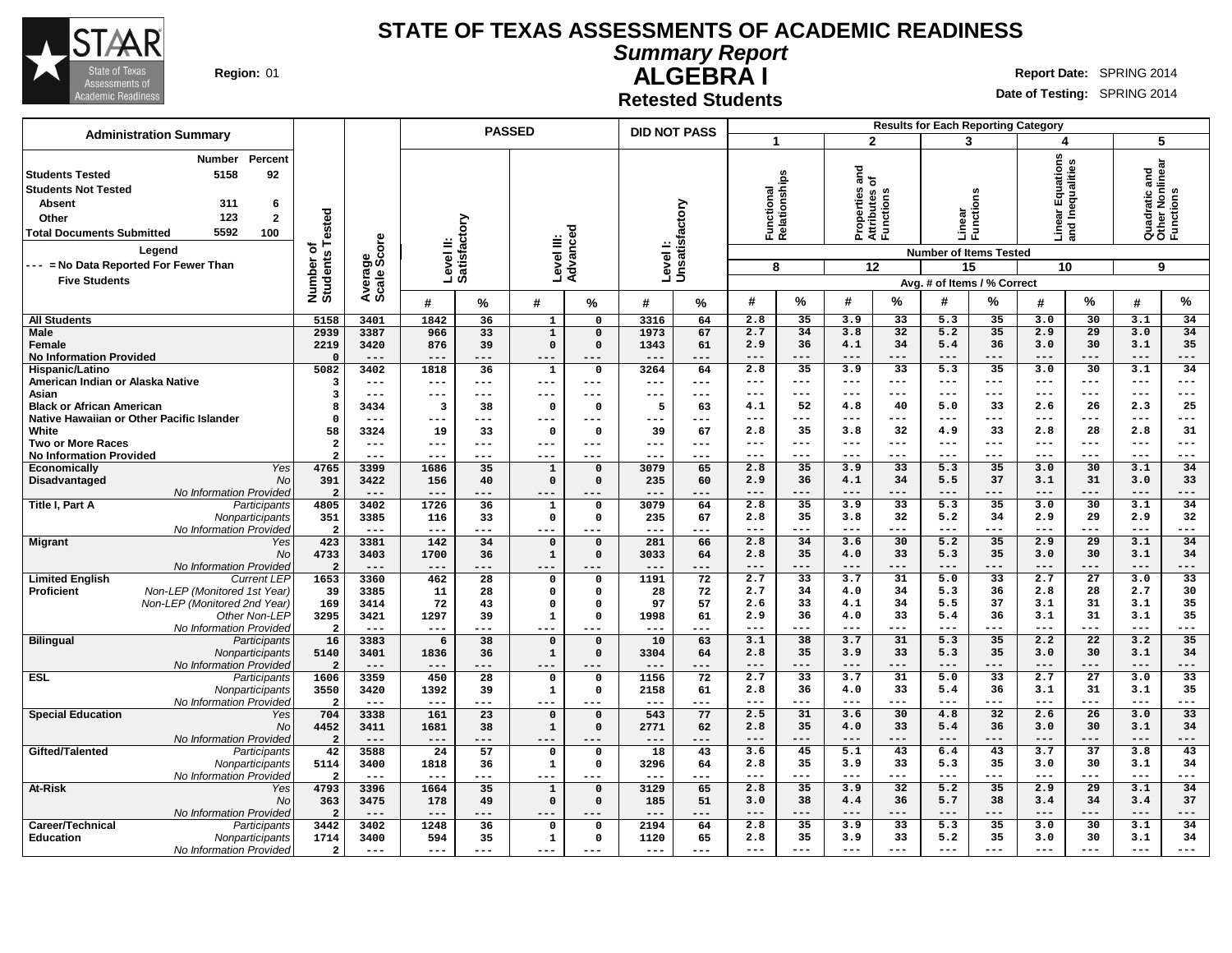

**All Students**

**Summary Report BIOLOGY** Region: 01 **Region:** 01 **Report** Date: SPRING 2014

**Date of Testing:** SPRING 2014

| <b>Administration Summary</b>                                                                                                                                                                                                                                                          |                                      |                        |                           | <b>PASSED</b> |                |                     | <b>DID NOT PASS</b>     |                            |                                       |          |                                      | Results for Each Reporting Category* |                                                            |                                                              |                                                      |                 |                       |                                    |
|----------------------------------------------------------------------------------------------------------------------------------------------------------------------------------------------------------------------------------------------------------------------------------------|--------------------------------------|------------------------|---------------------------|---------------|----------------|---------------------|-------------------------|----------------------------|---------------------------------------|----------|--------------------------------------|--------------------------------------|------------------------------------------------------------|--------------------------------------------------------------|------------------------------------------------------|-----------------|-----------------------|------------------------------------|
|                                                                                                                                                                                                                                                                                        |                                      |                        |                           |               |                |                     |                         |                            | 1                                     |          | $\mathbf{2}$                         |                                      |                                                            | 3                                                            | 4                                                    |                 | 5                     |                                    |
| Percent<br>Number<br>98<br>27988<br><b>Students Tested</b><br><b>Students Not Tested</b><br>510<br>$\mathbf{2}$<br>Absent<br>85<br>$\mathbf 0$<br>Other<br>28583<br><b>Total Documents Submitted</b><br>100<br>Legend<br>--- = No Data Reported For Fewer Than<br><b>Five Students</b> | Tested<br>৳<br>Number of<br>Students | Average<br>Scale Score | Level II:<br>Satisfactory |               | Level III:     | Advanced            |                         | Level I:<br>Unsatisfactory | tructure<br>ទី<br>មិ<br>ទី ខ្លី<br>11 | ction    | echanisms<br>f Genetics<br>≊ঁਠ<br>11 |                                      | and<br>Biological<br>Evolution and<br>Classification<br>10 | <b>Number of Items Tested</b><br>Avg. # of Items / % Correct | 2<br>Sma<br>Biological<br>Processes<br>Systems<br>11 |                 | Interdependence<br>11 | within<br>Environmental<br>Systems |
|                                                                                                                                                                                                                                                                                        |                                      |                        | #                         | %             | #              | %                   | #                       | %                          | #                                     | %        | #                                    | %                                    | #                                                          | %                                                            | #                                                    | %               | $\boldsymbol{\#}$     | %                                  |
| <b>All Students</b>                                                                                                                                                                                                                                                                    | 27988                                | 3867                   | 23280                     | 83            | 1659           | 6                   | 4708                    | 17                         | 5.1                                   | 47       | 6.1                                  | 55                                   | 6.0                                                        | 60                                                           | 6.4                                                  | 59              | 5.6                   | 51                                 |
| <b>Male</b>                                                                                                                                                                                                                                                                            | 14304                                | 3860                   | 11557                     | 81            | 935            | $7\phantom{.0}$     | 2747                    | 19                         | 5.0                                   | 46       | 6.0                                  | 54                                   | 6.0                                                        | 60                                                           | 6.5                                                  | 59              | 5.6                   | 51                                 |
| Female                                                                                                                                                                                                                                                                                 | 13682                                | 3874                   | 11721                     | 86            | 724            | 5                   | 1961                    | 14                         | 5.2                                   | 47       | 6.2                                  | 56                                   | 6.1                                                        | 61                                                           | 6.4                                                  | 58              | 5.6                   | 51                                 |
| <b>No Information Provided</b>                                                                                                                                                                                                                                                         | 2                                    | ---                    |                           |               |                |                     | ---                     | $---$                      |                                       | ---      | $---$                                | $---$                                | $---$                                                      | $---$                                                        | $---$                                                | $---$           | $---$                 | ---                                |
| Hispanic/Latino                                                                                                                                                                                                                                                                        | 27275                                | 3860                   | 22624                     | 83            | 1530           | 6                   | 4651                    | 17                         | 5.1                                   | 46       | 6.1                                  | 55                                   | 6.0                                                        | 60                                                           | 6.4                                                  | 58              | 5.6                   | 51                                 |
| American Indian or Alaska Native                                                                                                                                                                                                                                                       | 18                                   | 3879                   | 16                        | 89            | $\mathbf{1}$   | 6                   | $\overline{a}$          | 11                         | 4.7                                   | 42       | 6.7                                  | 61                                   | 5.8                                                        | 58                                                           | 6.2                                                  | 56              | 6.2                   | 56                                 |
| Asian                                                                                                                                                                                                                                                                                  | 152                                  | 4352                   | 150                       | 99            | 51             | 34                  | $\overline{a}$          | $\mathbf{1}$               | 7.6                                   | 69       | 8.3                                  | 76                                   | 7.9                                                        | 79                                                           | 8.6                                                  | 78              | 7.5                   | 68                                 |
| <b>Black or African American</b>                                                                                                                                                                                                                                                       | 52                                   | 3952                   | 44                        | 85            | $\overline{7}$ | 13                  | 8                       | 15                         | 5.5                                   | 50       | 6.2                                  | 56                                   | 6.4                                                        | 64                                                           | 6.8                                                  | 62              | 6.1                   | 56                                 |
| Native Hawaiian or Other Pacific Islander                                                                                                                                                                                                                                              | 5                                    | 4099                   | -5                        | 100           | $\Omega$       | $\Omega$            | $\Omega$                | $\mathbf 0$                | 6.6                                   | 60       | 6.4                                  | 58                                   | 7.2                                                        | 72                                                           | 8.4                                                  | 76              | 6.8                   | 62                                 |
| White                                                                                                                                                                                                                                                                                  | 452                                  | 4080                   | 411                       | 91            | 65             | 14                  | 41                      | 9                          | 6.0                                   | 55       | 6.9                                  | 63                                   | 7.0                                                        | 70                                                           | 7.5                                                  | 68              | 6.6                   | 60                                 |
| <b>Two or More Races</b>                                                                                                                                                                                                                                                               | 28                                   | 4107                   | 26                        | 93            | 5              | 18                  | $\overline{2}$          | $7\phantom{.0}$            | 6.1                                   | 55       | 7.6                                  | 69                                   | 7.0                                                        | 70                                                           | 7.5                                                  | 69              | 6.2                   | 56                                 |
| <b>No Information Provided</b>                                                                                                                                                                                                                                                         | 6                                    | 3601                   | $\overline{\mathbf{4}}$   | 67            | $\Omega$       | $\Omega$            | $\overline{2}$          | 33                         | 4.7                                   | 42       | 4.3                                  | 39                                   | 5.3                                                        | 53                                                           | 4.7                                                  | 42              | 4.0                   | 36                                 |
| Economically<br>Yes                                                                                                                                                                                                                                                                    | 23757                                | 3833                   | 19368                     | 82            | 1121           | 5                   | 4389                    | 18                         | 5.0                                   | 45       | 5.9                                  | 54                                   | 5.9                                                        | 59                                                           | 6.3                                                  | 57              | 5.5                   | 50                                 |
| Disadvantaged<br><b>No</b>                                                                                                                                                                                                                                                             | 4223                                 | 4058                   | 3907                      | 93            | 538            | 13                  | 316                     | $7\phantom{.0}$            | 6.1                                   | 55<br>40 | 6.9<br>3.9                           | 63<br>35                             | 6.9<br>5.3                                                 | 69<br>53                                                     | 7.4                                                  | 67<br>41        | 6.4<br>4.5            | 58<br>41                           |
| No Information Provided                                                                                                                                                                                                                                                                | 8                                    | 3584                   | 5                         | 63            | $\Omega$       | $\Omega$            | $\overline{\mathbf{3}}$ | 38                         | 4.4<br>5.1                            | 47       | 6.1                                  | 56                                   | 6.0                                                        | 60                                                           | 4.5<br>6.5                                           | 59              | 5.6                   | 51                                 |
| Title I, Part A<br>Participants                                                                                                                                                                                                                                                        | 26384                                | 3871                   | 21953                     | 83            | 1617           | 6                   | 4431                    | 17                         |                                       | 43       |                                      | 50                                   |                                                            |                                                              |                                                      | 58              |                       |                                    |
| Nonparticipants                                                                                                                                                                                                                                                                        | 1596<br>8                            | 3801                   | 1322<br>5                 | 83            | 42<br>$\Omega$ | 3<br>$\Omega$       | 274<br>3                | 17                         | 4.8<br>4.4                            | 40       | 5.6<br>3.9                           | 35                                   | 5.8<br>5.3                                                 | 58<br>53                                                     | 6.4<br>4.5                                           | 41              | 5.3<br>4.5            | 48<br>41                           |
| No Information Provided                                                                                                                                                                                                                                                                | 1654                                 | 3584<br>3722           | 1260                      | 63<br>76      | 31             |                     |                         | 38<br>24                   | 4.4                                   | 40       | 5.4                                  | 49                                   | 5.4                                                        | 54                                                           | 5.8                                                  | 52              | 5.0                   | 45                                 |
| <b>Migrant</b><br>Yes<br><b>No</b>                                                                                                                                                                                                                                                     | 26326                                | 3876                   | 22015                     | 84            | 1628           | $\overline{a}$<br>6 | 394<br>4311             | 16                         | 5.2                                   | 47       | 6.1                                  | 56                                   | 6.1                                                        | 61                                                           | 6.5                                                  | 59              | 5.7                   | 51                                 |
| No Information Provided                                                                                                                                                                                                                                                                | 8                                    | 3584                   | 5                         | 63            | $\mathbf 0$    | $\Omega$            | $\overline{\mathbf{3}}$ | 38                         | 4.4                                   | 40       | 3.9                                  | 35                                   | 5.3                                                        | 53                                                           | 4.5                                                  | 41              | 4.5                   | 41                                 |
| <b>Limited English</b><br><b>Current LEP</b>                                                                                                                                                                                                                                           | 5241                                 | 3568                   | 3087                      | 59            | 29             | $\mathbf{1}$        | 2154                    | 41                         | 3.9                                   | 35       | 4.7                                  | 42                                   | 4.5                                                        | 45                                                           | 4.8                                                  | 43              | 4.3                   | 39                                 |
| Non-LEP (Monitored 1st Year)<br><b>Proficient</b>                                                                                                                                                                                                                                      | 696                                  | 3801                   | 597                       | 86            | 18             | 3                   | 99                      | 14                         | 4.7                                   | 43       | 5.8                                  | 53                                   | 5.7                                                        | 57                                                           | 6.1                                                  | 55              | 5.4                   | 49                                 |
| Non-LEP (Monitored 2nd Year)                                                                                                                                                                                                                                                           | 1242                                 | 3800                   | 1056                      | 85            | 34             | 3                   | 186                     | 15                         | 4.8                                   | 44       | 5.8                                  | 53                                   | 5.8                                                        | 58                                                           | 6.1                                                  | 55              | 5.3                   | 48                                 |
| Other Non-LEP                                                                                                                                                                                                                                                                          | 20804                                | 3948                   | 18537                     | 89            | 1578           | 8                   | 2267                    | 11                         | 5.5                                   | 50       | 6.5                                  | 59                                   | 6.4                                                        | 64                                                           | 6.9                                                  | 63              | 6.0                   | 54                                 |
| No Information Provided                                                                                                                                                                                                                                                                | 5                                    | 3571                   | $\overline{\mathbf{3}}$   | 60            | $\Omega$       | $\Omega$            | $\overline{2}$          | 40                         | 4.6                                   | 42       | 4.4                                  | 40                                   | 4.8                                                        | 48                                                           | 4.4                                                  | 40              | 4.0                   | 36                                 |
| <b>Bilingual</b><br>Participants                                                                                                                                                                                                                                                       | 183                                  | 3937                   | 160                       | 87            | 20             | 11                  | 23                      | 13                         | 5.5                                   | 50       | 6.5                                  | 59                                   | 6.3                                                        | 63                                                           | 6.8                                                  | 62              | 5.8                   | $\overline{53}$                    |
| Nonparticipants                                                                                                                                                                                                                                                                        | 27799                                | 3866                   | 23116                     | 83            | 1639           | 6                   | 4683                    | 17                         | 5.1                                   | 47       | 6.1                                  | 55                                   | 6.0                                                        | 60                                                           | 6.4                                                  | 59              | 5.6                   | 51                                 |
| No Information Provideo                                                                                                                                                                                                                                                                | 6                                    | 3648                   | $\overline{4}$            | 67            | $\Omega$       | $\Omega$            | $\overline{2}$          | 33                         | 5.0                                   | 45       | 4.5                                  | 41                                   | 5.2                                                        | 52                                                           | 4.8                                                  | 44              | 4.7                   | 42                                 |
| <b>ESL</b><br>Participants                                                                                                                                                                                                                                                             | 5051                                 | 3568                   | 2971                      | 59            | 28             | $\mathbf 1$         | 2080                    | 41                         | 3.9                                   | 35       | 4.7                                  | 42                                   | 4.5                                                        | 45                                                           | 4.8                                                  | 43              | 4.3                   | 39                                 |
| Nonparticipants                                                                                                                                                                                                                                                                        | 22931                                | 3933                   | 20305                     | 89            | 1631           | 7                   | 2626                    | 11                         | 5.4                                   | 49       | 6.4                                  | 58                                   | 6.4                                                        | 64                                                           | 6.8                                                  | 62              | 5.9                   | 54                                 |
| No Information Provideo                                                                                                                                                                                                                                                                | 6                                    | 3648                   | $\overline{4}$            | 67            | $\mathsf{o}$   | $\Omega$            | $\overline{2}$          | 33                         | 5.0                                   | 45       | 4.5                                  | 41                                   | 5.2                                                        | 52                                                           | 4.8                                                  | 44              | 4.7                   | 42                                 |
| <b>Special Education</b><br>Yes                                                                                                                                                                                                                                                        | 1576                                 | 3502                   | 792                       | 50            | 9              | $\mathbf 1$         | 784                     | 50                         | 3.6                                   | 32       | 4.2                                  | 38                                   | 4.2                                                        | 42                                                           | 4.5                                                  | 41              | 4.0                   | 36                                 |
| <b>No</b>                                                                                                                                                                                                                                                                              | 26405                                | 3889                   | 22483                     | 85            | 1650           | 6                   | 3922                    | 15                         | 5.2                                   | 47       | 6.2                                  | 56                                   | 6.1                                                        | 61                                                           | 6.6                                                  | 60              | 5.7                   | 52                                 |
| No Information Provided                                                                                                                                                                                                                                                                | 7                                    | 3608                   | 5                         | 71            | $\mathbf 0$    | $\Omega$            | $\overline{a}$          | 29                         | 4.4                                   | 40       | 4.1                                  | 38                                   | 5.6                                                        | 56                                                           | 4.7                                                  | 43              | 4.3                   | 39                                 |
| Gifted/Talented<br>Participants                                                                                                                                                                                                                                                        | 2974                                 | 4295                   | 2950                      | 99            | 715            | 24                  | $\overline{24}$         | 1                          | 7.1                                   | 65       | 8.1                                  | 74                                   | 7.8                                                        | 78                                                           | 8.5                                                  | $\overline{77}$ | 7.5                   | 68                                 |
| <b>Nonparticipants</b>                                                                                                                                                                                                                                                                 | 25007                                | 3816                   | 20325                     | 81            | 944            | 4                   | 4682                    | 19                         | 4.9                                   | 44       | 5.8                                  | 53                                   | 5.8                                                        | 58                                                           | 6.2                                                  | 56              | 5.4                   | 49                                 |
| No Information Provided                                                                                                                                                                                                                                                                | 7                                    | 3608                   | 5                         | 71            | $\Omega$       | $\Omega$            | $\overline{a}$          | 29                         | 4.4                                   | 40       | 4.1                                  | 38                                   | 5.6                                                        | 56                                                           | 4.7                                                  | 43              | 4.3                   | 39                                 |
| At-Risk<br>Yes                                                                                                                                                                                                                                                                         | 16645                                | 3689                   | 12300                     | 74            | 166            | $\mathbf{1}$        | 4345                    | 26                         | 4.3                                   | 39       | $\overline{5.2}$                     | 47                                   | 5.2                                                        | $\overline{52}$                                              | 5.5                                                  | 50              | 4.8                   | 44                                 |
| No                                                                                                                                                                                                                                                                                     | 11336                                | 4129                   | 10975                     | 97            | 1493           | 13                  | 361                     | $\overline{\mathbf{3}}$    | 6.4                                   | 58       | 7.4                                  | 67                                   | 7.2                                                        | 72                                                           | 7.8                                                  | 71              | 6.7                   | 61                                 |
| No Information Provided                                                                                                                                                                                                                                                                | 7                                    | 3608                   | 5                         | 71            | $\mathbf 0$    | $\mathbf 0$         | $\overline{\mathbf{2}}$ | 29                         | 4.4                                   | 40       | 4.1                                  | 38                                   | 5.6                                                        | 56                                                           | 4.7                                                  | 43              | 4.3                   | 39                                 |
| Career/Technical<br>Participants                                                                                                                                                                                                                                                       | 17156                                | 3882                   | 14375                     | 84            | 1131           | $7\phantom{.0}$     | 2781                    | 16                         | 5.2                                   | 47       | 6.1                                  | 56                                   | 6.1                                                        | 61                                                           | 6.5                                                  | 59              | 5.7                   | 52                                 |
| Education<br>Nonparticipants                                                                                                                                                                                                                                                           | 10828                                | 3843                   | 8903                      | 82            | 528            | 5                   | 1925                    | 18                         | 5.0                                   | 46       | 6.0                                  | 55                                   | 5.9                                                        | 59                                                           | 6.3                                                  | 57              | 5.5                   | 50                                 |
| No Information Provided                                                                                                                                                                                                                                                                | 4                                    | $---$                  | $---$                     | ---           | ---            | $---$               | $---$                   | $---$                      | $---$                                 | $---$    | $---$                                | $---$                                | $- - -$                                                    |                                                              | $---$                                                |                 | $---$                 |                                    |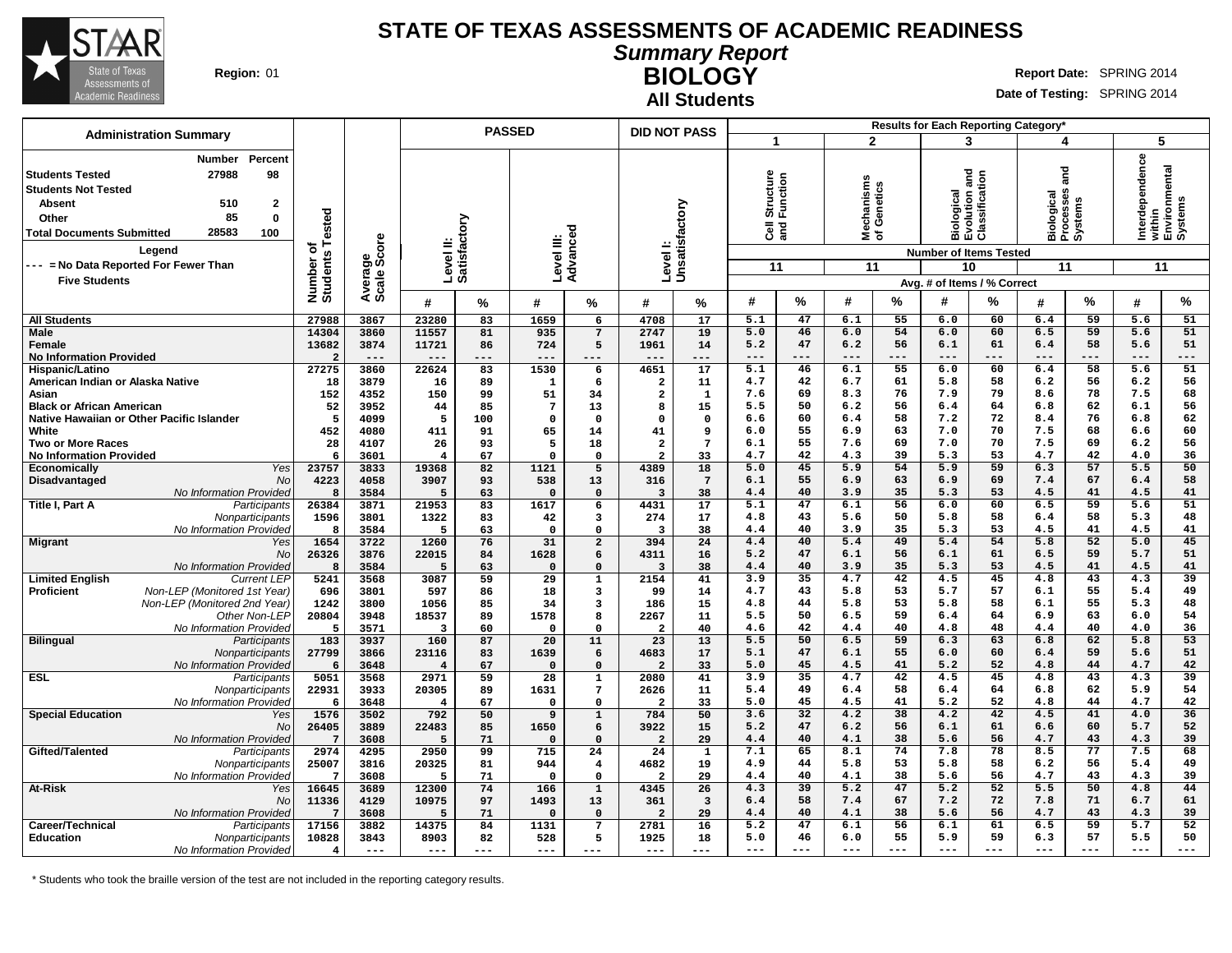

**Summary Report**

**BIOLOGY** Region: 01 **Region:** 01 **Report** Date: SPRING 2014

#### **First-Time Tested Students**

**Date of Testing:** SPRING 2014

|                                                                                                                                                                                                                                                                               |                                          |                                   |                         |                           | <b>PASSED</b>          |                         | <b>DID NOT PASS</b>     |                 |                |                             |                                 |             |                | Results for Each Reporting Category*                                                                                          |                       |                                    |                                                             |           |
|-------------------------------------------------------------------------------------------------------------------------------------------------------------------------------------------------------------------------------------------------------------------------------|------------------------------------------|-----------------------------------|-------------------------|---------------------------|------------------------|-------------------------|-------------------------|-----------------|----------------|-----------------------------|---------------------------------|-------------|----------------|-------------------------------------------------------------------------------------------------------------------------------|-----------------------|------------------------------------|-------------------------------------------------------------|-----------|
| <b>Administration Summary</b>                                                                                                                                                                                                                                                 |                                          |                                   |                         |                           |                        |                         |                         |                 |                | $\mathbf{1}$                | $\overline{2}$                  |             |                | 3                                                                                                                             | 4                     |                                    | 5                                                           |           |
| Percent<br>Number<br>23690<br>99<br>  Students Tested<br><b>Students Not Tested</b><br>210<br><b>Absent</b><br>$\mathbf{1}$<br>3<br>0<br>Other<br>23903<br>100<br><b>Total Documents Submitted</b><br>Legend<br>--- = No Data Reported For Fewer Than<br><b>Five Students</b> | ested<br>۴<br>৳<br>Number of<br>Students | ge<br>Score<br>Average<br>Scale S |                         | Level II:<br>Satisfactory | Level III:<br>Advanceo |                         | Level I:                | Unsatisfactory  | $\overline{3}$ | Structure<br>Function<br>11 | Mechanisms<br>of Genetics<br>11 |             |                | ត<br>ត<br>Biological<br>Evolution and<br>Classification<br><b>Number of Items Tested</b><br>10<br>Avg. # of Items / % Correct | <b>Pue</b><br>ഗ<br>11 | Biological<br>Processes<br>Systems | Interdependence<br>within<br>Environmental<br>Systems<br>11 |           |
|                                                                                                                                                                                                                                                                               |                                          |                                   | #                       | %                         | #                      | %                       | #                       | %               | #              | %                           | #                               | %           | #              | %                                                                                                                             | #                     | %                                  | #                                                           | $\%$      |
| <b>All Students</b>                                                                                                                                                                                                                                                           | 23690                                    | 3937                              | 21121                   | 89                        | 1657                   | $\overline{7}$          | 2569                    | 11              | 5.4            | 49                          | 6.4                             | 59          | 6.4            | 64                                                                                                                            | 6.8                   | 62                                 | 5.9                                                         | 54        |
| <b>Male</b>                                                                                                                                                                                                                                                                   | 12026                                    | 3937                              | 10538                   | 88                        | 934                    | $\overline{\mathbf{8}}$ | 1488                    | 12              | 5.4            | 49                          | 6.4                             | 58          | 6.4            | 64                                                                                                                            | 6.9                   | 63                                 | 6.0                                                         | 54        |
| Female                                                                                                                                                                                                                                                                        | 11662                                    | 3937                              | 10581                   | 91                        | 723                    | 6                       | 1081                    | 9               | 5.5            | 50                          | 6.5                             | 59          | 6.4            | 64                                                                                                                            | 6.8                   | 61                                 | 5.9                                                         | 53        |
| <b>No Information Provided</b>                                                                                                                                                                                                                                                | $\overline{2}$                           | $---$                             | $---$                   | ---                       | $---$                  | ---                     | $---$                   | ---             | $---$          | $---$                       | $---$                           | $---$       | $---$          | $---$                                                                                                                         | $---$                 | $---$                              | $---$                                                       | ---       |
| Hispanic/Latino                                                                                                                                                                                                                                                               | 23026                                    | 3930                              | 20486                   | 89                        | 1528                   | $\overline{7}$          | 2540                    | 11              | 5.4            | 49                          | 6.4                             | 58          | 6.3            | 63                                                                                                                            | 6.8                   | 62                                 | 5.9                                                         | 54        |
| American Indian or Alaska Native                                                                                                                                                                                                                                              | 14                                       | 3982                              | 13                      | 93                        | 1                      | $\overline{7}$          | 1                       | $\overline{7}$  | 5.1            | 47                          | 7.2                             | 66          | 6.4            | 64                                                                                                                            | 6.9                   | 62                                 | 6.5                                                         | 59        |
| Asian                                                                                                                                                                                                                                                                         | 148                                      | 4370                              | 146                     | 99                        | 51                     | 34                      | $\overline{\mathbf{2}}$ | $\mathbf{1}$    | 7.7            | 70                          | 8.4                             | 77          | 7.9            | 79                                                                                                                            | 8.6                   | 79                                 | 7.6                                                         | 69        |
| <b>Black or African American</b>                                                                                                                                                                                                                                              | 45                                       | 4042                              | 42                      | 93                        | $7\phantom{.0}$        | 16                      | 3                       | $7\phantom{.0}$ | 5.9            | 54                          | 6.6                             | 60          | 6.8            | 68                                                                                                                            | 7.2                   | 66                                 | 6.4                                                         | 58        |
| Native Hawaiian or Other Pacific Islander                                                                                                                                                                                                                                     | 5                                        | 4099                              | 5                       | 100                       | $\Omega$               | $\mathbf 0$             | $\mathbf 0$             | $\mathbf 0$     | 6.6            | 60                          | 6.4                             | 58          | 7.2            | 72                                                                                                                            | 8.4                   | 76                                 | 6.8                                                         | 62        |
| White                                                                                                                                                                                                                                                                         | 420                                      | 4133                              | 400                     | 95                        | 65                     | 15                      | 20                      | 5               | 6.3            | 57                          | 7.2                             | 65          | 7.3            | 73                                                                                                                            | 7.8                   | 71                                 | 6.9                                                         | 62        |
| <b>Two or More Races</b>                                                                                                                                                                                                                                                      | 28                                       | 4107                              | 26<br>---               | 93                        | 5                      | 18                      | $\overline{a}$          | 7               | 6.1<br>$- - -$ | 55<br>---                   | 7.6<br>$---$                    | 69<br>$---$ | 7.0<br>$- - -$ | 70<br>$- - -$                                                                                                                 | 7.5<br>$---$          | 69<br>$- - -$                      | 6.2<br>$---$                                                | 56<br>--- |
| <b>No Information Provided</b>                                                                                                                                                                                                                                                | $\overline{\mathbf{4}}$<br>19722         | $- - -$                           | 17351                   | ---                       | $- - -$                | ---<br>6                | $- - -$<br>2371         | ---             | 5.3            | 48                          |                                 | 57          | 6.2            | 62                                                                                                                            | 6.7                   | 61                                 | 5.8                                                         | 53        |
| Yes<br>Economically<br><b>No</b>                                                                                                                                                                                                                                              | 3962                                     | 3906<br>4093                      | 3766                    | 88<br>95                  | 1119<br>538            |                         | 196                     | 12<br>5         | 6.2            | 57                          | 6.3<br>7.1                      | 65          | 7.0            | 70                                                                                                                            | 7.6                   | 69                                 | 6.5                                                         | 59        |
| Disadvantaged<br>No Information Provided                                                                                                                                                                                                                                      | - 6                                      | 3599                              | $\overline{\mathbf{4}}$ | 67                        | $\Omega$               | 14<br>$\mathbf 0$       | $\overline{2}$          | 33              | 4.5            | 41                          | 3.3                             | 30          | 5.7            | 57                                                                                                                            | 4.7                   | 42                                 | 4.7                                                         | 42        |
| Title I, Part A<br>Participants                                                                                                                                                                                                                                               | 22304                                    | 3942                              | 19898                   | 89                        | 1615                   | $7\phantom{.0}$         | 2406                    | 11              | 5.5            | 50                          | 6.5                             | 59          | 6.4            | 64                                                                                                                            | 6.8                   | 62                                 | 6.0                                                         | 54        |
| Nonparticipants                                                                                                                                                                                                                                                               | 1380                                     | 3859                              | 1219                    | 88                        | 42                     | 3                       | 161                     | 12              | 5.0            | 46                          | 5.8                             | 53          | 6.2            | 62                                                                                                                            | 6.7                   | 61                                 | 5.6                                                         | 51        |
| No Information Provided                                                                                                                                                                                                                                                       | 6                                        | 3599                              | $\overline{\mathbf{4}}$ | 67                        | $\mathbf 0$            | $\mathbf 0$             | $\overline{2}$          | 33              | 4.5            | 41                          | 3.3                             | 30          | 5.7            | 57                                                                                                                            | 4.7                   | 42                                 | 4.7                                                         | 42        |
| <b>Migrant</b><br>Yes                                                                                                                                                                                                                                                         | 1285                                     | 3795                              | 1071                    | 83                        | 31                     | $\overline{a}$          | 214                     | 17              | 4.7            | 43                          | 5.8                             | 53          | 5.8            | 58                                                                                                                            | 6.1                   | 56                                 | 5.3                                                         | 48        |
| <b>No</b>                                                                                                                                                                                                                                                                     | 22399                                    | 3946                              | 20046                   | 89                        | 1626                   | $7\phantom{.0}$         | 2353                    | 11              | 5.5            | 50                          | 6.5                             | 59          | 6.4            | 64                                                                                                                            | 6.9                   | 62                                 | 6.0                                                         | 54        |
| No Information Provided                                                                                                                                                                                                                                                       | 6                                        | 3599                              | $\overline{4}$          | 67                        | $\Omega$               | $\Omega$                | $\overline{a}$          | 33              | 4.5            | 41                          | 3.3                             | 30          | 5.7            | 57                                                                                                                            | 4.7                   | 42                                 | 4.7                                                         | 42        |
| <b>Limited English</b><br><b>Current LEP</b>                                                                                                                                                                                                                                  | 3433                                     | 3638                              | 2323                    | 68                        | 28                     | $\bar{1}$               | 1110                    | 32              | 4.1            | 37                          | 5.0                             | 46          | 4.9            | 49                                                                                                                            | 5.1                   | 47                                 | 4.6                                                         | 42        |
| Non-LEP (Monitored 1st Year)<br><b>Proficient</b>                                                                                                                                                                                                                             | 638                                      | 3822                              | 557                     | 87                        | 18                     | 3                       | 81                      | 13              | 4.8            | 44                          | 6.0                             | 54          | 5.8            | 58                                                                                                                            | 6.2                   | 57                                 | 5.4                                                         | 50        |
| Non-LEP (Monitored 2nd Year)                                                                                                                                                                                                                                                  | 1070                                     | 3839                              | 945                     | 88                        | 34                     | $\overline{\mathbf{3}}$ | 125                     | 12              | 5.0            | 45                          | 6.0                             | 54          | 6.0            | 60                                                                                                                            | 6.3                   | 57                                 | 5.5                                                         | 50        |
| Other Non-LEP                                                                                                                                                                                                                                                                 | 18546                                    | 4002                              | 17294                   | 93                        | 1577                   | 9                       | 1252                    | $7\phantom{.0}$ | 5.7            | 52                          | 6.8                             | 61          | 6.7            | 67                                                                                                                            | 7.2                   | 65                                 | 6.2                                                         | 56        |
| No Information Provided                                                                                                                                                                                                                                                       | -3                                       | $---$                             | $---$                   | ---                       | $---$                  | ---                     | $---$                   | $---$           | $---$          | ---                         | ---                             | $---$       | ---            | $---$                                                                                                                         | $---$                 | $- - -$                            | $---$                                                       | ---       |
| <b>Bilingual</b><br>Participants                                                                                                                                                                                                                                              | 166                                      | 3987                              | 152                     | 92                        | 20                     | 12                      | 14                      | 8               | 5.7            | 52                          | 6.7                             | 61          | 6.5            | 65                                                                                                                            | 7.1                   | 65                                 | 6.0                                                         | 54        |
| Nonparticipants                                                                                                                                                                                                                                                               | 23520                                    | 3937                              | 20966                   | 89                        | 1637                   | $7\phantom{.0}$         | 2554                    | 11              | 5.4            | 49                          | 6.4                             | 59          | 6.4            | 64                                                                                                                            | 6.8                   | 62                                 | 5.9                                                         | 54        |
| No Information Provideo                                                                                                                                                                                                                                                       | $\overline{\mathbf{4}}$                  | $---$                             | $---$                   | ---                       | $---$                  | ---                     | $---$                   | ---             | $---$          | ---                         | $--$                            | $---$       | ---            | $---$                                                                                                                         | $---$                 | ---                                | $---$                                                       | ---       |
| <b>ESL</b><br>Participants                                                                                                                                                                                                                                                    | 3286                                     | 3639                              | 2224                    | 68                        | 27                     | $\mathbf{1}$            | 1062                    | 32              | 4.1            | $\overline{37}$             | 5.0                             | 46          | 4.9            | 49                                                                                                                            | 5.1                   | 47                                 | 4.6                                                         | 42        |
| Nonparticipants                                                                                                                                                                                                                                                               | 20400                                    | 3985                              | 18894                   | 93                        | 1630                   | 8                       | 1506                    | $7\phantom{.0}$ | 5.6            | 51                          | 6.7                             | 61          | 6.6            | 66                                                                                                                            | 7.1                   | 64                                 | 6.1                                                         | 56        |
| No Information Provideo                                                                                                                                                                                                                                                       | $\boldsymbol{\Delta}$                    | $---$                             | $---$                   | ---                       | $- - -$                | ---                     | $---$                   | ---             |                | ---                         | ---                             | $- - -$     |                |                                                                                                                               |                       |                                    |                                                             | ---       |
| <b>Special Education</b><br>Yes                                                                                                                                                                                                                                               | 978                                      | 3560                              | 570                     | 58                        | 9                      | $\mathbf{1}$            | 408                     | 42              | 3.8            | 34                          | 4.5                             | 41          | 4.5            | 45                                                                                                                            | 4.9                   | 44                                 | 4.2                                                         | 38        |
| <b>No</b>                                                                                                                                                                                                                                                                     | 22707                                    | 3954                              | 20547                   | 90                        | 1648                   | $\overline{7}$          | 2160                    | 10              | 5.5            | 50                          | 6.5                             | 59          | 6.4            | 64                                                                                                                            | 6.9                   | 63                                 | 6.0                                                         | 55        |
| No Information Provideo                                                                                                                                                                                                                                                       | .5                                       | 3636                              | $\overline{4}$          | 80                        | $\Omega$               | $\Omega$                | $\overline{1}$          | 20              | 4.6            | 42                          | 3.6                             | 33          | 6.2            | 62                                                                                                                            | 5.0                   | 45                                 | 4.4                                                         | 40        |
| Gifted/Talented<br>Participants                                                                                                                                                                                                                                               | 2951                                     | 4300                              | 2930                    | 99                        | 715                    | 24                      | 21                      | $\mathbf{1}$    | 7.2            | 65                          | 8.2                             | 74          | 7.8            | 78                                                                                                                            | 8.5                   | 77                                 | 7.5                                                         | 68        |
| Nonparticipants                                                                                                                                                                                                                                                               | 20734                                    | 3886                              | 18187                   | 88                        | 942                    | 5                       | 2547                    | 12              | 5.2            | 47                          | 6.2                             | 56          | 6.2            | 62                                                                                                                            | 6.6                   | 60                                 | 5.7                                                         | 52        |
| No Information Provided                                                                                                                                                                                                                                                       | -5                                       | 3636                              | $\overline{\mathbf{4}}$ | 80                        | $\Omega$               | $\Omega$                | 1                       | 20              | 4.6            | 42                          | 3.6                             | 33          | 6.2            | 62                                                                                                                            | 5.0                   | 45                                 | 4.4                                                         | 40        |
| At-Risk<br>Yes                                                                                                                                                                                                                                                                | 12629                                    | 3757                              | 10319                   | 82                        | 164                    | $\mathbf{1}$            | 2310                    | 18              | 4.5            | 41                          | 5.6                             | 51          | 5.6            | 56                                                                                                                            | 5.9                   | 54                                 | $\overline{5.2}$                                            | 47        |
| No                                                                                                                                                                                                                                                                            | 11056                                    | 4144                              | 10798                   | 98                        | 1493                   | 14                      | 258                     | $\overline{a}$  | 6.5            | 59<br>42                    | 7.5                             | 68<br>33    | 7.3            | 73                                                                                                                            | 7.9                   | 72<br>45                           | 6.8                                                         | 62        |
| No Information Provideo                                                                                                                                                                                                                                                       | 5                                        | 3636                              | $\overline{\mathbf{4}}$ | 80                        | $\Omega$               | $^{\circ}$              | $\mathbf{1}$            | 20              | 4.6            |                             | 3.6                             |             | 6.2            | 62                                                                                                                            | 5.0                   |                                    | 4.4                                                         | 40        |
| Career/Technical<br>Participants                                                                                                                                                                                                                                              | 14302                                    | 3961                              | 12904                   | 90                        | 1130                   | 8                       | 1398                    | 10              | 5.6            | 50                          | 6.5                             | 60          | 6.5            | 65                                                                                                                            | 7.0                   | 63                                 | 6.0                                                         | 55        |
| <b>Education</b><br>Nonparticipants                                                                                                                                                                                                                                           | 9386                                     | 3901                              | 8216                    | 88                        | 527                    | 6                       | 1170                    | 12              | 5.2<br>$- - -$ | 48<br>---                   | 6.3<br>$---$                    | 57<br>$---$ | 6.2<br>---     | 62<br>$---$                                                                                                                   | 6.6<br>$---$          | 60<br>$---$                        | 5.8<br>$---$                                                | 53<br>--- |
| No Information Provided                                                                                                                                                                                                                                                       | $\overline{2}$                           | $- -$                             | $---$                   | ---                       | ---                    | ---                     | $---$                   | ---             |                |                             |                                 |             |                |                                                                                                                               |                       |                                    |                                                             |           |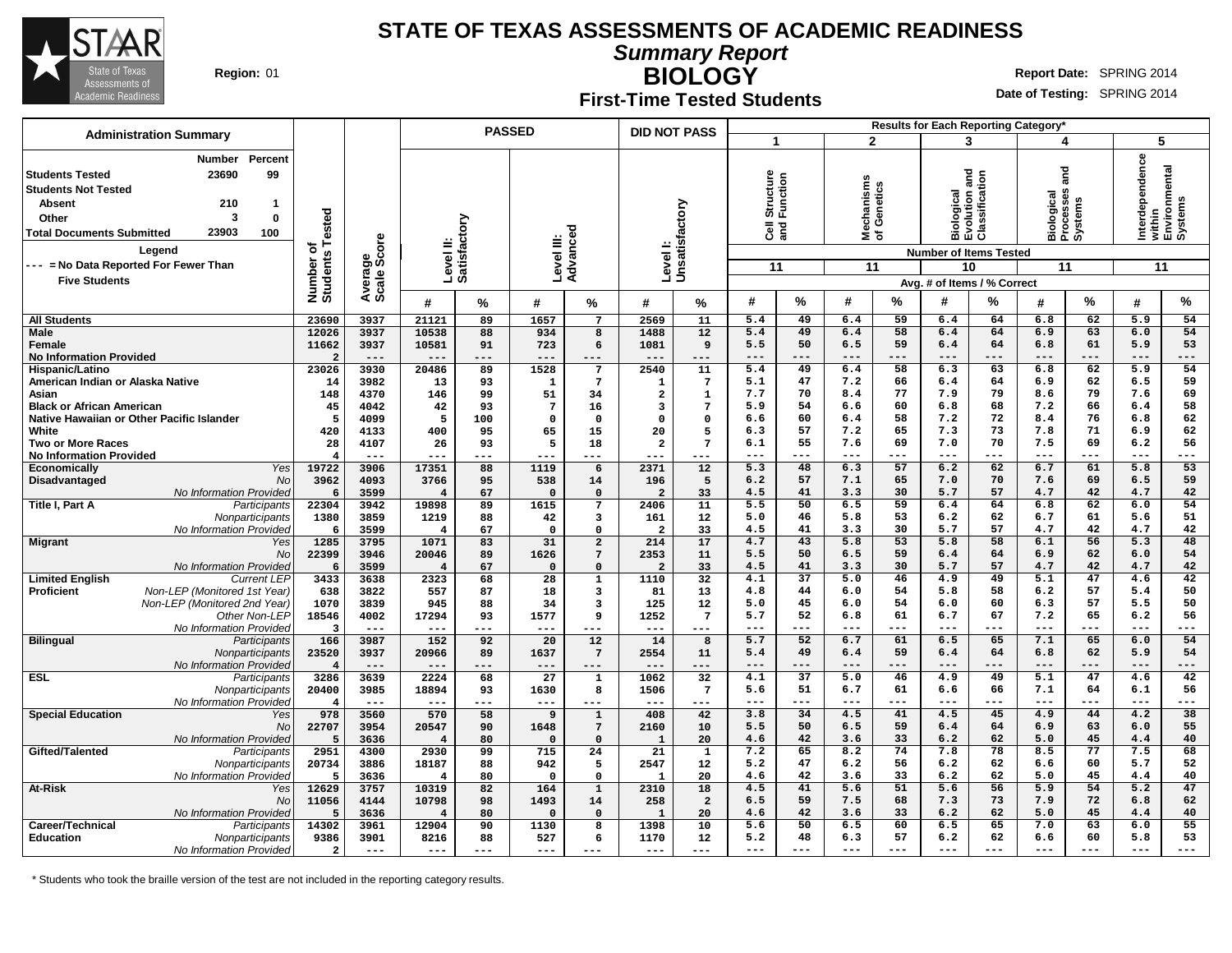

**Summary Report BIOLOGY**

**Region:** 01 **RIGHT REPORT REPORT REPORT OF REPORT OF REPORT OF REPORT OF REPORT OF REPORT OF REPORT OF REPORT OF REPORT OF REPORT OF REPORT OF REPORT OF REPORT OF REPORT OF REPORT OF REPORT OF REPORT OF REPORT OF REPORT O** 

**Date of Testing:** SPRING 2014

**Retested Students**

|                                                                                                                                                                                                                                                                                            |                                 |                         |                         |           | <b>PASSED</b>                    |                      | <b>DID NOT PASS</b>       |             |                                               |                        |                                      |                        |                                                        | <b>Results for Each Reporting Category</b>                         |                                                 |                        |                                                             |                        |
|--------------------------------------------------------------------------------------------------------------------------------------------------------------------------------------------------------------------------------------------------------------------------------------------|---------------------------------|-------------------------|-------------------------|-----------|----------------------------------|----------------------|---------------------------|-------------|-----------------------------------------------|------------------------|--------------------------------------|------------------------|--------------------------------------------------------|--------------------------------------------------------------------|-------------------------------------------------|------------------------|-------------------------------------------------------------|------------------------|
| <b>Administration Summary</b>                                                                                                                                                                                                                                                              |                                 |                         |                         |           |                                  |                      |                           |             | $\overline{\mathbf{1}}$                       |                        | $\overline{2}$                       |                        |                                                        | 3                                                                  | 4                                               |                        | 5                                                           |                        |
| Percent<br><b>Number</b><br>4298<br>92<br><b>Students Tested</b><br><b>Students Not Tested</b><br>300<br>6<br><b>Absent</b><br>82<br>$\overline{2}$<br>Other<br>4680<br>100<br><b>Total Documents Submitted</b><br>Legend<br>--- = No Data Reported For Fewer Than<br><b>Five Students</b> | Number of<br>Students Tested    | ge<br>Score<br>Average: | Level II:<br>Satisfac   | actory    | Level III:                       | Advanced             | Levell:<br>Unsatisfactory |             | Structure<br>Function<br>$\overline{8}$<br>11 |                        | echanisms<br>f Genetics<br>≊້⊼<br>11 |                        | <b>Biological<br/>Evolution and<br/>Classification</b> | <b>Number of Items Tested</b><br>10<br>Avg. # of Items / % Correct | and<br>Biological<br>Processes<br>Systems<br>11 |                        | Interdependence<br>within<br>Environmental<br>Systems<br>11 |                        |
|                                                                                                                                                                                                                                                                                            |                                 |                         | #                       | %         | #                                | %                    | #                         | %           | #                                             | %                      | #                                    | $\%$                   | #                                                      | %                                                                  | #                                               | %                      | #                                                           | %                      |
| <b>All Students</b>                                                                                                                                                                                                                                                                        | 4298                            | 3479                    | 2159                    | 50        | $\overline{2}$                   | 0                    | 2139                      | 50          | 3.4                                           | 31                     | 4.1                                  | 37                     | 4.1                                                    | 41                                                                 | 4.4                                             | 40                     | 3.9                                                         | 35                     |
| Male                                                                                                                                                                                                                                                                                       | 2278                            | 3452                    | 1019                    | 45        | $\mathbf{1}$                     | $\mathbf 0$          | 1259                      | 55          | 3.3                                           | 30                     | 4.0                                  | 36                     | 3.9                                                    | 39                                                                 | 4.3                                             | 39                     | 3.8                                                         | 34                     |
| <b>Female</b>                                                                                                                                                                                                                                                                              | 2020                            | 3509                    | 1140                    | 56        | $\mathbf{1}$                     | $\mathbf 0$          | 880                       | 44          | 3.6                                           | 32                     | 4.3                                  | 39                     | 4.3                                                    | 43                                                                 | 4.5                                             | 41                     | 4.0                                                         | 36                     |
| <b>No Information Provided</b>                                                                                                                                                                                                                                                             | $\Omega$                        | $---$                   | $---$                   | ---       | $---$                            | ---                  | ---                       | ---         | $---$                                         | ---                    | $---$                                | ---                    | $-- -$                                                 | ---                                                                | $---$                                           | ---                    | $---$                                                       | ---                    |
| Hispanic/Latino                                                                                                                                                                                                                                                                            | 4249                            | 3480                    | 2138                    | 50        | $\overline{\mathbf{2}}$          | 0                    | 2111                      | 50          | 3.4                                           | 31                     | 4.1                                  | $\overline{37}$        | 4.1                                                    | 41                                                                 | 4.4                                             | 40                     | 3.9                                                         | 35                     |
| American Indian or Alaska Native                                                                                                                                                                                                                                                           | 4                               | $---$                   | $---$                   | ---       | $---$                            | ---                  | $---$                     | $---$       | $---$                                         | $---$                  | $---$                                | $---$                  | $---$                                                  | $---$                                                              | $---$                                           | $---$                  | $---$                                                       | ---                    |
| Asian                                                                                                                                                                                                                                                                                      | 4                               | ---                     | $---$                   | ---       | $---$                            | ---                  | ---                       | $---$       | $---$                                         | ---                    | $- - -$                              | $- - -$                | $- - -$                                                | ---                                                                | $---$                                           | $---$                  | $---$                                                       | ---                    |
| <b>Black or African American</b>                                                                                                                                                                                                                                                           | 7                               | 3373                    | $\overline{\mathbf{2}}$ | 29        | $\Omega$                         | 0                    | 5                         | 71          | 2.9                                           | 26                     | 3.1                                  | 29                     | 3.6                                                    | 36                                                                 | 3.7                                             | 34                     | 4.4                                                         | 40                     |
| Native Hawaiian or Other Pacific Islander                                                                                                                                                                                                                                                  | $\Omega$                        | $---$                   | ---                     | ---       | $\qquad \qquad - -$              | ---                  | ---                       | $---$       | $- - -$                                       | ---                    | $---$                                | ---                    | $---$                                                  | ---                                                                | $---$                                           | ---                    | $---$                                                       | ---                    |
| White                                                                                                                                                                                                                                                                                      | 32                              | 3384                    | 11                      | 34        | $\mathbf 0$                      | 0                    | 21                        | 66          | 2.6                                           | 24                     | 3.5                                  | 32                     | 3.4                                                    | 34                                                                 | 4.3                                             | 39                     | 3.7                                                         | 33                     |
| <b>Two or More Races</b>                                                                                                                                                                                                                                                                   | $\mathbf 0$                     | $---$                   | $---$                   | ---       | $---$                            | ---                  | ---                       | $--$        | $---$                                         | $---$                  | $---$                                | $---$                  | $- - -$                                                | $---$                                                              | $---$                                           | $---$                  | $---$                                                       | ---                    |
| <b>No Information Provided</b>                                                                                                                                                                                                                                                             |                                 | ---                     | $--$                    | ---       | $--$                             | ---                  | ---                       | ---         | $---$                                         | ---                    | $- - -$                              | ---                    | $- - -$                                                | ---                                                                | $---$                                           | ---                    | $---$                                                       | ---                    |
| Yes<br><b>Economically</b>                                                                                                                                                                                                                                                                 | 4035                            | 3477                    | 2017                    | 50        | $\overline{a}$                   | $\Omega$             | 2018                      | 50          | 3.4                                           | 31                     | 4.1                                  | $\overline{37}$        | 4.1                                                    | 41                                                                 | 4.4                                             | 40                     | 3.9                                                         | 35                     |
| Disadvantaged<br>No                                                                                                                                                                                                                                                                        | 261                             | 3516                    | 141                     | 54        | $\mathbf 0$                      | $\Omega$             | 120                       | 46          | 3.6                                           | 33                     | 4.2                                  | 38                     | 4.3                                                    | 43                                                                 | 4.7                                             | 43                     | 4.0                                                         | 37                     |
| No Information Provided                                                                                                                                                                                                                                                                    | $\overline{2}$                  | $---$                   | $---$                   | ---       | ---                              |                      | ---                       | ---         | $- - -$                                       | ---                    | $- - -$                              | ---                    | $- - -$                                                | ---                                                                | $- - -$                                         | ---                    | $- - -$                                                     | ---                    |
| Title I, Part A<br>Participants                                                                                                                                                                                                                                                            | 4080                            | 3482                    | 2055                    | 50        | $\overline{a}$                   | $\Omega$             | 2025                      | 50          | 3.5                                           | 31                     | 4.1                                  | 38                     | 4.1                                                    | 41                                                                 | 4.4                                             | 40                     | 3.9                                                         | 35                     |
| Nonparticipants                                                                                                                                                                                                                                                                            | 216                             | 3429                    | 103                     | 48        | $\mathbf 0$                      | $\mathbf 0$          | 113                       | 52          | 3.2                                           | 29                     | 3.7                                  | 33                     | 3.9                                                    | 39                                                                 | 4.4                                             | 40                     | 3.7                                                         | 33                     |
| No Information Provided                                                                                                                                                                                                                                                                    | $\overline{a}$                  | $---$                   | $---$                   | ---       | $---$                            | ---                  | $---$                     | ---         | $---$                                         | $---$                  | $---$                                | $---$                  | $- - -$                                                | ---                                                                | $---$                                           | ---                    | $---$                                                       | ---                    |
| <b>Migrant</b><br>Yes                                                                                                                                                                                                                                                                      | 369                             | 3470                    | 189                     | 51        | $\mathbf 0$                      | $\Omega$             | 180                       | 49          | 3.4                                           | 31                     | 4.0                                  | 36                     | 4.0                                                    | 40                                                                 | 4.5                                             | 41                     | 3.8                                                         | 35                     |
| No                                                                                                                                                                                                                                                                                         | 3927                            | 3480                    | 1969                    | 50        | $\overline{a}$                   | $\Omega$             | 1958                      | 50          | 3.4                                           | 31                     | 4.1                                  | 37                     | 4.1                                                    | 41                                                                 | 4.4                                             | 40                     | 3.9                                                         | 35                     |
| No Information Provided                                                                                                                                                                                                                                                                    | $\overline{a}$                  | $---$                   | $---$                   | ---       | $---$                            |                      | $---$                     | $---$       | $---$                                         | $---$                  | $---$                                | ---                    | $---$                                                  | ---                                                                | $---$                                           | ---                    | $---$                                                       | ---                    |
| <b>Limited English</b><br><b>Current LEP</b>                                                                                                                                                                                                                                               | 1808                            | 3437                    | 764                     | 42        | $\mathbf{1}$                     | $\Omega$             | 1044                      | 58          | 3.4                                           | 31                     | 4.0                                  | 36                     | 3.8                                                    | 38                                                                 | 4.0                                             | $\overline{37}$        | 3.7                                                         | $\overline{33}$        |
| Non-LEP (Monitored 1st Year)<br><b>Proficient</b>                                                                                                                                                                                                                                          | 58                              | 3570                    | 40                      | 69        | $\mathbf 0$                      | 0                    | 18                        | 31          | 3.8                                           | 34                     | 4.4                                  | 40                     | 4.6                                                    | 46                                                                 | 4.8                                             | 44                     | 4.4                                                         | 40                     |
| Non-LEP (Monitored 2nd Year)                                                                                                                                                                                                                                                               | 172                             | 3556                    | 111                     | 65        | $\mathbf 0$                      | $\Omega$             | 61                        | 35          | 3.8                                           | 35                     | 4.6                                  | 42                     | 4.6                                                    | 46                                                                 | 4.7                                             | 43                     | 4.1                                                         | 37                     |
| Other Non-LEP                                                                                                                                                                                                                                                                              | 2258                            | 3505                    | 1243                    | 55        | $\mathbf{1}$                     | $\Omega$             | 1015                      | 45          | 3.4                                           | 31                     | 4.2                                  | 38                     | 4.3                                                    | 43                                                                 | 4.6                                             | 42                     | 4.0                                                         | 36                     |
| No Information Provided                                                                                                                                                                                                                                                                    | $\overline{a}$                  | $---$                   | $---$                   | ---       | ---                              | ---                  | $---$                     | ---         | $\qquad \qquad -$                             | $---$                  | $\qquad \qquad - -$                  | $---$                  | $  -$                                                  | ---                                                                | $\frac{1}{2}$                                   | ---                    | $\frac{1}{2}$                                               | ---                    |
| <b>Bilingual</b><br>Participants                                                                                                                                                                                                                                                           | 17                              | 3450                    | 8                       | 47        | $\mathbf 0$                      | $\Omega$             | 9                         | 53          | 3.1                                           | 28                     | 3.7                                  | 34                     | 4.1                                                    | 41                                                                 | 4.1                                             | 37                     | 4.2                                                         | 39                     |
| Nonparticipants                                                                                                                                                                                                                                                                            | 4279                            | 3479                    | 2150                    | 50        | $\overline{a}$                   | $\Omega$             | 2129                      | 50          | 3.4                                           | 31                     | 4.1                                  | 37                     | 4.1                                                    | 41                                                                 | 4.4                                             | 40                     | 3.9                                                         | 35                     |
| No Information Provided                                                                                                                                                                                                                                                                    | $\overline{a}$                  | $---$                   | $---$                   | ---       | ---                              | $\Omega$             | $- - -$                   | ---         | $---$                                         | ---<br>$\overline{31}$ | $---$                                | ---<br>$\overline{36}$ | $---$<br>3.8                                           | ---<br>$\overline{38}$                                             | $---$                                           | ---<br>$\overline{37}$ | $---$<br>3.7                                                | ---<br>$\overline{33}$ |
| <b>ESL</b><br>Participants                                                                                                                                                                                                                                                                 | 1765                            | 3437                    | 747                     | 42        | $\mathbf{1}$                     |                      | 1018                      | 58          | 3.4                                           |                        | 4.0                                  |                        |                                                        |                                                                    | 4.0                                             |                        |                                                             |                        |
| Nonparticipants                                                                                                                                                                                                                                                                            | 2531<br>$\overline{2}$          | 3508<br>$---$           | 1411<br>$---$           | 56<br>--- | $\mathbf{1}$                     | $\Omega$             | 1120<br>$---$             | 44<br>$---$ | 3.5<br>$\frac{1}{2}$                          | 31<br>---              | 4.2<br>$---$                         | 38<br>---              | 4.3<br>$---$                                           | 43<br>---                                                          | 4.6<br>$---$                                    | 42<br>---              | 4.0<br>$---$                                                | 36<br>---              |
| No Information Provided                                                                                                                                                                                                                                                                    |                                 |                         |                         |           | $---$                            | ---                  |                           |             | 3.2                                           | 29                     | 3.8                                  | 34                     | 3.6                                                    | 36                                                                 | 4.0                                             | $\overline{36}$        | 3.5                                                         | 32                     |
| <b>Special Education</b><br>Yes<br><b>No</b>                                                                                                                                                                                                                                               | 598<br>3698                     | 3406<br>3491            | 222<br>1936             | 37<br>52  | $\mathbf 0$<br>$\overline{a}$    | $\Omega$<br>$\Omega$ | 376<br>1762               | 63<br>48    | 3.5                                           | 32                     | 4.2                                  | 38                     | 4.2                                                    | 42                                                                 | 4.4                                             | 40                     | 3.9                                                         | 36                     |
|                                                                                                                                                                                                                                                                                            |                                 | $---$                   |                         |           |                                  |                      |                           |             | $---$                                         | $---$                  | $---$                                | $---$                  | $---$                                                  | ---                                                                | $---$                                           | ---                    | $---$                                                       | ---                    |
| No Information Provided                                                                                                                                                                                                                                                                    | $\overline{a}$<br>23            |                         | $---$                   | ---       | $---$                            |                      | $---$                     | $---$       | 3.5                                           | 32                     |                                      |                        |                                                        | 54                                                                 |                                                 | 47                     |                                                             |                        |
| Gifted/Talented<br>Participants                                                                                                                                                                                                                                                            |                                 | 3624                    | 20                      | 87        | $\mathbf 0$                      | $\mathbf 0$          | 3                         | 13          | 3.4                                           |                        | 4.8                                  | 44<br>37               | 5.4                                                    |                                                                    | 5.2                                             | 40                     | 4.5<br>3.9                                                  | 41<br>35               |
| Nonparticipants                                                                                                                                                                                                                                                                            | 4273<br>$\overline{\mathbf{2}}$ | 3478<br>$---$           | 2138<br>$- - -$         | 50<br>--- | $\overline{\mathbf{2}}$<br>$---$ | $\mathbf 0$          | 2135<br>$---$             | 50<br>$---$ | $\frac{1}{2}$                                 | 31<br>$---$            | 4.1<br>$---$                         | ---                    | 4.1<br>$---$                                           | 41<br>---                                                          | 4.4<br>$---$                                    | ---                    | $---$                                                       | ---                    |
| No Information Provided                                                                                                                                                                                                                                                                    | 4016                            | 3474                    | 1981                    | 49        |                                  | ---<br>$\mathbf 0$   | 2035                      | 51          | 3.4                                           | $\overline{31}$        | 4.1                                  | $\overline{37}$        | 4.1                                                    | 41                                                                 | 4.3                                             | 40                     | 3.8                                                         | $\overline{35}$        |
| At-Risk<br>Yes                                                                                                                                                                                                                                                                             |                                 |                         |                         |           | $\overline{a}$                   |                      |                           |             | 3.5                                           | 32                     | 4.6                                  | 42                     | 4.5                                                    | 45                                                                 | 4.9                                             | 44                     | 4.2                                                         | 38                     |
| No                                                                                                                                                                                                                                                                                         | 280                             | 3551                    | 177                     | 63        | $\mathbf 0$                      | $\mathbf{0}$         | 103                       | 37          | $--$                                          | ---                    | $--$                                 | ---                    | $--$                                                   | ---                                                                | $---$                                           | ---                    | $---$                                                       | ---                    |
| No Information Provided                                                                                                                                                                                                                                                                    | $\overline{2}$                  | $---$                   | $--$                    | ---       |                                  |                      | $---$                     | ---         |                                               | 31                     |                                      | 37                     | 4.1                                                    | 41                                                                 |                                                 |                        | 3.9                                                         | 35                     |
| Career/Technical<br>Participants                                                                                                                                                                                                                                                           | 2854                            | 3485                    | 1471                    | 52        | $\mathbf{1}$                     | $\Omega$             | 1383                      | 48          | 3.4                                           |                        | 4.1                                  |                        |                                                        |                                                                    | 4.4                                             | 40                     |                                                             |                        |
| <b>Education</b><br>Nonparticipants                                                                                                                                                                                                                                                        | 1442                            | 3467                    | 687                     | 48        | $\mathbf{1}$                     | $\Omega$             | 755                       | 52<br>$---$ | 3.4<br>$\frac{1}{2}$                          | 31<br>$---$            | 4.1<br>$---$                         | 37<br>---              | 4.0<br>$---$                                           | 40<br>---                                                          | 4.3<br>$---$                                    | 39<br>---              | 3.8<br>$---$                                                | 35                     |
| No Information Provided                                                                                                                                                                                                                                                                    | $\overline{a}$                  | $---$                   | $---$                   | ---       | $---$                            | ---                  | $---$                     |             |                                               |                        |                                      |                        |                                                        |                                                                    |                                                 |                        |                                                             |                        |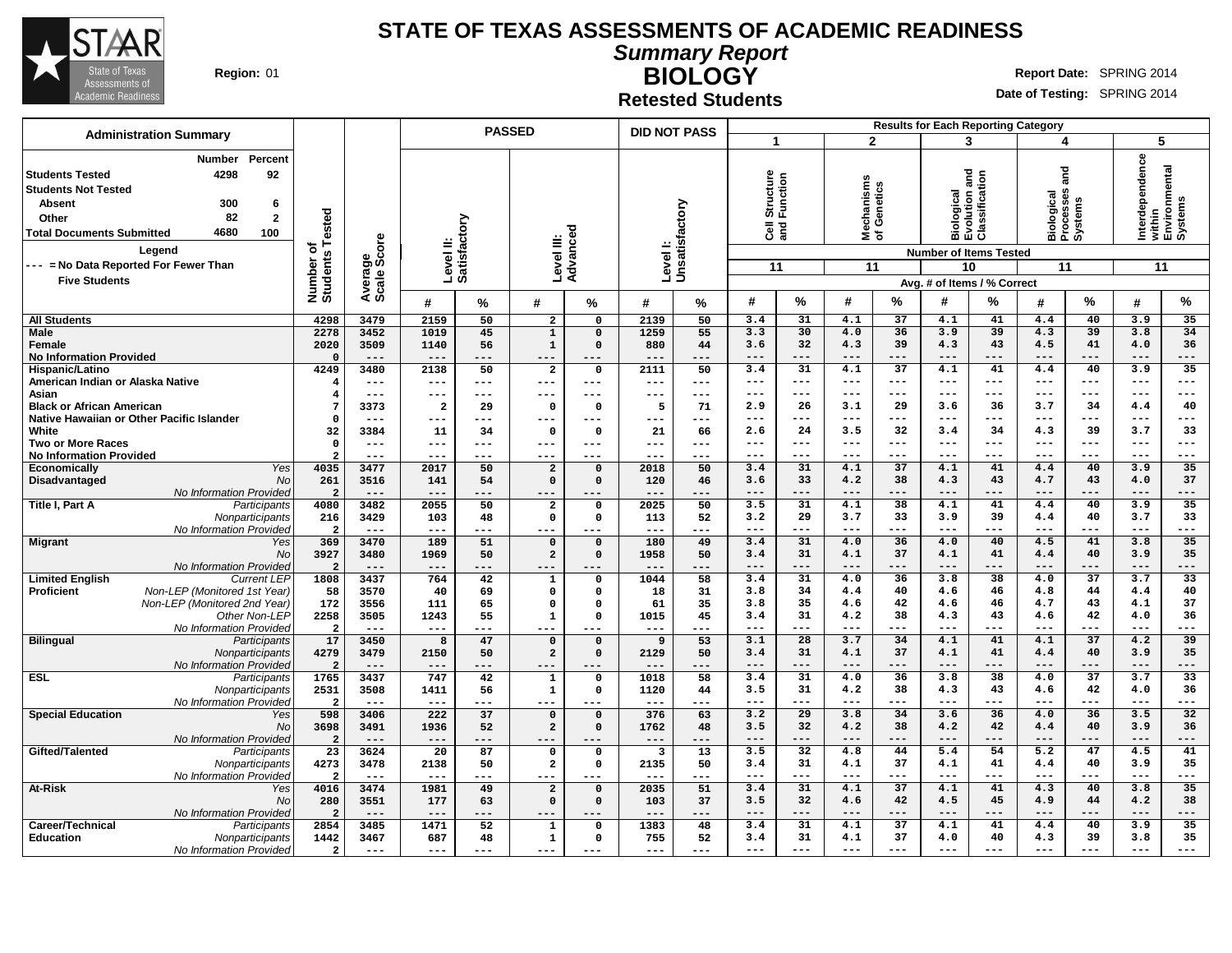

#### **Summary Report ENGLISH I Region:** 01 **Report** Date: SPRING 2014

**Date of Testing:** SPRING 2014

| <b>Administration Summary</b>                     |                      |                        |                           | <b>PASSED</b> |                         |                                  |                         | <b>DID NOT PASS</b> |                  |                    |                           |                               |                    |          |                       |          |                                             |              | <b>Results for Each Reporting Category</b> |          |            |          |             |                 |
|---------------------------------------------------|----------------------|------------------------|---------------------------|---------------|-------------------------|----------------------------------|-------------------------|---------------------|------------------|--------------------|---------------------------|-------------------------------|--------------------|----------|-----------------------|----------|---------------------------------------------|--------------|--------------------------------------------|----------|------------|----------|-------------|-----------------|
|                                                   |                      |                        |                           |               |                         |                                  |                         |                     |                  |                    |                           |                               |                    |          | 2                     |          | 3                                           |              |                                            |          | 5          |          | 6           |                 |
| Number<br>Percent                                 |                      |                        |                           |               |                         |                                  |                         |                     |                  |                    |                           | Understanding/                |                    |          |                       |          |                                             |              |                                            |          |            |          |             |                 |
| 42353<br>98<br><b>Students Tested</b>             |                      |                        |                           |               |                         |                                  |                         |                     |                  |                    |                           | <b>Analysis Across Genres</b> |                    |          | <b>Understanding/</b> | Texts    | derstanding<br>Analysis of<br>Informational |              |                                            |          |            |          |             |                 |
| <b>Students Not Tested</b>                        |                      |                        |                           |               |                         |                                  |                         |                     |                  |                    |                           |                               |                    |          | ō                     |          |                                             |              | Composition                                |          |            |          |             |                 |
| Absent<br>641<br>1                                |                      |                        |                           |               |                         |                                  |                         |                     |                  |                    |                           | (Paired<br>Selections)        |                    |          | alysis                |          |                                             |              |                                            |          | Revision   |          |             |                 |
| 210<br>0<br>Other                                 |                      |                        |                           |               |                         |                                  |                         |                     |                  |                    |                           |                               |                    |          |                       |          |                                             | <b>Texts</b> |                                            |          |            |          |             |                 |
| 43204<br>100<br><b>Total Documents Submitted</b>  | Tested               |                        |                           |               |                         | ъ                                |                         |                     | Answer<br>Rating | (Single<br>Selecti | Answer<br>Rating<br>Short |                               | Multiple<br>Choice |          | ફ                     | Literary | Š                                           |              |                                            |          |            |          | Editing     |                 |
| Legend                                            | ৳                    | Average<br>Scale Score | Level II:<br>Satisfactory |               | Level III:              | Advance                          | Level I:                | Unsatisfactory      |                  |                    |                           |                               |                    |          |                       |          | <b>Number of Points Possible</b>            |              |                                            |          |            |          |             |                 |
| --- = No Data Reported For Fewer Than             | Number o<br>Students |                        |                           |               |                         |                                  |                         |                     | 9                |                    | 9                         |                               | 6                  |          | 11                    |          | 11                                          |              | 24                                         |          | 11         |          | 11          |                 |
| <b>Five Students</b>                              |                      |                        |                           |               |                         |                                  |                         |                     |                  |                    |                           |                               |                    |          |                       |          | <b>Number of Points Scored</b>              |              |                                            |          |            |          |             |                 |
|                                                   |                      |                        |                           |               |                         |                                  |                         |                     |                  |                    |                           |                               |                    |          |                       |          |                                             |              |                                            |          |            |          |             |                 |
|                                                   |                      |                        | #                         | ℅             | #                       | %                                | #                       | %                   | #                | $\%$               | #                         | %                             | #                  | %        | #                     | %        | #                                           | %            | #                                          | $\%$     | #          | %        | #           | $\%$            |
| <b>All Students</b>                               | 42353                | 3743                   | 20448                     | 48            | 1017                    | $\overline{a}$                   | 21905                   | 52                  | 3.3              | 37                 | 3.7                       | 41                            | 3.6                | 60       | 6.1                   | 56       | 6.2                                         |              | 56 11.6                                    | 49       | 7.1        | 64       | 5.8         | $\overline{52}$ |
| <b>Male</b>                                       | 22650                | 3674                   | 9587                      | 42            | 314                     | $\mathbf{1}$                     | 13063                   | 58                  | 2.8              | 31                 | 3.4                       | 37                            | 3.4                | 57       | 5.9                   | 54       | 5.8                                         | 53           | 11.1                                       | 46       | 7.0        | 63       | 5.5         | 50              |
| Female                                            | 19702                | 3822<br>$---$          | 10860<br>$- - -$          | 55<br>$---$   | 703<br>$---$            | $\overline{\mathbf{4}}$          | 8842                    | 45<br>---           | 3.8<br>$- -$     | 43<br>---          | 4.0<br>$- -$              | 45                            | 3.9                | 64       | 6.4<br>$ -$           | 58       | 6.5                                         | 59           | 12.2                                       | 51       | 7.2        | 65       | 6.1<br>$ -$ | 55<br>---       |
| <b>No Information Provided</b><br>Hispanic/Latino | -1<br>41446          | 3736                   | 19798                     | 48            | 921                     | $---$<br>$\overline{\mathbf{2}}$ | 21648                   | 52                  | 3.3              | 36                 | 3.7                       | 41                            | 3.6                | 60       | 6.1                   | 55       | $ -$<br>6.1                                 | 56           | 11.6                                       | 48       | 7.1        | 64       | 5.7         | 52              |
| American Indian or Alaska Native                  | 27                   | 3718                   | 11                        | 41            | $\mathbf{o}$            | 0                                | 16                      | 59                  | 3.3              | 37                 | 4.1                       | 46                            | 3.5                | 58       | 5.9                   | 54       | 5.3                                         | 48           | 12.2                                       | 51       | 6.4        | 59       | 6.0         | 54              |
| Asian                                             | 180                  | 4365                   | 168                       | 93            | 39                      | 22                               | 12                      | $\overline{7}$      | 5.1              | 57                 | 5.1                       | 56                            | 4.8                | 81       | 8.6                   | 78       | 8.6                                         | 78           | 16.4                                       | 68       | 9.2        | 84       | 9.0         | 82              |
| <b>Black or African American</b>                  | 59                   | 3959                   | 34                        | 58            | 6                       | 10                               | 25                      | 42                  | 4.2              | 47                 | 4.5                       | 50                            | 4.2                | 69       | 7.1                   | 65       | 6.9                                         | 63           | 13.2                                       | 55       | 7.3        | 66       | 6.6         | 60              |
| Native Hawaiian or Other Pacific Islander         | $\overline{3}$       | $---$                  | ---                       | $--$          | ---                     | ---                              | $---$                   | ---                 | $- -$            | ---                | $--$                      |                               | --                 |          | $- -$                 | .        | $\overline{\phantom{m}}$                    | .            | $- -$                                      | .        | $- -$      |          | $ -$        | $---$           |
| White                                             | 605                  | 3957                   | 411                       | 68            | 49                      | 8                                | 194                     | 32                  | 3.9              | 44                 | 4.3                       | 47                            | 4.1                | 68       | 7.1                   | 65       | 7.1                                         | 65           | 12.9                                       | 54       | 8.0        | 73       | 6.9         | 62              |
| <b>Two or More Races</b>                          | 27                   | 4025                   | 20                        | 74            | $\overline{\mathbf{2}}$ | 7                                | $7\phantom{.0}$         | 26                  | 4.2              | 47                 | 4.6                       | 51                            | 4.4                | 73       | 7.7                   | 70       | 7.1                                         | 64           | 13.3                                       | 56       | 8.5        | 77       | 7.3         | 67              |
| <b>No Information Provided</b><br>Yes             | 6                    | 3786<br>3708           | -3<br>16755               | 50<br>45      | $\Omega$                | $\Omega$<br>$\overline{a}$       | 3<br>20233              | 50<br>55            | 3.5              | 39<br>35           | 4.0<br>3.6                | 44                            | 3.5                | 58<br>59 | 6.5                   | 59<br>54 | 6.8                                         | 62<br>54     | 12.0<br>11.4                               | 50<br>47 | 7.5<br>7.0 | 68<br>63 | 5.8         | 53<br>51        |
| Economically<br>Disadvantaged<br>No               | 36988<br>5358        | 3979                   | 3691                      | 69            | 631<br>386              | 7                                | 1667                    | 31                  | 3.2<br>4.1       | 46                 | 4.4                       | 40<br>49                      | 3.5<br>4.1         | 69       | 6.0<br>7.2            | 66       | 6.0<br>7.3                                  | 66           | 13.4                                       | 56       | 7.9        | 72       | 5.6<br>6.9  | 63              |
| No Information Provided                           | $\overline{7}$       | 3573                   | $\overline{2}$            | 29            | $\mathbf{0}$            | $\Omega$                         | 5                       | 71                  | 3.0              | 33                 | 3.0                       | 33                            | 2.9                | 48       | 5.4                   | 49       | 6.0                                         | 55           | 11.1                                       | 46       | 5.7        | 52       | 4.6         | 42              |
| Title I, Part A<br>Participants                   | 40282                | 3741                   | 19396                     | 48            | 956                     | $\mathbf{2}$                     | 20886                   | 52                  | 3.3              | 37                 | 3.7                       | 41                            | 3.6                | 60       | 6.1                   | 56       | 6.1                                         | 56           | 11.6                                       | 48       | 7.1        | 64       | 5.8         | 52              |
| Nonparticipants                                   | 2065                 | 3771                   | 1050                      | 51            | 61                      | 3                                | 1015                    | 49                  | 3.4              | 38                 | 3.6                       | 40                            | 3.6                | 61       | 6.4                   | 58       | 6.3                                         | 58           | 11.9                                       | 50       | 7.2        | 65       | 5.9         | 54              |
| No Information Provided                           | 6                    | 3561                   | $\overline{\mathbf{2}}$   | 33            | $\mathbf 0$             | $\Omega$                         | $\overline{\bf 4}$      | 67                  | 2.5              | 28                 | 3.0                       | 33                            | 2.8                | 47       | 5.3                   | 48       | 5.8                                         | 53           | 11.0                                       | 46       | 6.2        | 56       | 4.3         | 39              |
| <b>Migrant</b><br>Yes                             | 2755                 | 3615                   | 997                       | 36            | 15                      | $\mathbf{1}$                     | 1758                    | 64                  | 2.7              | 30                 | 3.2                       | 36                            | 3.3                | 55       | 5.6                   | 51       | 5.5                                         |              | 50110.8                                    | 45       | 6.6        | 60       | 5.1         | 46              |
| No<br>No Information Provideo                     | 39592<br>6           | 3751<br>3672           | 19449<br>$\overline{a}$   | 49<br>33      | 1002<br>$\mathbf 0$     | 3<br>$\mathbf 0$                 | 20143<br>$\overline{4}$ | 51<br>67            | 3.3<br>3.5       | 37<br>39           | 3.7<br>3.5                | 41<br>39                      | 3.6<br>3.2         | 61<br>53 | 6.2<br>6.0            | 56<br>55 | 6.2<br>6.5                                  | 56<br>59     | 11.7<br>12.0                               | 49<br>50 | 7.1<br>6.2 | 65<br>56 | 5.8<br>5.2  | 53<br>47        |
| <b>Limited English</b><br><b>Current LEP</b>      | 10211                | 3431                   | 1610                      | 16            | $\overline{\mathbf{4}}$ | $\mathbf 0$                      | 8601                    | 84                  | 2.1              | 23                 | 2.7                       | 30                            | 2.8                | 47       | 4.3                   | 39       | 4.4                                         | 40           | 9.1                                        | 38       | 5.8        | 53       | 4.2         | 38              |
| Proficient<br>Non-LEP (Monitored 1st Year)        | 920                  | 3695                   | 410                       | 45            | 3                       | 0                                | 510                     | 55                  | 3.3              | 37                 | 3.6                       | 40                            | 3.5                | 58       | 5.8                   | 53       | 6.0                                         | 54           | 11.5                                       | 48       | 7.0        | 64       | 5.4         | 49              |
| Non-LEP (Monitored 2nd Year)                      | 1943                 | 3682                   | 805                       | 41            | 5                       | 0                                | 1138                    | 59                  | 3.2              | 36                 | 3.6                       | 40                            | 3.5                | 58       | 5.7                   | 52       | 5.8                                         | 53           | 11.6                                       | 48       | 6.8        | 62       | 5.5         | 50              |
| Other Non-LEP                                     | 29272                | 3857                   | 17622                     | 60            | 1005                    | 3                                | 11650                   | 40                  | 3.7              | 41                 | 4.0                       | 45                            | 3.9                | 65       | 6.8                   | 62       | 6.8                                         | 62           | 12.5                                       | 52       | 7.5        | 69       | 6.4         | 58              |
| No Information Provided                           | $7\phantom{.0}$      | 3525                   | 1                         | 14            | $\mathbf{o}$            | $\Omega$                         | 6                       | 86                  | 2.6              | 29                 | 3.4                       | 38                            | 3.0                | 50       | 5.0                   | 45       | 5.3                                         | 48           | 9.4                                        | 39       | 6.1        | 56       | 4.9         | 44              |
| <b>Bilingual</b><br>Participants                  | 221                  | 3933                   | 149                       | 67            | $7\phantom{1}$          | 3                                | 72                      | 33                  | 4.1              | 45                 | 4.1                       | 46                            | 4.2                | 70       | 7.2                   | 66       | 7.3                                         | 67           | 12.9                                       | 54       | 7.8        | 71       | 6.9         | 62              |
| Nonparticipants<br>No Information Provided        | 42124<br>8           | 3742<br>3468           | 20298<br>$\mathbf{1}$     | 48<br>13      | 1010<br>$\Omega$        | $\mathbf{2}$<br>$\Omega$         | 21826<br>7              | 52<br>88            | 3.3<br>3.0       | 37<br>33           | 3.7<br>3.0                | 41<br>33                      | 3.6<br>3.0         | 60<br>50 | 6.1<br>4.5            | 56<br>41 | 6.1<br>5.1                                  | 56<br>47     | 11.6<br>9.0                                | 48<br>38 | 7.1<br>4.9 | 64<br>44 | 5.8<br>4.6  | 52<br>42        |
| <b>ESL</b><br>Participants                        | 9913                 | 3431                   | 1569                      | 16            | 5                       | $\mathbf 0$                      | 8344                    | 84                  | 2.1              | 23                 | 2.7                       | 30                            | 2.8                | 47       | 4.3                   | 39       | 4.4                                         | 40           | 9.1                                        | 38       | 5.8        | 53       | 4.2         | 38              |
| Nonparticipants                                   | 32431                | 3838                   | 18878                     | 58            | 1012                    | 3                                | 13553                   | 42                  | 3.7              | 41                 | 4.0                       | 44                            | 3.9                | 64       | 6.7                   | 61       | 6.7                                         | 61           | 12.4                                       | 52       | 7.5        | 68       | 6.3         | 57              |
| No Information Provideo                           | 9                    | 3464                   | 1                         | 11            | $\mathbf 0$             | 0                                | 8                       | 89                  | 2.7              | 30                 | 3.3                       | 37                            | 3.0                | 50       | 4.4                   | 40       | 4.9                                         | 44           | 8.0                                        | 33       | 5.6        | 51       | 5.1         | 46              |
| <b>Special Education</b><br>Yes                   | 2960                 | 3414                   | 392                       | 13            | $\mathbf 1$             | $\mathbf 0$                      | 2568                    | 87                  | 2.0              | 22                 | 2.5                       | 28                            | 2.8                | 46       | 4.4                   | 40       | 4.2                                         | 38           | 9.1                                        | 38       | 5.6        | 51       | 4.0         | 37              |
| No                                                | 39385                | 3767                   | 20054                     | 51            | 1016                    | 3                                | 19331                   | 49                  | 3.4              | 38                 | 3.8                       | 42                            | 3.7                | 61       | 6.2                   | 57       | 6.3                                         | 57           | 11.8                                       | 49       | 7.2        | 65       | 5.9         | 54              |
| No Information Provided                           | 8                    | 3555                   | $\overline{a}$            | 25            | $\mathbf 0$             | $\Omega$                         | 6                       | 75                  | 2.6              | 29                 | 3.4                       | 38                            | 2.9                | 48       | 5.3                   | 48       | 5.6                                         | 51           | 9.8                                        | 41       | 6.4        | 58       | 5.1         | 47              |
| Gifted/Talented<br>Participants                   | 3132<br>39213        | 4314<br>3697           | 2943<br>17503             | 94<br>45      | 503                     | 16                               | 189<br>21710            | 6<br>55             | 5.2<br>3.1       | 58<br>35           | 5.3<br>3.5                | $\overline{59}$<br>39         | 4.9<br>3.5         | 82<br>58 | 8.7                   | 79<br>54 | 8.9<br>5.9                                  | 81<br>54     | 15.2<br>11.4                               | 63<br>47 | 9.2        | 83       | 8.7<br>5.5  | 79              |
| Nonparticipants<br>No Information Provided        | 8                    | 3555                   | $\overline{\mathbf{2}}$   | 25            | 514<br>$\mathbf 0$      | $\mathbf{1}$<br>$\Omega$         | 6                       | 75                  | 2.6              | 29                 | 3.4                       | 38                            | 2.9                | 48       | 5.9<br>5.3            | 48       | 5.6                                         | 51           | 9.8                                        | 41       | 6.9<br>6.4 | 63<br>58 | 5.1         | 50<br>47        |
| <b>At-Risk</b><br>Yes                             | 29557                | 3591                   | 9868                      | 33            | 62                      | $\mathbf 0$                      | 19689                   | 67                  | 2.7              | 30                 | 3.2                       | 36                            | 3.2                | 54       | 5.4                   | 49       | 5.4                                         | 49           | 10.6                                       | 44       | 6.5        | 59       | 5.0         | 46              |
| No                                                | 12788                | 4093                   | 10578                     | 83            | 955                     | 7                                | 2210                    | 17                  | 4.6              | 51                 | 4.8                       | 53                            | 4.5                | 75       | 7.8                   | 71       | 8.0                                         | 73           | 14.0                                       | 58       | 8.5        | 77       | 7.5         | 69              |
| No Information Provideo                           | 8                    | 3555                   | $\overline{2}$            | 25            | $\mathbf{0}$            | $\Omega$                         | 6                       | 75                  | 2.6              | 29                 | 3.4                       | 38                            | 2.9                | 48       | 5.3                   | 48       | 5.6                                         | 51           | 9.8                                        | 41       | 6.4        | 58       | 5.1         | 47              |
| Career/Technical<br>Participants                  | 27742                | 3767                   | 14039                     | 51            | 735                     | 3                                | 13703                   | 49                  | 3.4              | 38                 | 3.7                       | 42                            | 3.7                | 61       | 6.3                   | 57       | 6.3                                         | 57           | 11.8                                       | 49       | 7.2        | 65       | 5.9         | 54              |
| <b>Education</b><br>Nonparticipants               | 14606                | 3697                   | 6408                      | 44            | 282                     | $\mathbf{2}$                     | 8198                    | 56                  | 3.1              | 35                 | 3.5                       | 39                            | 3.5                | 58       | 5.9                   | 53       | 5.9                                         | 54           | 11.3                                       | 47       | 6.9        | 63       | 5.5         | 50              |
| No Information Provided                           | 5                    | 3404                   | 1                         | 20            | $\mathbf 0$             | 0                                | $\overline{\mathbf{4}}$ | 80                  | 1.8              | 20                 | 2.4                       | 27                            | 2.8                | 47       | 4.6                   | 42       | 5.0                                         | 45           | 8.4                                        | 35       | 5.8        | 53       | 3.2         | 29              |

\* Students who took the braille version of the test are not included in the reporting category results.

**All Students**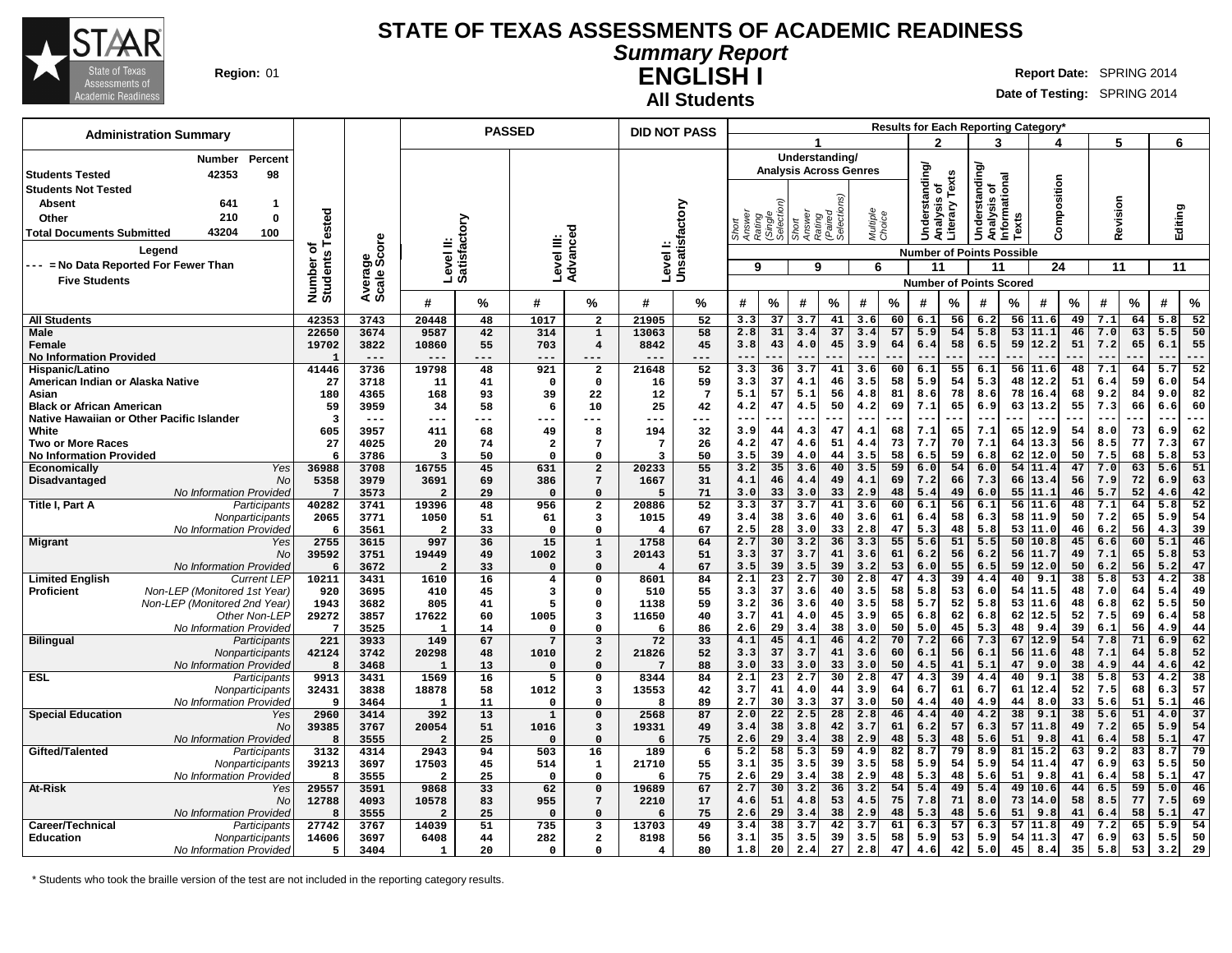

#### **STATE OF TEXAS ASSESSMENTS OF ACADEMIC READINESS Constructed Responses Summary Report**

**ENGLISH I All Students**

**Region:** 01 **Region:** 01 **Report** Date: SPRING 2014 **Date of Testing:** SPRING 2014



\* Students who took the braille version of the test are not included in this report.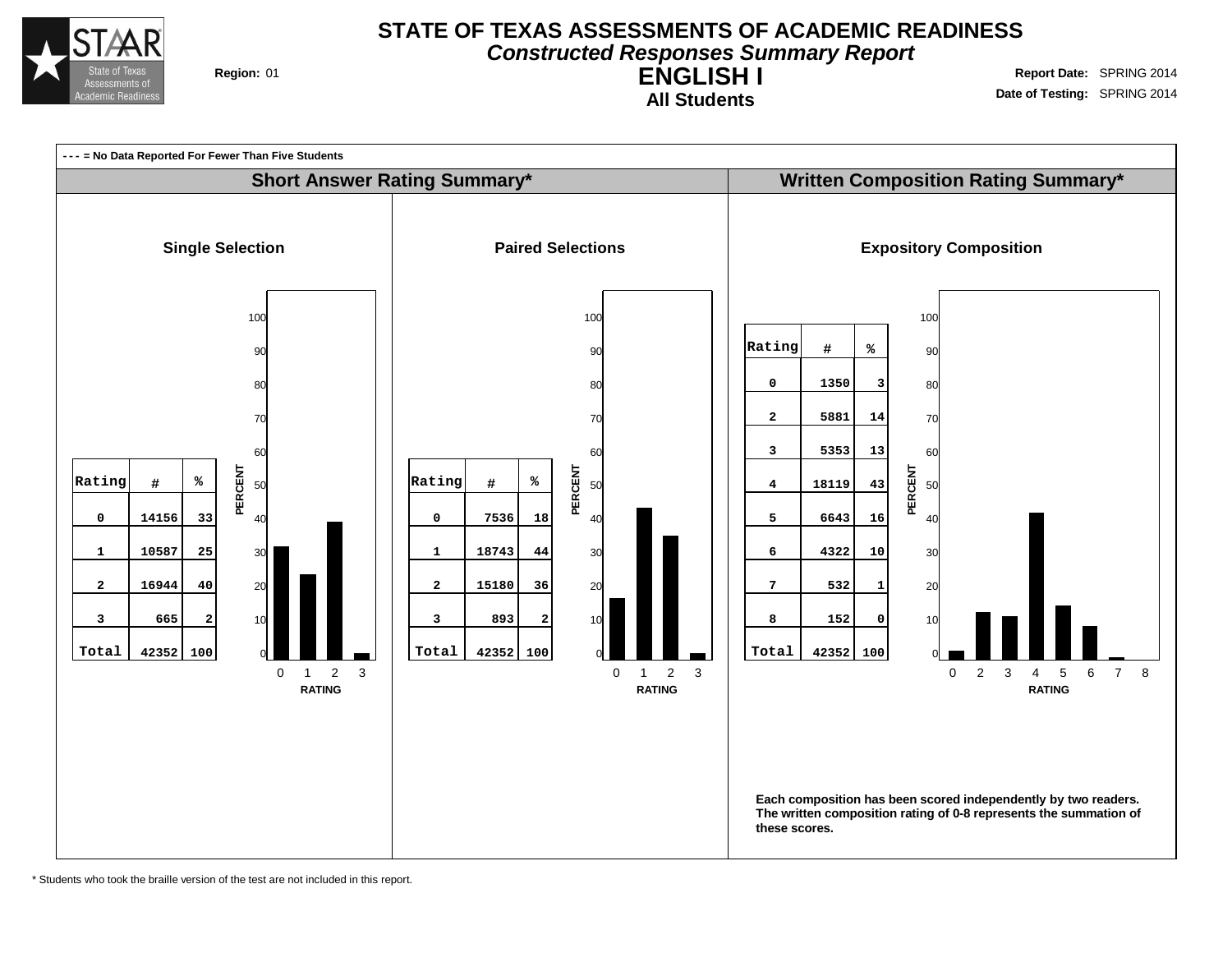

**Summary Report**

**ENGLISH I Region:** 01 **Report** Date: SPRING 2014

#### **Date of Testing:** SPRING 2014

**First-Time Tested Students**

| <b>Administration Summary</b>                               |                         |                             |                                  | <b>PASSED</b> |                     |                                     | <b>DID NOT PASS</b>     |                            |                                                   |                 |                 |                               |                    | Results for Each Reporting Category* |                |                 |                                                |          |               |                       |              |                 |             |                 |
|-------------------------------------------------------------|-------------------------|-----------------------------|----------------------------------|---------------|---------------------|-------------------------------------|-------------------------|----------------------------|---------------------------------------------------|-----------------|-----------------|-------------------------------|--------------------|--------------------------------------|----------------|-----------------|------------------------------------------------|----------|---------------|-----------------------|--------------|-----------------|-------------|-----------------|
|                                                             |                         |                             |                                  |               |                     |                                     |                         |                            |                                                   |                 | 1               |                               |                    |                                      | 2              |                 | 3                                              |          | 4             |                       | 5            |                 | 6           |                 |
| Percent<br>Number                                           |                         |                             |                                  |               |                     |                                     |                         |                            |                                                   |                 |                 | Understanding/                |                    |                                      |                |                 |                                                |          |               |                       |              |                 |             |                 |
| <b>Students Tested</b><br>27772<br>99                       |                         |                             |                                  |               |                     |                                     |                         |                            |                                                   |                 |                 | <b>Analysis Across Genres</b> |                    |                                      | Understanding/ | Texts           | Understanding/<br>Analysis of<br>Informational |          |               |                       |              |                 |             |                 |
| <b>Students Not Tested</b>                                  |                         |                             |                                  |               |                     |                                     |                         |                            |                                                   |                 |                 |                               |                    |                                      | p              |                 |                                                |          | Composition   |                       |              |                 |             |                 |
| 189<br><b>Absent</b><br>$\mathbf 1$                         |                         |                             |                                  |               |                     |                                     |                         |                            |                                                   |                 |                 |                               |                    |                                      | alysis         | Literary        |                                                |          |               |                       | Revision     |                 |             |                 |
| 37<br>$\bf{0}$<br>Other                                     | ested                   |                             |                                  |               |                     |                                     |                         |                            | Short<br>Answer<br>Aating<br>(Single<br>Selection |                 | Short<br>Answer | Rating<br>(Paired<br>Selectio | Multiple<br>Choice |                                      |                |                 |                                                | Texts    |               |                       |              |                 | Editing     |                 |
| 27998<br>100<br><b>Total Documents Submitted</b>            |                         |                             |                                  |               |                     |                                     |                         |                            |                                                   |                 |                 |                               |                    |                                      |                |                 |                                                |          |               |                       |              |                 |             |                 |
| Legend                                                      | ৳<br><b>S</b>           | ge<br>Score                 | Level II:<br>Satisfactory        |               | Level III:          | Advanced                            |                         | Level I:<br>Unsatisfactory |                                                   |                 |                 |                               |                    |                                      |                |                 | <b>Number of Points Possible</b>               |          |               |                       |              |                 |             |                 |
| --- = No Data Reported For Fewer Than                       |                         |                             |                                  |               |                     |                                     |                         |                            | 9                                                 |                 | 9               |                               | 6                  |                                      | 11             |                 | 11                                             |          | 24            |                       | 11           |                 | 11          |                 |
| <b>Five Students</b>                                        | Number<br>Students      | Average                     |                                  |               |                     |                                     |                         |                            |                                                   |                 |                 |                               |                    |                                      |                |                 | <b>Number of Points Scored</b>                 |          |               |                       |              |                 |             |                 |
|                                                             |                         |                             | #                                | %             | #                   | %                                   | #                       | ℅                          | #                                                 | $\%$            | #               | $\%$                          | #                  | %                                    | #              | %               | #                                              | %        | #             | %                     | #            | %               | #           | $\%$            |
| <b>All Students</b>                                         | 27772                   | 3850                        | 16607                            | 60            | 1016                | 4                                   | 11165                   | 40                         | 3.7                                               | 41              | 4.0             | 44                            | 3.9                | 65                                   | 6.6            | 60              | 6.8                                            | 62       | 12.3          | 51                    | 7.5          | 69              | 6.3         | 58              |
| <b>Male</b>                                                 | 14140                   | 3775                        | 7577                             | 54            | 313                 | $\overline{a}$                      | 6563                    | 46                         | 3.2                                               | 35              | 3.7             | 41                            | 3.7                | 61                                   | 6.4            | 58              | 6.4                                            | 58       | 11.7          | 49                    | 7.4          | 68              | 6.0         | 55              |
| Female                                                      | 13631                   | 3929<br>$---$               | 9029<br>$- - -$                  | 66<br>---     | 703<br>$---$        | 5<br>$- - -$                        | 4602<br>$- - -$         | 34<br>---                  | 4.2<br>$-$                                        | 47              | 4.3             | 48                            | 4.1                | 69                                   | 6.9            | 63              | 7.1<br>$ -$                                    | 65       | 12.9          | 54                    | 7.7          | 70              | 6.7<br>$ -$ | 60<br>---       |
| <b>No Information Provided</b><br>Hispanic/Latino           | $\mathbf{1}$<br>27053   | 3842                        | 16022                            | 59            | 921                 | 3                                   | 11031                   | 41                         | 3.7                                               | 41              | 4.0             | 44                            | 3.9                | 65                                   | 6.6            | 60              | 6.7                                            | 61       | 12.2          | 51                    | 7.5          | 68              | 6.3         | 57              |
| American Indian or Alaska Native                            | 17                      | 3748                        | 8                                | 47            | $\mathbf 0$         | 0                                   | 9                       | 53                         | 3.5                                               | 39              | 3.5             | 39                            | 3.5                | 59                                   | 6.0            | 55              | 5.9                                            | 54       | 12.0          | 50                    | 6.5          | 59              | 6.4         | 58              |
| Asian                                                       | 171                     | 4398                        | 163                              | 95            | 39                  | 23                                  | 8                       | 5                          | 5.2                                               | 58              | 5.2             | 57                            | 4.9                | 82                                   | 8.7            | 79              | 8.8                                            | 80       | 16.6          | 69                    | 9.3          | 85              | 9.2         | 83              |
| <b>Black or African American</b>                            | 45                      | 4080                        | 30                               | 67            | 6                   | 13                                  | 15                      | 33                         | 4.5                                               | 50              | 4.8             | 53                            | 4.5                | 74                                   | 7.8            | 71              | 7.5                                            | 68       | 14.0          | 58                    | 7.8          | 71              | 7.1         | 65              |
| Native Hawaiian or Other Pacific Islander<br>White          | 3<br>454                | $\qquad \qquad - -$<br>4082 | ---<br>358                       | $---$<br>79   | ---<br>48           | ---<br>11                           | ---<br>96               | $---$<br>21                | 4.3                                               | 48              | $-$<br>4.6      | 51                            | $-$<br>4.4         | 73                                   | $- -$<br>7.7   | 70              | $-$<br>7.8                                     | 71       | $- -$<br>13.7 | 57                    | 8.5          | 78              | $ -$<br>7.6 | --<br>69        |
| <b>Two or More Races</b>                                    | 24                      | 4101                        | 20                               | 83            | $\overline{a}$      | 8                                   | $\overline{4}$          | 17                         | 4.5                                               | 50              | 4.9             | 54                            | 4.6                | 76                                   | 8.2            | 75              | 7.4                                            | 67       | 13.9          | 58                    | 8.5          | 78              | 7.9         | 72              |
| <b>No Information Provided</b>                              | 5                       | 3847                        | $\overline{\mathbf{3}}$          | 60            | $\Omega$            | $\Omega$                            | $\overline{2}$          | 40                         | 4.2                                               | 47              | 4.2             | 47                            | 3.6                | 60                                   | 6.6            | 60              | 7.4                                            | 67       | 11.4          | 48                    | 7.6          | 69              | 6.8         | 62              |
| Yes<br><b>Economically</b>                                  | 23584                   | 3809                        | 13330                            | 57            | 631                 | 3                                   | 10254                   | 43                         | 3.5                                               | 39              | 3.9             | 43                            | 3.8                | 64                                   | 6.4            | 59              | 6.6                                            | 60       | 12.0          | 50                    | 7.4          | 67              | 6.2         | 56              |
| Disadvantaged<br><b>No</b>                                  | 4184                    | 4083                        | 3275                             | 78            | 385                 | 9                                   | 909                     | 22                         | 4.5                                               | 50              | 4.7             | 52                            | 4.4                | 73                                   | 7.7            | 70              | 7.8                                            | 71       | 14.0          | 59                    | 8.3          | 76              | 7.4         | 68              |
| No Information Provideo<br>Title I, Part A<br>Participants  | $\overline{4}$<br>26375 | $---$<br>3849               | $---$<br>15733                   | ---<br>60     | ---<br>955          | ---<br>$\overline{4}$               | 10642                   | ---<br>40                  | 3.7                                               | 41              | $---$<br>4.0    | 44                            | 3.9                | 65                                   | 6.6            | 60              | 6.8                                            | 61       | 12.3          | 51                    | 7.5          | 69              | 6.3         | ---<br>58       |
| Nonparticipants                                             | 1393                    | 3882                        | 872                              | 63            | 61                  | $\overline{4}$                      | 521                     | 37                         | 3.9                                               | 43              | 3.9             | 43                            | 3.9                | 66                                   | 7.0            | 63              | 7.0                                            | 64       | 12.6          | 52                    | 7.6          | 69              | 6.5         | 59              |
| No Information Provided                                     | $\overline{4}$          | $- - -$                     | $--$                             | .             | ---                 | ---                                 |                         |                            | $- -$                                             | ---             | $--$            | ---                           | $-$                |                                      | $-$            |                 | $-$                                            |          | $- -$         | .                     | $- -$        |                 | $ -$        | ---             |
| <b>Migrant</b><br>Yes                                       | 1500                    | 3691                        | 681                              | 45            | 15                  | $\mathbf{1}$                        | 819                     | 55                         | 3.0                                               | 33              | 3.5             | 39                            | 3.6                | 59                                   | 6.0            | 54              | 6.0                                            | 55       | 11.1          | 46                    | 6.9          | 63              | 5.5         | 50              |
| <b>No</b><br>No Information Provided                        | 26268<br>4              | 3859<br>$---$               | 15924<br>---                     | 61<br>---     | 1001<br>---         | $\overline{4}$                      | 10344                   | 39                         | 3.7<br>$-$                                        | 41              | 4.0<br>--       | 45                            | 3.9                | 65                                   | 6.7            | 61              | 6.8                                            | 62       | 12.3          | 51                    | 7.6          | 69              | 6.4         | 58<br>--        |
| <b>Limited English</b><br><b>Current LEP</b>                | 5182                    | 3430                        | 900                              | 17            | $\overline{4}$      | $\mathbf 0$                         | 4282                    | 83                         | 2.0                                               | $\overline{23}$ | 2.6             | $\overline{29}$               | 2.9                | 48                                   | 4.3            | 39              | 4.5                                            | 41       | 8.8           | 37                    | 5.9          | 53              | 4.3         | $\overline{39}$ |
| Non-LEP (Monitored 1st Year)<br><b>Proficient</b>           | 754                     | 3709                        | 346                              | 46            | 3                   | 0                                   | 408                     | 54                         | 3.4                                               | 37              | 3.7             | 41                            | 3.5                | 59                                   | 5.9            | 54              | 6.1                                            | 55       | 11.5          | 48                    | 7.2          | 65              | 5.5         | 50              |
| Non-LEP (Monitored 2nd Year)                                | 1305                    | 3738                        | 636                              | 49            | 5                   | 0                                   | 669                     | 51                         | 3.5                                               | 38              | 3.7             | 42                            | 3.6                | 60                                   | 6.0            | 55              | 6.2                                            | 56       | او.11         | 49                    | 7.2          | 65              | 5.7         | 52              |
| Other Non-LEP                                               | 20527                   | 3969                        | 14724                            | 72            | 1004                | 5                                   | 5803                    | 28                         | 4.1<br>$-$                                        | 46<br>---       | 4.4<br>$- -$    | 48                            | 4.2<br>$-$         | 70                                   | 7.3<br>$- -$   | 66<br>---       | 7.4<br>$- -$                                   | 67<br>.  | 13.2          | 55<br>---             | 8.0<br>$- -$ | 73              | 6.9<br>$-$  | 63<br>$---$     |
| No Information Provided<br><b>Bilingual</b><br>Participants | -4<br>185               | $--$<br>3990                | ---<br>134                       | ---<br>72     | $---$<br>-7         | ---<br>$\overline{\mathbf{4}}$      | ---<br>51               | ---<br>28                  | 4.3                                               | 48              | 4.2             | 47                            | 4.3                | 71                                   | 7.6            | 69              | 7.7                                            | 70       | $- -$<br>13.3 | 55                    | 8.1          | 74              | 7.0         | 64              |
| Nonparticipants                                             | 27582                   | 3849                        | 16472                            | 60            | 1009                | $\overline{\mathbf{4}}$             | 11110                   | 40                         | 3.7                                               | 41              | 4.0             | 44                            | 3.9                | 65                                   | 6.6            | 60              | 6.8                                            | 62       | 12.3          | 51                    | 7.5          | 69              | 6.3         | 58              |
| No Information Provideo                                     | 5                       | 3528                        | $\mathbf{1}$                     | 20            | $\mathbf 0$         | $\Omega$                            | $\overline{4}$          | 80                         | 3.6                                               | 40              | 3.6             | 40                            | 3.4                | 57                                   | 4.4            | 40              | 5.4                                            | 49       | 7.8           | 33                    | 5.2          | 47              | 5.8         | 53              |
| <b>ESL</b><br>Participants                                  | 4988                    | 3431                        | 871                              | 17            | 5                   | $\Omega$                            | 4117                    | 83                         | 2.1                                               | $\overline{23}$ | 2.6             | $\overline{29}$               | 2.9                | 48                                   | 4.3            | $\overline{39}$ | 4.5                                            | 41       | 8.8           | $\overline{37}$       | 5.9          | $\overline{53}$ | 4.3         | 39              |
| Nonparticipants<br>No Information Provided                  | 22778<br>6              | 3942<br>3513                | 15735<br>$\mathbf{1}$            | 69<br>17      | 1011<br>$\mathbf 0$ | 4<br>$\Omega$                       | 7043<br>5               | 31<br>83                   | 4.0<br>3.0                                        | 45<br>33        | 4.3<br>4.0      | 48<br>44                      | 4.1<br>3.3         | 69<br>56                             | 7.2<br>4.3     | 65<br>39        | 7.3<br>5.0                                     | 66<br>45 | 13.0<br>6.5   | 54<br>27              | 7.9<br>6.2   | 72<br>56        | 6.8<br>6.3  | 62<br>58        |
| <b>Special Education</b><br>Yes                             | 1308                    | 3404                        | 180                              | 14            | $\mathbf{1}$        | $\mathsf{o}\,$                      | 1128                    | 86                         | 1.9                                               | 21              | 2.4             | 27                            | 2.8                | 46                                   | 4.4            | 40              | 4.3                                            | 39       | 8.8           | 37                    | 5.5          | 50              | 4.0         | 36              |
| No                                                          | 26459                   | 3872                        | 16425                            | 62            | 1015                | $\overline{\mathbf{4}}$             | 10034                   | 38                         | 3.8                                               | 42              | 4.1             | 45                            | 4.0                | 66                                   | 6.8            | 61              | 6.9                                            | 63       | 12.5          | 52                    | 7.6          | 69              | 6.5         | 59              |
| No Information Provideo                                     | 5                       | 3668                        | $\overline{a}$                   | 40            | $\mathbf 0$         | $\mathbf 0$                         | $\overline{\mathbf{3}}$ | 60                         | 3.0                                               | 33              | 4.2             | 47                            | 3.2                | 53                                   | 5.6            | 51              | 6.2                                            | 56       | 9.0           | 38                    | 7.6          | 69              | 6.6         | 60              |
| Gifted/Talented<br>Participants                             | 3024                    | 4335                        | 2888                             | 96            | 503                 | 17                                  | 136                     | $\overline{\mathbf{4}}$    | 5.3                                               | 58              | 5.3             | 59                            | 5.0                | 83                                   | 8.8            | 80              | 9.0<br>6.5                                     | 81       | 15.3<br>11.9  | 64                    | 9.2          | 84              | 8.8         | 80              |
| Nonparticipants<br>No Information Provided                  | 24743<br>-5             | 3791<br>3668                | 13717<br>$\overline{\mathbf{2}}$ | 55<br>40      | 513<br>$\mathbf{o}$ | $\overline{\mathbf{2}}$<br>$\Omega$ | 11026<br>3              | 45<br>60                   | 3.5<br>3.0                                        | 39<br>33        | 3.8<br>4.2      | 42<br>47                      | 3.8<br>3.2         | 63<br>53                             | 6.4<br>5.6     | 58<br>51        | 6.2                                            | 59<br>56 | 9.0           | 50<br>38              | 7.3<br>7.6   | 67<br>69        | 6.0<br>6.6  | 55<br>60        |
| At-Risk<br>Yes                                              | 16133                   | 3644                        | 6533                             | 40            | 62                  | $\mathbf 0$                         | 9600                    | 60                         | 2.9                                               | $\overline{33}$ | 3.3             | 37                            | 3.4                | 57                                   | 5.7            | 52              | 5.7                                            | 52       | 10.9          | 45                    | 6.7          | 61              | 5.3         | 48              |
| No                                                          | 11634                   | 4136                        | 10072                            | 87            | 954                 | 8                                   | 1562                    | 13                         | 4.7                                               | 52              | 4.9             | 54                            | 4.6                | 76                                   | 8.0            | 73              | 8.2                                            | 75       | 14.2          | 59                    | 8.7          | 79              | 7.8         | 71              |
| No Information Provided                                     | 5                       | 3668                        | $\overline{a}$                   | 40            | $\Omega$            | $\Omega$                            | $\overline{\mathbf{3}}$ | 60                         | 3.0                                               | 33              | 4.2             | 47                            | 3.2                | 53                                   | 5.6            | 51              | 6.2                                            | 56       | 9.0           | 38                    | 7.6          | 69              | 6.6         | 60              |
| Career/Technical<br>Participants<br><b>Education</b>        | 17318<br>10451          | 3895<br>3776                | 11110<br>5496                    | 64<br>53      | 734<br>282          | 4<br>3                              | 6208<br>4955            | 36<br>47                   | 3.8<br>3.4                                        | 43<br>38        | 4.1<br>3.8      | 46<br>42                      | 4.0<br>3.7         | 67<br>62                             | 6.9<br>6.2     | 63<br>57        | 7.0<br>6.4                                     | 64<br>58 | 12.6<br>11.8  | $\overline{52}$<br>49 | 7.7<br>7.2   | 70<br>66        | 6.6<br>5.9  | 60<br>54        |
| Nonparticipants<br>No Information Provided                  | 3                       | $- - -$                     | $---$                            | ---           | ---                 | $---$                               | ---                     | $- - -$                    | $- -$                                             |                 | $-$             |                               | $-$                |                                      | $ -$           |                 |                                                |          |               |                       | $- -$        |                 |             |                 |

\* Students who took the braille version of the test are not included in the reporting category results.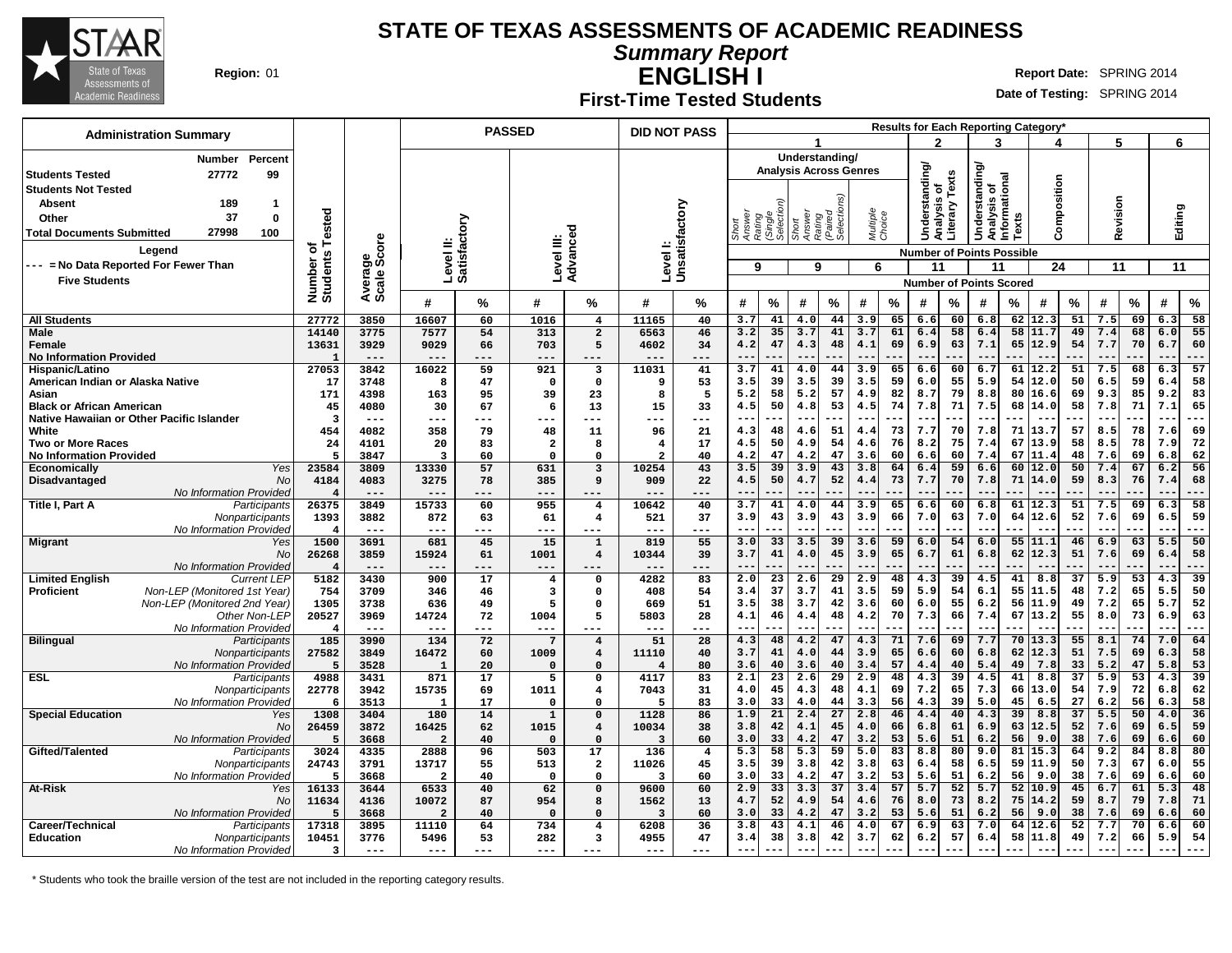

**Constructed Responses Summary Report**

**ENGLISH I First-Time Tested Students**

**Region:** 01 **Region:** 01 **Report** Date: SPRING 2014 **Date of Testing:** SPRING 2014



\* Students who took the braille version of the test are not included in this report.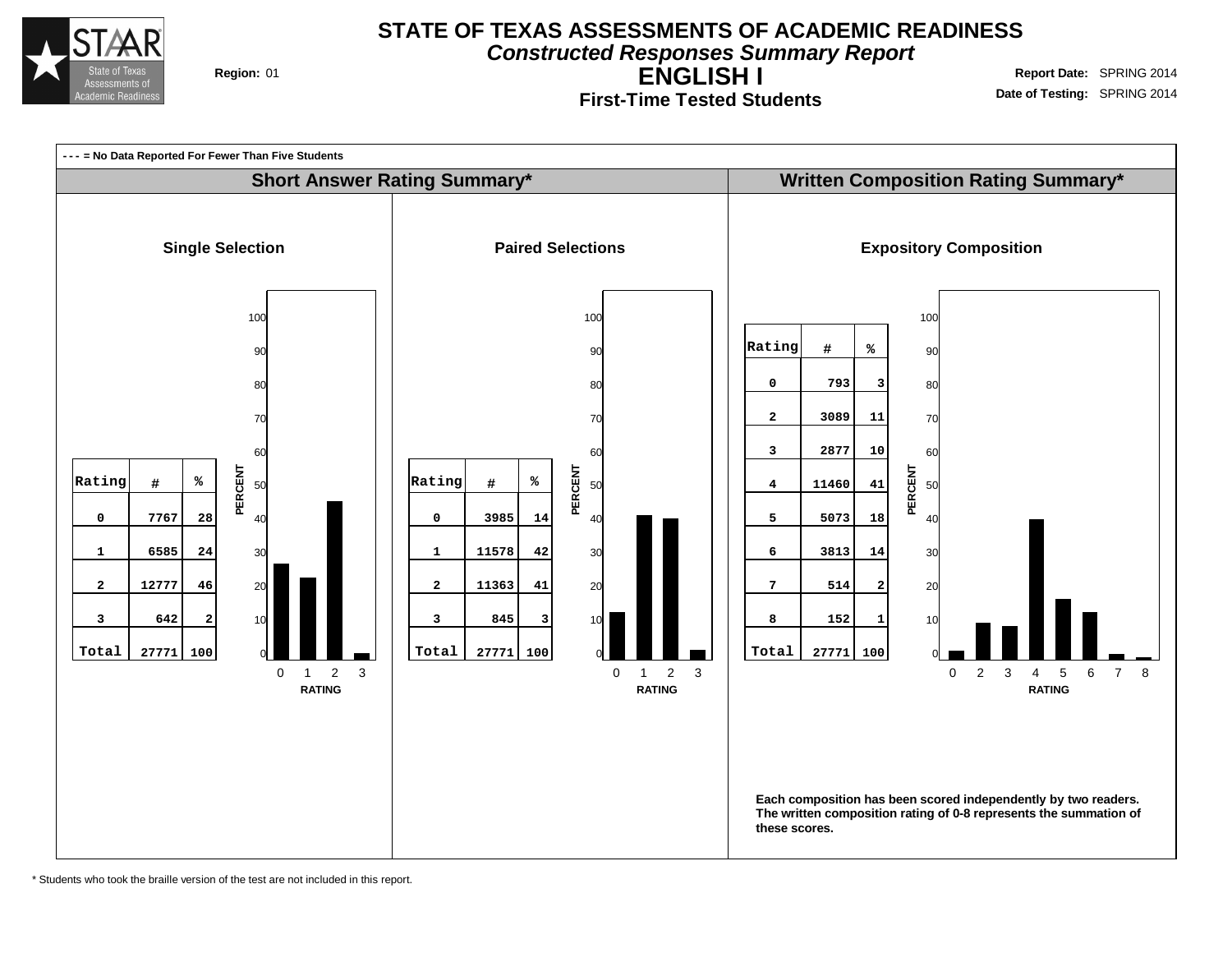

**Summary Report ENGLISH I**

**Region:** 01 **Report Date: SPRING 2014 Report** Date: SPRING 2014

**Retested Students**

| <b>Administration Summary</b>                                                                     |                                 |                     |                           | <b>PASSED</b>   |                            |                       |                 | <b>DID NOT PASS</b>        |                                 |                       |                 |                               |                          |          |                                  |          |                                              |          | <b>Results for Each Reporting Category</b> |          |                         |          |                            |                       |
|---------------------------------------------------------------------------------------------------|---------------------------------|---------------------|---------------------------|-----------------|----------------------------|-----------------------|-----------------|----------------------------|---------------------------------|-----------------------|-----------------|-------------------------------|--------------------------|----------|----------------------------------|----------|----------------------------------------------|----------|--------------------------------------------|----------|-------------------------|----------|----------------------------|-----------------------|
|                                                                                                   |                                 |                     |                           |                 |                            |                       |                 |                            |                                 |                       |                 |                               |                          |          | $\mathbf{c}$                     |          | 3                                            |          |                                            |          | 5                       |          | 6                          |                       |
| Percent<br><b>Number</b>                                                                          |                                 |                     |                           |                 |                            |                       |                 |                            |                                 |                       |                 | Understanding/                |                          |          |                                  |          |                                              |          |                                            |          |                         |          |                            |                       |
| 14581<br><b>Students Tested</b><br>96                                                             |                                 |                     |                           |                 |                            |                       |                 |                            |                                 |                       |                 | <b>Analysis Across Genres</b> |                          |          | Understanding/                   |          | derstanding/<br>Analysis of<br>Informational |          |                                            |          |                         |          |                            |                       |
| <b>Students Not Tested</b>                                                                        |                                 |                     |                           |                 |                            |                       |                 |                            |                                 |                       |                 |                               |                          |          | ৳                                | Texts    |                                              |          | Composition                                |          |                         |          |                            |                       |
| 452<br><b>Absent</b><br>3                                                                         |                                 |                     |                           |                 |                            |                       |                 |                            |                                 |                       |                 |                               |                          |          |                                  |          |                                              |          |                                            |          |                         |          |                            |                       |
| 173<br>$\mathbf{1}$<br>Other                                                                      | Tested                          |                     |                           |                 |                            |                       |                 |                            |                                 | (Single<br>Selectio   | Short<br>Answer | Rating<br>(Paired<br>Selectio | Multiple<br>Choice       |          | alysis                           | Literary |                                              |          |                                            |          | Revision                |          | Editing                    |                       |
| 15206<br>100<br><b>Total Documents Submitted</b>                                                  |                                 |                     |                           |                 |                            |                       |                 |                            | Answer<br>Rating<br>Short       |                       |                 |                               |                          |          | ā                                |          | Š                                            | Texts    |                                            |          |                         |          |                            |                       |
| Legend                                                                                            | ৳                               | ige<br>Score        | Level II:<br>Satisfactory |                 | Level III:                 | Advanced              |                 | Level I:<br>Unsatisfactory |                                 |                       |                 |                               |                          |          |                                  |          |                                              |          |                                            |          |                         |          |                            |                       |
|                                                                                                   |                                 |                     |                           |                 |                            |                       |                 |                            |                                 |                       |                 |                               |                          |          | <b>Number of Points Possible</b> |          |                                              |          |                                            |          |                         |          |                            |                       |
| --- = No Data Reported For Fewer Than                                                             |                                 |                     |                           |                 |                            |                       |                 |                            | 9                               |                       | 9               |                               | 6                        |          | 11                               |          | 11                                           |          | 24                                         |          | 11                      |          | 11                         |                       |
| <b>Five Students</b>                                                                              | Number<br>Students              | Average<br>Scale    |                           |                 |                            |                       |                 |                            |                                 |                       |                 |                               |                          |          | <b>Number of Points Scored</b>   |          |                                              |          |                                            |          |                         |          |                            |                       |
|                                                                                                   |                                 |                     | #                         | %               | #                          | ℅                     | #               | ℅                          | #                               | %                     | #               | %                             | #                        | %        | #                                | %        | #                                            | %        | #                                          | %        | #                       | %        | #                          | $\%$                  |
| <b>All Students</b>                                                                               | 14581                           | 3538                | 3841                      | 26              | 1                          | $\mathbf 0$           | 10740           | 74                         | 2.6                             | 28                    | 3.1             | 34                            | 3.1                      | 51       | 5.1                              | 47       | 5.0                                          | 45       | 10.4                                       | 43       | 6.2                     | 56       | 4.7                        | 43                    |
| <b>Male</b>                                                                                       | 8510                            | 3507                | 2010                      | 24              | $\mathbf{1}$               | $\Omega$              | 6500            | 76                         | 2.2                             | 24                    | 2.9             | 32                            | 2.9                      | 49       | 5.1                              | 46       | 4.8                                          | 44       | 10.1                                       | 42       | 6.2                     | 56       | 4.6                        | 42                    |
| Female                                                                                            | 6071                            | 3581                | 1831                      | 30              | $\Omega$                   | $\mathbf 0$           | 4240            | 70                         | 3.1                             | 34                    | 3.4             | 38                            | 3.2                      | 54       | 5.2                              | 47       | 5.2                                          | 47       | 10.8                                       | 45       | 6.2                     | 56       | 4.8                        | 44                    |
| <b>No Information Provided</b>                                                                    | $\Omega$                        | $- - -$             | $---$                     |                 | ---                        |                       |                 | ---                        | $-$                             |                       |                 |                               |                          |          |                                  |          |                                              |          |                                            |          |                         |          | $\sim$                     | ---                   |
| Hispanic/Latino<br>American Indian or Alaska Native                                               | 14393<br>10                     | 3537<br>3666        | 3776<br>3                 | 26<br>30        | $\mathbf 0$<br>$\mathbf 0$ | 0<br>0                | 10617<br>7      | 74<br>70                   | 2.5<br>3.0                      | 28<br>33              | 3.1<br>5.1      | 34<br>57                      | 3.1<br>3.4               | 51<br>57 | 5.1<br>5.7                       | 47<br>52 | 5.0<br>4.2                                   | 45<br>38 | 10.4<br>12.6                               | 43<br>53 | 6.2<br>6.3              | 56<br>57 | 4.7<br>5.2                 | 43<br>47              |
| Asian                                                                                             | 9                               | 3737                | 5                         | 56              | $\mathbf 0$                | $\mathbf 0$           | $\overline{4}$  | 44                         | 4.3                             | 48                    | 3.7             | 41                            | 3.2                      | 54       | 7.0                              | 64       | 5.3                                          | 48       | 12.3                                       | 51       | 7.3                     | 67       | 5.7                        | 52                    |
| <b>Black or African American</b>                                                                  | 14                              | 3570                | $\overline{4}$            | 29              | $\mathbf 0$                | $\Omega$              | 10              | 71                         | 3.4                             | 38                    | 3.6             | 40                            | 3.1                      | 52       | 5.1                              | 46       | 5.1                                          | 47       | 10.7                                       | 45       | 5.5                     | 50       | 4.9                        | 45                    |
| Native Hawaiian or Other Pacific Islander                                                         | $\Omega$                        | $---$               |                           | ---             | ---                        |                       |                 | ---                        | $- -$                           | ---                   | $- -$           |                               | --                       |          | $- -$                            | ---      | $- -$                                        |          |                                            |          | $- -$                   |          | $- -$                      | $- - -$               |
| White                                                                                             | 151                             | 3584                | 53                        | 35              | 1                          | ${\bf 1}$             | 98              | 65                         | 2.8                             | 31                    | 3.4             | 38                            | 3.1                      | 52       | 5.5                              | 50       | 5.2                                          | 47       | 10.5                                       | 44       | 6.6                     | 60       | 4.8                        | 44                    |
| <b>Two or More Races</b>                                                                          | 3                               | $\frac{1}{2}$       | ---                       | ---             | ---                        | ---                   | ---             | ---                        | $- -$                           | ---                   | ---             | ---                           | $- -$                    |          | $- -$                            | ---      | $- -$                                        | ---      | $- -$                                      | ---      | $- -$                   |          | $- -$                      | $- - -$               |
| <b>No Information Provided</b>                                                                    | $\mathbf{1}$                    | ---                 | ---                       | ---             | ---                        | ---                   | ---             | ---                        | $- -$                           |                       |                 |                               |                          |          |                                  |          |                                              |          |                                            |          |                         |          |                            | ---                   |
| Yes<br><b>Economically</b>                                                                        | 13404                           | 3531                | 3425                      | 26              | $\mathbf 0$                | $\mathbf 0$           | 9979            | 74                         | 2.5                             | 28                    | 3.0             | 34                            | 3.0                      | 51       | 5.1                              | 46       | 4.9                                          | 45       | 10.4                                       | 43       | 6.2                     | 56       | 4.7                        | 42                    |
| Disadvantaged<br>No                                                                               | 1174                            | 3610                | 416                       | 35              | $\mathbf{1}$               | $\mathbf 0$           | 758             | 65                         | 2.9<br>$- -$                    | 33<br>---             | 3.4<br>$- -$    | 38                            | 3.2<br>$ -$              | 53       | 5.5<br>$-$                       | 50       | 5.3<br>$-$                                   | 49       | 11.2<br>$- -$                              | 47       | 6.4<br>$- -$            | 59       | 5.0<br>$-$                 | 45<br>$- - -$         |
| No Information Provided<br>Title I, Part A<br>Participants                                        | 3<br>13907                      | $---$<br>3537       | ---<br>3663               | .<br>26         | ---<br>$\mathbf{1}$        | ---<br>0              | 10244           | .<br>74                    | 2.6                             | 28                    | 3.1             | 34                            | 3.1                      | 51       | 5.1                              | 47       | 5.0                                          | 45       | 10.4                                       | 43       | 6.2                     | 56       | 4.7                        | 43                    |
| Nonparticipants                                                                                   | 672                             | 3541                | 178                       | 26              | $\mathbf 0$                | $\mathsf{o}\,$        | 494             | 74                         | 2.5                             | 28                    | 3.0             | 34                            | 3.0                      | 51       | 5.1                              | 46       | 4.9                                          | 45       | 10.7                                       | 44       | 6.2                     | 56       | 4.7                        | 43                    |
| No Information Provided                                                                           | $\overline{\mathbf{2}}$         | $\qquad \qquad - -$ | $---$                     | ---             | ---                        | ---                   |                 | ---                        | $-$                             |                       |                 |                               |                          |          |                                  |          | $- -$                                        |          |                                            |          |                         |          | $-$                        | ---                   |
| <b>Migrant</b><br>Yes                                                                             | 1255                            | 3524                | 316                       | 25              | $\mathbf 0$                | $\mathsf{o}\,$        | 939             | 75                         | 2.4                             | 27                    | 3.0             | 33                            | 3.0                      | 50       | 5.2                              | 47       | 4.9                                          | 45       | 10.4                                       | 44       | 6.1                     | 56       | 4.5                        | 41                    |
| <b>No</b>                                                                                         | 13324                           | 3539                | 3525                      | 26              | $\mathbf{1}$               | $\Omega$              | 9799            | 74                         | 2.6                             | 29                    | 3.1             | 34                            | 3.1                      | 51       | 5.1                              | 46       | 5.0                                          | 45       | 10.4                                       | 43       | 6.2                     | 56       | 4.7                        | 43                    |
| No Information Provideo                                                                           | $\overline{2}$                  | $---$               | $---$                     | ---             | ---                        | $-- -$                | ---             | ---                        | $-$                             | — — .                 | $-$             |                               | --                       |          |                                  |          | $ -$                                         |          |                                            |          |                         |          | $ -$                       | ---                   |
| <b>Limited English</b><br><b>Current LEP</b><br>Non-LEP (Monitored 1st Year)<br><b>Proficient</b> | 5029                            | 3432                | 710                       | 14<br>39        | $\mathbf 0$                | $\Omega$<br>$\Omega$  | 4319            | 86<br>61                   | 2.1<br>3.3                      | $\overline{24}$<br>36 | 2.8<br>3.4      | 31<br>38                      | 2.8<br>3.3               | 46<br>54 | 4.4<br>5.5                       | 40<br>50 | 4.3<br>5.5                                   | 39<br>50 | 9.4<br>11.4                                | 39<br>47 | $\overline{5.7}$<br>6.5 | 52<br>59 | 4.1<br>5.2                 | $\overline{37}$<br>47 |
| Non-LEP (Monitored 2nd Year)                                                                      | 166<br>638                      | 3630<br>3568        | 64<br>169                 | 26              | $\mathbf 0$<br>$\Omega$    | 0                     | 102<br>469      | 74                         | 2.8                             | 31                    | 3.2             | 36                            | 3.1                      | 52       | 5.1                              | 46       | 5.1                                          | 47       | 11.1                                       | 46       | 6.2                     | 56       | 4.9                        | 44                    |
| Other Non-LEP                                                                                     | 8745                            | 3595                | 2898                      | 33              | $\mathbf{1}$               | $\Omega$              | 5847            | 67                         | 2.8                             | 31                    | 3.2             | 36                            | 3.2                      | 54       | 5.6                              | 50       | 5.3                                          | 48       | 11.0                                       | 46       | 6.5                     | 59       | 5.0                        | 45                    |
| No Information Provided                                                                           | 3                               | $---$               | $---$                     | ---             | ---                        |                       |                 | ---                        | $-$                             |                       |                 |                               |                          |          |                                  |          |                                              |          |                                            |          |                         |          |                            | ---                   |
| <b>Bilingual</b><br>Participants                                                                  | 36                              | 3639                | 15                        | 42              | $\Omega$                   | $\mathsf{o}\,$        | 21              | 58                         | 3.0                             | 33                    | 3.3             | 37                            | 3.7                      | 61       | 5.5                              | 50       | 5.3                                          | 48       | 11.2                                       | 47       | 6.4                     | 58       | 6.0                        | 54                    |
| Nonparticipants                                                                                   | 14542                           | 3537                | 3826                      | 26              | $\mathbf{1}$               | $\mathbf 0$           | 10716           | 74                         | 2.6                             | 28                    | 3.1             | 34                            | 3.1                      | 51       | 5.1                              | 47       | 5.0                                          | 45       | 10.4                                       | 43       | 6.2                     | 56       | 4.7                        | 43                    |
| No Information Provideo                                                                           | $\overline{\mathbf{3}}$         | $---$               | $---$                     | ---             | ---                        | ---                   |                 | ---                        | $-$                             |                       | $-$             |                               |                          |          |                                  |          |                                              |          |                                            |          |                         |          |                            | ---                   |
| <b>ESL</b><br>Participants                                                                        | 4925                            | 3432                | 698                       | 14              | $\mathbf 0$                | 0                     | 4227            | 86                         | 2.1                             | 24                    | 2.8             | 31                            | 2.8                      | 46       | 4.4                              | 40       | 4.3                                          | 39       | 9.4                                        | 39       | 5.7                     | 52       | 4.1                        | $\overline{37}$       |
| Nonparticipants<br>No Information Provided                                                        | 9653<br>$\overline{\mathbf{3}}$ | 3592<br>$---$       | 3143<br>$---$             | 33<br>---       | $\mathbf{1}$<br>---        | $\mathsf{o}\,$<br>--- | 6510            | 67<br>---                  | 2.8<br>$\overline{\phantom{m}}$ | 31                    | 3.2<br>---      | 36                            | 3.2                      | 53       | 5.5                              | 50       | 5.3<br>$- -$                                 | 48       | 11.0                                       | 46       | 6.4                     | 58       | 5.0<br>--                  | 45<br>$---$           |
| <b>Special Education</b><br>Yes                                                                   | 1652                            | 3422                | 212                       | 13              | $\mathbf{o}$               | $\mathbf 0$           | 1440            | 87                         | 2.0                             | $\overline{22}$       | 2.6             | 29                            | 2.7                      | 46       | 4.4                              | 40       | 4.2                                          | 38       | 9.4                                        | 39       | 5.7                     | 51       | 4.1                        | 37                    |
| No                                                                                                | 12926                           | 3552                | 3629                      | 28              | $\mathbf{1}$               | $\Omega$              | 9297            | 72                         | 2.6                             | 29                    | 3.1             | 35                            | 3.1                      | 52       | 5.2                              | 47       | 5.1                                          | 46       | 10.6                                       | 44       | 6.3                     | 57       | 4.8                        | 43                    |
| <b>No Information Provided</b>                                                                    | 3                               | $---$               | ---                       |                 | ---                        |                       |                 |                            | $\overline{\phantom{m}}$        | ---                   | $---$           |                               | --                       |          | $-$                              |          | $- -$                                        |          |                                            | ---      | $- -$                   |          | $ -$                       | ---                   |
| Gifted/Talented<br>Participants                                                                   | 108                             | 3743                | 55                        | 51              | $\mathbf 0$                | $\mathbf 0$           | $\overline{53}$ | 49                         | 3.8                             | 42                    | 4.0             | 44                            | 3.8                      | 64       | 6.2                              | 57       | 6.1                                          | 56       | 11.8                                       | 49       | 7.0                     | 64       | 5.7                        | $\overline{52}$       |
| Nonparticipants                                                                                   | 14470                           | 3536                | 3786                      | 26              | $\mathbf{1}$               | 0                     | 10684           | 74                         | 2.5                             | 28                    | 3.1             | 34                            | 3.1                      | 51       | 5.1                              | 46       | 5.0                                          | 45       | 10.4                                       | 43       | 6.2                     | 56       | 4.7                        | 43                    |
| No Information Provided                                                                           | 3                               | $\qquad \qquad - -$ | $---$                     | ---             | ---                        |                       |                 | ---                        | $\sim$ $\sim$                   |                       | --              |                               |                          |          | $ -$                             |          |                                              |          |                                            |          |                         |          | $\overline{\phantom{a}}$ . | $--$                  |
| At-Risk<br>Yes                                                                                    | 13424                           | 3527                | 3335                      | 25              | $\mathbf 0$                | $\mathsf{o}\,$        | 10089           | 75                         | 2.5                             | $\overline{28}$       | 3.0             | 34                            | 3.0                      | 50       | 5.1                              | 46       | 4.9                                          | 45<br>52 | 10.3                                       | 43<br>48 | 6.1                     | 56       | 4.6                        | 42                    |
| No<br>No Information Provided                                                                     | 1154<br>$\overline{\mathbf{3}}$ | 3657<br>$---$       | 506<br>$---$              | 44<br>---       | $\mathbf{1}$<br>---        | $\mathbf 0$           | 648             | 56                         | 3.1<br>$-$                      | 35                    | 3.5<br>$-$      | 39                            | 3.4                      | 56       | 5.8<br>$-$                       | 53       | 5.8<br>$ -$                                  |          | 11.5                                       |          | 6.7<br>$-$              | 61       | 5.3<br>$- -$               | 48<br>---             |
| Career/Technical<br>Participants                                                                  | 10424                           | 3554                | 2929                      | $\overline{28}$ | $\mathbf{1}$               | 0                     | 7495            | 72                         | 2.6                             | 29                    | 3.2             | 35                            | 3.1                      | 52       | 5.2                              | 47       | 5.1                                          | 46       | 10.6                                       | 44       | 6.3                     | 57       | 4.8                        | 43                    |
| <b>Education</b><br>Nonparticipants                                                               | 4155                            | 3497                | 912                       | 22              | $\mathbf 0$                | 0                     | 3243            | 78                         | 2.3                             | 26                    | 2.9             | 32                            | 2.9                      | 49       | 4.9                              | 45       | 4.7                                          | 43       | 10.1                                       | 42       | 6.0                     | 54       | 4.5                        | 41                    |
| No Information Provided                                                                           | $\overline{a}$                  | $---$               | $---$                     | ---             | ---                        | $---$                 |                 | $- - -$                    | $- -$                           |                       | $-$             | ---                           | $\overline{\phantom{m}}$ | ---      | $- -$                            |          | $\sim$ $\sim$                                |          |                                            | ---      | $- -$                   |          |                            | ---                   |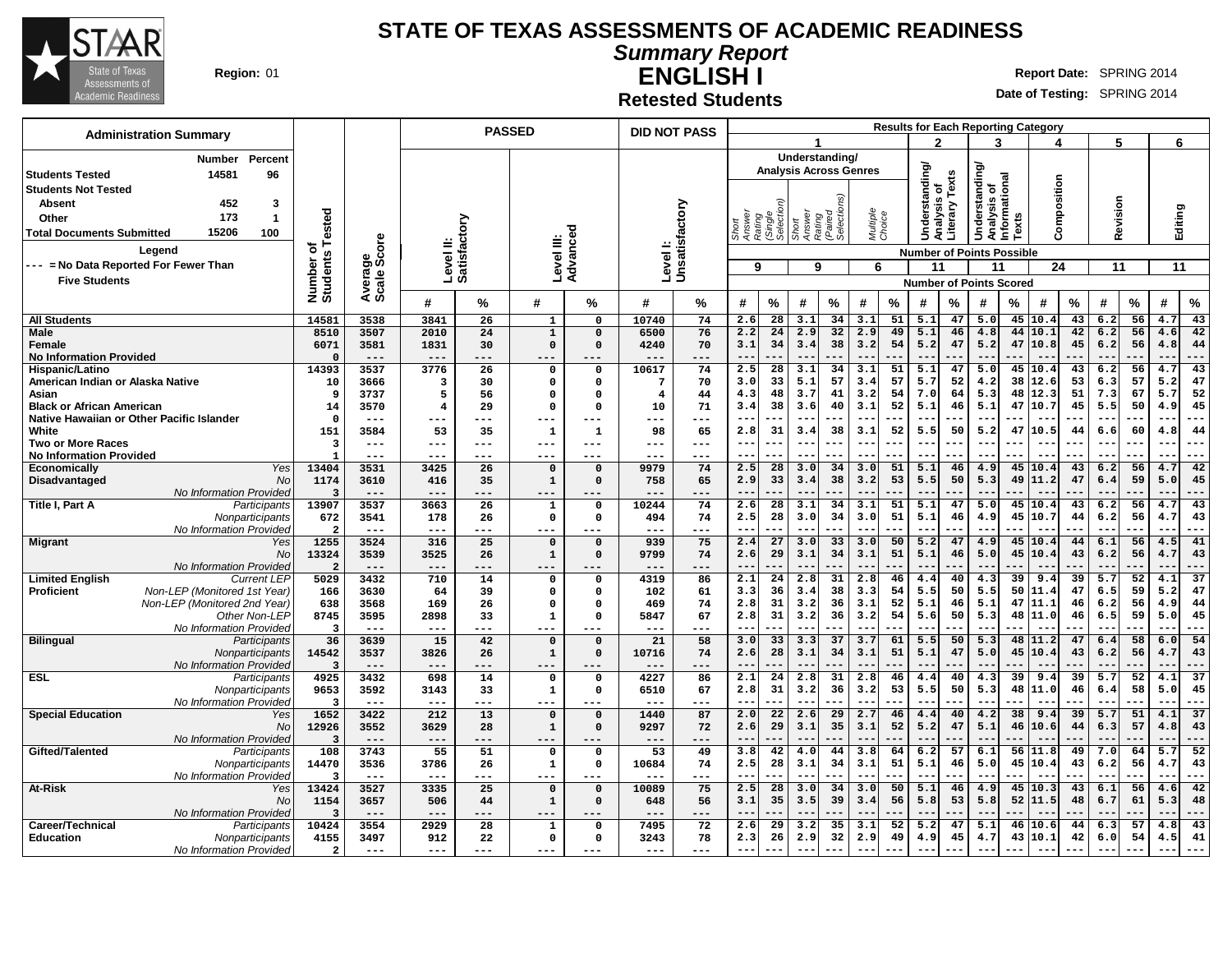

**Constructed Responses Summary Report**

**ENGLISH I Retested Students**

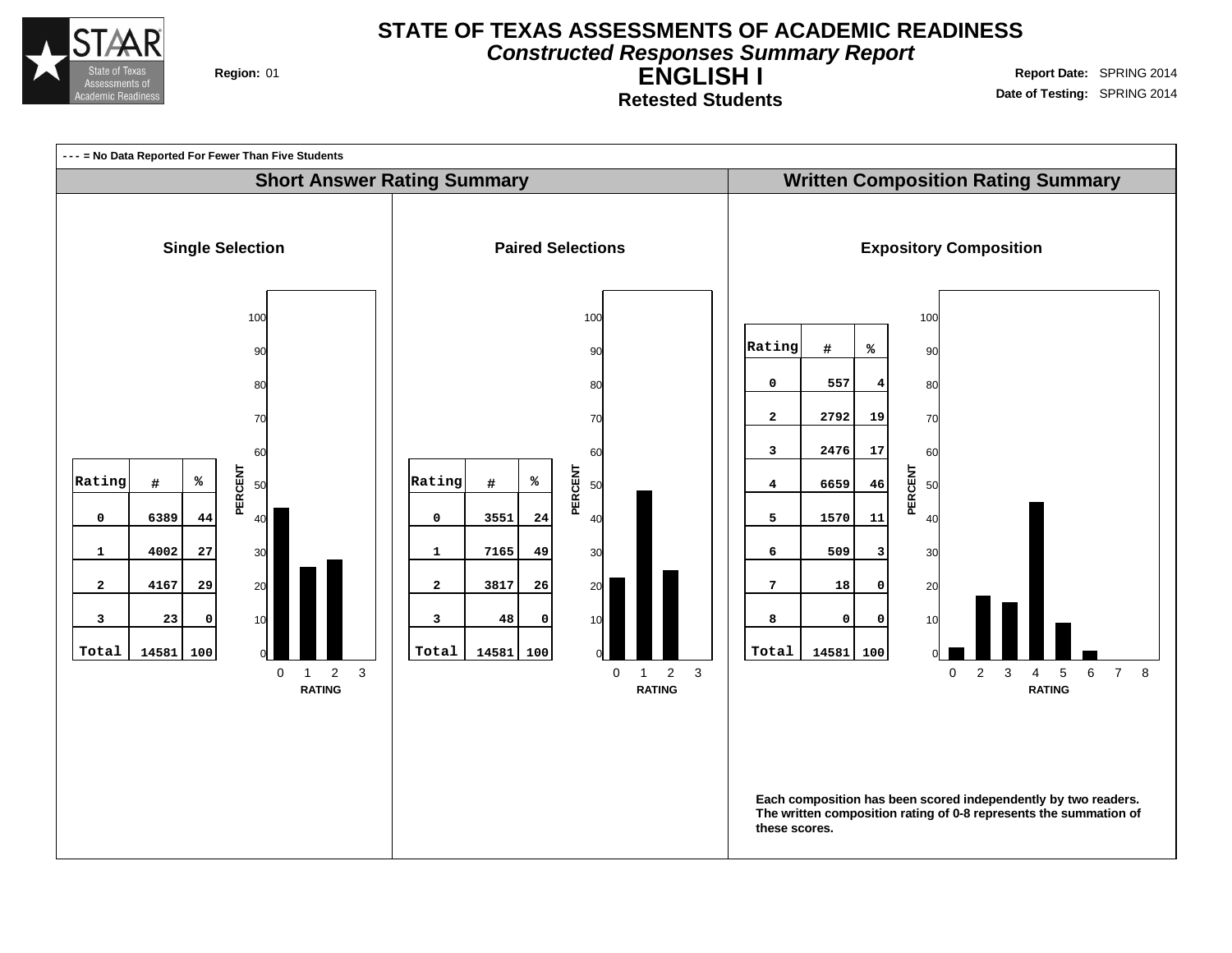

#### **Summary Report ENGLISH II Region:** 01 **Report** Date: SPRING 2014

**All Students**

**Date of Testing:** SPRING 2014

| <b>Administration Summary</b>                              |                                  |                 |                           | <b>PASSED</b> |                         |                                        |                         | <b>DID NOT PASS</b>       |                  |                     |                 |                               |                    |          |                |          |                                              |          | <b>Results for Each Reporting Category</b> |          |            |          |             |             |
|------------------------------------------------------------|----------------------------------|-----------------|---------------------------|---------------|-------------------------|----------------------------------------|-------------------------|---------------------------|------------------|---------------------|-----------------|-------------------------------|--------------------|----------|----------------|----------|----------------------------------------------|----------|--------------------------------------------|----------|------------|----------|-------------|-------------|
|                                                            |                                  |                 |                           |               |                         |                                        |                         |                           |                  |                     |                 |                               |                    |          | 2              |          | 3                                            |          |                                            |          | 5          |          | 6           |             |
| Percent<br>Number                                          |                                  |                 |                           |               |                         |                                        |                         |                           |                  |                     |                 | Understanding/                |                    |          |                |          |                                              |          |                                            |          |            |          |             |             |
| 33039<br>98<br><b>Students Tested</b>                      |                                  |                 |                           |               |                         |                                        |                         |                           |                  |                     |                 | <b>Analysis Across Genres</b> |                    |          | Understanding/ |          | derstanding/<br>Analysis of<br>Informational |          |                                            |          |            |          |             |             |
| <b>Students Not Tested</b>                                 |                                  |                 |                           |               |                         |                                        |                         |                           |                  |                     |                 |                               |                    |          | đ              | Texts    |                                              |          | Composition                                |          |            |          |             |             |
| <b>Absent</b><br>499<br>-1                                 |                                  |                 |                           |               |                         |                                        |                         |                           |                  |                     |                 |                               |                    |          |                |          |                                              |          |                                            |          |            |          |             |             |
| 100<br>$\mathbf{0}$<br>Other                               | Tested                           |                 |                           |               |                         |                                        |                         |                           |                  | (Single<br>Selectio | Short<br>Answer | Rating<br>(Paired<br>Selectio | Multiple<br>Choice |          | alysis         | Literary |                                              |          |                                            |          | Revision   |          | Editing     |             |
| 33638<br>100<br><b>Total Documents Submitted</b>           |                                  |                 |                           |               |                         |                                        |                         |                           | Answer<br>Rating |                     |                 |                               |                    |          | ā              |          | Š                                            | Texts    |                                            |          |            |          |             |             |
| Legend                                                     | ৳                                |                 |                           |               |                         |                                        |                         |                           |                  |                     |                 |                               |                    |          |                |          |                                              |          |                                            |          |            |          |             |             |
| -- = No Data Reported For Fewer Than                       | Number o<br>Students             | ige<br>Score    | Level II:<br>Satisfactory |               | Level III:              | Advanced                               |                         | Levell:<br>Unsatisfactory |                  |                     | 9               |                               |                    |          |                |          | <b>Number of Points Possible</b>             |          |                                            |          |            |          |             |             |
| <b>Five Students</b>                                       |                                  |                 |                           |               |                         |                                        |                         |                           | 9                |                     |                 |                               | 6                  |          | 11             |          | 11                                           |          | 24                                         |          | 11         |          | 11          |             |
|                                                            |                                  | Avera<br>Scale  |                           |               |                         |                                        |                         |                           |                  |                     |                 |                               |                    |          |                |          | <b>Number of Points Scored</b>               |          |                                            |          |            |          |             |             |
|                                                            |                                  |                 | #                         | %             | #                       | %                                      | #                       | ℅                         | #                | %                   | #               | %                             | #                  | $\%$     | #              | %        | #                                            | %        | #                                          | %        | #          | $\%$     | #           | $\%$        |
| <b>All Students</b>                                        | 33039                            | 3778            | 17043                     | 52            | 661                     | $\overline{\mathbf{2}}$                | 15996                   | 48                        | 2.9              | 32                  | 3.6             | 40                            | 4.3                | 71       | 5.6            | 51       | 6.8                                          | 62       | 12.1                                       | 51       | 7.0        | 63       | 7.3         | 66          |
| <b>Male</b>                                                | 17187                            | 3713            | 8011                      | 47            | 220                     | $\mathbf 1$                            | 9176                    | 53                        | 2.5              | 28                  | 3.2             | 36                            | 4.1                | 69       | 5.4            | 49       | 6.7                                          | 61       | 11.7                                       | 49       | 6.8        | 61       | 7.1         | 64          |
| Female                                                     | 15851                            | 3848            | 9031                      | 57            | 441                     | 3                                      | 6820                    | 43                        | 3.3              | 37                  | 3.9             | 44                            | 4.4                | 73       | 5.8            | 53       | 7.0                                          | 64       | 12.7                                       | 53       | 7.2        | 66       | 7.6         | 69          |
| <b>No Information Provided</b><br>Hispanic/Latino          | $\mathbf{1}$<br>32141            | $---$<br>3767   | $---$<br>16351            | ---<br>51     | ---<br>539              | $---$<br>$\overline{\mathbf{2}}$       | 15790                   | ---<br>49                 | $-$<br>2.9       | 32                  | $-$<br>3.5      | 39                            | 4.2                | 71       | 5.6            | 51       | 6.8                                          | 62       | 12.1                                       | 50       | 6.9        | 63       | $ -$<br>7.3 | ---<br>66   |
| American Indian or Alaska Native                           | 22                               | 3685            | 9                         | 41            | $\mathbf 0$             | $\mathsf{o}\,$                         | 13                      | 59                        | 3.0              | 33                  | 4.1             | 45                            | 4.0                | 67       | 4.7            | 43       | 6.3                                          | 57       | 11.6                                       | 48       | 6.5        | 59       | 6.7         | 61          |
| Asian                                                      | 171                              | 4472            | 158                       | 92            | 42                      | 25                                     | 13                      | 8                         | 5.2              | 58                  | 5.3             | 59                            | 5.2                | 87       | 8.3            | 75       | 9.5                                          | 86       | 17.5                                       | 73       | 9.0        | 82       | 9.6         | 87          |
| <b>Black or African American</b>                           | 65                               | 4020            | 46                        | 71            | $\overline{\mathbf{4}}$ | 6                                      | 19                      | 29                        | 3.9              | 43                  | 4.1             | 46                            | 4.9                | 81       | 6.4            | 58       | 7.9                                          | 72       | 14.2                                       | 59       | 7.6        | 69       | 8.0         | 73          |
| Native Hawaiian or Other Pacific Islander                  | 3                                | $- - -$         |                           | ---           | ---                     | ---                                    | ---                     | ---                       | $\sim$ $\sim$    | ---                 | $---$           | ---                           | $- -$              |          | $- -$          | ---      | $- -$                                        | ---      | $- -$                                      | .        | $- -$      |          | $-$         | $---$       |
| White                                                      | 603                              | 4095            | 449                       | 74            | 67                      | 11                                     | 154                     | 26                        | 4.0              | 44                  | 4.5             | 50                            | 4.8                | 80       | 7.0            | 64       | 8.1                                          | 74       | 14.2                                       | 59       | 8.0        | 73       | 8.1         | 74          |
| <b>Two or More Races</b>                                   | 31                               | 4284            | 26                        | 84            | 9                       | 29                                     | 5                       | 16                        | 4.5              | 49                  | 4.7             | 53                            | 4.6                | 77       | 7.6            | 69       | 8.3                                          | 76       | 16.3                                       | 68       | 8.3        | 75       | 8.9         | 81          |
| <b>No Information Provided</b><br>Yes                      | $\overline{\mathbf{3}}$<br>28369 | $- - -$<br>3734 | ---<br>13645              | ---<br>48     | ---<br>357              | ---<br>$\mathbf{1}$                    | ---<br>14724            | ---<br>52                 | $-$<br>2.7       | ---<br>30           | $--$<br>3.4     | 38                            | 4.2                | 70       | 5.4            | 49       | $ -$<br>6.6                                  | 60       | 11.8                                       | 49       | 6.8        | 62       | $ -$<br>7.2 | $- -$<br>65 |
| Economically<br>Disadvantaged<br>No                        | 4664                             | 4044            | 3396                      | 73            | 304                     | $7\phantom{.0}$                        | 1268                    | 27                        | 3.9              | 43                  | 4.5             | 49                            | 4.8                | 79       | 6.7            | 60       | 8.0                                          | 73       | 14.1                                       | 59       | 7.8        | 71       | 8.2         | 74          |
| No Information Provided                                    | 6                                | 3512            | $\overline{2}$            | 33            | $\Omega$                | $\Omega$                               | $\overline{4}$          | 67                        | 2.5              | 28                  | 3.5             | 39                            | 3.2                | 53       | 4.7            | 42       | 3.8                                          | 35       | 10.5                                       | 44       | 6.2        | 56       | 5.7         | 52          |
| Title I, Part A<br>Participants                            | 31437                            | 3776            | 16178                     | 51            | 624                     | $\overline{\mathbf{2}}$                | 15259                   | 49                        | 2.9              | 32                  | 3.6             | 40                            | 4.3                | 71       | 5.6            | 51       | 6.8                                          | 62       | $\overline{1}2.1$                          | 51       | 7.0        | 63       | 7.3         | 66          |
| Nonparticipants                                            | 1598                             | 3805            | 864                       | 54            | 37                      | $\overline{\mathbf{2}}$                | 734                     | 46                        | 3.0              | 33                  | 3.5             | 39                            | 4.3                | 72       | 5.9            | 54       | 7.0                                          | 64       | 12.3                                       | 51       | 7.2        | 65       | 7.3         | 66          |
| No Information Provided                                    | 4                                | $---$           | ---                       | ---           | ---                     | ---                                    | ---                     | ---                       | $-$              |                     |                 |                               |                    |          |                |          |                                              |          |                                            |          |            |          | $ -$        | ---         |
| <b>Migrant</b><br>Yes                                      | 2063                             | 3609            | 752                       | 36            | 10                      | $\Omega$                               | 1311                    | 64                        | 2.1              | 24                  | 2.9             | 32                            | 3.9                | 66       | 5.0            | 45       | 6.0                                          | 54       | 11.0                                       | 46       | 6.4        | 58       | 6.7         | 61          |
| No<br>No Information Provided                              | 30971<br>5                       | 3789<br>3640    | 16289<br>$\overline{2}$   | 53<br>40      | 651<br>$\mathbf 0$      | $\overline{\mathbf{c}}$<br>$\mathbf 0$ | 14682<br>3              | 47<br>60                  | 2.9<br>3.0       | 33<br>33            | 3.6<br>4.2      | 40<br>47                      | 4.3<br>3.4         | 71<br>57 | 5.7<br>5.0     | 51<br>45 | 6.9<br>4.4                                   | 63<br>40 | 12.2<br>11.4                               | 51<br>48 | 7.0<br>7.0 | 64<br>64 | 7.4<br>6.4  | 67<br>58    |
| <b>Limited English</b><br><b>Current LEP</b>               | 6412                             | 3392            | 934                       | 15            | $\mathbf{1}$            | $\mathbf 0$                            | 5478                    | 85                        | 1.5              | 17                  | 2.2             | 25                            | 3.2                | 54       | 4.0            | 36       | 4.7                                          | 43       | 9.3                                        | 39       | 5.3        | 48       | 5.8         | 53          |
| Non-LEP (Monitored 1st Year)<br>Proficient                 | 342                              | 3714            | 179                       | 52            | $\mathbf 1$             | $\mathbf 0$                            | 163                     | 48                        | 2.8              | 31                  | 3.4             | 38                            | 4.2                | 71       | 5.3            | 48       | 6.4                                          | 58       | 11.8                                       | 49       | 6.9        | 62       | 7.1         | 65          |
| Non-LEP (Monitored 2nd Year)                               | 1064                             | 3661            | 434                       | 41            | $\overline{\mathbf{3}}$ | 0                                      | 630                     | 59                        | 2.4              | 27                  | 3.3             | 37                            | 4.0                | 67       | 4.9            | 45       | 6.2                                          | 57       | 11.5                                       | 48       | 6.6        | 60       | 7.0         | 64          |
| Other Non-LEP                                              | 25216                            | 3882            | 15494                     | 61            | 656                     | 3                                      | 9722                    | 39                        | 3.3              | 36                  | 3.9             | 44                            | 4.5                | 76       | 6.1            | 55       | 7.4                                          | 67       | 12.9                                       | 54       | 7.4        | 67       | 7.7         | 70          |
| No Information Provided                                    | 5                                | 3581            | $\overline{2}$            | 40            | $\Omega$                | $\Omega$                               | $\overline{\mathbf{3}}$ | 60                        | 2.4              | 27                  | 4.2             | 47                            | 3.6                | 60       | 4.8            | 44       | 4.2                                          | 38       | 10.8                                       | 45       | 6.4        | 58       | 6.2         | 56          |
| <b>Bilingual</b><br>Participants                           | 159<br>32874                     | 3947<br>3777    | 104<br>16937              | 65<br>52      | 5<br>656                | 3<br>$\overline{a}$                    | 55<br>15937             | 35<br>48                  | 3.6<br>2.9       | 40<br>32            | 4.2<br>3.6      | 46<br>40                      | 4.8<br>4.3         | 80<br>71 | 6.4<br>5.6     | 58<br>51 | 7.8<br>6.8                                   | 71<br>62 | 12.8<br>12.1                               | 54<br>51 | 7.7<br>7.0 | 70<br>63 | 8.1<br>7.3  | 74<br>66    |
| Nonparticipants<br>No Information Provideo                 | 6                                | 3536            | $\overline{2}$            | 33            | $\mathbf 0$             | $\Omega$                               | $\overline{4}$          | 67                        | 2.0              | 22                  | 4.0             | 44                            | 3.5                | 58       | 4.8            | 44       | 4.0                                          | 36       | 10.5                                       | 44       | 6.2        | 56       | 6.0         | 55          |
| <b>ESL</b><br>Participants                                 | 6244                             | 3391            | 905                       | 14            | $\mathbf{1}$            | $\Omega$                               | 5339                    | 86                        | 1.5              | 17                  | 2.2             | 25                            | 3.2                | 54       | 4.0            | 36       | 4.7                                          | 43       | 9.3                                        | 39       | 5.3        | 48       | 5.8         | 53          |
| Nonparticipants                                            | 26789                            | 3868            | 16136                     | 60            | 660                     | $\overline{\mathbf{2}}$                | 10653                   | 40                        | 3.2              | 36                  | 3.9             | 43                            | 4.5                | 75       | 6.0            | 54       | 7.3                                          | 67       | 12.8                                       | 53       | 7.4        | 67       | 7.7         | 70          |
| No Information Provided                                    | 6                                | 3536            | $\overline{a}$            | 33            | $\mathbf 0$             | $\Omega$                               | $\overline{\bf 4}$      | 67                        | 2.0              | 22                  | 4.0             | 44                            | 3.5                | 58       | 4.8            | 44       | 4.0                                          | 36       | 10.5                                       | 44       | 6.2        | 56       | 6.0         | 55          |
| <b>Special Education</b><br>Yes                            | 1894                             | 3352            | 225                       | 12            | $\mathbf{1}$            | $\mathbf 0$                            | 1669                    | 88                        | 1.3              | 14                  | 1.9             | 22                            | 3.1                | 51       | 3.9            | 35       | 4.4                                          | 40       | 9.0                                        | 38       | 5.2        | 48       | 5.6         | 51          |
| No                                                         | 31139                            | 3804            | 16816                     | 54            | 660                     | $\overline{a}$                         | 14323                   | 46                        | 3.0              | 33                  | 3.7             | 41                            | 4.3                | 72       | 5.7            | 52       | 7.0                                          | 64       | 12.3                                       | 51       | 7.1        | 64       | 7.4         | 67          |
| No Information Provided<br>Gifted/Talented<br>Participants | 6<br>2918                        | 3512<br>4353    | $\overline{2}$<br>2746    | 33<br>94      | $\Omega$<br>342         | $\Omega$<br>12                         | $\overline{4}$<br>172   | 67<br>6                   | 2.5<br>4.8       | 28<br>54            | 3.5<br>5.4      | 39<br>60                      | 3.2<br>5.3         | 53<br>89 | 4.7<br>8.1     | 42<br>73 | 3.8<br>9.5                                   | 35<br>87 | 10.5<br>15.9                               | 44<br>66 | 6.2<br>8.9 | 56<br>81 | 5.7<br>9.3  | 52<br>84    |
| Nonparticipants                                            | 30115                            | 3722            | 14295                     | 47            | 319                     | $\mathbf{1}$                           | 15820                   | 53                        | 2.7              | 30                  | 3.4             | 38                            | 4.2                | 69       | 5.4            | 49       | 6.6                                          | 60       | 11.8                                       | 49       | 6.8        | 62       | 7.1         | 65          |
| No Information Provided                                    | 6                                | 3512            | $\overline{2}$            | 33            | $\Omega$                | $\Omega$                               | 4                       | 67                        | 2.5              | 28                  | 3.5             | 39                            | 3.2                | 53       | 4.7            | 42       | 3.8                                          | 35       | 10.5                                       | 44       | 6.2        | 56       | 5.7         | 52          |
| At-Risk<br>Yes                                             | 22082                            | 3589            | 7620                      | 35            | 34                      | $\mathbf 0$                            | 14462                   | 65                        | 2.2              | 24                  | 2.9             | 32                            | 3.9                | 65       | 4.8            | 44       | 5.9                                          | 54       | 10.8                                       | 45       | 6.3        | 57       | 6.7         | 61          |
| No                                                         | 10951                            | 4158            | 9421                      | 86            | 627                     | 6                                      | 1530                    | 14                        | 4.3              | 48                  | 4.9             | 55                            | 5.1                | 84       | 7.2            | 66       | 8.8                                          | 80       | 14.8                                       | 62       | 8.3        | 76       | 8.6         | 78          |
| No Information Provided                                    | 6                                | 3512            | $\overline{2}$            | 33            | $\Omega$                | $\Omega$                               | $\overline{4}$          | 67                        | 2.5              | 28                  | 3.5             | 39                            | 3.2                | 53       | 4.7            | 42       | 3.8                                          | 35       | 10.5                                       | 44       | 6.2        | 56       | 5.7         | 52          |
| Career/Technical<br>Participants                           | 25270                            | 3800            | 13608                     | 54            | 534                     | $\overline{\mathbf{2}}$                | 11662                   | 46                        | 3.0              | 33                  | 3.7             | 41                            | 4.3                | 72       | 5.7            | 52       | 7.0                                          | 63       | 12.3                                       | 51       | 7.1        | 64       | 7.4         | 67          |
| <b>Education</b><br>Nonparticipants                        | 7767                             | 3706            | 3435                      | 44            | 127                     | $\overline{a}$                         | 4332                    | 56                        | 2.6              | 29                  | 3.2             | 36                            | 4.0                | 67       | 5.3            | 49       | 6.4                                          | 59       | 11.7                                       | 49       | 6.7        | 61       | 7.0         | 64          |
| No Information Provided                                    | $\overline{2}$                   | $- - -$         | $---$                     | $---$         | ---                     | $---$                                  | ---                     | ---                       |                  |                     |                 |                               | $\qquad \qquad -$  |          |                |          |                                              |          |                                            |          |            |          |             |             |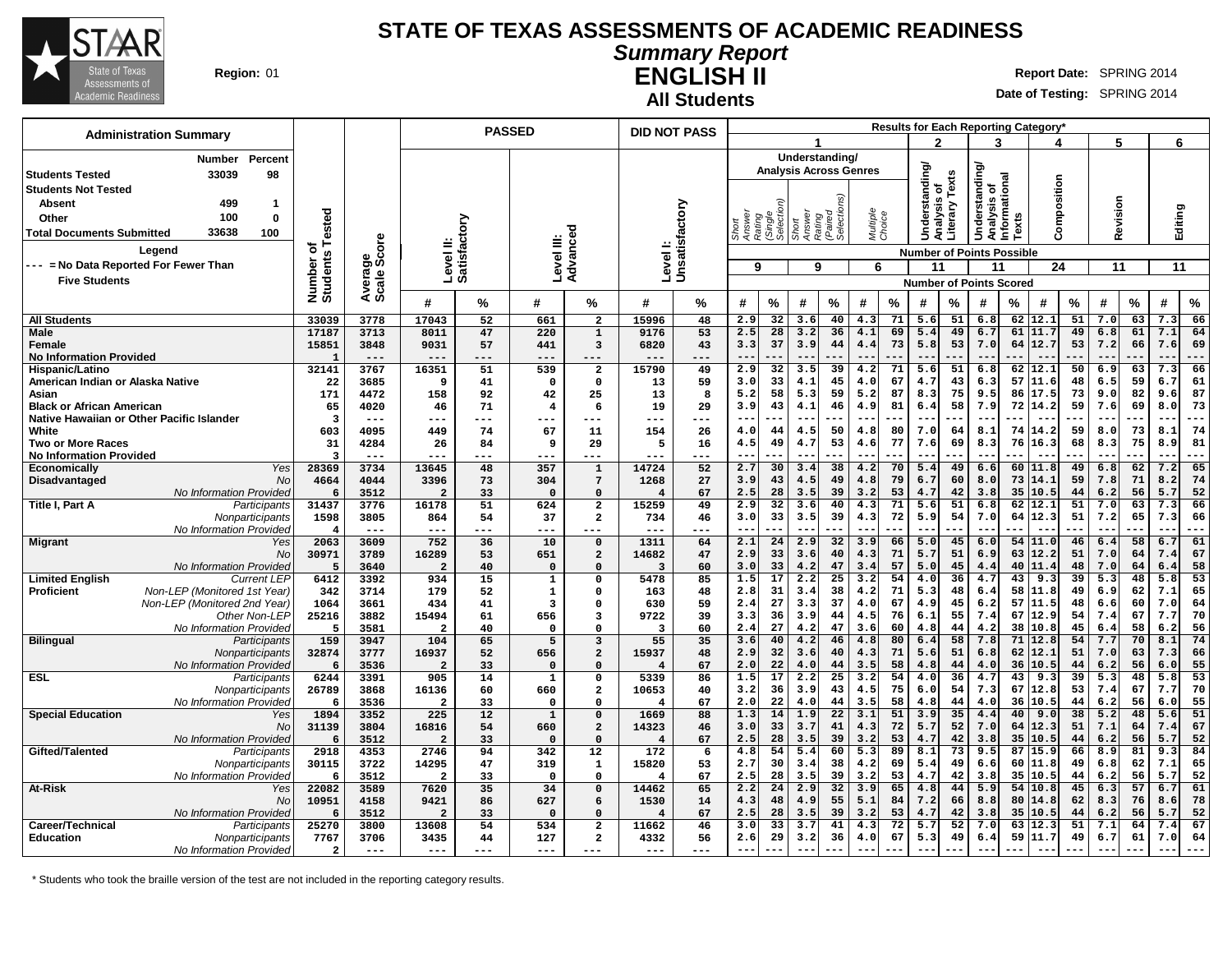

#### **STATE OF TEXAS ASSESSMENTS OF ACADEMIC READINESS Constructed Responses Summary Report**

**All Students**

**ENGLISH II Region:** 01 **Report** Date: SPRING 2014 **Date of Testing:** SPRING 2014



\* Students who took the braille version of the test are not included in this report.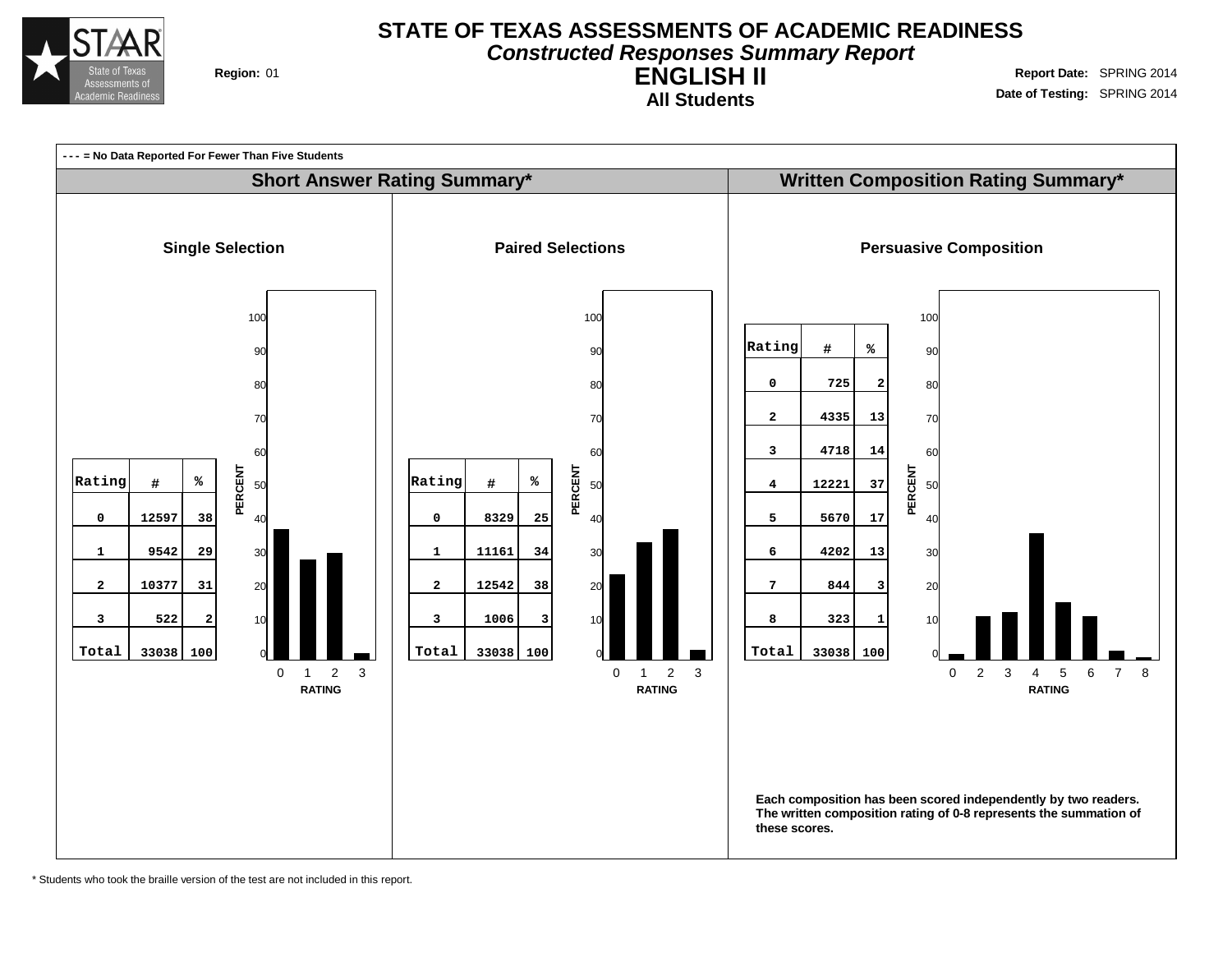

**Summary Report**

**Region:** 01 **Report Date:** SPRING 2014 **Report** Date: SPRING 2014 **Report** Date: SPRING 2014

#### **ENGLISH II First-Time Tested Students**

| <b>Administration Summary</b>                     |                                 |                  |                  |                           | <b>PASSED</b>           |                                     | <b>DID NOT PASS</b>       |                |                                                   |             |                   |                                                 |                    |          |                                  |                      |                                               |          | <b>Results for Each Reporting Category</b> |          |            |          |             |           |
|---------------------------------------------------|---------------------------------|------------------|------------------|---------------------------|-------------------------|-------------------------------------|---------------------------|----------------|---------------------------------------------------|-------------|-------------------|-------------------------------------------------|--------------------|----------|----------------------------------|----------------------|-----------------------------------------------|----------|--------------------------------------------|----------|------------|----------|-------------|-----------|
|                                                   |                                 |                  |                  |                           |                         |                                     |                           |                |                                                   |             |                   |                                                 |                    |          | $\mathbf{c}$                     |                      | 3                                             |          | 4                                          |          | 5          |          | 6           |           |
| Percent<br><b>Number</b>                          |                                 |                  |                  |                           |                         |                                     |                           |                |                                                   |             |                   | Understanding/<br><b>Analysis Across Genres</b> |                    |          |                                  |                      |                                               |          |                                            |          |            |          |             |           |
| 26024<br>99<br><b>Students Tested</b>             |                                 |                  |                  |                           |                         |                                     |                           |                |                                                   |             |                   |                                                 |                    |          | <b>Understanding</b>             | Texts                | Understanding<br>Analysis of<br>Informational |          |                                            |          |            |          |             |           |
| <b>Students Not Tested</b>                        |                                 |                  |                  |                           |                         |                                     |                           |                |                                                   |             |                   | ρS,                                             |                    |          | ৳                                |                      |                                               |          | Composition                                |          |            |          |             |           |
| <b>Absent</b><br>288<br>$\mathbf{1}$              |                                 |                  |                  |                           |                         |                                     |                           |                |                                                   |             |                   |                                                 |                    |          | alysis                           | Analysis<br>Literary |                                               |          |                                            |          | Revision   |          |             |           |
| 15<br>Other<br>$\mathbf 0$                        |                                 |                  |                  |                           |                         |                                     |                           |                |                                                   |             |                   |                                                 |                    |          |                                  |                      |                                               | Texts    |                                            |          |            |          |             |           |
| 26327<br><b>Total Documents Submitted</b><br>100  | Tested                          |                  |                  |                           |                         |                                     |                           |                | Short<br>Answer<br>Rating<br>(Single<br>Selection |             | Short<br>Answer   | Rating<br>(Paired<br>Selection                  | Multiple<br>Choice |          |                                  |                      |                                               |          |                                            |          |            |          | Editing     |           |
| Legend                                            | ٥ť                              | ge<br>Score      |                  | Level II:<br>Satisfactory | Level III:              | Advanced                            | Levell:<br>Unsatisfactory |                |                                                   |             |                   |                                                 |                    |          | <b>Number of Points Possible</b> |                      |                                               |          |                                            |          |            |          |             |           |
| --- = No Data Reported For Fewer Than             |                                 |                  |                  |                           |                         |                                     |                           |                | 9                                                 |             | 9                 |                                                 | 6                  |          | 11                               |                      | 11                                            |          | 24                                         |          | 11         |          | 11          |           |
| <b>Five Students</b>                              |                                 |                  |                  |                           |                         |                                     |                           |                |                                                   |             |                   |                                                 |                    |          | <b>Number of Points Scored</b>   |                      |                                               |          |                                            |          |            |          |             |           |
|                                                   | Number of<br>Students           | Averas<br>Scale: |                  |                           |                         |                                     |                           |                |                                                   |             |                   |                                                 |                    |          |                                  |                      |                                               |          |                                            |          |            |          |             |           |
|                                                   |                                 |                  | #                | %                         | #                       | %                                   | #                         | ℅              | #                                                 | %           | #                 | %                                               | #                  | $\%$     | #                                | $\%$                 | #                                             | %        | #                                          | %        | #          | $\%$     | #           | $\%$      |
| <b>All Students</b>                               | 26024                           | 3856             | 15564            | 60                        | 659                     | 3                                   | 10460                     | 40             | 3.2                                               | 35          | 3.9               | 43                                              | 4.4                | 74       | 5.9                              | 54                   | 7.3                                           | 66       | 12.7                                       | 53       | 7.3        | 66       | 7.6         | 69        |
| Male                                              | 13207                           | 3792             | 7253             | 55                        | 219                     | $\overline{a}$                      | 5954                      | 45             | 2.8                                               | 31<br>40    | 3.5               | 39<br>47                                        | 4.3<br>4.6         | 72<br>76 | 5.7<br>6.2                       | 52<br>56             | 7.1<br>7.4                                    | 65<br>68 | 12.2<br>13.1                               | 51<br>55 | 7.1<br>7.5 | 64<br>68 | 7.4<br>7.8  | 67<br>71  |
| Female<br><b>No Information Provided</b>          | 12816                           | 3922<br>$---$    | 8310<br>$--$     | 65<br>---                 | 440<br>---              | $\overline{\mathbf{3}}$<br>---      | 4506<br>---               | 35             | 3.6                                               |             | 4.2<br>--         |                                                 |                    |          |                                  |                      | $ -$                                          |          |                                            |          |            |          | $ -$        | ---       |
| Hispanic/Latino                                   | 25211                           | 3844             | 14903            | 59                        | 537                     | $\overline{a}$                      | 10308                     | 41             | 3.1                                               | 35          | 3.8               | 42                                              | 4.4                | 74       | 5.9                              | 54                   | 7.2                                           | 66       | 12.6                                       | 52       | 7.2        | 66       | 7.6         | 69        |
| American Indian or Alaska Native                  | 18                              | 3672             | 7                | 39                        | $\mathbf 0$             | $\mathbf 0$                         | 11                        | 61             | 3.2                                               | 35          | 3.7               | 41                                              | 3.8                | 63       | 4.8                              | 43                   | 6.3                                           | 57       | 11.0                                       | 46       | 6.6        | 60       | 7.1         | 64        |
| Asian                                             | 160                             | 4530             | 153              | 96                        | 42                      | 26                                  | $\overline{7}$            | $\overline{4}$ | 5.4                                               | 60          | 5.5               | 61                                              | 5.3                | 89       | 8.5                              | 78                   | 9.7                                           | 88       | 17.9                                       | 74       | 9.2        | 83       | 9.8         | 89        |
| <b>Black or African American</b>                  | 59                              | 4069             | 44               | 75                        | 4                       | $7\phantom{.0}$                     | 15                        | 25             | 4.1                                               | 45          | 4.3               | 48                                              | 4.9                | 81       | 6.7                              | 61                   | 8.1                                           | 74       | 14.5                                       | 60       | 7.9        | 72       | 8.1         | 74        |
| Native Hawaiian or Other Pacific Islander         | $\overline{\mathbf{3}}$         | $---$            | ---              | ---                       | ---                     | ---                                 | ---                       | ---            | $\sim$ $\sim$                                     | ---         | $- -$             | ---                                             | $- -$              |          | $- -$                            | ---                  | $-$                                           | ---      | $- -$                                      |          | $- -$      |          | $-$         | $---$     |
| White<br><b>Two or More Races</b>                 | 542<br>29                       | 4154<br>4316     | 429<br>24        | 79<br>83                  | 67<br>-9                | 12<br>31                            | 113<br>5                  | 21<br>17       | 4.2<br>4.6                                        | 46<br>51    | 4.7<br>4.9        | 53<br>54                                        | 4.9<br>4.7         | 82<br>78 | 7.2<br>7.8                       | 66<br>71             | 8.4<br>8.4                                    | 76<br>77 | 14.6<br>16.3                               | 61<br>68 | 8.2<br>8.3 | 75<br>76 | 8.3<br>8.9  | 76<br>81  |
| <b>No Information Provided</b>                    | $\overline{2}$                  | $- - -$          | ---              | ---                       | ---                     | ---                                 | ---                       | ---            | $ -$                                              | ---         | --                |                                                 |                    |          |                                  |                      | $ -$                                          |          |                                            |          |            |          | $ -$        | ---       |
| Yes<br>Economically                               | 21909                           | 3808             | 12323            | 56                        | 357                     | $\overline{a}$                      | 9586                      | 44             | 3.0                                               | 33          | 3.7               | 41                                              | 4.3                | 72       | 5.8                              | 52                   | 7.1                                           | 64       | 12.3                                       | 51       | 7.1        | 65       | 7.4         | 68        |
| Disadvantaged<br>No                               | 4111                            | 4108             | 3239             | 79                        | 302                     | $7\overline{ }$                     | 872                       | 21             | 4.1                                               | 46          | 4.7               | 52                                              | 4.9                | 82       | 6.9                              | 63                   | 8.4                                           | 76       | 14.5                                       | 61       | 8.1        | 73       | 8.4         | 76        |
| No Information Provided                           | $\overline{4}$                  | $---$            | $---$            | ---                       | ---                     | ---                                 | ---                       | ---            | $- -$                                             | ---         | $- -$             | ---                                             | $- -$              |          | $-$                              | ---                  | $- -$                                         | ---      | $- -$                                      | .        | $- -$      |          | $-$         | ---       |
| Title I, Part A<br>Participants                   | 24732                           | 3854             | 14756            | 60                        | 622                     | 3                                   | 9976                      | 40             | 3.2                                               | 35          | 3.9               | 43                                              | 4.4                | 74       | 5.9                              | 54                   | 7.3                                           | 66       | 12.7                                       | 53       | 7.3        | 66       | 7.6         | 69        |
| Nonparticipants                                   | 1290                            | 3881<br>$---$    | 807<br>$- - -$   | 63<br>$---$               | 37<br>---               | 3<br>---                            | 483<br>---                | 37<br>$- - -$  | 3.3                                               | 37          | 3.8               | 42                                              | 4.5                | 74       | 6.2                              | 57                   | 7.5                                           | 68       | 12.8                                       | 53       | 7.5        | 68       | 7.5         | 68<br>--  |
| No Information Provided<br><b>Migrant</b><br>Yes  | $\overline{\mathbf{2}}$<br>1456 | 3668             | 631              | 43                        | 10                      | $\mathbf 1$                         | 825                       | 57             | 2.4                                               | 26          | 3.2               | 36                                              | 4.1                | 68       | 5.2                              | 48                   | 6.3                                           | 57       | 11.4                                       | 47       | 6.6        | 60       | 6.9         | 63        |
| No                                                | 24564                           | 3867             | 14931            | 61                        | 649                     | $\overline{\mathbf{3}}$             | 9633                      | 39             | 3.2                                               | 36          | 3.9               | 43                                              | 4.5                | 74       | 6.0                              | 54                   | 7.3                                           | 67       | 12.8                                       | 53       | 7.3        | 66       | 7.6         | 69        |
| No Information Provideo                           |                                 | $---$            | $---$            | $---$                     | ---                     | ---                                 | $---$                     | ---            | $-$                                               | $- -$       | $- -$             | .                                               | $- -$              |          | $-$                              |                      | $-$                                           | ---      | $- -$                                      |          | $- -$      |          | $ -$        | ---       |
| <b>Limited English</b><br><b>Current LEF</b>      | 4136                            | 3403             | 703              | 17                        | $\mathbf{1}$            | $\Omega$                            | 3433                      | 83             | 1.5                                               | 17          | 2.2               | 25                                              | 3.3                | 55       | 4.0                              | 37                   | 4.8                                           | 44       | 9.3                                        | 39       | 5.3        | 48       | 5.9         | 54        |
| Non-LEP (Monitored 1st Year)<br><b>Proficient</b> | 280                             | 3757             | 161              | 58                        | $\mathbf{1}$            | $\Omega$                            | 119                       | 43             | 3.0                                               | 33          | 3.5               | 39                                              | 4.4                | 73       | 5.4                              | 49                   | 6.7                                           | 61       | 12.1                                       | 50       | 7.1        | 64       | 7.3         | 66        |
| Non-LEP (Monitored 2nd Year)<br>Other Non-LEP     | 983                             | 3673             | 414              | 42                        | $\overline{\mathbf{3}}$ | $\Omega$<br>$\overline{\mathbf{3}}$ | 569                       | 58             | 2.5                                               | 27<br>40    | 3.4               | 37                                              | 4.1                | 68<br>78 | 5.0                              | 45                   | 6.3                                           | 57<br>71 | 11.6<br>13.4                               | 48<br>56 | 6.6        | 60<br>70 | 7.1         | 64        |
| No Information Provided                           | 20622<br>3                      | 3956<br>$- - -$  | 14284<br>$---$   | 69<br>---                 | 654<br>---              |                                     | 6338<br>---               | 31<br>---      | 3.6                                               | -- <b>-</b> | 4.2<br>--         | 47                                              | 4.7                |          | 6.4                              | 58<br>--             | 7.8<br>--                                     |          |                                            |          | 7.7        |          | 8.0         | 72<br>--- |
| <b>Bilingual</b><br>Participants                  | 136                             | 4020             | 101              | 74                        | 5                       | $\overline{\mathbf{4}}$             | 35                        | 26             | 4.0                                               | 44          | 4.5               | 50                                              | 4.9                | 81       | 6.8                              | 61                   | 8.3                                           | 75       | 13.2                                       | 55       | 7.9        | 72       | 8.4         | 76        |
| Nonparticipants                                   | 25884                           | 3855             | 15461            | 60                        | 654                     | $\overline{\mathbf{3}}$             | 10423                     | 40             | 3.2                                               | 35          | 3.8               | 43                                              | 4.4                | 74       | 5.9                              | 54                   | 7.3                                           | 66       | 12.7                                       | 53       | 7.3        | 66       | 7.6         | 69        |
| No Information Provided                           |                                 | $---$            | $---$            | ---                       | ---                     | $---$                               | ---                       | ---            | $ -$                                              |             | $-$               |                                                 |                    |          |                                  |                      | $ -$                                          |          |                                            |          |            |          | $ -$        | ---       |
| <b>ESL</b><br>Participants                        | 4019                            | 3402             | 678              | 17                        | $\mathbf{1}$            | $\Omega$                            | 3341                      | 83             | 1.5                                               | 17          | 2.2               | 25                                              | 3.3                | 55       | 4.0                              | 37                   | 4.8                                           | 44       | 9.3                                        | 39       | 5.3        | 48       | 5.9         | 53        |
| Nonparticipants<br>No Information Provideo        | 22001<br>$\overline{4}$         | 3939<br>$---$    | 14884<br>$- - -$ | 68<br>---                 | 658<br>---              | 3                                   | 7117<br>---               | 32             | 3.5<br>$-$                                        | 39<br>---   | 4.2<br>$- -$      | 46                                              | 4.6                | 77       | 6.3                              | 57<br>--             | 7.7<br>$-$                                    | 70       | 13.3                                       | 55       | 7.6        | 69       | 7.9<br>$ -$ | 72<br>--- |
| <b>Special Education</b><br>Yes                   | 1166                            | 3353             | 164              | 14                        | $\mathbf 1$             | $\Omega$                            | 1002                      | 86             | 1.2                                               | 13          | 1.9               | 21                                              | 3.0                | 51       | 3.9                              | 35                   | 4.5                                           | 41       | 9.0                                        | 38       | 5.2        | 48       | 5.7         | 52        |
| <b>No</b>                                         | 24854                           | 3879             | 15398            | 62                        | 658                     | $\overline{\mathbf{3}}$             | 9456                      | 38             | 3.3                                               | 36          | 3.9               | 44                                              | 4.5                | 75       | 6.0                              | 55                   | 7.4                                           | 67       | 12.9                                       | 54       | 7.4        | 67       | 7.7         | 70        |
| <b>No Information Provided</b>                    | 4                               | $---$            | $---$            | ---                       | ---                     | $---$                               | $---$                     | ---            | $---$                                             | ---         | $---$             | ---                                             | $- -$              | ---      | $- -$                            | ---                  | $-$                                           |          | $- -$                                      | .        | $- -$      | ---      | $- -$       | ---       |
| Gifted/Talented<br>Participants                   | 2861                            | 4365             | 2717             | 95                        | 341                     | 12                                  | 144                       | 5              | 4.9                                               | 54          | 5.5               | 61                                              | 5.3                | 89       | 8.1                              | 74                   | 9.6                                           | 87       | 16.0                                       | 67       | 8.9        | 81       | 9.3         | 85        |
| Nonparticipants                                   | 23159                           | 3793             | 12845            | 55                        | 318                     | 1                                   | 10314                     | 45             | 3.0                                               | 33          | 3.7               | 41                                              | 4.3                | 72       | 5.7                              | 52                   | 7.0                                           | 63       | 12.3                                       | 51       | 7.1        | 64       | 7.4         | 67        |
| No Information Provided                           | $\overline{4}$<br>15634         | $---$            | $---$            | $---$                     | ---                     | $---$<br>$\mathbf 0$                | ---<br>9268               | $- - -$        | $-$                                               | ---         | --                |                                                 |                    |          | --                               | --                   | $ -$                                          |          |                                            |          |            |          |             | ---       |
| At-Risk<br>Yes<br>No                              | 10386                           | 3636<br>4186     | 6366<br>9196     | 41<br>89                  | 34<br>625               | 6                                   | 1190                      | 59<br>11       | 2.4<br>4.4                                        | 26<br>49    | 3.1<br>5.0        | 34<br>56                                        | 4.0<br>5.1         | 67<br>85 | 5.0<br>7.3                       | 46<br>67             | 6.2<br>8.9                                    | 56<br>81 | 11.1<br>15.0                               | 46<br>62 | 6.5<br>8.4 | 59<br>76 | 6.8<br>8.7  | 62<br>79  |
| No Information Provideo                           |                                 | $---$            | $--$             | ---                       | ---                     | $---$                               | $--$                      | ---            | $-$                                               | --          | $\qquad \qquad -$ |                                                 |                    |          | --                               | --                   | $- -$                                         | ---      | $ -$                                       |          |            |          | $- -$       | ---       |
| Career/Technical<br>Participants                  | 19800                           | 3882             | 12389            | 63                        | 532                     | 3                                   | 7411                      | 37             | 3.3                                               | 37          | 4.0               | 44                                              | 4.5                | 75       | 6.0                              | 55                   | 7.4                                           | 67       | 12.8                                       | 53       | 7.4        | 67       | 7.7         | 70        |
| Education<br>Nonparticipants                      | 6224                            | 3771             | 3175             | 51                        | 127                     | $\mathbf{2}$                        | 3049                      | 49             | 2.8                                               | 31          | 3.4               | 38                                              | 4.2                | 70       | 5.6                              | 51                   | 6.8                                           | 62       | 12.2                                       | 51       | 6.9        | 63       | 7.2         | 66        |
| No Information Provideo                           | $\mathbf 0$                     | $---$            | $---$            | $---$                     | ---                     | $---$                               | $---$                     | $- - -$        |                                                   |             |                   |                                                 |                    |          |                                  |                      |                                               |          |                                            |          |            |          |             |           |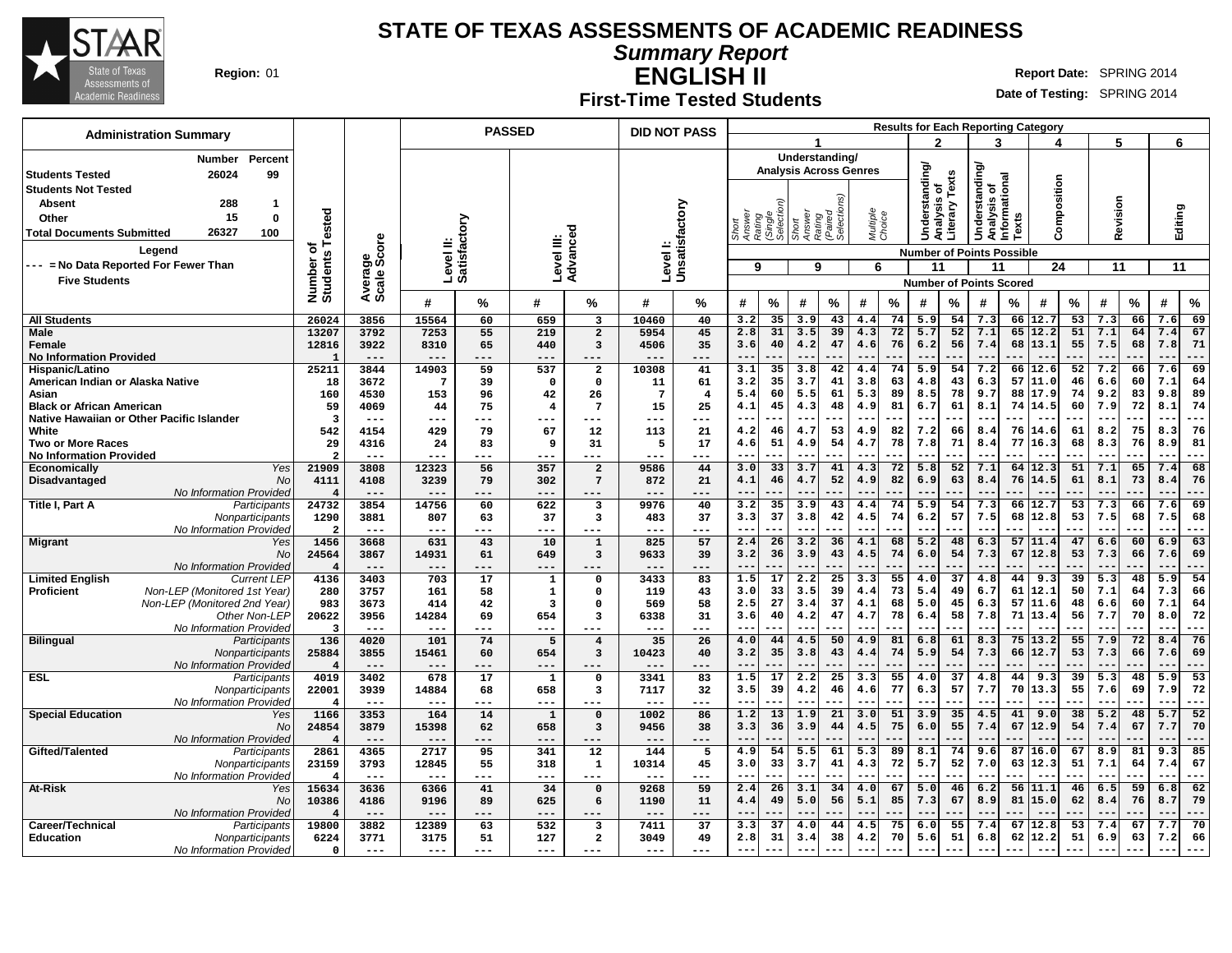

**Constructed Responses Summary Report**

**First-Time Tested Students**

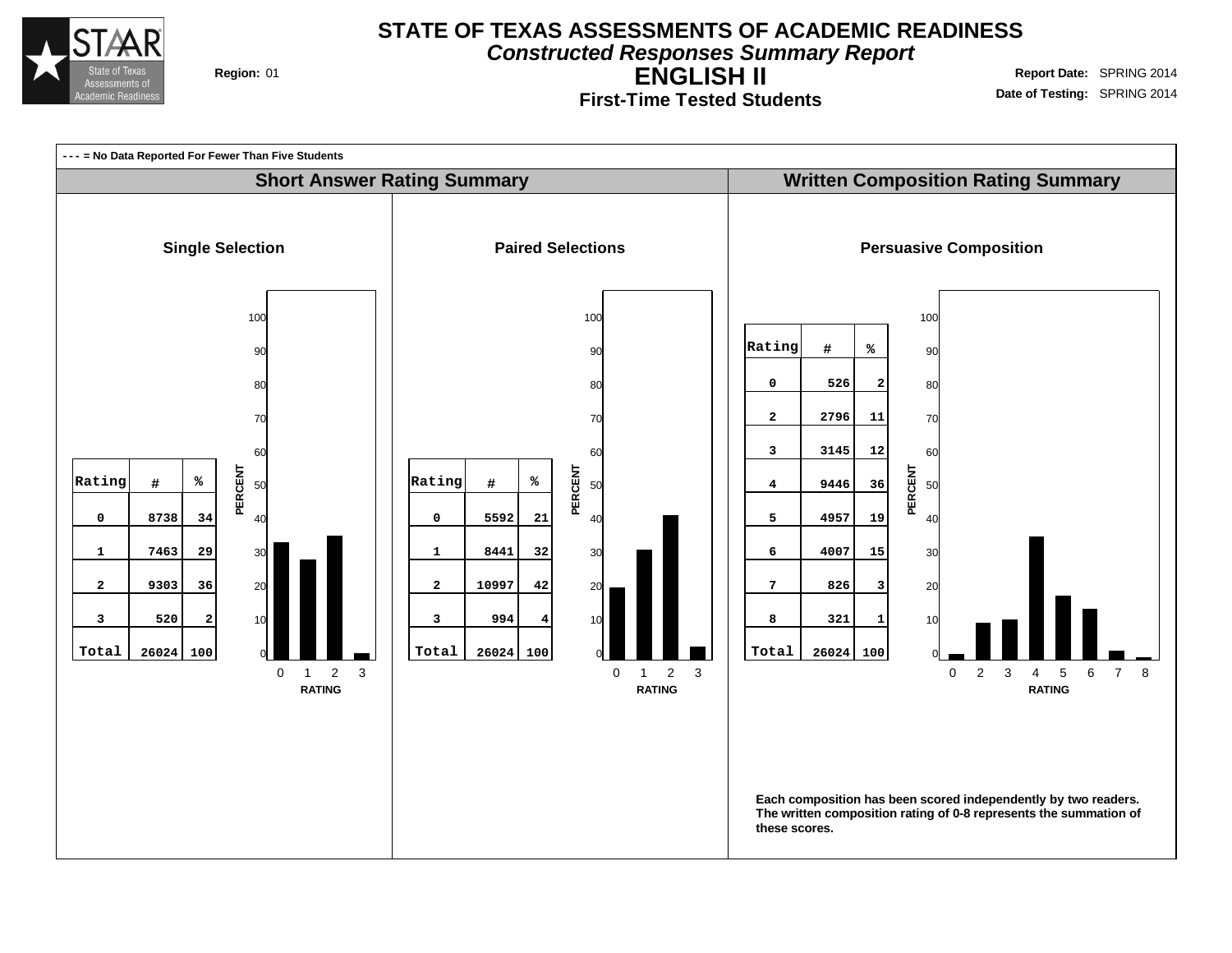

# **Summary Report**

**Retested Students**

**ENGLISH II Region:** 01 **Report** Date: SPRING 2014

**Date of Testing:** SPRING 2014

| <b>Administration Summary</b>                                         |                                    |                  |                              |                 | <b>PASSED</b>                 |                         | <b>DID NOT PASS</b>       |          |                                                   |                          |                                                     |                       | <b>Results for Each Reporting Category</b> |                                  |                        |                                                |          |               |          |                  |                 |             |                 |
|-----------------------------------------------------------------------|------------------------------------|------------------|------------------------------|-----------------|-------------------------------|-------------------------|---------------------------|----------|---------------------------------------------------|--------------------------|-----------------------------------------------------|-----------------------|--------------------------------------------|----------------------------------|------------------------|------------------------------------------------|----------|---------------|----------|------------------|-----------------|-------------|-----------------|
|                                                                       |                                    |                  |                              |                 |                               |                         |                           |          |                                                   |                          |                                                     |                       |                                            | 2                                |                        | 3                                              |          |               |          | 5                |                 | 6           |                 |
| <b>Number</b><br>Percent                                              |                                    |                  |                              |                 |                               |                         |                           |          |                                                   |                          | Understanding/                                      |                       |                                            |                                  |                        |                                                |          |               |          |                  |                 |             |                 |
| 7015<br>96<br><b>Students Tested</b>                                  |                                    |                  |                              |                 |                               |                         |                           |          |                                                   |                          | <b>Analysis Across Genres</b>                       |                       |                                            | Understanding                    | Texts                  | Understanding/<br>Analysis of<br>Informational |          |               |          |                  |                 |             |                 |
| <b>Students Not Tested</b>                                            |                                    |                  |                              |                 |                               |                         |                           |          |                                                   |                          |                                                     |                       |                                            |                                  |                        |                                                |          | Composition   |          |                  |                 |             |                 |
| <b>Absent</b><br>211<br>3                                             |                                    |                  |                              |                 |                               |                         |                           |          |                                                   |                          |                                                     |                       |                                            |                                  |                        |                                                |          |               |          |                  |                 |             |                 |
| 85<br>Other<br>$\overline{\mathbf{1}}$                                |                                    |                  |                              |                 |                               |                         |                           |          |                                                   |                          |                                                     |                       |                                            |                                  |                        |                                                |          |               |          |                  |                 |             |                 |
| 7311<br>100<br><b>Total Documents Submitted</b>                       | Tested                             |                  |                              |                 |                               |                         |                           |          | Short<br>Answer<br>Rating<br>(Single<br>Selection |                          | Short<br>Answer<br>Rating<br>(Paired<br>Selections) |                       | Multiple<br>Choice                         |                                  | Analysis<br>Literary 1 |                                                | Texts    |               |          | Revision         |                 | Editing     |                 |
| Legend                                                                | ৳                                  | ge<br>Score      | Level II:<br>Satisfactory    |                 | Level III:                    | Advanced                | Levell:<br>Unsatisfactory |          |                                                   |                          |                                                     |                       |                                            |                                  |                        |                                                |          |               |          |                  |                 |             |                 |
| --- = No Data Reported For Fewer Than                                 | Number of<br>Students <sup>-</sup> |                  |                              |                 |                               |                         |                           |          |                                                   |                          |                                                     |                       |                                            | <b>Number of Points Possible</b> |                        |                                                |          |               |          |                  |                 |             |                 |
|                                                                       |                                    |                  |                              |                 |                               |                         |                           |          | 9                                                 |                          | 9                                                   |                       | 6                                          | 11                               |                        | 11                                             |          | 24            |          | 11               |                 | 11          |                 |
| <b>Five Students</b>                                                  |                                    | Average<br>Scale |                              |                 |                               |                         |                           |          |                                                   |                          |                                                     |                       |                                            | <b>Number of Points Scored</b>   |                        |                                                |          |               |          |                  |                 |             |                 |
|                                                                       |                                    |                  | #                            | %               | #                             | %                       | #                         | ℅        | #                                                 | %                        | $\#$                                                | %                     | #<br>$\frac{9}{6}$                         | #                                | $\%$                   | #                                              | $\%$     | $\#$          | %        | #                | $\%$            | #           | $\%$            |
| <b>All Students</b>                                                   | 7015                               | 3489             | 1479                         | 21              | $\mathbf{2}$                  | $\mathbf 0$             | 5536                      | 79       | 1.8                                               | 20                       | 2.5                                                 | 28                    | 60<br>3.6                                  | 4.4                              | 40                     | 5.3                                            | 48       | 10.2          | 42       | 5.9              | 54              | 6.3         | 57              |
| <b>Male</b>                                                           | 3980                               | 3452             | 758                          | 19              | $\mathbf{1}$                  | $\Omega$                | 3222                      | 81       | 1.5                                               | 17                       | 2.3                                                 | 25                    | 3.5<br>59                                  | 4.4                              | 40                     | 5.2                                            | 47       | 9.8           | 41       | 5.8              | 52              | 6.1         | 55              |
| Female                                                                | 3035                               | 3536             | 721                          | 24              | $\mathbf{1}$                  | $\Omega$                | 2314                      | 76       | 2.2                                               | 24                       | 2.8                                                 | 31                    | 3.7<br>62                                  | 4.4                              | 40                     | 5.4                                            | 49       | 10.6          | 44       | 6.1              | 55              | 6.6         | 60              |
| <b>No Information Provided</b>                                        | $\Omega$                           | $---$            | $---$                        | ---             | $---$                         |                         | ---                       | ---      | $-$                                               |                          | $-$                                                 |                       |                                            | --                               |                        | $-$                                            |          |               |          |                  |                 |             | ---             |
| Hispanic/Latino                                                       | 6930                               | 3487             | 1448                         | 21              | $\overline{\mathbf{2}}$       | $\Omega$                | 5482                      | 79       | 1.8                                               | 20                       | 2.5                                                 | 28                    | 3.6<br>60                                  | 4.4                              | 40                     | 5.2                                            | 48       | 10.2          | 42       | 5.9              | 54              | 6.3         | 57              |
| American Indian or Alaska Native                                      | $\overline{4}$                     | $---$            | $---$                        | ---             | $---$                         | ---                     | ---                       | $---$    | $- -$                                             | $\overline{\phantom{a}}$ | $-$                                                 |                       | $- -$<br>---                               | --                               |                        | $-$                                            |          | $- -$         | .        | $-$              |                 | $-$         | ---             |
| Asian<br><b>Black or African American</b>                             | 11<br>6                            | 3629<br>3538     | 5<br>$\overline{\mathbf{2}}$ | 45<br>33        | 0<br>$\mathbf{o}$             | $\Omega$<br>$\Omega$    | 6<br>$\overline{4}$       | 55<br>67 | 1.6<br>2.0                                        | 18<br>22                 | 2.7<br>2.0                                          | 30<br>22              | 62<br>3.7<br>4.7<br>78                     | 4.4<br>3.8                       | 40<br>35               | 6.4<br>6.2                                     | 58<br>56 | 13.1<br>11.0  | 55<br>46 | 6.5<br>4.7       | 60<br>42        | 6.9<br>6.8  | 63<br>62        |
| Native Hawaiian or Other Pacific Islander                             | $\Omega$                           | $- - -$          | $--$                         | $---$           | $---$                         | ---                     | ---                       | $---$    | $ -$                                              |                          | $- -$                                               |                       | $- -$                                      |                                  |                        | --                                             |          |               |          |                  |                 |             | ---             |
| White                                                                 | 61                                 | 3565             | 20                           | 33              | $\mathbf{o}$                  | $\Omega$                | 41                        | 67       | 2.1                                               | 23                       | 2.6                                                 | 29                    | 3.9<br>65                                  | 5.0                              | 46                     | 5.6                                            | 51       | 10.6          | 44       | 6.4              | 58              | б.          | 58              |
| <b>Two or More Races</b>                                              | $\overline{a}$                     | $---$            | $---$                        | $---$           | $---$                         | $- - -$                 | ---                       | $- - -$  | $- -$                                             | $\overline{\phantom{a}}$ | --                                                  |                       | $- -$                                      | --                               |                        | $ -$                                           |          |               |          | --               |                 | $ -$        | ---             |
| <b>No Information Provided</b>                                        |                                    | $---$            | $- - -$                      | $---$           | $- - -$                       | ---                     | ---                       | $- - -$  | $- -$                                             |                          | $- -$                                               |                       | $- -$                                      | --                               | --                     | $\sim$ $\sim$                                  | ---      | $- -$         |          | $ -$             |                 | $-$         | $- - -$         |
| Economically<br>Yes                                                   | 6460                               | 3482             | 1322                         | $\overline{20}$ | $\mathbf 0$                   | $\Omega$                | 5138                      | 80       | 1.8                                               | $\overline{20}$          | 2.5                                                 | $\overline{27}$       | 3.6<br>60                                  | 4.4                              | 40                     | $\overline{5.2}$                               | 47       | 10.1          | 42       | 5.9              | $\overline{53}$ | 6.2         | 57              |
| Disadvantaged<br>No                                                   | 553                                | 3564             | 157                          | 28              | $\overline{a}$                | $\Omega$                | 396                       | 72       | 2.1                                               | 24                       | 3.0                                                 | 33                    | 3.9<br>64                                  | 4.6                              | 42                     | 5.7                                            | 51       | 10.8          | 45       | 6.2              | 56              | 6.6         | 60              |
| No Information Provided                                               | $\overline{a}$                     | $---$            | $---$                        | ---             | $--$                          | ---                     | ---                       | ---      |                                                   |                          |                                                     |                       |                                            |                                  |                        | $ -$                                           |          |               |          |                  |                 | $\sim$      | ---             |
| Title I, Part A<br>Participants                                       | 6705<br>308                        | 3489<br>3487     | 1422<br>57                   | 21<br>19        | $\overline{a}$<br>$\mathbf 0$ | $\Omega$<br>$\Omega$    | 5283<br>251               | 79<br>81 | 1.8<br>1.8                                        | 20<br>20                 | 2.5<br>2.2                                          | 28<br>24              | 3.6<br>60<br>3.6<br>60                     | 4.4<br>4.6                       | 40<br>42               | 5.3<br>5.2                                     | 48<br>47 | 10.2<br>10.1  | 42<br>42 | 5.9<br>6.0       | 54<br>54        | 6.3<br>6.3  | 57<br>57        |
| Nonparticipants<br>No Information Provided                            | $\overline{2}$                     | $---$            | $---$                        | ---             | $---$                         | ---                     | ---                       | ---      | $- -$                                             | ---                      | $- -$                                               | ---                   | $- -$<br>---                               | $- -$                            | $-$                    | $-$                                            |          | $- -$         | .        | $- -$            | ---             | $-$         | $---$           |
| <b>Migrant</b><br>Yes                                                 | 607                                | 3466             | 121                          | 20              | $\mathbf 0$                   | $\Omega$                | 486                       | 80       | 1.6                                               | 17                       | 2.2                                                 | 25                    | 3.7<br>61                                  | 4.4                              | 40                     | 5.2                                            | 47       | 10.0          | 42       | 5.9              | 54              | 6.1         | 56              |
| <b>No</b>                                                             | 6407                               | 3491             | 1358                         | 21              | $\overline{a}$                | $\Omega$                | 5049                      | 79       | 1.8                                               | 20                       | 2.5                                                 | 28                    | 60<br>3.6                                  | 4.4                              | 40                     | 5.3                                            | 48       | 10.2          | 42       | 5.9              | 54              | 6.3         | 57              |
| No Information Provided                                               | $\mathbf{1}$                       | $---$            | $---$                        | ---             | ---                           |                         | ---                       | ---      |                                                   |                          | $-$                                                 |                       |                                            |                                  |                        | $-$                                            |          |               |          |                  |                 |             | --              |
| <b>Limited English</b><br><b>Current LEP</b>                          | 2276                               | 3372             | 231                          | 10              | 0                             | $\mathbf 0$             | 2045                      | 90       | 1.4                                               | 16                       | 2.2                                                 | 25                    | $\overline{53}$<br>3.2                     | 3.9                              | 35                     | 4.5                                            | 41       | 9.2           | 38       | 5.2              | 48              | 5.7         | 52              |
| Non-LEP (Monitored 1st Year)<br><b>Proficient</b>                     | 62                                 | 3520             | 18                           | 29              | 0                             | $\Omega$                | 44                        | 71       | 1.8                                               | 20                       | 3.0                                                 | 33                    | 60<br>3.6                                  | 4.5                              | 41                     | 5.3                                            | 48       | 10.6          | 44       | 5.9              | 53              | 6.4         | 58              |
| Non-LEP (Monitored 2nd Year)                                          | 81                                 | 3514             | 20                           | 25              | 0                             | $\Omega$                | 61                        | 75       | 1.8                                               | 20                       | 3.0                                                 | 33<br>29              | 59<br>3.5                                  | 4.2                              | 38                     | 5.2                                            | 47       | 10.6          | 44       | 6.1              | 56              | 6.5         | 59              |
| Other Non-LEP<br>No Information Provided                              | 4594<br>$\overline{2}$             | 3546<br>$---$    | 1210<br>$---$                | 26              | $\overline{\mathbf{2}}$       | $\Omega$                | 3384<br>---               | 74<br>.  | 2.0<br>$--$                                       | 22<br>.                  | 2.6<br>$\sim$ $\sim$                                | .                     | 3.8<br>64<br>$--$<br>---                   | 4.6<br>--                        | 42<br>$-$              | 5.6<br>$-$                                     | 51       | 10.6<br>$- -$ | 44       | 6.2<br>$- -$     | 57              | 6.6<br>$ -$ | 60<br>---       |
| <b>Bilingual</b><br>Participants                                      | 23                                 | 3515             | $\overline{\mathbf{3}}$      | 13              | $\mathbf 0$                   | $\Omega$                | 20                        | 87       | 1.6                                               | 17                       | 2.1                                                 | 23                    | 4.2<br>70                                  | 4.2                              | 38                     | 5.2                                            | 47       | 10.6          | 44       | 6.7              | 61              | 6.5         | $\overline{59}$ |
| Nonparticipants                                                       | 6990                               | 3489             | 1476                         | 21              | $\overline{\mathbf{2}}$       | $\Omega$                | 5514                      | 79       | 1.8                                               | 20                       | 2.5                                                 | 28                    | 3.6<br>60                                  | 4.4                              | 40                     | 5.3                                            | 48       | 10.2          | 42       | 5.9              | 54              | 6.3         | 57              |
| No Information Provided                                               | $\overline{2}$                     | $- - -$          | $---$                        | ---             | $---$                         |                         | ---                       |          |                                                   |                          |                                                     |                       |                                            |                                  |                        |                                                |          |               |          |                  |                 |             |                 |
| <b>ESL</b><br>Participants                                            | 2225                               | 3372             | 227                          | 10              | 0                             | $\Omega$                | 1998                      | 90       | 1.4                                               | 16                       | 2.2                                                 | 25                    | 53<br>3.2                                  | 3.9                              | 35                     | 4.5                                            | 41       | 9.2           | 38       | 5.2              | 48              | 5.7         | 52              |
| Nonparticipants                                                       | 4788                               | 3543             | 1252                         | 26              | $\overline{\mathbf{2}}$       | $\Omega$                | 3536                      | 74       | 2.0                                               | 22                       | 2.6                                                 | 29                    | 64<br>3.8                                  | 4.6                              | 42                     | 5.6                                            | 51       | 10.6          | 44       | 6.2              | 57              | 6.5         | 59              |
| No Information Provided                                               | $\overline{2}$                     | $---$            | $---$                        | ---             | $- -$                         |                         | ---                       | ---      | $-$                                               |                          |                                                     |                       |                                            |                                  |                        | $-$                                            |          |               |          | $\overline{5.2}$ |                 |             |                 |
| <b>Special Education</b><br>Yes<br><b>No</b>                          | 728<br>6285                        | 3349<br>3505     | 61<br>1418                   | 8<br>23         | $\mathbf 0$<br>$\mathbf{2}$   | $\mathbf 0$<br>$\Omega$ | 667<br>4867               | 92<br>77 | 1.3<br>1.9                                        | 15<br>21                 | 2.0<br>2.6                                          | $\overline{22}$<br>28 | 3.1<br>52<br>61<br>3.7                     | 3.9<br>4.4                       | 35<br>40               | 4.3<br>5.4                                     | 39<br>49 | 9.0<br>10.3   | 37<br>43 | 6.0              | 48<br>54        | 5.6<br>6.4  | 50<br>58        |
| No Information Provided                                               | $\overline{2}$                     | $---$            | $---$                        | ---             | $--$                          | ---                     | ---                       | ---      | $-$                                               |                          | $-$                                                 |                       |                                            | --                               |                        | $-$                                            |          | $- -$         |          |                  |                 |             | ---             |
| Gifted/Talented<br>Participants                                       | 57                                 | 3729             | 29                           | 51              | $\mathbf{1}$                  | $\overline{\mathbf{2}}$ | 28                        | 49       | 2.8                                               | 31                       | 3.1                                                 | 35                    | 74<br>4.4                                  | 5.4                              | 49                     | 6.7                                            | 61       | 11.8          | 49       | 7.2              | 66              | 7.5         | 68              |
| Nonparticipants                                                       | 6956                               | 3487             | 1450                         | 21              | $\mathbf 1$                   | $\Omega$                | 5506                      | 79       | 1.8                                               | 20                       | 2.5                                                 | 28                    | 60<br>3.6                                  | 4.4                              | 40                     | 5.2                                            | 48       | 10.2          | 42       | 5.9              | 54              | 6.3         | 57              |
| No Information Provided                                               | $\overline{\mathbf{2}}$            | $---$            | $---$                        | ---             | $- - -$                       | ---                     | ---                       | ---      | $ -$                                              |                          | $- -$                                               |                       | $ -$                                       |                                  |                        | $-$                                            |          | $- -$         |          |                  |                 | $ -$        | $- - -$         |
| At-Risk<br>Yes                                                        | 6448                               | 3475             | 1254                         | 19              | $\mathbf 0$                   | $\Omega$                | 5194                      | 81       | 1.7                                               | 19                       | 2.4                                                 | 27                    | 3.6<br>60                                  | 4.3                              | 39                     | 5.2                                            | 47       | 10.1          | 42       | 5.8              | 53              | 6.2         | 56              |
| No                                                                    | 565                                | 3645             | 225                          | 40              | $\overline{a}$                | $\Omega$                | 340                       | 60       | 2.6                                               | 29                       | 3.1                                                 | 34                    | 4.1<br>69                                  | 5.0                              | 46                     | 6.1                                            | 55       | 11.3          | 47       | 6.6              | 60              | 7.0         | 64              |
| <b>No Information Provided</b>                                        | $\overline{2}$                     | $---$            | $---$                        | ---             | $---$                         | ---                     | ---                       | ---      | $- -$                                             | ---                      | $- -$                                               | ---                   | $- -$<br>---                               | $- -$                            | ---                    | $- -$                                          | ---      | $---$         | ---      | $- -$            | ---             | $-$         | $---$           |
| Career/Technical<br>Participants                                      | 5470                               | 3502             | 1219                         | 22<br>17        | $\overline{a}$<br>$\mathbf 0$ | $\Omega$<br>$\Omega$    | 4251<br>1283              | 78<br>83 | 1.9<br>1.6                                        | 21<br>18                 | 2.6<br>2.3                                          | 28<br>25              | 61<br>3.7<br>57<br>3.4                     | 4.4<br>4.2                       | 40<br>38               | 5.4<br>4.9                                     | 49<br>45 | 10.3<br>9.8   | 43<br>41 | 6.0<br>5.7       | 54<br>52        | 6.3<br>6.1  | 57<br>55        |
| <b>Education</b><br><b>Nonparticipants</b><br>No Information Provided | 1543<br>$\overline{a}$             | 3441<br>$---$    | 260<br>$---$                 | ---             | $---$                         |                         | ---                       | $---$    | $- - -$                                           |                          | $- -$                                               |                       | $- -$<br>---                               | $- -$                            | ---                    | $ -$                                           | ---      | $- - -$       | ---      | $- -$            |                 |             | ---             |
|                                                                       |                                    |                  |                              |                 |                               |                         |                           |          |                                                   |                          |                                                     |                       |                                            |                                  |                        |                                                |          |               |          |                  |                 |             |                 |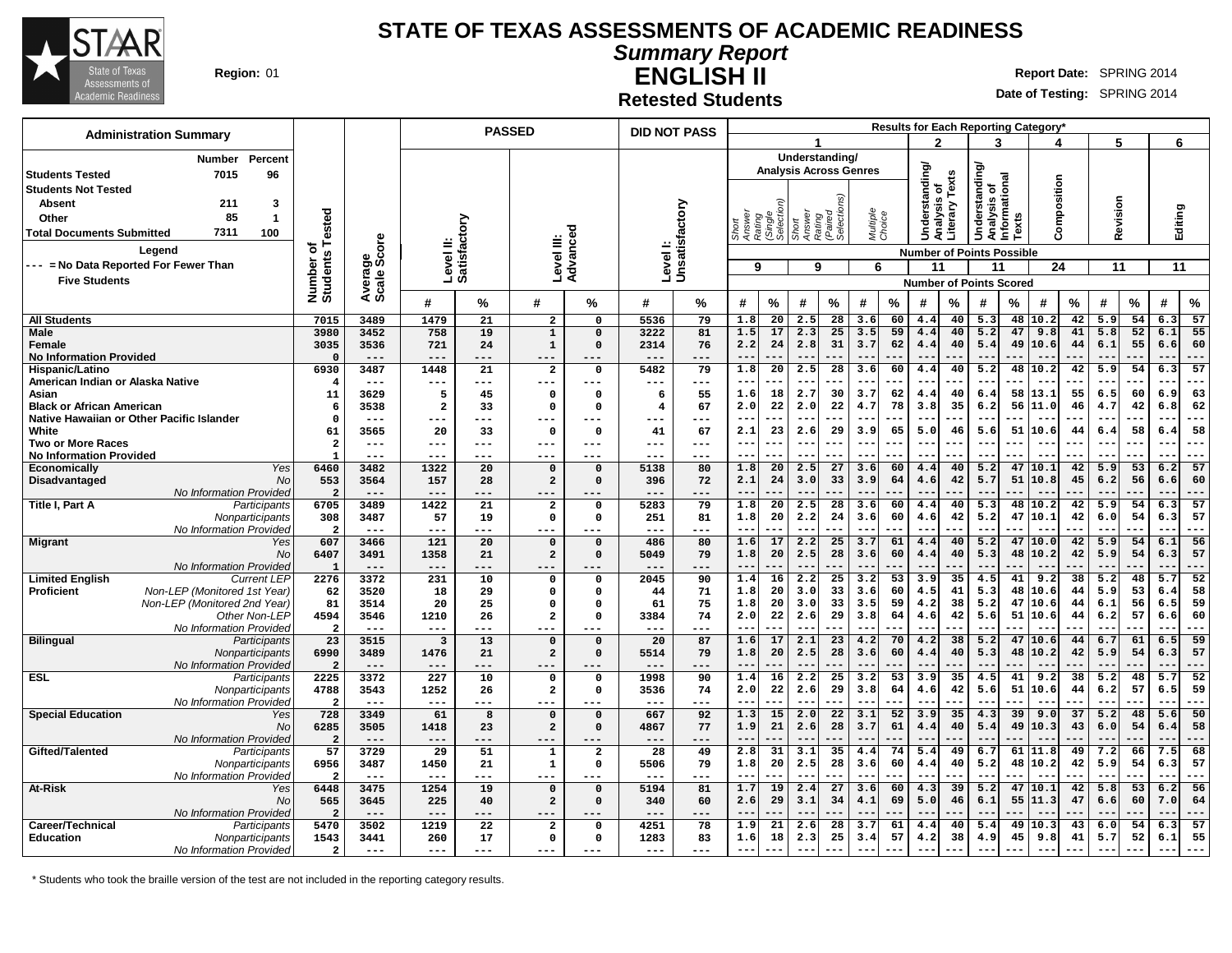

**Constructed Responses Summary Report**

**ENGLISH II Retested Students**

**Region:** 01 **Region:** 01 **Report** Date: SPRING 2014 **Date of Testing:** SPRING 2014



\* Students who took the braille version of the test are not included in this report.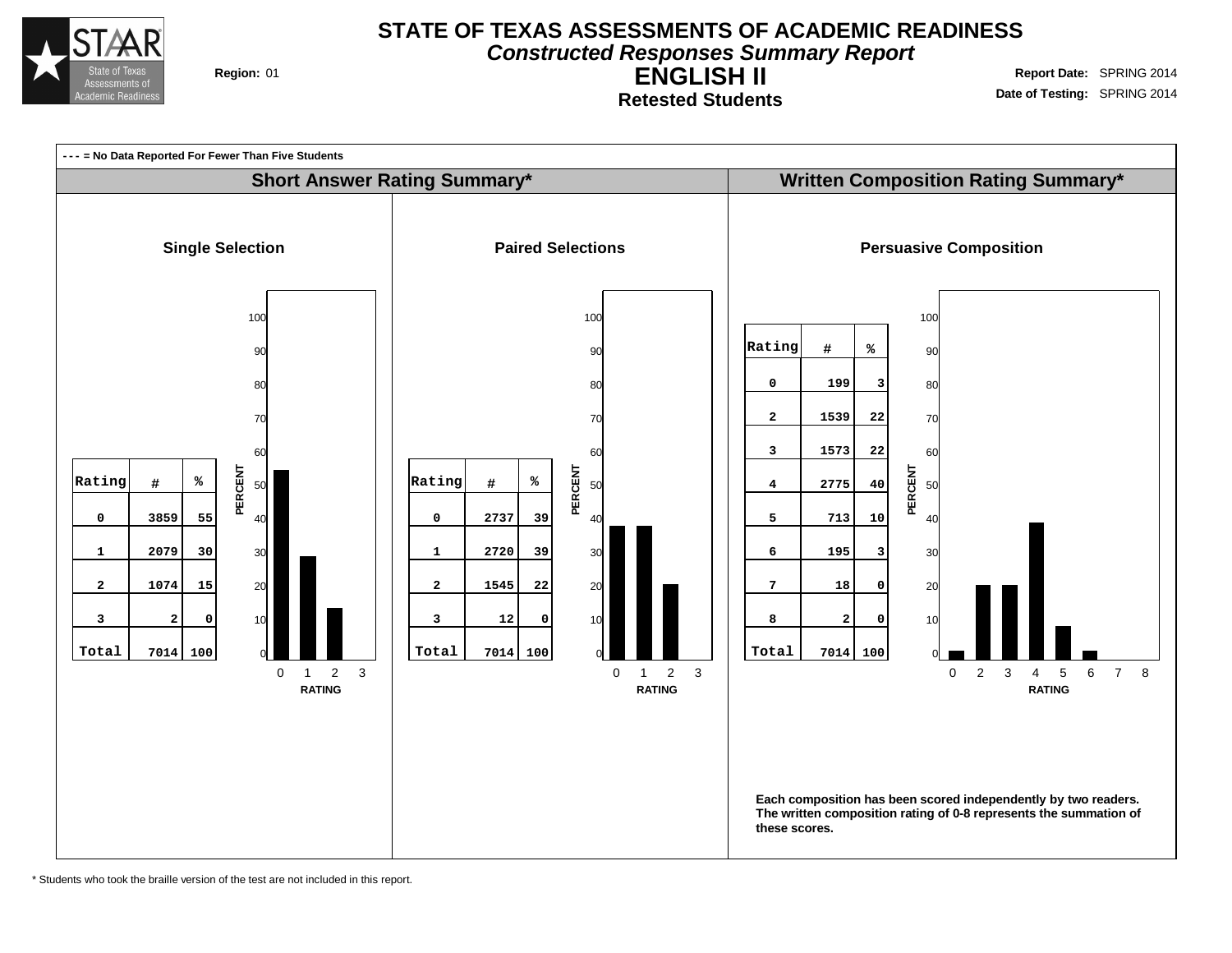

#### **Summary Report U.S. HISTORY Region:** 01 **Report** Date: SPRING 2014

**All Students**

**Date of Testing:** SPRING 2014

|                                                                                                                                                                                     |                                                                                                              |                              |                           |                | <b>PASSED</b>             |                         |                         | <b>DID NOT PASS</b>       |                         |               |                 |                                        |             | Results for Each Reporting Category*                                             |                    |                                                            |                 |
|-------------------------------------------------------------------------------------------------------------------------------------------------------------------------------------|--------------------------------------------------------------------------------------------------------------|------------------------------|---------------------------|----------------|---------------------------|-------------------------|-------------------------|---------------------------|-------------------------|---------------|-----------------|----------------------------------------|-------------|----------------------------------------------------------------------------------|--------------------|------------------------------------------------------------|-----------------|
|                                                                                                                                                                                     | <b>Administration Summary</b>                                                                                |                              |                           |                |                           |                         |                         |                           |                         | $\mathbf{1}$  |                 | $\overline{2}$                         |             | 3                                                                                |                    | 4                                                          |                 |
| <b>Students Tested</b><br><b>Students Not Tested</b><br><b>Absent</b><br>Other<br><b>Total Documents Submitted</b><br>--- = No Data Reported For Fewer Than<br><b>Five Students</b> | Percent<br><b>Number</b><br>22921<br>99<br>247<br>$\mathbf{1}$<br>8<br>$\mathbf 0$<br>23176<br>100<br>Legend | Number of<br>Students Tested | Average<br>Scale Score    |                | Level II:<br>Satisfactory | Level III:<br>Advanced  |                         | Levell:<br>Unsatisfactory |                         |               | History<br>30   | ត<br>ត<br>Geography :<br>Culture<br>12 |             | Government<br><b>Number of Items Tested</b><br>10<br>Avg. # of Items / % Correct | and<br>Citizenship | Economics,<br>Science,<br>Technology,<br>and Society<br>16 |                 |
|                                                                                                                                                                                     |                                                                                                              |                              |                           | #              | $\%$                      | #                       | %                       | #                         | %                       | #             | %               | #                                      | %           | #                                                                                | %                  | #                                                          | %               |
| <b>All Students</b>                                                                                                                                                                 |                                                                                                              | 22921                        | 3903                      | 19984          | 87                        | 1988                    | 9                       | 2937                      | $\overline{13}$         | 16.0          | $\overline{53}$ | 7.7                                    | 64          | 6.0                                                                              | $\overline{60}$    | 10.2                                                       | 64              |
| <b>Male</b>                                                                                                                                                                         |                                                                                                              | 11345                        | 3949                      | 10011          | 88                        | 1269                    | 11                      | 1334                      | 12                      | 16.7          | 56              | 7.8                                    | 65          | 6.1                                                                              | 61                 | 10.5                                                       | 66              |
| Female                                                                                                                                                                              |                                                                                                              | 11576                        | 3858                      | 9973           | 86                        | 719                     | 6                       | 1603                      | 14                      | 15.4          | 51              | 7.5                                    | 62          | 6.0                                                                              | 60                 | 9.9                                                        | 62              |
| <b>No Information Provided</b>                                                                                                                                                      |                                                                                                              | $\Omega$                     | $---$                     | $---$          | ---                       | $---$                   | $---$                   | $---$                     | $---$                   | $---$         | ---             | $---$                                  | $---$       | ---                                                                              | ---                | ---                                                        | $---$           |
| <b>Hispanic/Latino</b>                                                                                                                                                              |                                                                                                              | 22291                        | 3896                      | 19381          | 87                        | 1841                    | 8                       | 2910                      | $\overline{13}$         | 16.0          | 53              | 7.6                                    | 64          | 6.0                                                                              | 60                 | 10.1                                                       | 63              |
| American Indian or Alaska Native                                                                                                                                                    |                                                                                                              | 16                           | 4238                      | 16             | 100                       | 5                       | 31                      | $\mathbf 0$               | $\mathbf 0$             | 20.1          | 67              | 9.3                                    | 78          | 7.3                                                                              | 73                 | 12.2                                                       | 76              |
| Asian                                                                                                                                                                               |                                                                                                              | 145                          | 4268                      | 143            | 99                        | 44                      | 30                      | $\overline{\mathbf{2}}$   | $\mathbf{1}$            | 20.2          | 67              | 9.2                                    | 77          | 7.1                                                                              | 71                 | 12.5                                                       | 78              |
| <b>Black or African American</b>                                                                                                                                                    |                                                                                                              | 34                           | 4061                      | 33             | 97                        | $7\phantom{.0}$         | 21                      | ${\bf 1}$                 | $\overline{\mathbf{3}}$ | 17.6          | 59              | 8.5                                    | 71          | 6.7                                                                              | 67                 | 11.0                                                       | 69              |
|                                                                                                                                                                                     | Native Hawaiian or Other Pacific Islander                                                                    | $\mathbf{1}$                 | $---$                     | $---$          | $---$                     | ---                     | $---$                   | ---                       | $---$                   | $- - -$       | $- - -$         | $---$                                  | $---$       | ---                                                                              | $- - -$            | $---$                                                      | $---$           |
| White                                                                                                                                                                               |                                                                                                              | 415                          | 4121                      | 392            | 94                        | 88                      | 21                      | 23                        | 6                       | 18.6          | 62              | 8.6                                    | 71          | 6.7                                                                              | 67                 | 11.6                                                       | 72              |
| <b>Two or More Races</b>                                                                                                                                                            |                                                                                                              | 15                           | 4183                      | 15             | 100                       | $\overline{\mathbf{3}}$ | 20                      | $\mathbf 0$               | $\mathbf 0$             | 19.1          | 64              | 8.9                                    | 74          | 7.4                                                                              | 74                 | 11.7                                                       | 73              |
| <b>No Information Provided</b>                                                                                                                                                      |                                                                                                              | -4                           | $---$                     | $---$          | ---                       | ---                     | $---$                   | ---                       | $--$                    | $---$         | $---$           | $---$                                  | $---$       | ---                                                                              | $---$              | $---$                                                      | $---$           |
| <b>Economically</b>                                                                                                                                                                 | Yes                                                                                                          | 19200                        | 3874                      | 16479          | 86                        | 1408                    | $7\phantom{.0}$         | 2721                      | 14                      | 15.7          | 52              | 7.5                                    | 63          | 5.9                                                                              | 59                 | 10.0                                                       | 62              |
| Disadvantaged                                                                                                                                                                       | No                                                                                                           | 3717                         | 4056                      | 3502           | 94                        | 580                     | 16                      | 215                       | 6                       | 17.8<br>$---$ | 59<br>$---$     | 8.4<br>$---$                           | 70<br>$---$ | 6.6<br>---                                                                       | 66<br>$- - -$      | 11.3<br>$- - -$                                            | 70<br>$---$     |
|                                                                                                                                                                                     | No Information Provided                                                                                      | $\overline{4}$               | $---$                     | ---            |                           | ---                     | $---$                   | $---$                     | $---$                   | 16.0          | 53              | 7.7                                    | 64          | 6.0                                                                              | 60                 | 10.2                                                       | 64              |
| Title I, Part A                                                                                                                                                                     | Participants                                                                                                 | 21835<br>1082                | 3903                      | 19035          | 87                        | 1898                    | 9<br>8                  | 2800                      | 13                      | 16.0          | 53              | 7.7                                    | 65          | 6.2                                                                              | 62                 | 10.0                                                       | 63              |
|                                                                                                                                                                                     | Nonparticipants<br>No Information Provided                                                                   | $\overline{4}$               | 3905                      | 946<br>$- - -$ | 87<br>---                 | 90                      |                         | 136<br>$---$              | 13                      | $---$         | $---$           | $---$                                  | $---$       | ---                                                                              | $---$              | $---$                                                      | $---$           |
|                                                                                                                                                                                     |                                                                                                              | 1306                         | $\qquad \qquad -$<br>3796 | 1071           | 82                        | ---<br>62               | $---$                   | 235                       | $---$<br>18             | 14.8          | 49              | 7.1                                    | 59          | 5.6                                                                              | 56                 | 9.4                                                        | 59              |
| Migrant                                                                                                                                                                             | Yes<br>No                                                                                                    | 21611                        | 3910                      | 18910          | 88                        | 1926                    | 5<br>9                  | 2701                      | 12                      | 16.1          | 54              | 7.7                                    | 64          | 6.1                                                                              | 61                 | 10.2                                                       | 64              |
|                                                                                                                                                                                     | No Information Provided                                                                                      | $\overline{4}$               | $---$                     | $---$          | ---                       | ---                     | $---$                   | $---$                     | $---$                   | $---$         | $---$           | $---$                                  | $---$       | ---                                                                              | ---                | $---$                                                      | $---$           |
| <b>Limited English</b>                                                                                                                                                              | <b>Current LEP</b>                                                                                           | 2736                         | 3620                      | 1774           | 65                        | 41                      | $\mathbf{1}$            | 962                       | 35                      | 12.7          | 42              | 6.3                                    | 53          | 4.7                                                                              | 47                 | 8.0                                                        | 50              |
| <b>Proficient</b>                                                                                                                                                                   | Non-LEP (Monitored 1st Year)                                                                                 | 231                          | 3867                      | 192            | 83                        | 16                      | $7\phantom{.0}$         | 39                        | 17                      | 15.9          | 53              | 7.4                                    | 61          | 5.8                                                                              | 58                 | 9.8                                                        | 61              |
|                                                                                                                                                                                     | Non-LEP (Monitored 2nd Year)                                                                                 | 208                          | 3776                      | 161            | 77                        | 8                       | $\overline{4}$          | 47                        | 23                      | 14.6          | 49              | 6.9                                    | 57          | 5.5                                                                              | 55                 | 9.2                                                        | 58              |
|                                                                                                                                                                                     | Other Non-LEP                                                                                                | 19742                        | 3944                      | 17854          | 90                        | 1923                    | 10                      | 1888                      | 10                      | 16.5          | 55              | 7.9                                    | 66          | 6.2                                                                              | 62                 | 10.5                                                       | 66              |
|                                                                                                                                                                                     | No Information Provided                                                                                      | $\overline{\mathbf{4}}$      | $---$                     | $---$          | $---$                     | $---$                   | $---$                   | $---$                     | $- - -$                 | $---$         | $---$           | $\qquad \qquad - -$                    | $---$       | ---                                                                              | ---                | $---$                                                      | $---$           |
| <b>Bilingual</b>                                                                                                                                                                    | Participants                                                                                                 | 85                           | 3855                      | 74             | 87                        | $\overline{2}$          | $\overline{2}$          | 11                        | 13                      | 14.9          | 50              | 7.9                                    | 66          | 5.9                                                                              | 59                 | 10.0                                                       | 63              |
|                                                                                                                                                                                     | Nonparticipants                                                                                              | 22832                        | 3903                      | 19907          | 87                        | 1986                    | 9                       | 2925                      | 13                      | 16.0          | 53              | 7.7                                    | 64          | 6.0                                                                              | 60                 | 10.2                                                       | 64              |
|                                                                                                                                                                                     | No Information Provideo                                                                                      | $\overline{\mathbf{4}}$      | $---$                     | $---$          | ---                       |                         | $---$                   | $---$                     | $---$                   | $---$         | $---$           | $---$                                  | $---$       | ---                                                                              | $---$              | $---$                                                      | $---$           |
| ESL                                                                                                                                                                                 | Participants                                                                                                 | 2671                         | 3622                      | 1740           | 65                        | 41                      | $\overline{a}$          | 931                       | $\overline{35}$         | 12.7          | 42              | 6.3                                    | 53          | 4.8                                                                              | 48                 | 8.1                                                        | 50              |
|                                                                                                                                                                                     | Nonparticipants                                                                                              | 20246                        | 3940                      | 18241          | 90                        | 1947                    | 10                      | 2005                      | 10                      | 16.5          | 55              | 7.8                                    | 65          | 6.2                                                                              | 62                 | 10.5                                                       | 65              |
|                                                                                                                                                                                     | No Information Provided                                                                                      | $\overline{4}$               | $---$                     | $---$          | $---$                     | $---$                   | $\qquad \qquad - -$     | $---$                     | $---$                   | $---$         | ---             | ---                                    | $---$       | ---                                                                              | ---                | ---                                                        | $---$           |
| <b>Special Education</b>                                                                                                                                                            | Yes                                                                                                          | 1054                         | 3557                      | 576            | 55                        | 19                      | $\overline{a}$          | 478                       | 45                      | 12.1          | 40              | 5.9                                    | 49          | 4.5                                                                              | 45                 | 7.4                                                        | 47              |
|                                                                                                                                                                                     | No                                                                                                           | 21863                        | 3920                      | 19405          | 89                        | 1969                    | 9                       | 2458                      | 11                      | 16.2          | 54              | 7.8                                    | 65          | 6.1                                                                              | 61                 | 10.3                                                       | 64              |
|                                                                                                                                                                                     | No Information Provided                                                                                      | $\overline{4}$               | $---$                     | $---$          | ---                       | $--$                    | $---$                   | $---$                     | $---$                   | $---$         | $---$           | $---$                                  | $---$       | ---                                                                              | $---$              | $---$                                                      | $---$           |
| Gifted/Talented                                                                                                                                                                     | Participants                                                                                                 | 2503                         | 4226                      | 2475           | 99                        | 656                     | 26                      | 28                        | $\mathbf 1$             | 19.7          | 66              | 9.2                                    | 76          | 7.2                                                                              | 72                 | 12.4                                                       | 78              |
|                                                                                                                                                                                     | Nonparticipants                                                                                              | 20414                        | 3864                      | 17506          | 86                        | 1332                    | $\overline{7}$          | 2908                      | 14                      | 15.6          | 52              | 7.5                                    | 62          | 5.9                                                                              | 59                 | 9.9                                                        | 62              |
|                                                                                                                                                                                     | No Information Provided                                                                                      | $\overline{4}$               | $\qquad \qquad - -$       | $---$          | ---                       | $---$                   | $\frac{1}{2}$           | $---$                     | $---$                   | $---$         | ---             | ---                                    | $---$       | ---                                                                              | ---                | ---                                                        | $---$           |
| <b>At-Risk</b>                                                                                                                                                                      | Yes                                                                                                          | 14591                        | 3777                      | 11862          | 81                        | 464                     | $\overline{\mathbf{3}}$ | 2729                      | 19                      | 14.6          | 49              | 7.1                                    | 59          | 5.6                                                                              | 56                 | 9.3                                                        | $\overline{58}$ |
|                                                                                                                                                                                     | No                                                                                                           | 8326                         | 4123                      | 8119           | 98                        | 1524                    | 18                      | 207                       | $\overline{a}$          | 18.6          | 62              | 8.7                                    | 73          | 6.8                                                                              | 68                 | 11.8                                                       | 74              |
|                                                                                                                                                                                     | No Information Provided                                                                                      | $\overline{\mathbf{4}}$      | $---$                     | $---$          | ---                       | $- - -$                 | $---$                   | $- -$                     | $---$                   | $---$         | $---$           | ---                                    | ---         | ---                                                                              | ---                | $---$                                                      | $---$           |
| Career/Technical                                                                                                                                                                    | Participants                                                                                                 | 19006                        | 3904                      | 16724          | 88                        | 1556                    | 8                       | 2282                      | 12                      | 16.0          | 53              | 7.7                                    | 64          | 6.0                                                                              | 60                 | 10.2                                                       | 64              |
| <b>Education</b>                                                                                                                                                                    | Nonparticipants                                                                                              | 3911                         | 3898                      | 3257           | 83                        | 432                     | 11                      | 654                       | 17                      | 16.0          | 53              | 7.6                                    | 63          | 6.0                                                                              | 60                 | 10.0                                                       | 63              |
|                                                                                                                                                                                     | No Information Provided                                                                                      | $\overline{4}$               | $- -$                     | $---$          | $---$                     | ---                     | $\frac{1}{2}$           | $---$                     | $---$                   | $---$         | ---             | ---                                    | $---$       | ---                                                                              | ---                | ---                                                        | $---$           |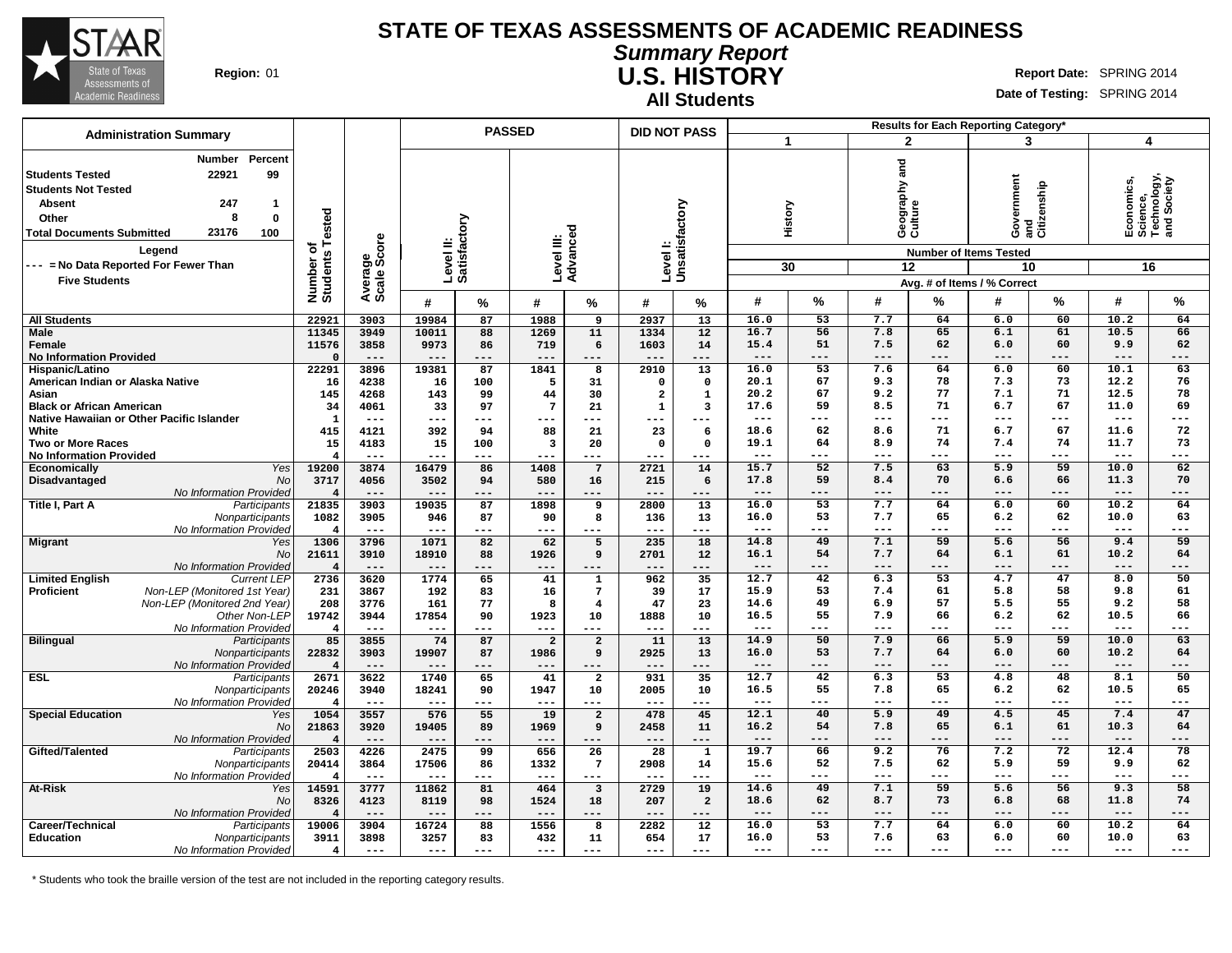

**Summary Report U.S. HISTORY Region:** 01 **Report Date:** SPRING 2014

**First-Time Tested Students**

**Date of Testing:** SPRING 2014

| <b>Administration Summary</b>                                                                                                                                                                                                                                                                |                              |                        |                           | <b>PASSED</b> |                         |                         | <b>DID NOT PASS</b>     |                 |                     |                 |                                     |                 | Results for Each Reporting Category'                                    |         |                                                            |                 |
|----------------------------------------------------------------------------------------------------------------------------------------------------------------------------------------------------------------------------------------------------------------------------------------------|------------------------------|------------------------|---------------------------|---------------|-------------------------|-------------------------|-------------------------|-----------------|---------------------|-----------------|-------------------------------------|-----------------|-------------------------------------------------------------------------|---------|------------------------------------------------------------|-----------------|
|                                                                                                                                                                                                                                                                                              |                              |                        |                           |               |                         |                         |                         |                 | 1                   |                 | $\mathbf{2}$                        |                 | 3                                                                       |         |                                                            | 4               |
| Percent<br>Number<br>22299<br>99<br><b>Students Tested</b><br><b>Students Not Tested</b><br><b>Absent</b><br>218<br>$\mathbf{1}$<br>3<br>$\mathbf 0$<br>Other<br>22520<br>100<br><b>Total Documents Submitted</b><br>Legend<br>--- = No Data Reported For Fewer Than<br><b>Five Students</b> | Number of<br>Students Tested | Average<br>Scale Score | Level II:<br>Satisfactory |               | Level III:<br>Advancec  | ਹ                       | Level I:                | Unsatisfactory  |                     | History<br>30   | and<br>Geography ;<br>Culture<br>12 |                 | Government<br>and<br>Citizenship<br><b>Number of Items Tested</b><br>10 |         | Economics,<br>Science,<br>Technology,<br>and Society<br>16 |                 |
|                                                                                                                                                                                                                                                                                              |                              |                        | #                         | %             | #                       | %                       | #                       | %               | #                   | %               | #                                   | %               | Avg. # of Items / % Correct<br>#                                        | %       | #                                                          | %               |
|                                                                                                                                                                                                                                                                                              |                              |                        |                           |               | 1982                    | $\overline{9}$          |                         | $\overline{12}$ |                     | 54              | 7.7                                 |                 |                                                                         | 61      | 10.3                                                       | 64              |
| <b>All Students</b><br>Male                                                                                                                                                                                                                                                                  | 22299<br>11068               | 3914<br>3960           | 19641<br>9865             | 88<br>89      | 1265                    | 11                      | 2658<br>1203            | 11              | 16.2<br>16.8        | 56              | 7.9                                 | 64<br>66        | 6.1<br>6.1                                                              | 61      | 10.6                                                       | 66              |
| Female                                                                                                                                                                                                                                                                                       | 11231                        | 3868                   | 9776                      | 87            | 717                     | 6                       | 1455                    | 13              | 15.5                | 52              | 7.6                                 | 63              | 6.0                                                                     | 60      | 9.9                                                        | 62              |
| <b>No Information Provided</b>                                                                                                                                                                                                                                                               | $\Omega$                     | $---$                  | $- - -$                   | ---           | $---$                   | ---                     | $---$                   | $---$           | $---$               | ---             | $---$                               | ---             | ---                                                                     | ---     | ---                                                        | ---             |
| Hispanic/Latino                                                                                                                                                                                                                                                                              | 21676                        | 3907                   | 19043                     | 88            | 1835                    | 8                       | 2633                    | $\overline{12}$ | 16.1                | 54              | 7.7                                 | 64              | 6.0                                                                     | 60      | 10.2                                                       | 64              |
| American Indian or Alaska Native                                                                                                                                                                                                                                                             | 16                           | 4238                   | 16                        | 100           | 5                       | 31                      | $\Omega$                | $\Omega$        | 20.1                | 67              | 9.3                                 | 78              | 7.3                                                                     | 73      | 12.2                                                       | 76              |
| Asian                                                                                                                                                                                                                                                                                        | 145                          | 4268                   | 143                       | 99            | 44                      | 30                      | $\overline{\mathbf{2}}$ | ${\bf 1}$       | 20.2                | 67              | 9.2                                 | 77              | 7.1                                                                     | 71      | 12.5                                                       | 78              |
| <b>Black or African American</b>                                                                                                                                                                                                                                                             | 34                           | 4061                   | 33                        | 97            | $7\phantom{.0}$         | 21                      | $\mathbf{1}$            | 3               | 17.6                | 59              | 8.5                                 | 71              | 6.7                                                                     | 67      | 11.0                                                       | 69              |
| Native Hawaiian or Other Pacific Islander                                                                                                                                                                                                                                                    | $\mathbf{1}$                 | $---$                  | $---$                     | $---$         | $---$                   | ---                     | ---                     | $--$            | $---$               | ---             | $---$                               | ---             | ---                                                                     | ---     | $\frac{1}{2}$                                              | ---             |
| White                                                                                                                                                                                                                                                                                        | 408                          | 4130                   | 387                       | 95            | 88                      | 22                      | 21                      | 5               | 18.7                | 62              | 8.6                                 | 72              | 6.8                                                                     | 68      | 11.6                                                       | 73              |
| <b>Two or More Races</b>                                                                                                                                                                                                                                                                     | 15                           | 4183                   | 15                        | 100           | 3                       | 20                      | $\Omega$                | $\Omega$        | 19.1                | 64              | 8.9                                 | 74              | 7.4                                                                     | 74      | 11.7                                                       | 73              |
| <b>No Information Provided</b>                                                                                                                                                                                                                                                               | $\overline{\bf 4}$           | $---$                  | $---$                     | $---$         | $---$                   | ---                     | $---$                   | $--$            | $---$               | ---             | ---                                 | ---             | ---                                                                     | ---     | ---                                                        | ---             |
| Economically<br>Yes                                                                                                                                                                                                                                                                          | 18657                        | 3884                   | 16188                     | 87            | 1403                    | 8                       | 2469                    | 13              | 15.8                | $\overline{53}$ | 7.6                                 | 63              | 6.0                                                                     | 60      | 10.0                                                       | 63              |
| Disadvantaged<br><b>No</b>                                                                                                                                                                                                                                                                   | 3638                         | 4066                   | 3450                      | 95            | 579                     | 16                      | 188                     | 5               | 17.9                | 60              | 8.4                                 | 70              | 6.7                                                                     | 67      | 11.3                                                       | 71              |
| No Information Provided                                                                                                                                                                                                                                                                      | $\overline{4}$               | $---$                  | $--$                      | ---           | $--$                    | ---                     | $---$                   | $- - -$         | $---$               | ---             | ---                                 | ---             | ---                                                                     | ---     | $---$                                                      | ---             |
| Title I, Part A<br>Participants                                                                                                                                                                                                                                                              | 21223                        | 3914                   | 18698                     | 88            | 1892                    | 9                       | 2525                    | 12              | 16.2                | 54              | 7.7                                 | 64              | 6.1                                                                     | 61      | 10.3                                                       | 64              |
| Nonparticipants                                                                                                                                                                                                                                                                              | 1072                         | 3908                   | 940                       | 88            | 90                      | 8                       | 132                     | 12              | 16.0                | 53              | 7.8                                 | 65              | 6.2                                                                     | 62      | 10.1                                                       | 63              |
| No Information Provided                                                                                                                                                                                                                                                                      | $\overline{\bf 4}$           | $---$                  | $---$                     | ---           | $---$                   | ---                     | $---$                   | $---$           | $\qquad \qquad - -$ | ---             | $\qquad \qquad - -$                 | ---             | ---                                                                     | ---     | ---                                                        | ---             |
| <b>Migrant</b><br>Yes                                                                                                                                                                                                                                                                        | 1269                         | 3801                   | 1049                      | 83            | 60                      | 5                       | 220                     | 17              | 14.8                | 49              | 7.2                                 | 60              | 5.7                                                                     | 57      | 9.4                                                        | 59              |
| No                                                                                                                                                                                                                                                                                           | 21026                        | 3920                   | 18589                     | 88            | 1922                    | 9                       | 2437                    | 12              | 16.2                | 54              | 7.8                                 | 65              | 6.1                                                                     | 61      | 10.3                                                       | 64              |
| No Information Provided                                                                                                                                                                                                                                                                      | $\overline{4}$               | $---$                  | $---$                     | ---           | $---$                   | ---                     | $---$                   | $---$           | $---$               | ---             | $---$                               | ---             | ---                                                                     | ---     | $---$                                                      | ---             |
| <b>Limited English</b><br><b>Current LEP</b>                                                                                                                                                                                                                                                 | 2590                         | 3629                   | 1713                      | 66            | 40                      | $\mathbf{2}$            | 877                     | 34              | 12.8                | 43              | 6.4                                 | $\overline{53}$ | 4.8                                                                     | 48      | 8.1                                                        | 51              |
| Proficient<br>Non-LEP (Monitored 1st Year)                                                                                                                                                                                                                                                   | 206                          | 3916                   | 179                       | 87            | 16                      | 8                       | 27                      | 13              | 16.5                | 55              | 7.6                                 | 64              | 6.0                                                                     | 60      | 10.2                                                       | 64              |
| Non-LEP (Monitored 2nd Year)                                                                                                                                                                                                                                                                 | 187                          | 3804                   | 150                       | 80            | 8                       | $\overline{4}$          | 37                      | 20              | 15.0                | 50              | 6.9                                 | 58              | 5.7                                                                     | 57      | 9.4                                                        | 59              |
| Other Non-LEP                                                                                                                                                                                                                                                                                | 19312                        | 3953                   | 17596                     | 91            | 1918                    | 10                      | 1716                    | 9               | 16.6                | 55              | 7.9                                 | 66              | 6.2                                                                     | 62      | 10.6                                                       | 66              |
| No Information Provided                                                                                                                                                                                                                                                                      | $\overline{\mathbf{4}}$      | $---$                  | $---$                     | ---           | $---$                   | ---                     | $---$                   | $- - -$         | $\qquad \qquad -$   | ---             | $- - -$                             | ---             | $---$                                                                   | ---     | $---$                                                      | ---             |
| <b>Bilingual</b><br>Participants                                                                                                                                                                                                                                                             | 85                           | 3855                   | 74                        | 87            | $\overline{\mathbf{2}}$ | $\overline{2}$          | 11                      | 13              | 14.9                | 50              | 7.9                                 | 66              | 5.9                                                                     | 59      | 10.0                                                       | 63              |
| Nonparticipants                                                                                                                                                                                                                                                                              | 22210                        | 3914                   | 19564                     | 88            | 1980                    | 9                       | 2646                    | 12              | 16.2                | 54              | 7.7                                 | 64              | 6.1                                                                     | 61      | 10.3                                                       | 64              |
| No Information Provided                                                                                                                                                                                                                                                                      | $\overline{4}$               | $---$                  | $---$                     | ---           | $---$                   | ---                     | $- - -$                 | $---$           | $---$               | ---             | $---$                               | ---             | ---                                                                     | $- - -$ | $---$                                                      | ---             |
| <b>ESL</b><br>Participants                                                                                                                                                                                                                                                                   | 2529                         | 3631                   | 1680                      | 66            | 41                      | $\overline{2}$          | 849                     | 34              | 12.8                | 43              | 6.4                                 | 53              | 4.8                                                                     | 48      | 8.1                                                        | $\overline{51}$ |
| Nonparticipants                                                                                                                                                                                                                                                                              | 19766                        | 3950                   | 17958                     | 91            | 1941                    | 10                      | 1808                    | 9               | 16.6                | 55              | 7.9                                 | 66              | 6.2                                                                     | 62      | 10.5                                                       | 66              |
| No Information Provided                                                                                                                                                                                                                                                                      | $\overline{4}$               | $- - -$                | $---$                     | ---           | $---$                   | ---                     | $- - -$                 | $--$            | $\qquad \qquad - -$ | ---             | $\qquad \qquad - -$                 | ---             | $---$                                                                   | ---     | ---                                                        | ---             |
| <b>Special Education</b><br>Yes                                                                                                                                                                                                                                                              | 975                          | 3571                   | 549                       | 56            | 19                      | $\overline{a}$          | 426                     | 44              | 12.2                | 41              | 6.0                                 | 50              | 4.6                                                                     | 46      | 7.5                                                        | 47              |
| No                                                                                                                                                                                                                                                                                           | 21320                        | 3929                   | 19089                     | 90            | 1963                    | 9                       | 2231                    | 10              | 16.3                | 54              | 7.8                                 | 65              | 6.1                                                                     | 61      | 10.4                                                       | 65              |
| No Information Provided                                                                                                                                                                                                                                                                      | $\overline{4}$               | $- - -$                | $- -$                     | ---           | $- - -$                 | ---                     | $- - -$                 | ---             | $---$               | ---             | $---$                               | ---             | $---$                                                                   | ---     | $- - -$                                                    | ---             |
| Gifted/Talented<br>Participants                                                                                                                                                                                                                                                              | 2497                         | 4227                   | 2471                      | 99            | 656                     | 26                      | 26                      | 1               | 19.7                | 66              | 9.2                                 | 76              | 7.2                                                                     | 72      | 12.4                                                       | 78              |
| Nonparticipants                                                                                                                                                                                                                                                                              | 19798                        | 3874                   | 17167                     | 87            | 1326                    | $\overline{7}$          | 2631                    | 13              | 15.7                | 52              | 7.5                                 | 63              | 5.9                                                                     | 59      | 10.0                                                       | 62              |
| No Information Provided                                                                                                                                                                                                                                                                      | $\overline{4}$               | $---$                  | $---$                     | ---           | $---$                   | $---$                   | $---$                   | $---$           | $---$               | ---             | $\qquad \qquad - -$                 | ---             | $---$                                                                   | ---     | $---$                                                      | ---             |
| At-Risk<br>Yes                                                                                                                                                                                                                                                                               | 14041                        | 3788                   | 11574                     | 82            | 461                     | $\overline{\mathbf{3}}$ | 2467                    | 18              | 14.7                | 49              | 7.1                                 | 59              | 5.6                                                                     | 56      | 9.4                                                        | 58              |
| No                                                                                                                                                                                                                                                                                           | 8254                         | 4127                   | 8064                      | 98            | 1521                    | 18                      | 190                     | $\mathbf{2}$    | 18.7                | 62              | 8.7                                 | 73              | 6.8                                                                     | 68      | 11.8                                                       | 74              |
| No Information Provided                                                                                                                                                                                                                                                                      | $\overline{4}$               | $---$                  | $---$                     | ---           | $---$                   | ---                     | $---$                   | ---             | $---$               | ---             | $---$                               | ---             | ---                                                                     | ---     | $---$                                                      | ---             |
| Career/Technical<br>Participants                                                                                                                                                                                                                                                             | 18516                        | 3915                   | 16456                     | 89            | 1553                    | 8                       | 2060                    | 11              | 16.2                | 54              | 7.7                                 | 64              | 6.1                                                                     | 61      | 10.3                                                       | 64              |
| <b>Education</b><br>Nonparticipants                                                                                                                                                                                                                                                          | 3779                         | 3909                   | 3182                      | 84            | 429                     | 11                      | 597                     | 16              | 16.2                | 54              | 7.7                                 | 64              | 6.0                                                                     | 60      | 10.1                                                       | 63              |
| No Information Provided                                                                                                                                                                                                                                                                      | $\overline{4}$               | $---$                  | $---$                     | $---$         | $---$                   | ---                     | $- - -$                 | $---$           | $---$               | ---             | $---$                               | ---             | ---                                                                     | ---     | $\frac{1}{2}$                                              | ---             |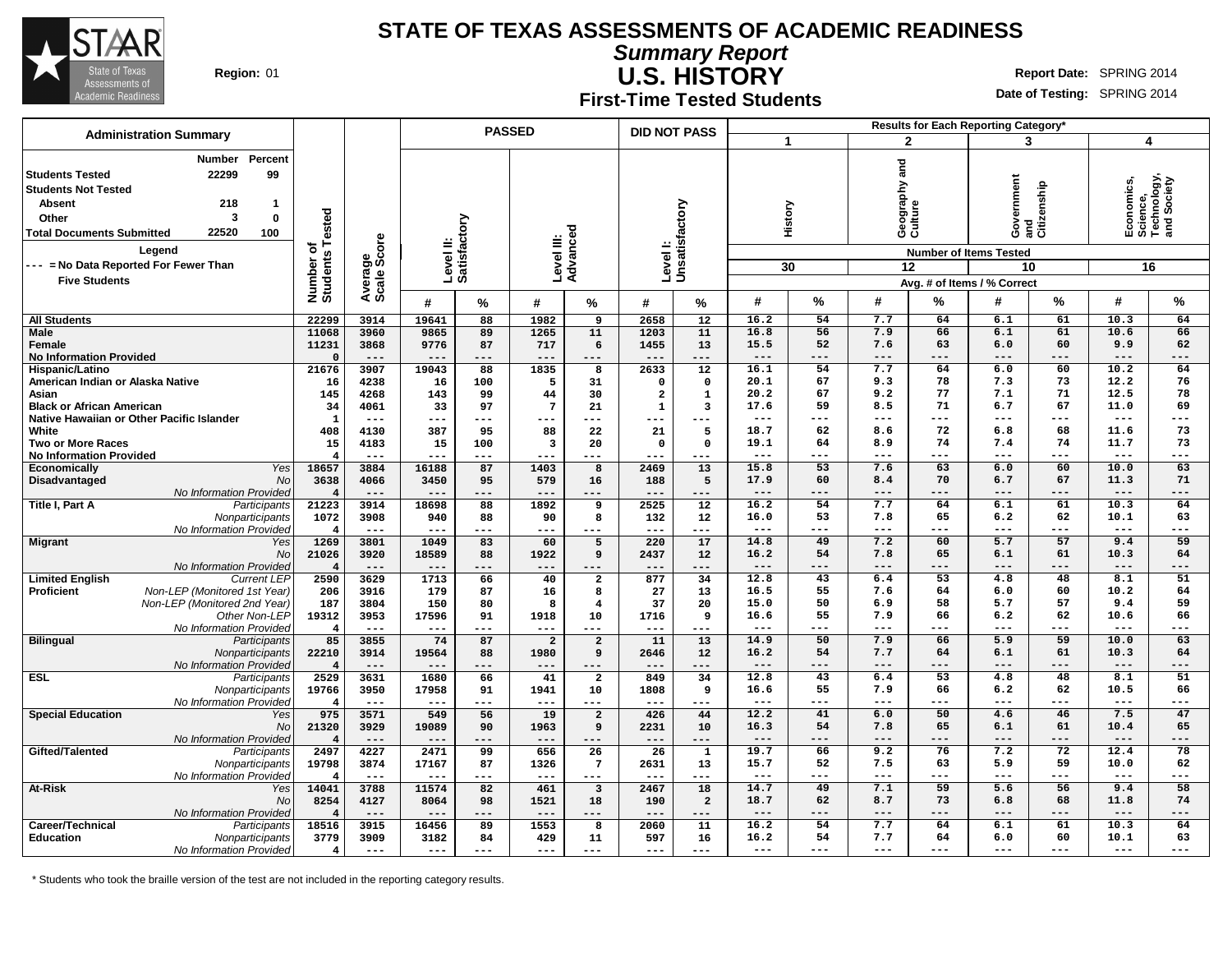

**Summary Report U.S. HISTORY Region:** 01 **Report Date:** SPRING 2014

**Retested Students**

|                                                                                                                                            | <b>Administration Summary</b>                                                                                                     | <b>PASSED</b>                        |                        |                           |             | <b>DID NOT PASS</b>     |                                  |                                    |               |                 |                     | <b>Results for Each Reporting Category</b> |               |                                                                                                                     |                 |                                                            |                 |
|--------------------------------------------------------------------------------------------------------------------------------------------|-----------------------------------------------------------------------------------------------------------------------------------|--------------------------------------|------------------------|---------------------------|-------------|-------------------------|----------------------------------|------------------------------------|---------------|-----------------|---------------------|--------------------------------------------|---------------|---------------------------------------------------------------------------------------------------------------------|-----------------|------------------------------------------------------------|-----------------|
|                                                                                                                                            |                                                                                                                                   |                                      |                        |                           |             |                         |                                  |                                    |               | 1               |                     | $\overline{2}$                             |               | 3                                                                                                                   |                 | 4                                                          |                 |
| <b>Students Tested</b><br><b>Students Not Tested</b><br><b>Absent</b><br>Other<br><b>Total Documents Submitted</b><br><b>Five Students</b> | Percent<br>Number<br>622<br>95<br>29<br>4<br>5<br>$\overline{1}$<br>656<br>100<br>Legend<br>--- = No Data Reported For Fewer Than | Tested<br>৳<br>Number of<br>Students | Average<br>Scale Score | Level II:<br>Satisfactory |             | Level III:              | Advanced                         | Levell:<br>Unsatisfactory          |               | 30              | History             | and<br>Geography a<br>Culture<br>12        |               | overnment<br>Government<br>and<br>Citizenship<br><b>Number of Items Tested</b><br>10<br>Avg. # of Items / % Correct |                 | Economics,<br>Science,<br>Technology,<br>and Society<br>16 |                 |
|                                                                                                                                            |                                                                                                                                   |                                      |                        | #                         | %           | #                       | %                                | #                                  | $\%$          | #               | $\%$                | #                                          | %             | #                                                                                                                   | %               | #                                                          | %               |
| <b>All Students</b>                                                                                                                        |                                                                                                                                   | 622                                  | 3526                   | 343                       | 55          | 6                       | 1                                | 279                                | 45            | 11.6            | 39                  | 5.7                                        | 47            | 4.4                                                                                                                 | 44              | 7.3                                                        | 46              |
| <b>Male</b>                                                                                                                                |                                                                                                                                   | 277                                  | 3524                   | 146                       | 53          | $\overline{\mathbf{4}}$ | $\mathbf 1$                      | 131                                | 47            | 11.8            | 39                  | 5.5                                        | 46            | 4.4                                                                                                                 | 44              | 7.3                                                        | 45              |
| Female                                                                                                                                     |                                                                                                                                   | 345                                  | 3528                   | 197                       | 57          | $\mathbf{2}$            | $\mathbf 1$                      | 148                                | 43            | 11.4            | 38                  | 5.8                                        | 49            | 4.5                                                                                                                 | 45              | 7.3                                                        | 46              |
| <b>No Information Provided</b>                                                                                                             |                                                                                                                                   | $\mathbf{0}$                         | $- - -$                | $---$                     | ---         | ---                     | ---                              | $- - -$                            | ---           | $---$           | $--$                | ---                                        | $- - -$       | ---                                                                                                                 | $- - -$         | $---$                                                      | $---$           |
| Hispanic/Latino                                                                                                                            |                                                                                                                                   | 615                                  | 3525                   | 338                       | 55          | 6                       | 1                                | 277                                | 45            | 11.6            | 39                  | 5.7                                        | 47            | 4.4                                                                                                                 | 44              | 7.3                                                        | 46              |
| American Indian or Alaska Native                                                                                                           |                                                                                                                                   | $\mathbf 0$                          | $---$                  | ---                       | $---$       | ---                     | ---                              | $---$                              | $---$         | $---$           | $---$               | $---$                                      | $---$         | ---                                                                                                                 | $---$           | $---$                                                      | $---$           |
| Asian                                                                                                                                      |                                                                                                                                   | $\Omega$                             | $---$                  | $---$                     | $---$       | ---                     | $\qquad \qquad -$                | ---                                | $---$         | $---$           | $---$               | $---$                                      | $---$         | ---                                                                                                                 | ---             | $---$                                                      | $---$           |
| <b>Black or African American</b>                                                                                                           |                                                                                                                                   | 0                                    | $---$                  | ---                       | $---$       | ---                     | ---                              | ---                                | $---$         | ---             | $--$                | ---                                        | $--$          | ---                                                                                                                 | ---             | ---                                                        | $---$           |
|                                                                                                                                            | Native Hawaiian or Other Pacific Islander                                                                                         | $\mathfrak{g}$<br>7                  | $---$                  | ---                       | ---         | ---                     | ---                              | ---                                | $--$          | ---             | $---$               | ---                                        | $---$         | ---                                                                                                                 | ---             | ---                                                        | $---$           |
| White                                                                                                                                      |                                                                                                                                   | $\Omega$                             | 3616                   | 5<br>---                  | 71<br>$---$ | $\Omega$                | $\Omega$<br>$---$                | $\overline{\mathbf{2}}$<br>$- - -$ | 29<br>$- - -$ | 12.4<br>$- - -$ | 41<br>$---$         | 6.7<br>---                                 | 56<br>$---$   | 4.6<br>---                                                                                                          | 46<br>$- - -$   | 8.0<br>---                                                 | 50<br>$---$     |
| <b>Two or More Races</b><br><b>No Information Provided</b>                                                                                 |                                                                                                                                   | $\Omega$                             | $---$<br>$- - -$       | ---                       | ---         | $---$<br>---            | $- - -$                          | ---                                | $- - -$       | $---$           | $---$               | ---                                        | $---$         | ---                                                                                                                 | $- - -$         | ---                                                        | $---$           |
| Economically                                                                                                                               | Yes                                                                                                                               | 543                                  | 3519                   | 291                       | 54          | 5                       | $\mathbf{1}$                     | 252                                | 46            | 11.5            | 38                  | 5.6                                        | 47            | 4.4                                                                                                                 | 44              | 7.3                                                        | 45              |
| Disadvantaged                                                                                                                              | No                                                                                                                                | 79                                   | 3575                   | 52                        | 66          | $\mathbf{1}$            | $\mathbf{1}$                     | 27                                 | 34            | 11.8            | 39                  | 6.3                                        | 53            | 4.6                                                                                                                 | 46              | 7.7                                                        | 48              |
|                                                                                                                                            | No Information Provided                                                                                                           | $\mathbf 0$                          | $---$                  | ---                       | ---         | ---                     | ---                              | $---$                              | ---           | $---$           | $---$               | ---                                        | $---$         | ---                                                                                                                 | ---             | ---                                                        | $---$           |
| Title I, Part A                                                                                                                            | Participants                                                                                                                      | 612                                  | 3526                   | 337                       | 55          | 6                       | ${\bf 1}$                        | 275                                | 45            | 11.6            | 39                  | 5.7                                        | 47            | 4.4                                                                                                                 | 44              | 7.3                                                        | 46              |
|                                                                                                                                            | Nonparticipants                                                                                                                   | 10                                   | 3529                   | 6                         | 60          | $\mathbf{o}$            | $\mathbf 0$                      | $\overline{\mathbf{4}}$            | 40            | 11.5            | 38                  | 5.7                                        | 48            | 4.2                                                                                                                 | 42              | 7.6                                                        | 48              |
|                                                                                                                                            | No Information Provided                                                                                                           | $\mathbf 0$                          | $- - -$                | ---                       | ---         | ---                     | $- - -$                          | $- - -$                            | $- - -$       | $---$           | $---$               | $---$                                      | $---$         | ---                                                                                                                 | $---$           | $---$                                                      | $---$           |
| <b>Migrant</b>                                                                                                                             | Yes                                                                                                                               | 37                                   | 3624                   | 22                        | 59          | $\overline{a}$          | 5                                | 15                                 | 41            | 13.0            | 43                  | 6.1                                        | 50            | 4.8                                                                                                                 | 48              | 7.9                                                        | 49              |
|                                                                                                                                            | No                                                                                                                                | 585                                  | 3520                   | 321                       | 55          | $\overline{4}$          | $\mathbf 1$                      | 264                                | 45            | 11.5            | 38                  | 5.7                                        | 47            | 4.4                                                                                                                 | 44              | 7.3                                                        | 45              |
|                                                                                                                                            | No Information Provided                                                                                                           | $\Omega$                             | $---$                  | $---$                     | ---         | $---$                   | $---$                            | $---$                              | $---$         | $---$           | $---$               | ---                                        | $---$         | ---                                                                                                                 | ---             | ---                                                        | $---$           |
| <b>Limited English</b>                                                                                                                     | <b>Current LEP</b>                                                                                                                | 146                                  | 3459                   | 61                        | 42          | $\mathbf{1}$            | $\mathbf{1}$                     | 85                                 | 58            | 10.9            | 36                  | 5.4                                        | 45            | 4.1                                                                                                                 | 41              | 6.7                                                        | 42              |
| Proficient                                                                                                                                 | Non-LEP (Monitored 1st Year)                                                                                                      | 25                                   | 3463                   | 13                        | 52          | $\Omega$                | $\Omega$                         | 12                                 | 48            | 10.8            | 36                  | 5.2                                        | 43            | 4.2                                                                                                                 | 42              | 6.9                                                        | 43              |
|                                                                                                                                            | Non-LEP (Monitored 2nd Year)                                                                                                      | 21                                   | 3534                   | 11                        | 52          | $\Omega$                | $\Omega$                         | 10                                 | 48            | 11.4            | 38                  | 6.1                                        | 51<br>48      | 3.9                                                                                                                 | 39              | 7.8                                                        | 49<br>47        |
|                                                                                                                                            | Other Non-LEP                                                                                                                     | 430                                  | 3552                   | 258<br>$---$              | 60<br>$---$ | 5                       | ${\bf 1}$                        | 172                                | 40<br>$---$   | 11.9<br>$---$   | 40<br>$---$         | 5.8<br>$---$                               | $---$         | 4.6<br>---                                                                                                          | 46<br>$- - -$   | 7.5<br>---                                                 | $---$           |
| <b>Bilingual</b>                                                                                                                           | No Information Provided<br>Participants                                                                                           | $\mathbf 0$<br>$\mathbf 0$           | $---$<br>$---$         | $---$                     | $---$       | ---<br>$---$            | $---$<br>$---$                   | $---$<br>$---$                     | $---$         | $---$           | $---$               | ---                                        | $---$         | ---                                                                                                                 | $---$           | ---                                                        | $---$           |
|                                                                                                                                            | Nonparticipants                                                                                                                   | 622                                  | 3526                   | 343                       | 55          | 6                       | $\mathbf 1$                      | 279                                | 45            | 11.6            | 39                  | 5.7                                        | 47            | 4.4                                                                                                                 | 44              | 7.3                                                        | 46              |
|                                                                                                                                            | No Information Provided                                                                                                           | $\Omega$                             | $---$                  | $---$                     | ---         | $---$                   | $---$                            | $- - -$                            | $---$         | $---$           | $---$               | ---                                        | $---$         | ---                                                                                                                 | ---             | ---                                                        | $---$           |
| <b>ESL</b>                                                                                                                                 | Participants                                                                                                                      | 142                                  | 3454                   | 60                        | 42          | $\Omega$                | $\Omega$                         | 82                                 | 58            | 10.9            | 36                  | 5.4                                        | 45            | 4.2                                                                                                                 | 42              | 6.6                                                        | 41              |
|                                                                                                                                            | Nonparticipants                                                                                                                   | 480                                  | 3548                   | 283                       | 59          | 6                       | 1                                | 197                                | 41            | 11.8            | 39                  | 5.8                                        | 48            | 4.5                                                                                                                 | 45              | 7.5                                                        | 47              |
|                                                                                                                                            | No Information Provided                                                                                                           | $\mathbf 0$                          | $---$                  | $---$                     | ---         | ---                     | ---                              | $---$                              | ---           | $---$           | $---$               | ---                                        | $- - -$       | ---                                                                                                                 | $--$            | ---                                                        | $---$           |
| <b>Special Education</b>                                                                                                                   | Yes                                                                                                                               | 79                                   | 3384                   | 27                        | 34          | $\mathbf 0$             | $\mathbf 0$                      | 52                                 | 66            | 10.1            | $\overline{34}$     | 4.9                                        | 41            | 3.7                                                                                                                 | $\overline{37}$ | 6.3                                                        | $\overline{39}$ |
|                                                                                                                                            | <b>No</b>                                                                                                                         | 543                                  | 3547                   | 316                       | 58          | 6                       | $\mathbf 1$                      | 227                                | 42            | 11.8            | 39                  | 5.8                                        | 48            | 4.5                                                                                                                 | 45              | 7.5                                                        | 47              |
|                                                                                                                                            | No Information Provided                                                                                                           | $\Omega$                             | $---$                  | $---$                     | ---         | ---                     | $---$                            | $---$                              | ---           | $---$           | $\qquad \qquad - -$ | ---                                        | $---$         | ---                                                                                                                 | $---$           | ---                                                        | $---$           |
| Gifted/Talented                                                                                                                            | Participants                                                                                                                      | 6                                    | 3561                   | $\overline{\mathbf{4}}$   | 67          | $\Omega$                | $\Omega$                         | $\mathbf{2}$                       | 33            | 11.2            | $\overline{37}$     | 6.2                                        | 51            | 5.3                                                                                                                 | 53              | 7.7                                                        | 48              |
|                                                                                                                                            | Nonparticipants                                                                                                                   | 616                                  | 3526                   | 339                       | 55          | 6                       | 1                                | 277                                | 45            | 11.6            | 39                  | 5.7                                        | 47            | 4.4                                                                                                                 | 44              | 7.3                                                        | 46              |
|                                                                                                                                            | No Information Provided                                                                                                           | $\mathbf 0$                          | $---$                  | $---$                     | ---         | ---                     | $---$                            | $---$                              | $---$         | $---$<br>11.4   | $---$<br>38         | ---                                        | $- - -$<br>46 | ---<br>4.3                                                                                                          | ---<br>43       | ---                                                        | $---$<br>44     |
| At-Risk                                                                                                                                    | Yes<br><b>No</b>                                                                                                                  | 550                                  | 3504                   | 288                       | 52          | 3                       | $\mathbf 1$                      | 262                                | 48            | 13.0            | 43                  | 5.6<br>6.8                                 | 56            | 5.1                                                                                                                 | 51              | 7.1<br>9.1                                                 | 57              |
|                                                                                                                                            | No Information Provided                                                                                                           | 72<br>$\Omega$                       | 3697<br>$---$          | 55<br>---                 | 76<br>---   | 3<br>$---$              | $\overline{\mathbf{4}}$<br>$---$ | 17<br>$- -$                        | 24<br>---     | ---             | ---                 | ---                                        | ---           | ---                                                                                                                 |                 | ---                                                        | ---             |
| Career/Technical                                                                                                                           | Participants                                                                                                                      | 490                                  | 3513                   | 268                       | 55          | 3                       | $\mathbf{1}$                     | 222                                | 45            | 11.5            | 38                  | 5.6                                        | 47            | 4.3                                                                                                                 | 43              | 7.2                                                        | 45              |
| <b>Education</b>                                                                                                                           | Nonparticipants                                                                                                                   | 132                                  | 3577                   | 75                        | 57          | 3                       | $\overline{\mathbf{2}}$          | 57                                 | 43            | 11.8            | 39                  | 6.0                                        | 50            | 4.9                                                                                                                 | 49              | 7.9                                                        | 49              |
|                                                                                                                                            | No Information Provided                                                                                                           | $\mathbf 0$                          | $---$                  | $---$                     | $---$       | ---                     | $---$                            | $---$                              | $---$         | ---             | ---                 | ---                                        | $---$         | ---                                                                                                                 | ---             | ---                                                        | ---             |
|                                                                                                                                            |                                                                                                                                   |                                      |                        |                           |             |                         |                                  |                                    |               |                 |                     |                                            |               |                                                                                                                     |                 |                                                            |                 |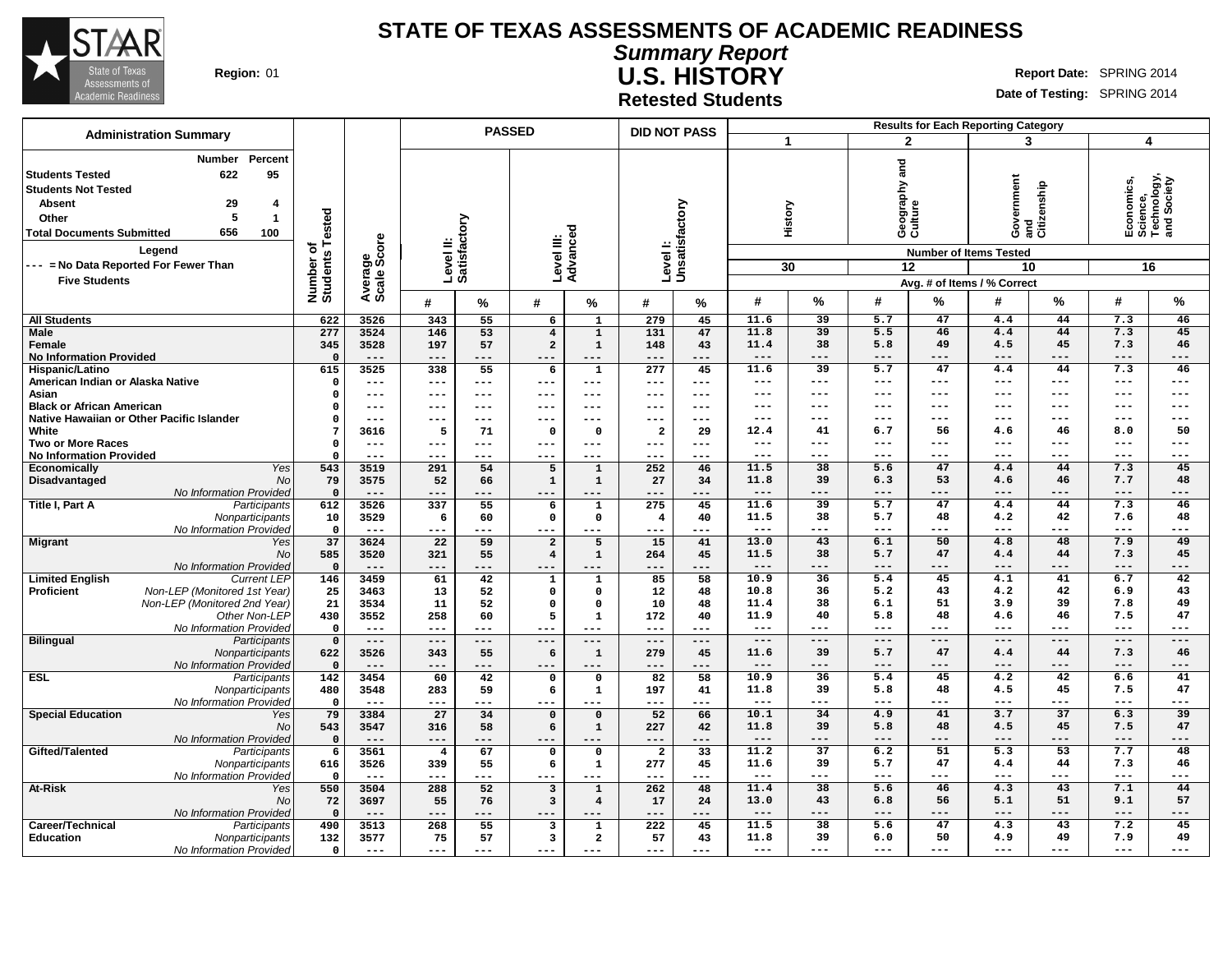

**All Students**

# **Summary Report**

**ALGEBRA I Region:** 01 **Report** Date: SPRING 2014

**Date of Testing:** SPRING 2014

|                                                                                                                                                                                                                                                                                 |                                      |                                 | <b>PASSED</b>          |            |                        |                             | <b>DID NOT PASS</b>        |                          |                                  |                |                                                         |              |                    |                                                                                | Results for Each Reporting Category*                              |                 |                                                    |              |
|---------------------------------------------------------------------------------------------------------------------------------------------------------------------------------------------------------------------------------------------------------------------------------|--------------------------------------|---------------------------------|------------------------|------------|------------------------|-----------------------------|----------------------------|--------------------------|----------------------------------|----------------|---------------------------------------------------------|--------------|--------------------|--------------------------------------------------------------------------------|-------------------------------------------------------------------|-----------------|----------------------------------------------------|--------------|
| <b>Administration Summary</b>                                                                                                                                                                                                                                                   |                                      |                                 |                        |            |                        |                             |                            |                          | $\mathbf{1}$                     |                | $\mathbf{2}$                                            |              | 3                  |                                                                                | 4                                                                 |                 | 5                                                  |              |
| Percent<br>Number<br>1325<br>99<br><b>Students Tested</b><br><b>Students Not Tested</b><br><b>Absent</b><br>14<br>-1<br>5<br>$\mathbf 0$<br>Other<br>1344<br>100<br><b>Total Documents Submitted</b><br>Legend<br>--- = No Data Reported For Fewer Than<br><b>Five Students</b> | Tested<br>৳<br>Number of<br>Students | ge<br>Score<br>Average<br>Scale | Level II:<br>Satisfact | ζiο        | Level III:             | Advanced                    | Level I:<br>Unsatisfactory |                          | Functional<br>Relationships<br>8 |                | ត<br>ត<br>Properties<br>Attributes c<br>Functions<br>12 |              | Linear<br>Functi   | ons<br>ਚ<br><b>Number of Items Tested</b><br>15<br>Avg. # of Items / % Correct | 2<br>ear Equations<br>I Inequalities<br>nea<br>and<br>10          |                 | Quadratic and<br>Other Nonlinear<br>Functions<br>9 |              |
|                                                                                                                                                                                                                                                                                 |                                      |                                 | #                      | %          | #                      | %                           | #                          | %                        | #                                | %              | #                                                       | %            | #                  | $\frac{9}{6}$                                                                  | #                                                                 | $\%$            | #                                                  | %            |
| <b>All Students</b>                                                                                                                                                                                                                                                             | 1325                                 | 3577                            | 713                    | 54         | 70                     | 5                           | 612                        | 46                       | 4.3                              | 53             | 5.1                                                     | 43           | 5.9                | 39                                                                             | 3.4                                                               | 34              | 3.8                                                | 42           |
| <b>Male</b>                                                                                                                                                                                                                                                                     | 730                                  | 3576                            | 382                    | 52         | 46                     | 6                           | 348                        | 48                       | 4.2                              | 53             | 5.1                                                     | 43           | 5.9                | 40                                                                             | 3.4                                                               | 34              | 3.8                                                | 42           |
| Female                                                                                                                                                                                                                                                                          | 595                                  | 3578<br>$---$                   | 331                    | 56<br>---  | 24                     | $\overline{4}$              | 264                        | 44                       | 4.3<br>$---$                     | 54<br>$---$    | 5.1<br>$---$                                            | 43<br>$---$  | 5.9<br>$---$       | 39<br>$---$                                                                    | 3.4<br>$---$                                                      | 34<br>---       | 3.7<br>$---$                                       | 42<br>---    |
| <b>No Information Provided</b><br>Hispanic/Latino                                                                                                                                                                                                                               | $\mathbf 0$<br>1286                  | 3579                            | $---$<br>698           | 54         | ---<br>70              | $- - -$<br>5                | ---<br>588                 | ---<br>46                | 4.3                              | 54             | 5.1                                                     | 43           | $\overline{5.9}$   | $\overline{39}$                                                                | 3.4                                                               | 34              | 3.8                                                | 42           |
| American Indian or Alaska Native                                                                                                                                                                                                                                                | 11                                   | 3441                            | 3                      | 27         | $\mathbf 0$            | 0                           | 8                          | 73                       | 3.6                              | 45             | 4.0                                                     | 33           | 5.0                | 33                                                                             | 2.8                                                               | 28              | 3.5                                                | 38           |
| Asian                                                                                                                                                                                                                                                                           | 3                                    | $---$                           | ---                    | ---        | $---$                  | $---$                       | ---                        | $---$                    | ---                              | $---$          | $--$                                                    | ---          | $--$               | ---                                                                            | $--$                                                              | ---             | $\qquad \qquad - -$                                | ---          |
| <b>Black or African American</b><br>Native Hawaiian or Other Pacific Islander                                                                                                                                                                                                   | $\mathbf 0$<br>$\Omega$              | $---$<br>$---$                  | ---<br>---             | ---<br>--- | $---$<br>$\frac{1}{2}$ | $---$<br>$---$              | ---<br>---                 | $- - -$<br>$\frac{1}{2}$ | ---<br>$---$                     | $---$<br>$---$ | ---<br>$\frac{1}{2}$                                    | ---<br>$---$ | ---<br>$---$       | ---<br>$---$                                                                   | $--$<br>$- - -$                                                   | ---<br>---      | $- - -$<br>$---$                                   | ---<br>---   |
| White                                                                                                                                                                                                                                                                           | 19                                   | 3570                            | 9                      | 47         | $\mathbf{o}$           | $\Omega$                    | 10                         | 53                       | 4.5                              | 56             | 4.6                                                     | 38           | 5.6                | 37                                                                             | 3.8                                                               | 38              | 3.7                                                | 41           |
| <b>Two or More Races</b>                                                                                                                                                                                                                                                        | $\mathbf 0$                          | $---$                           | ---                    | ---        | ---                    | ---                         | ---                        | $\qquad \qquad - -$      | $---$                            | $---$          | $--$                                                    | ---          | $--$               | ---                                                                            | $--$                                                              | ---             | $---$                                              | ---          |
| <b>No Information Provided</b>                                                                                                                                                                                                                                                  | 6                                    | 3417                            | $\mathbf{1}$           | 17         | $\mathbf 0$            | $\Omega$                    | 5                          | 83                       | 3.0                              | 38             | 4.3                                                     | 36           | 5.3                | 36                                                                             | 3.0                                                               | 30              | 2.3                                                | 26           |
| Yes<br>Economically                                                                                                                                                                                                                                                             | 1175                                 | 3578                            | 633                    | 54         | 60                     | 5                           | 542                        | 46                       | 4.3                              | 54             | $\overline{5.2}$                                        | 43           | 5.9                | 39                                                                             | 3.4                                                               | 34              | 3.7                                                | 42           |
| Disadvantaged<br><b>No</b><br>No Information Provided                                                                                                                                                                                                                           | 143<br>$7\phantom{.0}$               | 3576<br>3379                    | 79<br>$\mathbf{1}$     | 55<br>14   | 10<br>$\Omega$         | $7\overline{ }$<br>$\Omega$ | 64<br>6                    | 45<br>86                 | 4.1<br>2.9                       | 52<br>36       | 4.9<br>4.1                                              | 41<br>35     | 5.9<br>5.0         | 39<br>33                                                                       | 3.5<br>2.7                                                        | 35<br>27        | 4.0<br>2.4                                         | 45<br>27     |
| Title I, Part A<br>Participants                                                                                                                                                                                                                                                 | 1292                                 | 3582                            | 706                    | 55         | 70                     | 5                           | 586                        | 45                       | 4.3                              | 54             | 5.2                                                     | 43           | 5.9                | 40                                                                             | 3.4                                                               | 34              | 3.8                                                | 42           |
| Nonparticipants                                                                                                                                                                                                                                                                 | 26                                   | 3356                            | 6                      | 23         | $\mathbf{o}$           | $\Omega$                    | 20                         | 77                       | 3.2                              | 40             | 3.7                                                     | 31           | 4.2                | 28                                                                             | 2.7                                                               | 27              | 3.0                                                | 34           |
| No Information Provided                                                                                                                                                                                                                                                         | $7\phantom{.0}$                      | 3379                            | $\mathbf{1}$           | 14         | $\Omega$               | $\Omega$                    | 6                          | 86                       | 2.9                              | 36             | 4.1                                                     | 35           | 5.0                | 33                                                                             | 2.7                                                               | 27              | 2.4                                                | 27           |
| <b>Migrant</b><br>Yes                                                                                                                                                                                                                                                           | 46                                   | 3586                            | 26                     | 57         | $\mathbf 1$            | $\overline{a}$              | 20                         | 43                       | 4.3                              | 54             | 5.3                                                     | 44           | 6.1                | 41                                                                             | 3.5                                                               | 35              | 3.5                                                | 39           |
| No<br>No Information Provided                                                                                                                                                                                                                                                   | 1271<br>8                            | 3578<br>3384                    | 686<br>$\mathbf{1}$    | 54<br>13   | 69<br>$\mathbf 0$      | 5<br>$\Omega$               | 585<br>$7\phantom{.0}$     | 46<br>88                 | 4.3<br>3.0                       | 54<br>38       | 5.1<br>4.0                                              | 43<br>33     | 5.9<br>4.9         | 39<br>33                                                                       | 3.4<br>2.8                                                        | 34<br>28        | 3.8<br>2.6                                         | 42<br>29     |
| <b>Limited English</b><br><b>Current LEP</b>                                                                                                                                                                                                                                    | 1325                                 | 3577                            | 713                    | 54         | 70                     | $\overline{5}$              | 612                        | 46                       | 4.3                              | 53             | 5.1                                                     | 43           | $\overline{5.9}$   | $\overline{39}$                                                                | 3.4                                                               | 34              | 3.8                                                | 42           |
| Non-LEP (Monitored 1st Year)<br><b>Proficient</b>                                                                                                                                                                                                                               | $\Omega$                             | $---$                           | ---                    | ---        | ---                    | ---                         | ---                        | ---                      | $---$                            | $---$          | $- - -$                                                 | ---          | $- - -$            | $---$                                                                          | $--$                                                              | ---             | $---$                                              | ---          |
| Non-LEP (Monitored 2nd Year)                                                                                                                                                                                                                                                    | $\mathbf 0$                          | $---$                           | ---                    | ---        | $--$                   | $---$                       | ---                        | $---$                    | $---$                            | $---$          | $- - -$                                                 | ---          | $- - -$            | $---$                                                                          | $---$                                                             | $---$           | $---$                                              | ---          |
| Other Non-LEP                                                                                                                                                                                                                                                                   | $\mathsf{o}$                         | $---$                           | ---                    | ---        | $---$                  | $---$                       | ---                        | $\qquad \qquad - -$      | $---$                            | $---$          | $--$                                                    | ---          | $--$               | $--$                                                                           | $---$                                                             | $---$           | $---$                                              | ---          |
| No Information Provided                                                                                                                                                                                                                                                         | $\mathbf 0$                          | $---$<br>$---$                  | $---$<br>$---$         | ---<br>--- | $- - -$<br>$---$       | $- - -$<br>---              | $---$<br>$---$             | $---$<br>$---$           | $---$<br>$---$                   | $---$<br>$---$ | $- - -$<br>$---$                                        | ---<br>$---$ | $- - -$<br>$- - -$ | ---<br>$---$                                                                   | $---$<br>$---$                                                    | $---$<br>$---$  | $---$<br>$---$                                     | $---$<br>--- |
| <b>Bilingual</b><br>Participants<br>Nonparticipants                                                                                                                                                                                                                             | $\mathbf 1$<br>1316                  | 3578                            | 712                    | 54         | 70                     | 5                           | 604                        | 46                       | 4.3                              | 54             | 5.1                                                     | 43           | 5.9                | 39                                                                             | 3.4                                                               | 34              | 3.8                                                | 42           |
| No Information Provided                                                                                                                                                                                                                                                         | 8                                    | 3389                            | $\mathbf{1}$           | 13         | $\mathbf 0$            | $\mathbf 0$                 | $7\phantom{.0}$            | 88                       | 3.0                              | 38             | 3.8                                                     | 31           | 5.1                | 34                                                                             | 2.5                                                               | 25              | 3.0                                                | 33           |
| <b>ESL</b><br>Participants                                                                                                                                                                                                                                                      | 1281                                 | 3581                            | 699                    | 55         | 67                     | 5                           | 582                        | 45                       | 4.3                              | 54             | $\overline{5.2}$                                        | 43           | $\overline{5.9}$   | $\overline{39}$                                                                | 3.4                                                               | 34              | 3.8                                                | 42           |
| Nonparticipants                                                                                                                                                                                                                                                                 | 35                                   | 3483                            | 13                     | 37         | 3                      | 9                           | 22                         | 63                       | 3.6                              | 45             | 4.3                                                     | 36           | 5.6                | 37                                                                             | 2.9                                                               | 29              | 3.5                                                | 39           |
| No Information Provided<br><b>Special Education</b><br>Yes                                                                                                                                                                                                                      | 9<br>$\overline{\mathbf{3}}$         | 3392<br>$---$                   | $\mathbf{1}$<br>$---$  | 11<br>---  | $\Omega$<br>$---$      | $\Omega$<br>$---$           | 8<br>---                   | 89<br>$- - -$            | 3.0<br>$---$                     | 38<br>$---$    | 3.9<br>$---$                                            | 32<br>$---$  | 5.1<br>$---$       | 34<br>$---$                                                                    | 2.7<br>$---$                                                      | 27<br>---       | 2.8<br>$---$                                       | 31<br>---    |
| No                                                                                                                                                                                                                                                                              | 1314                                 | 3578                            | 711                    | 54         | 70                     | 5                           | 603                        | 46                       | 4.3                              | 54             | 5.1                                                     | 43           | 5.9                | 39                                                                             | 3.4                                                               | 34              | 3.8                                                | 42           |
| No Information Provided                                                                                                                                                                                                                                                         | 8                                    | 3384                            | $\mathbf{1}$           | 13         | $\mathbf 0$            | $\mathbf 0$                 | $7\phantom{.0}$            | 88                       | 3.0                              | 38             | 4.0                                                     | 33           | 4.9                | 33                                                                             | 2.8                                                               | 28              | 2.6                                                | 29           |
| Gifted/Talented<br>Participants                                                                                                                                                                                                                                                 | $\mathbf 0$                          | $\qquad \qquad - -$             | ---                    | ---        | ---                    | $---$                       | ---                        | $\frac{1}{2}$            | $---$                            | $---$          | $\frac{1}{2}$                                           | $---$        | $\frac{1}{2}$      | $---$                                                                          | $\hspace{0.05cm} \ldots \hspace{0.05cm}$ $\hspace{0.05cm} \ldots$ | ---             | $\qquad \qquad - -$                                | ---          |
| Nonparticipants                                                                                                                                                                                                                                                                 | 1317                                 | 3578                            | 712                    | 54         | 70                     | 5                           | 605                        | 46                       | 4.3                              | 54             | 5.1                                                     | 43           | 5.9                | 39                                                                             | 3.4                                                               | 34              | 3.8                                                | 42           |
| No Information Provided                                                                                                                                                                                                                                                         | 8                                    | 3384                            | 1                      | 13         | $\Omega$               | $\Omega$                    | $7\phantom{1}$             | 88                       | 3.0                              | 38             | 4.0                                                     | 33           | 4.9                | 33                                                                             | 2.8                                                               | 28              | 2.6                                                | 29           |
| At-Risk<br>Yes<br>No                                                                                                                                                                                                                                                            | 1242<br>75                           | 3582<br>3504                    | 674<br>38              | 54<br>51   | 68<br>$\overline{a}$   | 5<br>3                      | 568<br>37                  | 46<br>49                 | 4.3<br>3.9                       | 54<br>49       | $\overline{5.2}$<br>4.6                                 | 43<br>39     | 5.9<br>5.6         | 40<br>37                                                                       | 3.4<br>3.2                                                        | 34<br>32        | 3.8<br>3.3                                         | 42<br>37     |
| No Information Provided                                                                                                                                                                                                                                                         | 8                                    | 3384                            | $\mathbf{1}$           | 13         | $\mathbf 0$            | $\Omega$                    | $7\phantom{.0}$            | 88                       | 3.0                              | 38             | 4.0                                                     | 33           | 4.9                | 33                                                                             | 2.8                                                               | 28              | 2.6                                                | 29           |
| Career/Technical<br>Participants                                                                                                                                                                                                                                                | 528                                  | 3564                            | 284                    | 54         | 22                     | $\overline{4}$              | 244                        | 46                       | 4.3                              | 54             | 5.1                                                     | 43           | 5.7                | 38                                                                             | 3.3                                                               | $\overline{33}$ | 3.7                                                | 42           |
| <b>Education</b><br>Nonparticipants                                                                                                                                                                                                                                             | 789                                  | 3587                            | 428                    | 54         | 48                     | 6                           | 361                        | 46                       | 4.3                              | 53             | 5.1                                                     | 43           | 6.1                | 40                                                                             | 3.4                                                               | 34              | 3.8                                                | 42           |
| No Information Provided                                                                                                                                                                                                                                                         | 8                                    | 3384                            | $\mathbf{1}$           | 13         | $\mathbf 0$            | 0                           | $7\phantom{.0}$            | 88                       | 3.0                              | 38             | 4.0                                                     | 33           | 4.9                | 33                                                                             | 2.8                                                               | 28              | 2.6                                                | 29           |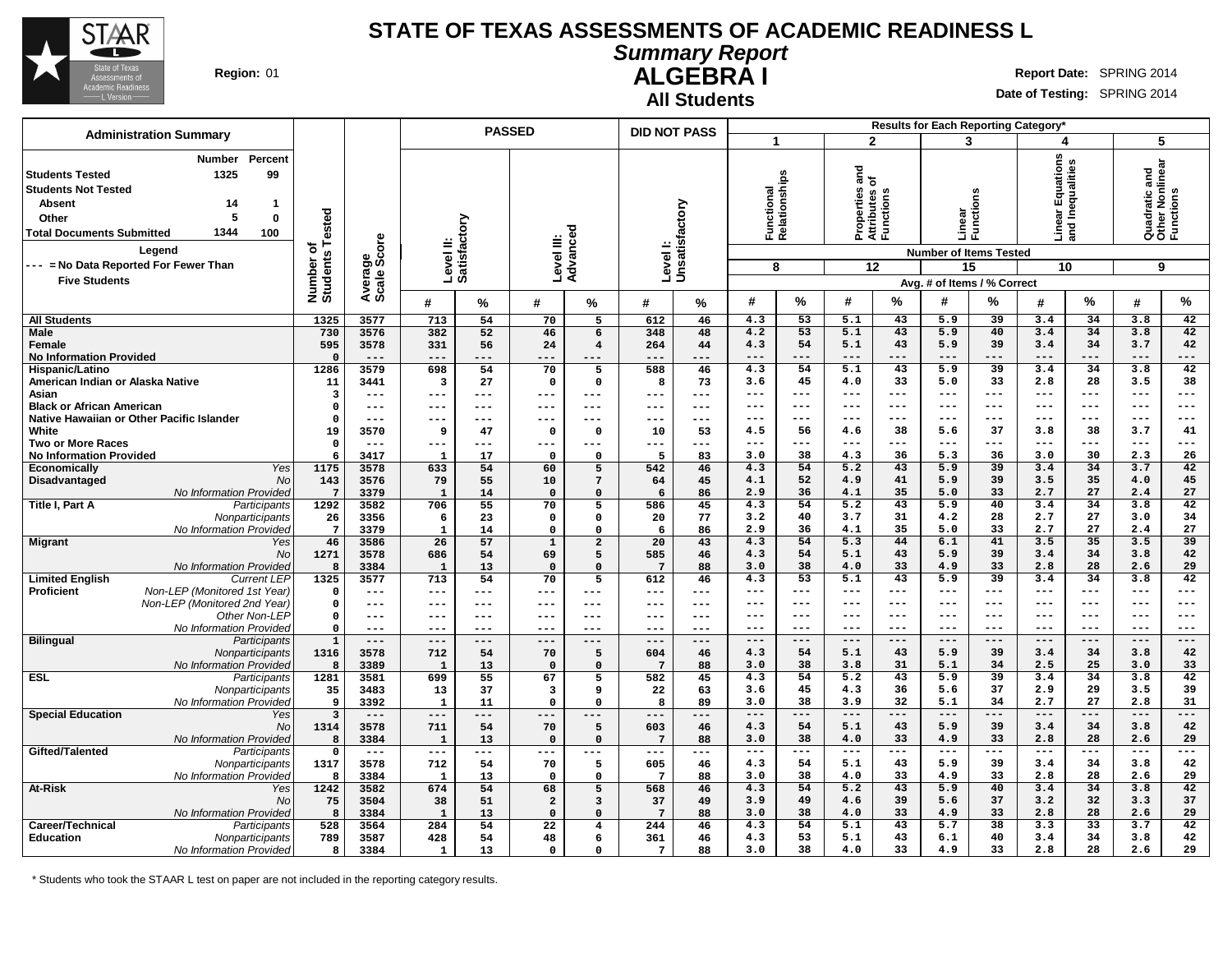

**Summary Report**

**ALGEBRA I Region:** 01 **Report** Date: SPRING 2014

#### **Date of Testing:** SPRING 2014

**First-Time Tested Students**

| <b>PASSED</b><br><b>DID NOT PASS</b><br><b>Administration Summary</b><br>$\overline{2}$<br>5<br>$\blacktriangleleft$<br>3<br>4<br>uations<br>Percent<br>Number<br>Inequalities<br>Quadratic and<br>Other Nonlinear<br>Functions<br>$\frac{1}{6}$<br>99<br>Functional<br>Relationships<br>1073<br><b>Students Tested</b><br><b>Students Not Tested</b><br>Properties<br>Attributes c<br>Functions<br>U)<br>區<br>ction<br>Levell:<br>Unsatisfactory<br><b>Absent</b><br>9<br>$\mathbf 1$<br>Number of<br>Students Tested<br>ಹ<br>Linear<br>Functi<br>1<br>$\bf{0}$<br>Other<br>Level II:<br>Satisfactory<br>$rac{1}{2}$ and<br>Level III:<br>Advanced<br>1083<br><b>Total Documents Submitted</b><br>100<br>Average<br>Scale Score<br>Legend<br><b>Number of Items Tested</b><br>--- = No Data Reported For Fewer Than<br>12<br>15<br>10<br>9<br>8<br><b>Five Students</b><br>Avg. # of Items / % Correct<br>%<br>$\frac{9}{6}$<br>%<br>#<br>%<br>$\%$<br>#<br>#<br>%<br>#<br>%<br>#<br>%<br>#<br>$\boldsymbol{\#}$<br>#<br>42<br>36<br>44<br>3626<br>638<br>$\overline{7}$<br>435<br>4.4<br>55<br>5.4<br>45<br>6.3<br>3.6<br>4.0<br><b>All Students</b><br>1073<br>59<br>70<br>41<br>595<br>3628<br>46<br>248<br>42<br>4.4<br>55<br>5.4<br>45<br>6.3<br>42<br>3.6<br>36<br>4.0<br>45<br><b>Male</b><br>347<br>58<br>8<br>478<br>187<br>4.5<br>56<br>5.4<br>45<br>6.2<br>41<br>3.5<br>35<br>4.0<br>44<br>Female<br>3622<br>291<br>61<br>24<br>5<br>39<br><b>No Information Provided</b><br>$\Omega$<br>$---$<br>$---$<br>$---$<br>$- - -$<br>$---$<br>---<br>---<br>$---$<br>$---$<br>$---$<br>$---$<br>$---$<br>$---$<br>---<br>---<br>$- - -$<br>$---$<br>3629<br>70<br>414<br>45<br>42<br>3.6<br>36<br>45<br>Hispanic/Latino<br>1039<br>625<br>60<br>$\overline{7}$<br>40<br>4.4<br>56<br>5.4<br>6.3<br>4.0<br>33<br>33<br>28<br>38<br>American Indian or Alaska Native<br>11<br>3441<br>$\overline{\mathbf{3}}$<br>27<br>$\mathbf 0$<br>$\mathbf 0$<br>8<br>73<br>3.6<br>45<br>4.0<br>5.0<br>2.8<br>3.5<br>3<br>$\qquad \qquad - -$<br>$---$<br>$---$<br>---<br>Asian<br>---<br>$---$<br>$--$<br>$---$<br>$--$<br>$---$<br>$---$<br>$---$<br>---<br>$- - -$<br>---<br>$---$<br>---<br><b>Black or African American</b><br>$---$<br>$---$<br>$---$<br>$---$<br>---<br>0<br>---<br>$---$<br>---<br>$- - -$<br>$- - -$<br>$- - -$<br>---<br>$- - -$<br>---<br>$---$<br>---<br>$---$<br>Native Hawaiian or Other Pacific Islander<br>0<br>$---$<br>$--$<br>$--$<br>$---$<br>---<br>$---$<br>---<br>$- - -$<br>---<br>$---$<br>---<br>$--$<br>---<br>$-- -$<br>---<br>$--$<br>$- - -$<br>57<br>38<br>40<br>White<br>3599<br>7<br>50<br>-7<br>50<br>4.9<br>40<br>5.6<br>4.0<br>3.9<br>44<br>14<br>$\mathbf 0$<br>4.6<br>$\Omega$<br><b>Two or More Races</b><br>$\mathbf{o}$<br>$---$<br>---<br>$---$<br>$- - -$<br>$- - -$<br>---<br>$---$<br>$---$<br>$---$<br>$---$<br>---<br>---<br>$---$<br>---<br>$---$<br>---<br>---<br>38<br>4.3<br>36<br>5.3<br>36<br>30<br>2.3<br>26<br><b>No Information Provided</b><br>3417<br>17<br>$\Omega$<br>5<br>83<br>3.0<br>3.0<br>6<br>$\mathbf{1}$<br>$\Omega$<br>42<br>35<br>949<br>3628<br>568<br>60<br>381<br>40<br>4.5<br>56<br>5.5<br>46<br>6.3<br>3.5<br>4.0<br>44<br>Economically<br>Yes<br>60<br>6<br>Disadvantaged<br>117<br>3617<br>48<br>4.2<br>53<br>5.1<br>43<br>6.1<br>41<br>3.6<br>36<br>4.2<br>47<br>N <sub>O</sub><br>69<br>59<br>10<br>9<br>41<br>36<br>35<br>33<br>27<br>27<br>No Information Provided<br>2.9<br>4.1<br>5.0<br>2.7<br>2.4<br>$7\phantom{.0}$<br>3379<br>14<br>$\Omega$<br>$\mathbf 0$<br>6<br>86<br>1<br>42<br>4.5<br>56<br>5.5<br>46<br>6.3<br>3.6<br>36<br>4.0<br>45<br>Title I, Part A<br>Participants<br>1044<br>3633<br>632<br>61<br>70<br>412<br>39<br>7<br>35<br>Nonparticipants<br>22<br>77<br>3.2<br>40<br>3.8<br>32<br>4.1<br>28<br>2.8<br>28<br>3.2<br>3368<br>5<br>23<br>0<br>0<br>17<br>35<br>27<br>27<br>No Information Provided<br>$7\phantom{.0}$<br>3379<br>$\mathbf{1}$<br>2.9<br>36<br>4.1<br>5.0<br>33<br>2.7<br>2.4<br>14<br>$\Omega$<br>$\Omega$<br>6<br>86<br>53<br>30<br>23<br>60<br>6.9<br>46<br>4.1<br>41<br>46<br>3725<br>77<br>$\overline{1}$<br>3<br>$7\overline{ }$<br>23<br>4.8<br>6.3<br>4.2<br><b>Migrant</b><br>Yes<br>55<br>45<br>42<br>35<br>N <sub>O</sub><br>1035<br>3625<br>614<br>59<br>69<br>7<br>421<br>41<br>4.4<br>5.4<br>6.2<br>3.5<br>4.0<br>44<br>38<br>33<br>33<br>28<br>29<br>4.0<br>4.9<br>2.8<br>2.6<br>No Information Provided<br>8<br>3384<br>13<br>$\mathbf 0$<br>$\Omega$<br>$7\phantom{.0}$<br>88<br>3.0<br>1<br>1073<br>45<br>6.3<br>42<br>36<br><b>Limited English</b><br>3626<br>638<br>59<br>70<br>$7\phantom{.0}$<br>435<br>4.4<br>55<br>5.4<br>3.6<br>4.0<br>44<br><b>Current LEP</b><br>41 |  |
|--------------------------------------------------------------------------------------------------------------------------------------------------------------------------------------------------------------------------------------------------------------------------------------------------------------------------------------------------------------------------------------------------------------------------------------------------------------------------------------------------------------------------------------------------------------------------------------------------------------------------------------------------------------------------------------------------------------------------------------------------------------------------------------------------------------------------------------------------------------------------------------------------------------------------------------------------------------------------------------------------------------------------------------------------------------------------------------------------------------------------------------------------------------------------------------------------------------------------------------------------------------------------------------------------------------------------------------------------------------------------------------------------------------------------------------------------------------------------------------------------------------------------------------------------------------------------------------------------------------------------------------------------------------------------------------------------------------------------------------------------------------------------------------------------------------------------------------------------------------------------------------------------------------------------------------------------------------------------------------------------------------------------------------------------------------------------------------------------------------------------------------------------------------------------------------------------------------------------------------------------------------------------------------------------------------------------------------------------------------------------------------------------------------------------------------------------------------------------------------------------------------------------------------------------------------------------------------------------------------------------------------------------------------------------------------------------------------------------------------------------------------------------------------------------------------------------------------------------------------------------------------------------------------------------------------------------------------------------------------------------------------------------------------------------------------------------------------------------------------------------------------------------------------------------------------------------------------------------------------------------------------------------------------------------------------------------------------------------------------------------------------------------------------------------------------------------------------------------------------------------------------------------------------------------------------------------------------------------------------------------------------------------------------------------------------------------------------------------------------------------------------------------------------------------------------------------------------------------------------------------------------------------------------------------------------------------------------------------------------------------------------------------------------------------------------------------------------------------------------------------------------------------------------------------------------------------------------------------------------------------------------------------------------------------------------------------------------------------------------------------------------------------------------------------------------------------------------------------------------------------------------------------------------------------------------------------------------------------------------------------------------------------------------------------------------------------------------------------------|--|
|                                                                                                                                                                                                                                                                                                                                                                                                                                                                                                                                                                                                                                                                                                                                                                                                                                                                                                                                                                                                                                                                                                                                                                                                                                                                                                                                                                                                                                                                                                                                                                                                                                                                                                                                                                                                                                                                                                                                                                                                                                                                                                                                                                                                                                                                                                                                                                                                                                                                                                                                                                                                                                                                                                                                                                                                                                                                                                                                                                                                                                                                                                                                                                                                                                                                                                                                                                                                                                                                                                                                                                                                                                                                                                                                                                                                                                                                                                                                                                                                                                                                                                                                                                                                                                                                                                                                                                                                                                                                                                                                                                                                                                                                                                                                |  |
|                                                                                                                                                                                                                                                                                                                                                                                                                                                                                                                                                                                                                                                                                                                                                                                                                                                                                                                                                                                                                                                                                                                                                                                                                                                                                                                                                                                                                                                                                                                                                                                                                                                                                                                                                                                                                                                                                                                                                                                                                                                                                                                                                                                                                                                                                                                                                                                                                                                                                                                                                                                                                                                                                                                                                                                                                                                                                                                                                                                                                                                                                                                                                                                                                                                                                                                                                                                                                                                                                                                                                                                                                                                                                                                                                                                                                                                                                                                                                                                                                                                                                                                                                                                                                                                                                                                                                                                                                                                                                                                                                                                                                                                                                                                                |  |
|                                                                                                                                                                                                                                                                                                                                                                                                                                                                                                                                                                                                                                                                                                                                                                                                                                                                                                                                                                                                                                                                                                                                                                                                                                                                                                                                                                                                                                                                                                                                                                                                                                                                                                                                                                                                                                                                                                                                                                                                                                                                                                                                                                                                                                                                                                                                                                                                                                                                                                                                                                                                                                                                                                                                                                                                                                                                                                                                                                                                                                                                                                                                                                                                                                                                                                                                                                                                                                                                                                                                                                                                                                                                                                                                                                                                                                                                                                                                                                                                                                                                                                                                                                                                                                                                                                                                                                                                                                                                                                                                                                                                                                                                                                                                |  |
|                                                                                                                                                                                                                                                                                                                                                                                                                                                                                                                                                                                                                                                                                                                                                                                                                                                                                                                                                                                                                                                                                                                                                                                                                                                                                                                                                                                                                                                                                                                                                                                                                                                                                                                                                                                                                                                                                                                                                                                                                                                                                                                                                                                                                                                                                                                                                                                                                                                                                                                                                                                                                                                                                                                                                                                                                                                                                                                                                                                                                                                                                                                                                                                                                                                                                                                                                                                                                                                                                                                                                                                                                                                                                                                                                                                                                                                                                                                                                                                                                                                                                                                                                                                                                                                                                                                                                                                                                                                                                                                                                                                                                                                                                                                                |  |
|                                                                                                                                                                                                                                                                                                                                                                                                                                                                                                                                                                                                                                                                                                                                                                                                                                                                                                                                                                                                                                                                                                                                                                                                                                                                                                                                                                                                                                                                                                                                                                                                                                                                                                                                                                                                                                                                                                                                                                                                                                                                                                                                                                                                                                                                                                                                                                                                                                                                                                                                                                                                                                                                                                                                                                                                                                                                                                                                                                                                                                                                                                                                                                                                                                                                                                                                                                                                                                                                                                                                                                                                                                                                                                                                                                                                                                                                                                                                                                                                                                                                                                                                                                                                                                                                                                                                                                                                                                                                                                                                                                                                                                                                                                                                |  |
|                                                                                                                                                                                                                                                                                                                                                                                                                                                                                                                                                                                                                                                                                                                                                                                                                                                                                                                                                                                                                                                                                                                                                                                                                                                                                                                                                                                                                                                                                                                                                                                                                                                                                                                                                                                                                                                                                                                                                                                                                                                                                                                                                                                                                                                                                                                                                                                                                                                                                                                                                                                                                                                                                                                                                                                                                                                                                                                                                                                                                                                                                                                                                                                                                                                                                                                                                                                                                                                                                                                                                                                                                                                                                                                                                                                                                                                                                                                                                                                                                                                                                                                                                                                                                                                                                                                                                                                                                                                                                                                                                                                                                                                                                                                                |  |
|                                                                                                                                                                                                                                                                                                                                                                                                                                                                                                                                                                                                                                                                                                                                                                                                                                                                                                                                                                                                                                                                                                                                                                                                                                                                                                                                                                                                                                                                                                                                                                                                                                                                                                                                                                                                                                                                                                                                                                                                                                                                                                                                                                                                                                                                                                                                                                                                                                                                                                                                                                                                                                                                                                                                                                                                                                                                                                                                                                                                                                                                                                                                                                                                                                                                                                                                                                                                                                                                                                                                                                                                                                                                                                                                                                                                                                                                                                                                                                                                                                                                                                                                                                                                                                                                                                                                                                                                                                                                                                                                                                                                                                                                                                                                |  |
|                                                                                                                                                                                                                                                                                                                                                                                                                                                                                                                                                                                                                                                                                                                                                                                                                                                                                                                                                                                                                                                                                                                                                                                                                                                                                                                                                                                                                                                                                                                                                                                                                                                                                                                                                                                                                                                                                                                                                                                                                                                                                                                                                                                                                                                                                                                                                                                                                                                                                                                                                                                                                                                                                                                                                                                                                                                                                                                                                                                                                                                                                                                                                                                                                                                                                                                                                                                                                                                                                                                                                                                                                                                                                                                                                                                                                                                                                                                                                                                                                                                                                                                                                                                                                                                                                                                                                                                                                                                                                                                                                                                                                                                                                                                                |  |
|                                                                                                                                                                                                                                                                                                                                                                                                                                                                                                                                                                                                                                                                                                                                                                                                                                                                                                                                                                                                                                                                                                                                                                                                                                                                                                                                                                                                                                                                                                                                                                                                                                                                                                                                                                                                                                                                                                                                                                                                                                                                                                                                                                                                                                                                                                                                                                                                                                                                                                                                                                                                                                                                                                                                                                                                                                                                                                                                                                                                                                                                                                                                                                                                                                                                                                                                                                                                                                                                                                                                                                                                                                                                                                                                                                                                                                                                                                                                                                                                                                                                                                                                                                                                                                                                                                                                                                                                                                                                                                                                                                                                                                                                                                                                |  |
|                                                                                                                                                                                                                                                                                                                                                                                                                                                                                                                                                                                                                                                                                                                                                                                                                                                                                                                                                                                                                                                                                                                                                                                                                                                                                                                                                                                                                                                                                                                                                                                                                                                                                                                                                                                                                                                                                                                                                                                                                                                                                                                                                                                                                                                                                                                                                                                                                                                                                                                                                                                                                                                                                                                                                                                                                                                                                                                                                                                                                                                                                                                                                                                                                                                                                                                                                                                                                                                                                                                                                                                                                                                                                                                                                                                                                                                                                                                                                                                                                                                                                                                                                                                                                                                                                                                                                                                                                                                                                                                                                                                                                                                                                                                                |  |
|                                                                                                                                                                                                                                                                                                                                                                                                                                                                                                                                                                                                                                                                                                                                                                                                                                                                                                                                                                                                                                                                                                                                                                                                                                                                                                                                                                                                                                                                                                                                                                                                                                                                                                                                                                                                                                                                                                                                                                                                                                                                                                                                                                                                                                                                                                                                                                                                                                                                                                                                                                                                                                                                                                                                                                                                                                                                                                                                                                                                                                                                                                                                                                                                                                                                                                                                                                                                                                                                                                                                                                                                                                                                                                                                                                                                                                                                                                                                                                                                                                                                                                                                                                                                                                                                                                                                                                                                                                                                                                                                                                                                                                                                                                                                |  |
|                                                                                                                                                                                                                                                                                                                                                                                                                                                                                                                                                                                                                                                                                                                                                                                                                                                                                                                                                                                                                                                                                                                                                                                                                                                                                                                                                                                                                                                                                                                                                                                                                                                                                                                                                                                                                                                                                                                                                                                                                                                                                                                                                                                                                                                                                                                                                                                                                                                                                                                                                                                                                                                                                                                                                                                                                                                                                                                                                                                                                                                                                                                                                                                                                                                                                                                                                                                                                                                                                                                                                                                                                                                                                                                                                                                                                                                                                                                                                                                                                                                                                                                                                                                                                                                                                                                                                                                                                                                                                                                                                                                                                                                                                                                                |  |
|                                                                                                                                                                                                                                                                                                                                                                                                                                                                                                                                                                                                                                                                                                                                                                                                                                                                                                                                                                                                                                                                                                                                                                                                                                                                                                                                                                                                                                                                                                                                                                                                                                                                                                                                                                                                                                                                                                                                                                                                                                                                                                                                                                                                                                                                                                                                                                                                                                                                                                                                                                                                                                                                                                                                                                                                                                                                                                                                                                                                                                                                                                                                                                                                                                                                                                                                                                                                                                                                                                                                                                                                                                                                                                                                                                                                                                                                                                                                                                                                                                                                                                                                                                                                                                                                                                                                                                                                                                                                                                                                                                                                                                                                                                                                |  |
|                                                                                                                                                                                                                                                                                                                                                                                                                                                                                                                                                                                                                                                                                                                                                                                                                                                                                                                                                                                                                                                                                                                                                                                                                                                                                                                                                                                                                                                                                                                                                                                                                                                                                                                                                                                                                                                                                                                                                                                                                                                                                                                                                                                                                                                                                                                                                                                                                                                                                                                                                                                                                                                                                                                                                                                                                                                                                                                                                                                                                                                                                                                                                                                                                                                                                                                                                                                                                                                                                                                                                                                                                                                                                                                                                                                                                                                                                                                                                                                                                                                                                                                                                                                                                                                                                                                                                                                                                                                                                                                                                                                                                                                                                                                                |  |
|                                                                                                                                                                                                                                                                                                                                                                                                                                                                                                                                                                                                                                                                                                                                                                                                                                                                                                                                                                                                                                                                                                                                                                                                                                                                                                                                                                                                                                                                                                                                                                                                                                                                                                                                                                                                                                                                                                                                                                                                                                                                                                                                                                                                                                                                                                                                                                                                                                                                                                                                                                                                                                                                                                                                                                                                                                                                                                                                                                                                                                                                                                                                                                                                                                                                                                                                                                                                                                                                                                                                                                                                                                                                                                                                                                                                                                                                                                                                                                                                                                                                                                                                                                                                                                                                                                                                                                                                                                                                                                                                                                                                                                                                                                                                |  |
|                                                                                                                                                                                                                                                                                                                                                                                                                                                                                                                                                                                                                                                                                                                                                                                                                                                                                                                                                                                                                                                                                                                                                                                                                                                                                                                                                                                                                                                                                                                                                                                                                                                                                                                                                                                                                                                                                                                                                                                                                                                                                                                                                                                                                                                                                                                                                                                                                                                                                                                                                                                                                                                                                                                                                                                                                                                                                                                                                                                                                                                                                                                                                                                                                                                                                                                                                                                                                                                                                                                                                                                                                                                                                                                                                                                                                                                                                                                                                                                                                                                                                                                                                                                                                                                                                                                                                                                                                                                                                                                                                                                                                                                                                                                                |  |
|                                                                                                                                                                                                                                                                                                                                                                                                                                                                                                                                                                                                                                                                                                                                                                                                                                                                                                                                                                                                                                                                                                                                                                                                                                                                                                                                                                                                                                                                                                                                                                                                                                                                                                                                                                                                                                                                                                                                                                                                                                                                                                                                                                                                                                                                                                                                                                                                                                                                                                                                                                                                                                                                                                                                                                                                                                                                                                                                                                                                                                                                                                                                                                                                                                                                                                                                                                                                                                                                                                                                                                                                                                                                                                                                                                                                                                                                                                                                                                                                                                                                                                                                                                                                                                                                                                                                                                                                                                                                                                                                                                                                                                                                                                                                |  |
|                                                                                                                                                                                                                                                                                                                                                                                                                                                                                                                                                                                                                                                                                                                                                                                                                                                                                                                                                                                                                                                                                                                                                                                                                                                                                                                                                                                                                                                                                                                                                                                                                                                                                                                                                                                                                                                                                                                                                                                                                                                                                                                                                                                                                                                                                                                                                                                                                                                                                                                                                                                                                                                                                                                                                                                                                                                                                                                                                                                                                                                                                                                                                                                                                                                                                                                                                                                                                                                                                                                                                                                                                                                                                                                                                                                                                                                                                                                                                                                                                                                                                                                                                                                                                                                                                                                                                                                                                                                                                                                                                                                                                                                                                                                                |  |
|                                                                                                                                                                                                                                                                                                                                                                                                                                                                                                                                                                                                                                                                                                                                                                                                                                                                                                                                                                                                                                                                                                                                                                                                                                                                                                                                                                                                                                                                                                                                                                                                                                                                                                                                                                                                                                                                                                                                                                                                                                                                                                                                                                                                                                                                                                                                                                                                                                                                                                                                                                                                                                                                                                                                                                                                                                                                                                                                                                                                                                                                                                                                                                                                                                                                                                                                                                                                                                                                                                                                                                                                                                                                                                                                                                                                                                                                                                                                                                                                                                                                                                                                                                                                                                                                                                                                                                                                                                                                                                                                                                                                                                                                                                                                |  |
|                                                                                                                                                                                                                                                                                                                                                                                                                                                                                                                                                                                                                                                                                                                                                                                                                                                                                                                                                                                                                                                                                                                                                                                                                                                                                                                                                                                                                                                                                                                                                                                                                                                                                                                                                                                                                                                                                                                                                                                                                                                                                                                                                                                                                                                                                                                                                                                                                                                                                                                                                                                                                                                                                                                                                                                                                                                                                                                                                                                                                                                                                                                                                                                                                                                                                                                                                                                                                                                                                                                                                                                                                                                                                                                                                                                                                                                                                                                                                                                                                                                                                                                                                                                                                                                                                                                                                                                                                                                                                                                                                                                                                                                                                                                                |  |
|                                                                                                                                                                                                                                                                                                                                                                                                                                                                                                                                                                                                                                                                                                                                                                                                                                                                                                                                                                                                                                                                                                                                                                                                                                                                                                                                                                                                                                                                                                                                                                                                                                                                                                                                                                                                                                                                                                                                                                                                                                                                                                                                                                                                                                                                                                                                                                                                                                                                                                                                                                                                                                                                                                                                                                                                                                                                                                                                                                                                                                                                                                                                                                                                                                                                                                                                                                                                                                                                                                                                                                                                                                                                                                                                                                                                                                                                                                                                                                                                                                                                                                                                                                                                                                                                                                                                                                                                                                                                                                                                                                                                                                                                                                                                |  |
|                                                                                                                                                                                                                                                                                                                                                                                                                                                                                                                                                                                                                                                                                                                                                                                                                                                                                                                                                                                                                                                                                                                                                                                                                                                                                                                                                                                                                                                                                                                                                                                                                                                                                                                                                                                                                                                                                                                                                                                                                                                                                                                                                                                                                                                                                                                                                                                                                                                                                                                                                                                                                                                                                                                                                                                                                                                                                                                                                                                                                                                                                                                                                                                                                                                                                                                                                                                                                                                                                                                                                                                                                                                                                                                                                                                                                                                                                                                                                                                                                                                                                                                                                                                                                                                                                                                                                                                                                                                                                                                                                                                                                                                                                                                                |  |
|                                                                                                                                                                                                                                                                                                                                                                                                                                                                                                                                                                                                                                                                                                                                                                                                                                                                                                                                                                                                                                                                                                                                                                                                                                                                                                                                                                                                                                                                                                                                                                                                                                                                                                                                                                                                                                                                                                                                                                                                                                                                                                                                                                                                                                                                                                                                                                                                                                                                                                                                                                                                                                                                                                                                                                                                                                                                                                                                                                                                                                                                                                                                                                                                                                                                                                                                                                                                                                                                                                                                                                                                                                                                                                                                                                                                                                                                                                                                                                                                                                                                                                                                                                                                                                                                                                                                                                                                                                                                                                                                                                                                                                                                                                                                |  |
| Non-LEP (Monitored 1st Year)<br><b>Proficient</b><br>$---$<br>$---$<br>$---$<br>0<br>---<br>---<br>---<br>$--$<br>$---$<br>$---$<br>---<br>---<br>$- - -$<br>$---$<br>---<br>$---$<br>---<br>$---$<br>Non-LEP (Monitored 2nd Year)<br>---<br>$---$<br>$---$<br>$---$<br>$---$<br>$---$<br>$---$<br>$---$<br>$---$<br>---<br>---                                                                                                                                                                                                                                                                                                                                                                                                                                                                                                                                                                                                                                                                                                                                                                                                                                                                                                                                                                                                                                                                                                                                                                                                                                                                                                                                                                                                                                                                                                                                                                                                                                                                                                                                                                                                                                                                                                                                                                                                                                                                                                                                                                                                                                                                                                                                                                                                                                                                                                                                                                                                                                                                                                                                                                                                                                                                                                                                                                                                                                                                                                                                                                                                                                                                                                                                                                                                                                                                                                                                                                                                                                                                                                                                                                                                                                                                                                                                                                                                                                                                                                                                                                                                                                                                                                                                                                                                |  |
| 0<br>$---$<br>---<br>$---$<br>---<br>$-- -$<br>$---$<br>Other Non-LEP<br>0<br>---<br>$---$<br>---<br>$- - -$<br>$- - -$<br>$---$<br>$- - -$<br>---<br>$---$<br>---<br>$- - -$<br>---<br>$---$<br>---<br>$---$<br>$- - -$<br>---                                                                                                                                                                                                                                                                                                                                                                                                                                                                                                                                                                                                                                                                                                                                                                                                                                                                                                                                                                                                                                                                                                                                                                                                                                                                                                                                                                                                                                                                                                                                                                                                                                                                                                                                                                                                                                                                                                                                                                                                                                                                                                                                                                                                                                                                                                                                                                                                                                                                                                                                                                                                                                                                                                                                                                                                                                                                                                                                                                                                                                                                                                                                                                                                                                                                                                                                                                                                                                                                                                                                                                                                                                                                                                                                                                                                                                                                                                                                                                                                                                                                                                                                                                                                                                                                                                                                                                                                                                                                                                |  |
| No Information Provided<br>$\Omega$<br>---<br>---<br>$---$<br>---<br>$---$<br>$---$<br>---<br>$---$<br>---<br>$---$<br>---<br>$---$<br>---<br>---<br>$---$<br>$-- -$<br>---                                                                                                                                                                                                                                                                                                                                                                                                                                                                                                                                                                                                                                                                                                                                                                                                                                                                                                                                                                                                                                                                                                                                                                                                                                                                                                                                                                                                                                                                                                                                                                                                                                                                                                                                                                                                                                                                                                                                                                                                                                                                                                                                                                                                                                                                                                                                                                                                                                                                                                                                                                                                                                                                                                                                                                                                                                                                                                                                                                                                                                                                                                                                                                                                                                                                                                                                                                                                                                                                                                                                                                                                                                                                                                                                                                                                                                                                                                                                                                                                                                                                                                                                                                                                                                                                                                                                                                                                                                                                                                                                                    |  |
| <b>Bilingual</b><br>$\mathbf{1}$<br>Participants<br>$---$<br>$---$<br>$---$<br>$---$<br>$---$<br>$---$<br>$---$<br>$---$<br>$---$<br>---<br>$---$<br>---<br>---<br>$---$<br>---<br>$---$<br>$---$                                                                                                                                                                                                                                                                                                                                                                                                                                                                                                                                                                                                                                                                                                                                                                                                                                                                                                                                                                                                                                                                                                                                                                                                                                                                                                                                                                                                                                                                                                                                                                                                                                                                                                                                                                                                                                                                                                                                                                                                                                                                                                                                                                                                                                                                                                                                                                                                                                                                                                                                                                                                                                                                                                                                                                                                                                                                                                                                                                                                                                                                                                                                                                                                                                                                                                                                                                                                                                                                                                                                                                                                                                                                                                                                                                                                                                                                                                                                                                                                                                                                                                                                                                                                                                                                                                                                                                                                                                                                                                                              |  |
| $\overline{7}$<br>42<br>44<br>Nonparticipants<br>1065<br>3628<br>637<br>70<br>428<br>4.4<br>56<br>5.4<br>45<br>6.3<br>3.6<br>36<br>4.0<br>60<br>40                                                                                                                                                                                                                                                                                                                                                                                                                                                                                                                                                                                                                                                                                                                                                                                                                                                                                                                                                                                                                                                                                                                                                                                                                                                                                                                                                                                                                                                                                                                                                                                                                                                                                                                                                                                                                                                                                                                                                                                                                                                                                                                                                                                                                                                                                                                                                                                                                                                                                                                                                                                                                                                                                                                                                                                                                                                                                                                                                                                                                                                                                                                                                                                                                                                                                                                                                                                                                                                                                                                                                                                                                                                                                                                                                                                                                                                                                                                                                                                                                                                                                                                                                                                                                                                                                                                                                                                                                                                                                                                                                                             |  |
| 38<br>32<br>32<br>26<br>32<br>No Information Provideo<br>$7\phantom{.0}$<br>3379<br>14<br>86<br>3.0<br>3.9<br>4.9<br>2.6<br>2.9<br>$\mathbf{1}$<br>$\Omega$<br>$\Omega$<br>6                                                                                                                                                                                                                                                                                                                                                                                                                                                                                                                                                                                                                                                                                                                                                                                                                                                                                                                                                                                                                                                                                                                                                                                                                                                                                                                                                                                                                                                                                                                                                                                                                                                                                                                                                                                                                                                                                                                                                                                                                                                                                                                                                                                                                                                                                                                                                                                                                                                                                                                                                                                                                                                                                                                                                                                                                                                                                                                                                                                                                                                                                                                                                                                                                                                                                                                                                                                                                                                                                                                                                                                                                                                                                                                                                                                                                                                                                                                                                                                                                                                                                                                                                                                                                                                                                                                                                                                                                                                                                                                                                   |  |
| <b>ESL</b><br>1033<br>5.5<br>6.3<br>42<br>3.6<br>36<br>4.0<br>45<br>3631<br>624<br>60<br>67<br>6<br>409<br>40<br>4.5<br>56<br>45<br>Participants                                                                                                                                                                                                                                                                                                                                                                                                                                                                                                                                                                                                                                                                                                                                                                                                                                                                                                                                                                                                                                                                                                                                                                                                                                                                                                                                                                                                                                                                                                                                                                                                                                                                                                                                                                                                                                                                                                                                                                                                                                                                                                                                                                                                                                                                                                                                                                                                                                                                                                                                                                                                                                                                                                                                                                                                                                                                                                                                                                                                                                                                                                                                                                                                                                                                                                                                                                                                                                                                                                                                                                                                                                                                                                                                                                                                                                                                                                                                                                                                                                                                                                                                                                                                                                                                                                                                                                                                                                                                                                                                                                               |  |
| 38<br>39<br>30<br>40<br>32<br>3504<br>41<br>3<br>59<br>3.7<br>46<br>4.5<br>5.8<br>3.0<br>3.6<br>Nonparticipants<br>13<br>9<br>19<br>38<br>4.0<br>33<br>4.9<br>33<br>2.8<br>28<br>2.6<br>29<br>No Information Provided<br>$\overline{7}$<br>3.0<br>8<br>3384<br>$\mathbf{1}$<br>13<br>$\mathbf 0$<br>88<br>$\Omega$                                                                                                                                                                                                                                                                                                                                                                                                                                                                                                                                                                                                                                                                                                                                                                                                                                                                                                                                                                                                                                                                                                                                                                                                                                                                                                                                                                                                                                                                                                                                                                                                                                                                                                                                                                                                                                                                                                                                                                                                                                                                                                                                                                                                                                                                                                                                                                                                                                                                                                                                                                                                                                                                                                                                                                                                                                                                                                                                                                                                                                                                                                                                                                                                                                                                                                                                                                                                                                                                                                                                                                                                                                                                                                                                                                                                                                                                                                                                                                                                                                                                                                                                                                                                                                                                                                                                                                                                             |  |
| $--$<br>$---$<br>$---$<br>$\frac{1}{1-\frac{1}{1-\frac{1}{1-\frac{1}{1-\frac{1}{1-\frac{1}{1-\frac{1}{1-\frac{1}{1-\frac{1}{1-\frac{1}{1-\frac{1}{1-\frac{1}{1-\frac{1}{1-\frac{1}{1-\frac{1}{1-\frac{1}{1-\frac{1}{1-\frac{1}{1-\frac{1}{1-\frac{1}{1-\frac{1}{1-\frac{1}{1-\frac{1}{1-\frac{1}{1-\frac{1}{1-\frac{1}{1-\frac{1}{1-\frac{1}{1-\frac{1}{1-\frac{1}{1-\frac{1}{1-\frac{1}{1-\frac{1}{1-\frac{1}{1-\frac{1}{1-\frac{1}{1-\frac{1$<br>$---$<br>$\frac{1}{2}$<br>$---$<br>$\frac{1}{2}$<br>---<br><b>Special Education</b><br>$\overline{a}$<br>$---$<br>Yes<br>$\qquad \qquad - -$<br>---<br>$---$<br>$---$<br>---<br>---<br>---                                                                                                                                                                                                                                                                                                                                                                                                                                                                                                                                                                                                                                                                                                                                                                                                                                                                                                                                                                                                                                                                                                                                                                                                                                                                                                                                                                                                                                                                                                                                                                                                                                                                                                                                                                                                                                                                                                                                                                                                                                                                                                                                                                                                                                                                                                                                                                                                                                                                                                                                                                                                                                                                                                                                                                                                                                                                                                                                                                                                                                                                                                                                                                                                                                                                                                                                                                                                                                                                                                                                                                                                                                                                                                                                                                                                                                                                                                                                                                                                                                                                                  |  |
| 42<br>45<br>1063<br>3627<br>70<br>7<br>40<br>55<br>5.4<br>45<br>6.3<br>3.6<br>36<br>4.0<br>No<br>636<br>60<br>427<br>4.4                                                                                                                                                                                                                                                                                                                                                                                                                                                                                                                                                                                                                                                                                                                                                                                                                                                                                                                                                                                                                                                                                                                                                                                                                                                                                                                                                                                                                                                                                                                                                                                                                                                                                                                                                                                                                                                                                                                                                                                                                                                                                                                                                                                                                                                                                                                                                                                                                                                                                                                                                                                                                                                                                                                                                                                                                                                                                                                                                                                                                                                                                                                                                                                                                                                                                                                                                                                                                                                                                                                                                                                                                                                                                                                                                                                                                                                                                                                                                                                                                                                                                                                                                                                                                                                                                                                                                                                                                                                                                                                                                                                                       |  |
| 38<br>33<br>4.9<br>33<br>28<br>29<br>$\overline{7}$<br>88<br>3.0<br>4.0<br>2.8<br>2.6<br>No Information Provided<br>8<br>3384<br>13<br>$\Omega$<br>$\mathbf{1}$<br>$\Omega$                                                                                                                                                                                                                                                                                                                                                                                                                                                                                                                                                                                                                                                                                                                                                                                                                                                                                                                                                                                                                                                                                                                                                                                                                                                                                                                                                                                                                                                                                                                                                                                                                                                                                                                                                                                                                                                                                                                                                                                                                                                                                                                                                                                                                                                                                                                                                                                                                                                                                                                                                                                                                                                                                                                                                                                                                                                                                                                                                                                                                                                                                                                                                                                                                                                                                                                                                                                                                                                                                                                                                                                                                                                                                                                                                                                                                                                                                                                                                                                                                                                                                                                                                                                                                                                                                                                                                                                                                                                                                                                                                    |  |
| Gifted/Talented<br>$\qquad \qquad - -$<br>$---$<br>$---$<br>$---$<br>Participants<br>$\mathbf 0$<br>$---$<br>$---$<br>$---$<br>$---$<br>$---$<br>$---$<br>$\qquad \qquad - -$<br>---<br>---<br>---<br>$\qquad \qquad -$<br>---<br>$\qquad \qquad - -$                                                                                                                                                                                                                                                                                                                                                                                                                                                                                                                                                                                                                                                                                                                                                                                                                                                                                                                                                                                                                                                                                                                                                                                                                                                                                                                                                                                                                                                                                                                                                                                                                                                                                                                                                                                                                                                                                                                                                                                                                                                                                                                                                                                                                                                                                                                                                                                                                                                                                                                                                                                                                                                                                                                                                                                                                                                                                                                                                                                                                                                                                                                                                                                                                                                                                                                                                                                                                                                                                                                                                                                                                                                                                                                                                                                                                                                                                                                                                                                                                                                                                                                                                                                                                                                                                                                                                                                                                                                                          |  |
| 3627<br>55<br>45<br>42<br>36<br>44<br>1065<br>637<br>60<br>70<br>$\overline{7}$<br>428<br>40<br>4.4<br>5.4<br>6.3<br>3.6<br>4.0<br>Nonparticipants                                                                                                                                                                                                                                                                                                                                                                                                                                                                                                                                                                                                                                                                                                                                                                                                                                                                                                                                                                                                                                                                                                                                                                                                                                                                                                                                                                                                                                                                                                                                                                                                                                                                                                                                                                                                                                                                                                                                                                                                                                                                                                                                                                                                                                                                                                                                                                                                                                                                                                                                                                                                                                                                                                                                                                                                                                                                                                                                                                                                                                                                                                                                                                                                                                                                                                                                                                                                                                                                                                                                                                                                                                                                                                                                                                                                                                                                                                                                                                                                                                                                                                                                                                                                                                                                                                                                                                                                                                                                                                                                                                             |  |
| No Information Provided<br>-7<br>38<br>4.0<br>33<br>4.9<br>33<br>2.8<br>28<br>2.6<br>29<br>8<br>3384<br>13<br>$\Omega$<br>88<br>3.0<br>$\mathbf{1}$<br>0                                                                                                                                                                                                                                                                                                                                                                                                                                                                                                                                                                                                                                                                                                                                                                                                                                                                                                                                                                                                                                                                                                                                                                                                                                                                                                                                                                                                                                                                                                                                                                                                                                                                                                                                                                                                                                                                                                                                                                                                                                                                                                                                                                                                                                                                                                                                                                                                                                                                                                                                                                                                                                                                                                                                                                                                                                                                                                                                                                                                                                                                                                                                                                                                                                                                                                                                                                                                                                                                                                                                                                                                                                                                                                                                                                                                                                                                                                                                                                                                                                                                                                                                                                                                                                                                                                                                                                                                                                                                                                                                                                       |  |
| 1003<br>42<br>36<br>At-Risk<br>3633<br>605<br>60<br>68<br>$7\overline{ }$<br>398<br>40<br>4.5<br>56<br>5.5<br>46<br>6.3<br>3.6<br>4.0<br>45<br>Yes                                                                                                                                                                                                                                                                                                                                                                                                                                                                                                                                                                                                                                                                                                                                                                                                                                                                                                                                                                                                                                                                                                                                                                                                                                                                                                                                                                                                                                                                                                                                                                                                                                                                                                                                                                                                                                                                                                                                                                                                                                                                                                                                                                                                                                                                                                                                                                                                                                                                                                                                                                                                                                                                                                                                                                                                                                                                                                                                                                                                                                                                                                                                                                                                                                                                                                                                                                                                                                                                                                                                                                                                                                                                                                                                                                                                                                                                                                                                                                                                                                                                                                                                                                                                                                                                                                                                                                                                                                                                                                                                                                             |  |
| 3.9<br>48<br>4.7<br>39<br>6.0<br>40<br>3.3<br>33<br>3.4<br>38<br>No<br>62<br>3530<br>32<br>52<br>$\overline{a}$<br>3<br>30<br>48<br>38<br>33<br>33<br>28<br>29<br>No Information Provided<br>3.0<br>4.0<br>4.9<br>2.8<br>2.6<br>$\mathbf{1}$<br>13<br>$\Omega$<br>$\overline{7}$<br>88<br>$\Omega$                                                                                                                                                                                                                                                                                                                                                                                                                                                                                                                                                                                                                                                                                                                                                                                                                                                                                                                                                                                                                                                                                                                                                                                                                                                                                                                                                                                                                                                                                                                                                                                                                                                                                                                                                                                                                                                                                                                                                                                                                                                                                                                                                                                                                                                                                                                                                                                                                                                                                                                                                                                                                                                                                                                                                                                                                                                                                                                                                                                                                                                                                                                                                                                                                                                                                                                                                                                                                                                                                                                                                                                                                                                                                                                                                                                                                                                                                                                                                                                                                                                                                                                                                                                                                                                                                                                                                                                                                             |  |
| 3384<br>8<br>Career/Technical<br>35<br>Participants<br>3619<br>242<br>60<br>22<br>5<br>161<br>40<br>4.5<br>56<br>5.5<br>46<br>6.1<br>40<br>3.5<br>4.0<br>44<br>403                                                                                                                                                                                                                                                                                                                                                                                                                                                                                                                                                                                                                                                                                                                                                                                                                                                                                                                                                                                                                                                                                                                                                                                                                                                                                                                                                                                                                                                                                                                                                                                                                                                                                                                                                                                                                                                                                                                                                                                                                                                                                                                                                                                                                                                                                                                                                                                                                                                                                                                                                                                                                                                                                                                                                                                                                                                                                                                                                                                                                                                                                                                                                                                                                                                                                                                                                                                                                                                                                                                                                                                                                                                                                                                                                                                                                                                                                                                                                                                                                                                                                                                                                                                                                                                                                                                                                                                                                                                                                                                                                             |  |
| 36<br>662<br>3633<br>395<br>48<br>$7\phantom{.0}$<br>267<br>40<br>4.4<br>55<br>5.4<br>45<br>6.4<br>43<br>3.6<br>4.0<br>45<br><b>Education</b><br>60<br>Nonparticipants                                                                                                                                                                                                                                                                                                                                                                                                                                                                                                                                                                                                                                                                                                                                                                                                                                                                                                                                                                                                                                                                                                                                                                                                                                                                                                                                                                                                                                                                                                                                                                                                                                                                                                                                                                                                                                                                                                                                                                                                                                                                                                                                                                                                                                                                                                                                                                                                                                                                                                                                                                                                                                                                                                                                                                                                                                                                                                                                                                                                                                                                                                                                                                                                                                                                                                                                                                                                                                                                                                                                                                                                                                                                                                                                                                                                                                                                                                                                                                                                                                                                                                                                                                                                                                                                                                                                                                                                                                                                                                                                                         |  |
| 38<br>33<br>4.9<br>33<br>2.8<br>28<br>29<br>No Information Provided<br>8<br>3384<br>13<br>0<br>$7\phantom{.0}$<br>88<br>3.0<br>4.0<br>2.6<br>1<br>0                                                                                                                                                                                                                                                                                                                                                                                                                                                                                                                                                                                                                                                                                                                                                                                                                                                                                                                                                                                                                                                                                                                                                                                                                                                                                                                                                                                                                                                                                                                                                                                                                                                                                                                                                                                                                                                                                                                                                                                                                                                                                                                                                                                                                                                                                                                                                                                                                                                                                                                                                                                                                                                                                                                                                                                                                                                                                                                                                                                                                                                                                                                                                                                                                                                                                                                                                                                                                                                                                                                                                                                                                                                                                                                                                                                                                                                                                                                                                                                                                                                                                                                                                                                                                                                                                                                                                                                                                                                                                                                                                                            |  |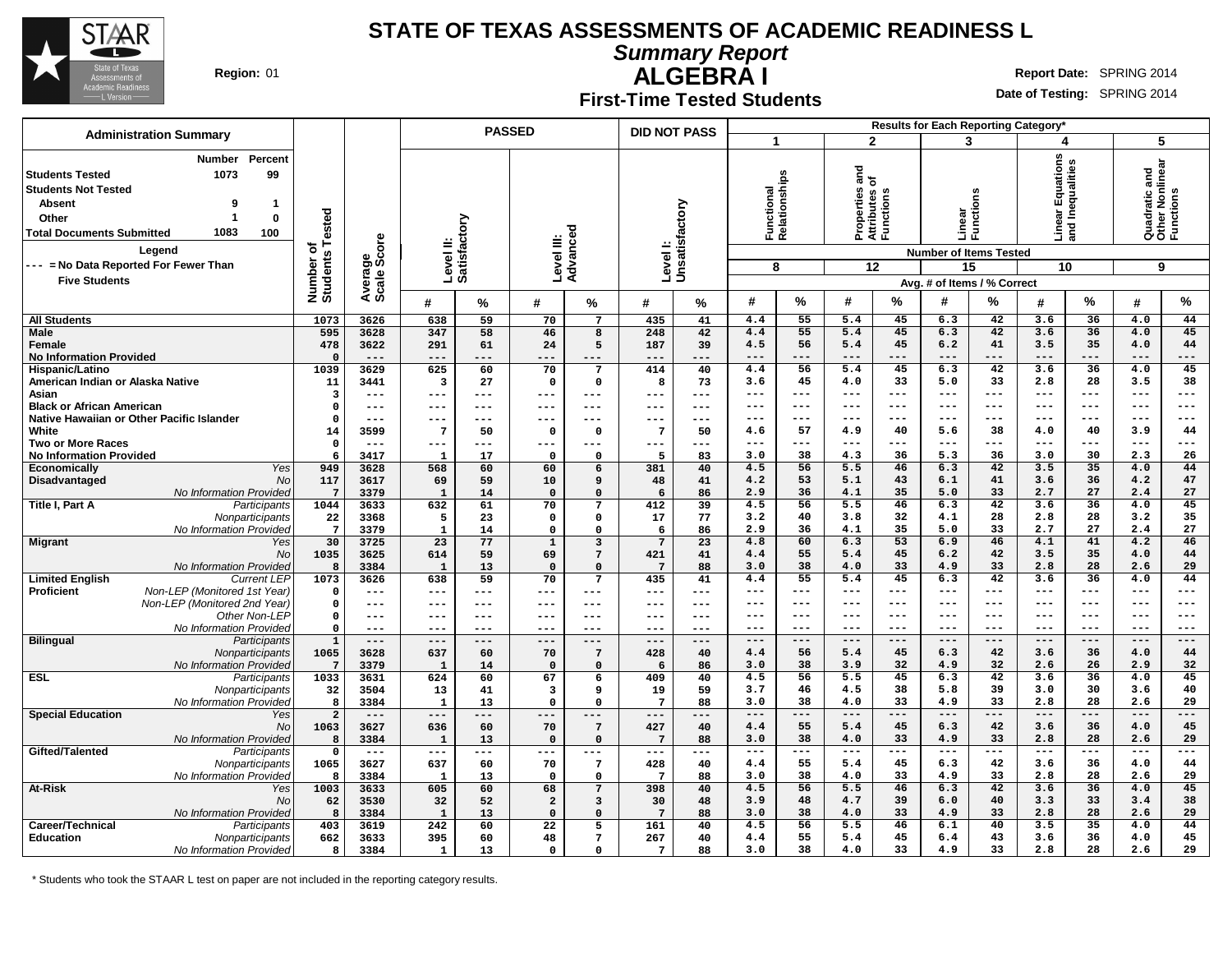

**Administration Summary**

#### **STATE OF TEXAS ASSESSMENTS OF ACADEMIC READINESS L**

**Summary Report**

**PASSED**

**ALGEBRA I Region:** 01 **Report** Date: SPRING 2014

**Date of Testing:** SPRING 2014

**Retested Students**

| <b>DID NOT PASS</b> |   | Results for Each Reporting Category* |  |  |
|---------------------|---|--------------------------------------|--|--|
|                     |   |                                      |  |  |
|                     | œ |                                      |  |  |

| <b>ar Equations</b><br>Inequalities<br>Quadratic and<br>Other Nonlinear<br>Functions<br>and<br>Functional<br>Relationships<br>৳<br><b>Students Not Tested</b><br>Properties<br>Attributes c<br>Functions<br>ens<br>$\mathbf{2}$<br>Unsatisfactory<br><b>Absent</b><br>5<br>Number of<br>Students Tested<br>Linear<br>Functi<br>$\mathbf{2}$<br>Other<br>Satisfactory<br>Dani<br>Dani<br>ю<br>261<br><b>Total Documents Submitted</b><br>100<br>Level III:<br>Advancec<br>Average<br>Scale Score<br>Level II:<br>Level I:<br>Legend<br><b>Number of Items Tested</b><br>--- = No Data Reported For Fewer Than<br>12<br>10<br>9<br>8<br>15<br><b>Five Students</b><br>Avg. # of Items / % Correct<br>%<br>%<br>#<br>%<br>#<br>%<br>#<br>%<br>#<br>#<br>%<br>%<br>#<br>%<br>#<br>#<br>252<br>177<br>45<br>32<br>$\overline{29}$<br>26<br>31<br>3369<br>75<br>30<br>70<br>3.6<br>3.9<br>4.4<br>2.6<br>2.8<br><b>All Students</b><br>$\Omega$<br>$\mathbf{0}$<br>$\overline{31}$<br>44<br>32<br>28<br>25<br>135<br>35<br>26<br>100<br>74<br>3.5<br>4.2<br>2.5<br>2.8<br>Male<br>3343<br>$\mathbf 0$<br>$\mathbf 0$<br>3.8<br>117<br>3398<br>$\mathsf{o}\,$<br>77<br>3.8<br>47<br>3.9<br>33<br>4.6<br>31<br>2.7<br>27<br>2.9<br>32<br>Female<br>40<br>34<br>$\Omega$<br>66<br><b>No Information Provided</b><br>$\Omega$<br>$- - -$<br>$- - -$<br>---<br>$- - -$<br>$- - -$<br>$---$<br>$- - -$<br>$- - -$<br>$---$<br>$- - -$<br>$---$<br>$- - -$<br>---<br>---<br>$- - -$<br>247<br>3.6<br>45<br>32<br>29<br>2.6<br>26<br>2.8<br>31<br>Hispanic/Latino<br>3366<br>73<br>30<br>174<br>70<br>3.9<br>4.4<br>0<br>$\mathbf{o}$<br>American Indian or Alaska Native<br>$\Omega$<br>$---$<br>$---$<br>$---$<br>---<br>$---$<br>$--$<br>$---$<br>$---$<br>$--$<br>$---$<br>---<br>---<br>$--$<br>$---$<br>$---$<br>$---$<br>$---$<br>Asian<br>$---$<br>$---$<br>---<br>$---$<br>---<br>$---$<br>$---$<br>---<br>$\Omega$<br>---<br>---<br>$- - -$<br>$---$<br>---<br>$- - -$<br>$---$<br>$---$<br>---<br><b>Black or African American</b><br>$---$<br>$---$<br>$--$<br>$---$<br>---<br>$\Omega$<br>---<br>---<br>$--$<br>---<br>---<br>---<br>$- - -$<br>$---$<br>$---$<br>$--$<br>$---$<br>$- - -$<br>Native Hawaiian or Other Pacific Islander<br>$\Omega$<br>---<br>$- - -$<br>---<br>---<br>---<br>$--$<br>---<br>$--$<br>---<br>---<br>$---$<br>$- - -$<br>$- - -$<br>---<br>$--$<br>$---$<br>$- - -$<br>33<br>White<br>5<br>3487<br>4.2<br>53<br>32<br>36<br>34<br>$\overline{\mathbf{2}}$<br>0<br>3<br>60<br>3.8<br>5.4<br>3.4<br>3.0<br>40<br>$\mathbf{o}$<br><b>Two or More Races</b><br>$\Omega$<br>$--$<br>$---$<br>---<br>---<br>$--$<br>$---$<br>$---$<br>$---$<br>$--$<br>---<br>$---$<br>---<br>$---$<br>---<br>$---$<br>---<br><b>No Information Provided</b><br>$\Omega$<br>$- -$<br>$--$<br>$--$<br>---<br>---<br>---<br>$--$<br>---<br>$--$<br>$--$<br>---<br>---<br>$---$<br>---<br>---<br>---<br>45<br>32<br>25<br>2.8<br>31<br>Economically<br>Yes<br>226<br>3366<br>65<br>29<br>$\mathbf 0$<br>161<br>71<br>3.6<br>3.9<br>4.4<br>29<br>2.5<br>$\mathbf 0$<br>45<br>3.7<br>31<br>31<br>2.8<br>28<br>3.2<br>35<br>Disadvantaged<br>No<br>26<br>3394<br>38<br>$\mathbf 0$<br>$\Omega$<br>16<br>62<br>3.6<br>4.7<br>10<br>No Information Provided<br>$---$<br>$\Omega$<br>$---$<br>$---$<br>$---$<br>$---$<br>$---$<br>$---$<br>$---$<br>$---$<br>---<br>$---$<br>---<br>---<br>$---$<br>---<br>$---$<br>---<br>Title I, Part A<br>248<br>3.6<br>45<br>3.9<br>32<br>4.4<br>29<br>2.6<br>26<br>2.8<br>32<br>Participants<br>3370<br>74<br>30<br>174<br>70<br>$\mathsf{o}\,$<br>$\mathbf 0$<br>Nonparticipants<br>$---$<br>$---$<br>$---$<br>$---$<br>$---$<br>$---$<br>$---$<br>---<br>$\overline{\mathbf{4}}$<br>$\qquad \qquad - -$<br>$---$<br>$---$<br>---<br>$---$<br>$--$<br>$---$<br>$---$<br>$---$<br>No Information Provided<br>$\Omega$<br>$---$<br>$---$<br>$---$<br>$---$<br>$---$<br>$---$<br>$---$<br>$---$<br>$---$<br>---<br>$---$<br>$---$<br>$---$<br>$---$<br>$---$<br>$---$<br>$- - -$<br>16<br>3325<br>13<br>81<br>43<br>29<br>30<br>2.4<br>24<br>2.3<br>25<br><b>Migrant</b><br>$\overline{\mathbf{3}}$<br>19<br>$\mathbf 0$<br>$\mathbf 0$<br>3.4<br>3.4<br>4.5<br>Yes<br>236<br>$\mathsf{o}\,$<br>3.6<br>45<br>3.9<br>32<br>29<br>2.6<br>26<br>2.9<br>32<br>No<br>3372<br>72<br>31<br>$\Omega$<br>164<br>69<br>4.4<br><b>No Information Provided</b><br>$\Omega$<br>---<br>$---$<br>---<br>$- - -$<br>$- - -$<br>---<br>$---$<br>---<br>$- - -$<br>$- - -$<br>$---$<br>$- - -$<br>---<br>---<br>$---$<br>31<br>252<br>177<br>45<br>32<br>$\overline{29}$<br>26<br>2.8<br><b>Limited English</b><br><b>Current LEP</b><br>3369<br>75<br>30<br>$\mathsf{o}\,$<br>70<br>3.6<br>3.9<br>4.4<br>2.6<br>$\mathbf 0$<br>Non-LEP (Monitored 1st Year)<br><b>Proficient</b><br>$\Omega$<br>---<br>$---$<br>---<br>$---$<br>$--$<br>$---$<br>$--$<br>$--$<br>$---$<br>---<br>---<br>$---$<br>$---$<br>$-- -$<br>$---$<br>$---$<br>$---$<br>Non-LEP (Monitored 2nd Year<br>$\Omega$<br>$---$<br>$---$<br>$---$<br>---<br>$--$<br>---<br>$- - -$<br>---<br>$- - -$<br>$---$<br>---<br>$- - -$<br>$- - -$<br>$- - -$<br>$- - -$<br>$- - -$<br>$- - -$<br>Other Non-LEP<br>$\mathbf 0$<br>---<br>$---$<br>$---$<br>---<br>$--$<br>$--$<br>---<br>$---$<br>---<br>---<br>---<br>$- -$<br>---<br>$--$<br>---<br>$---$<br>---<br>No Information Provided<br>$\Omega$<br>$---$<br>$---$<br>$- - -$<br>$---$<br>$---$<br>$---$<br>$---$<br>$---$<br>$---$<br>---<br>---<br>$---$<br>---<br>$---$<br>$---$<br>$--$<br>---<br><b>Bilingual</b><br>$\mathbf{0}$<br>Participants<br>$---$<br>$---$<br>$---$<br>$---$<br>$---$<br>$---$<br>$---$<br>$---$<br>$---$<br>$---$<br>$---$<br>$---$<br>$---$<br>$---$<br>$---$<br>$---$<br>$---$<br>31<br>Nonparticipants<br>251<br>3368<br>30<br>$\mathbf 0$<br>176<br>3.6<br>45<br>3.9<br>32<br>4.4<br>29<br>2.6<br>26<br>2.8<br>75<br>0<br>70<br>No Information Provided<br>-1<br>$---$<br>$---$<br>---<br>$---$<br>$---$<br>$---$<br>$---$<br>---<br>$- - -$<br>$---$<br>$---$<br>$---$<br>$- - -$<br>$--$<br>$- - -$<br>$---$<br>$---$<br>ESL<br>248<br>3370<br>$\overline{173}$<br>45<br>$\overline{32}$<br>$\overline{29}$<br>26<br>2.8<br>31<br>75<br>30<br>$\mathbf 0$<br>$\mathbf 0$<br>70<br>3.6<br>3.9<br>4.4<br>2.6<br>Participants<br>Nonparticipants<br>3<br>$---$<br>---<br>---<br>$--$<br>$---$<br>$---$<br>$---$<br>$---$<br>$---$<br>---<br>$---$<br>$- - -$<br>$---$<br>---<br>$---$<br>$---$<br>---<br>No Information Provided<br>$\mathbf{1}$<br>---<br>$---$<br>$--$<br>$---$<br>$---$<br>$---$<br>$---$<br>$--$<br>$---$<br>---<br>$---$<br>---<br>$---$<br>---<br>$---$<br>$- - -$<br>$---$ | Number<br>Percent                   |  |  |  |  |  |  |  |  |  |
|----------------------------------------------------------------------------------------------------------------------------------------------------------------------------------------------------------------------------------------------------------------------------------------------------------------------------------------------------------------------------------------------------------------------------------------------------------------------------------------------------------------------------------------------------------------------------------------------------------------------------------------------------------------------------------------------------------------------------------------------------------------------------------------------------------------------------------------------------------------------------------------------------------------------------------------------------------------------------------------------------------------------------------------------------------------------------------------------------------------------------------------------------------------------------------------------------------------------------------------------------------------------------------------------------------------------------------------------------------------------------------------------------------------------------------------------------------------------------------------------------------------------------------------------------------------------------------------------------------------------------------------------------------------------------------------------------------------------------------------------------------------------------------------------------------------------------------------------------------------------------------------------------------------------------------------------------------------------------------------------------------------------------------------------------------------------------------------------------------------------------------------------------------------------------------------------------------------------------------------------------------------------------------------------------------------------------------------------------------------------------------------------------------------------------------------------------------------------------------------------------------------------------------------------------------------------------------------------------------------------------------------------------------------------------------------------------------------------------------------------------------------------------------------------------------------------------------------------------------------------------------------------------------------------------------------------------------------------------------------------------------------------------------------------------------------------------------------------------------------------------------------------------------------------------------------------------------------------------------------------------------------------------------------------------------------------------------------------------------------------------------------------------------------------------------------------------------------------------------------------------------------------------------------------------------------------------------------------------------------------------------------------------------------------------------------------------------------------------------------------------------------------------------------------------------------------------------------------------------------------------------------------------------------------------------------------------------------------------------------------------------------------------------------------------------------------------------------------------------------------------------------------------------------------------------------------------------------------------------------------------------------------------------------------------------------------------------------------------------------------------------------------------------------------------------------------------------------------------------------------------------------------------------------------------------------------------------------------------------------------------------------------------------------------------------------------------------------------------------------------------------------------------------------------------------------------------------------------------------------------------------------------------------------------------------------------------------------------------------------------------------------------------------------------------------------------------------------------------------------------------------------------------------------------------------------------------------------------------------------------------------------------------------------------------------------------------------------------------------------------------------------------------------------------------------------------------------------------------------------------------------------------------------------------------------------------------------------------------------------------------------------------------------------------------------------------------------------------------------------------------------------------------------------------------------------------------------------------------------------------------------------------------------------------------------------------------------------------------------------------------------------------------------------------------------------------------------------------------------------------------------------------------------------------------------------------------------------------------------------------------------------------------------------------------------------------------------------------------------------------------------------------------------------------------------------------------------------------------------------------------------------------------------------------------------------------------------------------------------------------------------------------------------------------|-------------------------------------|--|--|--|--|--|--|--|--|--|
|                                                                                                                                                                                                                                                                                                                                                                                                                                                                                                                                                                                                                                                                                                                                                                                                                                                                                                                                                                                                                                                                                                                                                                                                                                                                                                                                                                                                                                                                                                                                                                                                                                                                                                                                                                                                                                                                                                                                                                                                                                                                                                                                                                                                                                                                                                                                                                                                                                                                                                                                                                                                                                                                                                                                                                                                                                                                                                                                                                                                                                                                                                                                                                                                                                                                                                                                                                                                                                                                                                                                                                                                                                                                                                                                                                                                                                                                                                                                                                                                                                                                                                                                                                                                                                                                                                                                                                                                                                                                                                                                                                                                                                                                                                                                                                                                                                                                                                                                                                                                                                                                                                                                                                                                                                                                                                                                                                                                                                                                                                                                                                                                                                                                                                                                                                                                                                                                                                                                                                                                                                                                                                                                                                                                                                                                                                                                                                                                                                                                                                                                                                                                                                                                      | 252<br>97<br><b>Students Tested</b> |  |  |  |  |  |  |  |  |  |
|                                                                                                                                                                                                                                                                                                                                                                                                                                                                                                                                                                                                                                                                                                                                                                                                                                                                                                                                                                                                                                                                                                                                                                                                                                                                                                                                                                                                                                                                                                                                                                                                                                                                                                                                                                                                                                                                                                                                                                                                                                                                                                                                                                                                                                                                                                                                                                                                                                                                                                                                                                                                                                                                                                                                                                                                                                                                                                                                                                                                                                                                                                                                                                                                                                                                                                                                                                                                                                                                                                                                                                                                                                                                                                                                                                                                                                                                                                                                                                                                                                                                                                                                                                                                                                                                                                                                                                                                                                                                                                                                                                                                                                                                                                                                                                                                                                                                                                                                                                                                                                                                                                                                                                                                                                                                                                                                                                                                                                                                                                                                                                                                                                                                                                                                                                                                                                                                                                                                                                                                                                                                                                                                                                                                                                                                                                                                                                                                                                                                                                                                                                                                                                                                      |                                     |  |  |  |  |  |  |  |  |  |
|                                                                                                                                                                                                                                                                                                                                                                                                                                                                                                                                                                                                                                                                                                                                                                                                                                                                                                                                                                                                                                                                                                                                                                                                                                                                                                                                                                                                                                                                                                                                                                                                                                                                                                                                                                                                                                                                                                                                                                                                                                                                                                                                                                                                                                                                                                                                                                                                                                                                                                                                                                                                                                                                                                                                                                                                                                                                                                                                                                                                                                                                                                                                                                                                                                                                                                                                                                                                                                                                                                                                                                                                                                                                                                                                                                                                                                                                                                                                                                                                                                                                                                                                                                                                                                                                                                                                                                                                                                                                                                                                                                                                                                                                                                                                                                                                                                                                                                                                                                                                                                                                                                                                                                                                                                                                                                                                                                                                                                                                                                                                                                                                                                                                                                                                                                                                                                                                                                                                                                                                                                                                                                                                                                                                                                                                                                                                                                                                                                                                                                                                                                                                                                                                      |                                     |  |  |  |  |  |  |  |  |  |
|                                                                                                                                                                                                                                                                                                                                                                                                                                                                                                                                                                                                                                                                                                                                                                                                                                                                                                                                                                                                                                                                                                                                                                                                                                                                                                                                                                                                                                                                                                                                                                                                                                                                                                                                                                                                                                                                                                                                                                                                                                                                                                                                                                                                                                                                                                                                                                                                                                                                                                                                                                                                                                                                                                                                                                                                                                                                                                                                                                                                                                                                                                                                                                                                                                                                                                                                                                                                                                                                                                                                                                                                                                                                                                                                                                                                                                                                                                                                                                                                                                                                                                                                                                                                                                                                                                                                                                                                                                                                                                                                                                                                                                                                                                                                                                                                                                                                                                                                                                                                                                                                                                                                                                                                                                                                                                                                                                                                                                                                                                                                                                                                                                                                                                                                                                                                                                                                                                                                                                                                                                                                                                                                                                                                                                                                                                                                                                                                                                                                                                                                                                                                                                                                      |                                     |  |  |  |  |  |  |  |  |  |
|                                                                                                                                                                                                                                                                                                                                                                                                                                                                                                                                                                                                                                                                                                                                                                                                                                                                                                                                                                                                                                                                                                                                                                                                                                                                                                                                                                                                                                                                                                                                                                                                                                                                                                                                                                                                                                                                                                                                                                                                                                                                                                                                                                                                                                                                                                                                                                                                                                                                                                                                                                                                                                                                                                                                                                                                                                                                                                                                                                                                                                                                                                                                                                                                                                                                                                                                                                                                                                                                                                                                                                                                                                                                                                                                                                                                                                                                                                                                                                                                                                                                                                                                                                                                                                                                                                                                                                                                                                                                                                                                                                                                                                                                                                                                                                                                                                                                                                                                                                                                                                                                                                                                                                                                                                                                                                                                                                                                                                                                                                                                                                                                                                                                                                                                                                                                                                                                                                                                                                                                                                                                                                                                                                                                                                                                                                                                                                                                                                                                                                                                                                                                                                                                      |                                     |  |  |  |  |  |  |  |  |  |
|                                                                                                                                                                                                                                                                                                                                                                                                                                                                                                                                                                                                                                                                                                                                                                                                                                                                                                                                                                                                                                                                                                                                                                                                                                                                                                                                                                                                                                                                                                                                                                                                                                                                                                                                                                                                                                                                                                                                                                                                                                                                                                                                                                                                                                                                                                                                                                                                                                                                                                                                                                                                                                                                                                                                                                                                                                                                                                                                                                                                                                                                                                                                                                                                                                                                                                                                                                                                                                                                                                                                                                                                                                                                                                                                                                                                                                                                                                                                                                                                                                                                                                                                                                                                                                                                                                                                                                                                                                                                                                                                                                                                                                                                                                                                                                                                                                                                                                                                                                                                                                                                                                                                                                                                                                                                                                                                                                                                                                                                                                                                                                                                                                                                                                                                                                                                                                                                                                                                                                                                                                                                                                                                                                                                                                                                                                                                                                                                                                                                                                                                                                                                                                                                      |                                     |  |  |  |  |  |  |  |  |  |
|                                                                                                                                                                                                                                                                                                                                                                                                                                                                                                                                                                                                                                                                                                                                                                                                                                                                                                                                                                                                                                                                                                                                                                                                                                                                                                                                                                                                                                                                                                                                                                                                                                                                                                                                                                                                                                                                                                                                                                                                                                                                                                                                                                                                                                                                                                                                                                                                                                                                                                                                                                                                                                                                                                                                                                                                                                                                                                                                                                                                                                                                                                                                                                                                                                                                                                                                                                                                                                                                                                                                                                                                                                                                                                                                                                                                                                                                                                                                                                                                                                                                                                                                                                                                                                                                                                                                                                                                                                                                                                                                                                                                                                                                                                                                                                                                                                                                                                                                                                                                                                                                                                                                                                                                                                                                                                                                                                                                                                                                                                                                                                                                                                                                                                                                                                                                                                                                                                                                                                                                                                                                                                                                                                                                                                                                                                                                                                                                                                                                                                                                                                                                                                                                      |                                     |  |  |  |  |  |  |  |  |  |
|                                                                                                                                                                                                                                                                                                                                                                                                                                                                                                                                                                                                                                                                                                                                                                                                                                                                                                                                                                                                                                                                                                                                                                                                                                                                                                                                                                                                                                                                                                                                                                                                                                                                                                                                                                                                                                                                                                                                                                                                                                                                                                                                                                                                                                                                                                                                                                                                                                                                                                                                                                                                                                                                                                                                                                                                                                                                                                                                                                                                                                                                                                                                                                                                                                                                                                                                                                                                                                                                                                                                                                                                                                                                                                                                                                                                                                                                                                                                                                                                                                                                                                                                                                                                                                                                                                                                                                                                                                                                                                                                                                                                                                                                                                                                                                                                                                                                                                                                                                                                                                                                                                                                                                                                                                                                                                                                                                                                                                                                                                                                                                                                                                                                                                                                                                                                                                                                                                                                                                                                                                                                                                                                                                                                                                                                                                                                                                                                                                                                                                                                                                                                                                                                      |                                     |  |  |  |  |  |  |  |  |  |
|                                                                                                                                                                                                                                                                                                                                                                                                                                                                                                                                                                                                                                                                                                                                                                                                                                                                                                                                                                                                                                                                                                                                                                                                                                                                                                                                                                                                                                                                                                                                                                                                                                                                                                                                                                                                                                                                                                                                                                                                                                                                                                                                                                                                                                                                                                                                                                                                                                                                                                                                                                                                                                                                                                                                                                                                                                                                                                                                                                                                                                                                                                                                                                                                                                                                                                                                                                                                                                                                                                                                                                                                                                                                                                                                                                                                                                                                                                                                                                                                                                                                                                                                                                                                                                                                                                                                                                                                                                                                                                                                                                                                                                                                                                                                                                                                                                                                                                                                                                                                                                                                                                                                                                                                                                                                                                                                                                                                                                                                                                                                                                                                                                                                                                                                                                                                                                                                                                                                                                                                                                                                                                                                                                                                                                                                                                                                                                                                                                                                                                                                                                                                                                                                      |                                     |  |  |  |  |  |  |  |  |  |
|                                                                                                                                                                                                                                                                                                                                                                                                                                                                                                                                                                                                                                                                                                                                                                                                                                                                                                                                                                                                                                                                                                                                                                                                                                                                                                                                                                                                                                                                                                                                                                                                                                                                                                                                                                                                                                                                                                                                                                                                                                                                                                                                                                                                                                                                                                                                                                                                                                                                                                                                                                                                                                                                                                                                                                                                                                                                                                                                                                                                                                                                                                                                                                                                                                                                                                                                                                                                                                                                                                                                                                                                                                                                                                                                                                                                                                                                                                                                                                                                                                                                                                                                                                                                                                                                                                                                                                                                                                                                                                                                                                                                                                                                                                                                                                                                                                                                                                                                                                                                                                                                                                                                                                                                                                                                                                                                                                                                                                                                                                                                                                                                                                                                                                                                                                                                                                                                                                                                                                                                                                                                                                                                                                                                                                                                                                                                                                                                                                                                                                                                                                                                                                                                      |                                     |  |  |  |  |  |  |  |  |  |
|                                                                                                                                                                                                                                                                                                                                                                                                                                                                                                                                                                                                                                                                                                                                                                                                                                                                                                                                                                                                                                                                                                                                                                                                                                                                                                                                                                                                                                                                                                                                                                                                                                                                                                                                                                                                                                                                                                                                                                                                                                                                                                                                                                                                                                                                                                                                                                                                                                                                                                                                                                                                                                                                                                                                                                                                                                                                                                                                                                                                                                                                                                                                                                                                                                                                                                                                                                                                                                                                                                                                                                                                                                                                                                                                                                                                                                                                                                                                                                                                                                                                                                                                                                                                                                                                                                                                                                                                                                                                                                                                                                                                                                                                                                                                                                                                                                                                                                                                                                                                                                                                                                                                                                                                                                                                                                                                                                                                                                                                                                                                                                                                                                                                                                                                                                                                                                                                                                                                                                                                                                                                                                                                                                                                                                                                                                                                                                                                                                                                                                                                                                                                                                                                      |                                     |  |  |  |  |  |  |  |  |  |
|                                                                                                                                                                                                                                                                                                                                                                                                                                                                                                                                                                                                                                                                                                                                                                                                                                                                                                                                                                                                                                                                                                                                                                                                                                                                                                                                                                                                                                                                                                                                                                                                                                                                                                                                                                                                                                                                                                                                                                                                                                                                                                                                                                                                                                                                                                                                                                                                                                                                                                                                                                                                                                                                                                                                                                                                                                                                                                                                                                                                                                                                                                                                                                                                                                                                                                                                                                                                                                                                                                                                                                                                                                                                                                                                                                                                                                                                                                                                                                                                                                                                                                                                                                                                                                                                                                                                                                                                                                                                                                                                                                                                                                                                                                                                                                                                                                                                                                                                                                                                                                                                                                                                                                                                                                                                                                                                                                                                                                                                                                                                                                                                                                                                                                                                                                                                                                                                                                                                                                                                                                                                                                                                                                                                                                                                                                                                                                                                                                                                                                                                                                                                                                                                      |                                     |  |  |  |  |  |  |  |  |  |
|                                                                                                                                                                                                                                                                                                                                                                                                                                                                                                                                                                                                                                                                                                                                                                                                                                                                                                                                                                                                                                                                                                                                                                                                                                                                                                                                                                                                                                                                                                                                                                                                                                                                                                                                                                                                                                                                                                                                                                                                                                                                                                                                                                                                                                                                                                                                                                                                                                                                                                                                                                                                                                                                                                                                                                                                                                                                                                                                                                                                                                                                                                                                                                                                                                                                                                                                                                                                                                                                                                                                                                                                                                                                                                                                                                                                                                                                                                                                                                                                                                                                                                                                                                                                                                                                                                                                                                                                                                                                                                                                                                                                                                                                                                                                                                                                                                                                                                                                                                                                                                                                                                                                                                                                                                                                                                                                                                                                                                                                                                                                                                                                                                                                                                                                                                                                                                                                                                                                                                                                                                                                                                                                                                                                                                                                                                                                                                                                                                                                                                                                                                                                                                                                      |                                     |  |  |  |  |  |  |  |  |  |
|                                                                                                                                                                                                                                                                                                                                                                                                                                                                                                                                                                                                                                                                                                                                                                                                                                                                                                                                                                                                                                                                                                                                                                                                                                                                                                                                                                                                                                                                                                                                                                                                                                                                                                                                                                                                                                                                                                                                                                                                                                                                                                                                                                                                                                                                                                                                                                                                                                                                                                                                                                                                                                                                                                                                                                                                                                                                                                                                                                                                                                                                                                                                                                                                                                                                                                                                                                                                                                                                                                                                                                                                                                                                                                                                                                                                                                                                                                                                                                                                                                                                                                                                                                                                                                                                                                                                                                                                                                                                                                                                                                                                                                                                                                                                                                                                                                                                                                                                                                                                                                                                                                                                                                                                                                                                                                                                                                                                                                                                                                                                                                                                                                                                                                                                                                                                                                                                                                                                                                                                                                                                                                                                                                                                                                                                                                                                                                                                                                                                                                                                                                                                                                                                      |                                     |  |  |  |  |  |  |  |  |  |
|                                                                                                                                                                                                                                                                                                                                                                                                                                                                                                                                                                                                                                                                                                                                                                                                                                                                                                                                                                                                                                                                                                                                                                                                                                                                                                                                                                                                                                                                                                                                                                                                                                                                                                                                                                                                                                                                                                                                                                                                                                                                                                                                                                                                                                                                                                                                                                                                                                                                                                                                                                                                                                                                                                                                                                                                                                                                                                                                                                                                                                                                                                                                                                                                                                                                                                                                                                                                                                                                                                                                                                                                                                                                                                                                                                                                                                                                                                                                                                                                                                                                                                                                                                                                                                                                                                                                                                                                                                                                                                                                                                                                                                                                                                                                                                                                                                                                                                                                                                                                                                                                                                                                                                                                                                                                                                                                                                                                                                                                                                                                                                                                                                                                                                                                                                                                                                                                                                                                                                                                                                                                                                                                                                                                                                                                                                                                                                                                                                                                                                                                                                                                                                                                      |                                     |  |  |  |  |  |  |  |  |  |
|                                                                                                                                                                                                                                                                                                                                                                                                                                                                                                                                                                                                                                                                                                                                                                                                                                                                                                                                                                                                                                                                                                                                                                                                                                                                                                                                                                                                                                                                                                                                                                                                                                                                                                                                                                                                                                                                                                                                                                                                                                                                                                                                                                                                                                                                                                                                                                                                                                                                                                                                                                                                                                                                                                                                                                                                                                                                                                                                                                                                                                                                                                                                                                                                                                                                                                                                                                                                                                                                                                                                                                                                                                                                                                                                                                                                                                                                                                                                                                                                                                                                                                                                                                                                                                                                                                                                                                                                                                                                                                                                                                                                                                                                                                                                                                                                                                                                                                                                                                                                                                                                                                                                                                                                                                                                                                                                                                                                                                                                                                                                                                                                                                                                                                                                                                                                                                                                                                                                                                                                                                                                                                                                                                                                                                                                                                                                                                                                                                                                                                                                                                                                                                                                      |                                     |  |  |  |  |  |  |  |  |  |
|                                                                                                                                                                                                                                                                                                                                                                                                                                                                                                                                                                                                                                                                                                                                                                                                                                                                                                                                                                                                                                                                                                                                                                                                                                                                                                                                                                                                                                                                                                                                                                                                                                                                                                                                                                                                                                                                                                                                                                                                                                                                                                                                                                                                                                                                                                                                                                                                                                                                                                                                                                                                                                                                                                                                                                                                                                                                                                                                                                                                                                                                                                                                                                                                                                                                                                                                                                                                                                                                                                                                                                                                                                                                                                                                                                                                                                                                                                                                                                                                                                                                                                                                                                                                                                                                                                                                                                                                                                                                                                                                                                                                                                                                                                                                                                                                                                                                                                                                                                                                                                                                                                                                                                                                                                                                                                                                                                                                                                                                                                                                                                                                                                                                                                                                                                                                                                                                                                                                                                                                                                                                                                                                                                                                                                                                                                                                                                                                                                                                                                                                                                                                                                                                      |                                     |  |  |  |  |  |  |  |  |  |
|                                                                                                                                                                                                                                                                                                                                                                                                                                                                                                                                                                                                                                                                                                                                                                                                                                                                                                                                                                                                                                                                                                                                                                                                                                                                                                                                                                                                                                                                                                                                                                                                                                                                                                                                                                                                                                                                                                                                                                                                                                                                                                                                                                                                                                                                                                                                                                                                                                                                                                                                                                                                                                                                                                                                                                                                                                                                                                                                                                                                                                                                                                                                                                                                                                                                                                                                                                                                                                                                                                                                                                                                                                                                                                                                                                                                                                                                                                                                                                                                                                                                                                                                                                                                                                                                                                                                                                                                                                                                                                                                                                                                                                                                                                                                                                                                                                                                                                                                                                                                                                                                                                                                                                                                                                                                                                                                                                                                                                                                                                                                                                                                                                                                                                                                                                                                                                                                                                                                                                                                                                                                                                                                                                                                                                                                                                                                                                                                                                                                                                                                                                                                                                                                      |                                     |  |  |  |  |  |  |  |  |  |
|                                                                                                                                                                                                                                                                                                                                                                                                                                                                                                                                                                                                                                                                                                                                                                                                                                                                                                                                                                                                                                                                                                                                                                                                                                                                                                                                                                                                                                                                                                                                                                                                                                                                                                                                                                                                                                                                                                                                                                                                                                                                                                                                                                                                                                                                                                                                                                                                                                                                                                                                                                                                                                                                                                                                                                                                                                                                                                                                                                                                                                                                                                                                                                                                                                                                                                                                                                                                                                                                                                                                                                                                                                                                                                                                                                                                                                                                                                                                                                                                                                                                                                                                                                                                                                                                                                                                                                                                                                                                                                                                                                                                                                                                                                                                                                                                                                                                                                                                                                                                                                                                                                                                                                                                                                                                                                                                                                                                                                                                                                                                                                                                                                                                                                                                                                                                                                                                                                                                                                                                                                                                                                                                                                                                                                                                                                                                                                                                                                                                                                                                                                                                                                                                      |                                     |  |  |  |  |  |  |  |  |  |
|                                                                                                                                                                                                                                                                                                                                                                                                                                                                                                                                                                                                                                                                                                                                                                                                                                                                                                                                                                                                                                                                                                                                                                                                                                                                                                                                                                                                                                                                                                                                                                                                                                                                                                                                                                                                                                                                                                                                                                                                                                                                                                                                                                                                                                                                                                                                                                                                                                                                                                                                                                                                                                                                                                                                                                                                                                                                                                                                                                                                                                                                                                                                                                                                                                                                                                                                                                                                                                                                                                                                                                                                                                                                                                                                                                                                                                                                                                                                                                                                                                                                                                                                                                                                                                                                                                                                                                                                                                                                                                                                                                                                                                                                                                                                                                                                                                                                                                                                                                                                                                                                                                                                                                                                                                                                                                                                                                                                                                                                                                                                                                                                                                                                                                                                                                                                                                                                                                                                                                                                                                                                                                                                                                                                                                                                                                                                                                                                                                                                                                                                                                                                                                                                      |                                     |  |  |  |  |  |  |  |  |  |
|                                                                                                                                                                                                                                                                                                                                                                                                                                                                                                                                                                                                                                                                                                                                                                                                                                                                                                                                                                                                                                                                                                                                                                                                                                                                                                                                                                                                                                                                                                                                                                                                                                                                                                                                                                                                                                                                                                                                                                                                                                                                                                                                                                                                                                                                                                                                                                                                                                                                                                                                                                                                                                                                                                                                                                                                                                                                                                                                                                                                                                                                                                                                                                                                                                                                                                                                                                                                                                                                                                                                                                                                                                                                                                                                                                                                                                                                                                                                                                                                                                                                                                                                                                                                                                                                                                                                                                                                                                                                                                                                                                                                                                                                                                                                                                                                                                                                                                                                                                                                                                                                                                                                                                                                                                                                                                                                                                                                                                                                                                                                                                                                                                                                                                                                                                                                                                                                                                                                                                                                                                                                                                                                                                                                                                                                                                                                                                                                                                                                                                                                                                                                                                                                      |                                     |  |  |  |  |  |  |  |  |  |
|                                                                                                                                                                                                                                                                                                                                                                                                                                                                                                                                                                                                                                                                                                                                                                                                                                                                                                                                                                                                                                                                                                                                                                                                                                                                                                                                                                                                                                                                                                                                                                                                                                                                                                                                                                                                                                                                                                                                                                                                                                                                                                                                                                                                                                                                                                                                                                                                                                                                                                                                                                                                                                                                                                                                                                                                                                                                                                                                                                                                                                                                                                                                                                                                                                                                                                                                                                                                                                                                                                                                                                                                                                                                                                                                                                                                                                                                                                                                                                                                                                                                                                                                                                                                                                                                                                                                                                                                                                                                                                                                                                                                                                                                                                                                                                                                                                                                                                                                                                                                                                                                                                                                                                                                                                                                                                                                                                                                                                                                                                                                                                                                                                                                                                                                                                                                                                                                                                                                                                                                                                                                                                                                                                                                                                                                                                                                                                                                                                                                                                                                                                                                                                                                      |                                     |  |  |  |  |  |  |  |  |  |
|                                                                                                                                                                                                                                                                                                                                                                                                                                                                                                                                                                                                                                                                                                                                                                                                                                                                                                                                                                                                                                                                                                                                                                                                                                                                                                                                                                                                                                                                                                                                                                                                                                                                                                                                                                                                                                                                                                                                                                                                                                                                                                                                                                                                                                                                                                                                                                                                                                                                                                                                                                                                                                                                                                                                                                                                                                                                                                                                                                                                                                                                                                                                                                                                                                                                                                                                                                                                                                                                                                                                                                                                                                                                                                                                                                                                                                                                                                                                                                                                                                                                                                                                                                                                                                                                                                                                                                                                                                                                                                                                                                                                                                                                                                                                                                                                                                                                                                                                                                                                                                                                                                                                                                                                                                                                                                                                                                                                                                                                                                                                                                                                                                                                                                                                                                                                                                                                                                                                                                                                                                                                                                                                                                                                                                                                                                                                                                                                                                                                                                                                                                                                                                                                      |                                     |  |  |  |  |  |  |  |  |  |
|                                                                                                                                                                                                                                                                                                                                                                                                                                                                                                                                                                                                                                                                                                                                                                                                                                                                                                                                                                                                                                                                                                                                                                                                                                                                                                                                                                                                                                                                                                                                                                                                                                                                                                                                                                                                                                                                                                                                                                                                                                                                                                                                                                                                                                                                                                                                                                                                                                                                                                                                                                                                                                                                                                                                                                                                                                                                                                                                                                                                                                                                                                                                                                                                                                                                                                                                                                                                                                                                                                                                                                                                                                                                                                                                                                                                                                                                                                                                                                                                                                                                                                                                                                                                                                                                                                                                                                                                                                                                                                                                                                                                                                                                                                                                                                                                                                                                                                                                                                                                                                                                                                                                                                                                                                                                                                                                                                                                                                                                                                                                                                                                                                                                                                                                                                                                                                                                                                                                                                                                                                                                                                                                                                                                                                                                                                                                                                                                                                                                                                                                                                                                                                                                      |                                     |  |  |  |  |  |  |  |  |  |
|                                                                                                                                                                                                                                                                                                                                                                                                                                                                                                                                                                                                                                                                                                                                                                                                                                                                                                                                                                                                                                                                                                                                                                                                                                                                                                                                                                                                                                                                                                                                                                                                                                                                                                                                                                                                                                                                                                                                                                                                                                                                                                                                                                                                                                                                                                                                                                                                                                                                                                                                                                                                                                                                                                                                                                                                                                                                                                                                                                                                                                                                                                                                                                                                                                                                                                                                                                                                                                                                                                                                                                                                                                                                                                                                                                                                                                                                                                                                                                                                                                                                                                                                                                                                                                                                                                                                                                                                                                                                                                                                                                                                                                                                                                                                                                                                                                                                                                                                                                                                                                                                                                                                                                                                                                                                                                                                                                                                                                                                                                                                                                                                                                                                                                                                                                                                                                                                                                                                                                                                                                                                                                                                                                                                                                                                                                                                                                                                                                                                                                                                                                                                                                                                      |                                     |  |  |  |  |  |  |  |  |  |
|                                                                                                                                                                                                                                                                                                                                                                                                                                                                                                                                                                                                                                                                                                                                                                                                                                                                                                                                                                                                                                                                                                                                                                                                                                                                                                                                                                                                                                                                                                                                                                                                                                                                                                                                                                                                                                                                                                                                                                                                                                                                                                                                                                                                                                                                                                                                                                                                                                                                                                                                                                                                                                                                                                                                                                                                                                                                                                                                                                                                                                                                                                                                                                                                                                                                                                                                                                                                                                                                                                                                                                                                                                                                                                                                                                                                                                                                                                                                                                                                                                                                                                                                                                                                                                                                                                                                                                                                                                                                                                                                                                                                                                                                                                                                                                                                                                                                                                                                                                                                                                                                                                                                                                                                                                                                                                                                                                                                                                                                                                                                                                                                                                                                                                                                                                                                                                                                                                                                                                                                                                                                                                                                                                                                                                                                                                                                                                                                                                                                                                                                                                                                                                                                      |                                     |  |  |  |  |  |  |  |  |  |
|                                                                                                                                                                                                                                                                                                                                                                                                                                                                                                                                                                                                                                                                                                                                                                                                                                                                                                                                                                                                                                                                                                                                                                                                                                                                                                                                                                                                                                                                                                                                                                                                                                                                                                                                                                                                                                                                                                                                                                                                                                                                                                                                                                                                                                                                                                                                                                                                                                                                                                                                                                                                                                                                                                                                                                                                                                                                                                                                                                                                                                                                                                                                                                                                                                                                                                                                                                                                                                                                                                                                                                                                                                                                                                                                                                                                                                                                                                                                                                                                                                                                                                                                                                                                                                                                                                                                                                                                                                                                                                                                                                                                                                                                                                                                                                                                                                                                                                                                                                                                                                                                                                                                                                                                                                                                                                                                                                                                                                                                                                                                                                                                                                                                                                                                                                                                                                                                                                                                                                                                                                                                                                                                                                                                                                                                                                                                                                                                                                                                                                                                                                                                                                                                      |                                     |  |  |  |  |  |  |  |  |  |
|                                                                                                                                                                                                                                                                                                                                                                                                                                                                                                                                                                                                                                                                                                                                                                                                                                                                                                                                                                                                                                                                                                                                                                                                                                                                                                                                                                                                                                                                                                                                                                                                                                                                                                                                                                                                                                                                                                                                                                                                                                                                                                                                                                                                                                                                                                                                                                                                                                                                                                                                                                                                                                                                                                                                                                                                                                                                                                                                                                                                                                                                                                                                                                                                                                                                                                                                                                                                                                                                                                                                                                                                                                                                                                                                                                                                                                                                                                                                                                                                                                                                                                                                                                                                                                                                                                                                                                                                                                                                                                                                                                                                                                                                                                                                                                                                                                                                                                                                                                                                                                                                                                                                                                                                                                                                                                                                                                                                                                                                                                                                                                                                                                                                                                                                                                                                                                                                                                                                                                                                                                                                                                                                                                                                                                                                                                                                                                                                                                                                                                                                                                                                                                                                      |                                     |  |  |  |  |  |  |  |  |  |
|                                                                                                                                                                                                                                                                                                                                                                                                                                                                                                                                                                                                                                                                                                                                                                                                                                                                                                                                                                                                                                                                                                                                                                                                                                                                                                                                                                                                                                                                                                                                                                                                                                                                                                                                                                                                                                                                                                                                                                                                                                                                                                                                                                                                                                                                                                                                                                                                                                                                                                                                                                                                                                                                                                                                                                                                                                                                                                                                                                                                                                                                                                                                                                                                                                                                                                                                                                                                                                                                                                                                                                                                                                                                                                                                                                                                                                                                                                                                                                                                                                                                                                                                                                                                                                                                                                                                                                                                                                                                                                                                                                                                                                                                                                                                                                                                                                                                                                                                                                                                                                                                                                                                                                                                                                                                                                                                                                                                                                                                                                                                                                                                                                                                                                                                                                                                                                                                                                                                                                                                                                                                                                                                                                                                                                                                                                                                                                                                                                                                                                                                                                                                                                                                      |                                     |  |  |  |  |  |  |  |  |  |
|                                                                                                                                                                                                                                                                                                                                                                                                                                                                                                                                                                                                                                                                                                                                                                                                                                                                                                                                                                                                                                                                                                                                                                                                                                                                                                                                                                                                                                                                                                                                                                                                                                                                                                                                                                                                                                                                                                                                                                                                                                                                                                                                                                                                                                                                                                                                                                                                                                                                                                                                                                                                                                                                                                                                                                                                                                                                                                                                                                                                                                                                                                                                                                                                                                                                                                                                                                                                                                                                                                                                                                                                                                                                                                                                                                                                                                                                                                                                                                                                                                                                                                                                                                                                                                                                                                                                                                                                                                                                                                                                                                                                                                                                                                                                                                                                                                                                                                                                                                                                                                                                                                                                                                                                                                                                                                                                                                                                                                                                                                                                                                                                                                                                                                                                                                                                                                                                                                                                                                                                                                                                                                                                                                                                                                                                                                                                                                                                                                                                                                                                                                                                                                                                      |                                     |  |  |  |  |  |  |  |  |  |
|                                                                                                                                                                                                                                                                                                                                                                                                                                                                                                                                                                                                                                                                                                                                                                                                                                                                                                                                                                                                                                                                                                                                                                                                                                                                                                                                                                                                                                                                                                                                                                                                                                                                                                                                                                                                                                                                                                                                                                                                                                                                                                                                                                                                                                                                                                                                                                                                                                                                                                                                                                                                                                                                                                                                                                                                                                                                                                                                                                                                                                                                                                                                                                                                                                                                                                                                                                                                                                                                                                                                                                                                                                                                                                                                                                                                                                                                                                                                                                                                                                                                                                                                                                                                                                                                                                                                                                                                                                                                                                                                                                                                                                                                                                                                                                                                                                                                                                                                                                                                                                                                                                                                                                                                                                                                                                                                                                                                                                                                                                                                                                                                                                                                                                                                                                                                                                                                                                                                                                                                                                                                                                                                                                                                                                                                                                                                                                                                                                                                                                                                                                                                                                                                      |                                     |  |  |  |  |  |  |  |  |  |
|                                                                                                                                                                                                                                                                                                                                                                                                                                                                                                                                                                                                                                                                                                                                                                                                                                                                                                                                                                                                                                                                                                                                                                                                                                                                                                                                                                                                                                                                                                                                                                                                                                                                                                                                                                                                                                                                                                                                                                                                                                                                                                                                                                                                                                                                                                                                                                                                                                                                                                                                                                                                                                                                                                                                                                                                                                                                                                                                                                                                                                                                                                                                                                                                                                                                                                                                                                                                                                                                                                                                                                                                                                                                                                                                                                                                                                                                                                                                                                                                                                                                                                                                                                                                                                                                                                                                                                                                                                                                                                                                                                                                                                                                                                                                                                                                                                                                                                                                                                                                                                                                                                                                                                                                                                                                                                                                                                                                                                                                                                                                                                                                                                                                                                                                                                                                                                                                                                                                                                                                                                                                                                                                                                                                                                                                                                                                                                                                                                                                                                                                                                                                                                                                      |                                     |  |  |  |  |  |  |  |  |  |
|                                                                                                                                                                                                                                                                                                                                                                                                                                                                                                                                                                                                                                                                                                                                                                                                                                                                                                                                                                                                                                                                                                                                                                                                                                                                                                                                                                                                                                                                                                                                                                                                                                                                                                                                                                                                                                                                                                                                                                                                                                                                                                                                                                                                                                                                                                                                                                                                                                                                                                                                                                                                                                                                                                                                                                                                                                                                                                                                                                                                                                                                                                                                                                                                                                                                                                                                                                                                                                                                                                                                                                                                                                                                                                                                                                                                                                                                                                                                                                                                                                                                                                                                                                                                                                                                                                                                                                                                                                                                                                                                                                                                                                                                                                                                                                                                                                                                                                                                                                                                                                                                                                                                                                                                                                                                                                                                                                                                                                                                                                                                                                                                                                                                                                                                                                                                                                                                                                                                                                                                                                                                                                                                                                                                                                                                                                                                                                                                                                                                                                                                                                                                                                                                      |                                     |  |  |  |  |  |  |  |  |  |
|                                                                                                                                                                                                                                                                                                                                                                                                                                                                                                                                                                                                                                                                                                                                                                                                                                                                                                                                                                                                                                                                                                                                                                                                                                                                                                                                                                                                                                                                                                                                                                                                                                                                                                                                                                                                                                                                                                                                                                                                                                                                                                                                                                                                                                                                                                                                                                                                                                                                                                                                                                                                                                                                                                                                                                                                                                                                                                                                                                                                                                                                                                                                                                                                                                                                                                                                                                                                                                                                                                                                                                                                                                                                                                                                                                                                                                                                                                                                                                                                                                                                                                                                                                                                                                                                                                                                                                                                                                                                                                                                                                                                                                                                                                                                                                                                                                                                                                                                                                                                                                                                                                                                                                                                                                                                                                                                                                                                                                                                                                                                                                                                                                                                                                                                                                                                                                                                                                                                                                                                                                                                                                                                                                                                                                                                                                                                                                                                                                                                                                                                                                                                                                                                      |                                     |  |  |  |  |  |  |  |  |  |
|                                                                                                                                                                                                                                                                                                                                                                                                                                                                                                                                                                                                                                                                                                                                                                                                                                                                                                                                                                                                                                                                                                                                                                                                                                                                                                                                                                                                                                                                                                                                                                                                                                                                                                                                                                                                                                                                                                                                                                                                                                                                                                                                                                                                                                                                                                                                                                                                                                                                                                                                                                                                                                                                                                                                                                                                                                                                                                                                                                                                                                                                                                                                                                                                                                                                                                                                                                                                                                                                                                                                                                                                                                                                                                                                                                                                                                                                                                                                                                                                                                                                                                                                                                                                                                                                                                                                                                                                                                                                                                                                                                                                                                                                                                                                                                                                                                                                                                                                                                                                                                                                                                                                                                                                                                                                                                                                                                                                                                                                                                                                                                                                                                                                                                                                                                                                                                                                                                                                                                                                                                                                                                                                                                                                                                                                                                                                                                                                                                                                                                                                                                                                                                                                      |                                     |  |  |  |  |  |  |  |  |  |
|                                                                                                                                                                                                                                                                                                                                                                                                                                                                                                                                                                                                                                                                                                                                                                                                                                                                                                                                                                                                                                                                                                                                                                                                                                                                                                                                                                                                                                                                                                                                                                                                                                                                                                                                                                                                                                                                                                                                                                                                                                                                                                                                                                                                                                                                                                                                                                                                                                                                                                                                                                                                                                                                                                                                                                                                                                                                                                                                                                                                                                                                                                                                                                                                                                                                                                                                                                                                                                                                                                                                                                                                                                                                                                                                                                                                                                                                                                                                                                                                                                                                                                                                                                                                                                                                                                                                                                                                                                                                                                                                                                                                                                                                                                                                                                                                                                                                                                                                                                                                                                                                                                                                                                                                                                                                                                                                                                                                                                                                                                                                                                                                                                                                                                                                                                                                                                                                                                                                                                                                                                                                                                                                                                                                                                                                                                                                                                                                                                                                                                                                                                                                                                                                      |                                     |  |  |  |  |  |  |  |  |  |
|                                                                                                                                                                                                                                                                                                                                                                                                                                                                                                                                                                                                                                                                                                                                                                                                                                                                                                                                                                                                                                                                                                                                                                                                                                                                                                                                                                                                                                                                                                                                                                                                                                                                                                                                                                                                                                                                                                                                                                                                                                                                                                                                                                                                                                                                                                                                                                                                                                                                                                                                                                                                                                                                                                                                                                                                                                                                                                                                                                                                                                                                                                                                                                                                                                                                                                                                                                                                                                                                                                                                                                                                                                                                                                                                                                                                                                                                                                                                                                                                                                                                                                                                                                                                                                                                                                                                                                                                                                                                                                                                                                                                                                                                                                                                                                                                                                                                                                                                                                                                                                                                                                                                                                                                                                                                                                                                                                                                                                                                                                                                                                                                                                                                                                                                                                                                                                                                                                                                                                                                                                                                                                                                                                                                                                                                                                                                                                                                                                                                                                                                                                                                                                                                      |                                     |  |  |  |  |  |  |  |  |  |
|                                                                                                                                                                                                                                                                                                                                                                                                                                                                                                                                                                                                                                                                                                                                                                                                                                                                                                                                                                                                                                                                                                                                                                                                                                                                                                                                                                                                                                                                                                                                                                                                                                                                                                                                                                                                                                                                                                                                                                                                                                                                                                                                                                                                                                                                                                                                                                                                                                                                                                                                                                                                                                                                                                                                                                                                                                                                                                                                                                                                                                                                                                                                                                                                                                                                                                                                                                                                                                                                                                                                                                                                                                                                                                                                                                                                                                                                                                                                                                                                                                                                                                                                                                                                                                                                                                                                                                                                                                                                                                                                                                                                                                                                                                                                                                                                                                                                                                                                                                                                                                                                                                                                                                                                                                                                                                                                                                                                                                                                                                                                                                                                                                                                                                                                                                                                                                                                                                                                                                                                                                                                                                                                                                                                                                                                                                                                                                                                                                                                                                                                                                                                                                                                      |                                     |  |  |  |  |  |  |  |  |  |
| Yes<br>$\mathbf 1$<br>$---$<br>$\qquad \qquad - -$<br>$\qquad \qquad - -$<br>$---$<br>$- -$<br>$---$<br>$\qquad \qquad - -$<br>$\qquad \qquad - -$<br>$---$<br>$\qquad \qquad - -$<br>$---$<br>$---$<br>$\frac{1}{2}$<br>$---$<br>$---$<br>$---$<br>$---$                                                                                                                                                                                                                                                                                                                                                                                                                                                                                                                                                                                                                                                                                                                                                                                                                                                                                                                                                                                                                                                                                                                                                                                                                                                                                                                                                                                                                                                                                                                                                                                                                                                                                                                                                                                                                                                                                                                                                                                                                                                                                                                                                                                                                                                                                                                                                                                                                                                                                                                                                                                                                                                                                                                                                                                                                                                                                                                                                                                                                                                                                                                                                                                                                                                                                                                                                                                                                                                                                                                                                                                                                                                                                                                                                                                                                                                                                                                                                                                                                                                                                                                                                                                                                                                                                                                                                                                                                                                                                                                                                                                                                                                                                                                                                                                                                                                                                                                                                                                                                                                                                                                                                                                                                                                                                                                                                                                                                                                                                                                                                                                                                                                                                                                                                                                                                                                                                                                                                                                                                                                                                                                                                                                                                                                                                                                                                                                                            | <b>Special Education</b>            |  |  |  |  |  |  |  |  |  |
| No<br>32<br>26<br>32<br>251<br>3370<br>75<br>$\mathbf 0$<br>176<br>70<br>3.6<br>45<br>3.9<br>4.4<br>30<br>2.6<br>2.8<br>30<br>$\mathbf{o}$                                                                                                                                                                                                                                                                                                                                                                                                                                                                                                                                                                                                                                                                                                                                                                                                                                                                                                                                                                                                                                                                                                                                                                                                                                                                                                                                                                                                                                                                                                                                                                                                                                                                                                                                                                                                                                                                                                                                                                                                                                                                                                                                                                                                                                                                                                                                                                                                                                                                                                                                                                                                                                                                                                                                                                                                                                                                                                                                                                                                                                                                                                                                                                                                                                                                                                                                                                                                                                                                                                                                                                                                                                                                                                                                                                                                                                                                                                                                                                                                                                                                                                                                                                                                                                                                                                                                                                                                                                                                                                                                                                                                                                                                                                                                                                                                                                                                                                                                                                                                                                                                                                                                                                                                                                                                                                                                                                                                                                                                                                                                                                                                                                                                                                                                                                                                                                                                                                                                                                                                                                                                                                                                                                                                                                                                                                                                                                                                                                                                                                                           |                                     |  |  |  |  |  |  |  |  |  |
| No Information Provided<br>$\mathbf{o}$<br>$---$<br>$---$<br>$---$<br>$---$<br>$---$<br>$---$<br>$---$<br>$---$<br>$---$<br>---<br>$---$<br>$---$<br>$---$<br>$---$<br>$---$<br>$---$<br>$--$                                                                                                                                                                                                                                                                                                                                                                                                                                                                                                                                                                                                                                                                                                                                                                                                                                                                                                                                                                                                                                                                                                                                                                                                                                                                                                                                                                                                                                                                                                                                                                                                                                                                                                                                                                                                                                                                                                                                                                                                                                                                                                                                                                                                                                                                                                                                                                                                                                                                                                                                                                                                                                                                                                                                                                                                                                                                                                                                                                                                                                                                                                                                                                                                                                                                                                                                                                                                                                                                                                                                                                                                                                                                                                                                                                                                                                                                                                                                                                                                                                                                                                                                                                                                                                                                                                                                                                                                                                                                                                                                                                                                                                                                                                                                                                                                                                                                                                                                                                                                                                                                                                                                                                                                                                                                                                                                                                                                                                                                                                                                                                                                                                                                                                                                                                                                                                                                                                                                                                                                                                                                                                                                                                                                                                                                                                                                                                                                                                                                        |                                     |  |  |  |  |  |  |  |  |  |
| Gifted/Talented<br>Participants<br>$- - -$<br>$- - -$<br>$- - -$<br>$- - -$<br>$\frac{1}{2}$<br>$---$<br>$---$<br>---<br>$\mathbf 0$<br>$---$<br>$\frac{1}{2}$<br>$---$<br>$---$<br>$---$<br>$---$<br>$---$<br>$---$<br>$---$                                                                                                                                                                                                                                                                                                                                                                                                                                                                                                                                                                                                                                                                                                                                                                                                                                                                                                                                                                                                                                                                                                                                                                                                                                                                                                                                                                                                                                                                                                                                                                                                                                                                                                                                                                                                                                                                                                                                                                                                                                                                                                                                                                                                                                                                                                                                                                                                                                                                                                                                                                                                                                                                                                                                                                                                                                                                                                                                                                                                                                                                                                                                                                                                                                                                                                                                                                                                                                                                                                                                                                                                                                                                                                                                                                                                                                                                                                                                                                                                                                                                                                                                                                                                                                                                                                                                                                                                                                                                                                                                                                                                                                                                                                                                                                                                                                                                                                                                                                                                                                                                                                                                                                                                                                                                                                                                                                                                                                                                                                                                                                                                                                                                                                                                                                                                                                                                                                                                                                                                                                                                                                                                                                                                                                                                                                                                                                                                                                        |                                     |  |  |  |  |  |  |  |  |  |
| 31<br>252<br>177<br>45<br>3.9<br>32<br>29<br>26<br>2.8<br>3369<br>75<br>30<br>0<br>$\mathbf 0$<br>70<br>3.6<br>4.4<br>2.6<br>Nonparticipants                                                                                                                                                                                                                                                                                                                                                                                                                                                                                                                                                                                                                                                                                                                                                                                                                                                                                                                                                                                                                                                                                                                                                                                                                                                                                                                                                                                                                                                                                                                                                                                                                                                                                                                                                                                                                                                                                                                                                                                                                                                                                                                                                                                                                                                                                                                                                                                                                                                                                                                                                                                                                                                                                                                                                                                                                                                                                                                                                                                                                                                                                                                                                                                                                                                                                                                                                                                                                                                                                                                                                                                                                                                                                                                                                                                                                                                                                                                                                                                                                                                                                                                                                                                                                                                                                                                                                                                                                                                                                                                                                                                                                                                                                                                                                                                                                                                                                                                                                                                                                                                                                                                                                                                                                                                                                                                                                                                                                                                                                                                                                                                                                                                                                                                                                                                                                                                                                                                                                                                                                                                                                                                                                                                                                                                                                                                                                                                                                                                                                                                         |                                     |  |  |  |  |  |  |  |  |  |
| No Information Provided<br>$\Omega$<br>$---$<br>$---$<br>$---$<br>---<br>$---$<br>---<br>$---$<br>---<br>$--$<br>---<br>$- - -$<br>31<br>32<br>3.6<br>3.8<br>30                                                                                                                                                                                                                                                                                                                                                                                                                                                                                                                                                                                                                                                                                                                                                                                                                                                                                                                                                                                                                                                                                                                                                                                                                                                                                                                                                                                                                                                                                                                                                                                                                                                                                                                                                                                                                                                                                                                                                                                                                                                                                                                                                                                                                                                                                                                                                                                                                                                                                                                                                                                                                                                                                                                                                                                                                                                                                                                                                                                                                                                                                                                                                                                                                                                                                                                                                                                                                                                                                                                                                                                                                                                                                                                                                                                                                                                                                                                                                                                                                                                                                                                                                                                                                                                                                                                                                                                                                                                                                                                                                                                                                                                                                                                                                                                                                                                                                                                                                                                                                                                                                                                                                                                                                                                                                                                                                                                                                                                                                                                                                                                                                                                                                                                                                                                                                                                                                                                                                                                                                                                                                                                                                                                                                                                                                                                                                                                                                                                                                                      |                                     |  |  |  |  |  |  |  |  |  |
| 239<br>At-Risk<br>3368<br>69<br>29<br>170<br>71<br>45<br>4.4<br>2.6<br>26<br>2.8<br>Yes<br>$\mathbf 0$<br>$\mathbf 0$<br>3.9<br>49<br>4.2<br>35<br>26<br>26<br>2.8<br>31<br>No<br>13<br>$\mathsf{o}\,$<br>54<br>3.8<br>2.6<br>3381<br>6<br>46<br>$\Omega$<br>$7\phantom{.0}$                                                                                                                                                                                                                                                                                                                                                                                                                                                                                                                                                                                                                                                                                                                                                                                                                                                                                                                                                                                                                                                                                                                                                                                                                                                                                                                                                                                                                                                                                                                                                                                                                                                                                                                                                                                                                                                                                                                                                                                                                                                                                                                                                                                                                                                                                                                                                                                                                                                                                                                                                                                                                                                                                                                                                                                                                                                                                                                                                                                                                                                                                                                                                                                                                                                                                                                                                                                                                                                                                                                                                                                                                                                                                                                                                                                                                                                                                                                                                                                                                                                                                                                                                                                                                                                                                                                                                                                                                                                                                                                                                                                                                                                                                                                                                                                                                                                                                                                                                                                                                                                                                                                                                                                                                                                                                                                                                                                                                                                                                                                                                                                                                                                                                                                                                                                                                                                                                                                                                                                                                                                                                                                                                                                                                                                                                                                                                                                         |                                     |  |  |  |  |  |  |  |  |  |
| <b>No Information Provided</b><br>$\Omega$<br>$---$<br>$---$<br>---<br>---<br>$---$<br>---<br>$- - -$<br>$- - -$<br>$- - -$<br>$--$<br>---<br>$---$<br>$- -$                                                                                                                                                                                                                                                                                                                                                                                                                                                                                                                                                                                                                                                                                                                                                                                                                                                                                                                                                                                                                                                                                                                                                                                                                                                                                                                                                                                                                                                                                                                                                                                                                                                                                                                                                                                                                                                                                                                                                                                                                                                                                                                                                                                                                                                                                                                                                                                                                                                                                                                                                                                                                                                                                                                                                                                                                                                                                                                                                                                                                                                                                                                                                                                                                                                                                                                                                                                                                                                                                                                                                                                                                                                                                                                                                                                                                                                                                                                                                                                                                                                                                                                                                                                                                                                                                                                                                                                                                                                                                                                                                                                                                                                                                                                                                                                                                                                                                                                                                                                                                                                                                                                                                                                                                                                                                                                                                                                                                                                                                                                                                                                                                                                                                                                                                                                                                                                                                                                                                                                                                                                                                                                                                                                                                                                                                                                                                                                                                                                                                                         |                                     |  |  |  |  |  |  |  |  |  |
| Career/Technical<br>33<br>Participants<br>125<br>3386<br>34<br>83<br>48<br>32<br>30<br>2.7<br>27<br>3.0<br>42<br>$\mathbf 0$<br>66<br>3.8<br>3.8<br>4.5<br>$\mathbf 0$                                                                                                                                                                                                                                                                                                                                                                                                                                                                                                                                                                                                                                                                                                                                                                                                                                                                                                                                                                                                                                                                                                                                                                                                                                                                                                                                                                                                                                                                                                                                                                                                                                                                                                                                                                                                                                                                                                                                                                                                                                                                                                                                                                                                                                                                                                                                                                                                                                                                                                                                                                                                                                                                                                                                                                                                                                                                                                                                                                                                                                                                                                                                                                                                                                                                                                                                                                                                                                                                                                                                                                                                                                                                                                                                                                                                                                                                                                                                                                                                                                                                                                                                                                                                                                                                                                                                                                                                                                                                                                                                                                                                                                                                                                                                                                                                                                                                                                                                                                                                                                                                                                                                                                                                                                                                                                                                                                                                                                                                                                                                                                                                                                                                                                                                                                                                                                                                                                                                                                                                                                                                                                                                                                                                                                                                                                                                                                                                                                                                                               |                                     |  |  |  |  |  |  |  |  |  |
| 127<br>43<br>32<br>25<br>2.7<br>30<br><b>Education</b><br>Nonparticipants<br>3352<br>33<br>26<br>0<br>$\mathbf 0$<br>94<br>74<br>3.4<br>3.9<br>4.4<br>29<br>2.5                                                                                                                                                                                                                                                                                                                                                                                                                                                                                                                                                                                                                                                                                                                                                                                                                                                                                                                                                                                                                                                                                                                                                                                                                                                                                                                                                                                                                                                                                                                                                                                                                                                                                                                                                                                                                                                                                                                                                                                                                                                                                                                                                                                                                                                                                                                                                                                                                                                                                                                                                                                                                                                                                                                                                                                                                                                                                                                                                                                                                                                                                                                                                                                                                                                                                                                                                                                                                                                                                                                                                                                                                                                                                                                                                                                                                                                                                                                                                                                                                                                                                                                                                                                                                                                                                                                                                                                                                                                                                                                                                                                                                                                                                                                                                                                                                                                                                                                                                                                                                                                                                                                                                                                                                                                                                                                                                                                                                                                                                                                                                                                                                                                                                                                                                                                                                                                                                                                                                                                                                                                                                                                                                                                                                                                                                                                                                                                                                                                                                                      |                                     |  |  |  |  |  |  |  |  |  |
| No Information Provided<br>$\Omega$<br>$---$<br>$---$<br>$---$<br>$---$<br>---<br>$---$<br>$---$<br>$---$<br>---<br>$---$<br>$---$<br>---<br>$---$<br>$---$<br>---<br>$---$<br>---                                                                                                                                                                                                                                                                                                                                                                                                                                                                                                                                                                                                                                                                                                                                                                                                                                                                                                                                                                                                                                                                                                                                                                                                                                                                                                                                                                                                                                                                                                                                                                                                                                                                                                                                                                                                                                                                                                                                                                                                                                                                                                                                                                                                                                                                                                                                                                                                                                                                                                                                                                                                                                                                                                                                                                                                                                                                                                                                                                                                                                                                                                                                                                                                                                                                                                                                                                                                                                                                                                                                                                                                                                                                                                                                                                                                                                                                                                                                                                                                                                                                                                                                                                                                                                                                                                                                                                                                                                                                                                                                                                                                                                                                                                                                                                                                                                                                                                                                                                                                                                                                                                                                                                                                                                                                                                                                                                                                                                                                                                                                                                                                                                                                                                                                                                                                                                                                                                                                                                                                                                                                                                                                                                                                                                                                                                                                                                                                                                                                                   |                                     |  |  |  |  |  |  |  |  |  |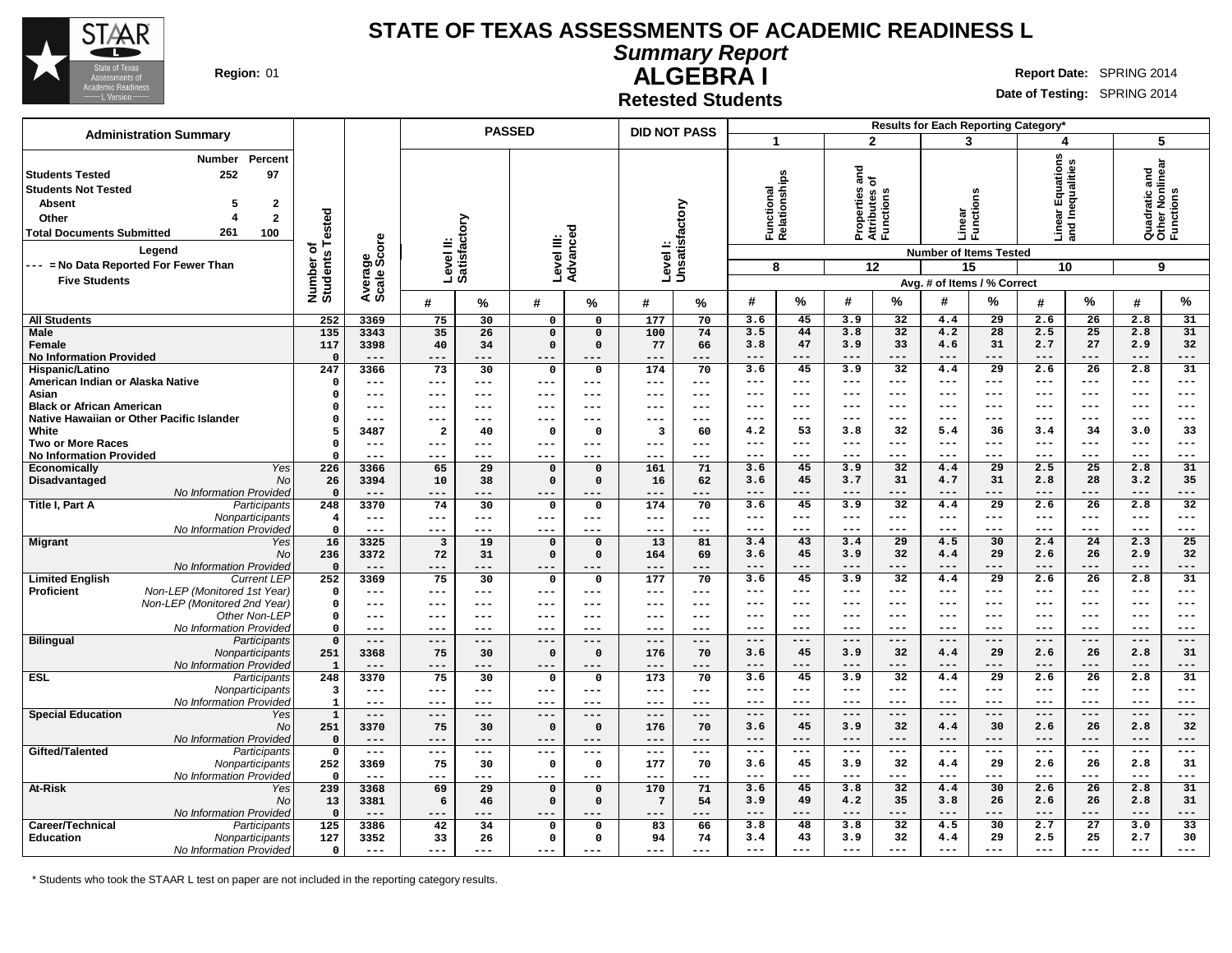

**All Students**

**Summary Report BIOLOGY** Region: 01 **Region:** 01 **Report** Date: SPRING 2014

**Date of Testing:** SPRING 2014

|                                                                                                                                                                                                                                                                                                               |                                      | <b>PASSED</b>                   |                           |               |                                        |                            | <b>DID NOT PASS</b>       |                     |                                               |                |                                        | Results for Each Reporting Category* |                                                              |                                                              |                                                               |                            |                              |                                    |
|---------------------------------------------------------------------------------------------------------------------------------------------------------------------------------------------------------------------------------------------------------------------------------------------------------------|--------------------------------------|---------------------------------|---------------------------|---------------|----------------------------------------|----------------------------|---------------------------|---------------------|-----------------------------------------------|----------------|----------------------------------------|--------------------------------------|--------------------------------------------------------------|--------------------------------------------------------------|---------------------------------------------------------------|----------------------------|------------------------------|------------------------------------|
| <b>Administration Summary</b>                                                                                                                                                                                                                                                                                 |                                      |                                 |                           |               |                                        |                            |                           |                     | 1                                             |                | $\overline{2}$                         |                                      | 3                                                            |                                                              | 4                                                             |                            | 5                            |                                    |
| <b>Number</b><br>Percent<br>1254<br>99<br><b>Students Tested</b><br><b>Students Not Tested</b><br><b>Absent</b><br>13<br>$\mathbf{1}$<br>$\overline{2}$<br>$\mathbf 0$<br>Other<br>1269<br><b>Total Documents Submitted</b><br>100<br>Legend<br>--- = No Data Reported For Fewer Than<br><b>Five Students</b> | Tested<br>৳<br>Number of<br>Students | ige<br>Score<br>Averag<br>Scale | Level II:<br>Satisfactory |               | Level III:                             | ъ<br>Advance               | Levell:<br>Unsatisfactory |                     | Structure<br>Function<br>$\overline{3}$<br>11 |                | lechanisms<br>f Genetics<br>হঁ ১<br>11 |                                      | <b>Biological<br/>Evolution and<br/>Classification</b><br>10 | <b>Number of Items Tested</b><br>Avg. # of Items / % Correct | and<br><b>Ses</b><br>Biological<br>Processes<br>Systems<br>11 |                            | Interdependence<br>11        | within<br>Environmental<br>Systems |
|                                                                                                                                                                                                                                                                                                               |                                      |                                 | #                         | $\frac{0}{0}$ | #                                      | %                          | #                         | %                   | #                                             | $\%$           | #                                      | $\%$                                 | #                                                            | %                                                            | #                                                             | %                          | #                            | $\%$                               |
| <b>All Students</b>                                                                                                                                                                                                                                                                                           | 1254                                 | 3468                            | 525                       | 42            | 5                                      | 0                          | 729                       | 58                  | 3.9                                           | 36             | 4.0                                    | 36                                   | 3.8                                                          | 38                                                           | 3.8                                                           | 35                         | 4.1                          | 37                                 |
| <b>Male</b>                                                                                                                                                                                                                                                                                                   | 705                                  | 3462                            | 285                       | 40            | $\mathbf{3}$                           | $\Omega$                   | 420                       | 60                  | 3.9                                           | 35             | 3.9                                    | 36                                   | 3.8                                                          | 38                                                           | 3.9                                                           | 35                         | 4.1                          | $\overline{37}$                    |
| Female                                                                                                                                                                                                                                                                                                        | 549                                  | 3477                            | 240                       | 44            | $\mathbf{2}$                           | $\Omega$                   | 309                       | 56                  | 4.0                                           | 36             | 4.1                                    | 37                                   | 3.9                                                          | 39                                                           | 3.8                                                           | 34                         | 4.1                          | 37                                 |
| <b>No Information Provided</b>                                                                                                                                                                                                                                                                                | $\Omega$<br>1217                     | $---$<br>3468                   | $---$                     | ---           | ---                                    | $---$                      | ---<br>709                | ---<br>58           | $---$<br>3.9                                  | $---$<br>36    | $---$<br>4.0                           | $---$<br>36                          | $---$<br>3.8                                                 | $---$<br>38                                                  | $---$<br>3.8                                                  | ---<br>$\overline{35}$     | $---$<br>4.1                 | ---<br>37                          |
| Hispanic/Latino<br>American Indian or Alaska Native                                                                                                                                                                                                                                                           | 11                                   | 3360                            | 508<br>$\overline{4}$     | 42<br>36      | 5<br>$\mathsf{o}$                      | $\mathbf 0$<br>$\mathbf 0$ | $7\phantom{.0}$           | 64                  | 2.6                                           | 24             | 3.9                                    | 36                                   | 3.2                                                          | 32                                                           | 3.6                                                           | 33                         | 3.5                          | 32                                 |
| Asian                                                                                                                                                                                                                                                                                                         | $\overline{2}$                       | $---$                           | ---                       | ---           | $---$                                  | $---$                      | ---                       | $\frac{1}{2}$       | $\qquad \qquad - -$                           | $---$          | $\qquad \qquad -$                      | $---$                                | $\qquad \qquad - -$                                          | $---$                                                        | $---$                                                         | ---                        | $\qquad \qquad - -$          | ---                                |
| <b>Black or African American</b>                                                                                                                                                                                                                                                                              | $\Omega$                             | $---$                           | ---                       | ---           | $-- -$                                 | $---$                      | ---                       | $--$                | $---$                                         | ---            | $--$                                   | ---                                  | $--$                                                         | ---                                                          | $---$                                                         | ---                        | $---$                        | ---                                |
| Native Hawaiian or Other Pacific Islander                                                                                                                                                                                                                                                                     | $\Omega$                             | $---$                           | ---                       | ---           | $---$                                  | ---                        | ---                       | $---$               | $---$                                         | ---            | $--$                                   | ---                                  | $--$                                                         | $---$                                                        | $--$                                                          | ---                        | $---$                        | ---                                |
| White                                                                                                                                                                                                                                                                                                         | 20                                   | 3599                            | 12                        | 60            | $\mathbf 0$                            | $\Omega$                   | 8                         | 40                  | 5.0                                           | 45             | 4.6                                    | 42                                   | 4.7                                                          | 47                                                           | 4.3                                                           | 39                         | 4.4                          | 40                                 |
| <b>Two or More Races</b><br><b>No Information Provided</b>                                                                                                                                                                                                                                                    | $\mathbf 0$<br>4                     | $---$<br>$---$                  | ---<br>---                | ---           | $---$<br>$--$                          | $---$<br>---               | ---<br>---                | $---$<br>---        | $---$<br>$---$                                | $---$<br>$---$ | $---$<br>$---$                         | $---$<br>$---$                       | $\qquad \qquad - -$<br>$- - -$                               | $---$<br>$---$                                               | $---$<br>$\frac{1}{2}$                                        | $\qquad \qquad - -$<br>--- | $\qquad \qquad - -$<br>$---$ | ---<br>---                         |
| Yes<br><b>Economically</b>                                                                                                                                                                                                                                                                                    | 1118                                 | 3466                            | 458                       | 41            | $\overline{4}$                         | $\Omega$                   | 660                       | 59                  | 3.9                                           | 35             | 4.0                                    | 36                                   | 3.8                                                          | $\overline{38}$                                              | 3.8                                                           | 35                         | 4.1                          | 37                                 |
| Disadvantaged<br>No                                                                                                                                                                                                                                                                                           | 132                                  | 3497                            | 66                        | 50            | $\mathbf 1$                            | 1                          | 66                        | 50                  | 4.1                                           | 37             | 4.3                                    | 39                                   | 4.0                                                          | 40                                                           | 3.8                                                           | 35                         | 4.1                          | 37                                 |
| No Information Provideo                                                                                                                                                                                                                                                                                       | $\overline{4}$                       | $---$                           | $---$                     | ---           | $---$                                  | ---                        | ---                       | ---                 | $---$                                         | $---$          | $- - -$                                | $---$                                | $- - -$                                                      | $---$                                                        | $---$                                                         | ---                        | $---$                        | ---                                |
| Title I, Part A<br>Participants                                                                                                                                                                                                                                                                               | 1218                                 | 3471                            | $\overline{512}$          | 42            | 5                                      | $\mathbf 0$                | 706                       | 58                  | 3.9                                           | 36             | 4.0                                    | 37                                   | 3.8                                                          | 38                                                           | 3.8                                                           | 35                         | 4.1                          | 37                                 |
| Nonparticipants                                                                                                                                                                                                                                                                                               | 32                                   | 3381                            | 12                        | 38            | $\mathbf 0$                            | $\mathbf{o}$               | 20                        | 63                  | 3.4<br>$- - -$                                | 31<br>---      | 3.1<br>$- - -$                         | 28<br>---                            | 3.4<br>$- - -$                                               | 34<br>$---$                                                  | 3.7<br>$---$                                                  | 34<br>---                  | 3.8<br>$---$                 | 35<br>---                          |
| No Information Provideo<br><b>Migrant</b><br>Yes                                                                                                                                                                                                                                                              | $\overline{4}$<br>46                 | $---$<br>3456                   | ---<br>20                 | .<br>43       | ---<br>$\mathbf 0$                     | ---<br>$\mathbf 0$         | ---<br>26                 | ---<br>57           | 3.7                                           | 34             | 4.0                                    | 36                                   | 3.7                                                          | 37                                                           | 3.8                                                           | 34                         | 4.1                          | 38                                 |
| <b>No</b>                                                                                                                                                                                                                                                                                                     | 1204                                 | 3469                            | 504                       | 42            | 5                                      | $\mathbf 0$                | 700                       | 58                  | 3.9                                           | 36             | 4.0                                    | 36                                   | 3.8                                                          | 38                                                           | 3.8                                                           | 35                         | 4.1                          | 37                                 |
| No Information Provideo                                                                                                                                                                                                                                                                                       | $\overline{4}$                       | $---$                           | $---$                     | ---           | ---                                    | ---                        | ---                       | ---                 | $---$                                         | $---$          | $- - -$                                | $---$                                | $---$                                                        | $---$                                                        | $---$                                                         | ---                        | $---$                        | ---                                |
| <b>Limited English</b><br><b>Current LEP</b>                                                                                                                                                                                                                                                                  | 1254                                 | 3468                            | 525                       | 42            | 5                                      | 0                          | 729                       | 58                  | 3.9                                           | 36             | 4.0                                    | 36                                   | 3.8                                                          | 38                                                           | 3.8                                                           | $\overline{35}$            | 4.1                          | $\overline{37}$                    |
| Non-LEP (Monitored 1st Year)<br>Proficient<br>Non-LEP (Monitored 2nd Year)                                                                                                                                                                                                                                    | 0                                    | $---$<br>$---$                  | $---$                     | ---           | $---$<br>$---$                         | $---$                      | $---$<br>---              | $---$<br>$---$      | $---$<br>$---$                                | ---<br>---     | $---$<br>$---$                         | ---<br>$---$                         | $- - -$<br>$---$                                             | $---$<br>$---$                                               | $---$<br>$---$                                                | $---$<br>$---$             | $\qquad \qquad - -$<br>$---$ | ---<br>$- - -$                     |
| Other Non-LEP                                                                                                                                                                                                                                                                                                 | $\mathbf 0$<br>0                     | $---$                           | ---<br>$---$              | ---<br>---    | $---$                                  | $---$<br>$---$             | ---                       | $\qquad \qquad - -$ | $---$                                         | ---            | $--$                                   | $--$                                 | $--$                                                         | $---$                                                        | $--$                                                          | $---$                      | $---$                        | ---                                |
| No Information Provideo                                                                                                                                                                                                                                                                                       | $\Omega$                             | $---$                           | $---$                     | ---           | $---$                                  | $---$                      | ---                       | $-- -$              | $---$                                         | $---$          | $---$                                  | $---$                                | $---$                                                        | $---$                                                        | $---$                                                         | $---$                      | $---$                        | $---$                              |
| <b>Bilingual</b><br>Participants                                                                                                                                                                                                                                                                              | $\overline{\mathbf{3}}$              | $---$                           | $---$                     | ---           | $---$                                  | $---$                      | ---                       | $\qquad \qquad - -$ | $---$                                         | $---$          | $---$                                  | $---$                                | $---$                                                        | $---$                                                        | $---$                                                         | $---$                      | $---$                        | $---$                              |
| Nonparticipants                                                                                                                                                                                                                                                                                               | 1246                                 | 3470                            | 524                       | 42            | 5                                      | $\mathbf 0$                | 722                       | 58                  | 3.9                                           | 36             | 4.0                                    | 36                                   | 3.8                                                          | 38                                                           | 3.8                                                           | 35                         | 4.1                          | 37                                 |
| No Information Provided<br><b>ESL</b><br>Participants                                                                                                                                                                                                                                                         | 5<br>1220                            | 3284<br>3469                    | $\mathbf{1}$<br>513       | 20<br>42      | $\mathbf 0$<br>$\overline{\mathbf{4}}$ | $\Omega$<br>0              | $\overline{4}$<br>707     | 80<br>58            | 1.6<br>3.9                                    | 15<br>35       | 3.4<br>4.0                             | 31<br>36                             | 2.8<br>3.8                                                   | 28<br>38                                                     | 3.6<br>3.8                                                    | 33<br>$\overline{35}$      | 4.0<br>4.1                   | 36<br>37                           |
| Nonparticipants                                                                                                                                                                                                                                                                                               | 29                                   | 3493                            | 11                        | 38            | $\mathbf{1}$                           | 3                          | 18                        | 62                  | 4.3                                           | 39             | 4.2                                    | 38                                   | 3.8                                                          | 38                                                           | 3.8                                                           | 34                         | 3.8                          | 35                                 |
| No Information Provideo                                                                                                                                                                                                                                                                                       | 5                                    | 3284                            | $\mathbf{1}$              | 20            | $\mathbf 0$                            | $\Omega$                   | $\overline{4}$            | 80                  | 1.6                                           | 15             | 3.4                                    | 31                                   | 2.8                                                          | 28                                                           | 3.6                                                           | 33                         | 4.0                          | 36                                 |
| <b>Special Education</b><br>Yes                                                                                                                                                                                                                                                                               | $\overline{4}$                       | $---$                           | $---$                     | ---           | $---$                                  | $---$                      | ---                       | $---$               | $---$                                         | $---$          | $---$                                  | $---$                                | $---$                                                        | $---$                                                        | $---$                                                         | ---                        | $---$                        | ---                                |
| No                                                                                                                                                                                                                                                                                                            | 1246                                 | 3470                            | 523                       | 42            | 5                                      | $\mathbf 0$                | 723                       | 58                  | 3.9                                           | 36             | 4.0                                    | 36                                   | 3.8                                                          | 38                                                           | 3.8                                                           | 35                         | 4.1                          | 37                                 |
| No Information Provideo                                                                                                                                                                                                                                                                                       | $\overline{4}$                       | $---$                           | $---$                     | ---           | $---$                                  | $- - -$                    | $---$                     | $---$               | $---$                                         | $---$          | $---$                                  | $---$                                | $---$                                                        | $---$                                                        | $---$                                                         | ---                        | $---$                        | ---                                |
| Gifted/Talented<br>Participants<br>Nonparticipants                                                                                                                                                                                                                                                            | $\mathbf 0$<br>1250                  | $---$<br>3469                   | $---$<br>524              | ---<br>42     | $---$<br>5                             | $---$<br>$\mathbf{o}$      | ---<br>726                | $---$<br>58         | $---$<br>3.9                                  | ---<br>36      | $---$<br>4.0                           | ---<br>36                            | $--$<br>3.8                                                  | $---$<br>38                                                  | $---$<br>3.8                                                  | ---<br>35                  | $---$<br>4.1                 | ---<br>37                          |
| No Information Provided                                                                                                                                                                                                                                                                                       | $\overline{4}$                       | $---$                           | $---$                     | ---           | $---$                                  | $---$                      | ---                       | $---$               | $---$                                         | $---$          | $---$                                  | $---$                                | $---$                                                        | $---$                                                        | $---$                                                         | ---                        | $---$                        | ---                                |
| <b>At-Risk</b><br>Yes                                                                                                                                                                                                                                                                                         | 1199                                 | 3470                            | 507                       | 42            | 5                                      | $\Omega$                   | 692                       | 58                  | 3.9                                           | 36             | 4.0                                    | 36                                   | 3.8                                                          | 38                                                           | 3.8                                                           | 35                         | 4.1                          | $\overline{37}$                    |
| <b>No</b>                                                                                                                                                                                                                                                                                                     | 51                                   | 3440                            | 17                        | 33            | $\mathsf{o}\,$                         | $\mathbf 0$                | 34                        | 67                  | 3.7                                           | 34             | 4.2                                    | 38                                   | 3.8                                                          | 38                                                           | 3.5                                                           | 31                         | 3.7                          | 34                                 |
| No Information Provided                                                                                                                                                                                                                                                                                       | $\overline{4}$                       | $- - -$                         | ---                       | ---           |                                        |                            | ---                       | ---                 | $--$                                          | ---            | $--$                                   | ---                                  | $--$                                                         | ---                                                          | $---$                                                         | ---                        | $---$                        | ---                                |
| Career/Technical<br>Participants<br>Education<br>Nonparticipants                                                                                                                                                                                                                                              | 566<br>684                           | 3456<br>3479                    | 228<br>296                | 40<br>43      | 0<br>5                                 | 0<br>1                     | 338<br>388                | 60<br>57            | 3.8<br>4.0                                    | 35<br>36       | 3.9<br>4.1                             | 36<br>37                             | 3.8<br>3.9                                                   | 38<br>39                                                     | 3.7<br>3.9                                                    | 34<br>35                   | 4.1<br>4.1                   | 37<br>37                           |
| No Information Provided                                                                                                                                                                                                                                                                                       | $\overline{\mathbf{4}}$              | $---$                           | $- - -$                   | ---           | $---$                                  | $---$                      | ---                       | $---$               | $---$                                         | $---$          | $---$                                  | $---$                                | $---$                                                        | $---$                                                        | $---$                                                         | ---                        | $---$                        |                                    |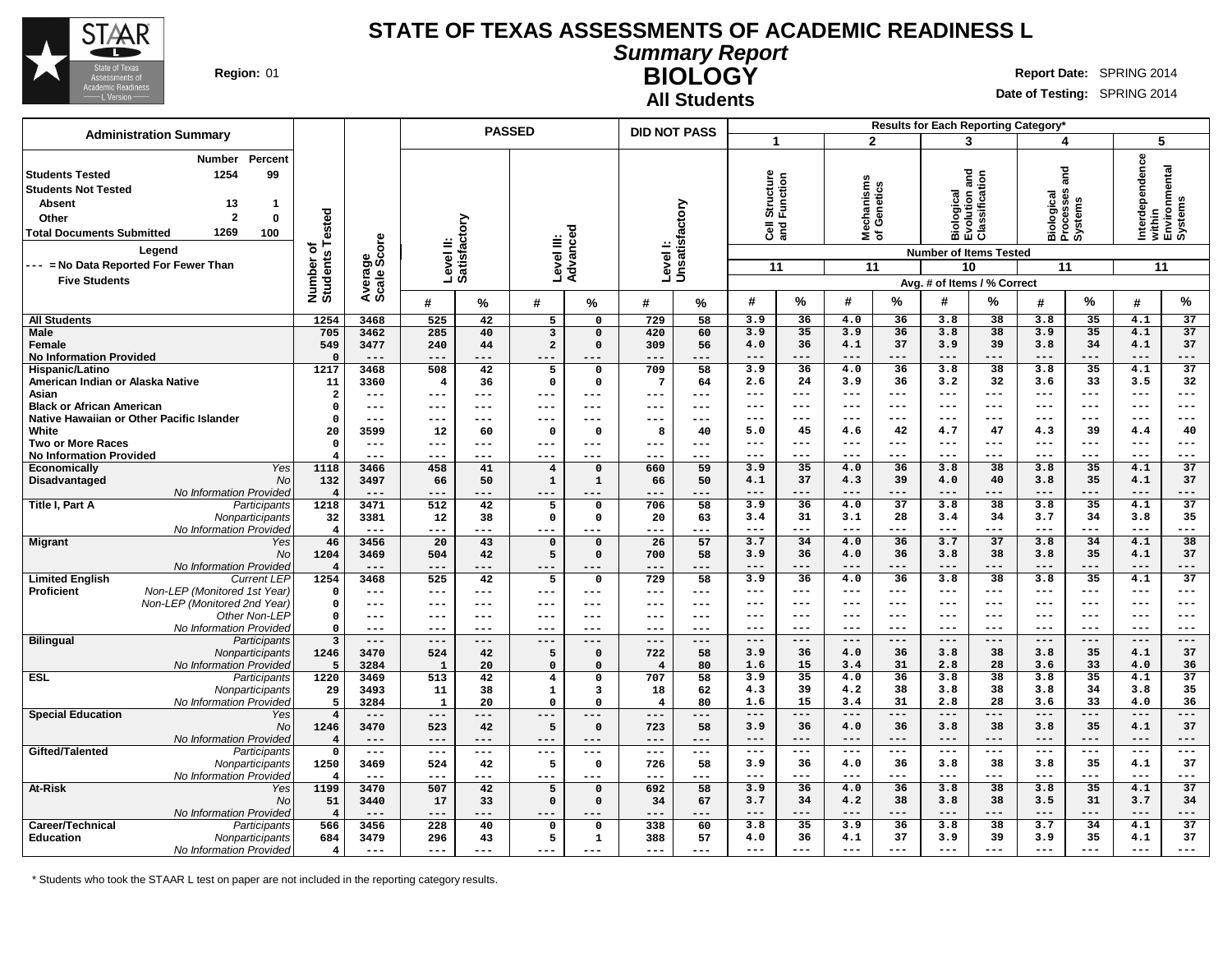

**Summary Report**

Τ

**BIOLOGY** Region: 01 **Region:** 01 **Report** Date: SPRING 2014

#### **Date of Testing:** SPRING 2014

**First-Time Tested Students**

 $\top$ 

|                                                                                                                                                                                                                                                                                       |                                |                                                         |              |                           | <b>PASSED</b>           |                       | <b>DID NOT PASS</b>     |                                                         |                                                               |                       |                                 |                | Results for Each Reporting Category*                                      |                                               |                                                       |                       |                                                             |                       |
|---------------------------------------------------------------------------------------------------------------------------------------------------------------------------------------------------------------------------------------------------------------------------------------|--------------------------------|---------------------------------------------------------|--------------|---------------------------|-------------------------|-----------------------|-------------------------|---------------------------------------------------------|---------------------------------------------------------------|-----------------------|---------------------------------|----------------|---------------------------------------------------------------------------|-----------------------------------------------|-------------------------------------------------------|-----------------------|-------------------------------------------------------------|-----------------------|
| <b>Administration Summary</b>                                                                                                                                                                                                                                                         |                                |                                                         |              |                           |                         |                       |                         |                                                         | $\blacktriangleleft$                                          |                       |                                 | $\overline{2}$ | 3                                                                         |                                               | 4                                                     |                       | 5                                                           |                       |
| Percent<br>Number<br><b>Students Tested</b><br>938<br>99<br><b>Students Not Tested</b><br><b>Absent</b><br>8<br>$\mathbf 1$<br>$\mathbf 0$<br>Other<br>1<br>947<br><b>Total Documents Submitted</b><br>100<br>Legend<br>--- = No Data Reported For Fewer Than<br><b>Five Students</b> | Number of<br>Students Tested   | Average<br>Scale Score                                  |              | Level II:<br>Satisfactory | Level III:              | τ<br>Advance          | Level I:                | Unsatisfactory                                          | cture<br><b>Structure</b><br>Function<br>$\overline{3}$<br>11 |                       | Mechanisms<br>of Genetics<br>11 |                | and<br><b>Number of Items Tested</b><br>10<br>Avg. # of Items / % Correct | Biological<br>Evolution and<br>Classification | ng<br>ang<br>Biological<br>Processes<br>Systems<br>11 |                       | Interdependence<br>within<br>Environmental<br>Systems<br>11 |                       |
|                                                                                                                                                                                                                                                                                       |                                |                                                         | #            | %                         | #                       | %                     | #                       | %                                                       | #                                                             | %                     | #                               | %              | #                                                                         | %                                             | #                                                     | %                     | #                                                           | %                     |
| <b>All Students</b>                                                                                                                                                                                                                                                                   | 938                            | 3499                                                    | 434          | 46                        | 5                       | $\mathbf{1}$          | 504                     | 54                                                      | 4.1                                                           | 37                    | 4.1                             | 38             | 3.9                                                                       | 39                                            | 4.0                                                   | 36                    | 4.3                                                         | 39                    |
| <b>Male</b>                                                                                                                                                                                                                                                                           | 531                            | 3493                                                    | 240          | 45                        | 3                       | $\mathbf{1}$          | 291                     | 55                                                      | 4.0                                                           | 37                    | 4.1                             | 37             | 3.8                                                                       | $\overline{38}$                               | 4.1                                                   | 37                    | 4.3                                                         | 39                    |
| Female                                                                                                                                                                                                                                                                                | 407                            | 3506                                                    | 194          | 48                        | $\mathbf{2}$            | $\mathbf{0}$          | 213                     | 52                                                      | 4.1                                                           | 37                    | 4.2                             | 38             | 4.0                                                                       | 40                                            | 3.9                                                   | 35                    | 4.3                                                         | 39                    |
| <b>No Information Provided</b>                                                                                                                                                                                                                                                        | $\Omega$                       | $---$                                                   | $---$        | ---                       | ---                     | ---                   | $---$                   | ---                                                     | ---                                                           | $---$                 | $---$                           | $---$          | $---$                                                                     | $---$                                         | $---$                                                 | $---$                 | $---$                                                       | ---                   |
| Hispanic/Latino                                                                                                                                                                                                                                                                       | 907                            | 3499                                                    | 420          | 46                        | 5                       | 1                     | 487                     | 54                                                      | 4.1                                                           | $\overline{37}$<br>25 | 4.1                             | 38             | 3.9                                                                       | $\overline{39}$<br>30                         | 4.0                                                   | $\overline{36}$<br>32 | 4.3                                                         | $\overline{39}$<br>31 |
| American Indian or Alaska Native<br>Asian                                                                                                                                                                                                                                             | 10<br>$\mathbf{1}$             | 3346<br>$\frac{1}{2}$                                   | 3<br>---     | 30<br>$---$               | 0<br>---                | $\mathbf 0$<br>$---$  | $\overline{7}$<br>$---$ | 70<br>$---$                                             | 2.7<br>---                                                    | $---$                 | 4.0<br>$---$                    | 36<br>$---$    | 3.0<br>$- - -$                                                            | $\qquad \qquad - -$                           | 3.5<br>$- - -$                                        | $---$                 | 3.4<br>$\qquad \qquad - -$                                  | ---                   |
| <b>Black or African American</b>                                                                                                                                                                                                                                                      | $\mathsf{o}\,$                 | $---$                                                   | ---          | $---$                     | ---                     | $---$                 | ---                     | $---$                                                   | ---                                                           | $---$                 | ---                             | $---$          | ---                                                                       | $---$                                         | $---$                                                 | $---$                 | $---$                                                       | ---                   |
| Native Hawaiian or Other Pacific Islander                                                                                                                                                                                                                                             | $\mathbf{0}$                   | $--$                                                    | ---          | $---$                     | ---                     | $\qquad \qquad -$     | $--$                    | $---$                                                   | ---                                                           | $---$                 | ---                             | $---$          | $---$                                                                     | $---$                                         | $---$                                                 | $---$                 | $---$                                                       | ---                   |
| White                                                                                                                                                                                                                                                                                 | 16                             | 3650                                                    | 10           | 63                        | $\mathbf 0$             | $\Omega$              | 6                       | 38                                                      | 5.2                                                           | 47                    | 4.6                             | 42             | 4.8                                                                       | 48                                            | 4.7                                                   | 43                    | 4.9                                                         | 44                    |
| <b>Two or More Races</b>                                                                                                                                                                                                                                                              | $\mathbf 0$                    | $---$                                                   | $---$        | $---$                     | ---                     | $---$                 | $---$                   | $---$                                                   | ---                                                           | ---                   | ---                             | $---$          | $- - -$                                                                   | $---$                                         | $---$                                                 | $--$                  | $---$                                                       | ---                   |
| <b>No Information Provided</b>                                                                                                                                                                                                                                                        | $\overline{4}$                 | $- -$                                                   | $--$         |                           | ---                     | ---                   | $--$                    | ---                                                     | ---                                                           | ---                   | ---                             | $---$          | ---                                                                       | $---$                                         | $---$                                                 | $---$                 | $---$                                                       | ---                   |
| <b>Yes</b><br><b>Economically</b>                                                                                                                                                                                                                                                     | 830                            | 3497                                                    | 378          | 46                        | $\overline{\mathbf{4}}$ | $\mathbf 0$           | 452                     | 54                                                      | 4.1                                                           | 37                    | 4.1                             | 37             | 3.9                                                                       | 39                                            | 4.0                                                   | 36                    | 4.3                                                         | $\overline{39}$       |
| Disadvantaged<br><b>No</b>                                                                                                                                                                                                                                                            | 104                            | 3516                                                    | 55           | 53                        | $\mathbf 1$             | $\mathbf{1}$          | 49                      | 47                                                      | 4.2                                                           | 38                    | 4.5                             | 41             | 4.1                                                                       | 41                                            | 3.9                                                   | 36                    | 4.1                                                         | 38                    |
| No Information Provided                                                                                                                                                                                                                                                               | $\overline{\mathbf{4}}$        | $---$                                                   | $---$        | ---                       | ---                     | ---                   | ---                     | $---$                                                   | ---                                                           | $---$                 | ---                             | $---$          | $- - -$                                                                   | $---$                                         | $- - -$                                               | $---$                 | $---$                                                       | ---                   |
| Title I, Part A<br>Participants                                                                                                                                                                                                                                                       | 911                            | 3502                                                    | 423          | 46                        | 5                       | 1                     | 488                     | 54                                                      | 4.1<br>3.7                                                    | 37                    | 4.2                             | 38<br>28       | 3.9                                                                       | 39<br>34                                      | 4.0                                                   | 36                    | 4.3                                                         | 39<br>37              |
| Nonparticipants<br>No Information Provided                                                                                                                                                                                                                                            | 23<br>$\overline{\mathbf{4}}$  | 3410<br>$---$                                           | 10<br>---    | 43<br>---                 | 0<br>---                | $\mathbf 0$<br>---    | 13<br>$---$             | 57<br>---                                               | ---                                                           | 34<br>$---$           | 3.1<br>$---$                    | $---$          | 3.4<br>$---$                                                              | $---$                                         | 3.9<br>$---$                                          | 36<br>$---$           | 4.1<br>$---$                                                | ---                   |
| <b>Migrant</b><br>Yes                                                                                                                                                                                                                                                                 | 27                             | 3500                                                    | 14           | $\overline{52}$           | $\mathbf 0$             | $\mathbf 0$           | $\overline{13}$         | 48                                                      | 3.9                                                           | 36                    | 4.2                             | 38             | 3.8                                                                       | 38                                            | 3.8                                                   | 35                    | 4.5                                                         | 41                    |
| <b>No</b>                                                                                                                                                                                                                                                                             | 907                            | 3499                                                    | 419          | 46                        | 5                       | $\mathbf{1}$          | 488                     | 54                                                      | 4.1                                                           | 37                    | 4.1                             | 38             | 3.9                                                                       | 39                                            | 4.0                                                   | 36                    | 4.3                                                         | 39                    |
| No Information Provided                                                                                                                                                                                                                                                               | $\overline{4}$                 | $---$                                                   | $---$        | ---                       | ---                     | ---                   | $---$                   | ---                                                     | ---                                                           | $---$                 | ---                             | $- - -$        | $- - -$                                                                   | $---$                                         | $- - -$                                               | $---$                 | $---$                                                       | ---                   |
| <b>Limited English</b><br><b>Current LEP</b>                                                                                                                                                                                                                                          | 938                            | 3499                                                    | 434          | 46                        | 5                       | $\mathbf{1}$          | 504                     | 54                                                      | 4.1                                                           | 37                    | 4.1                             | 38             | 3.9                                                                       | $\overline{39}$                               | 4.0                                                   | 36                    | 4.3                                                         | 39                    |
| Non-LEP (Monitored 1st Year)<br><b>Proficient</b>                                                                                                                                                                                                                                     | $\mathbf 0$                    | $---$                                                   | ---          | ---                       | ---                     | ---                   | $---$                   | $---$                                                   | ---                                                           | $---$                 | $---$                           | $---$          | $- - -$                                                                   | $---$                                         | $---$                                                 | $--$                  | $---$                                                       | ---                   |
| Non-LEP (Monitored 2nd Year)                                                                                                                                                                                                                                                          | $\mathbf 0$                    | $---$                                                   | $--$         | $---$                     | ---                     | $---$                 | $---$                   | $---$                                                   | ---                                                           | $---$                 | $---$                           | $---$          | $- - -$                                                                   | $---$                                         | $---$                                                 | $---$                 | $---$                                                       | ---                   |
| Other Non-LEP                                                                                                                                                                                                                                                                         | $\Omega$                       | $---$                                                   | ---          | ---                       | ---                     | $---$                 | $---$                   | $---$                                                   | ---                                                           | $---$                 | ---                             | $---$          | $- - -$                                                                   | $---$                                         | $---$                                                 | $- - -$               | $---$                                                       | $- - -$               |
| No Information Provided                                                                                                                                                                                                                                                               | $\Omega$                       | $---$                                                   | ---          | ---                       | ---                     | ---                   | $---$                   | ---                                                     | $- - -$                                                       | $- - -$               | $- - -$                         | $- - -$        | $- - -$                                                                   | $- - -$<br>$- - -$                            | $- - -$                                               | $- - -$<br>$- - -$    | $- - -$<br>$- - -$                                          | ---<br>$- - -$        |
| <b>Bilingual</b><br>Participants                                                                                                                                                                                                                                                      | 3                              | $\hspace{0.05cm} - \hspace{0.05cm} - \hspace{0.05cm} -$ | $---$        | $---$                     | $---$                   | $---$                 | ---                     | $\hspace{0.05cm} - \hspace{0.05cm} - \hspace{0.05cm} -$ | $- - -$                                                       | $- - -$<br>37         | $- - -$                         | $- - -$        | $- - -$                                                                   |                                               | $- - -$                                               |                       |                                                             | 39                    |
| Nonparticipants<br>No Information Provided                                                                                                                                                                                                                                            | 931<br>$\overline{\mathbf{4}}$ | 3500<br>$- - -$                                         | 433<br>$---$ | 47<br>---                 | 5<br>---                | $\mathbf{1}$<br>---   | 498<br>$---$            | 53<br>---                                               | 4.1<br>---                                                    | ---                   | 4.1<br>---                      | 38<br>$- - -$  | 3.9<br>$- - -$                                                            | 39<br>$---$                                   | 4.0<br>$- - -$                                        | 36<br>$---$           | 4.3<br>$---$                                                | ---                   |
| <b>ESL</b><br>Participants                                                                                                                                                                                                                                                            | 908                            | 3499                                                    | 422          | 46                        | 4                       | $\mathbf 0$           | 486                     | 54                                                      | 4.1                                                           | 37                    | 4.1                             | 38             | 3.9                                                                       | $\overline{39}$                               | 4.0                                                   | 36                    | 4.3                                                         | $\overline{39}$       |
| Nonparticipants                                                                                                                                                                                                                                                                       | 26                             | 3510                                                    | 11           | 42                        | $\mathbf{1}$            | $\overline{4}$        | 15                      | 58                                                      | 4.5                                                           | 41                    | 4.3                             | 39             | 3.7                                                                       | 37                                            | 3.9                                                   | 35                    | 4.0                                                         | 36                    |
| No Information Provided                                                                                                                                                                                                                                                               | $\overline{\mathbf{4}}$        | $---$                                                   | ---          | $---$                     | ---                     | $---$                 | $---$                   | $---$                                                   | ---                                                           | $- - -$               | $- - -$                         | $- - -$        | $- - -$                                                                   | $- - -$                                       | $  -$                                                 | $- - -$               | $- - -$                                                     | ---                   |
| <b>Special Education</b><br>Yes                                                                                                                                                                                                                                                       | $\overline{\mathbf{2}}$        | $\hspace{0.05cm} - \hspace{0.05cm} - \hspace{0.05cm} -$ | ---          | $---$                     | ---                     | $---$                 | ---                     | $\qquad \qquad - -$                                     | ---                                                           | $-- -$                | $---$                           | $---$          | $---$                                                                     | $---$                                         | $---$                                                 | $---$                 | $---$                                                       | ---                   |
| <b>No</b>                                                                                                                                                                                                                                                                             | 932                            | 3500                                                    | 432          | 46                        | 5                       | $\mathbf{1}$          | 500                     | 54                                                      | 4.1                                                           | 37                    | 4.1                             | 38             | 3.9                                                                       | 39                                            | 4.0                                                   | 36                    | 4.3                                                         | 39                    |
| No Information Provided                                                                                                                                                                                                                                                               | $\overline{\mathbf{4}}$        | $---$                                                   | $---$        | ---                       | ---                     | ---                   | $---$                   | ---                                                     | ---                                                           | $- - -$               | $- - -$                         | $- - -$        | $- - -$                                                                   | $- - -$                                       | $- - -$                                               | $- - -$               | $- - -$                                                     | ---                   |
| Gifted/Talented<br>Participants                                                                                                                                                                                                                                                       | $\mathbf 0$                    | $---$                                                   | ---          | $---$                     | ---                     | $- - -$               | $---$                   | $--$                                                    | ---                                                           | $---$                 | $---$                           | $---$          | $- - -$                                                                   | $---$                                         | $---$                                                 | $---$                 | $---$                                                       | ---                   |
| Nonparticipants                                                                                                                                                                                                                                                                       | 934                            | 3499                                                    | 433          | 46                        | 5                       | 1                     | 501                     | 54                                                      | 4.1                                                           | 37                    | 4.1                             | 38             | 3.9<br>$- - -$                                                            | 39<br>$---$                                   | 4.0<br>$- - -$                                        | 36                    | 4.3                                                         | 39<br>---             |
| No Information Provided<br>At-Risk                                                                                                                                                                                                                                                    | $\overline{\mathbf{4}}$<br>895 | $---$<br>3500                                           | ---<br>418   | ---<br>47                 | ---<br>5                | $---$<br>$\mathbf{1}$ | $---$<br>477            | $---$<br>53                                             | $---$<br>4.1                                                  | $---$<br>37           | $--$<br>4.1                     | $---$<br>38    | 3.9                                                                       | 39                                            | 4.0                                                   | $--$<br>36            | $---$<br>4.3                                                | $\overline{39}$       |
| Yes<br><b>No</b>                                                                                                                                                                                                                                                                      | 39                             | 3483                                                    | 15           | 38                        | $\mathbf 0$             | $\mathbf 0$           | 24                      | 62                                                      | 3.9                                                           | 35                    | 4.4                             | 40             | 3.9                                                                       | 39                                            | 3.7                                                   | 34                    | 3.9                                                         | 36                    |
| No Information Provided                                                                                                                                                                                                                                                               | $\overline{\mathbf{4}}$        | $- - -$                                                 | ---          | ---                       | ---                     |                       | ---                     | ---                                                     | ---                                                           | ---                   | ---                             | $---$          | $---$                                                                     | $---$                                         | $---$                                                 | $---$                 | $---$                                                       | ---                   |
| Career/Technical<br>Participants                                                                                                                                                                                                                                                      | 388                            | 3484                                                    | 171          | 44                        | 0                       | $\mathbf 0$           | 217                     | 56                                                      | 4.0                                                           | 36                    | 4.0                             | 37             | 3.9                                                                       | 39                                            | 3.9                                                   | 36                    | 4.3                                                         | 39                    |
| Education<br>Nonparticipants                                                                                                                                                                                                                                                          | 546                            | 3511                                                    | 262          | 48                        | 5                       | 1                     | 284                     | 52                                                      | 4.1                                                           | 38                    | 4.2                             | 38             | 4.0                                                                       | 40                                            | 4.0                                                   | 37                    | 4.3                                                         | 39                    |
| No Information Provided                                                                                                                                                                                                                                                               | $\overline{\mathbf{4}}$        | $---$                                                   | ---          | $---$                     | ---                     | $---$                 | $---$                   | $---$                                                   | ---                                                           | $---$                 | $---$                           | $---$          | $- - -$                                                                   | $---$                                         | $- - -$                                               | $---$                 | $---$                                                       | ---                   |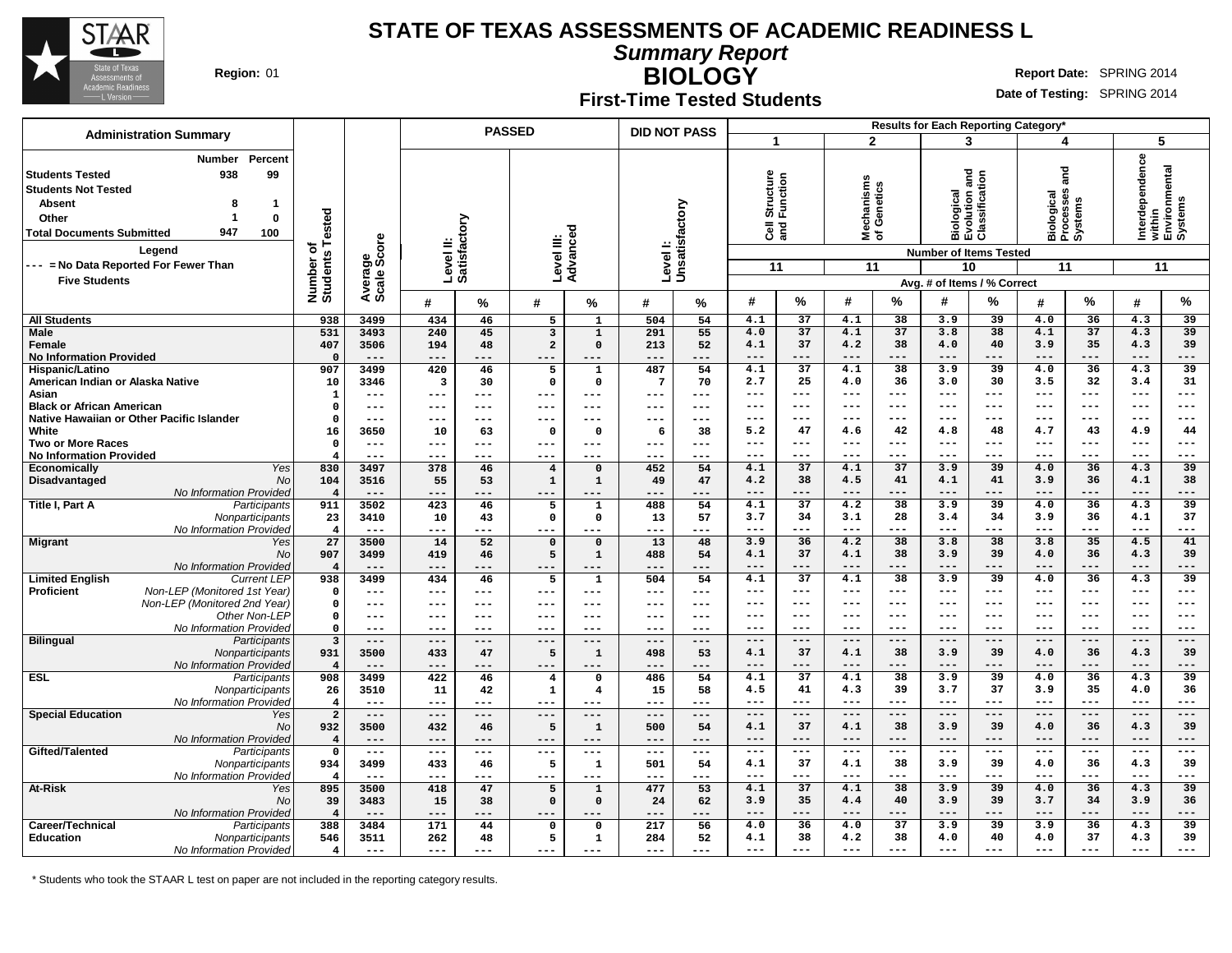

**Summary Report**

**Region:** 01 **RIGHT REPORT REPORT REPORT OF REPORT OF REPORT OF REPORT OF REPORT OF REPORT OF REPORT OF REPORT OF REPORT OF REPORT OF REPORT OF REPORT OF REPORT OF REPORT OF REPORT OF REPORT OF REPORT OF REPORT OF REPORT O** 

**BIOLOGY Retested Students**

**Date of Testing:** SPRING 2014

|                                                                                                                                                                                     | <b>Administration Summary</b>                                                               |                              |                        | <b>PASSED</b><br><b>DID NOT PASS</b> |                           |                      |                   |                           |                     |                                        |                     |                                 |                 | Results for Each Reporting Category*                               |                                               |                        |                                    |                       |                                    |
|-------------------------------------------------------------------------------------------------------------------------------------------------------------------------------------|---------------------------------------------------------------------------------------------|------------------------------|------------------------|--------------------------------------|---------------------------|----------------------|-------------------|---------------------------|---------------------|----------------------------------------|---------------------|---------------------------------|-----------------|--------------------------------------------------------------------|-----------------------------------------------|------------------------|------------------------------------|-----------------------|------------------------------------|
|                                                                                                                                                                                     |                                                                                             |                              |                        |                                      |                           |                      |                   |                           |                     |                                        |                     |                                 | $\overline{2}$  |                                                                    | 3                                             | 4                      |                                    | 5                     |                                    |
| <b>Students Tested</b><br><b>Students Not Tested</b><br><b>Absent</b><br>Other<br><b>Total Documents Submitted</b><br>--- = No Data Reported For Fewer Than<br><b>Five Students</b> | Percent<br>Number<br>98<br>316<br>$\mathbf{2}$<br>$\mathbf 0$<br>-1<br>322<br>100<br>Legend | Number of<br>Students Tested | Average<br>Scale Score |                                      | Level II:<br>Satisfactory | Level III:           | ਠ<br>ance<br>Adv. | Levell:<br>Unsatisfactory |                     | Structure<br>Function<br>ទី ខ្លី<br>11 |                     | Mechanisms<br>of Genetics<br>11 |                 | <b>Number of Items Tested</b><br>10<br>Avg. # of Items / % Correct | Biological<br>Evolution and<br>Classification | ក្ត<br>11              | Biological<br>Processes<br>Systems | Interdependence<br>11 | within<br>Environmental<br>Systems |
|                                                                                                                                                                                     |                                                                                             |                              |                        | #                                    | %                         | #                    | %                 | #                         | %                   | #                                      | %                   | #                               | %               | #                                                                  | %                                             | #                      | %                                  | #                     | %                                  |
| <b>All Students</b>                                                                                                                                                                 |                                                                                             | 316                          | 3379                   | 91                                   | $\overline{29}$           | $\overline{0}$       | $\overline{0}$    | $\overline{225}$          | 71                  | 3.5                                    | 31                  | 3.6                             | $\overline{32}$ | 3.5                                                                | 35                                            | 3.3                    | 30                                 | 3.5                   | $\overline{32}$                    |
| <b>Male</b>                                                                                                                                                                         |                                                                                             | 174                          | 3368                   | 45                                   | 26                        | $\mathbf 0$          | $\Omega$          | 129                       | 74                  | 3.3                                    | 30                  | 3.4                             | 31              | 3.5                                                                | 35                                            | 3.3                    | 30                                 | 3.5                   | 32                                 |
| Female                                                                                                                                                                              |                                                                                             | 142                          | 3393                   | 46                                   | 32                        | $\mathbf 0$          | $\Omega$          | 96                        | 68                  | 3.6                                    | 33                  | 3.7                             | 34              | 3.5                                                                | 35                                            | 3.3                    | 30                                 | 3.5                   | 32                                 |
| <b>No Information Provided</b>                                                                                                                                                      |                                                                                             | $\Omega$                     | $---$                  | $---$                                | ---                       | $---$                | ---               | ---                       | ---                 | $---$                                  | $---$               | ---                             | $---$           | $---$                                                              | ---                                           | $---$                  | $---$                              | $---$                 | ---                                |
| Hispanic/Latino                                                                                                                                                                     |                                                                                             | 310                          | 3379                   | 88                                   | 28                        | $\mathbf 0$          | $\mathbf 0$       | 222                       | 72                  | 3.5                                    | 31                  | 3.6                             | 32              | 3.5                                                                | 35                                            | 3.3                    | 30                                 | 3.5                   | 32                                 |
| American Indian or Alaska Native                                                                                                                                                    |                                                                                             | $\mathbf{1}$                 | ---                    | $---$                                | $---$                     | $\qquad \qquad - -$  | ---               | $---$                     | $\qquad \qquad - -$ | $---$                                  | $\qquad \qquad - -$ | ---                             | $---$           | $--$                                                               | $---$                                         | $\qquad \qquad - -$    | $---$                              | $---$                 | ---                                |
| Asian                                                                                                                                                                               |                                                                                             | $\mathbf{1}$                 | ---                    | $- - -$                              | $---$                     | $- - -$              | ---               | $---$                     | $---$               | ---                                    | $---$               | ---                             | ---             | ---                                                                | $---$                                         | ---                    | $---$                              | $---$                 | ---                                |
| <b>Black or African American</b>                                                                                                                                                    |                                                                                             | $\Omega$                     | ---                    | $--$                                 | $---$                     | $---$                | $---$             | $---$                     | $--$                | ---                                    | $---$               | ---                             | $---$           | ---                                                                | $---$                                         | ---                    | $--$                               | $---$                 | ---                                |
|                                                                                                                                                                                     | Native Hawaiian or Other Pacific Islander                                                   | $\Omega$                     | ---                    | $- - -$                              | $---$                     | $--$                 | ---<br>$---$      | $- - -$                   | $--$                | ---                                    | $---$               | ---<br>---                      | $--$            | ---                                                                | $-- -$                                        | ---                    | ---                                | $- - -$               | ---                                |
| White<br><b>Two or More Races</b>                                                                                                                                                   |                                                                                             | $\overline{4}$<br>$\Omega$   | ---<br>$---$           | $- - -$<br>$- - -$                   | $---$<br>---              | $--$<br>$--$         | ---               | $---$<br>$---$            | $---$<br>$--$       | ---<br>---                             | $---$<br>$---$      | ---                             | $---$<br>$---$  | ---<br>---                                                         | $---$<br>$---$                                | $---$<br>---           | $---$<br>$- - -$                   | $---$<br>$---$        | ---<br>---                         |
| <b>No Information Provided</b>                                                                                                                                                      |                                                                                             | $\Omega$                     | $---$                  | ---                                  | ---                       | $---$                | ---               | $---$                     | $--$                | ---                                    | $---$               | ---                             | $---$           | ---                                                                | $---$                                         | ---                    | $- - -$                            | $---$                 | ---                                |
| Economically                                                                                                                                                                        | Yes                                                                                         | 288                          | 3375                   | 80                                   | 28                        | $\mathbf 0$          | $\mathbf 0$       | 208                       | 72                  | 3.4                                    | 31                  | 3.5                             | 32              | 3.5                                                                | 35                                            | 3.3                    | 30                                 | 3.5                   | 32                                 |
| Disadvantaged                                                                                                                                                                       | <b>No</b>                                                                                   | 28                           | 3423                   | 11                                   | 39                        | $\mathbf 0$          | $\Omega$          | 17                        | 61                  | 3.8                                    | 34                  | 3.8                             | 35              | 3.5                                                                | 35                                            | 3.3                    | 30                                 | 4.0                   | 37                                 |
|                                                                                                                                                                                     | No Information Provided                                                                     | $\mathbf{0}$                 | $- - -$                | $- - -$                              |                           |                      |                   |                           | ---                 | $---$                                  | ---                 | ---                             | $---$           | ---                                                                | ---                                           | $---$                  | $---$                              | $---$                 | ---                                |
| Title I, Part A                                                                                                                                                                     | Participants                                                                                | 307                          | 3381                   | 89                                   | 29                        | $\mathsf{o}\,$       | $\mathbf 0$       | 218                       | 71                  | 3.5                                    | 32                  | 3.6                             | 33              | 3.5                                                                | 35                                            | 3.3                    | 30                                 | 3.5                   | 32                                 |
|                                                                                                                                                                                     | Nonparticipants                                                                             | 9                            | 3306                   | $\overline{a}$                       | 22                        | $\mathsf{o}$         | 0                 | $7\phantom{.0}$           | 78                  | 2.8                                    | 25                  | 3.2                             | 29              | 3.3                                                                | 33                                            | 3.1                    | 28                                 | 3.2                   | 29                                 |
|                                                                                                                                                                                     | No Information Provided                                                                     | $\Omega$                     | $---$                  | $---$                                | ---                       | $---$                | $---$             | $---$                     | $---$               | $---$                                  | $---$               | ---                             | $---$           | $---$                                                              | $---$                                         | $---$                  | $---$                              | $---$                 | ---                                |
| <b>Migrant</b>                                                                                                                                                                      | Yes                                                                                         | 19                           | 3395                   | 6                                    | 32                        | $\mathbf 0$          | $\Omega$          | 13                        | 68                  | 3.4                                    | 31                  | 3.6                             | 33              | 3.5                                                                | 35                                            | 3.7                    | 34                                 | 3.6                   | 33                                 |
|                                                                                                                                                                                     | No                                                                                          | 297                          | 3378                   | 85                                   | 29                        | $\mathbf 0$          | $\mathbf 0$       | 212                       | 71                  | 3.5                                    | 32                  | 3.6                             | 32              | 3.5                                                                | 35                                            | 3.3                    | 30                                 | 3.5                   | 32                                 |
|                                                                                                                                                                                     | No Information Provided                                                                     | $\Omega$                     | $---$                  | $- - -$                              | ---                       | $- - -$              | $- - -$           | $---$                     | ---                 | $---$                                  | $---$               | $---$                           | $---$           | $---$                                                              | $---$                                         | $---$                  | $---$                              | $---$                 | ---                                |
| <b>Limited English</b>                                                                                                                                                              | <b>Current LEP</b>                                                                          | 316                          | 3379                   | 91                                   | 29                        | $\mathbf 0$          | $\mathbf 0$       | 225                       | 71                  | 3.5                                    | 31                  | 3.6                             | $\overline{32}$ | 3.5                                                                | 35                                            | 3.3                    | 30                                 | 3.5                   | 32                                 |
| <b>Proficient</b>                                                                                                                                                                   | Non-LEP (Monitored 1st Year)                                                                | $\mathbf{o}$                 | $---$                  | $---$                                | $---$                     | $---$                | $---$             | $---$                     | $- - -$             | $---$                                  | $---$               | ---                             | $---$           | $---$                                                              | $---$                                         | $---$                  | $---$                              | $---$                 | ---                                |
|                                                                                                                                                                                     | Non-LEP (Monitored 2nd Year)                                                                | $\mathbf 0$                  | $---$                  | $- - -$                              | $---$                     | $---$                | $---$             | $---$                     | $- - -$             | $---$                                  | $- - -$             | ---                             | $---$           | $--$                                                               | $---$                                         | $---$                  | $---$                              | $---$                 | ---                                |
|                                                                                                                                                                                     | Other Non-LEP                                                                               | $\Omega$                     | $---$                  | $- - -$                              | $---$                     | $--$                 | $---$             | $---$                     | $---$               | ---                                    | $---$               | ---                             | $---$           | ---                                                                | $---$                                         | $---$                  | $- - -$                            | $--$                  | ---                                |
|                                                                                                                                                                                     | No Information Provided                                                                     | $\mathbf 0$<br>$\Omega$      | $---$<br>$---$         | $---$<br>$---$                       | ---<br>$---$              | $---$                | $---$<br>$---$    | $---$<br>$---$            | $- - -$<br>$---$    | $---$<br>$---$                         | $- - -$<br>$---$    | $---$<br>$---$                  | $---$<br>$---$  | $--$<br>$---$                                                      | $---$<br>$---$                                | $\frac{1}{2}$<br>$---$ | $---$<br>$---$                     | $---$<br>$---$        | ---<br>---                         |
| <b>Bilingual</b>                                                                                                                                                                    | Participants                                                                                | 315                          | 3380                   | 91                                   | 29                        | $---$<br>$\mathbf 0$ | $\mathbf 0$       | 224                       | 71                  | 3.5                                    | 32                  | 3.6                             | 32              | 3.5                                                                | 35                                            | 3.3                    | 30                                 | 3.5                   | 32                                 |
|                                                                                                                                                                                     | Nonparticipants<br>No Information Provided                                                  | $\mathbf{1}$                 | $---$                  | $- - -$                              | ---                       | $---$                | $---$             | $---$                     | $---$               | $---$                                  | $---$               | ---                             | $---$           | $---$                                                              | $---$                                         | $---$                  | $---$                              | $---$                 | ---                                |
| <b>ESL</b>                                                                                                                                                                          | Participants                                                                                | 312                          | 3380                   | 91                                   | $\overline{29}$           | $\mathbf 0$          | $\mathbf 0$       | 221                       | 71                  | 3.5                                    | $\overline{32}$     | 3.6                             | $\overline{32}$ | 3.5                                                                | 35                                            | 3.3                    | 30                                 | 3.5                   | 32                                 |
|                                                                                                                                                                                     | Nonparticipants                                                                             | 3                            | $---$                  | $- - -$                              | $---$                     | $---$                | $---$             | $---$                     | $---$               | $--$                                   | $---$               | $--$                            | $---$           | $--$                                                               | $---$                                         | $---$                  | $--$                               | $---$                 | ---                                |
|                                                                                                                                                                                     | No Information Provided                                                                     | $\mathbf{1}$                 | $---$                  | $- - -$                              | $- - -$                   | $---$                | $---$             | $---$                     | $- - -$             | $---$                                  | $- -$               | ---                             | $---$           | $--$                                                               | $---$                                         | $---$                  | $--$                               | $\qquad \qquad - -$   | ---                                |
| <b>Special Education</b>                                                                                                                                                            | Yes                                                                                         | $\overline{2}$               | $---$                  | $---$                                | ---                       | $---$                | ---               | $---$                     | ---                 | $---$                                  | $---$               | $---$                           | $---$           | $---$                                                              | $---$                                         | $---$                  | $---$                              | $---$                 | ---                                |
|                                                                                                                                                                                     | <b>No</b>                                                                                   | 314                          | 3380                   | 91                                   | 29                        | $\mathbf 0$          | $\Omega$          | 223                       | 71                  | 3.5                                    | 31                  | 3.6                             | 32              | 3.5                                                                | 35                                            | 3.3                    | 30                                 | 3.5                   | 32                                 |
|                                                                                                                                                                                     | No Information Provided                                                                     | $\Omega$                     | $- - -$                | ---                                  | $- - -$                   | $- - -$              | ---               | $- - -$                   | ---                 | $- - -$                                | $- - -$             | ---                             | $- - -$         | $- - -$                                                            | $- - -$                                       | $- - -$                | $- - -$                            | $- - -$               | ---                                |
| Gifted/Talented                                                                                                                                                                     | Participants                                                                                | $\mathbf 0$                  | $---$                  | ---                                  | ---                       | $--$                 | ---               | $---$                     | $--$                | $---$                                  | $---$               | ---                             | $---$           | $---$                                                              | $---$                                         | $---$                  | $---$                              | $---$                 | ---                                |
|                                                                                                                                                                                     | Nonparticipants                                                                             | 316                          | 3379                   | 91                                   | 29                        | $\mathsf{o}$         | $\mathbf 0$       | 225                       | 71                  | 3.5                                    | 31                  | 3.6                             | 32              | 3.5                                                                | 35                                            | 3.3                    | 30                                 | 3.5                   | 32                                 |
|                                                                                                                                                                                     | No Information Provided                                                                     | $\mathbf 0$                  | $---$                  | $---$                                | ---                       | $---$                | $---$             | $---$                     | $---$               | $---$                                  | $---$               | $---$                           | $---$           | $--$                                                               | $---$                                         | $---$                  | $---$                              | $---$                 | ---                                |
| At-Risk                                                                                                                                                                             | Yes                                                                                         | 304                          | 3382                   | 89                                   | $\overline{29}$           | $\mathbf 0$          | $\mathbf 0$       | 215                       | 71                  | 3.5                                    | 32                  | 3.6                             | 33              | 3.5                                                                | 35                                            | 3.3                    | 30                                 | 3.5                   | 32                                 |
|                                                                                                                                                                                     | No                                                                                          | 12                           | 3302                   | $\overline{a}$                       | 17                        | $\mathbf 0$          | $\mathsf{o}\,$    | 10                        | 83                  | 3.1                                    | 28                  | 3.3                             | 30              | 3.4                                                                | 34                                            | 2.7                    | 24                                 | 3.0                   | 27                                 |
|                                                                                                                                                                                     | No Information Provided                                                                     | $\mathbf{0}$                 | $---$                  |                                      | ---                       | ---                  | ---               | ---                       | ---                 | $---$                                  | $---$               | ---                             | $---$           | $---$                                                              | $---$                                         | $---$                  | $---$                              | $---$                 | ---                                |
| Career/Technical                                                                                                                                                                    | Participants                                                                                | 178                          | 3397                   | 57                                   | 32                        | $\mathbf 0$          | $\Omega$          | 121                       | 68                  | 3.6                                    | 33                  | 3.7                             | 33              | 3.5                                                                | 35                                            | 3.4                    | 31                                 | 3.6                   | 33                                 |
| <b>Education</b>                                                                                                                                                                    | Nonparticipants                                                                             | 138                          | 3356                   | 34                                   | 25                        | $\mathsf{o}$         | 0                 | 104                       | 75                  | 3.3                                    | 30                  | 3.4                             | 31              | 3.5                                                                | 35                                            | 3.2                    | 29                                 | 3.4                   | 31                                 |
|                                                                                                                                                                                     | No Information Provided                                                                     | $\mathbf 0$                  | $---$                  | ---                                  | ---                       | $---$                | $- - -$           | $---$                     | ---                 | $---$                                  | $---$               | $---$                           | $---$           | $---$                                                              | $---$                                         | $---$                  | $---$                              | $---$                 | ---                                |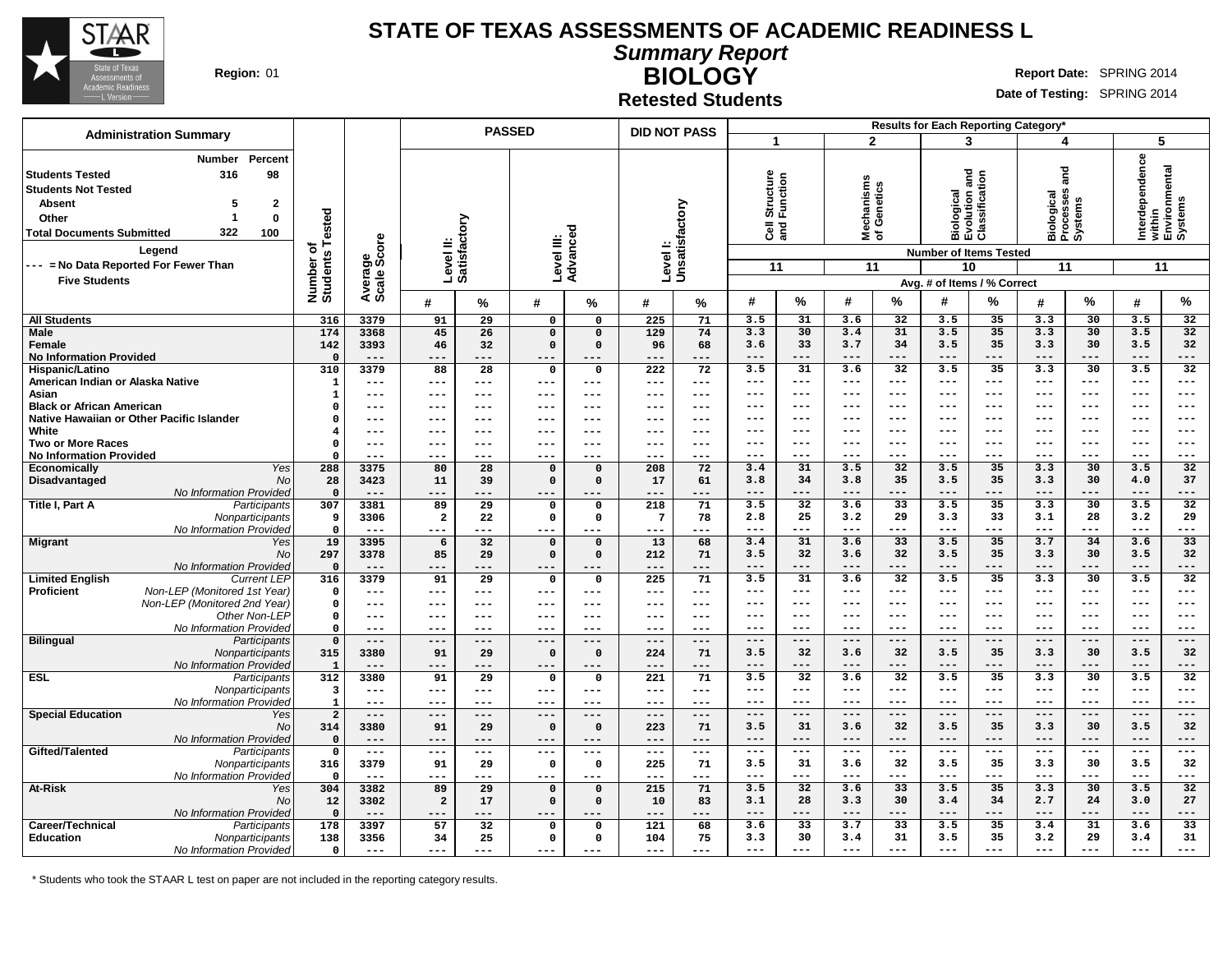

**Summary Report U.S. HISTORY Region:** 01 **Report Date:** SPRING 2014

**All Students**

**Date of Testing:** SPRING 2014

| <b>Administration Summary</b>                                                                                                                                                                                                                                             |                              |                        | <b>PASSED</b>             |           |                             | <b>DID NOT PASS</b> |                           |                     |                     |               |              | Results for Each Reporting Category* |                                                                                                                     |            |                                                            |                          |
|---------------------------------------------------------------------------------------------------------------------------------------------------------------------------------------------------------------------------------------------------------------------------|------------------------------|------------------------|---------------------------|-----------|-----------------------------|---------------------|---------------------------|---------------------|---------------------|---------------|--------------|--------------------------------------|---------------------------------------------------------------------------------------------------------------------|------------|------------------------------------------------------------|--------------------------|
|                                                                                                                                                                                                                                                                           |                              |                        |                           |           |                             |                     |                           |                     | 1                   |               |              | $\overline{2}$                       | 3                                                                                                                   |            | 4                                                          |                          |
| Percent<br>Number<br>234<br>100<br><b>Students Tested</b><br><b>Students Not Tested</b><br><b>Absent</b><br>0<br>1<br>$\bf{0}$<br>Other<br>0<br>235<br><b>Total Documents Submitted</b><br>100<br>Legend<br>--- = No Data Reported For Fewer Than<br><b>Five Students</b> | Number of<br>Students Tested | Average<br>Scale Score | Level II:<br>Satisfactory |           | Level III:<br>Advanced      |                     | Levell:<br>Unsatisfactory |                     |                     | History<br>30 | and          | Geography :<br>Culture<br>12         | overnment<br>Government<br>and<br>Citizenship<br><b>Number of Items Tested</b><br>10<br>Avg. # of Items / % Correct |            | Economics,<br>Science,<br>Technology,<br>and Society<br>16 |                          |
|                                                                                                                                                                                                                                                                           |                              |                        | #                         | %         | #                           | %                   | #                         | %                   | #                   | $\%$          | #            | %                                    | #                                                                                                                   | %          | #                                                          | %                        |
| <b>All Students</b>                                                                                                                                                                                                                                                       | 234                          | 3455                   | 97                        | 41        | $\mathbf{1}$                | $\mathbf 0$         | 137                       | 59                  | 12.8                | 43            | 5.0          | 42                                   | 3.4                                                                                                                 | 34         | 6.3                                                        | 40                       |
| Male                                                                                                                                                                                                                                                                      | 124                          | 3480                   | 57                        | 46        | $\mathbf 1$                 | $\mathbf{1}$        | 67                        | 54                  | 13.1                | 44            | 5.1          | 43                                   | 3.5                                                                                                                 | 35         | 6.5                                                        | 41                       |
| Female                                                                                                                                                                                                                                                                    | 110                          | 3425                   | 40                        | 36        | $\mathbf 0$                 | $\Omega$            | 70                        | 64                  | 12.4                | 41            | 4.9          | 41                                   | 3.2                                                                                                                 | 32         | 6.1                                                        | 38                       |
| <b>No Information Provided</b>                                                                                                                                                                                                                                            | $\Omega$                     | $---$                  | ---                       | ---       | $---$                       |                     | ---                       | ---                 | $---$               | ---           | ---          | ---                                  | ---                                                                                                                 | ---        | ---                                                        | $---$                    |
| Hispanic/Latino                                                                                                                                                                                                                                                           | 225                          | 3453                   | 93                        | 41        | 1                           | $\mathbf 0$         | 132                       | 59                  | 12.8                | 43            | 5.0          | 42                                   | 3.4                                                                                                                 | 34         | 6.3                                                        | $\overline{39}$          |
| American Indian or Alaska Native                                                                                                                                                                                                                                          | $\mathbf{1}$                 | ---                    | $---$                     | ---       | $---$                       | $\qquad \qquad - -$ | $---$                     | $---$               | $---$               | ---           | $---$        | ---                                  | ---                                                                                                                 | ---        | ---                                                        | $---$                    |
| Asian                                                                                                                                                                                                                                                                     | $\overline{\mathbf{2}}$      | ---                    | $---$                     | ---       | $---$                       | ---                 | ---                       | $---$               | ---                 | ---           | ---          | ---                                  | ---                                                                                                                 | ---        | ---                                                        | $---$                    |
| <b>Black or African American</b>                                                                                                                                                                                                                                          | $\Omega$                     | ---                    | $---$                     | ---       | ---                         | ---                 | ---                       | $---$               | ---                 | ---           | ---          | ---                                  | ---                                                                                                                 | ---        | ---                                                        | $---$                    |
| Native Hawaiian or Other Pacific Islander                                                                                                                                                                                                                                 | $\Omega$                     | ---                    | $--$                      | ---       | $---$                       | ---                 | ---                       | ---                 | ---                 | ---           | ---          | ---                                  | ---                                                                                                                 | ---        | ---                                                        | $---$                    |
| White                                                                                                                                                                                                                                                                     | 6                            | 3423                   | $\overline{\mathbf{2}}$   | 33        | $\mathbf 0$                 | $\Omega$            | $\overline{4}$            | 67                  | 12.0                | 40            | 5.0          | 42                                   | 3.0                                                                                                                 | 30         | 6.7                                                        | 42                       |
| <b>Two or More Races</b>                                                                                                                                                                                                                                                  | $\Omega$<br>$\Omega$         | $---$                  | $---$                     | ---       | $---$                       | $---$               | $---$                     | $\frac{1}{2}$       | $---$               | ---           | $---$        | ---                                  | ---<br>---                                                                                                          | ---<br>--- | ---                                                        | $---$                    |
| <b>No Information Provided</b><br><b>Yes</b>                                                                                                                                                                                                                              | 214                          | ---<br>3445            | $---$<br>88               | ---<br>41 | $---$                       | ---<br>$\mathbf 0$  | ---<br>126                | $- - -$<br>59       | $---$<br>12.7       | ---<br>42     | ---<br>5.0   | ---<br>41                            | 3.4                                                                                                                 | 34         | ---<br>6.3                                                 | $---$<br>$\overline{39}$ |
| Economically<br>Disadvantaged                                                                                                                                                                                                                                             | <b>No</b><br>20              | 3553                   | 9                         | 45        | $\mathbf 1$<br>$\mathbf{0}$ | $\Omega$            | 11                        | 55                  | 14.1                | 47            | 5.8          | 48                                   | 3.5                                                                                                                 | 35         | 6.9                                                        | 43                       |
| No Information Provided                                                                                                                                                                                                                                                   | $\mathbf 0$                  | $---$                  | $---$                     | ---       | ---                         | ---                 | $---$                     | $---$               | $-- -$              | ---           | $---$        | ---                                  | ---                                                                                                                 | ---        | ---                                                        | $---$                    |
| Title I, Part A<br>Participants                                                                                                                                                                                                                                           | 228                          | 3460                   | 96                        | 42        | $\mathbf 1$                 | $\mathbf 0$         | 132                       | 58                  | 12.9                | 43            | 5.1          | 42                                   | 3.4                                                                                                                 | 34         | 6.4                                                        | 40                       |
| Nonparticipants                                                                                                                                                                                                                                                           | 6                            | 3262                   | 1                         | 17        | $\mathbf 0$                 | 0                   | 5                         | 83                  | 10.3                | 34            | 3.3          | 28                                   | 3.3                                                                                                                 | 33         | 5.0                                                        | 31                       |
| No Information Provided                                                                                                                                                                                                                                                   | $\Omega$                     | $---$                  | $---$                     | ---       | ---                         | ---                 | ---                       | $---$               | $\qquad \qquad - -$ | ---           | ---          | ---                                  | ---                                                                                                                 | ---        | ---                                                        | $---$                    |
| <b>Migrant</b><br>Yes                                                                                                                                                                                                                                                     | 6                            | 3465                   | $\overline{a}$            | 33        | $\Omega$                    | $\Omega$            | $\overline{4}$            | 67                  | 12.5                | 42            | 6.0          | 50                                   | 3.5                                                                                                                 | 35         | 5.7                                                        | 35                       |
|                                                                                                                                                                                                                                                                           | No<br>228                    | 3454                   | 95                        | 42        | $\mathbf 1$                 | $\mathbf 0$         | 133                       | 58                  | 12.8                | 43            | 5.0          | 42                                   | 3.4                                                                                                                 | 34         | 6.3                                                        | 40                       |
| No Information Provided                                                                                                                                                                                                                                                   | $\mathbf 0$                  | $---$                  | $---$                     | ---       | $---$                       | ---                 | $---$                     | $---$               | $---$               | ---           | $---$        | ---                                  | ---                                                                                                                 | ---        | ---                                                        | $---$                    |
| <b>Limited English</b><br><b>Current LEP</b>                                                                                                                                                                                                                              | 234                          | 3455                   | 97                        | 41        | 1                           | $\mathbf 0$         | 137                       | 59                  | 12.8                | 43            | 5.0          | 42                                   | 3.4                                                                                                                 | 34         | 6.3                                                        | 40                       |
| Non-LEP (Monitored 1st Year)<br><b>Proficient</b>                                                                                                                                                                                                                         | $\mathbf 0$                  | ---                    | $---$                     | ---       | $---$                       | $---$               | $---$                     | $- - -$             | $---$               | ---           | $---$        | ---                                  | ---                                                                                                                 | ---        | ---                                                        | $---$                    |
| Non-LEP (Monitored 2nd Year)                                                                                                                                                                                                                                              | $\mathbf 0$                  | ---                    | $---$                     | $---$     | $---$                       | $---$               | ---                       | $- - -$             | $---$               | ---           | ---          | ---                                  | ---                                                                                                                 | ---        | ---                                                        | $---$                    |
| Other Non-LEP                                                                                                                                                                                                                                                             | $\mathbf 0$                  | ---                    | $---$                     | $--$      | $--$                        | ---                 | ---                       | $---$               | ---                 | ---           | ---          | ---                                  | ---                                                                                                                 | ---        | ---                                                        | $---$                    |
| No Information Provided                                                                                                                                                                                                                                                   | $\mathbf{o}$                 | $---$                  | $---$                     | ---       | $---$                       | $--$                | ---                       | $--$                | ---                 | ---           | ---          | ---                                  | ---                                                                                                                 | ---        | ---                                                        | $---$                    |
| <b>Bilingual</b><br>Participants                                                                                                                                                                                                                                          | $\Omega$                     | $---$                  | $\qquad \qquad - -$       | $---$     | $---$                       | $---$               | $---$                     | $---$               | $---$               | $---$         | $---$        | $---$                                | $---$                                                                                                               | ---        | $---$                                                      | $---$                    |
| Nonparticipants                                                                                                                                                                                                                                                           | 234<br>$\Omega$              | 3455<br>$---$          | 97<br>$---$               | 41<br>--- | $\mathbf 1$<br>$---$        | $\Omega$            | 137<br>$---$              | 59<br>$---$         | 12.8<br>$---$       | 43<br>---     | 5.0<br>$---$ | 42<br>---                            | 3.4<br>---                                                                                                          | 34<br>---  | 6.3<br>---                                                 | 40<br>$---$              |
| No Information Provided<br><b>ESL</b><br>Participants                                                                                                                                                                                                                     | 229                          | 3451                   | 94                        | 41        | $\mathbf{1}$                | 0                   | 135                       | 59                  | 12.8                | 43            | 5.0          | 42                                   | 3.4                                                                                                                 | 34         | 6.3                                                        | $\overline{39}$          |
| Nonparticipants                                                                                                                                                                                                                                                           | 5                            | 3629                   | 3                         | 60        | $\mathbf 0$                 | 0                   | $\overline{\mathbf{2}}$   | 40                  | 15.0                | 50            | 5.6          | 47                                   | 3.2                                                                                                                 | 32         | 8.8                                                        | 55                       |
| No Information Provided                                                                                                                                                                                                                                                   | $\mathbf 0$                  | $---$                  | $---$                     | ---       | $---$                       | $---$               | $---$                     | $---$               | $---$               | ---           | ---          | ---                                  | ---                                                                                                                 | ---        | ---                                                        | $---$                    |
| <b>Special Education</b><br>Yes                                                                                                                                                                                                                                           | $\Omega$                     | $---$                  | $---$                     | $-- -$    | $---$                       | $---$               | $---$                     | $\qquad \qquad - -$ | $---$               | ---           | $---$        | ---                                  | $---$                                                                                                               | ---        | ---                                                        | $---$                    |
| No                                                                                                                                                                                                                                                                        | 234                          | 3455                   | 97                        | 41        | $\mathbf 1$                 | $\mathbf 0$         | 137                       | 59                  | 12.8                | 43            | 5.0          | 42                                   | 3.4                                                                                                                 | 34         | 6.3                                                        | 40                       |
| No Information Provided                                                                                                                                                                                                                                                   | $\mathbf 0$                  | $---$                  | $---$                     | ---       | $---$                       | $--$                | $---$                     | $---$               | $-- -$              | ---           | ---          | ---                                  | ---                                                                                                                 | ---        | ---                                                        | $---$                    |
| Gifted/Talented<br>Participants                                                                                                                                                                                                                                           | $\Omega$                     | $---$                  | $---$                     | ---       | $---$                       | $---$               | $---$                     | $- - -$             | $\qquad \qquad - -$ | ---           | $---$        | ---                                  | $---$                                                                                                               | ---        | $---$                                                      | $---$                    |
| Nonparticipants                                                                                                                                                                                                                                                           | 234                          | 3455                   | 97                        | 41        | $\mathbf 1$                 | 0                   | 137                       | 59                  | 12.8                | 43            | 5.0          | 42                                   | 3.4                                                                                                                 | 34         | 6.3                                                        | 40                       |
| No Information Provided                                                                                                                                                                                                                                                   | $\Omega$                     | $---$                  | $---$                     | ---       | $---$                       | $---$               | ---                       | $---$               | ---                 | ---           | ---          | ---                                  | ---                                                                                                                 | ---        | ---                                                        | $---$                    |
| At-Risk<br>Yes                                                                                                                                                                                                                                                            | 228                          | 3456                   | 95                        | 42        | $\mathbf 1$                 | $\mathbf 0$         | 133                       | 58                  | 12.8                | 43            | 5.1          | 42                                   | 3.4                                                                                                                 | 34         | 6.3                                                        | 40                       |
|                                                                                                                                                                                                                                                                           | No<br>6                      | 3384                   | $\overline{\mathbf{2}}$   | 33        | $\mathbf 0$                 | $\mathbf 0$         | $\overline{\mathbf{4}}$   | 67                  | 12.0                | 40            | 3.5          | 29                                   | 3.7                                                                                                                 | 37         | 6.2                                                        | 39                       |
| No Information Provided                                                                                                                                                                                                                                                   | $\Omega$                     | $---$                  |                           | ---       | ---                         |                     | ---                       | ---                 | $---$               | ---           | ---          | ---                                  | ---                                                                                                                 | ---        | ---                                                        | $---$                    |
| Career/Technical<br>Participants                                                                                                                                                                                                                                          | 166                          | 3473                   | 69                        | 42        | $\mathbf{o}$                | $\mathbf 0$         | 97                        | 58                  | 13.0                | 43            | 5.2          | 43                                   | 3.5                                                                                                                 | 35         | 6.4                                                        | 40                       |
| Education<br>Nonparticipants                                                                                                                                                                                                                                              | 68                           | 3409                   | 28                        | 41        | 1                           | $\mathbf 1$         | 40                        | 59                  | 12.4<br>$---$       | 41<br>---     | 4.6<br>---   | 38<br>---                            | 3.2<br>---                                                                                                          | 32<br>---  | 6.1<br>---                                                 | 38<br>---                |
| No Information Provided                                                                                                                                                                                                                                                   | $\mathsf{o}$                 | $---$                  | $---$                     | ---       | $---$                       | $---$               | ---                       | $---$               |                     |               |              |                                      |                                                                                                                     |            |                                                            |                          |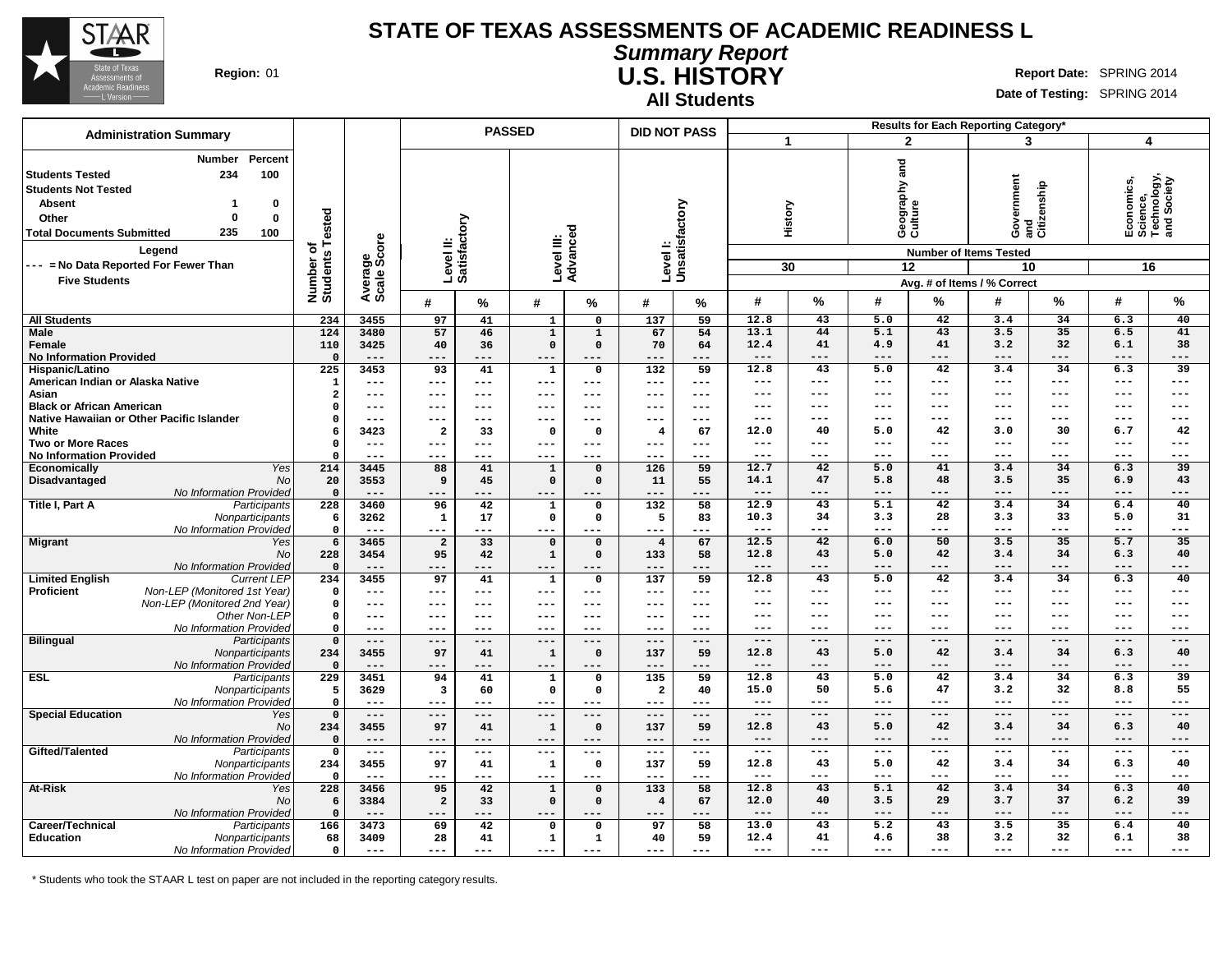

**At-Risk** 

#### **STATE OF TEXAS ASSESSMENTS OF ACADEMIC READINESS L**

**Summary Report**

**DID NOT PASS**

**U.S. HISTORY Region:** 01 **Report** Date: SPRING 2014

**--- --- --- --- --- --- --- --- 12.8 43 5.1 42 3.4 34 6.4 40 --- --- --- --- --- --- --- --- 12.9 43 5.1 43 3.4 34 6.4 40 12.0 40 3.5 29 3.7 37 6.2 39 --- --- --- --- --- --- --- --- 13.0 43 5.3 44 3.5 35 6.5 41 12.4 41 4.6 38 3.2 32 6.1 38 --- --- --- --- --- --- --- ---**

**Results for Each Reporting Category\* 1 2 3 4**

**Date of Testing:** SPRING 2014

**First-Time Tested Students**

|                                  | Number<br>гегсен                          |                            |                |                     |                        |                     |              |                  |                           |                     |         |         |                        |                               |                                  |         |                                                      |
|----------------------------------|-------------------------------------------|----------------------------|----------------|---------------------|------------------------|---------------------|--------------|------------------|---------------------------|---------------------|---------|---------|------------------------|-------------------------------|----------------------------------|---------|------------------------------------------------------|
| <b>Students Tested</b>           | 227<br>100                                |                            |                |                     |                        |                     |              |                  |                           |                     |         | and     |                        |                               |                                  |         |                                                      |
| <b>Students Not Tested</b>       |                                           |                            |                |                     |                        |                     |              |                  |                           |                     |         |         |                        |                               |                                  |         |                                                      |
| Absent                           | 0                                         |                            |                |                     |                        |                     |              |                  |                           |                     |         |         |                        |                               | qidana:                          |         |                                                      |
| Other                            | $\mathbf{0}$<br>$\mathbf{0}$              | ested                      |                |                     |                        |                     |              |                  |                           |                     | History |         | Geography ;<br>Culture |                               | Government<br>and<br>Citizenship |         | Economics,<br>Science,<br>Technology,<br>and Society |
| <b>Total Documents Submitted</b> | 228<br>100                                |                            |                |                     |                        |                     | ਠ            |                  |                           |                     |         |         |                        |                               |                                  |         |                                                      |
|                                  |                                           | ⊢                          |                |                     | actory                 |                     |              |                  |                           |                     |         |         |                        |                               |                                  |         |                                                      |
|                                  | Legend                                    | ㅎ<br>Number of<br>Students | ge<br>Score    |                     | Level II:<br>Satisfact | Level III:          | Advance      |                  | Levell:<br>Unsatisfactory |                     |         |         |                        | <b>Number of Items Tested</b> |                                  |         |                                                      |
|                                  | --- = No Data Reported For Fewer Than     |                            |                |                     |                        |                     |              |                  |                           |                     | 30      |         | 12                     |                               | 10                               |         | 16                                                   |
| <b>Five Students</b>             |                                           |                            | Avera<br>Scale |                     |                        |                     |              |                  |                           |                     |         |         |                        | Avg. # of Items / % Correct   |                                  |         |                                                      |
|                                  |                                           |                            |                |                     |                        |                     |              |                  |                           |                     |         |         |                        |                               |                                  |         |                                                      |
|                                  |                                           |                            |                | #                   | %                      | #                   | ℅            | #                | %                         | #                   | %       | #       | %                      | #                             | %                                | #       | $\%$                                                 |
| <b>All Students</b>              |                                           | 227                        | 3460           | 95                  | 42                     | $\mathbf{1}$        | $\mathbf 0$  | 132              | 58                        | 12.8                | 43      | 5.1     | 42                     | 3.4                           | 34                               | 6.4     | 40                                                   |
| <b>Male</b>                      |                                           | 120                        | 3490           | 56                  | 47                     | $\overline{1}$      | $\mathbf{1}$ | 64               | 53                        | 13.2                | 44      | 5.2     | 43                     | 3.6                           | 36                               | 6.6     | 42                                                   |
| Female                           |                                           | 107                        | 3426           | 39                  | 36                     | $\mathbf 0$         | $\mathbf{0}$ | 68               | 64                        | 12.4                | 41      | 5.0     | 41                     | 3.3                           | 33                               | 6.1     | 38                                                   |
| <b>No Information Provided</b>   |                                           | $\Omega$                   | $---$          | $---$               | $---$                  | $---$               | ---          | $- - -$          | $- - -$                   | $---$               | $---$   | $---$   | $---$                  | $---$                         | $---$                            | $---$   | $---$                                                |
| Hispanic/Latino                  |                                           | 218                        | 3459           | 91                  | 42                     | $\mathbf{1}$        | $\Omega$     | 127              | 58                        | 12.8                | 43      | 5.0     | 42                     | 3.4                           | 34                               | 6.4     | 40                                                   |
| American Indian or Alaska Native |                                           | $\mathbf{1}$               | $---$          | $---$               | ---                    | $\qquad \qquad - -$ | ---          | ---              | $---$                     | $\qquad \qquad - -$ | $---$   | $---$   | $- - -$                | $- - -$                       | $- - -$                          | $---$   | $---$                                                |
| Asian                            |                                           | $\overline{a}$             | $---$          | $---$               | ---                    | $---$               | $---$        | $---$            | $---$                     | $---$               | $---$   | $- - -$ | $\frac{1}{2}$          | $---$                         | $- - -$                          | $---$   | $---$                                                |
| <b>Black or African American</b> |                                           | $\Omega$                   | $--$           | $---$               | ---                    | $--$                | ---          | ---              | ---                       | $---$               | $---$   | $---$   | $---$                  | $\qquad \qquad -$             | ---                              | $---$   | $---$                                                |
|                                  | Native Hawaiian or Other Pacific Islander | $\Omega$                   | $---$          | ---                 | ---                    | $---$               | ---          | ---              | ---                       | $- - -$             | $---$   | $- - -$ | $---$                  | $---$                         | $- - -$                          | $---$   | $---$                                                |
| White                            |                                           | 6                          | 3423           | $\overline{a}$      | 33                     | $\mathbf 0$         | $\Omega$     | -4               | 67                        | 12.0                | 40      | 5.0     | 42                     | 3.0                           | 30                               | 6.7     | 42                                                   |
| <b>Two or More Races</b>         |                                           | $\Omega$                   | $---$          | ---                 | ---                    | $-- -$              | ---          | ---              | $--$                      | $\qquad \qquad - -$ | $---$   | $- - -$ | $---$                  | $- - -$                       | $- - -$                          | $---$   | $---$                                                |
| <b>No Information Provided</b>   |                                           | $\Omega$                   | $---$          | $\qquad \qquad -$   | ---                    | ---                 | ---          | ---              | $---$                     | $\qquad \qquad - -$ | $---$   | $- - -$ | $\qquad \qquad -$      | $---$                         | $- - -$                          | $---$   | $---$                                                |
| Economically                     | Yes                                       | 207                        | 3451           | 86                  | 42                     | $\mathbf{1}$        | $\mathbf{0}$ | 121              | 58                        | 12.7                | 42      | 5.0     | 42                     | 3.4                           | 34                               | 6.3     | 40                                                   |
| Disadvantaged                    | No                                        | 20                         | 3553           | 9                   | 45                     | $\mathbf 0$         | $\Omega$     | 11               | 55                        | 14.1                | 47      | 5.8     | 48                     | 3.5                           | 35                               | 6.9     | 43                                                   |
|                                  | No Information Provided                   | $\Omega$                   | $---$          | $---$               | ---                    | $---$               | ---          | $-- -$           | ---                       | $---$               | $---$   | $---$   | $---$                  | $---$                         | $---$                            | $---$   | $---$                                                |
| Title I, Part A                  | Participants                              | 221                        | 3465           | 94                  | 43                     | $\mathbf{1}$        | 0            | 127              | 57                        | 12.9                | 43      | 5.1     | 43                     | 3.4                           | 34                               | 6.4     | 40                                                   |
|                                  | Nonparticipants                           | 6                          | 3262           | $\mathbf{1}$        | 17                     | $\mathbf 0$         | $\mathbf{0}$ | 5                | 83                        | 10.3                | 34      | 3.3     | 28                     | 3.3                           | 33                               | 5.0     | 31                                                   |
|                                  | No Information Provided                   | $\mathbf 0$                | $- - -$        | $\qquad \qquad - -$ | ---                    | $\qquad \qquad - -$ | $---$        | $---$            | $---$                     | $\frac{1}{2}$       | $---$   | $---$   | $\frac{1}{2}$          | $\frac{1}{2}$                 | $\frac{1}{2}$                    | $---$   | $---$                                                |
| <b>Migrant</b>                   | Yes                                       | 6                          | 3465           | $\overline{2}$      | 33                     | $\mathbf 0$         | $\mathbf 0$  | $\overline{4}$   | 67                        | 12.5                | 42      | 6.0     | 50                     | 3.5                           | 35                               | 5.7     | 35                                                   |
|                                  | No                                        | 221                        | 3460           | 93                  | 42                     | $\mathbf{1}$        | $\Omega$     | 128              | 58                        | 12.8                | 43      | 5.0     | 42                     | 3.4                           | 34                               | 6.4     | 40                                                   |
|                                  | No Information Provided                   | $\mathbf 0$                | $---$          | $---$               | ---                    | $---$               | ---          | $---$            | $---$                     | $---$               | $---$   | $---$   | $- - -$                | $---$                         | $---$                            | $---$   | $---$                                                |
| <b>Limited English</b>           | <b>Current LEP</b>                        | $\overline{227}$           | 3460           | 95                  | 42                     | $\mathbf{1}$        | $\mathbf{0}$ | $\overline{132}$ | 58                        | 12.8                | 43      | 5.1     | 42                     | 3.4                           | 34                               | 6.4     | 40                                                   |
| Proficient                       | Non-LEP (Monitored 1st Year)              | $\Omega$                   | $---$          | $- - -$             | ---                    | $---$               | ---          | $---$            | $---$                     | $---$               | $---$   | $---$   | $---$                  | $---$                         | $---$                            | ---     | $---$                                                |
|                                  | Non-LEP (Monitored 2nd Year)              | $\mathbf 0$                | $---$          | $---$               | ---                    | ---                 | ---          | ---              | ---                       | $---$               | $--$    | ---     | $---$                  | $---$                         |                                  | $---$   | $---$                                                |
|                                  | Other Non-LEP                             | $\mathbf 0$                | $---$          | $---$               | ---                    | $---$               | ---          | ---              | ---                       | $--$                | $--$    | $- - -$ | $---$                  | $-- -$                        | $- - -$                          | $---$   | ---                                                  |
|                                  | No Information Provided                   | $\Omega$                   | $---$          | ---                 | ---                    | ---                 | ---          | ---              | ---                       | $- - -$             | $- - -$ | $- - -$ | $---$                  | $- - -$                       | $- - -$                          | $- - -$ | $---$                                                |
| <b>Bilingual</b>                 | Participants                              | $\mathbf{o}$               | $---$          | $---$               | ---                    | ---                 | ---          | $---$            | $---$                     | $---$               | $---$   | $---$   | $---$                  | $---$                         | $- - -$                          | $---$   | $---$                                                |
|                                  | Nonparticipants                           | 227                        | 3460           | 95                  | 42                     | $\mathbf 1$         | $\Omega$     | 132              | 58                        | 12.8                | 43      | 5.1     | 42                     | 3.4                           | 34                               | 6.4     | 40                                                   |
|                                  | No Information Provided                   | $\Omega$                   | $---$          | $---$               | $---$                  | $---$               | $---$        | $---$            | $---$                     | $---$               | $---$   | $---$   | $---$                  | $---$                         | ---                              | $---$   | $---$                                                |
| <b>ESL</b>                       | Participants                              | 222                        | 3456           | 92                  | 41                     | $\mathbf{1}$        | $\mathbf{o}$ | 130              | 59                        | 12.8                | 43      | 5.1     | 42                     | 3.4                           | $\overline{34}$                  | 6.3     | $\overline{39}$                                      |
|                                  | Nonparticipants                           | 5                          | 3629           | 3                   | 60                     | $\mathbf 0$         | $^{\circ}$   | $\overline{a}$   | 40                        | 15.0                | 50      | 5.6     | 47                     | 3.2                           | 32                               | 8.8     | 55                                                   |
|                                  | No Information Provided                   | $\Omega$                   | $---$          | $\qquad \qquad - -$ | ---                    | $---$               | ---          | $---$            | $---$                     | $- - -$             | $---$   | $- - -$ | $- - -$                | $---$                         | $- - -$                          | $- - -$ | $- - -$                                              |
| <b>Special Education</b>         | Yes                                       | $\mathbf 0$                | $---$          | $---$               | ---                    | $---$               | $---$        | $---$            | $---$                     | $---$               | $---$   | $---$   | $- - -$                | $---$                         | $---$                            | $---$   | $---$                                                |
|                                  | No                                        | 227                        | 3460           | 95                  | 42                     | $\mathbf 1$         | $\Omega$     | 132              | 58                        | 12.8                | 43      | 5.1     | 42                     | 3.4                           | 34                               | 6.4     | 40                                                   |
|                                  | No Information Provided                   | $\Omega$                   | $---$          | ---                 | ---                    | $---$               | ---          | ---              | $---$                     | $---$               | $---$   | $---$   | $- - -$                | $---$                         | $- - -$                          | $---$   | $---$                                                |
| Gifted/Talented                  | Participants                              | $\mathbf 0$                | $---$          | $---$               | ---                    | $---$               | ---          | ---              | $---$                     | $\qquad \qquad - -$ | $---$   | $---$   | $- - -$                | $---$                         | $---$                            | ---     | $---$                                                |

 **--- --- --- --- --- --- --- 3460 95 42 1 0 132 58 --- --- --- --- --- --- --- 3462 93 42 1 0 128 58 3384 2 33 0 0 4 67 --- --- --- --- --- --- --- 3482 67 42 0 0 92 58 3409 28 41 1 1 40 59 --- --- --- --- --- --- ---**

\* Students who took the STAAR L test on paper are not included in the reporting category results.

No

**Administration Summary PASSED**

**Number Percent**

**Nonparticipants** No Information Provided<br>Yes

No Information Provided

No Information Provided

**Career/Technical** Participants **Education** Nonparticipants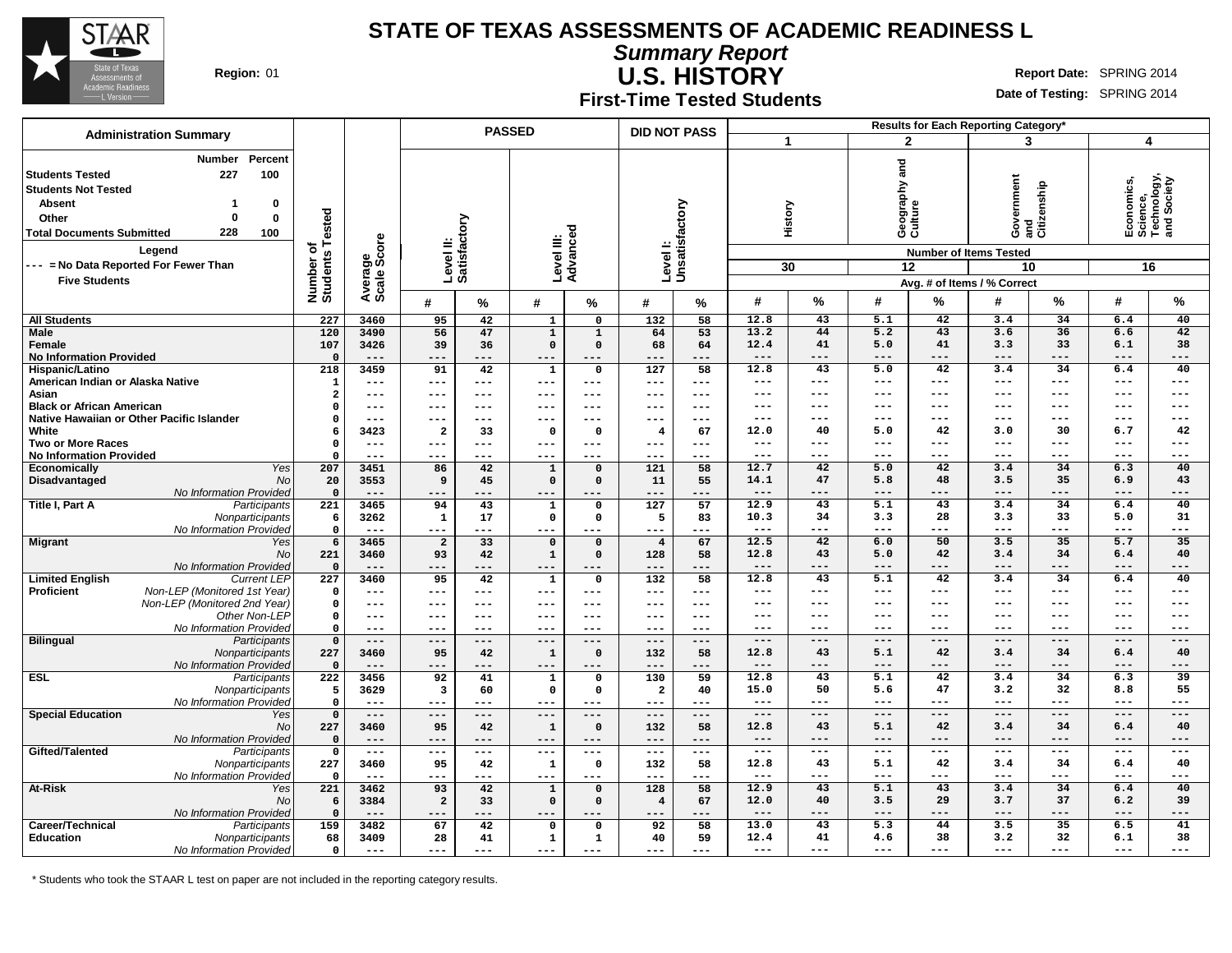

**Summary Report U.S. HISTORY Region:** 01 **Report** Date: SPRING 2014

**Date of Testing:** SPRING 2014

**Retested Students**

|                                                                                                                                                                                                                                                                                                                  |                                   |                                                                   |                                  | <b>PASSED</b> |                        |                      | <b>DID NOT PASS</b> |                     |                              |                          |                                                         |                  | Results for Each Reporting Category*                                                                   |                        |                                                            |                 |
|------------------------------------------------------------------------------------------------------------------------------------------------------------------------------------------------------------------------------------------------------------------------------------------------------------------|-----------------------------------|-------------------------------------------------------------------|----------------------------------|---------------|------------------------|----------------------|---------------------|---------------------|------------------------------|--------------------------|---------------------------------------------------------|------------------|--------------------------------------------------------------------------------------------------------|------------------------|------------------------------------------------------------|-----------------|
| <b>Administration Summary</b>                                                                                                                                                                                                                                                                                    |                                   |                                                                   |                                  |               |                        |                      |                     |                     | 1                            |                          | $\overline{2}$                                          |                  | 3                                                                                                      |                        | $\overline{\mathbf{4}}$                                    |                 |
| Number<br>Percent<br><b>Students Tested</b><br>$\overline{7}$<br>100<br><b>Students Not Tested</b><br><b>Absent</b><br>$\Omega$<br>0<br>$\bf{0}$<br>$\mathbf 0$<br>Other<br>$\overline{7}$<br><b>Total Documents Submitted</b><br>100<br>Legend<br>--- = No Data Reported For Fewer Than<br><b>Five Students</b> | Number of<br>Students Tested      | ige<br>Score<br>Avera<br>Scale                                    | Level II:<br>Satisfactory        |               | Level III:<br>Advancec | τ                    | Level I:            | Unsatisfactory      |                              | History<br>30            | and<br>Geography a<br>Culture<br>12                     |                  | Government<br>and<br>Citizenship<br><b>Number of Items Tested</b><br>10<br>Avg. # of Items / % Correct |                        | Economics,<br>Science,<br>Technology,<br>and Society<br>16 |                 |
|                                                                                                                                                                                                                                                                                                                  |                                   |                                                                   | #                                | $\%$          | #                      | %                    | #                   | %                   | #                            | %                        | #                                                       | %                | #                                                                                                      | %                      | #                                                          | %               |
| <b>All Students</b>                                                                                                                                                                                                                                                                                              | $7\phantom{.0}$                   | 3277                                                              | $\overline{a}$                   | 29            | 0                      | $\mathbf 0$          | 5                   | 71                  | 11.6                         | 39                       | 4.0                                                     | 33               | 2.1                                                                                                    | 21                     | 4.9                                                        | 30              |
| <b>Male</b>                                                                                                                                                                                                                                                                                                      | $\overline{4}$                    | $---$                                                             | $---$                            | $- - -$       | $---$                  | $---$                | $---$               | $\qquad \qquad - -$ | $---$                        | $---$                    | $\hspace{0.05cm} - \hspace{0.05cm} - \hspace{0.05cm} -$ | $---$            | $\qquad \qquad - -$                                                                                    | $---$                  | $\hspace{0.05cm}$ - $\hspace{0.05cm}$ - $\hspace{0.05cm}$  | $-- -$          |
| Female                                                                                                                                                                                                                                                                                                           | $\overline{\mathbf{3}}$           | $---$                                                             | ---                              | $---$         | $---$                  | $---$                | $---$               | $---$               | $\qquad \qquad - -$          | $---$                    | $---$                                                   | ---              | $---$                                                                                                  | ---                    | ---                                                        | $-- -$          |
| <b>No Information Provided</b>                                                                                                                                                                                                                                                                                   | $\mathbf 0$<br>7                  | $---$<br>3277                                                     | $---$<br>$\overline{2}$          | $---$<br>29   | $---$<br>$\mathbf 0$   | $---$<br>$\mathbf 0$ | $---$               | $---$<br>71         | $-- -$<br>11.6               | $---$<br>$\overline{39}$ | $---$<br>4.0                                            | ---<br>33        | ---<br>$\overline{2.1}$                                                                                | ---<br>$\overline{21}$ | $---$<br>4.9                                               | ---<br>30       |
| Hispanic/Latino<br>American Indian or Alaska Native                                                                                                                                                                                                                                                              | $\mathbf 0$                       | $---$                                                             | $---$                            | $---$         | $---$                  | $---$                | 5<br>$---$          | ---                 | $---$                        | $---$                    | $---$                                                   | ---              | ---                                                                                                    | ---                    | $---$                                                      | ---             |
| Asian                                                                                                                                                                                                                                                                                                            | $\Omega$                          | $---$                                                             | ---                              | $---$         | $---$                  | $---$                | $---$               | $---$               | $\qquad \qquad -$            | $---$                    | $\qquad \qquad - -$                                     | ---              | ---                                                                                                    | ---                    | $---$                                                      | ---             |
| <b>Black or African American</b>                                                                                                                                                                                                                                                                                 | $\Omega$                          | $---$                                                             | $-- -$                           | $---$         | ---                    | $---$                | $--$                | $---$               | ---                          | ---                      | $---$                                                   | ---              | ---                                                                                                    | ---                    | ---                                                        | ---             |
| Native Hawaiian or Other Pacific Islander                                                                                                                                                                                                                                                                        | $\Omega$                          | $---$                                                             | $---$                            | $---$         | $---$                  | $---$                | $---$               | $---$               | $---$                        | $---$                    | $---$                                                   | ---              | ---                                                                                                    | ---                    | $---$                                                      | ---             |
| White                                                                                                                                                                                                                                                                                                            | $\Omega$                          | $---$                                                             | $---$                            | $- - -$       | ---                    | $---$                | $---$               | $--$                | ---                          | $--$                     | $---$                                                   | ---              | ---                                                                                                    | ---                    | ---                                                        | ---             |
| <b>Two or More Races</b>                                                                                                                                                                                                                                                                                         | $\mathbf{o}$                      | $---$                                                             | ---                              | $---$         | ---                    | $---$                | $---$               | $--$                | $\qquad \qquad - -$<br>$---$ | ---<br>$---$             | $- - -$<br>$- - -$                                      | ---<br>$---$     | ---<br>---                                                                                             | ---<br>---             | $---$<br>$---$                                             | ---             |
| <b>No Information Provided</b><br><b>Yes</b><br>Economically                                                                                                                                                                                                                                                     | $\mathbf 0$<br>$7\phantom{.0}$    | $---$<br>3277                                                     | $--$<br>$\overline{\mathbf{2}}$  | $---$<br>29   | $---$<br>$\mathbf 0$   | ---<br>$\mathbf 0$   | $---$<br>5          | ---<br>71           | 11.6                         | 39                       | 4.0                                                     | 33               | 2.1                                                                                                    | 21                     | 4.9                                                        | ---<br>30       |
| Disadvantaged<br><b>No</b>                                                                                                                                                                                                                                                                                       | $\mathbf{o}$                      | $---$                                                             | $---$                            | $---$         | $---$                  | $---$                | $---$               | ---                 | $---$                        | $---$                    | $---$                                                   | ---              | $---$                                                                                                  | ---                    | $---$                                                      | ---             |
| No Information Provided                                                                                                                                                                                                                                                                                          | $\mathbf 0$                       | $---$                                                             | $---$                            | $---$         | $---$                  | ---                  | $---$               | ---                 | $---$                        | $---$                    | $---$                                                   | ---              | $---$                                                                                                  | ---                    | $- - -$                                                    | ---             |
| Title I, Part A<br>Participants                                                                                                                                                                                                                                                                                  | $\overline{7}$                    | 3277                                                              | $\overline{\mathbf{2}}$          | 29            | 0                      | 0                    | 5                   | 71                  | 11.6                         | 39                       | 4.0                                                     | 33               | 2.1                                                                                                    | 21                     | 4.9                                                        | 30              |
| Nonparticipants                                                                                                                                                                                                                                                                                                  | $\mathbf 0$                       | $---$                                                             | $---$                            | $---$         | $---$                  | $\qquad \qquad - -$  | $\qquad \qquad - -$ | $- - -$             | $\qquad \qquad -$            | $---$                    | $\qquad \qquad - -$                                     | ---              | $---$                                                                                                  | ---                    | $---$                                                      | ---             |
| No Information Provided                                                                                                                                                                                                                                                                                          | $\mathbf 0$                       | $---$                                                             | ---                              |               | ---                    | ---                  | ---                 | ---                 | $---$<br>$---$               | $---$                    | $\qquad \qquad - -$                                     | ---              | $\cdots$<br>$- - -$                                                                                    | ---                    | $---$                                                      | ---             |
| <b>Migrant</b><br>Yes<br><b>No</b>                                                                                                                                                                                                                                                                               | $\mathsf{o}\,$<br>$7\overline{ }$ | $---$<br>3277                                                     | $---$<br>$\overline{\mathbf{2}}$ | $---$<br>29   | $---$<br>$\mathbf 0$   | $---$<br>$\mathbf 0$ | $---$<br>5          | $---$<br>71         | 11.6                         | $---$<br>39              | $---$<br>4.0                                            | $---$<br>33      | 2.1                                                                                                    | ---<br>21              | $---$<br>4.9                                               | ---<br>30       |
| No Information Provided                                                                                                                                                                                                                                                                                          | $\mathsf{o}\,$                    | $---$                                                             |                                  | ---           | $---$                  | $---$                | ---                 | ---                 | $---$                        | ---                      | $---$                                                   | ---              | ---                                                                                                    | ---                    | ---                                                        | ---             |
| <b>Limited English</b><br><b>Current LEP</b>                                                                                                                                                                                                                                                                     | $\overline{7}$                    | 3277                                                              | $\overline{2}$                   | 29            | 0                      | $\mathbf 0$          | 5                   | 71                  | 11.6                         | 39                       | 4.0                                                     | $\overline{33}$  | 2.1                                                                                                    | $\overline{21}$        | 4.9                                                        | 30              |
| Non-LEP (Monitored 1st Year)<br><b>Proficient</b>                                                                                                                                                                                                                                                                | $\mathbf 0$                       | $---$                                                             | ---                              | ---           | $---$                  | ---                  | ---                 | ---                 | $---$                        | $---$                    | $---$                                                   | $---$            | $---$                                                                                                  | ---                    | $---$                                                      | ---             |
| Non-LEP (Monitored 2nd Year)                                                                                                                                                                                                                                                                                     | $\mathbf 0$                       | $---$                                                             | $--$                             | $---$         | $---$                  | $---$                | $---$               | ---                 | $---$                        | $---$                    | $---$                                                   | $---$            | $---$                                                                                                  | ---                    | $---$                                                      | ---             |
| Other Non-LEP                                                                                                                                                                                                                                                                                                    | $\mathbf 0$                       | $---$                                                             | ---                              | $---$         | $---$                  | $---$                | $---$               | $---$               | $---$                        | $---$                    | $--$                                                    | $---$            | $---$                                                                                                  | ---                    | ---                                                        | ---             |
| No Information Provided                                                                                                                                                                                                                                                                                          | $\Omega$<br>$\mathsf{o}\,$        | $---$<br>$---$                                                    | $- - -$                          | $- - -$       | $---$<br>$---$         | $---$                | $---$<br>$---$      | $---$<br>$---$      | $---$<br>$---$               | $---$<br>$- - -$         | $---$<br>$- - -$                                        | $---$<br>$- - -$ | $---$<br>$- - -$                                                                                       | ---<br>$- - -$         | $---$<br>$- - -$                                           | ---<br>$- - -$  |
| <b>Bilingual</b><br>Participants<br>Nonparticipants                                                                                                                                                                                                                                                              | $7\phantom{.0}$                   | 3277                                                              | $---$<br>$\overline{\mathbf{2}}$ | $---$<br>29   | $\mathbf 0$            | $---$<br>$\mathbf 0$ | 5                   | 71                  | 11.6                         | 39                       | 4.0                                                     | 33               | 2.1                                                                                                    | 21                     | 4.9                                                        | 30              |
| No Information Provided                                                                                                                                                                                                                                                                                          | $\mathbf 0$                       | $---$                                                             | ---                              | ---           | ---                    | $-- -$               | ---                 | ---                 | $---$                        | $---$                    | $---$                                                   | ---              | $---$                                                                                                  | ---                    | $---$                                                      | ---             |
| <b>ESL</b><br>Participants                                                                                                                                                                                                                                                                                       | $7\phantom{.0}$                   | 3277                                                              | $\overline{a}$                   | 29            | 0                      | $\mathbf 0$          | 5                   | 71                  | 11.6                         | $\overline{39}$          | 4.0                                                     | $\overline{33}$  | 2.1                                                                                                    | $\overline{21}$        | 4.9                                                        | $\overline{30}$ |
| Nonparticipants                                                                                                                                                                                                                                                                                                  | $\mathbf 0$                       | $---$                                                             | $---$                            | $---$         | ---                    | $---$                | $---$               | $---$               | $---$                        | $---$                    | $---$                                                   | $---$            | $---$                                                                                                  | ---                    | $---$                                                      | ---             |
| No Information Provided                                                                                                                                                                                                                                                                                          | $\mathbf 0$                       | $---$                                                             | ---                              | ---           | $---$                  | ---                  | $---$               | ---                 | $---$                        | $---$                    | $---$                                                   | $---$            | $---$                                                                                                  | ---                    | $---$                                                      | ---             |
| <b>Special Education</b><br>Yes<br><b>No</b>                                                                                                                                                                                                                                                                     | $\mathsf{o}\,$<br>$7\overline{ }$ | $\hspace{0.05cm}$ - $\hspace{0.05cm}$ - $\hspace{0.05cm}$<br>3277 | $---$<br>$\overline{\mathbf{2}}$ | $---$<br>29   | $---$<br>$\mathbf 0$   | $---$<br>$\mathbf 0$ | $---$<br>5          | $---$<br>71         | $---$<br>11.6                | $---$<br>39              | $---$<br>4.0                                            | $---$<br>33      | $---$<br>2.1                                                                                           | ---<br>21              | $---$<br>4.9                                               | ---<br>30       |
| No Information Provided                                                                                                                                                                                                                                                                                          | $\mathbf 0$                       | $- - -$                                                           | ---                              | ---           | ---                    |                      |                     | ---                 | $---$                        | $---$                    | $---$                                                   | ---              | $---$                                                                                                  | ---                    | $---$                                                      | ---             |
| Gifted/Talented<br>Participants                                                                                                                                                                                                                                                                                  | 0                                 | $---$                                                             | $---$                            | $---$         | $---$                  | $---$                | $---$               | ---                 | $---$                        | $---$                    | $---$                                                   | $---$            | $---$                                                                                                  | ---                    | $---$                                                      | ---             |
| Nonparticipants                                                                                                                                                                                                                                                                                                  | $7\phantom{.0}$                   | 3277                                                              | $\overline{\mathbf{2}}$          | 29            | $\mathbf 0$            | 0                    | 5                   | 71                  | 11.6                         | 39                       | 4.0                                                     | 33               | 2.1                                                                                                    | 21                     | 4.9                                                        | 30              |
| No Information Provided                                                                                                                                                                                                                                                                                          | $\mathbf 0$                       | $---$                                                             | $---$                            | $---$         | $---$                  | $---$                | $---$               | $---$               | $\qquad \qquad -$            | $---$                    | $---$                                                   | ---              | $---$                                                                                                  | ---                    | $---$                                                      | ---             |
| At-Risk<br>Yes                                                                                                                                                                                                                                                                                                   | $\overline{7}$                    | 3277                                                              | $\overline{a}$                   | 29            | $\mathbf 0$            | $\mathbf 0$          | 5                   | 71                  | 11.6                         | 39                       | 4.0                                                     | 33               | 2.1                                                                                                    | 21                     | 4.9                                                        | 30              |
| <b>No</b>                                                                                                                                                                                                                                                                                                        | $\mathbf 0$                       | $---$                                                             | $---$<br>---                     | $---$<br>---  | $---$                  | $---$                | $---$               | $---$               | $---$<br>$---$               | $---$<br>$---$           | $---$<br>$---$                                          | ---<br>---       | $---$<br>---                                                                                           | ---<br>---             | $---$<br>$---$                                             | ---<br>---      |
| No Information Provided<br>Career/Technical<br>Participants                                                                                                                                                                                                                                                      | $\mathbf 0$<br>7                  | $---$<br>3277                                                     | $\overline{\mathbf{2}}$          | 29            | ---<br>0               | ---<br>$\mathbf 0$   | ---<br>5            | ---<br>71           | 11.6                         | 39                       | 4.0                                                     | 33               | 2.1                                                                                                    | 21                     | 4.9                                                        | 30              |
| <b>Education</b><br>Nonparticipants                                                                                                                                                                                                                                                                              | $\mathbf 0$                       | $---$                                                             | $---$                            | $---$         | ---                    | $---$                | $\qquad \qquad - -$ | $---$               | $---$                        | $---$                    | $- - -$                                                 | $---$            | $---$                                                                                                  | $---$                  | $---$                                                      | ---             |
| No Information Provided                                                                                                                                                                                                                                                                                          | $\mathbf{o}$                      | $---$                                                             | $---$                            | $---$         | $---$                  | $---$                | $---$               | $---$               | $---$                        | $---$                    | $- - -$                                                 | $---$            | $---$                                                                                                  | $---$                  | $---$                                                      | ---             |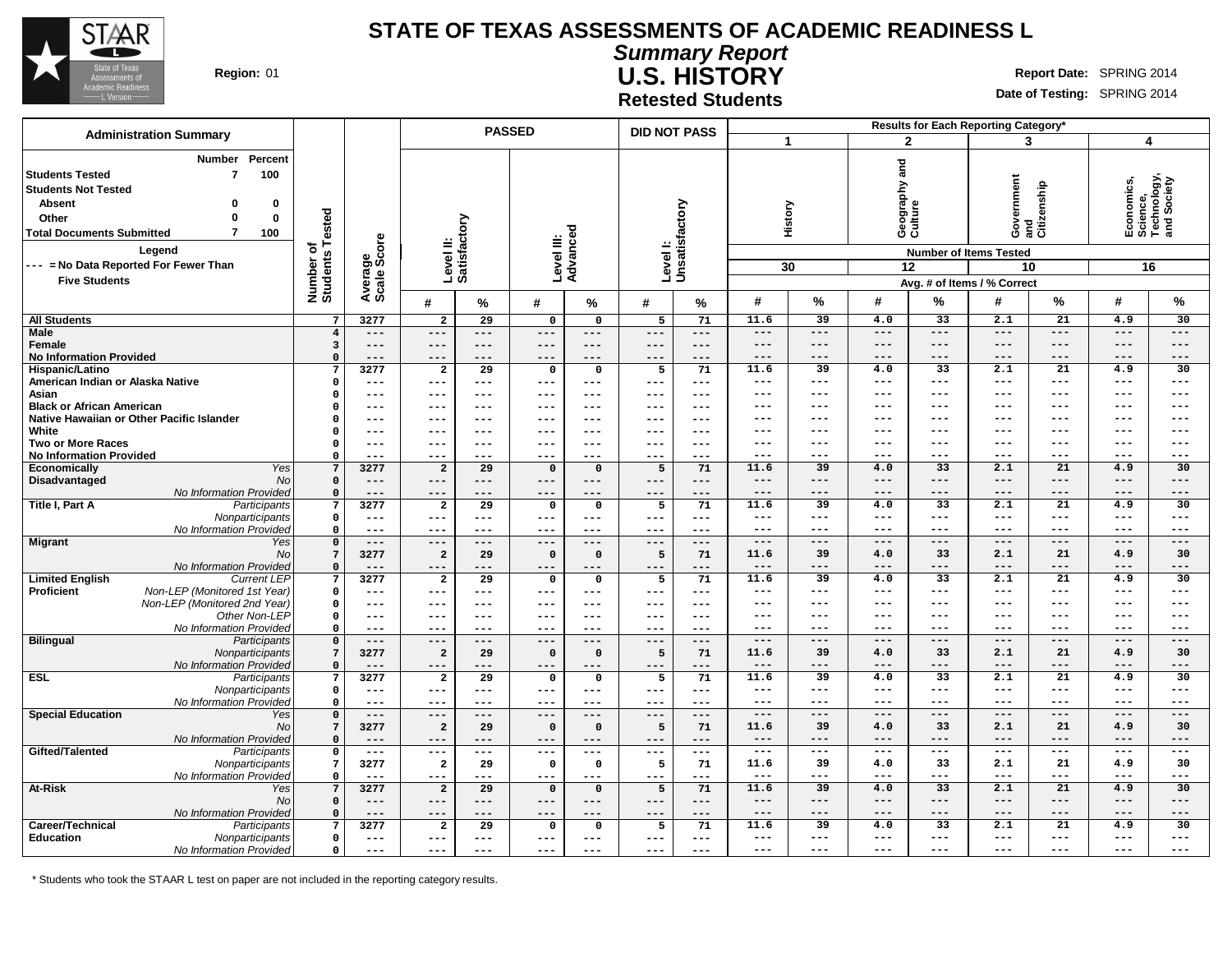

#### **STATE OF TEXAS ASSESSMENTS OF ACADEMIC READINESS MODIFIED Summary Report ALGEBRA I Region:** 01 **Report** Date: SPRING 2014

**Date of Testing:** SPRING 2014

|                                                                                                                                                                                                                                                                                     |                                      |                          |                        | <b>PASSED</b> |                                        |                         | <b>DID NOT PASS</b>       |                     |                    |                            |                                                        |                |                     | Results for Each Reporting Category*                                      |                                                   |                 |                                                                 |              |
|-------------------------------------------------------------------------------------------------------------------------------------------------------------------------------------------------------------------------------------------------------------------------------------|--------------------------------------|--------------------------|------------------------|---------------|----------------------------------------|-------------------------|---------------------------|---------------------|--------------------|----------------------------|--------------------------------------------------------|----------------|---------------------|---------------------------------------------------------------------------|---------------------------------------------------|-----------------|-----------------------------------------------------------------|--------------|
| <b>Administration Summary</b>                                                                                                                                                                                                                                                       |                                      |                          |                        |               |                                        |                         |                           |                     | $\mathbf{1}$       |                            | $\overline{2}$                                         |                | 3                   |                                                                           | 4                                                 |                 | 5                                                               |              |
| Percent<br>Number<br>809<br>97<br><b>Students Tested</b><br><b>Students Not Tested</b><br>25<br>3<br><b>Absent</b><br>$\Omega$<br>$\mathbf 0$<br>Other<br>834<br>100<br><b>Total Documents Submitted</b><br>Legend<br>--- = No Data Reported For Fewer Than<br><b>Five Students</b> | Tested<br>৳<br>Number of<br>Students | ige<br>Score<br>Average: | Level II:<br>Satisfact | factory       | Level III:                             | ъ<br>Advance            | Levell:<br>Unsatisfactory |                     | 6                  | Function<br> Relationships | ъ<br>ᄛᇢ<br>Properties<br>Attributes<br>Functions<br>10 |                | Linear<br>Functi    | ons<br><b>Number of Items Tested</b><br>12<br>Avg. # of Items / % Correct | ions<br>ear Equation.⊾<br>⊺Inequalities<br>⊐<br>8 | and             | Quadratic and<br>Other Nonlinear<br>Functions<br>$\overline{7}$ |              |
|                                                                                                                                                                                                                                                                                     |                                      |                          | #                      | %             | #                                      | %                       | #                         | %                   | #                  | $\%$                       | #                                                      | %              | #                   | $\%$                                                                      | #                                                 | $\%$            | #                                                               | %            |
| <b>All Students</b>                                                                                                                                                                                                                                                                 | 809                                  | 2752                     | 325                    | 40            | 3                                      | 0                       | 484                       | 60                  | 2.7                | 45                         | 4.1                                                    | 41             | 4.9                 | 41                                                                        | 3.2                                               | 40              | 2.9                                                             | 42           |
| Male                                                                                                                                                                                                                                                                                | 548                                  | 2754                     | 222                    | 41            | $\overline{a}$                         | $\mathbf 0$             | 326                       | 59                  | 2.7                | 45                         | 4.1                                                    | 41             | 4.9                 | 41                                                                        | 3.3                                               | 41              | 2.9                                                             | 42           |
| Female                                                                                                                                                                                                                                                                              | 261                                  | 2748                     | 103                    | 39            | $\mathbf{1}$                           | $\Omega$                | 158                       | 61                  | 2.7                | 45                         | 4.1                                                    | 41             | 4.9                 | 41                                                                        | 3.1                                               | 39              | 2.9                                                             | 42           |
| <b>No Information Provided</b><br>Hispanic/Latino                                                                                                                                                                                                                                   | $\Omega$<br>797                      | $---$<br>2753            | $---$<br>322           | ---<br>40     | $---$<br>$\overline{\mathbf{3}}$       | $---$<br>$\mathbf 0$    | ---<br>475                | ---<br>60           | $---$<br>2.7       | ---<br>45                  | $---$<br>4.1                                           | ---<br>41      | $--$<br>4.9         | $---$<br>41                                                               | $---$<br>3.2                                      | ---<br>40       | $---$<br>2.9                                                    | ---<br>42    |
| American Indian or Alaska Native                                                                                                                                                                                                                                                    | $\Omega$                             | $---$                    | ---                    | ---           | $---$                                  | $---$                   | ---                       | ---                 | $---$              | $---$                      | $- - -$                                                | $---$          | $\qquad \qquad - -$ | $---$                                                                     | $---$                                             | ---             | $\qquad \qquad - -$                                             | ---          |
| Asian                                                                                                                                                                                                                                                                               | $\Omega$                             | $---$                    | ---                    | ---           | $\qquad \qquad - -$                    | $---$                   | ---                       | $\qquad \qquad - -$ | $---$              | ---                        | $---$                                                  | ---            | $---$               | $---$                                                                     | $---$                                             | $---$           | $- -$                                                           | ---          |
| <b>Black or African American</b>                                                                                                                                                                                                                                                    | 3                                    | $--$                     | ---                    | ---           | $--$                                   | $---$                   | ---                       | ---                 | $- - -$            | ---                        | $- - -$                                                | ---            | $- - -$             | $---$                                                                     | $- - -$                                           | $- - -$         | $- - -$                                                         | ---          |
| Native Hawaiian or Other Pacific Islander                                                                                                                                                                                                                                           | $\Omega$                             | $---$                    | ---                    | ---           | $---$                                  | $---$                   | ---                       | $---$               | $---$              | $---$                      | $---$                                                  | $---$          | $\qquad \qquad - -$ | $---$                                                                     | $---$                                             | $---$           | $\qquad \qquad - -$                                             | ---          |
| White                                                                                                                                                                                                                                                                               | 9                                    | 2746                     | 3                      | 33            | $\mathbf{o}$                           | $\mathbf{o}$            | - 6                       | 67                  | 3.1                | 52                         | 3.9                                                    | 39             | 4.6                 | 38                                                                        | 2.9                                               | 36              | 3.1                                                             | 44           |
| <b>Two or More Races</b><br><b>No Information Provided</b>                                                                                                                                                                                                                          | 0<br>$\Omega$                        | $---$<br>$---$           | ---<br>---             | ---<br>---    | $---$<br>$--$                          | $---$<br>---            | ---<br>---                | $---$<br>---        | $- - -$<br>$- - -$ | ---<br>---                 | $- - -$<br>$- - -$                                     | ---<br>---     | $- - -$<br>$- - -$  | $---$<br>$---$                                                            | $---$<br>$- - -$                                  | $--$<br>---     | $---$<br>$---$                                                  | ---<br>---   |
| Economically<br>Yes                                                                                                                                                                                                                                                                 | 735                                  | 2750                     | 293                    | 40            | $\mathbf 1$                            | $\Omega$                | 442                       | 60                  | 2.7                | 45                         | 4.1                                                    | 41             | 4.9                 | 41                                                                        | 3.2                                               | 40              | 2.9                                                             | 41           |
| Disadvantaged<br>No                                                                                                                                                                                                                                                                 | 74                                   | 2774                     | 32                     | 43            | $\overline{a}$                         | 3                       | 42                        | 57                  | 2.7                | 45                         | 4.2                                                    | 42             | 5.0                 | 41                                                                        | 3.4                                               | 42              | 3.1                                                             | 44           |
| No Information Provideo                                                                                                                                                                                                                                                             | $\mathbf{0}$                         | $---$                    |                        | ---           |                                        |                         | ---                       | ---                 | $- - -$            | $---$                      | $- - -$                                                | $---$          | $- - -$             | $---$                                                                     | $---$                                             | ---             | $---$                                                           | ---          |
| Title I, Part A<br>Participants                                                                                                                                                                                                                                                     | 761                                  | 2757                     | 317                    | 42            | $\overline{\mathbf{3}}$                | 0                       | 444                       | 58                  | 2.7                | 45                         | 4.1                                                    | 41             | 5.0                 | 41                                                                        | 3.3                                               | 41              | 2.9                                                             | 42           |
| Nonparticipants                                                                                                                                                                                                                                                                     | 48                                   | 2680                     | 8                      | 17            | $\mathbf 0$                            | $\mathbf 0$             | 40                        | 83                  | 2.5                | 42                         | 3.7                                                    | 37             | 4.1                 | 34                                                                        | 2.8                                               | 35              | 3.0                                                             | 43           |
| No Information Provideo                                                                                                                                                                                                                                                             | $\mathbf 0$                          | $---$                    | $---$                  | ---           | $---$                                  | $---$                   | ---                       | $---$               | $---$              | $---$                      | $- - -$                                                | $---$          | $- - -$             | $---$                                                                     | $- - -$                                           | ---             | $\frac{1}{2}$                                                   | ---          |
| <b>Migrant</b><br>Yes<br><b>No</b>                                                                                                                                                                                                                                                  | 51<br>758                            | 2792<br>2749             | 27<br>298              | 53<br>39      | $\mathbf 0$<br>$\overline{\mathbf{3}}$ | $\Omega$<br>$\mathbf 0$ | 24<br>460                 | 47<br>61            | 2.9<br>2.7         | 49<br>45                   | 4.4<br>4.1                                             | 44<br>41       | 5.1<br>4.9          | 42<br>41                                                                  | 3.3<br>3.2                                        | 42<br>40        | 3.1<br>2.9                                                      | 44<br>41     |
| No Information Provided                                                                                                                                                                                                                                                             | $\mathbf{0}$                         | $---$                    | $---$                  | ---           | $- - -$                                | ---                     | ---                       | ---                 | $---$              | $---$                      | $---$                                                  | $---$          | $---$               | $---$                                                                     | $---$                                             | ---             | $---$                                                           | ---          |
| <b>Limited English</b><br><b>Current LEP</b>                                                                                                                                                                                                                                        | 272                                  | 2744                     | 99                     | 36            | $\mathsf{o}\,$                         | 0                       | 173                       | 64                  | 2.6                | 43                         | $\overline{4.2}$                                       | 42             | 4.9                 | 40                                                                        | 3.1                                               | $\overline{39}$ | 3.0                                                             | 43           |
| Non-LEP (Monitored 1st Year)<br>Proficient                                                                                                                                                                                                                                          | 47                                   | 2774                     | 21                     | 45            | $\mathsf{o}\,$                         | 0                       | 26                        | 55                  | 2.9                | 48                         | 4.0                                                    | 40             | 5.2                 | 44                                                                        | 3.3                                               | 41              | 3.0                                                             | 43           |
| Non-LEP (Monitored 2nd Year)                                                                                                                                                                                                                                                        | 50                                   | 2764                     | 23                     | 46            | $\mathbf 0$                            | $\mathbf 0$             | 27                        | 54                  | 2.8                | 47                         | 4.2                                                    | 42             | 5.1                 | 43                                                                        | 3.2                                               | 40              | 2.8                                                             | 40           |
| Other Non-LEP                                                                                                                                                                                                                                                                       | 440                                  | 2753                     | 182                    | 41            | $\overline{\mathbf{3}}$                | 1                       | 258                       | 59                  | 2.8                | 46                         | 4.0                                                    | 40             | 4.9                 | 41                                                                        | 3.3                                               | 41              | 2.9                                                             | 41           |
| No Information Provideo                                                                                                                                                                                                                                                             | $\mathbf 0$                          | $---$<br>$---$           | $---$<br>$---$         | $---$<br>---  | $---$                                  | $---$                   | $---$<br>$---$            | $---$<br>$---$      | $---$<br>$---$     | ---<br>$---$               | $---$<br>$---$                                         | $---$<br>$---$ | $---$<br>$---$      | $---$<br>$---$                                                            | $---$<br>$---$                                    | ---<br>$---$    | $---$<br>$---$                                                  | ---<br>---   |
| <b>Bilingual</b><br>Participants<br>Nonparticipants                                                                                                                                                                                                                                 | $\mathbf{1}$<br>808                  | 2752                     | 324                    | 40            | $---$<br>$\overline{\mathbf{3}}$       | $---$<br>$\mathbf 0$    | 484                       | 60                  | 2.7                | 45                         | 4.1                                                    | 41             | 4.9                 | 41                                                                        | 3.2                                               | 40              | 2.9                                                             | 42           |
| No Information Provideo                                                                                                                                                                                                                                                             | $\Omega$                             | $---$                    | $---$                  | ---           | $--$                                   | $---$                   | ---                       | ---                 | $---$              | $---$                      | $---$                                                  | $---$          | $---$               | $---$                                                                     | $---$                                             | ---             | $---$                                                           | ---          |
| <b>ESL</b><br>Participants                                                                                                                                                                                                                                                          | 256                                  | 2743                     | 92                     | 36            | $\Omega$                               | 0                       | 164                       | 64                  | 2.6                | 43                         | 4.2                                                    | 42             | 4.8                 | 40                                                                        | 3.1                                               | $\overline{39}$ | 3.0                                                             | 42           |
| Nonparticipants                                                                                                                                                                                                                                                                     | 553                                  | 2756                     | 233                    | 42            | $\overline{\mathbf{3}}$                | 1                       | 320                       | 58                  | 2.8                | 46                         | 4.0                                                    | 40             | 5.0                 | 41                                                                        | 3.3                                               | 41              | 2.9                                                             | 41           |
| No Information Provideo                                                                                                                                                                                                                                                             | $\mathbf 0$                          | $---$                    | $---$                  | ---           | $---$                                  | ---                     | ---                       | $---$               | $- - -$            | ---                        | $- - -$                                                | ---            | $- - -$             | $---$                                                                     | $---$                                             | ---             | $---$                                                           | ---          |
| <b>Special Education</b><br>Yes                                                                                                                                                                                                                                                     | 809                                  | 2752                     | 325                    | 40            | $\overline{\mathbf{3}}$                | $\mathbf 0$             | 484                       | 60                  | 2.7                | 45                         | 4.1                                                    | 41             | 4.9                 | 41                                                                        | 3.2                                               | 40              | 2.9                                                             | 42           |
| No<br>No Information Provided                                                                                                                                                                                                                                                       | $\mathbf 0$<br>$\mathbf 0$           | $---$<br>$---$           | $---$<br>$---$         | ---<br>---    | $---$<br>$---$                         | $---$<br>$---$          | ---<br>---                | $---$<br>$---$      | $---$<br>$---$     | ---<br>$---$               | $---$<br>$---$                                         | ---<br>$---$   | $---$<br>$---$      | $---$<br>$---$                                                            | $---$<br>$---$                                    | ---<br>$---$    | $---$<br>$---$                                                  | ---<br>$---$ |
| Gifted/Talented<br>Participants                                                                                                                                                                                                                                                     | $\mathbf{1}$                         | $\frac{1}{2}$            | $---$                  | ---           | $---$                                  | $---$                   | $---$                     | $\qquad \qquad - -$ | $---$              | $---$                      | $- - -$                                                | $---$          | $- - -$             | $---$                                                                     | $---$                                             | $---$           | $---$                                                           | $---$        |
| Nonparticipants                                                                                                                                                                                                                                                                     | 808                                  | 2752                     | 325                    | 40            | 3                                      | $\mathbf{o}$            | 483                       | 60                  | 2.7                | 45                         | 4.1                                                    | 41             | 4.9                 | 41                                                                        | 3.2                                               | 40              | 2.9                                                             | 42           |
| No Information Provided                                                                                                                                                                                                                                                             | $\mathbf 0$                          | $---$                    | $---$                  | ---           | $---$                                  | $---$                   | ---                       | $- - -$             | $- - -$            | ---                        | $--$                                                   | ---            | $--$                | $---$                                                                     | $---$                                             | ---             | $---$                                                           | ---          |
| <b>At-Risk</b><br>Yes                                                                                                                                                                                                                                                               | 702                                  | 2755                     | 281                    | 40            | $\overline{a}$                         | $\mathbf 0$             | 421                       | 60                  | 2.7                | 45                         | 4.1                                                    | 41             | 5.0                 | 41                                                                        | 3.2                                               | 40              | 2.9                                                             | 42           |
| No                                                                                                                                                                                                                                                                                  | 107                                  | 2730                     | 44                     | 41            | $\mathbf{1}$                           | 1                       | 63                        | 59                  | 2.7                | 45                         | 3.9                                                    | 39             | 4.7                 | 39                                                                        | 3.2                                               | 39              | 2.9                                                             | 41           |
| No Information Provided                                                                                                                                                                                                                                                             | $\Omega$                             | $---$                    | $---$                  | ---           | $---$                                  | $---$                   | ---                       | ---                 | $---$              | $---$                      | $---$                                                  | $---$          | $---$               | $---$                                                                     | $---$                                             | ---             | $---$                                                           | ---          |
| Career/Technical<br>Participants<br><b>Education</b>                                                                                                                                                                                                                                | 463<br>346                           | 2745<br>2762             | 177<br>148             | 38<br>43      | $\overline{\mathbf{2}}$<br>1           | $\Omega$<br>$\Omega$    | 286<br>198                | 62<br>57            | 2.7<br>2.7         | 45<br>45                   | 4.0<br>4.1                                             | 40<br>41       | 4.8<br>5.1          | 40<br>42                                                                  | 3.2<br>3.2                                        | 40<br>40        | 2.9<br>3.0                                                      | 41<br>43     |
| Nonparticipants<br>No Information Provideo                                                                                                                                                                                                                                          | $\mathbf 0$                          | $---$                    | $- - -$                | ---           | $---$                                  | $- - -$                 | $- - -$                   | $- - -$             | $---$              |                            | $---$                                                  |                | $---$               |                                                                           |                                                   |                 |                                                                 |              |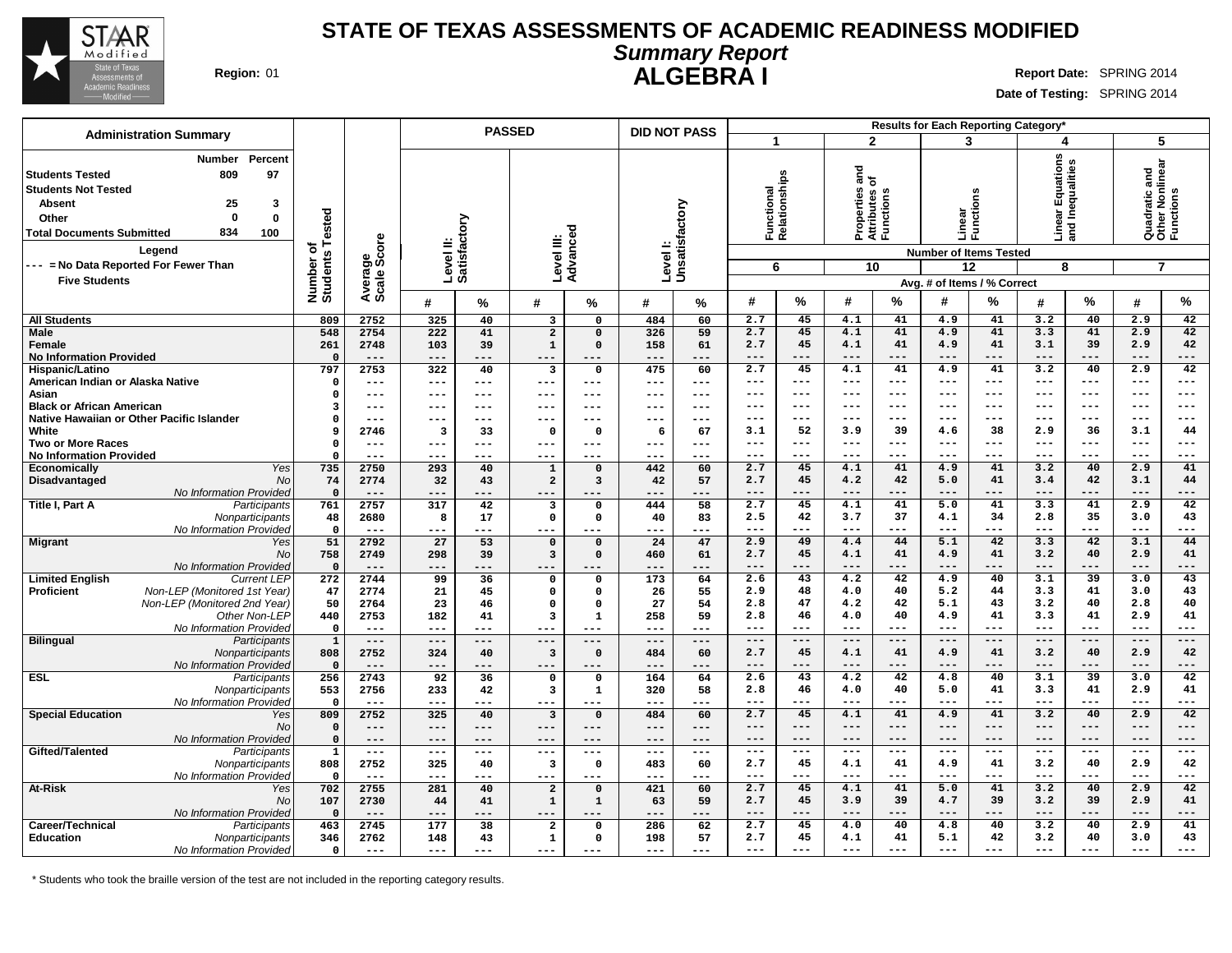

#### **STATE OF TEXAS ASSESSMENTS OF ACADEMIC READINESS MODIFIED Summary Report BIOLOGY** Region: 01 **Region:** 01 **Report** Date: SPRING 2014

**Date of Testing:** SPRING 2014

|                                                                                                                                                                                                                                                                                                 |                                                    |                                                |                                       |                                                 | <b>PASSED</b>                                                           |                                              | <b>DID NOT PASS</b>                    |                                      |                                                          |                                                 |                                                 |                                                 |                                                             | Results for Each Reporting Category*                         |                                                |                                                    |                                                            |                                    |
|-------------------------------------------------------------------------------------------------------------------------------------------------------------------------------------------------------------------------------------------------------------------------------------------------|----------------------------------------------------|------------------------------------------------|---------------------------------------|-------------------------------------------------|-------------------------------------------------------------------------|----------------------------------------------|----------------------------------------|--------------------------------------|----------------------------------------------------------|-------------------------------------------------|-------------------------------------------------|-------------------------------------------------|-------------------------------------------------------------|--------------------------------------------------------------|------------------------------------------------|----------------------------------------------------|------------------------------------------------------------|------------------------------------|
| <b>Administration Summary</b>                                                                                                                                                                                                                                                                   |                                                    |                                                |                                       |                                                 |                                                                         |                                              |                                        |                                      | 1                                                        |                                                 | $\overline{2}$                                  |                                                 | 3                                                           |                                                              | 4                                              |                                                    | 5                                                          |                                    |
| Percent<br>Number<br><b>Students Tested</b><br>652<br>98<br><b>Students Not Tested</b><br><b>Absent</b><br>16<br>$\mathbf{2}$<br>$\Omega$<br>$\mathbf{0}$<br>Other<br>668<br>100<br><b>Total Documents Submitted</b><br>Legend<br>--- = No Data Reported For Fewer Than<br><b>Five Students</b> | Tested<br>৳<br>Number of<br>Students               | ige<br>Score<br>Avera<br>Scale                 | Level II:<br>Satisfactory             |                                                 | Level III:                                                              | Advance                                      | Levell:<br>Unsatisfactory              |                                      | Structure<br>Function<br>$\overline{3}$<br>9             |                                                 | hanisms<br>lechanisms<br>f Genetics<br>을 준<br>8 |                                                 | <b>Biological<br/>Evolution and<br/>Classification</b><br>8 | <b>Number of Items Tested</b><br>Avg. # of Items / % Correct | and<br>Biological<br>Processes<br>Systems<br>9 |                                                    | Interdependence<br>within<br>Environmental<br>Systems<br>9 |                                    |
|                                                                                                                                                                                                                                                                                                 |                                                    |                                                | #                                     | %                                               | #                                                                       | %                                            | #                                      | %                                    | #                                                        | %                                               | #                                               | %                                               | #                                                           | $\%$                                                         | #                                              | %                                                  | #                                                          | $\%$                               |
| <b>All Students</b>                                                                                                                                                                                                                                                                             | 652                                                | 2719                                           | 216                                   | $\overline{33}$                                 | $\mathbf{o}$                                                            | 0                                            | 436                                    | 67                                   | 4.0                                                      | 44                                              | 3.4                                             | 43                                              | 4.0                                                         | 49                                                           | 4.0                                            | 44                                                 | 3.6                                                        | 40                                 |
| <b>Male</b><br>Female<br><b>No Information Provided</b>                                                                                                                                                                                                                                         | 430<br>222<br>$\Omega$                             | 2720<br>2716<br>$---$                          | 147<br>69<br>$---$                    | 34<br>31<br>---                                 | $\overline{0}$<br>$\Omega$<br>$---$                                     | $\Omega$<br>$\Omega$<br>---                  | 283<br>153<br>---                      | 66<br>69<br>---                      | 4.0<br>4.0<br>$- - -$                                    | 44<br>44<br>---                                 | 3.4<br>3.5<br>$- - -$                           | 42<br>44<br>---                                 | 3.9<br>4.0<br>$--$                                          | 49<br>50<br>---                                              | 4.0<br>3.8<br>$---$                            | 45<br>43<br>---                                    | 3.7<br>3.4<br>$---$                                        | 41<br>38<br>---                    |
| Hispanic/Latino<br>American Indian or Alaska Native                                                                                                                                                                                                                                             | 642<br>$^{\circ}$                                  | 2717<br>$---$                                  | 209<br>$---$                          | 33<br>---                                       | $\mathsf{o}$<br>$---$                                                   | $\mathbf 0$<br>---                           | 433<br>$---$                           | 67<br>$-- -$                         | 3.9<br>$---$                                             | 44<br>---                                       | 3.4<br>$- - -$                                  | 43<br>$---$                                     | 3.9<br>$- - -$                                              | 49<br>$---$                                                  | 4.0<br>$---$                                   | 44<br>$---$                                        | 3.6<br>$---$                                               | 40<br>$---$                        |
| Asian<br><b>Black or African American</b><br>Native Hawaiian or Other Pacific Islander                                                                                                                                                                                                          | 1<br>$\Omega$<br>$\Omega$                          | ---<br>---<br>$---$                            | ---<br>---                            | ---<br>---<br>---                               | $\qquad \qquad - -$<br>$---$<br>$- - -$                                 | ---<br>---<br>---                            | $---$<br>---<br>---                    | $---$<br>---<br>---                  | $---$<br>---<br>$---$                                    | ---<br>---<br>$---$                             | $- - -$<br>$--$<br>$---$                        | $---$<br>$---$<br>$---$                         | $- - -$<br>$--$<br>$---$                                    | $---$<br>$---$<br>$---$                                      | $---$<br>$---$<br>$---$                        | $---$<br>$---$<br>$---$                            | $\qquad \qquad - -$<br>$---$<br>$---$                      | $- - -$<br>---<br>$- - -$          |
| White<br><b>Two or More Races</b>                                                                                                                                                                                                                                                               | 9<br>$\mathbf 0$                                   | 2804<br>$---$                                  | 6<br>$---$                            | 67<br>---                                       | $\mathbf{o}$<br>$---$                                                   | 0<br>---                                     | 3<br>$---$                             | 33<br>$- - -$                        | 5.1<br>$---$                                             | 57<br>$---$                                     | 3.9<br>$- - -$                                  | 49<br>$---$                                     | 4.1<br>$- - -$                                              | 51<br>$---$                                                  | 4.6<br>$---$                                   | 51<br>$---$                                        | 3.7<br>$---$                                               | 41<br>---                          |
| <b>No Information Provided</b><br>Economically<br>Yes                                                                                                                                                                                                                                           | $\Omega$<br>586                                    | $---$<br>2720                                  | $---$<br>196                          | ---<br>33                                       | $- - -$<br>$\mathbf 0$                                                  | ---<br>$\Omega$                              | $---$<br>390                           | $---$<br>67                          | $\qquad \qquad -$<br>4.0                                 | ---<br>44                                       | $--$<br>3.4                                     | ---<br>43                                       | $--$<br>4.0                                                 | ---<br>50                                                    | $---$<br>4.0                                   | $---$<br>44                                        | $\qquad \qquad -$<br>3.6                                   | ---<br>40                          |
| Disadvantaged<br>No<br>No Information Provided                                                                                                                                                                                                                                                  | 66<br>$\mathbf 0$                                  | 2707<br>$---$                                  | 20                                    | 30<br>---                                       | $\mathbf 0$<br>$---$                                                    | $\Omega$                                     | 46<br>---                              | 70<br>---                            | 3.7<br>$---$                                             | 41<br>$---$                                     | 3.7<br>$---$                                    | 46<br>$---$                                     | 3.9<br>$---$                                                | 48<br>---                                                    | 4.0<br>$---$                                   | 45<br>---                                          | 3.3<br>$---$                                               | 37<br>---                          |
| Title I, Part A<br>Participants<br>Nonparticipants<br>No Information Provided                                                                                                                                                                                                                   | 613<br>39<br>$\mathbf 0$                           | 2721<br>2674<br>$---$                          | 207<br>9<br>$---$                     | 34<br>23<br>---                                 | $\mathbf 0$<br>$\mathbf 0$<br>$---$                                     | $\Omega$<br>$\mathbf 0$<br>---               | 406<br>30<br>---                       | 66<br>77<br>$---$                    | 4.0<br>3.7<br>$---$                                      | 44<br>41<br>$---$                               | 3.4<br>3.3<br>$---$                             | 43<br>41<br>$---$                               | 4.0<br>3.7<br>$---$                                         | 50<br>46<br>---                                              | 4.0<br>3.5<br>$---$                            | 45<br>39<br>---                                    | 3.6<br>3.5<br>$---$                                        | 40<br>39<br>---                    |
| <b>Migrant</b><br>Yes<br><b>No</b>                                                                                                                                                                                                                                                              | 49<br>603                                          | 2710<br>2719                                   | 15<br>201                             | 31<br>33                                        | $\mathbf 0$<br>$\mathbf 0$                                              | $\Omega$<br>$\Omega$                         | 34<br>402                              | 69<br>67                             | 3.9<br>4.0                                               | 43<br>44                                        | 3.6<br>3.4                                      | 45<br>43                                        | 3.8<br>4.0                                                  | 48<br>50                                                     | 3.9<br>4.0                                     | 43<br>44                                           | 3.5<br>3.6                                                 | 39<br>40                           |
| No Information Provided<br><b>Limited English</b><br><b>Current LEP</b><br>Non-LEP (Monitored 1st Year)<br><b>Proficient</b><br>Non-LEP (Monitored 2nd Year)<br>Other Non-LEP<br>No Information Provided                                                                                        | $\Omega$<br>228<br>41<br>43<br>340<br>$\mathbf{o}$ | $---$<br>2663<br>2771<br>2723<br>2749<br>$---$ | ---<br>50<br>18<br>16<br>132<br>$---$ | ---<br>$\overline{22}$<br>44<br>37<br>39<br>--- | $---$<br>$\mathbf 0$<br>$\mathbf 0$<br>$\mathbf 0$<br>$\Omega$<br>$---$ | $\Omega$<br>$\Omega$<br>$\Omega$<br>$\Omega$ | ---<br>178<br>23<br>27<br>208<br>$---$ | ---<br>78<br>56<br>63<br>61<br>$---$ | $---$<br>3.6<br>4.5<br>4.1<br>4.1<br>$\qquad \qquad - -$ | ---<br>$\overline{39}$<br>50<br>46<br>46<br>--- | $--$<br>3.1<br>3.6<br>3.4<br>3.6<br>$---$       | ---<br>$\overline{39}$<br>45<br>42<br>45<br>--- | $--$<br>3.6<br>4.4<br>4.0<br>4.1<br>$\qquad \qquad - -$     | ---<br>46<br>55<br>50<br>51<br>---                           | $---$<br>3.7<br>4.1<br>4.3<br>4.1<br>$---$     | ---<br>41<br>45<br>48<br>46<br>$\qquad \qquad - -$ | $---$<br>3.4<br>3.8<br>3.3<br>3.7<br>$\qquad \qquad - -$   | ---<br>38<br>42<br>36<br>42<br>--- |
| <b>Bilingual</b><br>Participants<br>Nonparticipants<br>No Information Provided                                                                                                                                                                                                                  | $\mathbf{1}$<br>651<br>$\Omega$                    | $---$<br>2718<br>$---$                         | $---$<br>215<br>$---$                 | ---<br>33<br>---                                | $---$<br>$\Omega$<br>$---$                                              | ---<br>$\Omega$<br>---                       | $---$<br>436<br>---                    | $---$<br>67<br>---                   | $---$<br>4.0<br>$---$                                    | $---$<br>44<br>$---$                            | $---$<br>3.4<br>$---$                           | $---$<br>43<br>---                              | $---$<br>4.0<br>$---$                                       | $---$<br>49<br>---                                           | $---$<br>4.0<br>$---$                          | $---$<br>44<br>---                                 | $---$<br>3.6<br>$---$                                      | ---<br>40<br>---                   |
| <b>ESL</b><br>Participants<br>Nonparticipants<br>No Information Provided                                                                                                                                                                                                                        | 214<br>438<br>$\Omega$                             | 2664<br>2745<br>---                            | 47<br>169<br>---                      | $\overline{22}$<br>39<br>---                    | $\mathbf 0$<br>$\mathbf 0$<br>---                                       | $\mathbf 0$<br>0                             | 167<br>269<br>---                      | 78<br>61<br>---                      | 3.6<br>4.2<br>$---$                                      | 40<br>46<br>---                                 | 3.1<br>3.6<br>$- - -$                           | $\overline{39}$<br>45<br>---                    | 3.6<br>4.1<br>$- - -$                                       | 45<br>51<br>---                                              | 3.7<br>4.1<br>$---$                            | 41<br>46<br>---                                    | 3.4<br>3.7<br>$---$                                        | 38<br>41<br>---                    |
| <b>Special Education</b><br>Yes<br>No<br>No Information Provided                                                                                                                                                                                                                                | 652<br>$\mathbf 0$<br>$\mathbf{o}$                 | 2719<br>$---$<br>$---$                         | 216<br>$---$<br>$---$                 | 33<br>---<br>---                                | $\mathbf 0$<br>$---$<br>$---$                                           | $\Omega$<br>---<br>---                       | 436<br>$---$<br>$---$                  | 67<br>$---$<br>$---$                 | 4.0<br>$---$<br>$---$                                    | 44<br>---<br>$---$                              | 3.4<br>$---$<br>$---$                           | 43<br>$- - -$<br>$---$                          | 4.0<br>$- - -$<br>$---$                                     | 49<br>---<br>$---$                                           | 4.0<br>$---$<br>$---$                          | 44<br>$---$<br>$---$                               | 3.6<br>$---$<br>$---$                                      | 40<br>---<br>$---$                 |
| Gifted/Talented<br>Participants<br>Nonparticipants<br>No Information Provided                                                                                                                                                                                                                   | $\mathbf{1}$<br>651<br>$\mathbf 0$                 | $\qquad \qquad - -$<br>2719<br>$---$           | $---$<br>216<br>$---$                 | $---$<br>33<br>---                              | $---$<br>$\mathbf 0$<br>$---$                                           | ---<br>$\mathbf 0$<br>---                    | $---$<br>435<br>$---$                  | $---$<br>67<br>$---$                 | $- - -$<br>4.0<br>$\frac{1}{2}$                          | $---$<br>44<br>---                              | $- - -$<br>3.4<br>$---$                         | $---$<br>43<br>---                              | $- - -$<br>4.0<br>$- - -$                                   | $---$<br>49<br>---                                           | $---$<br>4.0<br>$---$                          | $---$<br>44<br>---                                 | $---$<br>3.6<br>$- - -$                                    | $---$<br>40<br>---                 |
| At-Risk<br>Yes<br>No<br>No Information Provided                                                                                                                                                                                                                                                 | 561<br>91<br>$\Omega$                              | 2712<br>2759<br>$---$                          | 177<br>39<br>$---$                    | 32<br>43<br>---                                 | $\mathbf 0$<br>$\mathbf 0$<br>$---$                                     | $\mathbf 0$<br>$\mathbf 0$<br>---            | 384<br>52<br>---                       | 68<br>57<br>$---$                    | 3.9<br>4.3<br>$---$                                      | 43<br>48<br>---                                 | 3.4<br>3.6<br>$---$                             | 43<br>45<br>$---$                               | 3.9<br>4.1<br>$---$                                         | 49<br>51<br>---                                              | 3.9<br>4.3<br>$---$                            | 44<br>48<br>---                                    | 3.6<br>3.6<br>$---$                                        | 40<br>40<br>---                    |
| Career/Technical<br>Participants<br><b>Education</b><br>Nonparticipants<br>No Information Provided                                                                                                                                                                                              | 381<br>271<br>$\mathbf 0$                          | 2716<br>2722<br>$\frac{1}{2}$                  | 123<br>93<br>$---$                    | 32<br>34<br>---                                 | $\mathsf{o}$<br>$\mathbf 0$<br>$---$                                    | $\Omega$<br>$\Omega$<br>---                  | 258<br>178<br>$- - -$                  | 68<br>66<br>$---$                    | 3.9<br>4.0<br>$---$                                      | 44<br>45                                        | 3.4<br>3.4                                      | 43<br>43                                        | 4.0<br>3.9                                                  | 50<br>48                                                     | 3.9<br>4.1                                     | 43<br>45                                           | 3.6<br>3.6                                                 | 40<br>40                           |

\* Students who took the braille version of the test are not included in the reporting category results.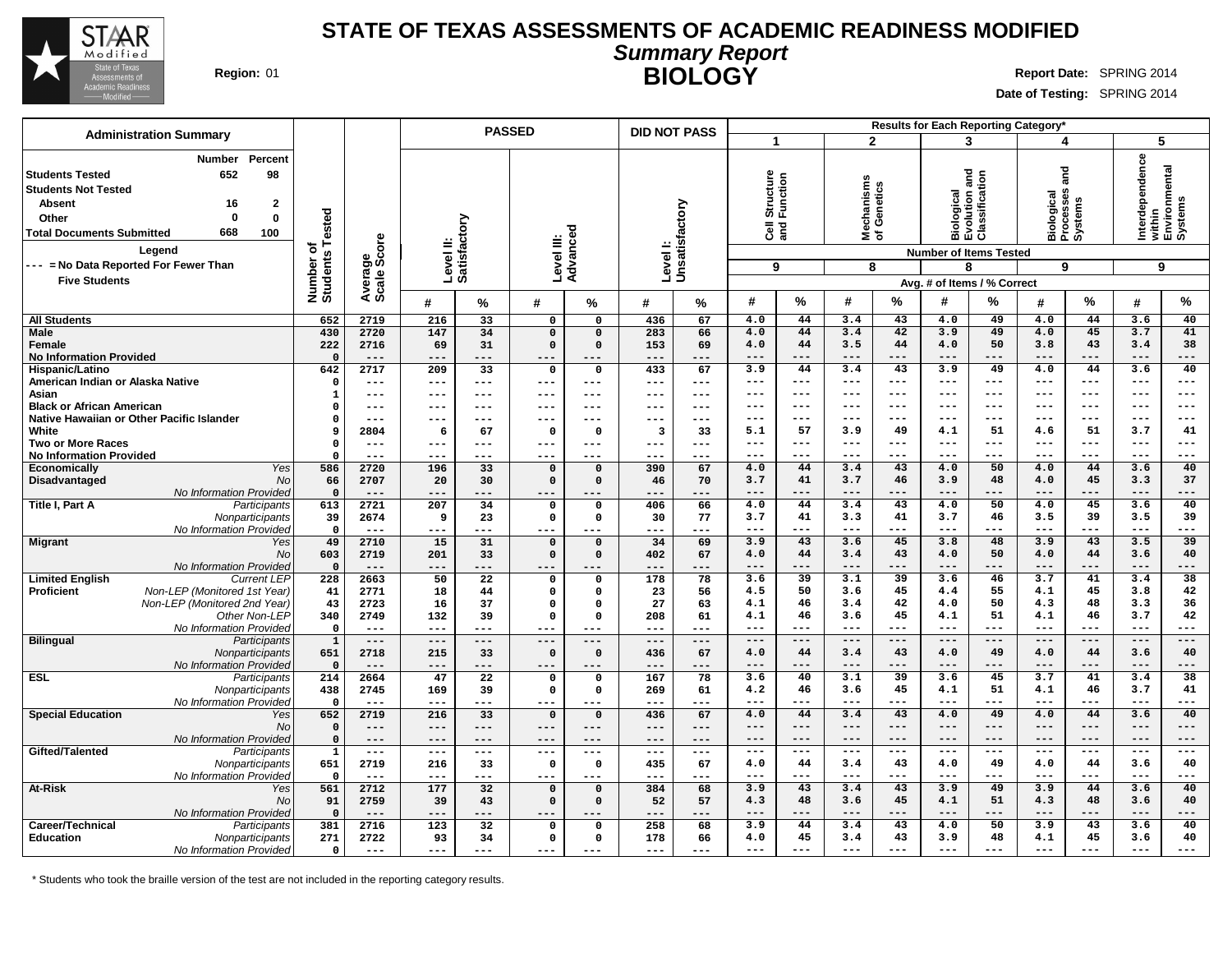

#### **STATE OF TEXAS ASSESSMENTS OF ACADEMIC READINESS MODIFIED Summary Report ENGLISH I Region:** 01 **Report** Date: SPRING 2014

**Date of Testing:** SPRING 2014

| $\mathbf{2}$<br>6<br>3<br>5<br>-1<br>4<br>Percent<br>Number<br>anding<br>tanding/<br>tanding<br>Genres<br>Analysis of<br>Literary Texts<br>757<br>97<br>Analysis of<br>Informational<br>Composition<br>Revision<br>$\overline{2}$<br>Unsatisfactory<br><b>Absent</b><br>19<br>苆<br>ъ<br>ī.<br>Across<br>Editing<br>Number of<br>Students Tested<br>Under<br>ᇰ<br>ត<br><b>Texts</b><br>$\mathbf 0$<br>-1<br>Other<br>ctory<br>š<br>É<br>Advanced<br>777<br>100<br>ge<br>Score<br>Level III:<br>≝<br>Level I:<br>Ø.<br>Legend<br><b>Number of Points Possible</b><br>Level<br><b>Satisfa</b><br>9<br>9<br>4<br>9<br>9<br>12<br>Avera<br>Scale<br><b>Five Students</b><br><b>Number of Points Scored</b><br>$\%$<br>%<br>$\%$<br>$\%$<br>$\%$<br>#<br>%<br>#<br>#<br>#<br>%<br>#<br>%<br>#<br>%<br>#<br>#<br>#<br>431<br>2.1<br>53<br>48<br>4.7<br>52<br>41<br>3.9<br>43<br>51<br><b>All Students</b><br>757<br>2745<br>326<br>43<br>13<br>$\overline{\mathbf{2}}$<br>57<br>4.3<br>4.9<br>4.6<br>510<br>2732<br>39<br>10<br>2.1<br>53<br>4.2<br>47<br>4.7<br>52<br>39<br>3.8<br>42<br>49<br>198<br>$\overline{a}$<br>312<br>61<br>4.7<br>4.4<br>51<br>50<br>53<br>5.3<br>44<br>44<br>4.9<br>54<br>247<br>2774<br>128<br>52<br>$\overline{\mathbf{3}}$<br>$\mathbf 1$<br>119<br>48<br>2.0<br>4.5<br>4.7<br>4.0<br>Female<br><b>No Information Provided</b><br>$\Omega$<br>$---$<br>---<br>$---$<br>---<br>$---$<br>$---$<br>$---$<br>---<br>$---$<br>$--$<br>$---$<br>---<br>$- - -$<br>$- - -$<br>---<br>$- - -$<br>---<br>$---$<br>2.1<br>52<br>4.3<br>4.7<br>52<br>41<br>3.9<br>43<br>51<br>743<br>2743<br>316<br>43<br>13<br>$\overline{\mathbf{2}}$<br>427<br>57<br>48<br>4.9<br>4.6<br>Hispanic/Latino<br>American Indian or Alaska Native<br>$--$<br>$---$<br>$---$<br>$---$<br>$--$<br>$---$<br>---<br>$---$<br>$---$<br>---<br>$---$<br>$\Omega$<br>$---$<br>---<br>$---$<br>---<br>$\qquad \qquad - -$<br>---<br>$---$<br>---<br>$---$<br>$---$<br>$\frac{1}{2}$<br>$---$<br>$\frac{1}{2}$<br>$---$<br>$---$<br>$---$<br>Asian<br>$--$<br>---<br>---<br>$--$<br>1<br>---<br>$---$<br>---<br>$---$<br>---<br>$---$<br>---<br><b>Black or African American</b><br>$---$<br>$---$<br>3<br>$- -$<br>---<br>$--$<br>$- - -$<br>$--$<br>$--$<br>$- - -$<br>---<br>$- - -$<br>---<br>$---$<br>---<br>Native Hawaiian or Other Pacific Islander<br>$---$<br>$\Omega$<br>$---$<br>$---$<br>$---$<br>$---$<br>$---$<br>---<br>$---$<br>$---$<br>$--$<br>---<br>---<br>$---$<br>---<br>$---$<br>---<br>$---$<br>---<br>$---$<br>73<br>56<br>61<br>58<br>62<br>62<br>White<br>10<br>2.9<br>5.0<br>5.5<br>7.0<br>5.6<br>5.6<br>2969<br>9<br>90<br>$\mathbf 0$<br>$\mathbf{1}$<br>10<br>$\mathbf{o}$<br><b>Two or More Races</b><br>$\Omega$<br>$---$<br>---<br>$--$<br>---<br>$--$<br>$--$<br>$--$<br>$--$<br>$--$<br>$---$<br>$---$<br>---<br>$---$<br>---<br>$---$<br>$\Omega$<br>$---$<br>---<br>$\frac{1}{2}$<br>---<br>$---$<br>$- -$<br>---<br>---<br>$--$<br>---<br>$- -$<br>---<br>---<br>4.3<br>10<br>2.1<br>52<br>48<br>4.6<br>52<br>4.9<br>41<br>3.8<br>42<br>4.5<br>50<br>Yes<br>698<br>2740<br>296<br>42<br>$\mathbf{1}$<br>402<br>58<br>Economically<br>42<br>49<br>56<br>50<br>5.1<br>56<br>56<br>59<br>2808<br>2.3<br>4.5<br>5.0<br>4.4<br>5.1<br>Disadvantaged<br>No<br>30<br>51<br>3<br>5<br>29<br>49<br>No Information Provided<br>$\Omega$<br>$---$<br>$- - -$<br>$---$<br>$---$<br>$---$<br>$---$<br>$---$<br>$---$<br>---<br>$- - -$<br>$- - -$<br>$---$<br>---<br>---<br>$---$<br>---<br>$---$<br>---<br>---<br>53<br>48<br>52<br>41<br>43<br>51<br>Title I, Part A<br>13<br>57<br>2.1<br>4.3<br>4.7<br>4.9<br>3.9<br>4.6<br>Participants<br>708<br>2745<br>307<br>43<br>$\overline{\mathbf{2}}$<br>401<br>4.7<br>55<br>51<br>3.7<br>41<br>52<br>Nonparticipants<br>61<br>2.2<br>4.4<br>49<br>4.6<br>4.8<br>40<br>49<br>2750<br>19<br>39<br>$\mathbf 0$<br>$\mathbf 0$<br>30<br>No Information Provided<br>$\Omega$<br>$---$<br>---<br>$---$<br>---<br>$---$<br>$---$<br>$---$<br>$---$<br>$---$<br>$---$<br>$---$<br>$---$<br>$---$<br>---<br>---<br>$--$<br>---<br>---<br>---<br>43<br>57<br>50<br>4.3<br>48<br>41<br>43<br>4.2<br>47<br>60<br>2711<br>26<br>34<br>2.0<br>4.5<br>49<br>4.9<br>3.9<br>Yes<br>$\mathbf{o}$<br>$\mathbf{0}$<br>53<br>52<br>41<br>43<br>51<br>697<br>43<br>13<br>$\overline{a}$<br>57<br>2.1<br>4.3<br>48<br>4.7<br>4.9<br>3.9<br>4.6<br>No<br>2748<br>300<br>397<br>No Information Provideo<br>$\mathbf 0$<br>$---$<br>$---$<br>---<br>---<br>$---$<br>---<br>---<br>---<br>$---$<br>$---$<br>$---$<br>$---$<br>$- - -$<br>$---$<br>$---$<br>$---$<br>254<br>2680<br>167<br>1.9<br>47<br>4.0<br>45<br>4.4<br>49<br>4.5<br>38<br>3.5<br>39<br>4.2<br>46<br><b>Limited English</b><br><b>Current LEP</b><br>87<br>34<br>$\mathbf 0$<br>66<br>1<br>Non-LEP (Monitored 1st Year)<br>2.3<br>59<br>51<br>4.7<br>52<br>5.4<br>45<br>3.9<br>43<br>4.5<br>51<br><b>Proficient</b><br>2776<br>50<br>4.6<br>44<br>22<br>0<br>$\mathbf 0$<br>22<br>50<br>51<br>48<br>55<br>35<br>44<br>53<br>Non-LEP (Monitored 2nd Year)<br>2.0<br>4.3<br>4.9<br>4.3<br>4.0<br>4.8<br>47<br>2747<br>18<br>38<br>$\overline{a}$<br>29<br>62<br>1<br>2.2<br>56<br>53<br>5.2<br>43<br>45<br>4.8<br>53<br>Other Non-LEF<br>4.4<br>49<br>4.8<br>4.1<br>412<br>2782<br>199<br>11<br>52<br>48<br>$\overline{\mathbf{3}}$<br>213<br>No Information Provideo<br>$\mathbf 0$<br>$- - -$<br>$---$<br>$---$<br>$---$<br>$---$<br>$---$<br>$---$<br>$---$<br>$---$<br>$---$<br>$---$<br>$---$<br>$---$<br>$---$<br>---<br>$---$<br>---<br>$---$<br>---<br><b>Bilingual</b><br>$\mathbf 1$<br>$---$<br>$---$<br>Participants<br>$---$<br>$---$<br>$---$<br>$---$<br>$---$<br>$---$<br>$---$<br>$---$<br>$---$<br>$---$<br>$---$<br>$---$<br>---<br>$---$<br>---<br>$---$<br>$---$<br>756<br>2745<br>43<br>13<br>$\overline{a}$<br>431<br>57<br>2.1<br>53<br>4.3<br>48<br>4.7<br>52<br>4.9<br>41<br>3.9<br>43<br>4.6<br>51<br>Nonparticipants<br>325<br>No Information Provided<br>$\mathbf 0$<br>$---$<br>$---$<br>$---$<br>$---$<br>---<br>$---$<br>---<br>$---$<br>$---$<br>$---$<br>$---$<br>$---$<br>$---$<br>$---$<br>---<br>$---$<br>---<br>$---$<br>---<br>$\overline{37}$<br>38<br><b>ESL</b><br>239<br>2675<br>79<br>33<br>160<br>67<br>1.9<br>47<br>4.1<br>45<br>4.4<br>49<br>4.5<br>3.5<br>4.1<br>45<br>Participants<br>$\mathbf 0$<br>1<br>2.2<br>56<br>49<br>53<br>5.1<br>43<br>45<br>4.8<br>53<br>Nonparticipants<br>518<br>2778<br>247<br>48<br>12<br>$\overline{\mathbf{2}}$<br>271<br>52<br>4.4<br>4.8<br>4.1<br>No Information Provideo<br>$---$<br>$---$<br>$---$<br>$---$<br>$--$<br>$- - -$<br>$--$<br>$---$<br>$---$<br>---<br>$---$<br>$\mathbf 0$<br>---<br>$---$<br>---<br>$---$<br>$---$<br>---<br>$---$<br>$---$<br>53<br>52<br>51<br>2.1<br>4.3<br>48<br>41<br>43<br><b>Special Education</b><br>757<br>326<br>13<br>431<br>57<br>4.7<br>4.9<br>3.9<br>4.6<br>Yes<br>2745<br>43<br>$\overline{a}$<br>No<br>$\mathbf 0$<br>$---$<br>$---$<br>$---$<br>$---$<br>$---$<br>$---$<br>$---$<br>$---$<br>$---$<br>$---$<br>$---$<br>---<br>---<br>---<br>$---$<br>$---$<br>$---$<br>$---$<br>$---$<br>No Information Provided<br>$\mathbf 0$<br>$---$<br>$---$<br>$---$<br>$---$<br>$---$<br>$---$<br>$---$<br>$---$<br>$---$<br>$---$<br>$---$<br>$- - -$<br>$- - -$<br>$---$<br>---<br>---<br>---<br>---<br>$---$<br>Gifted/Talented<br>$\frac{1}{2}$<br>$\frac{1}{2}$<br>$---$<br>$\frac{1}{2}$<br>$\qquad \qquad - -$<br>$---$<br>$---$<br>$---$<br>$---$<br>Participants<br>$\mathbf 0$<br>$---$<br>$---$<br>$---$<br>$\frac{1}{2}$<br>$---$<br>$---$<br>---<br>$---$<br>$---$<br>$--$ |                                                                                                                                   |     |      |     | <b>PASSED</b> |    |                | <b>DID NOT PASS</b> |    |     |    |     |    | Results for Each Reporting Category* |    |     |    |     |    |     |    |
|------------------------------------------------------------------------------------------------------------------------------------------------------------------------------------------------------------------------------------------------------------------------------------------------------------------------------------------------------------------------------------------------------------------------------------------------------------------------------------------------------------------------------------------------------------------------------------------------------------------------------------------------------------------------------------------------------------------------------------------------------------------------------------------------------------------------------------------------------------------------------------------------------------------------------------------------------------------------------------------------------------------------------------------------------------------------------------------------------------------------------------------------------------------------------------------------------------------------------------------------------------------------------------------------------------------------------------------------------------------------------------------------------------------------------------------------------------------------------------------------------------------------------------------------------------------------------------------------------------------------------------------------------------------------------------------------------------------------------------------------------------------------------------------------------------------------------------------------------------------------------------------------------------------------------------------------------------------------------------------------------------------------------------------------------------------------------------------------------------------------------------------------------------------------------------------------------------------------------------------------------------------------------------------------------------------------------------------------------------------------------------------------------------------------------------------------------------------------------------------------------------------------------------------------------------------------------------------------------------------------------------------------------------------------------------------------------------------------------------------------------------------------------------------------------------------------------------------------------------------------------------------------------------------------------------------------------------------------------------------------------------------------------------------------------------------------------------------------------------------------------------------------------------------------------------------------------------------------------------------------------------------------------------------------------------------------------------------------------------------------------------------------------------------------------------------------------------------------------------------------------------------------------------------------------------------------------------------------------------------------------------------------------------------------------------------------------------------------------------------------------------------------------------------------------------------------------------------------------------------------------------------------------------------------------------------------------------------------------------------------------------------------------------------------------------------------------------------------------------------------------------------------------------------------------------------------------------------------------------------------------------------------------------------------------------------------------------------------------------------------------------------------------------------------------------------------------------------------------------------------------------------------------------------------------------------------------------------------------------------------------------------------------------------------------------------------------------------------------------------------------------------------------------------------------------------------------------------------------------------------------------------------------------------------------------------------------------------------------------------------------------------------------------------------------------------------------------------------------------------------------------------------------------------------------------------------------------------------------------------------------------------------------------------------------------------------------------------------------------------------------------------------------------------------------------------------------------------------------------------------------------------------------------------------------------------------------------------------------------------------------------------------------------------------------------------------------------------------------------------------------------------------------------------------------------------------------------------------------------------------------------------------------------------------------------------------------------------------------------------------------------------------------------------------------------------------------------------------------------------------------------------------------------------------------------------------------------------------------------------------------------------------------------------------------------------------------------------------------------------------------------------------------------------------------------------------------------------------------------------------------------------------------------------------------------------------------------------------------------------------------------------------------------------------------------------------------------------------------------------------------------------------------------------------------------------------------------------------------------------------------------------------------------------------------------------------------------------------------------------------------------------------------------------------------------------------------------------------------------------------------------------------------------------------------------------------------------------------------------------------------------------------------------------------------------------------------------------------------------------------------------------------------------------------------------------------------------------------------------------------------------------------------------------------------------------------------------------------------------------------|-----------------------------------------------------------------------------------------------------------------------------------|-----|------|-----|---------------|----|----------------|---------------------|----|-----|----|-----|----|--------------------------------------|----|-----|----|-----|----|-----|----|
|                                                                                                                                                                                                                                                                                                                                                                                                                                                                                                                                                                                                                                                                                                                                                                                                                                                                                                                                                                                                                                                                                                                                                                                                                                                                                                                                                                                                                                                                                                                                                                                                                                                                                                                                                                                                                                                                                                                                                                                                                                                                                                                                                                                                                                                                                                                                                                                                                                                                                                                                                                                                                                                                                                                                                                                                                                                                                                                                                                                                                                                                                                                                                                                                                                                                                                                                                                                                                                                                                                                                                                                                                                                                                                                                                                                                                                                                                                                                                                                                                                                                                                                                                                                                                                                                                                                                                                                                                                                                                                                                                                                                                                                                                                                                                                                                                                                                                                                                                                                                                                                                                                                                                                                                                                                                                                                                                                                                                                                                                                                                                                                                                                                                                                                                                                                                                                                                                                                                                                                                                                                                                                                                                                                                                                                                                                                                                                                                                                                                                                                                                                                                                                                                                                                                                                                                                                                                                                                                                                                                                                                                                                                                                                                                                                                                                                                                                                                                                                                                                                                                                                                                                        | <b>Administration Summary</b>                                                                                                     |     |      |     |               |    |                |                     |    |     |    |     |    |                                      |    |     |    |     |    |     |    |
|                                                                                                                                                                                                                                                                                                                                                                                                                                                                                                                                                                                                                                                                                                                                                                                                                                                                                                                                                                                                                                                                                                                                                                                                                                                                                                                                                                                                                                                                                                                                                                                                                                                                                                                                                                                                                                                                                                                                                                                                                                                                                                                                                                                                                                                                                                                                                                                                                                                                                                                                                                                                                                                                                                                                                                                                                                                                                                                                                                                                                                                                                                                                                                                                                                                                                                                                                                                                                                                                                                                                                                                                                                                                                                                                                                                                                                                                                                                                                                                                                                                                                                                                                                                                                                                                                                                                                                                                                                                                                                                                                                                                                                                                                                                                                                                                                                                                                                                                                                                                                                                                                                                                                                                                                                                                                                                                                                                                                                                                                                                                                                                                                                                                                                                                                                                                                                                                                                                                                                                                                                                                                                                                                                                                                                                                                                                                                                                                                                                                                                                                                                                                                                                                                                                                                                                                                                                                                                                                                                                                                                                                                                                                                                                                                                                                                                                                                                                                                                                                                                                                                                                                                        | <b>Students Tested</b><br><b>Students Not Tested</b><br><b>Total Documents Submitted</b><br>--- = No Data Reported For Fewer Than |     |      |     |               |    |                |                     |    |     |    |     |    |                                      |    |     |    |     |    |     |    |
|                                                                                                                                                                                                                                                                                                                                                                                                                                                                                                                                                                                                                                                                                                                                                                                                                                                                                                                                                                                                                                                                                                                                                                                                                                                                                                                                                                                                                                                                                                                                                                                                                                                                                                                                                                                                                                                                                                                                                                                                                                                                                                                                                                                                                                                                                                                                                                                                                                                                                                                                                                                                                                                                                                                                                                                                                                                                                                                                                                                                                                                                                                                                                                                                                                                                                                                                                                                                                                                                                                                                                                                                                                                                                                                                                                                                                                                                                                                                                                                                                                                                                                                                                                                                                                                                                                                                                                                                                                                                                                                                                                                                                                                                                                                                                                                                                                                                                                                                                                                                                                                                                                                                                                                                                                                                                                                                                                                                                                                                                                                                                                                                                                                                                                                                                                                                                                                                                                                                                                                                                                                                                                                                                                                                                                                                                                                                                                                                                                                                                                                                                                                                                                                                                                                                                                                                                                                                                                                                                                                                                                                                                                                                                                                                                                                                                                                                                                                                                                                                                                                                                                                                                        |                                                                                                                                   |     |      |     |               |    |                |                     |    |     |    |     |    |                                      |    |     |    |     |    |     |    |
|                                                                                                                                                                                                                                                                                                                                                                                                                                                                                                                                                                                                                                                                                                                                                                                                                                                                                                                                                                                                                                                                                                                                                                                                                                                                                                                                                                                                                                                                                                                                                                                                                                                                                                                                                                                                                                                                                                                                                                                                                                                                                                                                                                                                                                                                                                                                                                                                                                                                                                                                                                                                                                                                                                                                                                                                                                                                                                                                                                                                                                                                                                                                                                                                                                                                                                                                                                                                                                                                                                                                                                                                                                                                                                                                                                                                                                                                                                                                                                                                                                                                                                                                                                                                                                                                                                                                                                                                                                                                                                                                                                                                                                                                                                                                                                                                                                                                                                                                                                                                                                                                                                                                                                                                                                                                                                                                                                                                                                                                                                                                                                                                                                                                                                                                                                                                                                                                                                                                                                                                                                                                                                                                                                                                                                                                                                                                                                                                                                                                                                                                                                                                                                                                                                                                                                                                                                                                                                                                                                                                                                                                                                                                                                                                                                                                                                                                                                                                                                                                                                                                                                                                                        |                                                                                                                                   |     |      |     |               |    |                |                     |    |     |    |     |    |                                      |    |     |    |     |    |     |    |
|                                                                                                                                                                                                                                                                                                                                                                                                                                                                                                                                                                                                                                                                                                                                                                                                                                                                                                                                                                                                                                                                                                                                                                                                                                                                                                                                                                                                                                                                                                                                                                                                                                                                                                                                                                                                                                                                                                                                                                                                                                                                                                                                                                                                                                                                                                                                                                                                                                                                                                                                                                                                                                                                                                                                                                                                                                                                                                                                                                                                                                                                                                                                                                                                                                                                                                                                                                                                                                                                                                                                                                                                                                                                                                                                                                                                                                                                                                                                                                                                                                                                                                                                                                                                                                                                                                                                                                                                                                                                                                                                                                                                                                                                                                                                                                                                                                                                                                                                                                                                                                                                                                                                                                                                                                                                                                                                                                                                                                                                                                                                                                                                                                                                                                                                                                                                                                                                                                                                                                                                                                                                                                                                                                                                                                                                                                                                                                                                                                                                                                                                                                                                                                                                                                                                                                                                                                                                                                                                                                                                                                                                                                                                                                                                                                                                                                                                                                                                                                                                                                                                                                                                                        | <b>Male</b>                                                                                                                       |     |      |     |               |    |                |                     |    |     |    |     |    |                                      |    |     |    |     |    |     |    |
|                                                                                                                                                                                                                                                                                                                                                                                                                                                                                                                                                                                                                                                                                                                                                                                                                                                                                                                                                                                                                                                                                                                                                                                                                                                                                                                                                                                                                                                                                                                                                                                                                                                                                                                                                                                                                                                                                                                                                                                                                                                                                                                                                                                                                                                                                                                                                                                                                                                                                                                                                                                                                                                                                                                                                                                                                                                                                                                                                                                                                                                                                                                                                                                                                                                                                                                                                                                                                                                                                                                                                                                                                                                                                                                                                                                                                                                                                                                                                                                                                                                                                                                                                                                                                                                                                                                                                                                                                                                                                                                                                                                                                                                                                                                                                                                                                                                                                                                                                                                                                                                                                                                                                                                                                                                                                                                                                                                                                                                                                                                                                                                                                                                                                                                                                                                                                                                                                                                                                                                                                                                                                                                                                                                                                                                                                                                                                                                                                                                                                                                                                                                                                                                                                                                                                                                                                                                                                                                                                                                                                                                                                                                                                                                                                                                                                                                                                                                                                                                                                                                                                                                                                        |                                                                                                                                   |     |      |     |               |    |                |                     |    |     |    |     |    |                                      |    |     |    |     |    |     |    |
|                                                                                                                                                                                                                                                                                                                                                                                                                                                                                                                                                                                                                                                                                                                                                                                                                                                                                                                                                                                                                                                                                                                                                                                                                                                                                                                                                                                                                                                                                                                                                                                                                                                                                                                                                                                                                                                                                                                                                                                                                                                                                                                                                                                                                                                                                                                                                                                                                                                                                                                                                                                                                                                                                                                                                                                                                                                                                                                                                                                                                                                                                                                                                                                                                                                                                                                                                                                                                                                                                                                                                                                                                                                                                                                                                                                                                                                                                                                                                                                                                                                                                                                                                                                                                                                                                                                                                                                                                                                                                                                                                                                                                                                                                                                                                                                                                                                                                                                                                                                                                                                                                                                                                                                                                                                                                                                                                                                                                                                                                                                                                                                                                                                                                                                                                                                                                                                                                                                                                                                                                                                                                                                                                                                                                                                                                                                                                                                                                                                                                                                                                                                                                                                                                                                                                                                                                                                                                                                                                                                                                                                                                                                                                                                                                                                                                                                                                                                                                                                                                                                                                                                                                        |                                                                                                                                   |     |      |     |               |    |                |                     |    |     |    |     |    |                                      |    |     |    |     |    |     |    |
|                                                                                                                                                                                                                                                                                                                                                                                                                                                                                                                                                                                                                                                                                                                                                                                                                                                                                                                                                                                                                                                                                                                                                                                                                                                                                                                                                                                                                                                                                                                                                                                                                                                                                                                                                                                                                                                                                                                                                                                                                                                                                                                                                                                                                                                                                                                                                                                                                                                                                                                                                                                                                                                                                                                                                                                                                                                                                                                                                                                                                                                                                                                                                                                                                                                                                                                                                                                                                                                                                                                                                                                                                                                                                                                                                                                                                                                                                                                                                                                                                                                                                                                                                                                                                                                                                                                                                                                                                                                                                                                                                                                                                                                                                                                                                                                                                                                                                                                                                                                                                                                                                                                                                                                                                                                                                                                                                                                                                                                                                                                                                                                                                                                                                                                                                                                                                                                                                                                                                                                                                                                                                                                                                                                                                                                                                                                                                                                                                                                                                                                                                                                                                                                                                                                                                                                                                                                                                                                                                                                                                                                                                                                                                                                                                                                                                                                                                                                                                                                                                                                                                                                                                        |                                                                                                                                   |     |      |     |               |    |                |                     |    |     |    |     |    |                                      |    |     |    |     |    |     |    |
|                                                                                                                                                                                                                                                                                                                                                                                                                                                                                                                                                                                                                                                                                                                                                                                                                                                                                                                                                                                                                                                                                                                                                                                                                                                                                                                                                                                                                                                                                                                                                                                                                                                                                                                                                                                                                                                                                                                                                                                                                                                                                                                                                                                                                                                                                                                                                                                                                                                                                                                                                                                                                                                                                                                                                                                                                                                                                                                                                                                                                                                                                                                                                                                                                                                                                                                                                                                                                                                                                                                                                                                                                                                                                                                                                                                                                                                                                                                                                                                                                                                                                                                                                                                                                                                                                                                                                                                                                                                                                                                                                                                                                                                                                                                                                                                                                                                                                                                                                                                                                                                                                                                                                                                                                                                                                                                                                                                                                                                                                                                                                                                                                                                                                                                                                                                                                                                                                                                                                                                                                                                                                                                                                                                                                                                                                                                                                                                                                                                                                                                                                                                                                                                                                                                                                                                                                                                                                                                                                                                                                                                                                                                                                                                                                                                                                                                                                                                                                                                                                                                                                                                                                        |                                                                                                                                   |     |      |     |               |    |                |                     |    |     |    |     |    |                                      |    |     |    |     |    |     |    |
|                                                                                                                                                                                                                                                                                                                                                                                                                                                                                                                                                                                                                                                                                                                                                                                                                                                                                                                                                                                                                                                                                                                                                                                                                                                                                                                                                                                                                                                                                                                                                                                                                                                                                                                                                                                                                                                                                                                                                                                                                                                                                                                                                                                                                                                                                                                                                                                                                                                                                                                                                                                                                                                                                                                                                                                                                                                                                                                                                                                                                                                                                                                                                                                                                                                                                                                                                                                                                                                                                                                                                                                                                                                                                                                                                                                                                                                                                                                                                                                                                                                                                                                                                                                                                                                                                                                                                                                                                                                                                                                                                                                                                                                                                                                                                                                                                                                                                                                                                                                                                                                                                                                                                                                                                                                                                                                                                                                                                                                                                                                                                                                                                                                                                                                                                                                                                                                                                                                                                                                                                                                                                                                                                                                                                                                                                                                                                                                                                                                                                                                                                                                                                                                                                                                                                                                                                                                                                                                                                                                                                                                                                                                                                                                                                                                                                                                                                                                                                                                                                                                                                                                                                        |                                                                                                                                   |     |      |     |               |    |                |                     |    |     |    |     |    |                                      |    |     |    |     |    |     |    |
|                                                                                                                                                                                                                                                                                                                                                                                                                                                                                                                                                                                                                                                                                                                                                                                                                                                                                                                                                                                                                                                                                                                                                                                                                                                                                                                                                                                                                                                                                                                                                                                                                                                                                                                                                                                                                                                                                                                                                                                                                                                                                                                                                                                                                                                                                                                                                                                                                                                                                                                                                                                                                                                                                                                                                                                                                                                                                                                                                                                                                                                                                                                                                                                                                                                                                                                                                                                                                                                                                                                                                                                                                                                                                                                                                                                                                                                                                                                                                                                                                                                                                                                                                                                                                                                                                                                                                                                                                                                                                                                                                                                                                                                                                                                                                                                                                                                                                                                                                                                                                                                                                                                                                                                                                                                                                                                                                                                                                                                                                                                                                                                                                                                                                                                                                                                                                                                                                                                                                                                                                                                                                                                                                                                                                                                                                                                                                                                                                                                                                                                                                                                                                                                                                                                                                                                                                                                                                                                                                                                                                                                                                                                                                                                                                                                                                                                                                                                                                                                                                                                                                                                                                        |                                                                                                                                   |     |      |     |               |    |                |                     |    |     |    |     |    |                                      |    |     |    |     |    |     |    |
|                                                                                                                                                                                                                                                                                                                                                                                                                                                                                                                                                                                                                                                                                                                                                                                                                                                                                                                                                                                                                                                                                                                                                                                                                                                                                                                                                                                                                                                                                                                                                                                                                                                                                                                                                                                                                                                                                                                                                                                                                                                                                                                                                                                                                                                                                                                                                                                                                                                                                                                                                                                                                                                                                                                                                                                                                                                                                                                                                                                                                                                                                                                                                                                                                                                                                                                                                                                                                                                                                                                                                                                                                                                                                                                                                                                                                                                                                                                                                                                                                                                                                                                                                                                                                                                                                                                                                                                                                                                                                                                                                                                                                                                                                                                                                                                                                                                                                                                                                                                                                                                                                                                                                                                                                                                                                                                                                                                                                                                                                                                                                                                                                                                                                                                                                                                                                                                                                                                                                                                                                                                                                                                                                                                                                                                                                                                                                                                                                                                                                                                                                                                                                                                                                                                                                                                                                                                                                                                                                                                                                                                                                                                                                                                                                                                                                                                                                                                                                                                                                                                                                                                                                        |                                                                                                                                   |     |      |     |               |    |                |                     |    |     |    |     |    |                                      |    |     |    |     |    |     |    |
|                                                                                                                                                                                                                                                                                                                                                                                                                                                                                                                                                                                                                                                                                                                                                                                                                                                                                                                                                                                                                                                                                                                                                                                                                                                                                                                                                                                                                                                                                                                                                                                                                                                                                                                                                                                                                                                                                                                                                                                                                                                                                                                                                                                                                                                                                                                                                                                                                                                                                                                                                                                                                                                                                                                                                                                                                                                                                                                                                                                                                                                                                                                                                                                                                                                                                                                                                                                                                                                                                                                                                                                                                                                                                                                                                                                                                                                                                                                                                                                                                                                                                                                                                                                                                                                                                                                                                                                                                                                                                                                                                                                                                                                                                                                                                                                                                                                                                                                                                                                                                                                                                                                                                                                                                                                                                                                                                                                                                                                                                                                                                                                                                                                                                                                                                                                                                                                                                                                                                                                                                                                                                                                                                                                                                                                                                                                                                                                                                                                                                                                                                                                                                                                                                                                                                                                                                                                                                                                                                                                                                                                                                                                                                                                                                                                                                                                                                                                                                                                                                                                                                                                                                        | <b>No Information Provided</b>                                                                                                    |     |      |     |               |    |                |                     |    |     |    |     |    |                                      |    |     |    |     |    |     |    |
|                                                                                                                                                                                                                                                                                                                                                                                                                                                                                                                                                                                                                                                                                                                                                                                                                                                                                                                                                                                                                                                                                                                                                                                                                                                                                                                                                                                                                                                                                                                                                                                                                                                                                                                                                                                                                                                                                                                                                                                                                                                                                                                                                                                                                                                                                                                                                                                                                                                                                                                                                                                                                                                                                                                                                                                                                                                                                                                                                                                                                                                                                                                                                                                                                                                                                                                                                                                                                                                                                                                                                                                                                                                                                                                                                                                                                                                                                                                                                                                                                                                                                                                                                                                                                                                                                                                                                                                                                                                                                                                                                                                                                                                                                                                                                                                                                                                                                                                                                                                                                                                                                                                                                                                                                                                                                                                                                                                                                                                                                                                                                                                                                                                                                                                                                                                                                                                                                                                                                                                                                                                                                                                                                                                                                                                                                                                                                                                                                                                                                                                                                                                                                                                                                                                                                                                                                                                                                                                                                                                                                                                                                                                                                                                                                                                                                                                                                                                                                                                                                                                                                                                                                        |                                                                                                                                   |     |      |     |               |    |                |                     |    |     |    |     |    |                                      |    |     |    |     |    |     |    |
|                                                                                                                                                                                                                                                                                                                                                                                                                                                                                                                                                                                                                                                                                                                                                                                                                                                                                                                                                                                                                                                                                                                                                                                                                                                                                                                                                                                                                                                                                                                                                                                                                                                                                                                                                                                                                                                                                                                                                                                                                                                                                                                                                                                                                                                                                                                                                                                                                                                                                                                                                                                                                                                                                                                                                                                                                                                                                                                                                                                                                                                                                                                                                                                                                                                                                                                                                                                                                                                                                                                                                                                                                                                                                                                                                                                                                                                                                                                                                                                                                                                                                                                                                                                                                                                                                                                                                                                                                                                                                                                                                                                                                                                                                                                                                                                                                                                                                                                                                                                                                                                                                                                                                                                                                                                                                                                                                                                                                                                                                                                                                                                                                                                                                                                                                                                                                                                                                                                                                                                                                                                                                                                                                                                                                                                                                                                                                                                                                                                                                                                                                                                                                                                                                                                                                                                                                                                                                                                                                                                                                                                                                                                                                                                                                                                                                                                                                                                                                                                                                                                                                                                                                        |                                                                                                                                   |     |      |     |               |    |                |                     |    |     |    |     |    |                                      |    |     |    |     |    |     |    |
|                                                                                                                                                                                                                                                                                                                                                                                                                                                                                                                                                                                                                                                                                                                                                                                                                                                                                                                                                                                                                                                                                                                                                                                                                                                                                                                                                                                                                                                                                                                                                                                                                                                                                                                                                                                                                                                                                                                                                                                                                                                                                                                                                                                                                                                                                                                                                                                                                                                                                                                                                                                                                                                                                                                                                                                                                                                                                                                                                                                                                                                                                                                                                                                                                                                                                                                                                                                                                                                                                                                                                                                                                                                                                                                                                                                                                                                                                                                                                                                                                                                                                                                                                                                                                                                                                                                                                                                                                                                                                                                                                                                                                                                                                                                                                                                                                                                                                                                                                                                                                                                                                                                                                                                                                                                                                                                                                                                                                                                                                                                                                                                                                                                                                                                                                                                                                                                                                                                                                                                                                                                                                                                                                                                                                                                                                                                                                                                                                                                                                                                                                                                                                                                                                                                                                                                                                                                                                                                                                                                                                                                                                                                                                                                                                                                                                                                                                                                                                                                                                                                                                                                                                        |                                                                                                                                   |     |      |     |               |    |                |                     |    |     |    |     |    |                                      |    |     |    |     |    |     |    |
|                                                                                                                                                                                                                                                                                                                                                                                                                                                                                                                                                                                                                                                                                                                                                                                                                                                                                                                                                                                                                                                                                                                                                                                                                                                                                                                                                                                                                                                                                                                                                                                                                                                                                                                                                                                                                                                                                                                                                                                                                                                                                                                                                                                                                                                                                                                                                                                                                                                                                                                                                                                                                                                                                                                                                                                                                                                                                                                                                                                                                                                                                                                                                                                                                                                                                                                                                                                                                                                                                                                                                                                                                                                                                                                                                                                                                                                                                                                                                                                                                                                                                                                                                                                                                                                                                                                                                                                                                                                                                                                                                                                                                                                                                                                                                                                                                                                                                                                                                                                                                                                                                                                                                                                                                                                                                                                                                                                                                                                                                                                                                                                                                                                                                                                                                                                                                                                                                                                                                                                                                                                                                                                                                                                                                                                                                                                                                                                                                                                                                                                                                                                                                                                                                                                                                                                                                                                                                                                                                                                                                                                                                                                                                                                                                                                                                                                                                                                                                                                                                                                                                                                                                        |                                                                                                                                   |     |      |     |               |    |                |                     |    |     |    |     |    |                                      |    |     |    |     |    |     |    |
|                                                                                                                                                                                                                                                                                                                                                                                                                                                                                                                                                                                                                                                                                                                                                                                                                                                                                                                                                                                                                                                                                                                                                                                                                                                                                                                                                                                                                                                                                                                                                                                                                                                                                                                                                                                                                                                                                                                                                                                                                                                                                                                                                                                                                                                                                                                                                                                                                                                                                                                                                                                                                                                                                                                                                                                                                                                                                                                                                                                                                                                                                                                                                                                                                                                                                                                                                                                                                                                                                                                                                                                                                                                                                                                                                                                                                                                                                                                                                                                                                                                                                                                                                                                                                                                                                                                                                                                                                                                                                                                                                                                                                                                                                                                                                                                                                                                                                                                                                                                                                                                                                                                                                                                                                                                                                                                                                                                                                                                                                                                                                                                                                                                                                                                                                                                                                                                                                                                                                                                                                                                                                                                                                                                                                                                                                                                                                                                                                                                                                                                                                                                                                                                                                                                                                                                                                                                                                                                                                                                                                                                                                                                                                                                                                                                                                                                                                                                                                                                                                                                                                                                                                        |                                                                                                                                   |     |      |     |               |    |                |                     |    |     |    |     |    |                                      |    |     |    |     |    |     |    |
|                                                                                                                                                                                                                                                                                                                                                                                                                                                                                                                                                                                                                                                                                                                                                                                                                                                                                                                                                                                                                                                                                                                                                                                                                                                                                                                                                                                                                                                                                                                                                                                                                                                                                                                                                                                                                                                                                                                                                                                                                                                                                                                                                                                                                                                                                                                                                                                                                                                                                                                                                                                                                                                                                                                                                                                                                                                                                                                                                                                                                                                                                                                                                                                                                                                                                                                                                                                                                                                                                                                                                                                                                                                                                                                                                                                                                                                                                                                                                                                                                                                                                                                                                                                                                                                                                                                                                                                                                                                                                                                                                                                                                                                                                                                                                                                                                                                                                                                                                                                                                                                                                                                                                                                                                                                                                                                                                                                                                                                                                                                                                                                                                                                                                                                                                                                                                                                                                                                                                                                                                                                                                                                                                                                                                                                                                                                                                                                                                                                                                                                                                                                                                                                                                                                                                                                                                                                                                                                                                                                                                                                                                                                                                                                                                                                                                                                                                                                                                                                                                                                                                                                                                        | <b>Migrant</b>                                                                                                                    |     |      |     |               |    |                |                     |    |     |    |     |    |                                      |    |     |    |     |    |     |    |
|                                                                                                                                                                                                                                                                                                                                                                                                                                                                                                                                                                                                                                                                                                                                                                                                                                                                                                                                                                                                                                                                                                                                                                                                                                                                                                                                                                                                                                                                                                                                                                                                                                                                                                                                                                                                                                                                                                                                                                                                                                                                                                                                                                                                                                                                                                                                                                                                                                                                                                                                                                                                                                                                                                                                                                                                                                                                                                                                                                                                                                                                                                                                                                                                                                                                                                                                                                                                                                                                                                                                                                                                                                                                                                                                                                                                                                                                                                                                                                                                                                                                                                                                                                                                                                                                                                                                                                                                                                                                                                                                                                                                                                                                                                                                                                                                                                                                                                                                                                                                                                                                                                                                                                                                                                                                                                                                                                                                                                                                                                                                                                                                                                                                                                                                                                                                                                                                                                                                                                                                                                                                                                                                                                                                                                                                                                                                                                                                                                                                                                                                                                                                                                                                                                                                                                                                                                                                                                                                                                                                                                                                                                                                                                                                                                                                                                                                                                                                                                                                                                                                                                                                                        |                                                                                                                                   |     |      |     |               |    |                |                     |    |     |    |     |    |                                      |    |     |    |     |    |     |    |
|                                                                                                                                                                                                                                                                                                                                                                                                                                                                                                                                                                                                                                                                                                                                                                                                                                                                                                                                                                                                                                                                                                                                                                                                                                                                                                                                                                                                                                                                                                                                                                                                                                                                                                                                                                                                                                                                                                                                                                                                                                                                                                                                                                                                                                                                                                                                                                                                                                                                                                                                                                                                                                                                                                                                                                                                                                                                                                                                                                                                                                                                                                                                                                                                                                                                                                                                                                                                                                                                                                                                                                                                                                                                                                                                                                                                                                                                                                                                                                                                                                                                                                                                                                                                                                                                                                                                                                                                                                                                                                                                                                                                                                                                                                                                                                                                                                                                                                                                                                                                                                                                                                                                                                                                                                                                                                                                                                                                                                                                                                                                                                                                                                                                                                                                                                                                                                                                                                                                                                                                                                                                                                                                                                                                                                                                                                                                                                                                                                                                                                                                                                                                                                                                                                                                                                                                                                                                                                                                                                                                                                                                                                                                                                                                                                                                                                                                                                                                                                                                                                                                                                                                                        |                                                                                                                                   |     |      |     |               |    |                |                     |    |     |    |     |    |                                      |    |     |    |     |    |     |    |
|                                                                                                                                                                                                                                                                                                                                                                                                                                                                                                                                                                                                                                                                                                                                                                                                                                                                                                                                                                                                                                                                                                                                                                                                                                                                                                                                                                                                                                                                                                                                                                                                                                                                                                                                                                                                                                                                                                                                                                                                                                                                                                                                                                                                                                                                                                                                                                                                                                                                                                                                                                                                                                                                                                                                                                                                                                                                                                                                                                                                                                                                                                                                                                                                                                                                                                                                                                                                                                                                                                                                                                                                                                                                                                                                                                                                                                                                                                                                                                                                                                                                                                                                                                                                                                                                                                                                                                                                                                                                                                                                                                                                                                                                                                                                                                                                                                                                                                                                                                                                                                                                                                                                                                                                                                                                                                                                                                                                                                                                                                                                                                                                                                                                                                                                                                                                                                                                                                                                                                                                                                                                                                                                                                                                                                                                                                                                                                                                                                                                                                                                                                                                                                                                                                                                                                                                                                                                                                                                                                                                                                                                                                                                                                                                                                                                                                                                                                                                                                                                                                                                                                                                                        |                                                                                                                                   |     |      |     |               |    |                |                     |    |     |    |     |    |                                      |    |     |    |     |    |     |    |
|                                                                                                                                                                                                                                                                                                                                                                                                                                                                                                                                                                                                                                                                                                                                                                                                                                                                                                                                                                                                                                                                                                                                                                                                                                                                                                                                                                                                                                                                                                                                                                                                                                                                                                                                                                                                                                                                                                                                                                                                                                                                                                                                                                                                                                                                                                                                                                                                                                                                                                                                                                                                                                                                                                                                                                                                                                                                                                                                                                                                                                                                                                                                                                                                                                                                                                                                                                                                                                                                                                                                                                                                                                                                                                                                                                                                                                                                                                                                                                                                                                                                                                                                                                                                                                                                                                                                                                                                                                                                                                                                                                                                                                                                                                                                                                                                                                                                                                                                                                                                                                                                                                                                                                                                                                                                                                                                                                                                                                                                                                                                                                                                                                                                                                                                                                                                                                                                                                                                                                                                                                                                                                                                                                                                                                                                                                                                                                                                                                                                                                                                                                                                                                                                                                                                                                                                                                                                                                                                                                                                                                                                                                                                                                                                                                                                                                                                                                                                                                                                                                                                                                                                                        |                                                                                                                                   |     |      |     |               |    |                |                     |    |     |    |     |    |                                      |    |     |    |     |    |     |    |
|                                                                                                                                                                                                                                                                                                                                                                                                                                                                                                                                                                                                                                                                                                                                                                                                                                                                                                                                                                                                                                                                                                                                                                                                                                                                                                                                                                                                                                                                                                                                                                                                                                                                                                                                                                                                                                                                                                                                                                                                                                                                                                                                                                                                                                                                                                                                                                                                                                                                                                                                                                                                                                                                                                                                                                                                                                                                                                                                                                                                                                                                                                                                                                                                                                                                                                                                                                                                                                                                                                                                                                                                                                                                                                                                                                                                                                                                                                                                                                                                                                                                                                                                                                                                                                                                                                                                                                                                                                                                                                                                                                                                                                                                                                                                                                                                                                                                                                                                                                                                                                                                                                                                                                                                                                                                                                                                                                                                                                                                                                                                                                                                                                                                                                                                                                                                                                                                                                                                                                                                                                                                                                                                                                                                                                                                                                                                                                                                                                                                                                                                                                                                                                                                                                                                                                                                                                                                                                                                                                                                                                                                                                                                                                                                                                                                                                                                                                                                                                                                                                                                                                                                                        |                                                                                                                                   |     |      |     |               |    |                |                     |    |     |    |     |    |                                      |    |     |    |     |    |     |    |
|                                                                                                                                                                                                                                                                                                                                                                                                                                                                                                                                                                                                                                                                                                                                                                                                                                                                                                                                                                                                                                                                                                                                                                                                                                                                                                                                                                                                                                                                                                                                                                                                                                                                                                                                                                                                                                                                                                                                                                                                                                                                                                                                                                                                                                                                                                                                                                                                                                                                                                                                                                                                                                                                                                                                                                                                                                                                                                                                                                                                                                                                                                                                                                                                                                                                                                                                                                                                                                                                                                                                                                                                                                                                                                                                                                                                                                                                                                                                                                                                                                                                                                                                                                                                                                                                                                                                                                                                                                                                                                                                                                                                                                                                                                                                                                                                                                                                                                                                                                                                                                                                                                                                                                                                                                                                                                                                                                                                                                                                                                                                                                                                                                                                                                                                                                                                                                                                                                                                                                                                                                                                                                                                                                                                                                                                                                                                                                                                                                                                                                                                                                                                                                                                                                                                                                                                                                                                                                                                                                                                                                                                                                                                                                                                                                                                                                                                                                                                                                                                                                                                                                                                                        |                                                                                                                                   |     |      |     |               |    |                |                     |    |     |    |     |    |                                      |    |     |    |     |    |     |    |
|                                                                                                                                                                                                                                                                                                                                                                                                                                                                                                                                                                                                                                                                                                                                                                                                                                                                                                                                                                                                                                                                                                                                                                                                                                                                                                                                                                                                                                                                                                                                                                                                                                                                                                                                                                                                                                                                                                                                                                                                                                                                                                                                                                                                                                                                                                                                                                                                                                                                                                                                                                                                                                                                                                                                                                                                                                                                                                                                                                                                                                                                                                                                                                                                                                                                                                                                                                                                                                                                                                                                                                                                                                                                                                                                                                                                                                                                                                                                                                                                                                                                                                                                                                                                                                                                                                                                                                                                                                                                                                                                                                                                                                                                                                                                                                                                                                                                                                                                                                                                                                                                                                                                                                                                                                                                                                                                                                                                                                                                                                                                                                                                                                                                                                                                                                                                                                                                                                                                                                                                                                                                                                                                                                                                                                                                                                                                                                                                                                                                                                                                                                                                                                                                                                                                                                                                                                                                                                                                                                                                                                                                                                                                                                                                                                                                                                                                                                                                                                                                                                                                                                                                                        |                                                                                                                                   |     |      |     |               |    |                |                     |    |     |    |     |    |                                      |    |     |    |     |    |     |    |
|                                                                                                                                                                                                                                                                                                                                                                                                                                                                                                                                                                                                                                                                                                                                                                                                                                                                                                                                                                                                                                                                                                                                                                                                                                                                                                                                                                                                                                                                                                                                                                                                                                                                                                                                                                                                                                                                                                                                                                                                                                                                                                                                                                                                                                                                                                                                                                                                                                                                                                                                                                                                                                                                                                                                                                                                                                                                                                                                                                                                                                                                                                                                                                                                                                                                                                                                                                                                                                                                                                                                                                                                                                                                                                                                                                                                                                                                                                                                                                                                                                                                                                                                                                                                                                                                                                                                                                                                                                                                                                                                                                                                                                                                                                                                                                                                                                                                                                                                                                                                                                                                                                                                                                                                                                                                                                                                                                                                                                                                                                                                                                                                                                                                                                                                                                                                                                                                                                                                                                                                                                                                                                                                                                                                                                                                                                                                                                                                                                                                                                                                                                                                                                                                                                                                                                                                                                                                                                                                                                                                                                                                                                                                                                                                                                                                                                                                                                                                                                                                                                                                                                                                                        |                                                                                                                                   |     |      |     |               |    |                |                     |    |     |    |     |    |                                      |    |     |    |     |    |     |    |
|                                                                                                                                                                                                                                                                                                                                                                                                                                                                                                                                                                                                                                                                                                                                                                                                                                                                                                                                                                                                                                                                                                                                                                                                                                                                                                                                                                                                                                                                                                                                                                                                                                                                                                                                                                                                                                                                                                                                                                                                                                                                                                                                                                                                                                                                                                                                                                                                                                                                                                                                                                                                                                                                                                                                                                                                                                                                                                                                                                                                                                                                                                                                                                                                                                                                                                                                                                                                                                                                                                                                                                                                                                                                                                                                                                                                                                                                                                                                                                                                                                                                                                                                                                                                                                                                                                                                                                                                                                                                                                                                                                                                                                                                                                                                                                                                                                                                                                                                                                                                                                                                                                                                                                                                                                                                                                                                                                                                                                                                                                                                                                                                                                                                                                                                                                                                                                                                                                                                                                                                                                                                                                                                                                                                                                                                                                                                                                                                                                                                                                                                                                                                                                                                                                                                                                                                                                                                                                                                                                                                                                                                                                                                                                                                                                                                                                                                                                                                                                                                                                                                                                                                                        |                                                                                                                                   |     |      |     |               |    |                |                     |    |     |    |     |    |                                      |    |     |    |     |    |     |    |
|                                                                                                                                                                                                                                                                                                                                                                                                                                                                                                                                                                                                                                                                                                                                                                                                                                                                                                                                                                                                                                                                                                                                                                                                                                                                                                                                                                                                                                                                                                                                                                                                                                                                                                                                                                                                                                                                                                                                                                                                                                                                                                                                                                                                                                                                                                                                                                                                                                                                                                                                                                                                                                                                                                                                                                                                                                                                                                                                                                                                                                                                                                                                                                                                                                                                                                                                                                                                                                                                                                                                                                                                                                                                                                                                                                                                                                                                                                                                                                                                                                                                                                                                                                                                                                                                                                                                                                                                                                                                                                                                                                                                                                                                                                                                                                                                                                                                                                                                                                                                                                                                                                                                                                                                                                                                                                                                                                                                                                                                                                                                                                                                                                                                                                                                                                                                                                                                                                                                                                                                                                                                                                                                                                                                                                                                                                                                                                                                                                                                                                                                                                                                                                                                                                                                                                                                                                                                                                                                                                                                                                                                                                                                                                                                                                                                                                                                                                                                                                                                                                                                                                                                                        |                                                                                                                                   |     |      |     |               |    |                |                     |    |     |    |     |    |                                      |    |     |    |     |    |     |    |
|                                                                                                                                                                                                                                                                                                                                                                                                                                                                                                                                                                                                                                                                                                                                                                                                                                                                                                                                                                                                                                                                                                                                                                                                                                                                                                                                                                                                                                                                                                                                                                                                                                                                                                                                                                                                                                                                                                                                                                                                                                                                                                                                                                                                                                                                                                                                                                                                                                                                                                                                                                                                                                                                                                                                                                                                                                                                                                                                                                                                                                                                                                                                                                                                                                                                                                                                                                                                                                                                                                                                                                                                                                                                                                                                                                                                                                                                                                                                                                                                                                                                                                                                                                                                                                                                                                                                                                                                                                                                                                                                                                                                                                                                                                                                                                                                                                                                                                                                                                                                                                                                                                                                                                                                                                                                                                                                                                                                                                                                                                                                                                                                                                                                                                                                                                                                                                                                                                                                                                                                                                                                                                                                                                                                                                                                                                                                                                                                                                                                                                                                                                                                                                                                                                                                                                                                                                                                                                                                                                                                                                                                                                                                                                                                                                                                                                                                                                                                                                                                                                                                                                                                                        |                                                                                                                                   |     |      |     |               |    |                |                     |    |     |    |     |    |                                      |    |     |    |     |    |     |    |
|                                                                                                                                                                                                                                                                                                                                                                                                                                                                                                                                                                                                                                                                                                                                                                                                                                                                                                                                                                                                                                                                                                                                                                                                                                                                                                                                                                                                                                                                                                                                                                                                                                                                                                                                                                                                                                                                                                                                                                                                                                                                                                                                                                                                                                                                                                                                                                                                                                                                                                                                                                                                                                                                                                                                                                                                                                                                                                                                                                                                                                                                                                                                                                                                                                                                                                                                                                                                                                                                                                                                                                                                                                                                                                                                                                                                                                                                                                                                                                                                                                                                                                                                                                                                                                                                                                                                                                                                                                                                                                                                                                                                                                                                                                                                                                                                                                                                                                                                                                                                                                                                                                                                                                                                                                                                                                                                                                                                                                                                                                                                                                                                                                                                                                                                                                                                                                                                                                                                                                                                                                                                                                                                                                                                                                                                                                                                                                                                                                                                                                                                                                                                                                                                                                                                                                                                                                                                                                                                                                                                                                                                                                                                                                                                                                                                                                                                                                                                                                                                                                                                                                                                                        |                                                                                                                                   |     |      |     |               |    |                |                     |    |     |    |     |    |                                      |    |     |    |     |    |     |    |
|                                                                                                                                                                                                                                                                                                                                                                                                                                                                                                                                                                                                                                                                                                                                                                                                                                                                                                                                                                                                                                                                                                                                                                                                                                                                                                                                                                                                                                                                                                                                                                                                                                                                                                                                                                                                                                                                                                                                                                                                                                                                                                                                                                                                                                                                                                                                                                                                                                                                                                                                                                                                                                                                                                                                                                                                                                                                                                                                                                                                                                                                                                                                                                                                                                                                                                                                                                                                                                                                                                                                                                                                                                                                                                                                                                                                                                                                                                                                                                                                                                                                                                                                                                                                                                                                                                                                                                                                                                                                                                                                                                                                                                                                                                                                                                                                                                                                                                                                                                                                                                                                                                                                                                                                                                                                                                                                                                                                                                                                                                                                                                                                                                                                                                                                                                                                                                                                                                                                                                                                                                                                                                                                                                                                                                                                                                                                                                                                                                                                                                                                                                                                                                                                                                                                                                                                                                                                                                                                                                                                                                                                                                                                                                                                                                                                                                                                                                                                                                                                                                                                                                                                                        |                                                                                                                                   |     |      |     |               |    |                |                     |    |     |    |     |    |                                      |    |     |    |     |    |     |    |
|                                                                                                                                                                                                                                                                                                                                                                                                                                                                                                                                                                                                                                                                                                                                                                                                                                                                                                                                                                                                                                                                                                                                                                                                                                                                                                                                                                                                                                                                                                                                                                                                                                                                                                                                                                                                                                                                                                                                                                                                                                                                                                                                                                                                                                                                                                                                                                                                                                                                                                                                                                                                                                                                                                                                                                                                                                                                                                                                                                                                                                                                                                                                                                                                                                                                                                                                                                                                                                                                                                                                                                                                                                                                                                                                                                                                                                                                                                                                                                                                                                                                                                                                                                                                                                                                                                                                                                                                                                                                                                                                                                                                                                                                                                                                                                                                                                                                                                                                                                                                                                                                                                                                                                                                                                                                                                                                                                                                                                                                                                                                                                                                                                                                                                                                                                                                                                                                                                                                                                                                                                                                                                                                                                                                                                                                                                                                                                                                                                                                                                                                                                                                                                                                                                                                                                                                                                                                                                                                                                                                                                                                                                                                                                                                                                                                                                                                                                                                                                                                                                                                                                                                                        |                                                                                                                                   |     |      |     |               |    |                |                     |    |     |    |     |    |                                      |    |     |    |     |    |     |    |
| $---$<br>---<br>$---$<br>$---$<br>---<br>---<br>---<br>$--$<br>---<br>---<br>$--$<br>---<br>$---$                                                                                                                                                                                                                                                                                                                                                                                                                                                                                                                                                                                                                                                                                                                                                                                                                                                                                                                                                                                                                                                                                                                                                                                                                                                                                                                                                                                                                                                                                                                                                                                                                                                                                                                                                                                                                                                                                                                                                                                                                                                                                                                                                                                                                                                                                                                                                                                                                                                                                                                                                                                                                                                                                                                                                                                                                                                                                                                                                                                                                                                                                                                                                                                                                                                                                                                                                                                                                                                                                                                                                                                                                                                                                                                                                                                                                                                                                                                                                                                                                                                                                                                                                                                                                                                                                                                                                                                                                                                                                                                                                                                                                                                                                                                                                                                                                                                                                                                                                                                                                                                                                                                                                                                                                                                                                                                                                                                                                                                                                                                                                                                                                                                                                                                                                                                                                                                                                                                                                                                                                                                                                                                                                                                                                                                                                                                                                                                                                                                                                                                                                                                                                                                                                                                                                                                                                                                                                                                                                                                                                                                                                                                                                                                                                                                                                                                                                                                                                                                                                                                      | Nonparticipants                                                                                                                   | 757 | 2745 | 326 | 43            | 13 | $\overline{a}$ | 431                 | 57 | 2.1 | 53 | 4.3 | 48 | 4.7                                  | 52 | 4.9 | 41 | 3.9 | 43 | 4.6 | 51 |
| No Information Provided<br>$\Omega$<br>$---$<br>---<br>52<br>41<br>50<br>661<br>13<br>388<br>2.1<br>4.3<br>47<br>52<br>3.8<br>42<br>4.5<br>2740<br>273<br>41<br>$\overline{\mathbf{2}}$<br>59<br>4.7<br>4.9<br>Yes                                                                                                                                                                                                                                                                                                                                                                                                                                                                                                                                                                                                                                                                                                                                                                                                                                                                                                                                                                                                                                                                                                                                                                                                                                                                                                                                                                                                                                                                                                                                                                                                                                                                                                                                                                                                                                                                                                                                                                                                                                                                                                                                                                                                                                                                                                                                                                                                                                                                                                                                                                                                                                                                                                                                                                                                                                                                                                                                                                                                                                                                                                                                                                                                                                                                                                                                                                                                                                                                                                                                                                                                                                                                                                                                                                                                                                                                                                                                                                                                                                                                                                                                                                                                                                                                                                                                                                                                                                                                                                                                                                                                                                                                                                                                                                                                                                                                                                                                                                                                                                                                                                                                                                                                                                                                                                                                                                                                                                                                                                                                                                                                                                                                                                                                                                                                                                                                                                                                                                                                                                                                                                                                                                                                                                                                                                                                                                                                                                                                                                                                                                                                                                                                                                                                                                                                                                                                                                                                                                                                                                                                                                                                                                                                                                                                                                                                                                                                     | At-Risk                                                                                                                           |     |      |     |               |    |                |                     |    |     |    |     |    |                                      |    |     |    |     |    |     |    |
| 56<br>50<br>54<br>4.7<br>39<br>4.3<br>47<br>5.0<br>56<br>No<br>96<br>53<br>55<br>2.3<br>4.5<br>4.8<br>2782<br>$\Omega$<br>$\Omega$<br>43<br>45                                                                                                                                                                                                                                                                                                                                                                                                                                                                                                                                                                                                                                                                                                                                                                                                                                                                                                                                                                                                                                                                                                                                                                                                                                                                                                                                                                                                                                                                                                                                                                                                                                                                                                                                                                                                                                                                                                                                                                                                                                                                                                                                                                                                                                                                                                                                                                                                                                                                                                                                                                                                                                                                                                                                                                                                                                                                                                                                                                                                                                                                                                                                                                                                                                                                                                                                                                                                                                                                                                                                                                                                                                                                                                                                                                                                                                                                                                                                                                                                                                                                                                                                                                                                                                                                                                                                                                                                                                                                                                                                                                                                                                                                                                                                                                                                                                                                                                                                                                                                                                                                                                                                                                                                                                                                                                                                                                                                                                                                                                                                                                                                                                                                                                                                                                                                                                                                                                                                                                                                                                                                                                                                                                                                                                                                                                                                                                                                                                                                                                                                                                                                                                                                                                                                                                                                                                                                                                                                                                                                                                                                                                                                                                                                                                                                                                                                                                                                                                                                         |                                                                                                                                   |     |      |     |               |    |                |                     |    |     |    |     |    |                                      |    |     |    |     |    |     |    |
| No Information Provided<br>$---$<br>---<br>$---$<br>$---$<br>$---$<br>$---$<br>$\Omega$<br>$---$<br>$---$<br>$---$<br>---<br>$--$<br>$---$<br>$---$<br>$---$<br>---<br>---<br>---<br>$---$                                                                                                                                                                                                                                                                                                                                                                                                                                                                                                                                                                                                                                                                                                                                                                                                                                                                                                                                                                                                                                                                                                                                                                                                                                                                                                                                                                                                                                                                                                                                                                                                                                                                                                                                                                                                                                                                                                                                                                                                                                                                                                                                                                                                                                                                                                                                                                                                                                                                                                                                                                                                                                                                                                                                                                                                                                                                                                                                                                                                                                                                                                                                                                                                                                                                                                                                                                                                                                                                                                                                                                                                                                                                                                                                                                                                                                                                                                                                                                                                                                                                                                                                                                                                                                                                                                                                                                                                                                                                                                                                                                                                                                                                                                                                                                                                                                                                                                                                                                                                                                                                                                                                                                                                                                                                                                                                                                                                                                                                                                                                                                                                                                                                                                                                                                                                                                                                                                                                                                                                                                                                                                                                                                                                                                                                                                                                                                                                                                                                                                                                                                                                                                                                                                                                                                                                                                                                                                                                                                                                                                                                                                                                                                                                                                                                                                                                                                                                                             |                                                                                                                                   |     |      |     |               |    |                |                     |    |     |    |     |    |                                      |    |     |    |     |    |     |    |
| 57<br>$\overline{2.1}$<br>52<br>4.3<br>48<br>4.7<br>52<br>4.9<br>41<br>3.8<br>42<br>4.5<br>50<br>461<br>2743<br>196<br>43<br>$\overline{a}$<br>265<br>Participants<br>7                                                                                                                                                                                                                                                                                                                                                                                                                                                                                                                                                                                                                                                                                                                                                                                                                                                                                                                                                                                                                                                                                                                                                                                                                                                                                                                                                                                                                                                                                                                                                                                                                                                                                                                                                                                                                                                                                                                                                                                                                                                                                                                                                                                                                                                                                                                                                                                                                                                                                                                                                                                                                                                                                                                                                                                                                                                                                                                                                                                                                                                                                                                                                                                                                                                                                                                                                                                                                                                                                                                                                                                                                                                                                                                                                                                                                                                                                                                                                                                                                                                                                                                                                                                                                                                                                                                                                                                                                                                                                                                                                                                                                                                                                                                                                                                                                                                                                                                                                                                                                                                                                                                                                                                                                                                                                                                                                                                                                                                                                                                                                                                                                                                                                                                                                                                                                                                                                                                                                                                                                                                                                                                                                                                                                                                                                                                                                                                                                                                                                                                                                                                                                                                                                                                                                                                                                                                                                                                                                                                                                                                                                                                                                                                                                                                                                                                                                                                                                                                | Career/Technical                                                                                                                  |     |      |     |               |    |                |                     |    |     |    |     |    |                                      |    |     |    |     |    |     |    |
| 53<br>52<br>41<br>44<br>51<br>2.1<br>4.3<br>48<br>4.9<br>4.0<br>4.6<br><b>Education</b><br>296<br>2750<br>130<br>44<br>6<br>$\overline{\mathbf{2}}$<br>166<br>56<br>4.6<br>Nonparticipants<br>No Information Provided<br>$\mathbf 0$<br>$- - -$<br>$- - -$<br>$---$<br>$---$<br>$- - -$<br>$---$<br>$---$<br>$---$<br>$---$<br>$---$<br>---<br>$---$<br>---<br>$--$<br>---<br>---<br>$--$<br>---<br>$---$                                                                                                                                                                                                                                                                                                                                                                                                                                                                                                                                                                                                                                                                                                                                                                                                                                                                                                                                                                                                                                                                                                                                                                                                                                                                                                                                                                                                                                                                                                                                                                                                                                                                                                                                                                                                                                                                                                                                                                                                                                                                                                                                                                                                                                                                                                                                                                                                                                                                                                                                                                                                                                                                                                                                                                                                                                                                                                                                                                                                                                                                                                                                                                                                                                                                                                                                                                                                                                                                                                                                                                                                                                                                                                                                                                                                                                                                                                                                                                                                                                                                                                                                                                                                                                                                                                                                                                                                                                                                                                                                                                                                                                                                                                                                                                                                                                                                                                                                                                                                                                                                                                                                                                                                                                                                                                                                                                                                                                                                                                                                                                                                                                                                                                                                                                                                                                                                                                                                                                                                                                                                                                                                                                                                                                                                                                                                                                                                                                                                                                                                                                                                                                                                                                                                                                                                                                                                                                                                                                                                                                                                                                                                                                                                              |                                                                                                                                   |     |      |     |               |    |                |                     |    |     |    |     |    |                                      |    |     |    |     |    |     |    |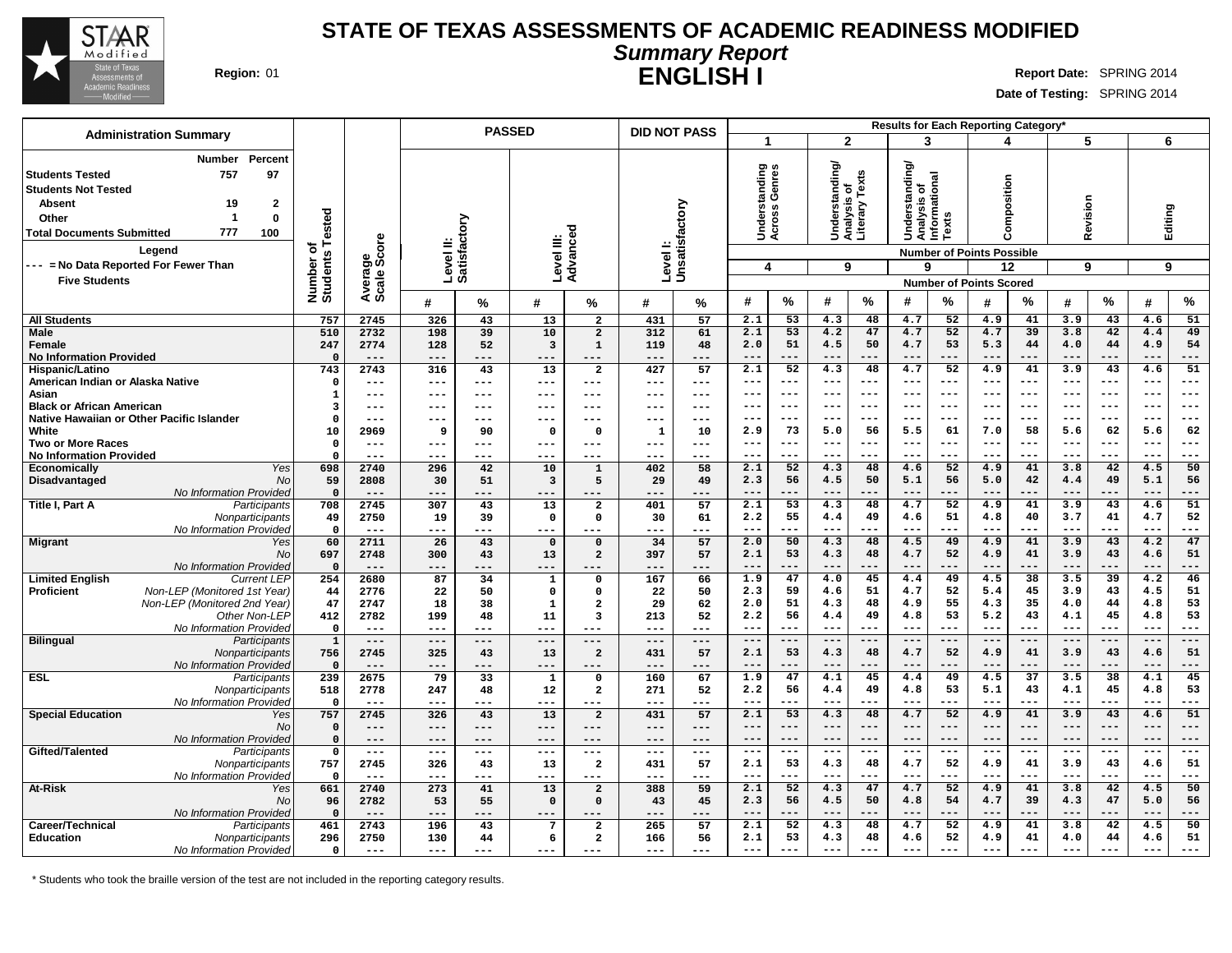

#### **STATE OF TEXAS ASSESSMENTS OF ACADEMIC READINESS MODIFIED Constructed Responses Summary Report ENGLISH I Region:** 01 **Report** Date: SPRING 2014

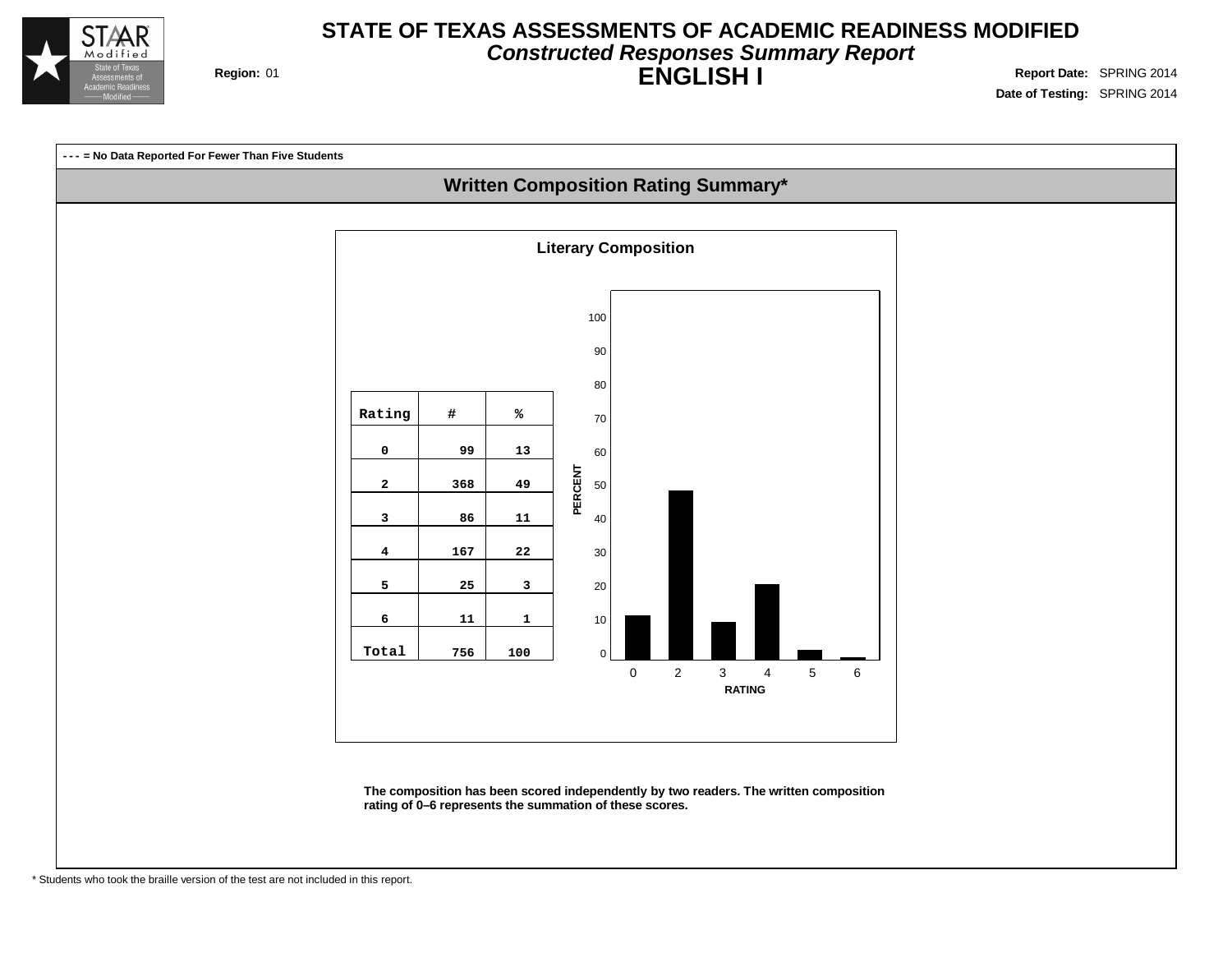

#### **STATE OF TEXAS ASSESSMENTS OF ACADEMIC READINESS MODIFIED Summary Report ENGLISH II Region:** 01 **Report** Date: SPRING 2014

|                                                                                                                                                                                                                                                                                            |                                      |                                |                | <b>PASSED</b>    |                                            |                               | <b>DID NOT PASS</b>  |                           |                                                       |                  |                                   |                                 | <b>Results for Each Reporting Category</b>                              |                     |                                                                                         |                 |                |                  |                |                  |
|--------------------------------------------------------------------------------------------------------------------------------------------------------------------------------------------------------------------------------------------------------------------------------------------|--------------------------------------|--------------------------------|----------------|------------------|--------------------------------------------|-------------------------------|----------------------|---------------------------|-------------------------------------------------------|------------------|-----------------------------------|---------------------------------|-------------------------------------------------------------------------|---------------------|-----------------------------------------------------------------------------------------|-----------------|----------------|------------------|----------------|------------------|
| <b>Administration Summary</b>                                                                                                                                                                                                                                                              |                                      |                                |                |                  |                                            |                               |                      |                           |                                                       |                  | $\mathbf{2}$                      |                                 | 3                                                                       |                     | 4                                                                                       |                 | 5              |                  | 6              |                  |
| <b>Number</b><br>Percent<br>705<br>97<br><b>Students Tested</b><br><b>Students Not Tested</b><br><b>Absent</b><br>20<br>3<br>$\Omega$<br>$\mathbf 0$<br>Other<br>725<br>100<br><b>Total Documents Submitted</b><br>Legend<br>--- = No Data Reported For Fewer Than<br><b>Five Students</b> | Tested<br>৳<br>Number of<br>Students | ige<br>Score<br>Avera<br>Scale | Level II:      | actory<br>Satisf | Level III:                                 | ਠ<br>Advance                  |                      | Levell:<br>Unsatisfactory | tanding<br>Genres<br>Under<br>$\overline{\mathbf{4}}$ | Across           | tanding<br>৳<br>T.<br>ō<br>š<br>9 | Texts<br>Analysis<br>Literary T | ∖gui<br>Analysis of<br>Informational<br>ipus<br>ang<br>ō<br>ᅙ<br>Š<br>9 | exts                | Composition<br><b>Number of Points Possible</b><br>12<br><b>Number of Points Scored</b> |                 | Revision<br>9  |                  | Editing<br>9   |                  |
|                                                                                                                                                                                                                                                                                            |                                      |                                | #              | %                | #                                          | %                             | #                    | %                         | #                                                     | $\%$             | #                                 | $\%$                            | #                                                                       | ℅                   | Н                                                                                       | %               | #              | %                | #              | %                |
| <b>All Students</b>                                                                                                                                                                                                                                                                        | 705                                  | 2830                           | 386            | 55               | 45                                         | 6                             | 319                  | 45                        | 2.1                                                   | 51               | 4.5                               | 50                              | 4.4                                                                     | 49                  | 4.9                                                                                     | 41              | 4.1            | 45               | 5.1            | 56               |
| Male                                                                                                                                                                                                                                                                                       | 469                                  | 2803                           | 238            | 51               | 27                                         | 6                             | 231                  | 49                        | 2.0                                                   | $\overline{51}$  | 4.4                               | 49                              | 4.4                                                                     | 49                  | 4.5                                                                                     | $\overline{37}$ | 4.0            | 45               | 4.9            | 54               |
| Female<br><b>No Information Provided</b>                                                                                                                                                                                                                                                   | 236<br>$\Omega$                      | 2883<br>$---$                  | 148<br>$---$   | 63<br>---        | 18<br>$---$                                | 8<br>---                      | 88<br>---            | 37<br>---                 | 2.1<br>$---$                                          | 53<br>---        | 4.8<br>$---$                      | 54<br>$---$                     | 4.4<br>$---$                                                            | 49<br>$---$         | 5.7<br>---                                                                              | 48<br>$---$     | 4.2<br>$---$   | 47<br>$---$      | 5.4<br>$---$   | 59<br>$---$      |
| Hispanic/Latino                                                                                                                                                                                                                                                                            | 691                                  | 2827                           | 376            | 54               | 44                                         | 6                             | 315                  | 46                        | $\overline{2.1}$                                      | 51               | 4.5                               | 50                              | 4.4                                                                     | 48                  | 4.9                                                                                     | 41              | 4.1            | 45               | 5.1            | 56               |
| American Indian or Alaska Native                                                                                                                                                                                                                                                           | $\mathbf{o}$                         | $---$                          | $--$           | ---              | $--$                                       | ---                           | $---$                | ---                       | $--$                                                  | $---$            | ---                               | $--$                            | $--$                                                                    | $-- -$              | ---                                                                                     | $--$            | ---            | $---$            | ---            | $---$            |
| Asian<br><b>Black or African American</b>                                                                                                                                                                                                                                                  | 3<br>$\Omega$                        | ---<br>---                     | $---$<br>---   | ---<br>---       | $---$<br>$--$                              | ---<br>---                    | $---$<br>$---$       | ---<br>---                | $---$<br>$- - -$                                      | $---$<br>$- - -$ | $---$<br>$- - -$                  | $--$<br>$---$                   | $--$<br>$- - -$                                                         | $--$<br>$- - -$     | ---<br>---                                                                              | $--$<br>$- - -$ | ---<br>---     | $--$<br>$---$    | ---<br>---     | $---$<br>$---$   |
| Native Hawaiian or Other Pacific Islander                                                                                                                                                                                                                                                  | $\Omega$                             | ---                            | ---            | ---              | $---$                                      | ---                           | $---$                | ---                       | ---                                                   |                  | ---                               | $---$                           | $---$                                                                   | ---                 | ---                                                                                     | $--$            |                | $---$            | ---            | $---$            |
| White                                                                                                                                                                                                                                                                                      | 10                                   | 2952                           | 8              | 80               | $\Omega$                                   | $\mathbf 0$                   | $\mathbf{2}$         | 20                        | 2.3                                                   | 58               | 6.1                               | 68                              | 5.5                                                                     | 61                  | 5.2                                                                                     | 43              | 4.5            | 50               | 5.4            | 60               |
| <b>Two or More Races</b>                                                                                                                                                                                                                                                                   | $\mathbf{o}$                         | $---$                          | ---            | ---              | $---$                                      | ---                           | ---                  | ---                       | $--$                                                  | $---$            | $---$                             | $--$<br>$- - -$                 | $---$                                                                   | $---$               | ---                                                                                     | $---$           | ---            | $---$<br>$- - -$ | ---            | $---$<br>$- - -$ |
| <b>No Information Provided</b><br>Yes<br>Economically                                                                                                                                                                                                                                      | 650                                  | ---<br>2825                    | 352            | 54               | $---$<br>40                                | ---<br>6                      | ---<br>298           | ---<br>46                 | $- - -$<br>2.0                                        | $- - -$<br>51    | $- - -$<br>4.5                    | 50                              | $- - -$<br>4.3                                                          | $- - -$<br>48       | ---<br>4.9                                                                              | $---$<br>41     | ---<br>4.1     | 45               | $- - -$<br>5.0 | 56               |
| Disadvantaged<br>No                                                                                                                                                                                                                                                                        | 54                                   | 2878                           | 33             | 61               | 5                                          | 9                             | 21                   | 39                        | 2.3                                                   | 57               | 4.6                               | 52                              | 4.7                                                                     | 52                  | 5.2                                                                                     | 44              | 4.2            | 47               | 5.4            | 60               |
| No Information Provideo                                                                                                                                                                                                                                                                    | $\mathbf{1}$                         | ---                            |                |                  | ---                                        |                               | ---                  | ---                       | $- - -$                                               | ---              | $- - -$                           | $---$                           | $- - -$                                                                 |                     |                                                                                         | $- - -$         |                | $- -$            |                | $--$             |
| Title I, Part A<br>Participants                                                                                                                                                                                                                                                            | 664                                  | 2831                           | 363            | 55               | 43                                         | 6                             | 301                  | 45                        | 2.0                                                   | 51               | 4.6                               | 51                              | 4.4                                                                     | 49                  | 4.9                                                                                     | 41              | 4.1            | 45               | 5.0            | 56               |
| Nonparticipants<br>No Information Provided                                                                                                                                                                                                                                                 | 40<br>$\mathbf{1}$                   | 2793<br>$---$                  | 22<br>---      | 55<br>---        | $\overline{\mathbf{2}}$<br>$---$           | 5<br>---                      | 18<br>---            | 45<br>---                 | 2.2<br>$---$                                          | 55<br>---        | 4.0<br>$---$                      | 44<br>---                       | 4.3<br>$---$                                                            | 48<br>$- - -$       | 4.5<br>$---$                                                                            | 37<br>$- - -$   | 3.9<br>---     | 43<br>$---$      | 5.1<br>---     | 57<br>$---$      |
| <b>Migrant</b><br>Yes                                                                                                                                                                                                                                                                      | 69                                   | 2739                           | 32             | 46               | $\overline{a}$                             | $\overline{\mathbf{3}}$       | 37                   | 54                        | 1.9                                                   | 47               | 4.1                               | 45                              | 3.7                                                                     | 41                  | 4.3                                                                                     | 36              | 4.1            | 45               | 4.5            | 50               |
| No                                                                                                                                                                                                                                                                                         | 635                                  | 2839                           | 353            | 56               | 43                                         | $7\phantom{.0}$               | 282                  | 44                        | 2.1                                                   | 52               | 4.6                               | 51                              | 4.4                                                                     | 49                  | 5.0                                                                                     | 41              | 4.1            | 45               | 5.1            | 57               |
| No Information Provideo                                                                                                                                                                                                                                                                    | $\mathbf{1}$                         | $---$                          |                | ---              | $---$                                      |                               | ---                  | ---                       | $- - -$                                               | ---              | $- - -$<br>4.3                    | $- - -$                         | $- - -$<br>4.2                                                          | $- - -$             | ---                                                                                     | $---$<br>36     | $- - -$<br>3.8 | $- - -$<br>43    | $- - -$<br>4.5 | $---$<br>50      |
| <b>Limited English</b><br><b>Current LEP</b><br>Non-LEP (Monitored 1st Year)<br>Proficient                                                                                                                                                                                                 | 228<br>27                            | 2763<br>2873                   | 101<br>18      | 44<br>67         | $7\phantom{.0}$<br>$\overline{\mathbf{4}}$ | $\overline{\mathbf{3}}$<br>15 | 127<br>9             | 56<br>33                  | 1.9<br>2.1                                            | 48<br>53         | 4.3                               | 48<br>47                        | 4.8                                                                     | 46<br>53            | 4.3<br>5.3                                                                              | 44              | 4.5            | 50               | 5.3            | 59               |
| Non-LEP (Monitored 2nd Year)                                                                                                                                                                                                                                                               | 31                                   | 2832                           | 18             | 58               | 3                                          | 10                            | 13                   | 42                        | 1.9                                                   | 48               | 4.9                               | 54                              | 4.4                                                                     | 49                  | 4.6                                                                                     | 39              | 4.1            | 46               | 5.2            | 58               |
| Other Non-LEP                                                                                                                                                                                                                                                                              | 418                                  | 2862                           | 248            | 59               | 31                                         | $7\phantom{.0}$               | 170                  | 41                        | 2.1                                                   | 53               | 4.6                               | 52                              | 4.5                                                                     | 50                  | 5.2                                                                                     | 44              | 4.2            | 46               | 5.3            | 59               |
| No Information Provideo                                                                                                                                                                                                                                                                    | $\mathbf{1}$                         | $---$<br>$---$                 | $---$<br>$---$ | ---<br>$- - -$   | $- - -$                                    | $---$<br>$---$                | $---$<br>$---$       | $---$<br>$---$            | $---$<br>$---$                                        | $---$<br>$---$   | $---$<br>$---$                    | $---$<br>$---$                  | $---$<br>$---$                                                          | $- - -$<br>$---$    | ---<br>$---$                                                                            | $---$<br>$---$  | $---$<br>$---$ | $---$<br>$---$   | $---$<br>$---$ | $---$<br>$---$   |
| <b>Bilingual</b><br>Participants<br>Nonparticipants                                                                                                                                                                                                                                        | $\mathbf 0$<br>704                   | 2829                           | 385            | 55               | $---$<br>45                                | 6                             | 319                  | 45                        | 2.1                                                   | 51               | 4.5                               | 50                              | 4.4                                                                     | 49                  | 4.9                                                                                     | 41              | 4.1            | 45               | 5.1            | 56               |
| No Information Provided                                                                                                                                                                                                                                                                    | 1                                    | $---$                          | $- - -$        | ---              | $- - -$                                    |                               | ---                  | ---                       | $---$                                                 | ---              | $---$                             | ---                             | $- - -$                                                                 | $---$               | ---                                                                                     | ---             | ---            | $---$            | $--$           | $---$            |
| <b>ESL</b><br>Participants                                                                                                                                                                                                                                                                 | 202                                  | 2739                           | 83             | 41               | 5                                          | $\overline{a}$                | 119                  | 59                        | 1.9                                                   | 47               | 4.2                               | 47                              | 4.0                                                                     | 45                  | 4.1                                                                                     | 34              | 3.7            | 41               | 4.4            | 48               |
| Nonparticipants                                                                                                                                                                                                                                                                            | 502<br>$\mathbf{1}$                  | 2866                           | 302            | 60               | 40                                         | 8                             | 200                  | 40                        | 2.1<br>$--$                                           | 53<br>$---$      | 4.7<br>$--$                       | 52<br>$---$                     | 4.5<br>$---$                                                            | 50<br>$---$         | 5.2                                                                                     | 43<br>$---$     | 4.2<br>$---$   | 47<br>$---$      | 5.3<br>---     | 59<br>$---$      |
| No Information Provideo<br><b>Special Education</b><br>Yes                                                                                                                                                                                                                                 | 705                                  | $- - -$<br>2830                | $--$<br>386    | ---<br>55        | $- - -$<br>45                              | $---$<br>6                    | $---$<br>319         | ---<br>45                 | 2.1                                                   | 51               | 4.5                               | 50                              | 4.4                                                                     | 49                  | 4.9                                                                                     | 41              | 4.1            | 45               | 5.1            | 56               |
| No                                                                                                                                                                                                                                                                                         | $\mathbf 0$                          | $---$                          | $---$          | ---              | $---$                                      | $---$                         | $---$                | ---                       | $---$                                                 | $---$            | $---$                             | $---$                           | $---$                                                                   | $---$               | $---$                                                                                   | $---$           | $---$          | $---$            | $---$          | $---$            |
| No Information Provided                                                                                                                                                                                                                                                                    | $\mathbf 0$                          | $---$                          | $---$          | ---              | $---$                                      | $---$                         | $---$                | ---                       | $---$                                                 | $- -$            |                                   | $--$                            |                                                                         | $--$                |                                                                                         | $---$           |                | $---$            |                | ---              |
| Gifted/Talented<br>Participants                                                                                                                                                                                                                                                            | $\mathbf 0$<br>704                   | $\qquad \qquad - -$<br>2829    | $---$<br>385   | ---<br>55        | $---$<br>45                                | $---$<br>6                    | $\frac{1}{2}$<br>319 | $---$<br>45               | $---$<br>2.1                                          | $---$<br>51      | $---$<br>4.5                      | $\frac{1}{2}$<br>50             | $---$<br>4.4                                                            | $\frac{1}{2}$<br>49 | $---$<br>4.9                                                                            | $---$<br>41     | $---$<br>4.1   | $---$<br>45      | $---$<br>5.1   | $---$<br>56      |
| Nonparticipants<br>No Information Provideo                                                                                                                                                                                                                                                 | 1                                    | $---$                          | $---$          | ---              | $---$                                      | ---                           | $---$                | ---                       |                                                       | ---              | ---                               | ---                             | $--$                                                                    |                     | ---                                                                                     | ---             |                | $--$             | ---            | ---              |
| <b>At-Risk</b><br>Yes                                                                                                                                                                                                                                                                      | 615                                  | 2816                           | 317            | 52               | 36                                         | 6                             | 298                  | 48                        | 2.0                                                   | 51               | 4.5                               | 50                              | 4.3                                                                     | 48                  | 4.8                                                                                     | 40              | 4.0            | 45               | 4.9            | 55               |
| No                                                                                                                                                                                                                                                                                         | 89                                   | 2922                           | 68             | 76               | 9                                          | 10                            | 21                   | 24                        | 2.2                                                   | 54               | 5.0                               | 55                              | 4.9                                                                     | 54                  | 5.5                                                                                     | 46              | 4.4            | 49               | 5.8            | 65               |
| No Information Provideo<br>Career/Technical<br>Participants                                                                                                                                                                                                                                | $\mathbf{1}$<br>537                  | $---$<br>2829                  | $---$          | ---<br>56        | $- - -$<br>28                              | ---<br>5                      | ---<br>236           | ---<br>44                 | $---$<br>2.0                                          | ---<br>51        | $---$<br>4.6                      | $---$<br>51                     | $- - -$<br>4.4                                                          | $---$<br>49         | ---<br>4.9                                                                              | $---$<br>41     | $- - -$<br>4.0 | $---$<br>45      | $--$<br>5.0    | $---$<br>56      |
| <b>Education</b><br>Nonparticipants                                                                                                                                                                                                                                                        | 167                                  | 2831                           | 301<br>84      | 50               | 17                                         | 10                            | 83                   | 50                        | 2.1                                                   | 53               | 4.5                               | 50                              | 4.2                                                                     | 47                  | 4.9                                                                                     | 41              | 4.2            | 46               | 5.1            | 56               |
| No Information Provided                                                                                                                                                                                                                                                                    | $\mathbf{1}$                         | $---$                          | $---$          | ---              | $---$                                      | ---                           | $---$                | ---                       | $--$                                                  | $- - -$          | $---$                             |                                 | $---$                                                                   | $---$               | ---                                                                                     | $---$           | $---$          | $---$            | $---$          | $---$            |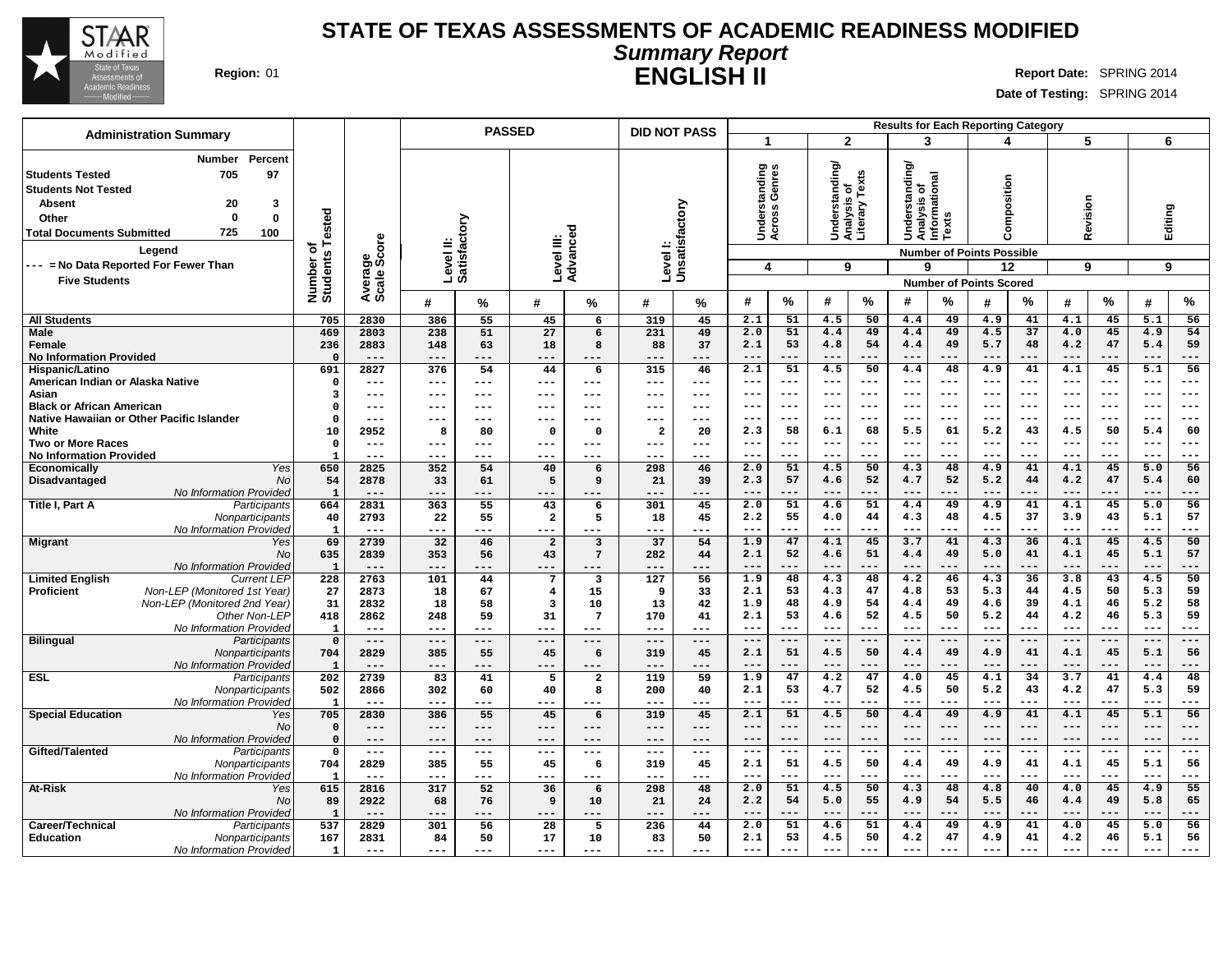

#### **STATE OF TEXAS ASSESSMENTS OF ACADEMIC READINESS MODIFIED Constructed Responses Summary Report ENGLISH II Region:** 01 **Report** Date: SPRING 2014

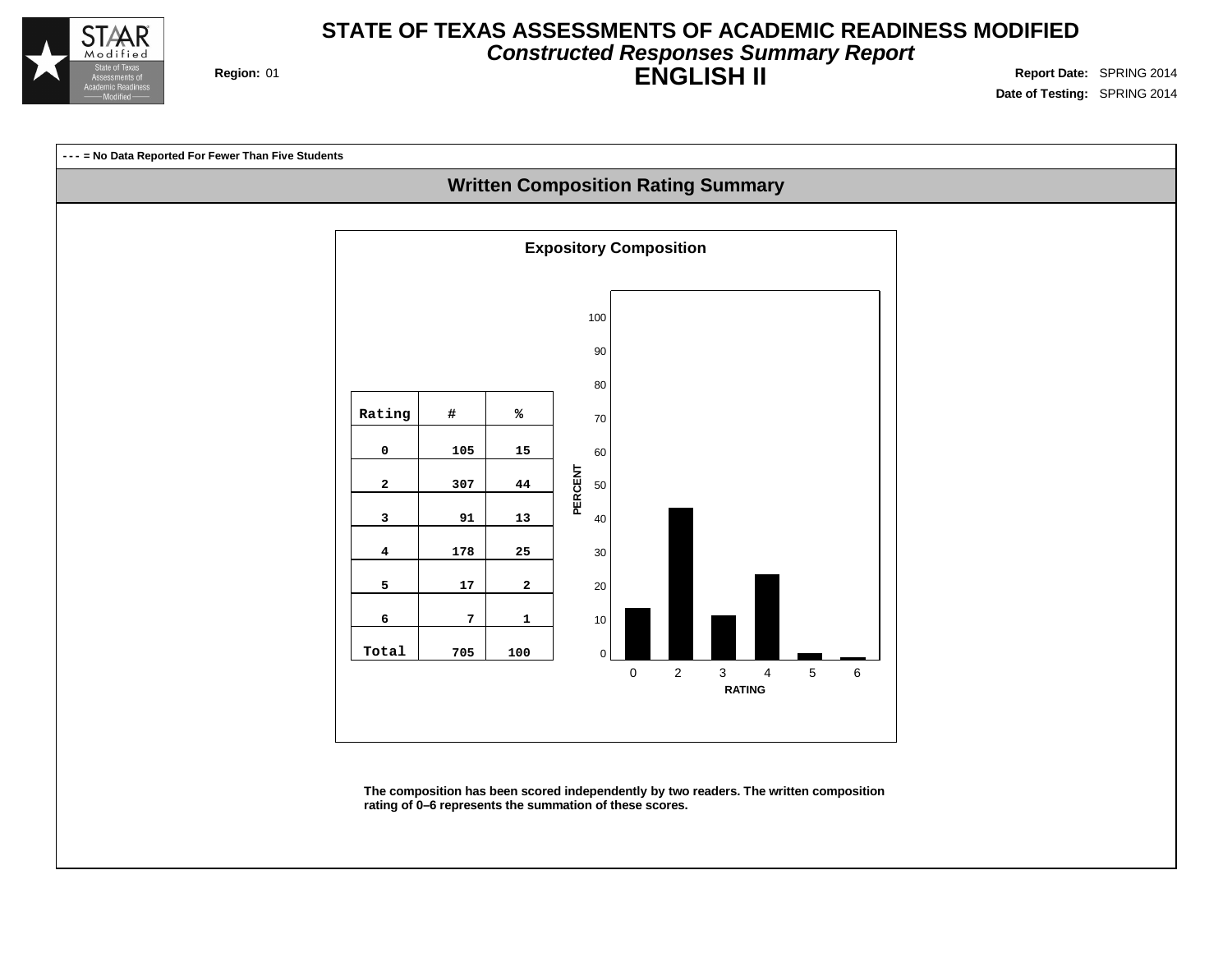

#### **STATE OF TEXAS ASSESSMENTS OF ACADEMIC READINESS ALTERNATE Summary Report**

 **--- --- --- --- --- --- 54 98 1 2 1 2 203 99 7 3 2 1 --- --- --- --- --- --- 43 100 1 2 0 0 214 99 7 3 3 1 --- --- --- --- --- ---**

**Region:** 01 **Report Date:** SPRING 2014 **Date of Testing:** SPRING 2014

> **--- --- --- --- --- --- 42 95 1 2 2 5 217 98 13 6 4 2 --- --- --- --- --- --- 76 97 10 13 2 3 183 98 4 2 4 2 --- --- --- --- --- ---**

**DID NOT PASS**

**Level I: Developing**

#### **Administration Summary Number Percent ALGEBRA I Students Assessed 287 100 Students Not Assessed 1 0 Total Students 288 100 BIOLOGY Students Assessed 261 100 Students Not Assessed 1 0 Total Students 262 100 U.S. HISTORY Students Assessed 265 100 Students Not Assessed 1 0 Total Students 266 100 ALGEBRA I BIOLOGY U.S. HISTORY PASSED DID NOT PASS PASSED DID NOT PASS PASSED Number of Students Assessed Level II: Satisfactory Level III: Accomplished Level I: Developing Number of Students Assessed Level II: Satisfactory Level III: Accomplished Level I: Developing Number of Students Assessed Level II: Satisfactory Level III: Accomplished # % # % # % # % # % # % # % # % # % All Students Male Female No Information Provided Hispanic/Latino American Indian or Alaska Native Asian Black or African American Native Hawaiian or Other Pacific Islander White Two or More Races No Information Provided Economically** Yes **Disadvantaged** No No Information Provided **Title I, Part A** Participants **Nonparticipants** No Information Provided **Migrant** Yes **No No Information Provided**<br>Current LEP Limited **English**<br>Proficient **Proficient** Non-LEP (Monitored 1st Year) Non-LEP (Monitored 2nd Year) Other Non-LEP No Information Provided **Bilingual** Participants **Nonparticipants 287 281 98 15 5 6 2 187 183 98 12 6 4 2 100 98 98 3 3 2 2 0 --- --- --- --- --- --- 277 272 98 15 5 5 2 0 --- --- --- --- --- --- 1 --- --- --- --- --- --- 2 --- --- --- --- --- --- 0 --- --- --- --- --- --- 7 7 100 0 0 0 0 0 --- --- --- --- --- --- 0 --- --- --- --- --- --- 251 245 98 12 5 6 2 36 36 100 3 8 0 0 0 --- --- --- --- --- --- 244 242 99 14 6 2 1 43 39 91 1 2 4 9 0 --- --- --- --- --- --- 14 13 93 2 14 1 7 273 268 98 13 5 5 2 0 --- --- --- --- --- --- 63 63 100 1 2 0 0 12 12 100 1 8 0 0 19 19 100 2 11 0 0 193 187 97 11 6 6 3 0 --- --- --- --- --- --- 1 --- --- --- --- --- --- 286 280 98 15 5 6 2 261 258 99 8 3 3 1 166 163 98 5 3 3 2 95 95 100 3 3 0 0 0 --- --- --- --- --- --- 250 248 99 8 3 2 1 0 --- --- --- --- --- --- 1 --- --- --- --- --- --- 1 --- --- --- --- --- --- 0 --- --- --- --- --- --- 8 8 100 0 0 0 0 0 --- --- --- --- --- --- 1 --- --- --- --- --- --- 230 227 99 7 3 3 1 30 30 100 1 3 0 0 1 --- --- --- --- --- --- 217 216 100 8 4 1 0 43 41 95 0 0 2 5 1 --- --- --- --- --- --- 11 11 100 0 0 0 0 249 246 99 8 3 3 1 1 --- --- --- --- --- --- 61 60 98 1 2 1 2 10 10 100 0 0 0 0 14 14 100 1 7 0 0 175 173 99 6 3 2 1 1 --- --- --- --- --- --- 1 --- --- --- --- --- --- 259 256 99 8 3 3 1 265 259 98 14 5 6 2 163 160 98 7 4 3 2 102 99 97 7 7 3 3 0 --- --- --- --- --- --- 257 251 98 13 5 6 2 0 --- --- --- --- --- --- 1 --- --- --- --- --- --- 0 --- --- --- --- --- --- 0 --- --- --- --- --- --- 6 6 100 1 17 0 0 1 --- --- --- --- --- --- 0 --- --- --- --- --- --- 231 225 97 10 4 6 3 34 34 100 4 12 0 0 0 --- --- --- --- --- --- 230 224 97 11 5 6 3 35 35 100 3 9 0 0 0 --- --- --- --- --- --- 8 8 100 0 0 0 0 257 251 98 14 5 6 2 0 --- --- --- --- --- --- 47 45 96 1 2 2 4 7 7 100 0 0 0 0 8 8 100 1 13 0 0 203 199 98 12 6 4 2 0 --- --- --- --- --- --- 0 --- --- --- --- --- --- 265 259 98 14 5 6 2**

 **--- --- --- --- --- --- 59 100 2 3 0 0 222 97 13 6 6 3 --- --- --- --- --- --- 41 100 1 2 0 0 240 98 14 6 6 2 --- --- --- --- --- ---**

**--- = No Data Reported For Fewer Than Five Students**

**Career/Technical** Participants<br> **Education** Monparticipants

**ESL** Program

No Information Provided<br>Participants

**Nonparticipants No Information Provided** 

**Education** Nonparticipants No Information Provided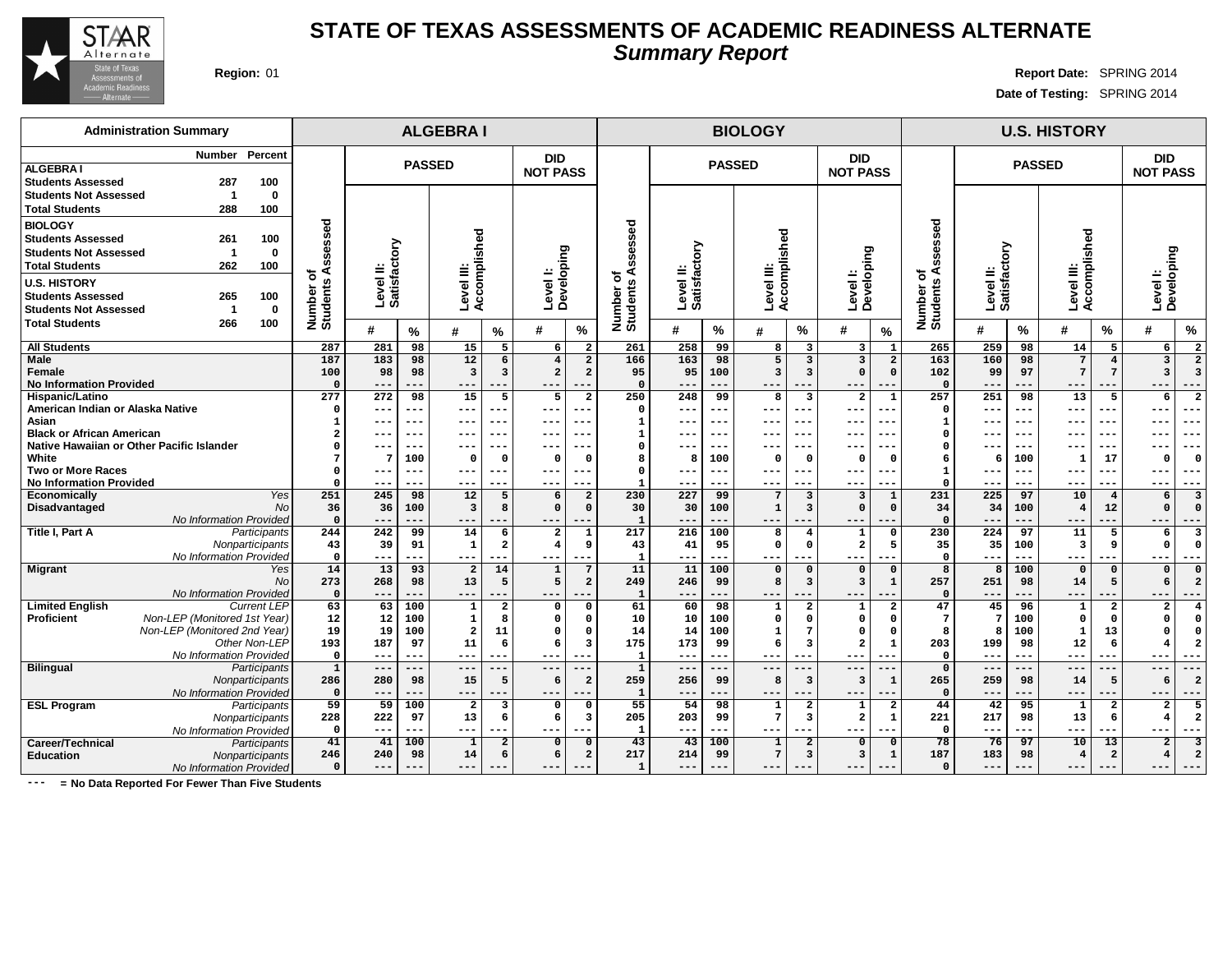

#### **STATE OF TEXAS ASSESSMENTS OF ACADEMIC READINESS ALTERNATE Summary Report**

**Region:** 01 **Report Date:** SPRING 2014 **Date of Testing:** SPRING 2014

| <b>Region: 01</b> |  |
|-------------------|--|
|                   |  |

|                                  | <b>Administration Summary</b>             |                    |                                |                           |               | <b>ENGLISH I</b>           |                         |                        |                               |                                |                           |               | <b>ENGLISH II</b>          |                |                         |                             |
|----------------------------------|-------------------------------------------|--------------------|--------------------------------|---------------------------|---------------|----------------------------|-------------------------|------------------------|-------------------------------|--------------------------------|---------------------------|---------------|----------------------------|----------------|-------------------------|-----------------------------|
|                                  | <b>Number</b>                             | Percent            |                                |                           |               |                            |                         | <b>DID</b>             |                               |                                |                           |               |                            |                | <b>DID</b>              |                             |
| <b>ENGLISH I</b>                 |                                           |                    |                                |                           |               | <b>PASSED</b>              |                         | <b>NOT PASS</b>        |                               |                                |                           | <b>PASSED</b> |                            |                | <b>NOT PASS</b>         |                             |
| <b>Students Assessed</b>         | 293                                       | 100                |                                |                           |               |                            |                         |                        |                               |                                |                           |               |                            |                |                         |                             |
| <b>Students Not Assessed</b>     | 1                                         | 0                  |                                |                           |               |                            |                         |                        |                               |                                |                           |               |                            |                |                         |                             |
| <b>Total Students</b>            | 294                                       | 100                |                                |                           |               |                            |                         |                        |                               |                                |                           |               |                            |                |                         |                             |
| <b>ENGLISH II</b>                |                                           |                    |                                |                           |               |                            |                         |                        |                               |                                |                           |               |                            |                |                         |                             |
| <b>Students Assessed</b>         | 219                                       | 99                 |                                |                           |               |                            |                         |                        |                               |                                |                           |               |                            |                |                         |                             |
| <b>Students Not Assessed</b>     | $\overline{2}$                            | $\mathbf{1}$       |                                |                           |               |                            |                         |                        |                               |                                |                           |               |                            |                |                         |                             |
| <b>Total Students</b>            |                                           | 100                |                                |                           |               |                            |                         |                        |                               |                                |                           |               |                            |                |                         |                             |
|                                  | 221                                       |                    |                                |                           |               |                            |                         |                        |                               |                                |                           |               |                            |                |                         |                             |
|                                  |                                           |                    | Number of<br>Students Assessed | Satisfactory<br>Level II: |               | Accomplished<br>Level III: |                         | Developing<br>Level I: |                               |                                | Satisfactory<br>Level II: |               | Accomplished<br>Level III: |                | Developing<br>Level I:  |                             |
|                                  |                                           |                    |                                |                           |               |                            |                         |                        |                               |                                |                           |               |                            |                |                         |                             |
|                                  |                                           |                    |                                |                           |               |                            |                         |                        |                               |                                |                           |               |                            |                |                         |                             |
|                                  |                                           |                    |                                | #                         | $\frac{0}{2}$ | #                          | $\%$                    | #                      | $\%$                          | Number of<br>Students Assessed | #                         | $\frac{0}{0}$ | #                          | $\%$           | #                       | $\frac{9}{6}$               |
| <b>All Students</b>              |                                           |                    | 293                            | 287                       | 98            | 17                         | 6                       | 6                      | $\overline{\mathbf{2}}$       | 219                            | 214                       | 98            | 20                         | 9              | 5                       | $\mathbf 2$                 |
| <b>Male</b>                      |                                           |                    | 192                            | 189                       | 98            | 13                         | $\overline{7}$          | 3                      | $\overline{\mathbf{2}}$       | 136                            | 135                       | 99            | 17                         | 13             | $\mathbf{1}$            | $\overline{1}$              |
| Female                           |                                           |                    | 101                            | 98                        | 97            | $\overline{\mathbf{4}}$    | $\overline{\mathbf{4}}$ | 3                      | 3                             | 83                             | 79                        | 95            | 3                          | $\overline{4}$ | $\overline{\mathbf{4}}$ | 5                           |
| <b>No Information Provided</b>   |                                           |                    | $\mathbf 0$                    | $---$                     |               | ---                        |                         |                        |                               | $\mathbf 0$                    | ---                       |               |                            |                | --                      |                             |
| Hispanic/Latino                  |                                           |                    | 282                            | 276                       | 98            | 17                         | $\overline{6}$          | 6                      | $\overline{\mathbf{2}}$       | 211                            | 206                       | 98            | 19                         | 9              | 5                       | $\overline{\mathbf{2}}$     |
| American Indian or Alaska Native |                                           |                    | 0                              | $- -$                     |               |                            | ---                     | --                     | ---                           | 0                              | --                        |               | $--$                       |                |                         | ---                         |
| Asian                            |                                           |                    | $\mathbf{1}$                   | $- - -$                   | ---           | ---                        | $---$                   | ---                    | ---                           | $\overline{\mathbf{2}}$        | $- - -$                   | ---           | ---                        | $- - -$        | ---                     | $---$                       |
| <b>Black or African American</b> |                                           |                    | $\overline{a}$                 | ---                       | ---           | ---                        | $---$                   | ---                    | ---                           | 0                              | $- - -$                   | ---           | $---$                      | $- - -$        | ---                     | $---$                       |
|                                  | Native Hawaiian or Other Pacific Islander |                    | $\mathbf 0$                    | $- - -$                   | ---           | ---                        | $---$                   | --                     | ---                           | $\Omega$                       | $- - -$                   | $- - -$       | ---                        | $- - -$        | ---                     | $---$                       |
| White                            |                                           |                    | R                              | 8                         | 100           | 0                          | $\Omega$                | $\mathbf 0$            | 0                             | 6                              | 6                         | 100           | $\mathbf 1$                | 17             | 0                       | $\mathbf 0$                 |
| <b>Two or More Races</b>         |                                           |                    | 0                              |                           | ---           | ---                        | $---$                   | --                     | ---                           | 0                              |                           | ---           |                            | $- - -$        | ---                     | --                          |
| <b>No Information Provided</b>   |                                           | Yes                | $\mathbf 0$                    | $- - -$                   | ---           | $---$                      | $- - -$                 | ---                    | ---                           | 0                              | $- - -$                   | ---           | $- - -$                    | ---            | ---                     | $- - -$                     |
| Economically                     |                                           | <b>No</b>          | 254<br>39                      | 248<br>39                 | 98            | 14                         | 6<br>8                  | 6<br>0                 | $\overline{a}$<br>$\mathbf 0$ | 192<br>27                      | 187<br>27                 | 97            | 17                         | 9              | 5<br>$\mathbf 0$        | $\mathbf{3}$<br>$\mathbf 0$ |
| <b>Disadvantaged</b>             | No Information Provided                   |                    | $\mathbf 0$                    | $- -$                     | 100           | 3<br>---                   |                         | $ -$                   |                               | $\mathbf 0$                    | $---$                     | 100           | 3<br>$- - -$               | 11             | $ -$                    |                             |
| <b>Title I, Part A</b>           |                                           | Participants       | 251                            | 247                       | 98            | 16                         | 6                       | 4                      | $\overline{\mathbf{2}}$       | 203                            | 201                       | 99            | 20                         | 10             | $\overline{\mathbf{2}}$ | $\mathbf 1$                 |
|                                  |                                           | Nonparticipants    | 42                             | 40                        | 95            | $\mathbf{1}$               | $\overline{a}$          | 2                      | 5                             | 16                             | 13                        | 81            | $\mathbf 0$                | $\Omega$       | 3                       | 19                          |
|                                  | No Information Provided                   |                    | $\mathbf{0}$                   | $---$                     | ---           | ---                        |                         | ---                    | ---                           | $\mathbf 0$                    | ---                       |               | $---$                      |                | $---$                   |                             |
| <b>Migrant</b>                   |                                           | Yes                | 13                             | 13                        | 100           | $\overline{2}$             | 15                      | $\mathbf 0$            | $\mathbf 0$                   | 16                             | 15                        | 94            | $\mathbf{1}$               | 6              | $\mathbf{1}$            | $\overline{6}$              |
|                                  |                                           | No                 | 280                            | 274                       | 98            | 15                         | 5                       | 6                      | $\overline{a}$                | 203                            | 199                       | 98            | 19                         | 9              | $\overline{\bf 4}$      | $\overline{\mathbf{c}}$     |
|                                  | No Information Provided                   |                    | $\mathbf 0$                    | $---$                     | ---           | ---                        | $-$                     |                        |                               | $\mathbf 0$                    | ---                       |               |                            |                |                         |                             |
| <b>Limited English</b>           |                                           | <b>Current LEP</b> | 63                             | 63                        | 100           | $\overline{\mathbf{2}}$    | $\overline{\mathbf{3}}$ | 0                      | $\Omega$                      | 44                             | 43                        | 98            | 5                          | 11             | $\mathbf{1}$            | $\overline{2}$              |
| <b>Proficient</b>                | Non-LEP (Monitored 1st Year)              |                    | 12                             | 12                        | 100           | $\mathbf 1$                | 8                       | 0                      | 0                             | 18                             | 18                        | 100           | $\mathsf{o}\,$             | $\Omega$       | $\mathbf 0$             | $\mathbf 0$                 |
|                                  | Non-LEP (Monitored 2nd Year)              |                    | 17                             | 17                        | 100           | $\mathbf 1$                | 6                       | 0                      | $\mathbf 0$                   | 10                             | 9                         | 90            | $\mathbf 0$                | $\mathbf 0$    | $\mathbf{1}$            | 10                          |
|                                  |                                           | Other Non-LEP      | 201                            | 195                       | 97            | 13                         | 6                       | 6                      | $\overline{\mathbf{3}}$       | 147                            | 144                       | 98            | 15                         | 10             | 3                       | 2                           |
|                                  | No Information Provided                   |                    | 0                              |                           | ---           | ---                        |                         |                        |                               | $\mathbf 0$                    | $- - -$                   |               |                            |                |                         |                             |
| <b>Bilingual</b>                 |                                           | Participants       | $\mathbf{1}$                   | $---$                     | ---           | ---                        |                         | $- -$                  | ---                           | $\mathbf 0$                    | $---$                     | $- - -$       | $---$                      |                | $---$                   |                             |
|                                  |                                           | Nonparticipants    | 292                            | 286                       | 98            | 17                         | 6                       | 6                      | $\mathbf 2$                   | 219                            | 214                       | 98            | 20                         | 9              | 5                       | $\overline{\mathbf{c}}$     |
|                                  | No Information Provided                   |                    | $\mathbf 0$                    |                           | ---           | ---                        | $---$                   |                        |                               | $\Omega$                       | ---                       |               | ---                        |                |                         |                             |
| <b>ESL Program</b>               |                                           | Participants       | 59                             | 59                        | 100           | 3                          | 5                       | 0                      | $\mathbf 0$                   | 44                             | 43                        | 98            | 5                          | 11             | $\mathbf{1}$            | $\overline{2}$              |
|                                  |                                           | Nonparticipants    | 234                            | 228                       | 97            | 14                         | 6                       | 6                      | з                             | 175                            | 171                       | 98            | 15                         | 9              | 4                       | $\overline{\mathbf{2}}$     |
|                                  | No Information Provided                   |                    | 0                              | $- - -$                   | ---           | ---                        | .                       | $ -$                   | ٠.                            | $\Omega$                       | $- - -$                   | ---           | $---$                      |                | ---                     |                             |
| Career/Technical                 |                                           | Participants       | 41                             | 41                        | 100           | $\overline{2}$             | 5                       | $\overline{0}$         | $\overline{0}$                | 56                             | 55                        | 98            | 13                         | 23             | $\mathbf{1}$            | $\overline{\mathbf{2}}$     |
| <b>Education</b>                 |                                           | Nonparticipants    | 252                            | 246                       | 98            | 15                         | 6                       | 6                      | $\overline{a}$                | 163                            | 159                       | 98            | $7\phantom{.0}$            | $\overline{4}$ | $\overline{\mathbf{4}}$ | $\overline{\mathbf{c}}$     |
|                                  | No Information Provided                   |                    | $\mathbf 0$                    | $- - -$                   | ---           | ---                        |                         | --                     | ---                           | $\mathbf 0$                    | $- - -$                   | ---           | $---$                      |                | $--$                    | ---                         |

**--- = No Data Reported For Fewer Than Five Students**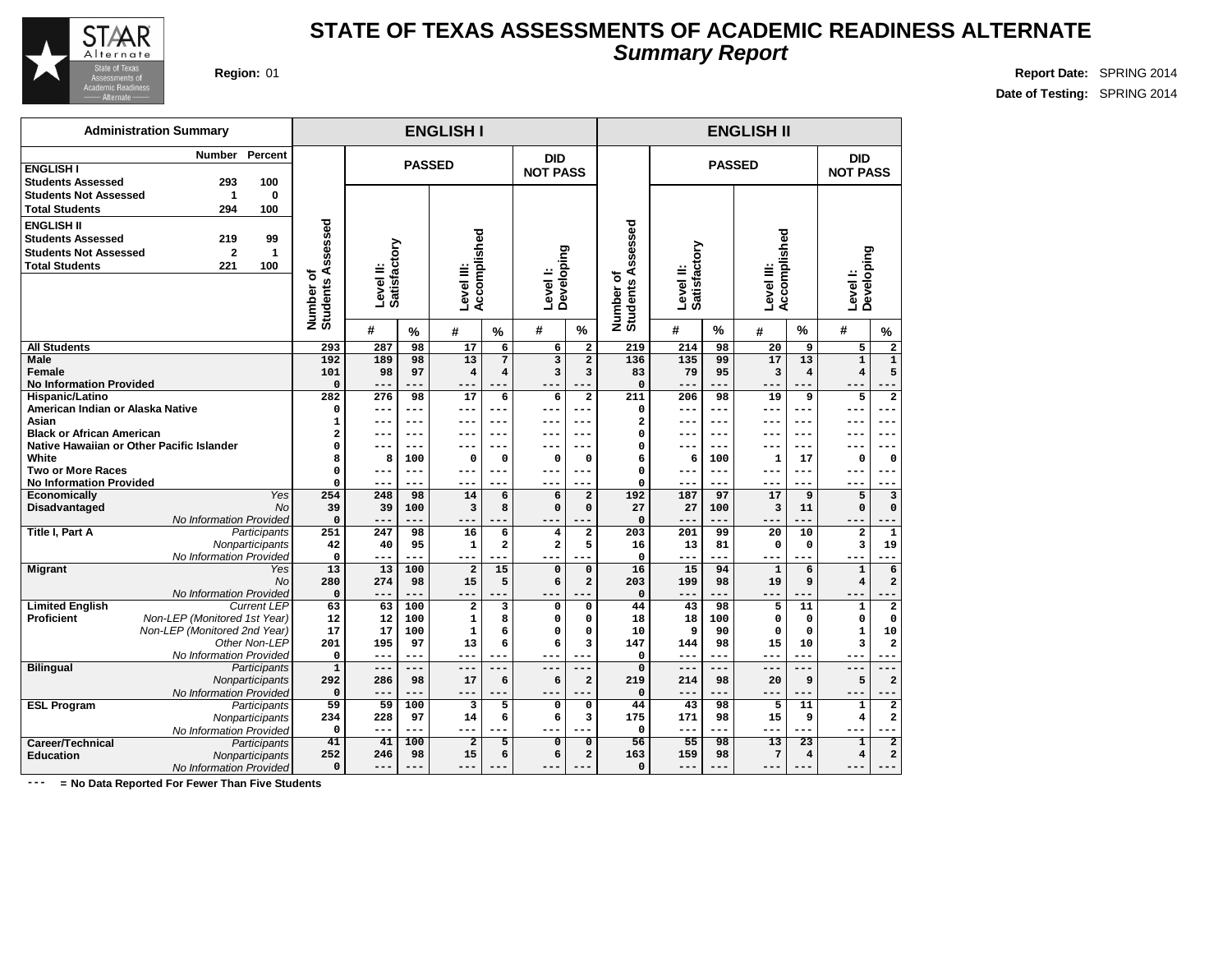

## **Region:** 01 **Report Date:** SPRING 2014

**Date of Testing:** SPRING 2014

**All Students**

| --- = No Data Reported For Fewer Than                                                            | Legend                                                                                                                         |                                      |                                           |                             | <b>ALGEBRAI</b>                                                    |                            |                                  |                             |                                           |                                    |                            | <b>BIOLOGY</b>                                |                            |                                       |                                       |                                          |                                      |                             | <b>U.S. HISTORY</b>               |                             |                                    |                                   |
|--------------------------------------------------------------------------------------------------|--------------------------------------------------------------------------------------------------------------------------------|--------------------------------------|-------------------------------------------|-----------------------------|--------------------------------------------------------------------|----------------------------|----------------------------------|-----------------------------|-------------------------------------------|------------------------------------|----------------------------|-----------------------------------------------|----------------------------|---------------------------------------|---------------------------------------|------------------------------------------|--------------------------------------|-----------------------------|-----------------------------------|-----------------------------|------------------------------------|-----------------------------------|
| <b>Five Students</b>                                                                             |                                                                                                                                |                                      | Phase-In 1<br><b>Standard</b>             |                             | Phase-In 2<br><b>Standard</b>                                      |                            | Recommended<br><b>Standard</b>   |                             |                                           | Phase-In 1<br>Standard             |                            | Phase-In 2<br><b>Standard</b>                 |                            | Recommended<br><b>Standard</b>        |                                       |                                          | Phase-In 1<br><b>Standard</b>        |                             | Phase-In 2<br><b>Standard</b>     |                             | Recommended<br><b>Standard</b>     |                                   |
|                                                                                                  |                                                                                                                                | Number of<br>Students Tested         | Level II:<br>Satisfactory                 |                             | Level II:<br>Satisfactory                                          |                            | ζıο<br>Level II:<br>Satisfacto   |                             | Number of<br>Students Tested              | Level II:<br>Satisfactory          |                            | Level II:<br>Satisfactory                     |                            | Level II:<br>Satisfactory             |                                       | Number of<br>Students Tested             | Level II:<br>Satisfactory            |                             | Level II:<br>Satisfactory         |                             | δ<br>Level II:<br>Satisfacto       |                                   |
|                                                                                                  |                                                                                                                                |                                      | #                                         | %                           | #                                                                  | %                          | #                                | %                           |                                           | #                                  | %                          | #                                             | $\%$                       | #                                     | $\%$                                  |                                          | #                                    | %                           | #                                 | %                           | #                                  | %                                 |
| <b>All Students</b>                                                                              |                                                                                                                                | 32268                                | 23861                                     | 74                          | 16758                                                              | 52                         | 9890                             | 31                          | 27988                                     | 23280                              | 83                         | 16582                                         | 59                         | 10409                                 | 37                                    | 22921                                    | 19984                                | 87                          | 15069                             | 66                          | 8581                               | 37                                |
| Male<br>Female<br><b>No Information Provided</b>                                                 |                                                                                                                                | 16705<br>15563                       | 11845<br>12016<br>$--$                    | 71<br>77<br>.               | 8241<br>8517<br>$---$                                              | 49<br>55<br>---            | 4851<br>5039<br>$---$            | 29<br>32<br>---             | 14304<br>13682<br>$\overline{2}$          | 11557<br>11721<br>$--$             | 81<br>86<br>---            | 8325<br>8256<br>$---$                         | 58<br>60<br>---            | 5322<br>5087<br>$---$                 | 37<br>37<br>$- -$                     | 11345<br>11576<br>$\Omega$               | 10011<br>9973<br>$---$               | 88<br>86<br>---             | 7924<br>7145<br>$---$             | 70<br>62<br>---             | 4883<br>3698<br>$---$              | 43<br>32<br>---                   |
| Hispanic/Latino<br>American Indian or Alaska Native<br>Asian<br><b>Black or African American</b> |                                                                                                                                | 31438<br>16<br>182<br>58             | 23146<br>11<br>178<br>45                  | 74<br>69<br>98<br>78        | 16171<br>я<br>167<br>30                                            | 51<br>50<br>92<br>52       | 9435<br>-5<br>150<br>20          | 30<br>31<br>82<br>34        | 27275<br>18<br>152<br>52                  | 22624<br>16<br>150<br>44           | 83<br>89<br>99<br>85       | 16022<br>10<br>143<br>32                      | 59<br>56<br>94<br>62       | 9960<br>6<br>123<br>23                | 37<br>33<br>81<br>44                  | 22291<br>16<br>145<br>34                 | 19381<br>16<br>143<br>33             | 87<br>100<br>99<br>97       | 14546<br>14<br>131<br>27          | 65<br>88<br>90<br>79        | 8183<br>12<br>103<br>16            | $\overline{37}$<br>75<br>71<br>47 |
| Native Hawaiian or Other Pacific Islander<br>White<br><b>Two or More Races</b>                   |                                                                                                                                | $\overline{\mathbf{2}}$<br>534<br>30 | $- -$<br>451<br>24                        | ---<br>84<br>80             | $--$<br>353<br>24                                                  | ---<br>66<br>80            | $---$<br>263<br>15               | $--$<br>49<br>50            | 5<br>452<br>28                            | 5<br>411<br>26                     | 100<br>91<br>93            | 5<br>345<br>22                                | 100<br>76<br>79            | $\overline{4}$<br>277<br>16           | 80<br>61<br>57                        | 1<br>415<br>15                           | $--$<br>392<br>15                    | ---<br>94<br>100            | $---$<br>336<br>14                | ---<br>81<br>93             | ---<br>255<br>11                   | ---<br>61<br>73                   |
| <b>No Information Provided</b><br>Economically<br>Disadvantaged                                  | Yes<br><b>No</b>                                                                                                               | 8<br>27639<br>4622                   | $\overline{4}$<br>19927<br>3931           | 50<br>72<br>85              | $\overline{\mathbf{3}}$<br>13600<br>3156                           | 38<br>49<br>68             | -1<br>7689<br>2200               | 13<br>28<br>48              | 6<br>23757<br>4223                        | 19368<br>3907                      | 67<br>82<br>93             | $\overline{\mathbf{3}}$<br>13341<br>3238      | 50<br>56<br>77             | $\Omega$<br>8039<br>2370              | $\Omega$<br>34<br>56                  | $\overline{\mathbf{4}}$<br>19200<br>3717 | $- - -$<br>16479<br>3502             | $---$<br>86<br>94           | $---$<br>12076<br>2993            | ---<br>63<br>81             | $---$<br>6589<br>1992              | $- - -$<br>34<br>54               |
| <b>Title I, Part A</b>                                                                           | No Information Provideo<br>Participants<br>Nonparticipants<br>No Information Provideo                                          | 30931<br>1330<br>7                   | 3<br>23115<br>743<br>3                    | 43<br>75<br>56<br>43        | $\overline{\mathbf{2}}$<br>16426<br>330<br>$\overline{\mathbf{2}}$ | 29<br>53<br>25<br>29       | - 1<br>9778<br>111<br>- 1        | 14<br>32<br>8<br>14         | 8<br>26384<br>1596<br>8                   | 5<br>21953<br>1322                 | 63<br>83<br>83<br>63       | 3<br>15711<br>868<br>3                        | 38<br>60<br>54<br>38       | $\Omega$<br>9941<br>468<br>∩          | $\mathbf 0$<br>38<br>29<br>$\Omega$   | 21835<br>1082<br>$\overline{4}$          | 19035<br>946<br>$- -$                | 87<br>87<br>---             | 14356<br>713<br>$- - -$           | 66<br>66<br>---             | 8178<br>403<br>$- - -$             | 37<br>37<br>$- - -$               |
| <b>Migrant</b>                                                                                   | Yes<br>No<br>No Information Provided                                                                                           | 1843<br>30418                        | 1180<br>22678<br>3                        | 64<br>75<br>43              | 705<br>16051                                                       | 38<br>53<br>29             | 361<br>9528<br>- 1               | 20<br>31<br>14              | 1654<br>26326                             | 1260<br>22015                      | 76<br>84<br>63             | 740<br>15839                                  | 45<br>60<br>38             | 372<br>10037                          | $\overline{22}$<br>38<br>$\mathbf{o}$ | 1306<br>21611                            | 1071<br>18910                        | 82<br>88                    | 695<br>14374                      | 53<br>67                    | 353<br>8228<br>---                 | 27<br>38<br>---                   |
| <b>Limited English</b><br><b>Proficient</b>                                                      | <b>Current LEP</b><br>Non-LEP (Monitored 1st Year)<br>Non-LEP (Monitored 2nd Year)<br>Other Non-LEP<br>No Information Provideo | 5679<br>833<br>1532<br>24217<br>-7   | 2856<br>635<br>1147<br>19220<br>3         | 50<br>76<br>75<br>79<br>43  | 1366<br>430<br>739<br>14221<br>$\overline{2}$                      | 24<br>52<br>48<br>59<br>29 | 582<br>202<br>339<br>8766<br>- 1 | 10<br>24<br>22<br>36<br>14  | 5241<br>696<br>1242<br>20804<br>5         | 3087<br>597<br>1056<br>18537<br>-3 | 59<br>86<br>85<br>89<br>60 | 1320<br>364<br>656<br>14240<br>$\overline{2}$ | 25<br>52<br>53<br>68<br>40 | 511<br>183<br>323<br>9392<br>$\Omega$ | 10<br>26<br>26<br>45<br>$\mathbf 0$   | 2736<br>231<br>208<br>19742<br>4         | 1774<br>192<br>161<br>17854<br>$- -$ | 65<br>83<br>77<br>90<br>--- | 886<br>143<br>99<br>13941<br>$--$ | 32<br>62<br>48<br>71<br>--- | 311<br>87<br>54<br>8129<br>$- - -$ | 11<br>38<br>26<br>41<br>---       |
| <b>Bilingual</b>                                                                                 | Participants<br>Nonparticipants<br>No Information Provided                                                                     | 257<br>32002<br>9                    | 218<br>23639<br>4                         | 85<br>74<br>44              | 178<br>16577<br>-3                                                 | 69<br>52<br>33             | 114<br>9774                      | 44<br>31<br>22              | 183<br>27799                              | 160<br>23116                       | 87<br>83<br>67             | 121<br>16458<br>3                             | 66<br>59<br>50             | 82<br>10326                           | 45<br>37<br>17                        | 85<br>22832                              | 74<br>19907                          | 87<br>87                    | 55<br>15014<br>$--$               | 65<br>66                    | $\overline{29}$<br>8552<br>---     | 34<br>37<br>---                   |
| <b>ESL</b>                                                                                       | Participants<br>Nonparticipants<br>No Information Provideo                                                                     | 5472<br>26786<br>10                  | 2744<br>21112<br>5                        | 50<br>79<br>50              | 1322<br>15432                                                      | 24<br>58<br>40             | 561<br>9327<br>$\overline{2}$    | 10<br>35<br>20              | 5051<br>22931<br>6                        | 2971<br>20305                      | 59<br>89<br>67             | 1270<br>15309<br>$\overline{\mathbf{3}}$      | 25<br>67<br>50             | 491<br>9917<br>-1                     | 10<br>43<br>17                        | 2671<br>20246<br>$\overline{4}$          | 1740<br>18241<br>$-$                 | 65<br>90                    | 869<br>14200<br>---               | 33<br>70                    | 305<br>8276<br>$---$               | $\overline{11}$<br>41<br>---      |
| <b>Special Education</b>                                                                         | Yes<br>No<br>No Information Provided                                                                                           | 2075<br>30186                        | 748<br>23110<br>3                         | 36<br>77<br>43              | 303<br>16453                                                       | 15<br>55<br>29             | 83<br>9806<br>-1                 | $\overline{4}$<br>32<br>14  | 1576<br>26405                             | 792<br>22483                       | 50<br>85<br>71             | 247<br>16332<br>3                             | 16<br>62<br>43             | 82<br>10327                           | 5<br>39<br>$\Omega$                   | 1054<br>21863<br>4                       | 576<br>19405<br>$---$                | 55<br>89<br>---             | 252<br>14817<br>$---$             | 24<br>68                    | 106<br>8475<br>$---$               | 10<br>39<br>---                   |
| Gifted/Talented                                                                                  | Participants<br>Nonparticipants<br>No Information Provideo                                                                     | 3192<br>29069                        | 3130<br>20728<br>3                        | $\overline{98}$<br>71<br>43 | 2970<br>13786<br>$\overline{2}$                                    | 93<br>47<br>29             | 2461<br>7428<br>-1               | 77<br>26<br>14              | 2974<br>25007<br>7                        | 2950<br>20325<br>5                 | 99<br>81<br>71             | 2819<br>13760<br>3                            | 95<br>55<br>43             | 2439<br>7970<br>$\Omega$              | 82<br>32<br>$\Omega$                  | 2503<br>20414                            | 2475<br>17506<br>$- - -$             | -99<br>86<br>---            | 2334<br>12735<br>$--$             | 93<br>62<br>---             | 1832<br>6749<br>$- - -$            | 73<br>33<br>---                   |
| At-Risk                                                                                          | Yes<br><b>No</b><br>No Information Provided                                                                                    | 19667<br>12594                       | 12119<br>11739<br>$\overline{3}$          | $\overline{62}$<br>93<br>43 | 6614<br>10142<br>$\overline{2}$                                    | 34<br>81<br>29             | 2666<br>7223<br>-1               | $\overline{14}$<br>57<br>14 | 16645<br>11336<br>7                       | 12300<br>10975<br>5                | 74<br>97<br>71             | 6813<br>9766<br>3                             | 41<br>86<br>43             | 2947<br>7462<br>$\Omega$              | $\overline{18}$<br>66<br>$\Omega$     | 14591<br>8326<br>$\overline{\mathbf{4}}$ | 11862<br>8119<br>$---$               | 81<br>98<br>---             | 7805<br>7264<br>$---$             | 53<br>87<br>---             | 3472<br>5109<br>$--$               | $\overline{24}$<br>61<br>$---$    |
| Career/Technical<br><b>Education</b>                                                             | Participants<br>Nonparticipants<br>No Information Provided                                                                     | 18174<br>14088<br>6                  | 13246<br>10613<br>$\overline{\mathbf{2}}$ | 73<br>75<br>33              | 9117<br>7639<br>$\overline{a}$                                     | 50<br>54<br>33             | 5196<br>4693<br>1                | 29<br>33<br>17              | 17156<br>10828<br>$\overline{\mathbf{4}}$ | 14375<br>8903<br>$--$              | 84<br>82                   | 10331<br>6250<br>$--$                         | 60<br>58                   | 6650<br>3759<br>$---$                 | 39<br>35<br>$- -$                     | 19006<br>3911<br>$\overline{\mathbf{4}}$ | 16724<br>3257<br>$--$                | 88<br>83                    | 12605<br>2464<br>$--$             | 66<br>63                    | 7093<br>1488<br>$- - -$            | $\overline{37}$<br>38<br>---      |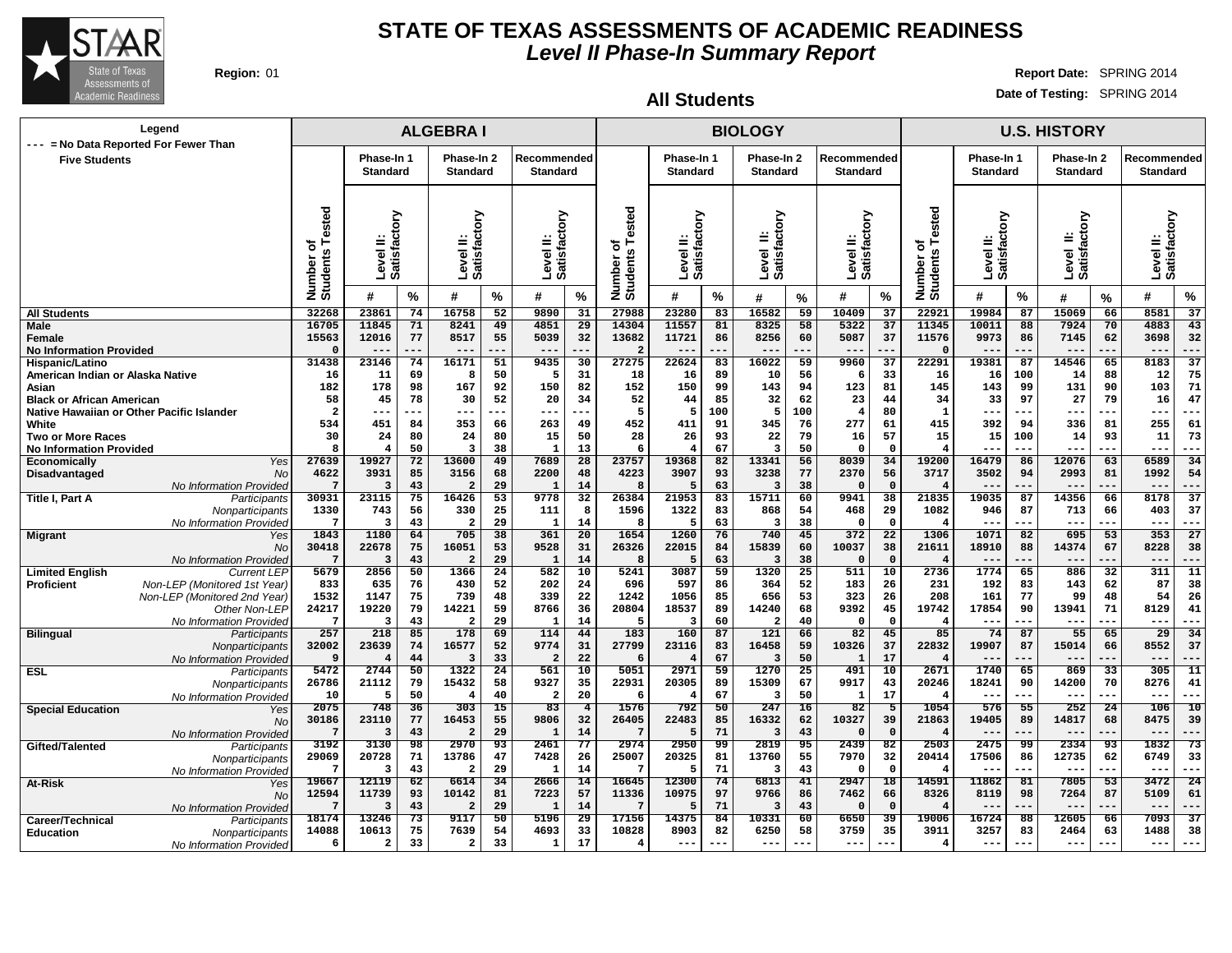

#### **All Students**

| $---$                                     | Legend<br>= No Data Reported For Fewer Than |                              |                               |                 | <b>ENGLISH I</b>              |                 |                                |                         |                              |                               |                 | <b>ENGLISH II</b>             |                 |                                  |                         |
|-------------------------------------------|---------------------------------------------|------------------------------|-------------------------------|-----------------|-------------------------------|-----------------|--------------------------------|-------------------------|------------------------------|-------------------------------|-----------------|-------------------------------|-----------------|----------------------------------|-------------------------|
| <b>Five Students</b>                      |                                             |                              | Phase-In 1<br><b>Standard</b> |                 | Phase-In 2<br><b>Standard</b> |                 | Recommended<br><b>Standard</b> |                         |                              | Phase-In 1<br><b>Standard</b> |                 | Phase-In 2<br><b>Standard</b> |                 | Recommended<br><b>Standard</b>   |                         |
|                                           |                                             | Number of<br>Students Tested | Satisfactory<br>Level II:     |                 | Satisfactory<br>Level II:     |                 | Satisfactory<br>Level II:      |                         | Number of<br>Students Tested | Satisfactory<br>Level II:     |                 | Satisfactory<br>Level II:     |                 | <b>Satisfactory</b><br>Level II: |                         |
|                                           |                                             |                              | #                             | %               | #                             | $\frac{9}{6}$   | #                              | %                       |                              | #                             | $\%$            | #                             | %               | #                                | %                       |
| <b>All Students</b>                       |                                             | 42353                        | 20448                         | 48              | 14157                         | $\overline{33}$ | 11324                          | $\overline{27}$         | 33039                        | 17043                         | $\overline{52}$ | 13082                         | 40              | 10090                            | $\overline{31}$         |
| Male                                      |                                             | 22650                        | 9587                          | 42              | 6297                          | 28              | 4824                           | 21                      | 17187                        | 8011                          | 47              | 6026                          | 35              | 4521                             | $\overline{26}$         |
| <b>Female</b>                             |                                             | 19702                        | 10860                         | 55              | 7860                          | 40              | 6500                           | 33                      | 15851                        | 9031                          | 57              | 7056                          | 45              | 5569                             | 35                      |
| <b>No Information Provided</b>            |                                             | $\mathbf{1}$                 | $---$                         | ---             | $---$                         | ---             | $---$                          | ---                     | $\mathbf{1}$                 | $---$                         | ---             | $---$                         | $---$           | $---$                            |                         |
| Hispanic/Latino                           |                                             | 41446                        | 19798                         | 48              | 13610                         | 33              | 10832                          | $\overline{26}$         | 32141                        | 16351                         | 51              | 12456                         | 39              | 9543                             | 30                      |
| American Indian or Alaska Native          |                                             | 27<br>180                    | 11<br>168                     | 41<br>93        | 8<br>153                      | 30<br>85        | 7<br>145                       | 26<br>81                | 22<br>171                    | 9<br>158                      | 41<br>92        | 8<br>153                      | 36<br>89        | $\overline{\mathbf{2}}$<br>147   | 9<br>86                 |
| Asian<br><b>Black or African American</b> |                                             | 59                           | 34                            | 58              | 27                            | 46              | 25                             | 42                      | 65                           | 46                            | 71              | 40                            | 62              | 35                               | 54                      |
|                                           | Native Hawaiian or Other Pacific Islander   | 3                            | ---                           | ---             | ---                           | ---             | ---                            | ---                     | 3                            | ---                           | ---             | ---                           |                 | ---                              |                         |
| White                                     |                                             | 605                          | 411                           | 68              | 339                           | 56              | 296                            | 49                      | 603                          | 449                           | 74              | 399                           | 66              | 340                              | 56                      |
| <b>Two or More Races</b>                  |                                             | 27                           | 20                            | 74              | 17                            | 63              | 16                             | 59                      | 31                           | 26                            | 84              | 23                            | 74              | 21                               | 68                      |
| <b>No Information Provided</b>            |                                             | 6                            | 3                             | 50              | $\mathbf{z}$                  | 33              | $\overline{a}$                 | 33                      | $\overline{\mathbf{3}}$      |                               | ---             | ---                           | ---             | ---                              |                         |
| Economically                              | Yes                                         | 36988                        | 16755                         | 45              | 11185                         | 30              | 8728                           | 24                      | 28369                        | 13645                         | 48              | 10140                         | 36              | 7588                             | $\overline{27}$         |
| Disadvantaged                             | No                                          | 5358                         | 3691                          | 69              | 2971                          | 55              | 2595                           | 48                      | 4664                         | 3396                          | 73              | 2941                          | 63              | 2501                             | 54                      |
|                                           | No Information Provided                     | 7                            | $\overline{a}$                | 29              | $\mathbf{1}$                  | 14              | $\mathbf{1}$                   | 14                      | 6                            | $\overline{a}$                | 33              | $\mathbf{1}$                  | 17              | $\mathbf{1}$                     | 17                      |
| Title I, Part A                           | Participants                                | 40282<br>2065                | 19396<br>1050                 | 48<br>51        | 13425<br>731                  | 33<br>35        | 10739<br>584                   | 27<br>28                | 31437<br>1598                | 16178<br>864                  | 51<br>54        | 12396<br>686                  | 39<br>43        | 9569<br>521                      | 30<br>33                |
|                                           | Nonparticipants<br>No Information Provided  | 6                            | $\overline{a}$                | 33              | $\mathbf{1}$                  | 17              | $\mathbf{1}$                   | 17                      | 4                            | $---$                         | ---             | ---                           | ---             | $- - -$                          |                         |
| <b>Migrant</b>                            | Yes                                         | 2755                         | 997                           | 36              | 573                           | $\overline{21}$ | 399                            | 14                      | 2063                         | 752                           | 36              | 490                           | $\overline{24}$ | 313                              | 15                      |
|                                           | <b>No</b>                                   | 39592                        | 19449                         | 49              | 13583                         | 34              | 10924                          | 28                      | 30971                        | 16289                         | 53              | 12591                         | 41              | 9776                             | 32                      |
|                                           | No Information Provided                     | 6                            | $\overline{a}$                | 33              | $\mathbf{1}$                  | 17              | 1                              | 17                      | 5                            | $\overline{a}$                | 40              | $\mathbf{1}$                  | 20              | $\mathbf{1}$                     | 20                      |
| <b>Limited English</b>                    | <b>Current LEP</b>                          | 10211                        | 1610                          | 16              | 719                           | $7\phantom{.0}$ | 431                            | $\overline{\mathbf{4}}$ | 6412                         | 934                           | 15              | 467                           | $7\phantom{.0}$ | 239                              | $\overline{\mathbf{4}}$ |
| <b>Proficient</b>                         | Non-LEP (Monitored 1st Year)                | 920                          | 410                           | 45              | 227                           | 25              | 139                            | 15                      | 342                          | 179                           | 52              | 101                           | 30              | 74                               | 22                      |
|                                           | Non-LEP (Monitored 2nd Year)                | 1943                         | 805                           | 41              | 433                           | 22              | 312                            | 16                      | 1064                         | 434                           | 41              | 269                           | 25              | 165                              | 16                      |
|                                           | Other Non-LEP                               | 29272                        | 17622                         | 60              | 12777                         | 44              | 10441                          | 36                      | 25216                        | 15494                         | 61              | 12244                         | 49              | 9611                             | 38                      |
|                                           | No Information Provided                     | 7<br>221                     | 1                             | 14              | $\mathbf{1}$                  | 14              | 1                              | 14                      | 5<br>159                     | $\overline{a}$                | 40              | $\mathbf{1}$                  | 20              | $\mathbf{1}$<br>71               | 20                      |
| <b>Bilingual</b>                          | Participants<br>Nonparticipants             | 42124                        | 149<br>20298                  | 67<br>48        | 115<br>14041                  | 52<br>33        | 103<br>11220                   | 47<br>27                | 32874                        | 104<br>16937                  | 65<br>52        | 88<br>12993                   | 55<br>40        | 10018                            | 45<br>30                |
|                                           | No Information Provided                     | 8                            | $\mathbf{1}$                  | 13              | $\mathbf{1}$                  | 13              | $\mathbf{1}$                   | 13                      | 6                            | $\overline{a}$                | 33              | $\mathbf 1$                   | 17              | $\mathbf{1}$                     | 17                      |
| <b>ESL</b>                                | Participants                                | 9913                         | 1569                          | $\overline{16}$ | 695                           | 7               | 422                            | $\overline{4}$          | 6244                         | 905                           | $\overline{14}$ | 449                           | 7               | 230                              | $\overline{4}$          |
|                                           | Nonparticipants                             | 32431                        | 18878                         | 58              | 13461                         | 42              | 10901                          | 34                      | 26789                        | 16136                         | 60              | 12632                         | 47              | 9859                             | 37                      |
|                                           | No Information Provided                     | 9                            | $\mathbf{1}$                  | 11              | $\mathbf{1}$                  | 11              | $\mathbf{1}$                   | 11                      | 6                            | $\overline{a}$                | 33              | $\mathbf{1}$                  | 17              | $\mathbf{1}$                     | 17                      |
| <b>Special Education</b>                  | Yes                                         | 2960                         | 392                           | $\overline{13}$ | 163                           | $\overline{6}$  | 95                             | $\overline{\mathbf{3}}$ | 1894                         | 225                           | $\overline{12}$ | 105                           | $\overline{6}$  | 52                               | 3                       |
|                                           | <b>No</b>                                   | 39385                        | 20054                         | 51              | 13993                         | 36              | 11228                          | 29                      | 31139                        | 16816                         | 54              | 12976                         | 42              | 10037                            | 32                      |
|                                           | No Information Provided                     | 8                            | $\overline{a}$                | 25              | $\mathbf{1}$                  | 13              | $\mathbf{1}$                   | 13                      | 6                            | $\overline{a}$                | 33              | $\mathbf{1}$                  | 17              | $\mathbf{1}$                     | 17                      |
| Gifted/Talented                           | Participants                                | 3132<br>39213                | 2943<br>17503                 | 94<br>45        | 2755<br>11401                 | 88<br>29        | 2584<br>8739                   | 83<br>22                | 2918<br>30115                | 2746<br>14295                 | 94<br>47        | 2586<br>10495                 | 89<br>35        | 2393<br>7696                     | 82<br>26                |
|                                           | Nonparticipants<br>No Information Provided  | 8                            | $\mathbf{2}$                  | 25              | 1                             | 13              | 1                              | 13                      | 6                            | $\overline{a}$                | 33              | 1                             | 17              | 1                                | 17                      |
| At-Risk                                   | Yes                                         | 29557                        | 9868                          | $\overline{33}$ | 5246                          | $\overline{18}$ | 3462                           | $\overline{12}$         | 22082                        | 7620                          | $\overline{35}$ | 4662                          | $\overline{21}$ | 2807                             | $\overline{13}$         |
|                                           | <b>No</b>                                   | 12788                        | 10578                         | 83              | 8910                          | 70              | 7861                           | 61                      | 10951                        | 9421                          | 86              | 8419                          | 77              | 7282                             | 66                      |
|                                           | No Information Provided                     | 8                            | $\mathbf{2}$                  | 25              | $\mathbf{1}$                  | 13              | 1                              | 13                      | 6                            | $\overline{a}$                | 33              | $\mathbf{1}$                  | 17              | $\mathbf{1}$                     | 17                      |
| Career/Technical                          | Participants                                | 27742                        | 14039                         | $\overline{51}$ | 9837                          | 35              | 7878                           | 28                      | 25270                        | 13608                         | 54              | 10453                         | 41              | 8049                             | $\overline{32}$         |
| <b>Education</b>                          | Nonparticipants                             | 14606                        | 6408                          | 44              | 4319                          | 30              | 3445                           | 24                      | 7767                         | 3435                          | 44              | 2629                          | 34              | 2041                             | 26                      |
|                                           | No Information Provided                     | 5                            | 1                             | 20              | 1                             | 20              | $\mathbf{1}$                   | 20                      | 2                            | ---                           |                 | $- -$                         |                 | ---                              |                         |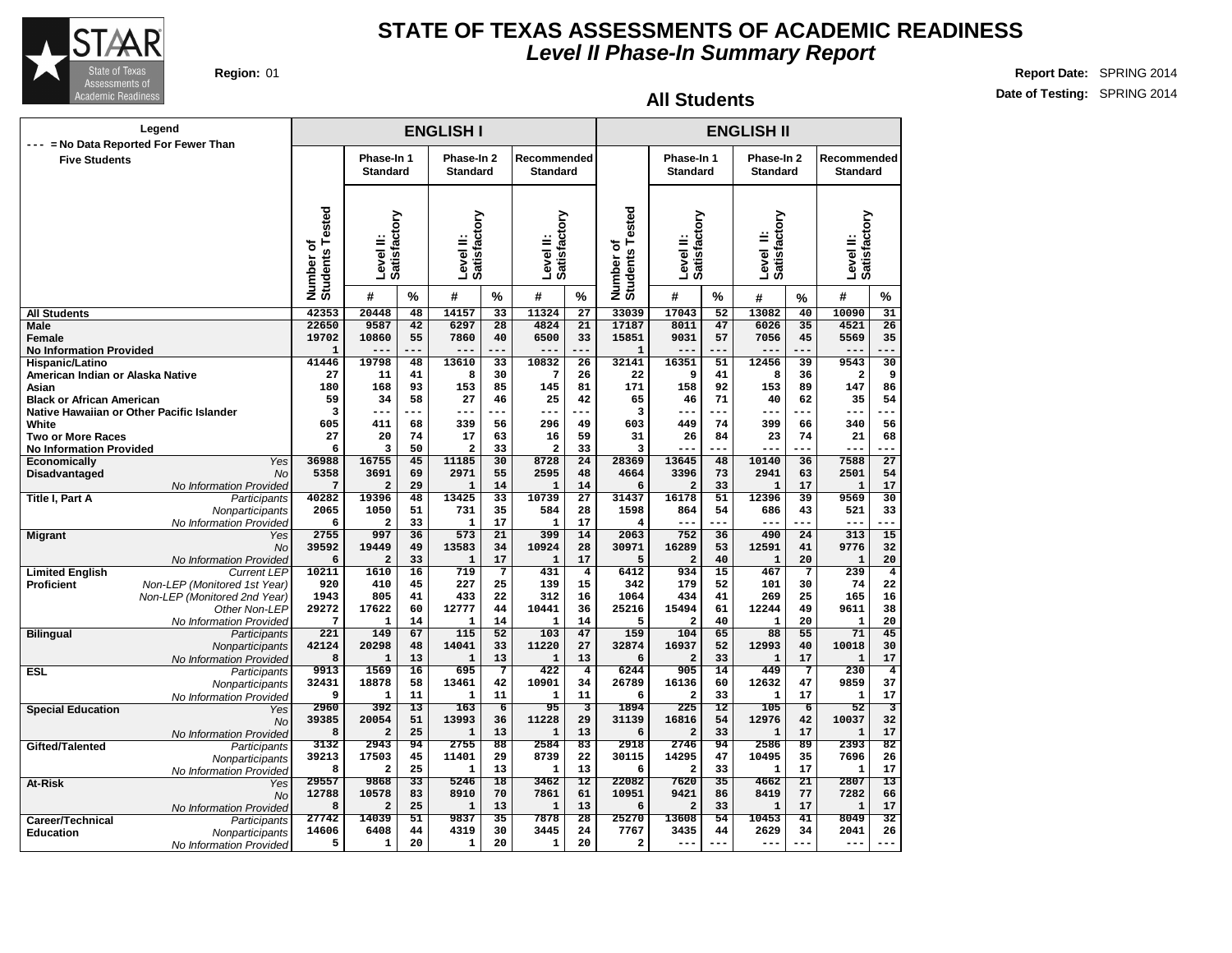

#### **First-Time Tested Students**

| Legend                                                        |                                      |                                    |          | <b>ALGEBRAI</b>                 |                       |                                |                       |                                    |                               |          | <b>BIOLOGY</b>                |                       |                                 |                       |                                      |                               |          | <b>U.S. HISTORY</b>           |                       |                                |                         |
|---------------------------------------------------------------|--------------------------------------|------------------------------------|----------|---------------------------------|-----------------------|--------------------------------|-----------------------|------------------------------------|-------------------------------|----------|-------------------------------|-----------------------|---------------------------------|-----------------------|--------------------------------------|-------------------------------|----------|-------------------------------|-----------------------|--------------------------------|-------------------------|
| --- = No Data Reported For Fewer Than<br><b>Five Students</b> |                                      | Phase-In 1<br><b>Standard</b>      |          | Phase-In 2<br>Standard          |                       | Recommended<br><b>Standard</b> |                       |                                    | Phase-In 1<br><b>Standard</b> |          | Phase-In 2<br><b>Standard</b> |                       | Recommended<br><b>Standard</b>  |                       |                                      | Phase-In 1<br><b>Standard</b> |          | Phase-In 2<br><b>Standard</b> |                       | Recommended<br><b>Standard</b> |                         |
|                                                               |                                      |                                    |          |                                 |                       |                                |                       |                                    |                               |          |                               |                       |                                 |                       |                                      |                               |          |                               |                       |                                |                         |
|                                                               | Tested<br>৳<br>Number of<br>Students | Οю<br>ಡ<br>Level<br><b>Satisfa</b> |          | actory<br>≝<br>Level<br>Satisfa |                       | Satisfactory<br>Level II:      |                       | ested<br>৳<br>Number o<br>Students | Level II:<br>Satisfactory     |          | Level II:<br>Satisfactory     |                       | actory<br>≝<br>Level<br>Satisfa |                       | Tested<br>ъ<br>Number of<br>Students | Level II:<br>Satisfactory     |          | Level II:<br>Satisfactory     |                       | Level II:<br>Satisfactory      |                         |
|                                                               |                                      | #                                  | $\%$     | #                               | %                     | #                              | %                     |                                    | #                             | %        | #                             | $\%$                  | #                               | %                     |                                      | #                             | %        | #                             | %                     | #                              | $\%$                    |
| <b>All Students</b>                                           | 27110                                | 22019                              | 81       | 16309                           | 60                    | 9831                           | 36                    | 23690                              | 21121                         | 89       | 16055                         | 68                    | 10327                           | 44                    | 22299                                | 19641                         | 88       | 14950                         | 67                    | 8558                           | 38                      |
| <b>Male</b><br>Female                                         | 13766<br>13344                       | 10879<br>11140                     | 79<br>83 | 8009<br>8300                    | 58<br>62              | 4818<br>5013                   | 35<br>38              | 12026<br>11662                     | 10538<br>10581                | 88<br>91 | 8075<br>7979                  | 67<br>68              | 5286<br>5041                    | 44<br>43              | 11068<br>11231                       | 9865<br>9776                  | 89<br>87 | 7867<br>7083                  | 71<br>63              | 4870<br>3688                   | 44<br>33                |
| <b>No Information Provided</b>                                | 0                                    | $--$                               | ---      | $---$                           |                       | $---$                          |                       | $\overline{2}$                     | $--$                          |          | $- -$                         | ---                   | $---$                           | --                    | $\Omega$                             |                               |          | $- -$                         |                       | $--$                           | ---                     |
| Hispanic/Latino                                               | 26356                                | 21328                              | 81       | 15727                           | 60                    | 9376                           | 36                    | 23026                              | 20486                         | 89       | 15499                         | 67                    | 9878                            | 43                    | 21676                                | 19043                         | 88       | 14429                         | 67                    | 8160                           | 38                      |
| American Indian or Alaska Native                              | 13                                   | 10                                 | 77       | 8                               | 62                    | -5                             | 38                    | 14                                 | 13                            | 93       | 10                            | 71                    | 6                               | 43                    | 16                                   | 16                            | 100      | 14                            | 88                    | 12                             | 75                      |
| Asian<br><b>Black or African American</b>                     | 179<br>50                            | 177<br>42                          | 99<br>84 | 166<br>30                       | 93<br>60              | 150<br>20                      | 84<br>40              | 148<br>45                          | 146<br>42                     | 99<br>93 | 142<br>31                     | 96<br>69              | 123<br>23                       | 83<br>51              | 145<br>34                            | 143<br>33                     | 99<br>97 | 131<br>27                     | 90<br>79              | 103<br>16                      | 71<br>47                |
| Native Hawaiian or Other Pacific Islander                     | $\overline{a}$                       | $--$                               |          | ---                             | ---                   | ---                            |                       | 5                                  | 5                             | 100      | 5                             | 100                   | 4                               | 80                    | 1                                    | ---                           | ---      | $- - -$                       | .                     | $--$                           | ---                     |
| White                                                         | 476                                  | 432                                | 91       | 349                             | 73                    | 263                            | 55                    | 420                                | 400                           | 95       | 344                           | 82                    | 277                             | 66                    | 408                                  | 387                           | 95       | 334                           | 82                    | 255                            | 63                      |
| <b>Two or More Races</b>                                      | 28                                   | 24                                 | 86       | 24                              | 86                    | 15                             | 54                    | 28                                 | 26                            | 93       | 22                            | 79                    | 16                              | 57                    | 15                                   | 15                            | 100      | 14                            | 93                    | 11                             | 73                      |
| <b>No Information Provided</b>                                | 6                                    | $\overline{4}$                     | 67       | 3                               | 50                    | $\mathbf{1}$                   | 17                    |                                    |                               |          | ---                           | ---                   | ---                             | ---                   | $\overline{4}$                       | --                            |          | ---                           |                       | $--$                           | ---                     |
| Yes<br><b>Economically</b>                                    | 22874                                | 18241<br>3775                      | 80       | 13190                           | 58                    | 7634                           | 33                    | 19722                              | 17351<br>3766                 | 88       | 12858                         | 65<br>81              | 7969<br>2358                    | 40                    | 18657                                | 16188                         | 87       | 11977<br>2973                 | 64                    | 6568<br>1990                   | 35<br>55                |
| Disadvantaged<br>No<br>No Information Provideo                | 4231<br>5                            | 3                                  | 89<br>60 | 3117<br>$\overline{a}$          | 74<br>40              | 2196<br>$\mathbf{1}$           | 52<br>20              | 3962                               |                               | 95<br>67 | 3195<br>2                     | 33                    | $\Omega$                        | 60<br>$\mathbf 0$     | 3638<br>$\overline{4}$               | 3450                          | 95       | $--$                          | 82                    | $---$                          | ---                     |
| Title I, Part A<br>Participants                               | 26126                                | 21389                              | 82       | 15996                           | 61                    | 9722                           | 37                    | 22304                              | 19898                         | 89       | 15200                         | 68                    | 9861                            | 44                    | 21223                                | 18698                         | 88       | 14238                         | 67                    | 8155                           | 38                      |
| Nonparticipants                                               | 979                                  | 627                                | 64       | 311                             | 32                    | 108                            | 11                    | 1380                               | 1219                          | 88       | 853                           | 62                    | 466                             | 34                    | 1072                                 | 940                           | 88       | 712                           | 66                    | 403                            | 38                      |
| No Information Provideo                                       | 5                                    | 3                                  | 60       | $\overline{a}$                  | 40                    | $\mathbf{1}$                   | 20                    | 6                                  |                               | 67       | 2                             | 33                    | $\Omega$                        | $\mathbf 0$           | -4                                   | ---                           | ---      | $---$                         |                       | $---$                          | $--$                    |
| <b>Migrant</b><br>Yes                                         | 1420                                 | 1038                               | 73       | 678                             | 48                    | 360                            | 25                    | 1285                               | 1071                          | 83       | 699                           | $\overline{54}$       | 365                             | 28                    | 1269                                 | 1049                          | 83       | 685                           | 54                    | 348                            | 27                      |
| No<br>No Information Provideo                                 | 25685<br>-5                          | 20978<br>-3                        | 82<br>60 | 15629<br>$\overline{2}$         | 61<br>40              | 9470<br>$\mathbf{1}$           | 37<br>20              | 22399<br>-6                        | 20046                         | 89<br>67 | 15354<br>2                    | 69<br>33              | 9962<br>$\Omega$                | 44<br>$\Omega$        | 21026<br>$\overline{4}$              | 18589                         | 88       | 14265<br>---                  | 68                    | 8210<br>$---$                  | 39<br>---               |
| <b>Limited English</b><br><b>Current LEF</b>                  | 4026                                 | 2394                               | 59       | 1268                            | 31                    | 569                            | 14                    | 3433                               | 2323                          | 68       | 1178                          | 34                    | 487                             | 14                    | 2590                                 | 1713                          | 66       | 864                           | $\overline{33}$       | 307                            | $\overline{12}$         |
| Non-LEP (Monitored 1st Year)<br><b>Proficient</b>             | 794                                  | 624                                | 79       | 427                             | 54                    | 202                            | 25                    | 638                                | 557                           | 87       | 354                           | 55                    | 181                             | 28                    | 206                                  | 179                           | 87       | 143                           | 69                    | 87                             | 42                      |
| Non-LEP (Monitored 2nd Year)                                  | 1363                                 | 1075                               | 79       | 724                             | 53                    | 337                            | 25                    | 1070                               | 945                           | 88       | 621                           | 58                    | 317                             | 30                    | 187                                  | 150                           | 80       | 96                            | 51                    | 53                             | 28                      |
| Other Non-LEP                                                 | 20922                                | 17923                              | 86       | 13888                           | 66                    | 8722                           | 42                    | 18546                              | 17294                         | 93       | 13901                         | 75                    | 9342                            | 50                    | 19312                                | 17596                         | 91       | 13847                         | 72                    | 8111                           | 42                      |
| No Information Provideo<br><b>Bilingual</b><br>Participants   | 5<br>241                             | з<br>212                           | 60<br>88 | $\overline{a}$<br>178           | 40<br>74              | $\mathbf{1}$<br>114            | 20<br>47              | 3<br>166                           | ---<br>152                    | 92       | $--$<br>119                   | ---<br>72             | ---<br>82                       | --<br>49              | 85                                   | ---<br>74                     | 87       | --<br>55                      | 65                    | $--$<br>29                     | ---<br>34               |
| Nonparticipants                                               | 26862                                | 21803                              | 81       | 16128                           | 60                    | 9715                           | 36                    | 23520                              | 20966                         | 89       | 15934                         | 68                    | 10244                           | 44                    | 22210                                | 19564                         | 88       | 14895                         | 67                    | 8529                           | 38                      |
| No Information Provideo                                       | $7\phantom{.0}$                      | $\overline{4}$                     | 57       | $\overline{3}$                  | 43                    | $\overline{\mathbf{2}}$        | 29                    | $\overline{4}$                     |                               |          |                               |                       | $- -$                           |                       |                                      |                               |          |                               |                       | $- -$                          |                         |
| <b>ESL</b><br>Participants                                    | 3866                                 | 2294                               | 59       | 1226                            | 32                    | 549                            | 14                    | 3286                               | 2224                          | 68       | 1133                          | 34                    | 468                             | 14                    | 2529                                 | 1680                          | 66       | 849                           | 34                    | 302                            | $\overline{12}$         |
| Nonparticipants                                               | 23236                                | 19720                              | 85       | 15079                           | 65                    | 9280                           | 40                    | 20400                              | 18894                         | 93       | 14920                         | 73                    | 9858                            | 48                    | 19766                                | 17958                         | 91       | 14101                         | 71                    | 8256                           | 42                      |
| No Information Provided                                       | 8<br>1371                            | 5<br>587                           | 63<br>43 | $\overline{\bf 4}$<br>267       | 50<br>19              | $\overline{a}$<br>80           | 25<br>6               | -4<br>978                          | $- -$<br>570                  | <br>58   | $--$<br>216                   | ---<br>22             | $- -$<br>78                     | --<br>-8              | $\overline{4}$<br>975                | --<br>549                     | 56       | $--$<br>249                   | 26                    | $--$<br>106                    | $--$<br>$\overline{11}$ |
| <b>Special Education</b><br>Yes<br>No                         | 25734                                | 21429                              | 83       | 16040                           | 62                    | 9750                           | 38                    | 22707                              | 20547                         | 90       | 15837                         | 70                    | 10249                           | 45                    | 21320                                | 19089                         | 90       | 14701                         | 69                    | 8452                           | 40                      |
| No Information Provideo                                       | 5                                    | в                                  | 60       | $\overline{2}$                  | 40                    | 1                              | 20                    | -5                                 |                               | 80       | $\overline{2}$                | 40                    | $\Omega$                        | $\Omega$              | $\overline{4}$                       |                               |          | ---                           |                       | $- -$                          | ---                     |
| Gifted/Talented<br>Participants                               | 3150                                 | 3106                               | 99       | 2958                            | 94                    | 2459                           | 78                    | 2951                               | 2930                          | 99       | 2814                          | 95                    | 2436                            | 83                    | 2497                                 | 2471                          | 99       | 2332                          | 93                    | 1831                           | 73                      |
| Nonparticipants                                               | 23955                                | 18910                              | 79       | 13349                           | 56                    | 7371                           | 31                    | 20734                              | 18187                         | 88       | 13239                         | 64                    | 7891                            | 38                    | 19798                                | 17167                         | 87       | 12618                         | 64                    | 6727                           | 34                      |
| No Information Provided                                       | 5                                    | з                                  | 60       | $\overline{a}$                  | 40                    | 1                              | 20                    | -5                                 |                               | 80       | 2                             | 40                    | 0                               | $\Omega$              | 4                                    | $- - -$                       | ---      | $- - -$                       | ---                   | $- - -$                        | ---                     |
| At-Risk<br>Yes                                                | 14874<br>12231                       | 10455<br>11561                     | 70<br>95 | 6217<br>10090                   | $\overline{42}$<br>82 | 2613<br>7217                   | $\overline{18}$<br>59 | 12629<br>11056                     | 10319<br>10798                | 82<br>98 | 6344<br>9709                  | $\overline{50}$<br>88 | 2878<br>7449                    | $\overline{23}$<br>67 | 14041<br>8254                        | 11574<br>8064                 | 82<br>98 | 7714<br>7236                  | $\overline{55}$<br>88 | 3456<br>5102                   | 25<br>62                |
| No<br>No Information Provideo                                 | 5                                    | 3                                  | 60       | $\overline{a}$                  | 40                    | 1                              | 20                    | -5                                 |                               | 80       | $\overline{2}$                | 40                    | $\Omega$                        | $\Omega$              | 4                                    |                               |          |                               |                       |                                |                         |
| Career/Technical<br>Participants                              | 14732                                | 11998                              | 81       | 8824                            | 60                    | 5154                           | 35                    | 14302                              | 12904                         | 90       | 9970                          | 70                    | 6595                            | 46                    | 18516                                | 16456                         | 89       | 12519                         | 68                    | 7081                           | 38                      |
| <b>Education</b><br>Nonparticipants                           | 12374                                | 10019                              | 81       | 7483                            | 60                    | 4676                           | 38                    | 9386                               | 8216                          | 88       | 6085                          | 65                    | 3732                            | 40                    | 3779                                 | 3182                          | 84       | 2431                          | 64                    | 1477                           | 39                      |
| No Information Provided                                       | 4                                    | $---$                              | ---      | $---$                           | ---                   | $- - -$                        | ---                   | $\overline{a}$                     | $---$                         | $---$    | $---$                         | $--$                  | $---$                           | $---$                 | $\overline{4}$                       | $---$                         | ---      | $---$                         | $---$                 | $---$                          | ---                     |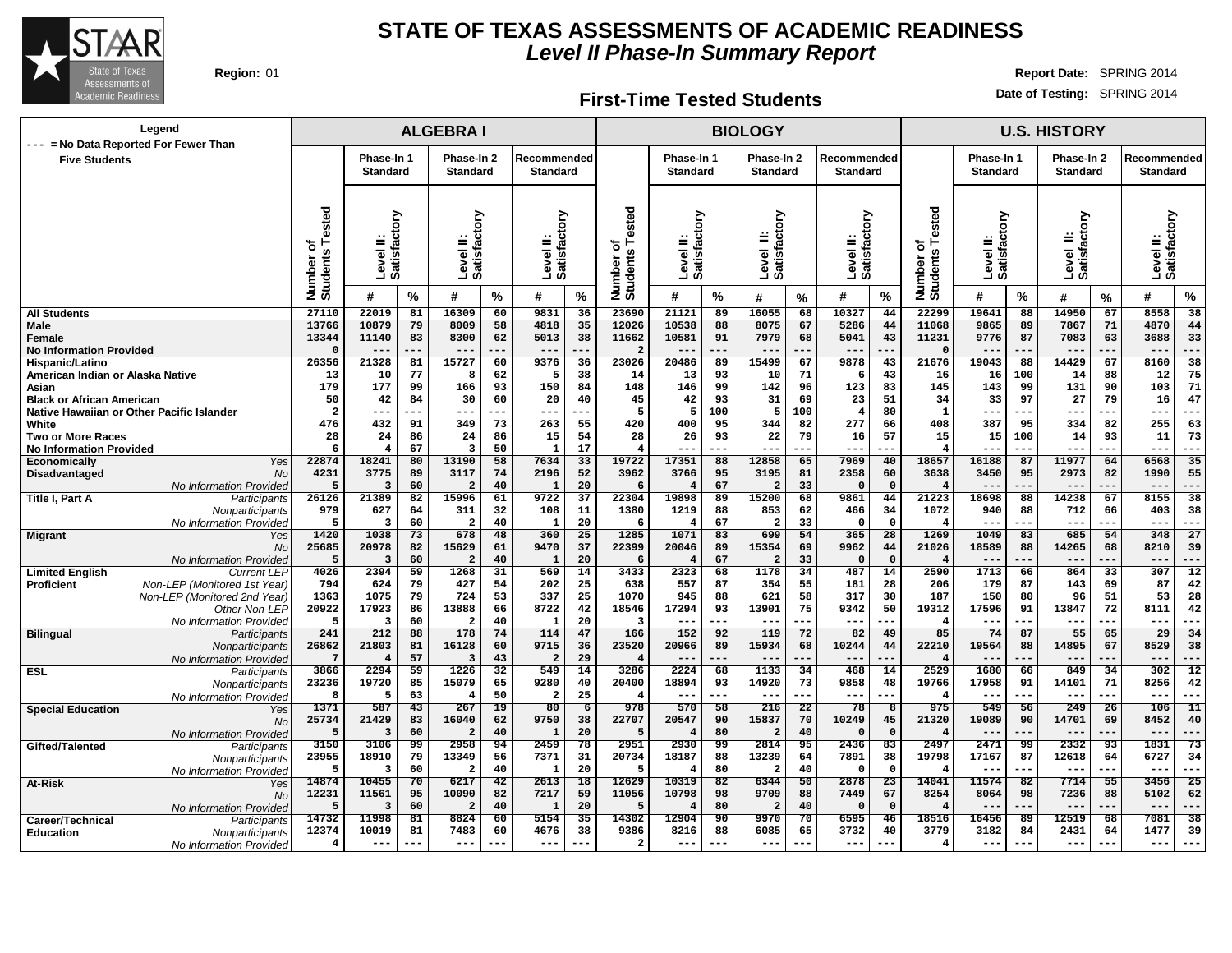

#### **First-Time Tested Students**

|                                                     | Legend                                        |                                       |                               |                 | <b>ENGLISH I</b>              |                      |                                |                      |                              |                               |                 | <b>ENGLISH II</b>             |                 |                                 |                      |
|-----------------------------------------------------|-----------------------------------------------|---------------------------------------|-------------------------------|-----------------|-------------------------------|----------------------|--------------------------------|----------------------|------------------------------|-------------------------------|-----------------|-------------------------------|-----------------|---------------------------------|----------------------|
| <b>Five Students</b>                                | = No Data Reported For Fewer Than             |                                       | Phase-In 1<br><b>Standard</b> |                 | Phase-In 2<br><b>Standard</b> |                      | Recommended<br><b>Standard</b> |                      |                              | Phase-In 1<br><b>Standard</b> |                 | Phase-In 2<br><b>Standard</b> |                 | Recommended<br><b>Standard</b>  |                      |
|                                                     |                                               | <b>Students Tested</b><br>৳<br>Number | Satisfactory<br>Level II:     |                 | Level II:<br>Satisfactory     |                      | Level II:<br>Satisfactory      |                      | Number of<br>Students Tested | Level II:<br>Satisfactory     |                 | Level II:<br>Satisfactory     |                 | Level II:<br>Satisfactory       |                      |
|                                                     |                                               |                                       | #                             | %               | #                             | %                    | #                              | $\%$                 |                              | #                             | %               | #                             | %               | #                               | %                    |
| <b>All Students</b>                                 |                                               | 27772                                 | 16607                         | 60              | 12560                         | 45                   | 10486                          | 38                   | 26024                        | 15564                         | 60              | 12417                         | 48              | 9808                            | $\overline{38}$      |
| Male                                                |                                               | 14140                                 | 7577                          | 54              | 5453                          | 39                   | 4386                           | 31                   | 13207                        | 7253                          | 55              | 5702                          | 43              | 4385                            | 33                   |
| <b>Female</b>                                       |                                               | 13631                                 | 9029                          | 66              | 7107                          | 52                   | 6100                           | 45                   | 12816                        | 8310                          | 65              | 6715                          | 52              | 5423                            | 42                   |
| <b>No Information Provided</b>                      |                                               | $\mathbf{1}$                          |                               |                 |                               |                      |                                | ---                  | 1                            |                               |                 |                               |                 | $- - -$                         | $\overline{37}$      |
| Hispanic/Latino<br>American Indian or Alaska Native |                                               | 27053<br>17                           | 16022<br>8                    | 59<br>47        | 12049<br>6                    | 45<br>35             | 10012<br>6                     | 37<br>35             | 25211<br>18                  | 14903<br>7                    | 59<br>39        | 11810<br>6                    | 47<br>33        | 9268<br>$\overline{\mathbf{2}}$ | 11                   |
| Asian                                               |                                               | 171                                   | 163                           | 95              | 150                           | 88                   | 143                            | 84                   | 160                          | 153                           | 96              | 150                           | 94              | 146                             | 91                   |
| <b>Black or African American</b>                    |                                               | 45                                    | 30                            | 67              | 27                            | 60                   | 25                             | 56                   | 59                           | 44                            | 75              | 39                            | 66              | 34                              | 58                   |
|                                                     | Native Hawaiian or Other Pacific Islander     | $\overline{3}$                        | ---                           |                 | $---$                         |                      | ---                            | ---                  | 3                            | $- - -$                       | ---             | $---$                         |                 | ---                             |                      |
| White                                               |                                               | 454                                   | 358                           | 79              | 308                           | 68                   | 281                            | 62                   | 542                          | 429                           | 79              | 386                           | 71              | 335                             | 62                   |
| <b>Two or More Races</b>                            |                                               | 24                                    | 20                            | 83              | 17                            | 71                   | 16                             | 67                   | 29                           | 24                            | 83              | 23                            | 79              | 21                              | 72                   |
| <b>No Information Provided</b>                      |                                               | 5                                     | 3                             | 60              | $\overline{a}$                | 40                   | $\overline{a}$                 | 40                   | $\overline{a}$               | ---                           | ---             |                               |                 | ---                             | ---                  |
| <b>Economically</b>                                 | Yes                                           | 23584                                 | 13330                         | 57              | 9806                          | $\overline{42}$      | 8015                           | 34                   | 21909                        | 12323                         | 56              | 9553                          | 44              | 7346                            | 34                   |
| Disadvantaged                                       | <b>No</b>                                     | 4184                                  | 3275                          | 78              | 2753                          | 66                   | 2470                           | 59                   | 4111                         | 3239                          | 79              | 2863                          | 70              | 2461                            | 60                   |
|                                                     | No Information Provided                       | $\overline{4}$                        | ---                           |                 | ---                           | ---                  | $---$                          | ---                  | 4                            | $---$                         | ---             | $---$                         | ---             | $---$                           |                      |
| <b>Title I, Part A</b>                              | Participants                                  | 26375                                 | 15733                         | 60              | 11902                         | 45                   | 9935                           | 38                   | 24732                        | 14756                         | 60              | 11761                         | 48              | 9298                            | 38                   |
|                                                     | Nonparticipants                               | 1393                                  | 872                           | 63              | 657                           | 47                   | 550                            | 39                   | 1290                         | 807                           | 63              | 656                           | 51              | 510                             | 40                   |
|                                                     | No Information Provided                       | $\overline{4}$                        | $---$                         | ---             | $---$                         | ---                  | $---$                          | ---                  | $\overline{a}$               | $---$                         | ---             | $---$                         | ---             | ---                             | ---                  |
| <b>Migrant</b>                                      | Yes                                           | 1500                                  | 681                           | 45              | 451                           | 30                   | 334                            | $\overline{22}$      | 1456                         | 631                           | 43              | 438                           | 30              | 296                             | $\overline{20}$      |
|                                                     | <b>No</b>                                     | 26268<br>$\overline{4}$               | 15924<br>---                  | 61              | 12108<br>$---$                | 46                   | 10151<br>$---$                 | 39<br>---            | 24564<br>4                   | 14931<br>$---$                | 61              | 11978                         | 49              | 9511<br>$---$                   | 39                   |
| <b>Limited English</b>                              | No Information Provided<br><b>Current LEP</b> | 5182                                  | 900                           | $\overline{17}$ | 475                           | $\overline{9}$       | 314                            | $\overline{6}$       | 4136                         | 703                           | 17              | 376                           | $\overline{9}$  | 206                             | $\overline{5}$       |
| Proficient                                          | Non-LEP (Monitored 1st Year)                  | 754                                   | 346                           | 46              | 193                           | 26                   | 127                            | 17                   | 280                          | 161                           | 58              | 95                            | 34              | 72                              | 26                   |
|                                                     | Non-LEP (Monitored 2nd Year)                  | 1305                                  | 636                           | 49              | 379                           | 29                   | 288                            | 22                   | 983                          | 414                           | 42              | 260                           | 26              | 159                             | 16                   |
|                                                     | Other Non-LEP                                 | 20527                                 | 14724                         | 72              | 11512                         | 56                   | 9756                           | 48                   | 20622                        | 14284                         | 69              | 11685                         | 57              | 9370                            | 45                   |
|                                                     | No Information Provided                       | 4                                     |                               |                 | $---$                         |                      | $---$                          |                      | 3                            |                               | ---             | $---$                         |                 | ---                             |                      |
| <b>Bilingual</b>                                    | Participants                                  | 185                                   | 134                           | $\overline{72}$ | 112                           | 61                   | 102                            | 55                   | 136                          | 101                           | 74              | 87                            | 64              | 71                              | $\overline{52}$      |
|                                                     | Nonparticipants                               | 27582                                 | 16472                         | 60              | 12447                         | 45                   | 10383                          | 38                   | 25884                        | 15461                         | 60              | 12329                         | 48              | 9736                            | 38                   |
|                                                     | No Information Provided                       | 5                                     | ${\bf 1}$                     | 20              | $\mathbf{1}$                  | 20                   | $\mathbf 1$                    | 20                   | 4                            |                               |                 |                               |                 | ---                             |                      |
| <b>ESL</b>                                          | Participants                                  | 4988                                  | 871                           | $\overline{17}$ | 460                           | 9                    | 307                            | $\overline{6}$       | 4019                         | 678                           | 17              | 359                           | 9               | 197                             | 5                    |
|                                                     | Nonparticipants                               | 22778                                 | 15735                         | 69              | 12099                         | 53                   | 10178                          | 45                   | 22001                        | 14884                         | 68              | 12057                         | 55              | 9610                            | 44                   |
|                                                     | No Information Provided                       | 6                                     | $\mathbf{1}$                  | 17              | $\mathbf{1}$                  | 17                   | 1                              | 17                   | 4                            | $---$                         | ---             | $---$                         | ---             | $- - -$                         |                      |
| <b>Special Education</b>                            | Yes                                           | 1308<br>26459                         | 180<br>16425                  | 14<br>62        | 79<br>12480                   | $\overline{6}$<br>47 | 54<br>10431                    | $\overline{4}$<br>39 | 1166<br>24854                | 164<br>15398                  | 14<br>62        | 77<br>12339                   | 7<br>50         | 46<br>9761                      | $\overline{4}$<br>39 |
|                                                     | <b>No</b>                                     | 5                                     | $\overline{a}$                | 40              | $\mathbf{1}$                  | 20                   | $\mathbf{1}$                   | 20                   | 4                            |                               |                 |                               |                 |                                 |                      |
| Gifted/Talented                                     | No Information Provided<br>Participants       | 3024                                  | 2888                          | 96              | 2719                          | 90                   | 2563                           | 85                   | 2861                         | 2717                          | 95              | 2569                          | 90              | 2384                            | 83                   |
|                                                     | Nonparticipants                               | 24743                                 | 13717                         | 55              | 9840                          | 40                   | 7922                           | 32                   | 23159                        | 12845                         | 55              | 9847                          | 43              | 7423                            | 32                   |
|                                                     | No Information Provided                       | 5                                     | $\mathbf{z}$                  | 40              | $\mathbf{1}$                  | 20                   | $\mathbf{1}$                   | 20                   | 4                            | $- - -$                       | ---             | ---                           | ---             | $- - -$                         | ---                  |
| At-Risk                                             | Yes                                           | 16133                                 | 6533                          | $\overline{40}$ | 3896                          | $\overline{24}$      | 2771                           | $\overline{17}$      | 15634                        | 6366                          | $\overline{41}$ | 4121                          | $\overline{26}$ | 2589                            | $\overline{17}$      |
|                                                     | <b>No</b>                                     | 11634                                 | 10072                         | 87              | 8663                          | 74                   | 7714                           | 66                   | 10386                        | 9196                          | 89              | 8295                          | 80              | 7218                            | 69                   |
|                                                     | No Information Provided                       | 5                                     | $\overline{a}$                | 40              | $\mathbf{1}$                  | 20                   | $\mathbf{1}$                   | 20                   | 4                            | $---$                         | ---             | $---$                         | $---$           | $---$                           | ---                  |
| Career/Technical                                    | Participants                                  | 17318                                 | 11110                         | 64              | 8586                          | 50                   | 7225                           | 42                   | 19800                        | 12389                         | 63              | 9905                          | 50              | 7816                            | 39                   |
| <b>Education</b>                                    | Nonparticipants                               | 10451                                 | 5496                          | 53              | 3973                          | 38                   | 3260                           | 31                   | 6224                         | 3175                          | 51              | 2512                          | 40              | 1992                            | 32                   |
|                                                     | No Information Provided                       | 3                                     | ---                           |                 | $---$                         |                      | $- -$                          | ---                  | 0                            |                               |                 |                               |                 | $- - -$                         |                      |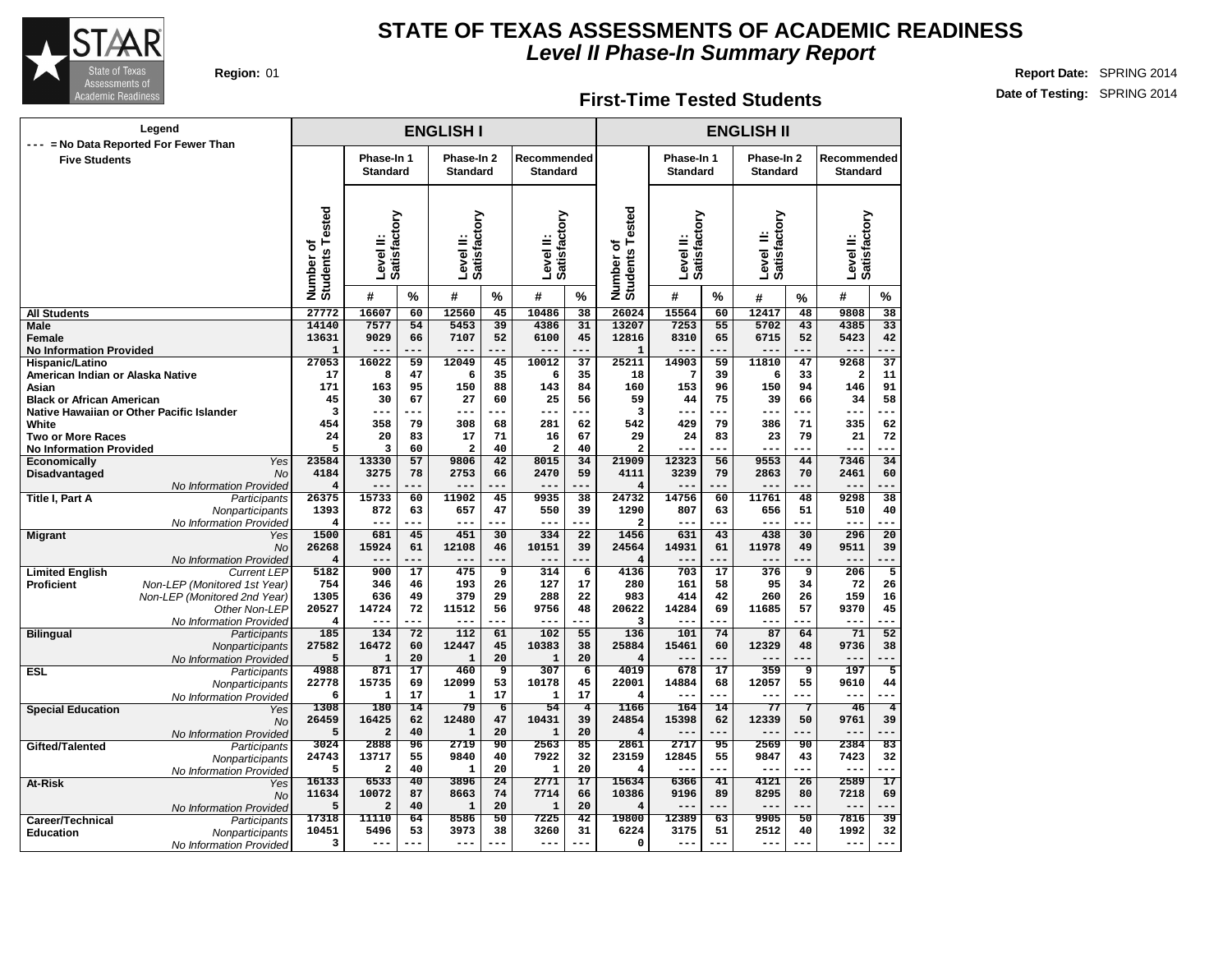

#### **STATE OF TEXAS ASSESSMENTS OF ACADEMIC READINESS Level II Phase-In Summary Report**

**Region:** 01 **Report Date:** SPRING 2014 **Date of Testing:** SPRING 2014

#### **Retested Students**

|        |            | <b>U.S. HISTORY</b> |                        |
|--------|------------|---------------------|------------------------|
| l hehi | Phase-In 1 |                     | Phase-In 2 Recommended |

| Legend                                                                        |                                 |                                |                 | <b>ALGEBRAI</b>                  |                                                                                                                                                                                                                                                                                                                                                  |                                 |                               |                         |                                  |                 | <b>BIOLOGY</b>            |                 |                           |                                  | <b>U.S. HISTORY</b>          |                           |                 |                           |                 |                                                    |  |
|-------------------------------------------------------------------------------|---------------------------------|--------------------------------|-----------------|----------------------------------|--------------------------------------------------------------------------------------------------------------------------------------------------------------------------------------------------------------------------------------------------------------------------------------------------------------------------------------------------|---------------------------------|-------------------------------|-------------------------|----------------------------------|-----------------|---------------------------|-----------------|---------------------------|----------------------------------|------------------------------|---------------------------|-----------------|---------------------------|-----------------|----------------------------------------------------|--|
| --- = No Data Reported For Fewer Than<br><b>Five Students</b>                 |                                 | Phase-In 1                     |                 |                                  | Phase-In 2                                                                                                                                                                                                                                                                                                                                       | Recommended                     |                               |                         | Phase-In 1                       |                 | Phase-In 2                |                 | Recommended               |                                  |                              | Phase-In 1                |                 | Phase-In 2                |                 | Recommended                                        |  |
|                                                                               |                                 | <b>Standard</b>                |                 |                                  |                                                                                                                                                                                                                                                                                                                                                  | <b>Standard</b>                 |                               |                         | <b>Standard</b>                  |                 | <b>Standard</b>           |                 | <b>Standard</b>           |                                  |                              | <b>Standard</b>           |                 | <b>Standard</b>           |                 | <b>Standard</b>                                    |  |
|                                                                               |                                 |                                |                 |                                  |                                                                                                                                                                                                                                                                                                                                                  |                                 |                               | ested                   |                                  |                 |                           |                 |                           |                                  |                              |                           |                 |                           |                 |                                                    |  |
|                                                                               | Number of<br>Students Tested    | Level II:<br>Satisfactory      |                 | ≝                                | <b>Standard</b><br>factory<br>Level<br>Satisfa<br>$\%$<br>#<br>449<br>$\overline{9}$<br>232<br>8<br>217<br>10<br>$- -$<br>---<br>444<br>9<br>$---$<br>---<br>$---$<br>$\Omega$<br>$^{\circ}$<br>$-- -$<br>---<br>7<br>$\overline{4}$<br>$---$<br>$- - -$<br>$- -$<br>---<br>410<br>9<br>39<br>10<br>$---$<br>---<br>430<br>9<br>19<br>5<br>$---$ |                                 | Level II:<br>Satisfactory     |                         | Level II:<br>Satisfactory        |                 | Level II:<br>Satisfactory |                 | Level II:<br>Satisfactory |                                  | Number of<br>Students Tested | Level II:<br>Satisfactory |                 | Level II:<br>Satisfactory |                 | Level II:<br>Satisfactory                          |  |
|                                                                               |                                 | #                              | %               |                                  |                                                                                                                                                                                                                                                                                                                                                  | #                               | %                             | Number of<br>Students   | #                                | %               | #                         | %               | #                         | $\%$                             |                              | #                         | $\%$            | #                         | %               | $\%$<br>#                                          |  |
| <b>All Students</b>                                                           | 5158                            | 1842                           | 36              |                                  |                                                                                                                                                                                                                                                                                                                                                  | 59                              | $\overline{\mathbf{1}}$       | 4298                    | 2159                             | 50              | 527                       | 12              | 82                        | $\overline{2}$                   | 622                          | 343                       | $\overline{55}$ | 119                       | 19              | 23<br>$\overline{4}$                               |  |
| Male<br>Female                                                                | 2939<br>2219                    | 966<br>876                     | 33<br>39        |                                  |                                                                                                                                                                                                                                                                                                                                                  | 33<br>26                        | $\overline{1}$<br>$\mathbf 1$ | 2278<br>2020            | 1019<br>1140                     | 45<br>56        | 250<br>277                | 11<br>14        | 36<br>46                  | $\overline{a}$<br>$\overline{a}$ | 277<br>345                   | 146<br>197                | 53<br>57        | 57<br>62                  | 21<br>18        | 13<br>5<br>10<br>3                                 |  |
| <b>No Information Provided</b>                                                | $\Omega$                        | ---                            | ---             |                                  |                                                                                                                                                                                                                                                                                                                                                  | ---                             |                               | $\Omega$                | $- -$                            | ---             | $- -$                     | ---             | $- -$                     |                                  | $\Omega$                     |                           | ---             | ---                       |                 | $- - -$<br>---                                     |  |
| Hispanic/Latino                                                               | 5082                            | 1818                           | 36              |                                  |                                                                                                                                                                                                                                                                                                                                                  | 59                              | $\mathbf{1}$                  | 4249                    | 2138                             | 50              | 523                       | $\overline{12}$ | 82                        | $\overline{2}$                   | 615                          | 338                       | 55              | 117                       | 19              | $\overline{23}$<br>$\overline{4}$                  |  |
| American Indian or Alaska Native                                              | 3                               | ---                            | ---             |                                  |                                                                                                                                                                                                                                                                                                                                                  | $\qquad \qquad - -$             |                               | 4                       | $---$                            | ---             | $--$                      | ---             | $---$                     |                                  | $\Omega$                     | ---                       | ---             | $---$                     | ---             | $--$<br>---                                        |  |
| Asian                                                                         | 3<br>8                          | ---                            | ---             |                                  |                                                                                                                                                                                                                                                                                                                                                  | $\qquad \qquad - -$<br>$\Omega$ | $\mathbf 0$                   | $\overline{4}$<br>7     | $---$<br>$\overline{\mathbf{2}}$ | ---<br>29       | $- - -$                   | ---             | ---<br>$\mathbf 0$        | $\Omega$                         | $\Omega$<br>$\Omega$         | $- - -$                   | ---<br>---      | $---$<br>$--$             | $- - -$         | $--$<br>$- -$<br>---                               |  |
| <b>Black or African American</b><br>Native Hawaiian or Other Pacific Islander | $\Omega$                        | $\overline{\mathbf{3}}$<br>--- | 38<br>---       |                                  |                                                                                                                                                                                                                                                                                                                                                  | $---$                           |                               | $\Omega$                | $---$                            | ---             | $\mathbf{1}$<br>$--$      | 14<br>---       | ---                       | ---                              | $\Omega$                     | ---                       | ---             | $---$                     | ---             | $--$<br>$--$                                       |  |
| White                                                                         | 58                              | 19                             | 33              |                                  |                                                                                                                                                                                                                                                                                                                                                  | $\Omega$                        | $\mathbf 0$                   | 32                      | 11                               | 34              | $\mathbf{1}$              | 3               | $\Omega$                  | $\Omega$                         | 7                            | 5                         | 71              | $\overline{2}$            | 29              | $\Omega$<br>$\Omega$                               |  |
| <b>Two or More Races</b>                                                      | $\overline{\mathbf{2}}$         | ---                            | ---             |                                  |                                                                                                                                                                                                                                                                                                                                                  | $---$                           | ---                           | $^{\circ}$              | $\frac{1}{2}$                    | $---$           | $- - -$                   | ---             | $- - -$                   | $- -$                            | $\Omega$                     | $- - -$                   | ---             | $---$                     | $---$           | $- - -$<br>$- -$                                   |  |
| <b>No Information Provided</b>                                                | $\overline{a}$                  | ---                            | ---             |                                  |                                                                                                                                                                                                                                                                                                                                                  | $- - -$                         |                               | $\overline{a}$          | $- - -$                          | ---             | $- -$                     | ---             | $- -$                     |                                  | $\Omega$                     |                           | ---             | ---                       | ---             | $- - -$<br>---                                     |  |
| Yes<br>Economically                                                           | 4765                            | 1686                           | 35              |                                  |                                                                                                                                                                                                                                                                                                                                                  | 55                              | $\mathbf{1}$                  | 4035                    | 2017                             | 50              | 483                       | 12              | 70                        | $\overline{a}$                   | 543                          | 291                       | 54              | 99                        | 18              | 21<br>$\overline{4}$                               |  |
| Disadvantaged<br><b>No</b><br>No Information Provided                         | 391<br>$\overline{a}$           | 156<br>$---$                   | 40<br>---       |                                  |                                                                                                                                                                                                                                                                                                                                                  | $\overline{4}$<br>$---$         | $\mathbf{1}$<br>---           | 261<br>$\overline{2}$   | 141<br>$---$                     | 54<br>---       | 43<br>$---$               | 16<br>$---$     | 12<br>$---$               | 5<br>---                         | 79<br>$\Omega$               | 52<br>---                 | 66<br>---       | 20<br>$---$               | 25<br>---       | $\overline{a}$<br>$\overline{3}$<br>$---$<br>$---$ |  |
| Title I, Part A<br>Participants                                               | 4805                            | 1726                           | 36              |                                  |                                                                                                                                                                                                                                                                                                                                                  | 56                              | 1                             | 4080                    | 2055                             | 50              | 511                       | 13              | 80                        | $\overline{a}$                   | 612                          | 337                       | 55              | 118                       | 19              | 23<br>$\overline{4}$                               |  |
| Nonparticipants                                                               | 351                             | 116                            | 33              |                                  |                                                                                                                                                                                                                                                                                                                                                  | 3                               | 1                             | 216                     | 103                              | 48              | 15                        | $7\phantom{.0}$ | $\overline{\mathbf{2}}$   | $\mathbf{1}$                     | 10                           | 6                         | 60              | 1                         | 10              | $^{\circ}$<br>$\Omega$                             |  |
| No Information Provided                                                       | $\overline{\mathbf{2}}$         | $---$                          | ---             |                                  |                                                                                                                                                                                                                                                                                                                                                  | $---$                           |                               | $\overline{\mathbf{2}}$ | $---$                            |                 | $- -$                     | ---             | ---                       |                                  | $\mathbf 0$                  | ---                       | ---             | $- - -$                   | ---             | $- - -$                                            |  |
| <b>Migrant</b><br>Yes<br><b>No</b>                                            | 423<br>4733                     | 142<br>1700                    | 34<br>36        | 27<br>422                        | 6<br>9                                                                                                                                                                                                                                                                                                                                           | 1<br>58                         | $\Omega$<br>$\mathbf 1$       | 369<br>3927             | 189<br>1969                      | 51<br>50        | 41<br>485                 | 11<br>12        | $\overline{7}$<br>75      | $\overline{a}$<br>$\overline{a}$ | 37<br>585                    | 22<br>321                 | 59<br>55        | 10<br>109                 | 27<br>19        | 5<br>14<br>18<br>$\overline{3}$                    |  |
| No Information Provided                                                       | $\overline{2}$                  | $---$                          | ---             | $---$                            |                                                                                                                                                                                                                                                                                                                                                  | $---$                           |                               | $\boldsymbol{2}$        | $---$                            | ---             | $--$                      | ---             | $--$                      |                                  | $\Omega$                     | ---                       | ---             | $---$                     | ---             | $---$<br>---                                       |  |
| <b>Limited English</b><br><b>Current LEP</b>                                  | 1653                            | 462                            | 28              | 98                               | 6                                                                                                                                                                                                                                                                                                                                                | 13                              | $\mathbf{1}$                  | 1808                    | 764                              | 42              | 142                       | 8               | 24                        | $\mathbf{1}$                     | 146                          | 61                        | 42              | 22                        | 15              | 3<br>4                                             |  |
| Non-LEP (Monitored 1st Year)<br><b>Proficient</b>                             | 39                              | 11                             | 28              | $\overline{\mathbf{3}}$          | 8                                                                                                                                                                                                                                                                                                                                                | $\Omega$                        | $\mathbf 0$                   | 58                      | 40                               | 69              | 10                        | 17              | $\overline{\mathbf{2}}$   | $\overline{\mathbf{3}}$          | 25                           | 13                        | 52              | $\Omega$                  | $\mathbf 0$     | $\Omega$<br>$\Omega$                               |  |
| Non-LEP (Monitored 2nd Year)                                                  | 169                             | 72                             | 43              | 15                               | 9                                                                                                                                                                                                                                                                                                                                                | $\overline{\mathbf{2}}$         | $\mathbf 1$                   | 172                     | 111                              | 65              | 35                        | 20              | 6                         | 3                                | 21                           | 11                        | 52              | $\overline{\mathbf{3}}$   | 14              | 1<br>.5                                            |  |
| Other Non-LEP                                                                 | 3295                            | 1297                           | 39<br>---       | 333                              | 10<br>---                                                                                                                                                                                                                                                                                                                                        | 44                              | $\mathbf{1}$<br>---           | 2258<br>$\overline{2}$  | 1243                             | 55<br>---       | 339                       | 15<br>---       | 50                        | $\overline{a}$                   | 430<br>$\Omega$              | 258<br>---                | 60<br>---       | 94                        | 22<br>---       | 18<br>-4<br>$--$<br>$- -$                          |  |
| No Information Provided<br><b>Bilingual</b><br>Participants                   | $\overline{a}$<br>16            | $---$<br>6                     | 38              | $---$<br>$\overline{\mathbf{0}}$ | $\Omega$                                                                                                                                                                                                                                                                                                                                         | $---$<br>$\Omega$               | $\mathbf 0$                   | 17                      | $---$<br>8                       | 47              | $---$<br>$\overline{2}$   | 12              | ---<br>$\Omega$           | $\mathbf 0$                      | $\mathbf 0$                  | ---                       | $---$           | $---$<br>$\frac{1}{2}$    | $---$           | $---$<br>$---$                                     |  |
| Nonparticipants                                                               | 5140                            | 1836                           | 36              | 449                              | 9                                                                                                                                                                                                                                                                                                                                                | 59                              | $\mathbf 1$                   | 4279                    | 2150                             | 50              | 524                       | 12              | 82                        | $\overline{a}$                   | 622                          | 343                       | 55              | 119                       | 19              | 23                                                 |  |
| No Information Provideo                                                       | $\overline{2}$                  | $---$                          | ---             | $--$                             |                                                                                                                                                                                                                                                                                                                                                  | ---                             |                               | $\overline{\mathbf{2}}$ |                                  |                 | $---$                     | ---             | $--$                      |                                  | $\Omega$                     |                           | ---             | ---                       | ---             | $--$<br>---                                        |  |
| <b>ESL</b><br>Participants                                                    | 1606                            | 450                            | 28              | 96                               | 6                                                                                                                                                                                                                                                                                                                                                | 12                              | $\mathbf{1}$                  | 1765                    | 747                              | 42              | 137                       | 8               | 23                        | 1                                | 142                          | 60                        | 42              | 20                        | 14              | 3<br>$\overline{2}$                                |  |
| Nonparticipants                                                               | 3550<br>$\overline{\mathbf{2}}$ | 1392<br>$---$                  | 39<br>---       | 353<br>$---$                     | 10<br>---                                                                                                                                                                                                                                                                                                                                        | 47<br>$---$                     | 1                             | 2531<br>$\overline{2}$  | 1411<br>$---$                    | 56              | 389<br>$--$               | 15<br>$---$     | 59<br>$--$                | $\overline{a}$                   | 480<br>- 0                   | 283<br>---                | 59<br>---       | 99<br>$---$               | 21<br>---       | 20<br>4<br>$--$                                    |  |
| No Information Provided<br><b>Special Education</b><br>Yes                    | 704                             | 161                            | $\overline{23}$ | $\overline{36}$                  | 5                                                                                                                                                                                                                                                                                                                                                | 3                               | $\overline{0}$                | 598                     | 222                              | 37              | 31                        | 5               | 4                         | 1                                | 79                           | $\overline{27}$           | 34              | 3                         | $\overline{4}$  | $\overline{0}$<br>$\Omega$                         |  |
| <b>No</b>                                                                     | 4452                            | 1681                           | 38              | 413                              | 9                                                                                                                                                                                                                                                                                                                                                | 56                              | $\mathbf{1}$                  | 3698                    | 1936                             | 52              | 495                       | 13              | 78                        | $\overline{a}$                   | 543                          | 316                       | 58              | 116                       | 21              | 23<br>4                                            |  |
| No Information Provideo                                                       | $\overline{a}$                  | ---                            | ---             | $- -$                            |                                                                                                                                                                                                                                                                                                                                                  | ---                             |                               | $\overline{a}$          | $--$                             |                 | $---$                     |                 |                           |                                  | $\mathbf 0$                  |                           |                 | ---                       |                 | ---                                                |  |
| Gifted/Talented<br>Participants                                               | 42                              | 24                             | 57              | $\overline{12}$                  | 29                                                                                                                                                                                                                                                                                                                                               | $\overline{a}$                  | 5                             | $\overline{23}$         | $\overline{20}$                  | 87              | 5                         | 22              | 3                         | 13                               | 6                            | $\overline{4}$            | 67              | $\overline{2}$            | $\overline{33}$ | $\overline{17}$<br>1                               |  |
| Nonparticipants                                                               | 5114<br>$\overline{a}$          | 1818<br>$---$                  | 36<br>---       | 437<br>$\qquad \qquad - -$       | 9<br>---                                                                                                                                                                                                                                                                                                                                         | 57<br>$\qquad \qquad - -$       | $\mathbf 1$<br>$-$            | 4273<br>$\overline{2}$  | 2138<br>$---$                    | 50<br>---       | 521<br>$---$              | 12<br>---       | 79<br>$---$               | $\overline{a}$<br>---            | 616<br>$\mathbf{o}$          | 339<br>---                | 55<br>---       | 117<br>$---$              | 19<br>---       | 22<br>$\overline{4}$<br>$---$<br>$--$              |  |
| No Information Provideo<br>At-Risk<br>Yes                                     | 4793                            | 1664                           | $\overline{35}$ | 397                              | 8                                                                                                                                                                                                                                                                                                                                                | 53                              | $\mathbf{1}$                  | 4016                    | 1981                             | 49              | 469                       | 12              | 69                        | $\overline{2}$                   | 550                          | 288                       | $\overline{52}$ | $\overline{91}$           | 17              | 16<br>$\overline{\mathbf{3}}$                      |  |
| <b>No</b>                                                                     | 363                             | 178                            | 49              | 52                               | 14                                                                                                                                                                                                                                                                                                                                               | 6                               | $\mathbf{2}$                  | 280                     | 177                              | 63              | 57                        | 20              | 13                        | 5                                | 72                           | 55                        | 76              | 28                        | 39              | $7\phantom{.0}$<br>10                              |  |
| No Information Provideo                                                       | $\overline{a}$                  | ---                            | ---             | $---$                            | ---                                                                                                                                                                                                                                                                                                                                              | $---$                           |                               | $\overline{2}$          | $---$                            | ---             | $---$                     | ---             | ---                       | $-- -$                           | $\mathbf 0$                  | ---                       | ---             | ---                       | ---             | ---<br>$--$                                        |  |
| Career/Technical<br>Participants                                              | 3442                            | 1248                           | 36              | 293                              | 9                                                                                                                                                                                                                                                                                                                                                | 42                              | 1                             | 2854                    | 1471                             | $\overline{52}$ | 361                       | 13              | 55                        | 2                                | 490                          | 268                       | 55              | 86                        | 18              | $12 \$<br>$\overline{2}$                           |  |
| <b>Education</b><br>Nonparticipants                                           | 1714                            | 594                            | 35              | 156                              | 9                                                                                                                                                                                                                                                                                                                                                | 17                              | 1                             | 1442                    | 687                              | 48              | 165                       | 11              | 27                        | $\overline{a}$                   | 132                          | 75                        | 57              | 33                        | 25              | 11<br>8                                            |  |
| No Information Provided                                                       | $\overline{a}$                  | $---$                          | ---             | $---$                            | $---$                                                                                                                                                                                                                                                                                                                                            | $---$                           |                               | $\overline{\mathbf{2}}$ | $- - -$                          | $---$           | $---$                     | $---$           | $- - -$                   | ---                              | $\mathbf 0$                  | $- - -$                   | ---             | $---$                     | $---$           | $---$<br>$---$                                     |  |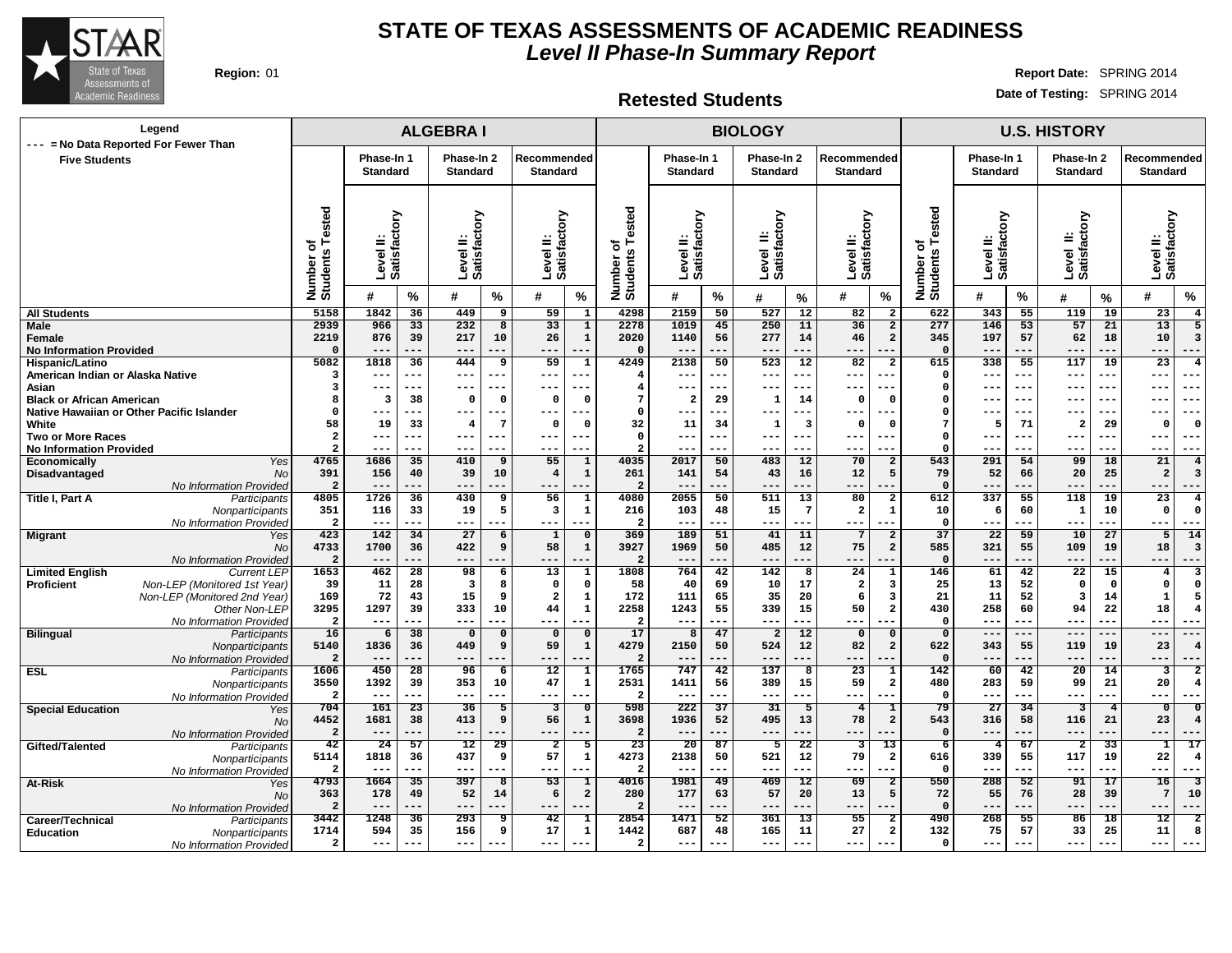

## **Retested Students**

| Legend                                                        |                                           |                               |                           |                               | <b>ENGLISH I</b>           |                                |                           | <b>ENGLISH II</b>       |                                 |                               |                               |                           |                                |                           |                           |  |  |
|---------------------------------------------------------------|-------------------------------------------|-------------------------------|---------------------------|-------------------------------|----------------------------|--------------------------------|---------------------------|-------------------------|---------------------------------|-------------------------------|-------------------------------|---------------------------|--------------------------------|---------------------------|---------------------------|--|--|
| --- = No Data Reported For Fewer Than<br><b>Five Students</b> |                                           | Phase-In 1<br><b>Standard</b> |                           | Phase-In 2<br><b>Standard</b> |                            | Recommended<br><b>Standard</b> |                           |                         | Phase-In 1<br><b>Standard</b>   |                               | Phase-In 2<br><b>Standard</b> |                           | Recommended<br><b>Standard</b> |                           |                           |  |  |
|                                                               |                                           |                               |                           |                               |                            |                                |                           |                         |                                 |                               |                               |                           |                                |                           |                           |  |  |
|                                                               |                                           | Number of<br>Students Tested  | Satisfactory<br>Level II: |                               | Level II:<br>Satisfactory  |                                | Satisfactory<br>Level II: |                         | Number of<br>Students Tested    | Level II:<br>Satisfactory     |                               | Level II:<br>Satisfactory |                                | Level II:<br>Satisfactory |                           |  |  |
|                                                               |                                           |                               | #                         | %                             | #                          | %                              | #                         | %                       |                                 | #                             | %                             | #                         | %                              | #                         | %                         |  |  |
| <b>All Students</b>                                           |                                           | 14581                         | 3841                      | $\overline{26}$               | 1597                       | $\overline{11}$                | 838                       | 6                       | 7015                            | 1479                          | $\overline{21}$               | 665                       | $\overline{9}$                 | 282                       | 4                         |  |  |
| <b>Male</b>                                                   |                                           | 8510                          | 2010                      | 24                            | 844                        | 10                             | 438                       | $\overline{5}$          | 3980                            | 758                           | 19                            | 324                       | $\overline{8}$                 | 136                       | $\overline{\mathbf{3}}$   |  |  |
| <b>Female</b>                                                 |                                           | 6071                          | 1831                      | 30                            | 753                        | 12                             | 400                       | $\overline{7}$          | 3035                            | 721                           | 24                            | 341                       | 11                             | 146                       | 5                         |  |  |
| <b>No Information Provided</b>                                |                                           | $\mathbf 0$                   | $- - -$                   | $- -$                         |                            |                                |                           | ---                     | $\mathbf 0$                     | ---                           |                               | $- - -$                   |                                |                           |                           |  |  |
| Hispanic/Latino                                               |                                           | 14393                         | 3776                      | $\overline{26}$               | 1561                       | $\overline{11}$                | 820                       | 6                       | 6930                            | 1448                          | $\overline{21}$               | 646                       | 9                              | 275                       | $\overline{4}$            |  |  |
| American Indian or Alaska Native                              |                                           | 10                            | 3                         | 30                            | $\overline{a}$             | 20                             | $\mathbf{1}$              | 10                      | 4                               | ---                           | $---$                         | $---$                     | $---$                          | ---                       | $---$                     |  |  |
| Asian                                                         |                                           | 9                             | 5                         | 56                            | $\overline{3}$<br>$\Omega$ | 33                             | $\overline{\mathbf{2}}$   | 22                      | 11                              | 5                             | 45                            | 3                         | 27                             | $\mathbf 1$               | 9                         |  |  |
| <b>Black or African American</b>                              | Native Hawaiian or Other Pacific Islander | 14<br>$\mathbf 0$             | 4                         | 29<br>---                     |                            | $\mathbf 0$<br>---             | $\mathbf 0$<br>---        | $\mathbf 0$<br>---      | 6<br>$\mathbf 0$                | $\overline{\mathbf{2}}$<br>-- | 33                            | $\mathbf{1}$<br>---       | 17                             | ${\bf 1}$<br>--           | 17                        |  |  |
| White                                                         |                                           | 151                           | 53                        | 35                            | 31                         | 21                             | 15                        | 10                      | 61                              | 20                            | 33                            | 13                        | 21                             | 5                         | 8                         |  |  |
| <b>Two or More Races</b>                                      |                                           | 3                             | --                        | ---                           | ---                        | ---                            | $---$                     | ---                     | $\overline{a}$                  | ---                           |                               | --                        |                                | --                        | $\overline{\phantom{a}}$  |  |  |
| <b>No Information Provided</b>                                |                                           | $\mathbf{1}$                  |                           | ---                           | $---$                      | ---                            | $---$                     | ---                     | $\mathbf{1}$                    | ---                           | $---$                         |                           | ---                            |                           |                           |  |  |
| Economically                                                  | Yes                                       | 13404                         | 3425                      | 26                            | 1379                       | 10                             | 713                       | 5                       | 6460                            | 1322                          | 20                            | 587                       | 9                              | 242                       | $\overline{4}$            |  |  |
| <b>Disadvantaged</b>                                          | <b>No</b>                                 | 1174                          | 416                       | 35                            | 218                        | 19                             | 125                       | 11                      | 553                             | 157                           | 28                            | 78                        | 14                             | 40                        | 7                         |  |  |
|                                                               | No Information Provided                   | 3                             | $--$                      |                               | $---$                      | $-1$                           | $---$                     |                         | $\mathbf 2$                     | ---                           |                               | $ -$                      |                                | $ -$                      |                           |  |  |
| <b>Title I, Part A</b>                                        | Participants                              | 13907                         | 3663                      | $\overline{26}$               | 1523                       | 11                             | 804                       | $\overline{6}$          | 6705                            | 1422                          | $\overline{21}$               | 635                       | 9                              | $\overline{271}$          | $\overline{\bf 4}$        |  |  |
|                                                               | Nonparticipants                           | 672                           | 178                       | 26                            | 74                         | 11                             | 34                        | 5                       | 308                             | 57                            | 19                            | 30                        | 10                             | 11                        | 4                         |  |  |
|                                                               | No Information Provided                   | $\overline{a}$<br>1255        | 316                       | 25                            | $---$<br>122               | 10                             | 65                        | 5                       | $\overline{\mathbf{2}}$<br>607  | ---<br>121                    | 20                            | ---<br>52                 | 9                              | ---<br>17                 | $\overline{\mathbf{3}}$   |  |  |
| <b>Migrant</b>                                                | Yes<br><b>No</b>                          | 13324                         | 3525                      | 26                            | 1475                       | 11                             | 773                       | 6                       | 6407                            | 1358                          | 21                            | 613                       | 10                             | 265                       | $\overline{\mathbf{4}}$   |  |  |
|                                                               | No Information Provided                   | $\overline{a}$                | $-$ -                     | $- - -$                       | ---                        |                                | $---$                     |                         | $\mathbf{1}$                    |                               |                               | ---                       |                                | ---                       |                           |  |  |
| <b>Limited English</b>                                        | <b>Current LEP</b>                        | 5029                          | 710                       | 14                            | 244                        | $\overline{5}$                 | 117                       | $\overline{2}$          | 2276                            | 231                           | 10                            | 91                        | $\overline{4}$                 | $\overline{33}$           | $\overline{1}$            |  |  |
| <b>Proficient</b>                                             | Non-LEP (Monitored 1st Year)              | 166                           | 64                        | 39                            | 34                         | 20                             | 12                        | 7                       | 62                              | 18                            | 29                            | 6                         | 10                             | $\mathbf 2$               | 3                         |  |  |
|                                                               | Non-LEP (Monitored 2nd Year)              | 638                           | 169                       | 26                            | 54                         | 8                              | 24                        | $\overline{\mathbf{4}}$ | 81                              | 20                            | 25                            | 9                         | 11                             | 6                         | 7                         |  |  |
|                                                               | Other Non-LEP                             | 8745                          | 2898                      | 33                            | 1265                       | 14                             | 685                       | 8                       | 4594                            | 1210                          | 26                            | 559                       | 12                             | 241                       | 5                         |  |  |
|                                                               | No Information Provided                   | 3                             | ---                       | $- - -$                       | ---                        |                                | $---$                     | ---                     | $\overline{a}$                  | ---                           | ---                           | $- - -$                   |                                | ---                       |                           |  |  |
| <b>Bilingual</b>                                              | Participants                              | 36                            | 15                        | $\overline{42}$               | $\overline{\mathbf{3}}$    | $\overline{8}$                 | $\overline{1}$            | $\overline{\mathbf{3}}$ | $\overline{23}$                 | $\overline{\mathbf{3}}$       | $\overline{13}$               | $\overline{1}$            | $\overline{4}$                 | $\overline{0}$            | $\overline{\mathfrak{o}}$ |  |  |
|                                                               | Nonparticipants                           | 14542<br>3                    | 3826                      | 26<br>.                       | 1594<br>$- -$              | 11<br>.                        | 837<br>$- - -$            | 6                       | 6990<br>$\overline{\mathbf{c}}$ | 1476<br>---                   | 21                            | 664<br>---                | 9                              | 282<br>---                | $\overline{\mathbf{4}}$   |  |  |
| <b>ESL</b>                                                    | No Information Provided<br>Participants   | 4925                          | 698                       | 14                            | 235                        | $\overline{5}$                 | $\overline{115}$          | $\overline{2}$          | 2225                            | $\overline{227}$              | $\overline{10}$               | $\overline{90}$           | $\overline{\mathbf{4}}$        | $\overline{33}$           | $\overline{1}$            |  |  |
|                                                               | Nonparticipants                           | 9653                          | 3143                      | 33                            | 1362                       | 14                             | 723                       | 7                       | 4788                            | 1252                          | 26                            | 575                       | 12                             | 249                       | 5                         |  |  |
|                                                               | No Information Provided                   | 3                             | ---                       | ---                           | $---$                      | ---                            | $---$                     | ---                     | $\overline{\mathbf{2}}$         | $---$                         | $---$                         | $---$                     | $- - -$                        | ---                       |                           |  |  |
| <b>Special Education</b>                                      | Yes                                       | 1652                          | 212                       | 13                            | 84                         | $\overline{5}$                 | 41                        | $\overline{2}$          | 728                             | 61                            | $\overline{\mathbf{8}}$       | 28                        | $\overline{4}$                 | $\overline{6}$            | T                         |  |  |
|                                                               | <b>No</b>                                 | 12926                         | 3629                      | 28                            | 1513                       | 12                             | 797                       | 6                       | 6285                            | 1418                          | 23                            | 637                       | 10                             | 276                       | $\overline{\mathbf{4}}$   |  |  |
|                                                               | No Information Provided                   | 3                             | ---                       |                               | $---$                      | ---                            | $---$                     |                         | $\overline{a}$                  | ---                           |                               | ---                       |                                | ---                       |                           |  |  |
| Gifted/Talented                                               | Participants                              | 108                           | 55                        | 51                            | 36                         | 33                             | 21                        | 19                      | 57                              | 29                            | 51                            | $\overline{17}$           | 30                             | 9                         | 16                        |  |  |
|                                                               | Nonparticipants                           | 14470                         | 3786                      | 26<br>---                     | 1561                       | 11<br>---                      | 817                       | 6                       | 6956                            | 1450                          | 21<br>---                     | 648                       | 9<br>$- - -$                   | 273                       | 4<br>٠.                   |  |  |
|                                                               | No Information Provided                   | 3<br>13424                    | ---<br>3335               | $\overline{25}$               | $---$<br>1350              | $\overline{10}$                | $---$<br>691              | ---<br>5                | $\overline{\mathbf{2}}$<br>6448 | ---<br>1254                   | $\overline{19}$               | ---<br>541                | $\overline{\mathbf{8}}$        | ---<br>218                | $\overline{\mathbf{3}}$   |  |  |
| At-Risk                                                       | Yes<br><b>No</b>                          | 1154                          | 506                       | 44                            | 247                        | 21                             | 147                       | 13                      | 565                             | 225                           | 40                            | 124                       | 22                             | 64                        | 11                        |  |  |
|                                                               | No Information Provided                   | 3                             | ---                       | ---                           | $---$                      | ---                            | $---$                     | ---                     | $\overline{a}$                  | ---                           | $---$                         | $---$                     | $---$                          | ---                       | ---                       |  |  |
| Career/Technical                                              | Participants                              | 10424                         | 2929                      | $\overline{28}$               | 1251                       | 12                             | 653                       | 6                       | 5470                            | 1219                          | $\overline{22}$               | 548                       | 10                             | 233                       | $\overline{4}$            |  |  |
| <b>Education</b>                                              | Nonparticipants                           | 4155                          | 912                       | 22                            | 346                        | 8                              | 185                       | 4                       | 1543                            | 260                           | 17                            | 117                       | 8                              | 49                        | 3                         |  |  |
|                                                               | No Information Provided                   | $\overline{\mathbf{2}}$       | ---                       |                               | ---                        |                                | $- - -$                   |                         | $\overline{\mathbf{2}}$         | ---                           |                               | $-$                       |                                | --                        |                           |  |  |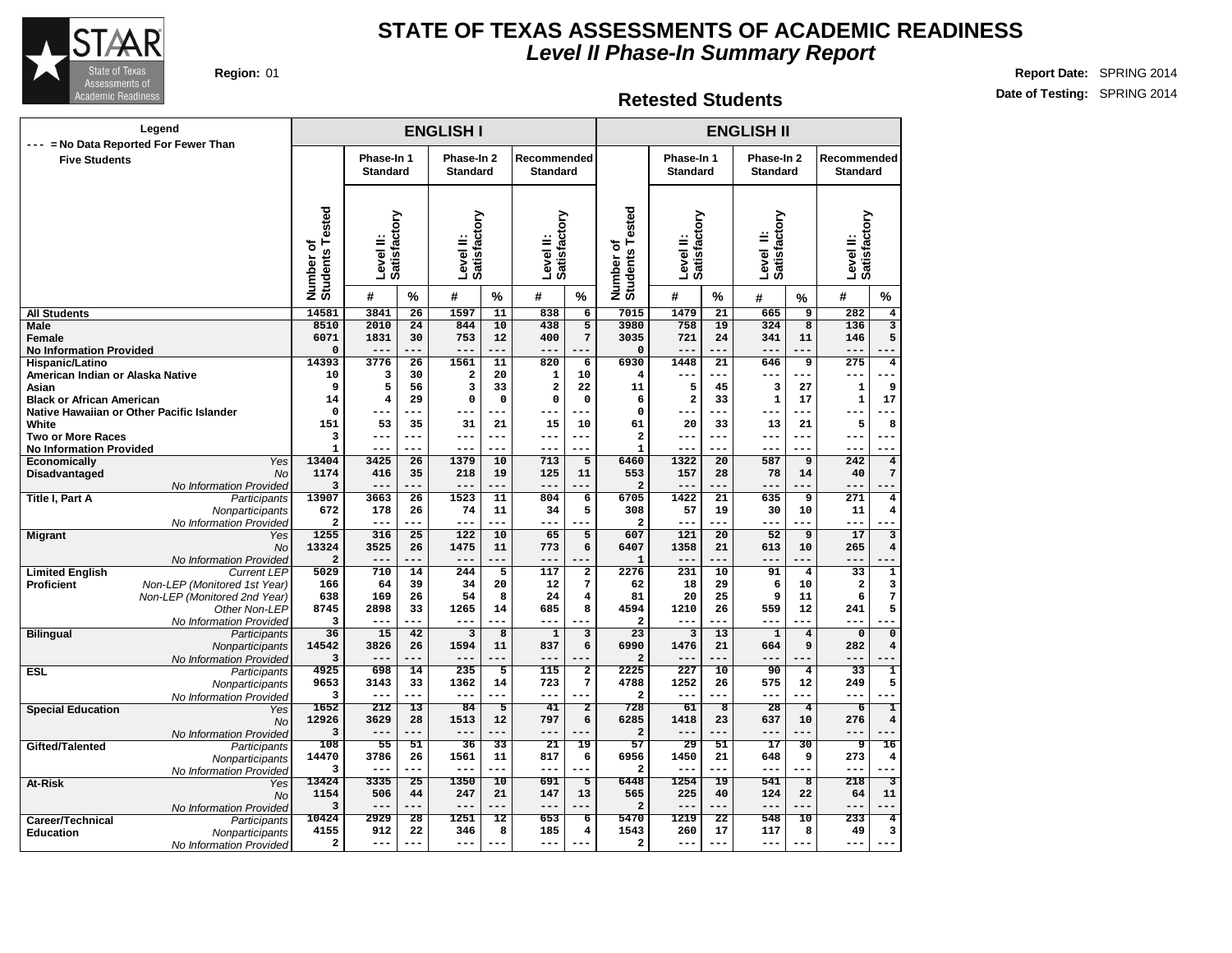

**Region:** 01 **Report Date:** SPRING 2014 **Date of Testing:** SPRING 2014

| Legend<br>--- = No Data Reported For Fewer Than                                   |                              |                                    |                 | <b>ALGEBRAI</b>                  |                        |                                |                   |                                           |                               |                 | <b>BIOLOGY</b>                |                               |                                             |                                                | <b>U.S. HISTORY</b>           |                 |                               |                          |                                                                      |  |  |  |
|-----------------------------------------------------------------------------------|------------------------------|------------------------------------|-----------------|----------------------------------|------------------------|--------------------------------|-------------------|-------------------------------------------|-------------------------------|-----------------|-------------------------------|-------------------------------|---------------------------------------------|------------------------------------------------|-------------------------------|-----------------|-------------------------------|--------------------------|----------------------------------------------------------------------|--|--|--|
| <b>Five Students</b>                                                              |                              | Phase-In 1<br><b>Standard</b>      |                 | Phase-In 2<br><b>Standard</b>    |                        | Recommended<br><b>Standard</b> |                   |                                           | Phase-In 1<br><b>Standard</b> |                 | Phase-In 2<br><b>Standard</b> |                               | Recommended<br><b>Standard</b>              |                                                | Phase-In 1<br><b>Standard</b> |                 | Phase-In 2<br><b>Standard</b> |                          | Recommended<br><b>Standard</b>                                       |  |  |  |
|                                                                                   |                              |                                    |                 |                                  |                        |                                |                   |                                           |                               |                 |                               |                               |                                             |                                                |                               |                 |                               |                          |                                                                      |  |  |  |
|                                                                                   | Number of<br>Students Tested | δ<br>್ಲಿಕ<br>≝<br>Level<br>Satisfa |                 | factory<br>≝<br>Level<br>Satisfa |                        | Level II:<br>Satisfactory      |                   | ested<br>৳<br>Number o<br>Students        | Level II:<br>Satisfactory     |                 | Level II:<br>Satisfactory     |                               | Level II:<br>Satisfactory                   | Number of<br>Students Tested                   | Level II:<br>Satisfactory     |                 | Level II:<br>Satisfactory     |                          | factory<br>Level II:<br>Satisfact                                    |  |  |  |
|                                                                                   |                              | #                                  | %               | #                                | $\%$                   | #                              | $\%$              |                                           | #                             | %               | #                             | %                             | %<br>#                                      |                                                | #                             | %               | #                             | %                        | $\%$<br>#                                                            |  |  |  |
| <b>All Students</b>                                                               | 1325                         | 713                                | 54              | 390                              | $\overline{29}$        | 189                            | 14                | 1254                                      | 525                           | 42              | 167                           | 13                            | 73                                          | 234<br>6                                       | 97                            | 41              | 45                            | 19                       | 12<br>5                                                              |  |  |  |
| Male<br>Female<br><b>No Information Provided</b>                                  | 730<br>595<br>$\Omega$       | 382<br>331<br>$---$                | 52<br>56<br>--- | 215<br>175<br>$---$              | 29<br>29<br>---        | 109<br>80<br>$---$             | 15<br>13<br>.     | 705<br>549<br>$\Omega$                    | 285<br>240<br>$---$           | 40<br>44<br>--- | 93<br>74<br>$---$             | 13<br>13<br>$---$             | 47<br>26<br>$---$                           | 124<br>$7\overline{ }$<br>5<br>110<br>$\Omega$ | 57<br>40<br>---               | 46<br>36<br>--- | 31<br>14<br>$---$             | 25<br>13<br>---          | 8<br>6<br>$\overline{4}$<br>$\overline{\mathbf{4}}$<br>$---$<br>$--$ |  |  |  |
| Hispanic/Latino                                                                   | 1286                         | 698                                | 54              | 382                              | 30                     | 186                            | 14                | 1217                                      | 508                           | 42              | 161                           | 13                            | 70                                          | 6<br>225                                       | 93                            | 41              | 43                            | 19                       | 12<br>5                                                              |  |  |  |
| American Indian or Alaska Native                                                  | 11                           | 3                                  | 27              | $\overline{\mathbf{2}}$          | 18                     | $\mathbf 0$                    | $\mathbf 0$       | 11                                        | $\overline{4}$                | 36              | $\mathbf 0$                   | $\mathbf{o}$                  | 0                                           | $\mathbf 0$<br>$\mathbf{1}$                    | ---                           | ---             | $- - -$                       | $- - -$                  | $---$<br>$- -$                                                       |  |  |  |
| Asian                                                                             | 3                            | $---$                              | ---             | $---$                            | ---                    | $---$                          | ---               | $\overline{a}$                            | $- - -$                       | ---             | $- - -$                       | ---                           | ---<br>$- -$                                | $\overline{2}$                                 | ---                           | $- -$           | $- - -$                       | $- -$                    | $- - -$<br>$- -$                                                     |  |  |  |
| <b>Black or African American</b>                                                  | $\mathbf 0$                  | $--$                               | ---             | ---                              | $- -$                  | $---$                          |                   | $\mathbf{0}$                              | $--$                          | ---             | $--$                          | ---                           | --<br>---                                   | O                                              |                               | ---             | $- - -$                       | $- -$                    | $- - -$<br>$- -$                                                     |  |  |  |
| Native Hawaiian or Other Pacific Islander                                         | $\mathbf 0$                  | $---$                              | ---             | ---                              | ---                    | $---$                          | ---               | $\mathbf{0}$                              | $- - -$                       | ---             | $- - -$                       | ---                           | $- -$<br>---                                | $\Omega$                                       | ---                           | ---             | $- - -$<br>$\mathbf{1}$       | $- - -$                  | $- - -$<br>$- -$<br>$\Omega$                                         |  |  |  |
| White<br><b>Two or More Races</b>                                                 | 19<br>$\mathbf 0$            | 9<br>$---$                         | 47<br>---       | 5<br>$---$                       | 26                     | 3<br>$---$                     | 16<br>.           | 20<br>$\Omega$                            | 12<br>$---$                   | 60<br>---       | 6<br>$---$                    | 30<br>---                     | $\overline{\mathbf{3}}$<br>15<br>---<br>--- | 6<br>$\Omega$                                  | $\overline{\mathbf{2}}$       | 33<br>---       | $- - -$                       | 17<br>$--$               | $\Omega$<br>$---$<br>$--$                                            |  |  |  |
| <b>No Information Provided</b>                                                    | 6                            | $\mathbf{1}$                       | 17              | $\mathbf{o}$                     | $\Omega$               | $\Omega$                       | $\Omega$          | 4                                         | ---                           | ---             | ---                           | ---                           | ---                                         | $\Omega$                                       | ---                           | ---             | ---                           | ---                      | $---$<br>$--$                                                        |  |  |  |
| Economically<br>Yes                                                               | 1175                         | 633                                | 54              | 350                              | 30                     | 173                            | 15                | 1118                                      | 458                           | 41              | 146                           | 13                            | 65                                          | 214<br>6                                       | 88                            | 41              | 39                            | 18                       | 10<br>5                                                              |  |  |  |
| Disadvantaged<br>No                                                               | 143                          | 79                                 | 55              | 40                               | 28                     | 16                             | 11                | 132                                       | 66                            | 50              | 21                            | 16                            | 8                                           | 6<br>20                                        | 9                             | 45              | 6                             | 30                       | $\overline{a}$<br>10                                                 |  |  |  |
| No Information Provided                                                           | $7\phantom{.0}$              | $\mathbf{1}$                       | 14              | $\mathbf 0$                      | $\mathbf 0$            | $\Omega$                       | $\mathbf 0$       | $\overline{4}$                            | $---$                         | ---             | $---$                         | ---                           | ---                                         | $\mathbf 0$                                    |                               | ---             | ---                           | ---                      | $---$<br>---                                                         |  |  |  |
| <b>Title I, Part A</b><br>Participants                                            | 1292<br>26                   | 706<br>6                           | 55<br>23        | 387<br>3                         | 30<br>12               | 189<br>$\mathbf 0$             | 15<br>$\mathbf 0$ | 1218<br>32                                | 512<br>12                     | 42<br>38        | 166<br>$\mathbf{1}$           | 14<br>$\overline{\mathbf{3}}$ | 73<br>$\mathbf 0$                           | 228<br>6<br>$\mathbf 0$<br>6                   | 96<br>$\mathbf{1}$            | 42<br>17        | 45<br>$\mathbf{o}$            | 20<br>$\mathbf 0$        | 12<br>$\overline{5}$<br>$\mathbf 0$<br>$\Omega$                      |  |  |  |
| Nonparticipants<br>No Information Provided                                        | $7\phantom{.0}$              | $\mathbf{1}$                       | 14              | $\mathsf{o}\,$                   | $\mathbf 0$            | $\mathbf 0$                    | $\mathbf 0$       | $\overline{\mathbf{4}}$                   | $- - -$                       | $---$           | $- - -$                       | $---$                         | $---$<br>$---$                              | $\Omega$                                       | ---                           | ---             | $---$                         | $---$                    | $---$<br>$---$                                                       |  |  |  |
| <b>Migrant</b><br>Yes                                                             | 46                           | 26                                 | 57              | 15                               | 33                     | $\overline{8}$                 | 17                | 46                                        | 20                            | 43              | $\overline{4}$                | $\overline{9}$                | 1                                           | $\overline{\mathbf{2}}$<br>6                   | $\overline{\mathbf{2}}$       | 33              | $\mathbf{1}$                  | 17                       | 17<br>$\mathbf{1}$                                                   |  |  |  |
| No                                                                                | 1271                         | 686                                | 54              | 375                              | 30                     | 181                            | 14                | 1204                                      | 504                           | 42              | 163                           | 14                            | 72                                          | 228<br>6                                       | 95                            | 42              | 44                            | 19                       | 11<br>5                                                              |  |  |  |
| No Information Provided                                                           | 8                            | $\mathbf{1}$                       | 13              | $\mathsf{o}$                     | $\mathbf{o}$           | $\Omega$                       | $\mathbf 0$       | $\overline{4}$                            | $- -$                         |                 | $---$                         | ---                           | $---$<br>---                                | $\mathbf{0}$                                   |                               |                 | ---                           |                          | $---$<br>$---$                                                       |  |  |  |
| <b>Limited English</b><br><b>Current LEP</b>                                      | 1325                         | 713<br>---                         | 54<br>---       | 390<br>---                       | $\overline{29}$<br>--- | 189<br>$---$                   | 14<br>---         | 1254                                      | 525<br>$--$                   | 42<br>---       | 167                           | $\overline{13}$<br>---        | 73<br>$- - -$                               | $\overline{6}$<br>234<br>$\Omega$              | 97                            | 41              | 45<br>---                     | $\overline{19}$<br>$- -$ | $\overline{12}$<br>$\overline{5}$<br>$- -$                           |  |  |  |
| Non-LEP (Monitored 1st Year)<br><b>Proficient</b><br>Non-LEP (Monitored 2nd Year) | 0<br>0                       | $---$                              | ---             | $---$                            | $---$                  | $---$                          | ---               | $\mathbf{o}$<br>$\mathbf{o}$              | $---$                         | $---$           | $---$<br>$- - -$              | $--$                          | ---<br>$--$                                 | $\Omega$                                       | ---                           | ---             | $---$                         | $--$                     | $- - -$<br>---                                                       |  |  |  |
| Other Non-LEP                                                                     | 0                            | $--$                               | ---             | ---                              |                        | $--$                           |                   | $\Omega$                                  | $- -$                         |                 | $--$                          | ---                           |                                             | $\Omega$                                       |                               |                 |                               |                          | $- -$<br>$- -$                                                       |  |  |  |
| No Information Provided                                                           | $\mathbf 0$                  | $---$                              | ---             | ---                              | ---                    | $---$                          | .                 | $\mathbf 0$                               | $--$                          | ---             | $--$                          | ---                           | $- - -$<br>---                              | $\Omega$                                       | ---                           | ---             | $--$                          | $- -$                    | ---<br>$--$                                                          |  |  |  |
| <b>Bilingual</b><br>Participants                                                  | $\overline{1}$               | ---                                | ---             | $---$                            | ---                    | $---$                          | ---               | 3                                         | $---$                         | ---             | $---$                         | ---                           | ---                                         | $\mathbf{0}$                                   | ---                           | ---             | $---$                         | ---                      | $---$<br>$---$                                                       |  |  |  |
| Nonparticipants                                                                   | 1316                         | 712                                | 54              | 390                              | 30<br>$\Omega$         | 189<br>$\Omega$                | 14<br>$\Omega$    | 1246                                      | 524                           | 42              | 167                           | 13                            | 73                                          | 234<br>6<br>$\Omega$                           | 97<br>---                     | 41              | 45<br>---                     | 19                       | 12<br>5<br>$- -$                                                     |  |  |  |
| No Information Provided<br><b>ESL</b><br>Participants                             | 8<br>1281                    | $\mathbf{1}$<br>699                | 13<br>55        | $\mathbf{o}$<br>385              | 30                     | 185                            | 14                | 5<br>1220                                 | $\mathbf 1$<br>513            | 20<br>42        | $\mathbf 0$<br>163            | $\overline{\mathbf{0}}$<br>13 | $\mathbf 0$<br>71                           | $\mathbf 0$<br>229<br>6                        | 94                            | 41              | 43                            | 19                       | $- - -$<br>11<br>5                                                   |  |  |  |
| Nonparticipants                                                                   | 35                           | 13                                 | 37              | 5                                | 14                     | $\overline{4}$                 | 11                | 29                                        | 11                            | 38              | $\overline{4}$                | 14                            | $\overline{\mathbf{2}}$                     | 7<br>5                                         | 3                             | 60              | $\overline{\mathbf{2}}$       | 40                       | 20<br>1                                                              |  |  |  |
| No Information Provideo                                                           | 9                            | 1                                  | 11              | $\mathsf{o}$                     | $\Omega$               | $\mathbf 0$                    | $\mathbf 0$       | -5                                        | 1                             | 20              | $\Omega$                      | $\mathbf 0$                   | 0                                           | $\mathsf{o}$<br>$\Omega$                       | ---                           | ---             | $---$                         | ---                      | $- -$<br>$- - -$                                                     |  |  |  |
| <b>Special Education</b><br>Yes                                                   | 3                            | $---$                              | ---             | $---$                            | ---                    | $---$                          | ---               | $\overline{4}$                            | $---$                         | ---             | $---$                         | $---$                         | $---$<br>---                                | $\overline{0}$                                 | $---$                         | ---             | $---$                         | ---                      | ---<br>$---$                                                         |  |  |  |
| No                                                                                | 1314                         | 711                                | 54              | 389                              | 30<br>$\Omega$         | 189<br>$\Omega$                | 14                | 1246                                      | 523<br>$---$                  | 42              | 167                           | 13<br>$---$                   | 73<br>$---$                                 | 234<br>6<br>$\Omega$                           | 97                            | 41              | 45                            | 19                       | 12<br>5                                                              |  |  |  |
| No Information Provided                                                           | 8<br>$\overline{\mathbf{0}}$ | $\mathbf{1}$<br>$---$              | 13<br>---       | $\Omega$<br>$---$                | ---                    | $-- -$                         | $\mathbf 0$<br>.  | $\overline{4}$<br>$\overline{\mathbf{0}}$ | $--$                          | ---<br>---      | $---$<br>$--$                 | ---                           | ---<br>$- -$                                | $\overline{\mathbf{o}}$                        | ---<br>---                    | ---             | $---$<br>$--$                 | ---<br>---               | $---$<br>$- -$<br>$---$<br>$---$                                     |  |  |  |
| Gifted/Talented<br>Participants<br>Nonparticipants                                | 1317                         | 712                                | 54              | 390                              | 30                     | 189                            | 14                | 1250                                      | 524                           | 42              | 167                           | 13                            | 73                                          | 234<br>6                                       | 97                            | 41              | 45                            | 19                       | 12<br>5                                                              |  |  |  |
| No Information Provided                                                           | 8                            | $\mathbf{1}$                       | 13              | $\mathbf 0$                      | $\Omega$               | $\Omega$                       | $\mathbf 0$       | -4                                        | $---$                         | ---             | $--$                          | ---                           | ---                                         | $\Omega$                                       | ---                           | ---             | $---$                         | ---                      | $---$<br>$---$                                                       |  |  |  |
| At-Risk<br>Yes                                                                    | 1242                         | 674                                | $\overline{54}$ | 377                              | $\overline{30}$        | 184                            | $\overline{15}$   | 1199                                      | 507                           | $\overline{42}$ | 161                           | $\overline{13}$               | 72                                          | 228<br>$\overline{6}$                          | 95                            | 42              | 45                            | $\overline{20}$          | $\overline{12}$<br>$\overline{5}$                                    |  |  |  |
| <b>No</b>                                                                         | 75                           | 38                                 | 51              | 13                               | 17                     | 5                              | $7\phantom{.0}$   | 51                                        | 17                            | 33              | 6                             | 12                            | $\mathbf 1$                                 | $\overline{a}$<br>6                            | $\overline{a}$                | 33              | $\Omega$                      | $\mathbf{0}$             | $\mathbf 0$<br>$\Omega$                                              |  |  |  |
| No Information Provided                                                           | 8                            | 1                                  | 13              | $\mathbf 0$<br>147               | $\Omega$               | $\Omega$                       | $\Omega$          | $\overline{4}$                            | $---$<br>228                  | ---<br>40       | ---<br>70                     | ---                           | $---$<br>---                                | $\Omega$                                       | ---                           | ---             | ---                           | ---                      | $---$<br>---                                                         |  |  |  |
| Career/Technical<br>Participants<br><b>Education</b>                              | 528<br>789                   | 284<br>428                         | 54<br>54        | 243                              | 28<br>31               | 72<br>117                      | 14<br>15          | 566<br>684                                | 296                           | 43              | 97                            | 12<br>14                      | $\overline{28}$<br>45                       | 166<br>5<br>$7\overline{ }$<br>68              | 69<br>28                      | 42<br>41        | 36<br>9                       | 22<br>13                 | 9<br>5<br>3<br>4                                                     |  |  |  |
| Nonparticipants<br>No Information Provided                                        | 8                            | $\mathbf{1}$                       | 13              | $\mathbf{o}$                     | $\mathbf{0}$           | $\mathbf 0$                    | $\mathbf{0}$      | $\overline{4}$                            | $---$                         | ---             | $---$                         |                               | $---$                                       | $^{\circ}$                                     | ---                           |                 | $---$                         | ---                      | $--$                                                                 |  |  |  |

**All Students**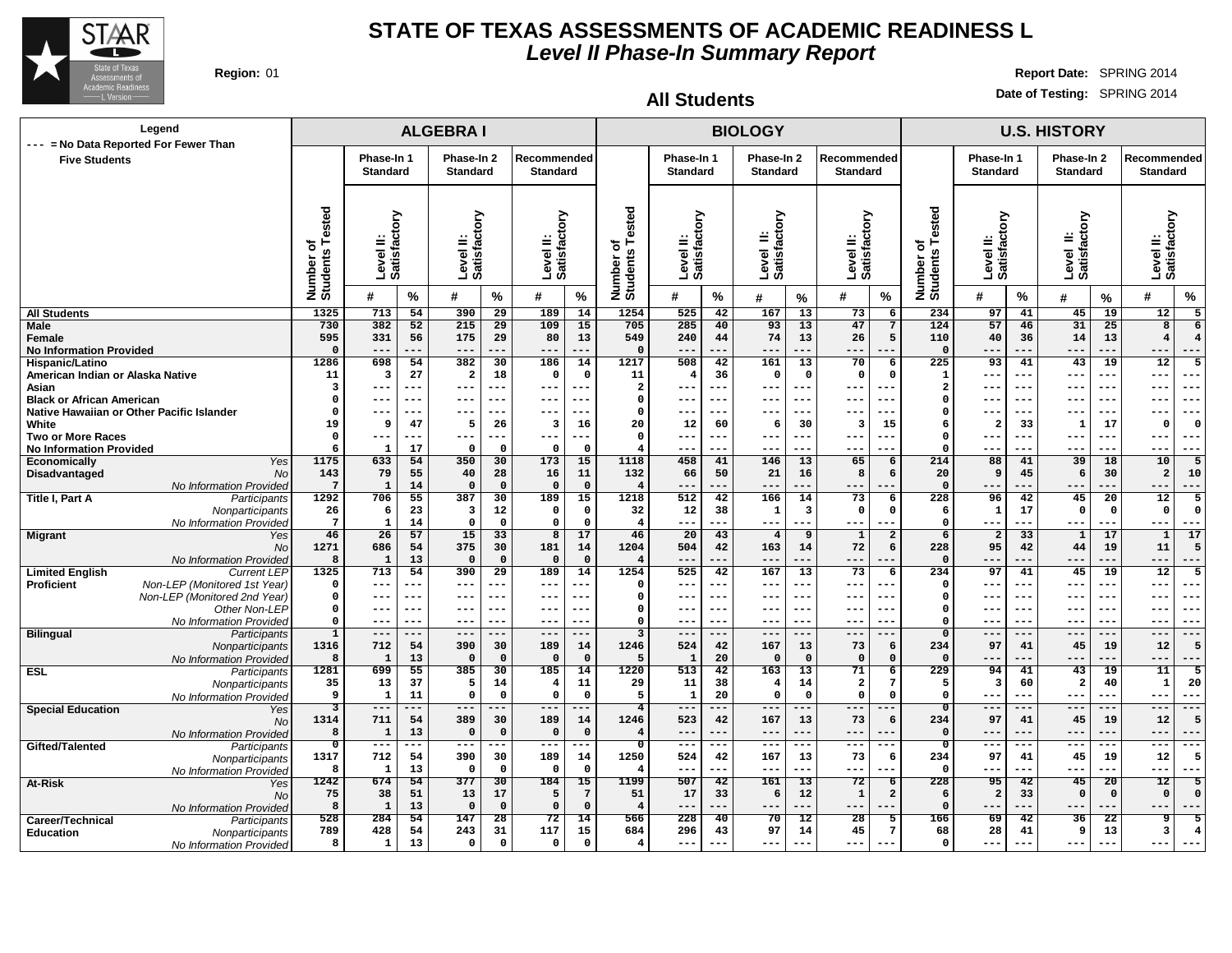

**Region:** 01 **Report Date:** SPRING 2014 **Date of Testing:** SPRING 2014

#### **ALGEBRA I BIOLOGY U.S. HISTORY Phase-In 1 Standard Phase-In 2 Standard Recommended Standard Phase-In 1 Standard Phase-In 2 Standard Recommended Standard Phase-In 1 Standard Phase-In 2 Standard Recommended Standard Level II: Satisfactory Level II: Satisfactory Level II: Satisfactory Number of Students Tested Level II: Satisfactory Level II: Satisfactory Level II: Satisfactory Number of Students Tested Level II: Satisfactory Level II: Satisfactory Level II: Satisfactory Number of Students Tested # % # % # % # % # % # % # % # % # % All Students Male Female No Information Provided Hispanic/Latino American Indian or Alaska Native Asian Black or African American Native Hawaiian or Other Pacific Islander White Two or More Races No Information Provided Economically** Yes **Disadvantaged** No No Information Provided **Title I, Part A** Participants **Nonparticipants** No Information Provided **Migrant** Yes No No Information Provided **Limited English** Current LEP 1073 **Proficient Non-LEP** (Monitored 1st Year) Non-LEP (Monitored 2nd Year) Other Non-LEP No Information Provided **Bilingual** Participants **Nonparticipants** No Information Provided **ESL** Participants **Nonparticipants** No Information Provided **Special Education** Yes No No Information Provided **Gifted/Talented Nonparticipants** No Information Provided **At-Risk** Yes No No Information Provided **Career/Technical** Participants<br> **Education** Monparticipants **Education** Nonparticipants No Information Provided **638 59 377 35 184 17 347 58 211 35 107 18 291 61 166 35 77 16 --- --- --- --- --- --- 625 60 369 36 181 17 3 27 2 18 0 0 --- --- --- --- --- --- --- --- --- --- --- --- --- --- --- --- --- --- 7 50 5 36 3 21 --- --- --- --- --- --- 1 17 0 0 0 0 568 60 340 36 169 18 69 59 37 32 15 13 1 14 0 0 0 0 632 61 374 36 184 18 5 23 3 14 0 0 1 14 0 0 0 0 23 77 15 50 8 27 614 59 362 35 176 17 1 13 0 0 0 0 638 59 377 35 184 17 --- --- --- --- --- --- --- --- --- --- --- --- --- --- --- --- --- --- --- --- --- --- --- --- --- --- --- --- --- --- 637 60 377 35 184 17 1 14 0 0 0 0 624 60 372 36 180 17 13 41 5 16 4 13 1 13 0 0 0 0 --- --- --- --- --- --- 636 60 376 35 184 17 1 13 0 0 0 0 --- --- --- --- --- --- 637 60 377 35 184 17 1 13 0 0 0 0 605 60 364 36 179 18 32 52 13 21 5 8 1 13 0 0 0 0 242 60 139 34 69 17 395 60 238 36 115 17 1 13 0 0 0 0 434 46 160 17 73 8 240 45 90 17 47 9 194 48 70 17 26 6 --- --- --- --- --- --- 420 46 154 17 70 8 3 30 0 0 0 0 --- --- --- --- --- --- --- --- --- --- --- --- --- --- --- --- --- --- 10 63 6 38 3 19 --- --- --- --- --- --- --- --- --- --- --- --- 378 46 140 17 65 8 55 53 20 19 8 8 --- --- --- --- --- --- 423 46 159 17 73 8 10 43 1 4 0 0 --- --- --- --- --- --- 14 52 3 11 1 4 419 46 157 17 72 8 --- --- --- --- --- --- 434 46 160 17 73 8 --- --- --- --- --- --- --- --- --- --- --- --- --- --- --- --- --- --- --- --- --- --- --- --- --- --- --- --- --- --- 433 47 160 17 73 8 --- --- --- --- --- --- 422 46 156 17 71 8 11 42 4 15 2 8 --- --- --- --- --- --- --- --- --- --- --- --- 432 46 160 17 73 8 --- --- --- --- --- --- --- --- --- --- --- --- 433 46 160 17 73 8 --- --- --- --- --- --- 418 47 154 17 72 8 15 38 6 15 1 3 --- --- --- --- --- --- 171 44 65 17 28 7 262 48 95 17 45 8 --- --- --- --- --- --- 95 42 45 20 12 5 56 47 31 26 8 7 39 36 14 13 4 4 --- --- --- --- --- --- 91 42 43 20 12 6 --- --- --- --- --- --- --- --- --- --- --- --- --- --- --- --- --- --- --- --- --- --- --- --- 2 33 1 17 0 0 --- --- --- --- --- --- --- --- --- --- --- --- 86 42 39 19 10 5 9 45 6 30 2 10 --- --- --- --- --- --- 94 43 45 20 12 5 1 17 0 0 0 0 --- --- --- --- --- --- 2 33 1 17 1 17 93 42 44 20 11 5 --- --- --- --- --- --- 95 42 45 20 12 5 --- --- --- --- --- --- --- --- --- --- --- --- --- --- --- --- --- --- --- --- --- --- --- --- --- --- --- --- --- --- 95 42 45 20 12 5 --- --- --- --- --- --- 92 41 43 19 11 5 3 60 2 40 1 20 --- --- --- --- --- --- --- --- --- --- --- --- 95 42 45 20 12 5 --- --- --- --- --- --- --- --- --- --- --- --- 95 42 45 20 12 5 --- --- --- --- --- --- 93 42 45 20 12 5 2 33 0 0 0 0 --- --- --- --- --- --- 67 42 36 23 9 6 28 41 9 13 3 4 --- --- --- --- --- --- Legend --- = No Data Reported For Fewer Than Five Students**

**First-Time Tested Students**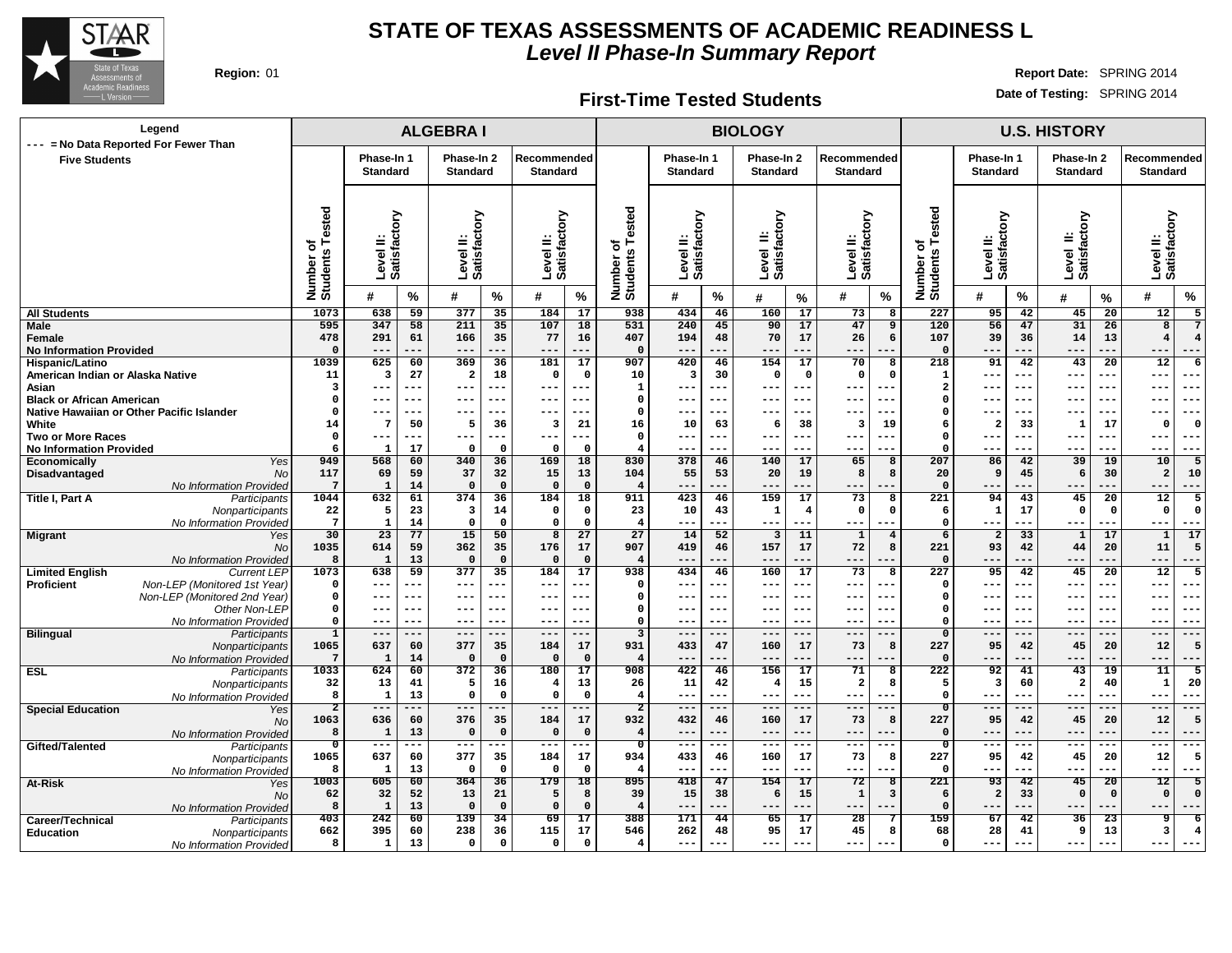

**Region:** 01 **Report Date:** SPRING 2014

**Retested Students**

| Legend                                                                                     |                                        |                           |                 | <b>ALGEBRAI</b>           |                 |                              |                                           |                                           |                               |                 | <b>BIOLOGY</b>                 |                                |                                 |                                                          | <b>U.S. HISTORY</b>       |                 |                                  |                         |                                                        |  |  |  |
|--------------------------------------------------------------------------------------------|----------------------------------------|---------------------------|-----------------|---------------------------|-----------------|------------------------------|-------------------------------------------|-------------------------------------------|-------------------------------|-----------------|--------------------------------|--------------------------------|---------------------------------|----------------------------------------------------------|---------------------------|-----------------|----------------------------------|-------------------------|--------------------------------------------------------|--|--|--|
| --- = No Data Reported For Fewer Than<br><b>Five Students</b>                              |                                        | Phase-In 1                |                 | Phase-In 2                |                 | Recommended                  |                                           |                                           | Phase-In 1                    |                 | Phase-In 2                     |                                | Recommended                     |                                                          | Phase-In 1                |                 | Phase-In 2                       |                         | Recommended                                            |  |  |  |
|                                                                                            |                                        | <b>Standard</b>           |                 | <b>Standard</b>           |                 | Standard                     |                                           |                                           | <b>Standard</b>               |                 | <b>Standard</b>                |                                | <b>Standard</b>                 |                                                          | <b>Standard</b>           |                 | <b>Standard</b>                  |                         | <b>Standard</b>                                        |  |  |  |
|                                                                                            |                                        |                           |                 |                           |                 |                              |                                           |                                           |                               |                 |                                |                                |                                 |                                                          |                           |                 |                                  |                         |                                                        |  |  |  |
|                                                                                            | Tested<br>৳<br>Number of<br>Students   | Level II:<br>Satisfactory |                 | Level II:<br>Satisfactory |                 | Level II:<br>Satisfactory    |                                           | Tested<br>৳<br>Number of<br>Students      | Level II:<br>Satisfactory     |                 | Level II:<br>Satisfactory      |                                | Level II:<br>Satisfactory       | Number of<br>Students Tested                             | Level II:<br>Satisfactory |                 | Level II:<br>Satisfactory        |                         | factory<br>Level II:<br>Satisfact                      |  |  |  |
|                                                                                            |                                        | #                         | $\%$            | #                         | $\%$            | #                            | %                                         |                                           | #                             | %               | #                              | %                              | %<br>#                          |                                                          | #                         | %               | #                                | %                       | $\frac{9}{6}$<br>#                                     |  |  |  |
| <b>All Students</b>                                                                        | 252                                    | 75                        | 30              | 13                        | $5\overline{5}$ | $5\overline{)}$              | $\overline{\mathbf{2}}$                   | 316                                       | 91                            | 29              | 7                              | $\overline{2}$                 | 0                               | 0<br>7                                                   | $\overline{2}$            | 29              | $\overline{\mathbf{0}}$          | $\mathbf{o}$            | $\mathbf 0$<br>$\mathbf 0$                             |  |  |  |
| <b>Male</b>                                                                                | 135                                    | 35                        | 26              | $\overline{4}$            | 3               | $\overline{2}$               | $\overline{1}$                            | 174                                       | 45                            | 26              | 3                              | $\overline{a}$                 | $\overline{\mathbf{0}}$         | $\mathbf 0$<br>$\overline{4}$                            | $- - -$                   | ---             | $---$                            | ---                     | $---$<br>$---$                                         |  |  |  |
| Female<br><b>No Information Provided</b>                                                   | 117<br>$\mathbf{o}$                    | 40<br>---                 | 34<br>---       | 9<br>$- - -$              | 8<br>---        | 3<br>$- - -$                 | $\mathbf{3}$                              | 142<br>$\mathsf{o}\,$                     | 46<br>$- - -$                 | 32<br>---       | $\overline{4}$<br>$---$        | $\overline{\mathbf{3}}$<br>--- | $\mathsf{o}\,$<br>$- -$         | $\mathsf{o}\,$<br>$\overline{\mathbf{3}}$<br>$\mathbf 0$ | ---                       | ---<br>---      | $- - -$<br>$- - -$               | $- -$<br>---            | $- - -$<br>$- -$<br>$- - -$<br>$- - -$                 |  |  |  |
| Hispanic/Latino                                                                            | 247                                    | 73                        | 30              | 13                        | 5               | 5                            | $\overline{a}$                            | 310                                       | 88                            | 28              | 7                              | $\overline{\mathbf{2}}$        | 0                               | $\mathbf 0$<br>$\overline{7}$                            | $\overline{\mathbf{2}}$   | 29              | $\mathbf 0$                      | $\mathbf{o}$            | 0<br>$\mathbf{o}$                                      |  |  |  |
| American Indian or Alaska Native                                                           | $\mathbf 0$                            | ---                       | ---             | $---$                     | ---             | $\qquad \qquad - -$          | $ -$                                      | $\mathbf{1}$                              | $---$                         | ---             | $---$                          | ---                            | ---<br>$- -$                    | $\mathbf 0$                                              | ---                       | ---             | $---$                            | $- - -$                 | $--$<br>$- -$                                          |  |  |  |
| Asian                                                                                      | 0                                      | ---                       | ---             | $- - -$                   | $- -$           | $---$                        |                                           | $\mathbf{1}$                              | $- - -$                       | ---             | $- - -$                        | ---                            | ---                             | $\Omega$                                                 |                           | $- -$           | $- - -$                          |                         | $- -$<br>$- - -$                                       |  |  |  |
| <b>Black or African American</b>                                                           | 0                                      | ---                       | ---             | $---$                     | $- - -$         | $---$                        |                                           | 0                                         | $---$                         | $- - -$         | $--$                           | ---                            | $ -$<br>---                     | $\mathbf 0$                                              |                           | $--$            | $--$                             | $--$                    | $- -$<br>---                                           |  |  |  |
| Native Hawaiian or Other Pacific Islander<br>White                                         | 0<br>5                                 | ---<br>$\overline{2}$     | ---<br>40       | $- -$<br>$\mathbf 0$      | $- -$<br>0      | $--$<br>$\mathbf 0$          | $\Omega$                                  | $\mathsf{o}\,$<br>$\overline{\mathbf{4}}$ | $---$<br>$---$                | ---<br>$- - -$  | $- - -$<br>$--$                | ---<br>---                     | $- -$<br>$- -$<br>---           | $\Omega$<br>$\Omega$                                     |                           | ---<br>---      | $- - -$<br>$--$                  | $- - -$<br>$--$         | $- -$<br>$--$<br>$- -$<br>$--$                         |  |  |  |
| Two or More Races                                                                          | 0                                      | ---                       | ---             | $--$                      | $---$           | $---$                        |                                           | $\mathbf 0$                               | $--$                          |                 | ---                            | ---                            |                                 | $\Omega$                                                 |                           |                 |                                  |                         | --<br>---                                              |  |  |  |
| <b>No Information Provided</b>                                                             | $\Omega$                               | ---                       | ---             | ---                       | $---$           | $---$                        |                                           | $\Omega$                                  | $---$                         | ---             | $--$                           | $---$                          | $- -$<br>$--$                   | $\Omega$                                                 | ---                       | ---             | ---                              | $---$                   | $---$<br>$--$                                          |  |  |  |
| Yes<br>Economically                                                                        | 226                                    | 65                        | 29              | 10                        | $\overline{4}$  | $\overline{4}$               | $\overline{2}$                            | 288                                       | 80                            | 28              | 6                              | $\overline{a}$                 | $\Omega$                        | 7<br>$\Omega$                                            | $\overline{a}$            | $\overline{29}$ | $\Omega$                         | $\mathbf 0$             | $\Omega$<br>$\Omega$                                   |  |  |  |
| Disadvantaged<br><b>No</b>                                                                 | 26                                     | 10                        | 38              | 3                         | 12              | $\mathbf 1$                  | $\overline{4}$                            | 28                                        | 11                            | 39              | $\mathbf{1}$                   | $\overline{4}$                 | $\mathbf 0$                     | $\Omega$<br>$\Omega$                                     | ---                       | ---             | ---                              | $---$                   | $---$                                                  |  |  |  |
| No Information Provided                                                                    | $\mathbf{o}$                           | ---<br>74                 | ---<br>30       | $---$<br>13               | ---             | $---$<br>5                   |                                           | $\mathbf{o}$<br>307                       | $---$                         | ---<br>29       | $---$                          | ---<br>$\overline{2}$          |                                 | $\Omega$<br>$\overline{7}$                               | --                        | ---<br>29       | $---$                            | ---                     | $---$<br>$---$<br>$\mathbf{0}$                         |  |  |  |
| Title I, Part A<br>Participants<br>Nonparticipants                                         | 248<br>$\overline{4}$                  | $---$                     | ---             | $---$                     | 5<br>---        | $\qquad \qquad - -$          | $\overline{2}$                            | 9                                         | 89<br>$\overline{\mathbf{2}}$ | 22              | $7\phantom{.0}$<br>$\mathbf 0$ | $\mathbf{0}$                   | $\Omega$<br>$\mathsf{o}\,$      | $\Omega$<br>$\mathbf 0$<br>$\Omega$                      | $\overline{2}$<br>---     | ---             | $\overline{0}$<br>$---$          | $\mathbf 0$<br>---      | $\mathbf 0$<br>$--$<br>$- -$                           |  |  |  |
| No Information Provided                                                                    | $\mathsf{o}\,$                         | ---                       | ---             | $---$                     | ---             | $---$                        |                                           | $\mathbf 0$                               | $---$                         | ---             | $--$                           |                                |                                 | $\Omega$                                                 | ---                       | ---             | $---$                            | $- -$                   | $--$<br>$- -$                                          |  |  |  |
| <b>Migrant</b><br>Yes                                                                      | 16                                     | $\overline{\mathbf{3}}$   | 19              | $\Omega$                  | $\Omega$        | $\Omega$                     | $\mathbf 0$                               | 19                                        | 6                             | 32              | 1                              | 5                              | $\Omega$                        | $\Omega$<br>$\Omega$                                     | ---                       | ---             | $---$                            | ---                     | $---$<br>$---$                                         |  |  |  |
| No                                                                                         | 236                                    | 72                        | 31              | 13                        | 6               | 5                            | $\mathbf{2}$                              | 297                                       | 85                            | 29              | 6                              | $\overline{2}$                 | $\mathsf{o}\,$                  | $\Omega$<br>7                                            | $\overline{a}$            | 29              | $\Omega$                         | $\Omega$                | $\Omega$<br>$\Omega$                                   |  |  |  |
| No Information Provided                                                                    | $\mathbf{o}$                           | ---                       | ---             | $--$                      |                 | $---$                        |                                           | $\Omega$                                  | ---                           |                 | $---$                          | ---                            |                                 | $\Omega$                                                 |                           |                 | $---$                            |                         | $- -$<br>$- -$                                         |  |  |  |
| <b>Limited English</b><br><b>Current LEP</b><br>Non-LEP (Monitored 1st Year)<br>Proficient | 252<br>$\mathbf 0$                     | 75<br>---                 | 30<br>---       | 13<br>$---$               | 5<br>---        | 5<br>$---$                   | $\mathbf{2}$                              | 316<br>$\Omega$                           | 91<br>$---$                   | 29<br>---       | 7<br>$--$                      | $\overline{\mathbf{2}}$<br>--- | $\Omega$<br>---<br>--           | $\Omega$<br>7<br>$\Omega$                                | $\overline{a}$<br>---     | 29<br>---       | $\Omega$<br>$--$                 | $\Omega$<br>$- - -$     | $^{\circ}$<br>$\Omega$<br>$--$<br>---                  |  |  |  |
| Non-LEP (Monitored 2nd Year)                                                               | $\mathbf{o}$                           | $---$                     | ---             | $---$                     | $---$           | $\qquad \qquad - -$          | $--$                                      | $\Omega$                                  | $\qquad \qquad - -$           | $-- -$          | $--$                           | ---                            | $- -$<br>---                    | $\Omega$                                                 | $--$                      | $---$           | $---$                            | $---$                   | $--$<br>$--$                                           |  |  |  |
| Other Non-LEP                                                                              | 0                                      | ---                       | ---             | $-- -$                    | $- - -$         | $---$                        |                                           | $\Omega$                                  | $---$                         | ---             | $--$                           | ---                            | $- -$<br>---                    | $\Omega$                                                 | ---                       | ---             | $---$                            | $- - -$                 | $--$<br>$--$                                           |  |  |  |
| No Information Provided                                                                    | $\Omega$                               | $---$                     | ---             | $---$                     | $--$            | $\qquad \qquad - -$          | ---                                       | $\Omega$                                  | $\qquad \qquad - -$           | $- - -$         | $--$                           | ---                            | $--$<br>$- -$                   | $\Omega$                                                 | ---                       | ---             | $---$                            | $- - -$                 | $- - -$<br>$--$                                        |  |  |  |
| <b>Bilingual</b><br>Participants                                                           | $\mathbf{o}$                           | $---$                     | ---             | $---$                     | ---             | $---$                        | ---                                       | $\Omega$                                  | $\qquad \qquad - -$           | ---             | $---$                          | $---$                          | $---$<br>$- -$                  | $\Omega$                                                 | ---                       | ---             | $---$                            | ---                     | $---$<br>$---$                                         |  |  |  |
| Nonparticipants                                                                            | 251                                    | 75<br>---                 | 30<br>---       | 13<br>$---$               | 5               | 5<br>$---$                   | $\overline{a}$                            | 315                                       | 91<br>$---$                   | 29<br>---       | $7\phantom{.0}$                | $\overline{\mathbf{2}}$        | $\Omega$<br>$- -$               | $\Omega$<br>$7\phantom{.0}$<br>$\Omega$                  | $\overline{a}$<br>---     | 29<br>---       | $\Omega$                         | $\mathbf{0}$<br>---     | $\Omega$<br>$\Omega$                                   |  |  |  |
| No Information Provideo<br><b>ESL</b><br>Participants                                      | 1<br>248                               | 75                        | 30              | 13                        | ---<br>5        | 5                            | $\overline{a}$                            | $\mathbf 1$<br>312                        | 91                            | 29              | $- - -$<br>7                   | ---<br>$\overline{2}$          | $- -$<br>$\Omega$               | $\overline{0}$<br>7                                      | $\overline{a}$            | 29              | $- - -$<br>$\overline{0}$        | $\Omega$                | $--$<br>$- -$<br>$\Omega$<br>$\Omega$                  |  |  |  |
| Nonparticipants                                                                            | 3                                      | ---                       | ---             | $---$                     | ---             | $---$                        |                                           | 3                                         | $---$                         | $- - -$         | $---$                          | ---                            | $- - -$<br>--                   | $\mathbf 0$                                              | $--$                      | ---             | $- - -$                          | $- - -$                 | $- - -$<br>---                                         |  |  |  |
| No Information Provided                                                                    | 1                                      | $---$                     | ---             | $- - -$                   | $- - -$         | $---$                        |                                           | $\mathbf{1}$                              | $- - -$                       | $- - -$         | $- - -$                        | ---                            | $- -$<br>$- - -$                | $\Omega$                                                 | $- - -$                   | $- - -$         | $- - -$                          | $- - -$                 | $- -$<br>$- - -$                                       |  |  |  |
| <b>Special Education</b><br>Yes                                                            | ┒                                      | $---$                     | ---             | $---$                     | $---$           | $---$                        |                                           | $\overline{2}$                            | $---$                         | ---             | $---$                          | $---$                          | $---$                           | $\overline{0}$                                           | $--$                      | ---             | $---$                            | ---                     | ---<br>$---$                                           |  |  |  |
| <b>No</b>                                                                                  | 251                                    | 75                        | 30              | 13                        | 5               | 5                            | $\overline{a}$                            | 314                                       | 91                            | 29              | $7\phantom{.0}$                | $\overline{a}$                 | $\mathbf 0$                     | 7<br>$\Omega$                                            | $\overline{a}$            | 29              | $\mathbf{0}$                     | $\mathbf{0}$            | $\Omega$<br>$\Omega$                                   |  |  |  |
| No Information Provided                                                                    | $\mathbf 0$<br>$\overline{\mathbf{0}}$ | ---<br>$--$               | ---<br>---      | $---$<br>$- - -$          | ---<br>$--$     | $- - -$<br>$---$             | ---                                       | $\mathbf 0$<br>$\overline{\mathbf{o}}$    | $---$<br>$--$                 | ---<br>---      | $--$<br>$---$                  | ---<br>---                     | $- -$<br>--<br>$- - -$<br>$- -$ | $\Omega$<br>$\mathbf 0$                                  | ---<br>$--$               | $---$           | $- - -$<br>$---$                 | ---<br>$---$            | $--$<br>$- -$<br>$---$<br>$- - -$                      |  |  |  |
| Gifted/Talented<br>Participants<br>Nonparticipants                                         | 252                                    | 75                        | 30              | 13                        | 5               | 5                            | $\overline{\mathbf{2}}$                   | 316                                       | 91                            | 29              | -7                             | $\overline{\mathbf{2}}$        | $\mathbf 0$                     | 7<br>$\Omega$                                            | $\overline{a}$            | 29              | $\Omega$                         | $\mathbf 0$             | $\mathbf{o}$<br>$\Omega$                               |  |  |  |
| No Information Provideo                                                                    | $\mathbf 0$                            | ---                       | ---             | $---$                     | ---             | $---$                        | $ -$                                      | $\mathbf{o}$                              | $---$                         | ---             | $---$                          | ---                            | ---<br>---                      | $\Omega$                                                 | ---                       | ---             | $--$                             | $---$                   | $---$<br>$--$                                          |  |  |  |
| At-Risk<br>Yes                                                                             | 239                                    | 69                        | $\overline{29}$ | $\overline{13}$           | 5               | $5\overline{}$               | $\overline{2}$                            | 304                                       | 89                            | $\overline{29}$ | $\overline{7}$                 | $\overline{2}$                 | $\Omega$                        | 0                                                        | $\overline{2}$            | $\overline{29}$ | $\overline{\mathbf{o}}$          | $\overline{\mathbf{0}}$ | $\overline{0}$<br>$\overline{\mathbf{0}}$              |  |  |  |
| <b>No</b>                                                                                  | 13                                     | 6                         | 46              | $\mathbf 0$               | $\Omega$        | $\Omega$                     | $\mathsf{o}\,$                            | 12                                        | $\overline{a}$                | 17              | $\mathbf 0$                    | $\Omega$                       | $\mathbf 0$                     | $\mathbf 0$<br>$\Omega$                                  | ---                       | ---             | $---$                            | $---$                   | $---$<br>$- -$                                         |  |  |  |
| No Information Provided                                                                    | $\mathbf 0$                            | ---                       | ---             | $---$                     |                 | $---$                        |                                           | $\mathbf{o}$                              | $---$                         | ---             | $--$                           | ---                            | ---                             | $\Omega$                                                 | ---                       | ---             | $--$                             |                         | ---<br>$---$                                           |  |  |  |
| Career/Technical<br>Participants                                                           | 125<br>127                             | 42<br>33                  | 34<br>26        | 8<br>5                    | -6<br>4         | 3<br>$\overline{\mathbf{2}}$ | $\overline{\mathbf{2}}$<br>$\overline{a}$ | 178<br>138                                | 57<br>34                      | 32<br>25        | 5<br>$\overline{a}$            | з<br>-1                        | 0<br>$\mathsf{o}\,$             | 0<br>$\mathbf 0$<br>$\Omega$                             | 2<br>---                  | 29<br>$---$     | $\overline{\mathbf{o}}$<br>$---$ | $\Omega$<br>$--$        | $\overline{\mathbf{o}}$<br>$\mathbf 0$<br>$--$<br>$--$ |  |  |  |
| <b>Education</b><br>Nonparticipants<br>No Information Provided                             | $\mathbf 0$                            | ---                       | ---             | $---$                     | ---             | $\qquad \qquad - -$          |                                           | $\Omega$                                  | $\qquad \qquad - -$           | ---             | $---$                          | ---                            | $---$                           | $\mathbf 0$                                              |                           |                 | $---$                            | ---                     | $---$<br>---                                           |  |  |  |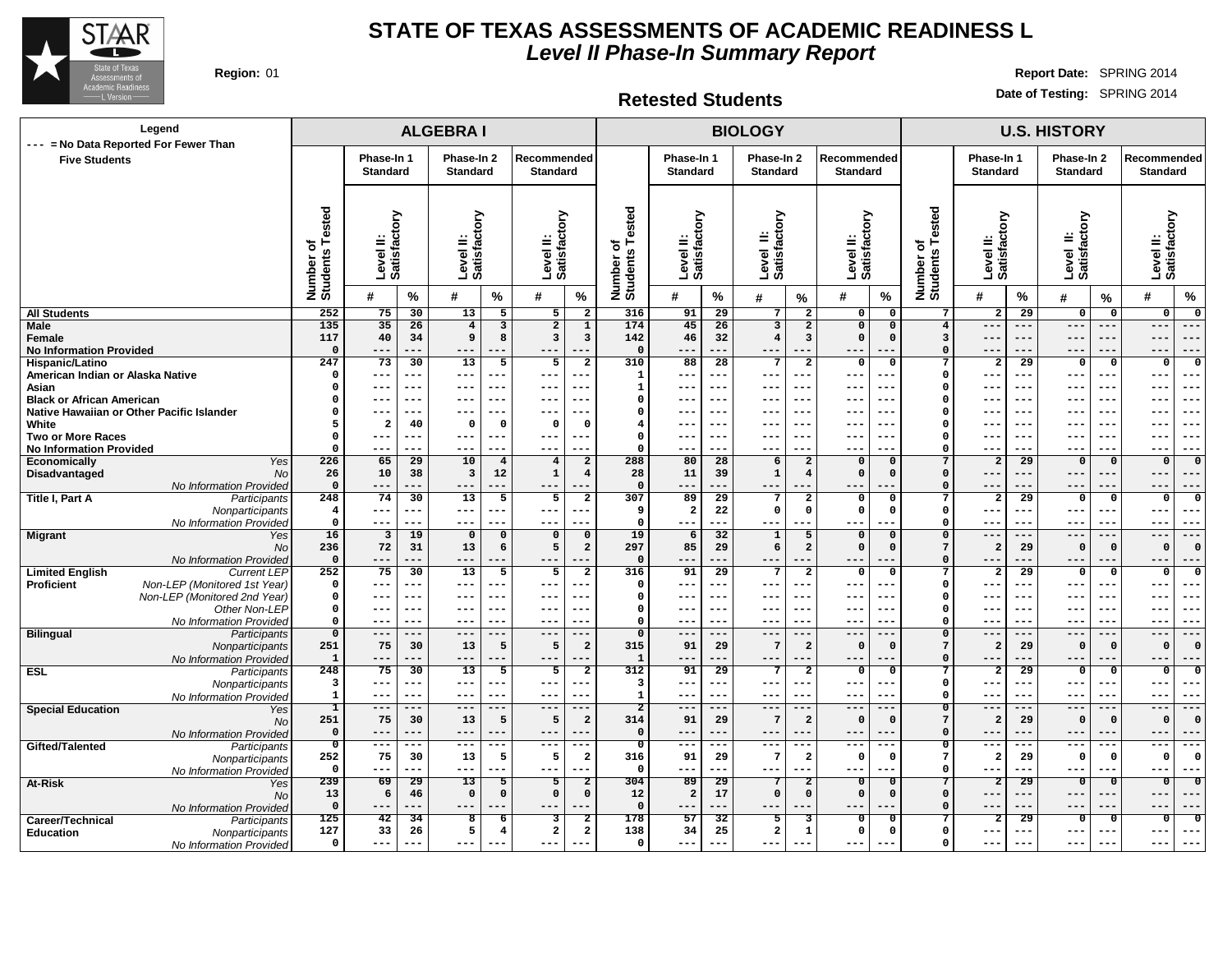

| Phase-In 1<br>Phase-In 2<br>Recommended<br>Phase-In 1<br>Phase-In 2<br>Recommended<br><b>Five Students</b><br><b>Standard</b><br><b>Standard</b><br><b>Standard</b><br><b>Standard</b><br><b>Standard</b><br><b>Standard</b><br>sted<br>Number of<br>Students Tested<br>Satisfactory<br>Satisfactory<br>Level II:<br>Satisfactory<br>Satisfactory<br>Level II:<br>Satisfactory<br>Satisfactory<br>قة<br>Level II:<br>Level II:<br>Level II:<br>Level II:<br>Number of<br>Students Te<br>#<br>%<br>%<br>%<br>%<br>#<br>#<br>#<br>%<br>#<br>#<br>%<br>325<br>$\overline{27}$<br>129<br>809<br>40<br>219<br>116<br>14<br>652<br>216<br>33<br>20<br>64<br>10<br><b>All Students</b><br>548<br>222<br>41<br>147<br>27<br>83<br>15<br>430<br>147<br>34<br>90<br>21<br>45<br>10<br>Male<br>9<br>Female<br>261<br>103<br>39<br>72<br>28<br>33<br>13<br>222<br>69<br>31<br>39<br>18<br>19<br><b>No Information Provided</b><br>0<br>0<br>$---$<br>$---$<br>$---$<br>---<br>---<br>---<br>$---$<br>---<br>797<br>322<br>$\overline{27}$<br>$\overline{33}$<br>$\overline{125}$<br>61<br>$\overline{10}$<br>Hispanic/Latino<br>40<br>218<br>116<br>15<br>642<br>209<br>19<br>American Indian or Alaska Native<br>0<br>0<br>---<br>$---$<br>---<br>---<br>$---$<br>$---$<br>$---$<br>---<br>---<br>$---$<br>---<br>---<br>0<br>Asian<br>$\mathbf{1}$<br>---<br>$---$<br>$---$<br>$---$<br>$---$<br>---<br>---<br>$- - -$<br>---<br>---<br>$---$<br>---<br>3<br><b>Black or African American</b><br>0<br>$---$<br>---<br>---<br>$---$<br>---<br>---<br>$- - -$<br>---<br>---<br>$---$<br>---<br>$---$<br>0<br>Native Hawaiian or Other Pacific Islander<br>O<br>$---$<br>$---$<br>$---$<br>---<br>---<br>$---$<br>---<br>$- -$<br>---<br>---<br>$- - -$<br>---<br>9<br>33<br>$\mathbf 0$<br>67<br>33<br>$\overline{\mathbf{2}}$<br>22<br>White<br>3<br>11<br>0<br>9<br>6<br>3<br>1<br>0<br><b>Two or More Races</b><br>$\mathbf 0$<br>---<br>$---$<br>$---$<br>$---$<br>$---$<br>$---$<br>---<br>---<br>$- - -$<br>$---$<br>$- - -$<br>$---$<br>0<br><b>No Information Provided</b><br>0<br>---<br>---<br>---<br>---<br>---<br>---<br>---<br>---<br>Economically<br>Yes<br>735<br>40<br>202<br>$\overline{27}$<br>105<br>586<br>$\overline{33}$<br>57<br>10<br>293<br>14<br>196<br>118<br>20<br>74<br>Disadvantaged<br><b>No</b><br>32<br>43<br>17<br>23<br>11<br>15<br>66<br>20<br>11<br>17<br>$\overline{7}$<br>11<br>30<br>No Information Provided<br>$\mathbf 0$<br>$\mathbf 0$<br>$---$<br>$- - -$<br>$---$<br>---<br>---<br>---<br>$- - -$<br>---<br>---<br>$- - -$<br>$---$<br><b>Title I, Part A</b><br>761<br>317<br>42<br>217<br>$\overline{29}$<br>115<br>15<br>613<br>207<br>34<br>126<br>21<br>63<br>10<br>Participants<br>9<br>23<br>3<br>48<br>8<br>17<br>$\overline{\mathbf{2}}$<br>$\overline{4}$<br>$\overline{a}$<br>39<br>3<br>8<br>$\mathbf{1}$<br>Nonparticipants<br>$\mathbf{1}$<br>No Information Provided<br>0<br>$\mathbf 0$<br>$---$<br>---<br>$---$<br>---<br>---<br>$- - -$<br>---<br>$---$<br>---<br>---<br>---<br>$\overline{51}$<br>$\overline{49}$<br>$\overline{12}$<br>$\overline{27}$<br>53<br>17<br>33<br>11<br>$\overline{22}$<br>15<br>31<br>$\overline{9}$<br>18<br><b>Migrant</b><br>6<br>Yes<br>758<br>27<br><b>No</b><br>298<br>39<br>202<br>105<br>14<br>603<br>201<br>33<br>120<br>20<br>58<br>10<br>No Information Provided<br>$\mathbf 0$<br>---<br>---<br>$\mathbf 0$<br>۵.<br>---<br>---<br>---<br>$---$<br>---<br>---<br>272<br>$\overline{5}$<br><b>Limited English</b><br><b>Current LEP</b><br>99<br>36<br>72<br>26<br>35<br>13<br>228<br>50<br>22<br>31<br>14<br>11<br>Non-LEP (Monitored 1st Year)<br>15<br><b>Proficient</b><br>47<br>21<br>45<br>13<br>28<br>9<br>19<br>18<br>44<br>14<br>34<br>6<br>41<br>Non-LEP (Monitored 2nd Year)<br>20<br>37<br>5<br>12<br>50<br>23<br>46<br>40<br>11<br>22<br>43<br>16<br>8<br>19<br>12<br>182<br>26<br>61<br>132<br>39<br>22<br>Other Non-LEP<br>440<br>41<br>114<br>14<br>340<br>76<br>42<br>No Information Provided<br>0<br>0<br>---<br>---<br>---<br>$---$<br>---<br>---<br>---<br>---<br>$\overline{1}$<br>$\overline{1}$<br><b>Bilingual</b><br>Participants<br>$---$<br>---<br>---<br>$---$<br>---<br>$---$<br>---<br>$---$<br>$---$<br>$---$<br>$---$<br>27<br>Nonparticipants<br>808<br>324<br>40<br>218<br>115<br>14<br>651<br>215<br>33<br>128<br>20<br>63<br>10<br>No Information Provided<br>$\mathbf 0$<br>$\Omega$<br>---<br>$-$<br>$- -$<br>$---$<br>---<br>---<br>256<br>36<br>25<br>214<br>$\overline{22}$<br>29<br>92<br>65<br>35<br>14<br>47<br>14<br>9<br>$\overline{\mathbf{4}}$<br>ESL<br>Participants<br>13<br>553<br>233<br>42<br>154<br>28<br>81<br>15<br>438<br>169<br>39<br>100<br>23<br>55<br>Nonparticipants<br>0<br>0<br>---<br>---<br>$---$<br>---<br>---<br>$---$<br>$---$<br>---<br>---<br>$---$<br>---<br>No Information Provided<br>$\overline{27}$<br>33<br>64<br>10<br>809<br>325<br>40<br>219<br>652<br>216<br>129<br>$\overline{20}$<br>116<br>14<br><b>Special Education</b><br>Yes<br>0<br>$\Omega$<br>---<br>$---$<br>$---$<br>---<br>$---$<br>$---$<br>---<br>---<br>---<br>---<br>---<br>No<br>---<br>0<br>$\Omega$<br>No Information Provided<br>---<br>---<br>---<br>---<br>--<br>$- -$<br>$- -$<br>--<br>$- -$<br>I<br>ī<br>---<br>---<br>---<br>---<br>---<br>---<br>---<br>Gifted/Talented<br>Participants<br>---<br>$---$<br>$---$<br>$- - -$<br>---<br>808<br>325<br>40<br>219<br>27<br>116<br>14<br>651<br>216<br>33<br>129<br>20<br>10<br>64<br>Nonparticipants<br>0<br>---<br>---<br>0<br>$- - -$<br>---<br>$---$<br>$- - -$<br>---<br>---<br>---<br>No Information Provided<br>---<br>---<br>---<br>$\overline{27}$<br>$\overline{32}$<br>702<br>281<br>$\overline{40}$<br>$\overline{192}$<br>100<br>14<br>561<br>177<br>109<br>$\overline{19}$<br>$\overline{51}$<br>ब्र<br>At-Risk<br>Yes<br>107<br>27<br>25<br>39<br>43<br>20<br>14<br>44<br>41<br>16<br>15<br>91<br>22<br>13<br>No<br>0<br>$\mathbf 0$<br>$-$<br>$- -$<br>--<br>No Information Provided<br>---<br>--<br>25<br>381<br>463<br>177<br>38<br>116<br>64<br>14<br>123<br>32<br>74<br>19<br>34<br>९<br>Career/Technical<br>Participants<br>30<br>93<br>${\bf 11}$<br>346<br>148<br>43<br>103<br>52<br>15<br>271<br>34<br>55<br>20<br>30<br><b>Education</b><br>Nonparticipants<br>0<br>0<br>$---$<br>$---$<br>---<br>No Information Provided<br>$---$<br>---<br>---<br>$- - -$<br>---<br>$---$<br>$---$<br>$- - -$<br>--- |                                                 |  |  |  | <b>ALGEBRAI</b> |  |  | <b>BIOLOGY</b> |  |  |  |  |  |  |  |  |  |
|-------------------------------------------------------------------------------------------------------------------------------------------------------------------------------------------------------------------------------------------------------------------------------------------------------------------------------------------------------------------------------------------------------------------------------------------------------------------------------------------------------------------------------------------------------------------------------------------------------------------------------------------------------------------------------------------------------------------------------------------------------------------------------------------------------------------------------------------------------------------------------------------------------------------------------------------------------------------------------------------------------------------------------------------------------------------------------------------------------------------------------------------------------------------------------------------------------------------------------------------------------------------------------------------------------------------------------------------------------------------------------------------------------------------------------------------------------------------------------------------------------------------------------------------------------------------------------------------------------------------------------------------------------------------------------------------------------------------------------------------------------------------------------------------------------------------------------------------------------------------------------------------------------------------------------------------------------------------------------------------------------------------------------------------------------------------------------------------------------------------------------------------------------------------------------------------------------------------------------------------------------------------------------------------------------------------------------------------------------------------------------------------------------------------------------------------------------------------------------------------------------------------------------------------------------------------------------------------------------------------------------------------------------------------------------------------------------------------------------------------------------------------------------------------------------------------------------------------------------------------------------------------------------------------------------------------------------------------------------------------------------------------------------------------------------------------------------------------------------------------------------------------------------------------------------------------------------------------------------------------------------------------------------------------------------------------------------------------------------------------------------------------------------------------------------------------------------------------------------------------------------------------------------------------------------------------------------------------------------------------------------------------------------------------------------------------------------------------------------------------------------------------------------------------------------------------------------------------------------------------------------------------------------------------------------------------------------------------------------------------------------------------------------------------------------------------------------------------------------------------------------------------------------------------------------------------------------------------------------------------------------------------------------------------------------------------------------------------------------------------------------------------------------------------------------------------------------------------------------------------------------------------------------------------------------------------------------------------------------------------------------------------------------------------------------------------------------------------------------------------------------------------------------------------------------------------------------------------------------------------------------------------------------------------------------------------------------------------------------------------------------------------------------------------------------------------------------------------------------------------------------------------------------------------------------------------------------------------------------------------------------------------------------------------------------------------------------------------------------------------------------------------------------------------------------------------------------------------------------------------------------------------------------------------------------------------------------------------------------------------------------------------------------------------------------------------------------------------------------------------------------------------------------------------------------------------------------------------------------------------------------------------------------------------------------------------------------------------------------------------------------------------------------------------------------------------------------------------------------------------------------------------------------------------------------------------------------------------------------------------------------------------------------------------------------------------------------------------------------------------------------------------------------------------------------------|-------------------------------------------------|--|--|--|-----------------|--|--|----------------|--|--|--|--|--|--|--|--|--|
|                                                                                                                                                                                                                                                                                                                                                                                                                                                                                                                                                                                                                                                                                                                                                                                                                                                                                                                                                                                                                                                                                                                                                                                                                                                                                                                                                                                                                                                                                                                                                                                                                                                                                                                                                                                                                                                                                                                                                                                                                                                                                                                                                                                                                                                                                                                                                                                                                                                                                                                                                                                                                                                                                                                                                                                                                                                                                                                                                                                                                                                                                                                                                                                                                                                                                                                                                                                                                                                                                                                                                                                                                                                                                                                                                                                                                                                                                                                                                                                                                                                                                                                                                                                                                                                                                                                                                                                                                                                                                                                                                                                                                                                                                                                                                                                                                                                                                                                                                                                                                                                                                                                                                                                                                                                                                                                                                                                                                                                                                                                                                                                                                                                                                                                                                                                                                                                                                                                                                                                                                                                                                                                                                                                                                                                                                                                                                                                                                                     |                                                 |  |  |  |                 |  |  |                |  |  |  |  |  |  |  |  |  |
|                                                                                                                                                                                                                                                                                                                                                                                                                                                                                                                                                                                                                                                                                                                                                                                                                                                                                                                                                                                                                                                                                                                                                                                                                                                                                                                                                                                                                                                                                                                                                                                                                                                                                                                                                                                                                                                                                                                                                                                                                                                                                                                                                                                                                                                                                                                                                                                                                                                                                                                                                                                                                                                                                                                                                                                                                                                                                                                                                                                                                                                                                                                                                                                                                                                                                                                                                                                                                                                                                                                                                                                                                                                                                                                                                                                                                                                                                                                                                                                                                                                                                                                                                                                                                                                                                                                                                                                                                                                                                                                                                                                                                                                                                                                                                                                                                                                                                                                                                                                                                                                                                                                                                                                                                                                                                                                                                                                                                                                                                                                                                                                                                                                                                                                                                                                                                                                                                                                                                                                                                                                                                                                                                                                                                                                                                                                                                                                                                                     | Legend<br>--- = No Data Reported For Fewer Than |  |  |  |                 |  |  |                |  |  |  |  |  |  |  |  |  |
|                                                                                                                                                                                                                                                                                                                                                                                                                                                                                                                                                                                                                                                                                                                                                                                                                                                                                                                                                                                                                                                                                                                                                                                                                                                                                                                                                                                                                                                                                                                                                                                                                                                                                                                                                                                                                                                                                                                                                                                                                                                                                                                                                                                                                                                                                                                                                                                                                                                                                                                                                                                                                                                                                                                                                                                                                                                                                                                                                                                                                                                                                                                                                                                                                                                                                                                                                                                                                                                                                                                                                                                                                                                                                                                                                                                                                                                                                                                                                                                                                                                                                                                                                                                                                                                                                                                                                                                                                                                                                                                                                                                                                                                                                                                                                                                                                                                                                                                                                                                                                                                                                                                                                                                                                                                                                                                                                                                                                                                                                                                                                                                                                                                                                                                                                                                                                                                                                                                                                                                                                                                                                                                                                                                                                                                                                                                                                                                                                                     |                                                 |  |  |  |                 |  |  |                |  |  |  |  |  |  |  |  |  |
|                                                                                                                                                                                                                                                                                                                                                                                                                                                                                                                                                                                                                                                                                                                                                                                                                                                                                                                                                                                                                                                                                                                                                                                                                                                                                                                                                                                                                                                                                                                                                                                                                                                                                                                                                                                                                                                                                                                                                                                                                                                                                                                                                                                                                                                                                                                                                                                                                                                                                                                                                                                                                                                                                                                                                                                                                                                                                                                                                                                                                                                                                                                                                                                                                                                                                                                                                                                                                                                                                                                                                                                                                                                                                                                                                                                                                                                                                                                                                                                                                                                                                                                                                                                                                                                                                                                                                                                                                                                                                                                                                                                                                                                                                                                                                                                                                                                                                                                                                                                                                                                                                                                                                                                                                                                                                                                                                                                                                                                                                                                                                                                                                                                                                                                                                                                                                                                                                                                                                                                                                                                                                                                                                                                                                                                                                                                                                                                                                                     |                                                 |  |  |  |                 |  |  |                |  |  |  |  |  |  |  |  |  |
|                                                                                                                                                                                                                                                                                                                                                                                                                                                                                                                                                                                                                                                                                                                                                                                                                                                                                                                                                                                                                                                                                                                                                                                                                                                                                                                                                                                                                                                                                                                                                                                                                                                                                                                                                                                                                                                                                                                                                                                                                                                                                                                                                                                                                                                                                                                                                                                                                                                                                                                                                                                                                                                                                                                                                                                                                                                                                                                                                                                                                                                                                                                                                                                                                                                                                                                                                                                                                                                                                                                                                                                                                                                                                                                                                                                                                                                                                                                                                                                                                                                                                                                                                                                                                                                                                                                                                                                                                                                                                                                                                                                                                                                                                                                                                                                                                                                                                                                                                                                                                                                                                                                                                                                                                                                                                                                                                                                                                                                                                                                                                                                                                                                                                                                                                                                                                                                                                                                                                                                                                                                                                                                                                                                                                                                                                                                                                                                                                                     |                                                 |  |  |  |                 |  |  |                |  |  |  |  |  |  |  |  |  |
|                                                                                                                                                                                                                                                                                                                                                                                                                                                                                                                                                                                                                                                                                                                                                                                                                                                                                                                                                                                                                                                                                                                                                                                                                                                                                                                                                                                                                                                                                                                                                                                                                                                                                                                                                                                                                                                                                                                                                                                                                                                                                                                                                                                                                                                                                                                                                                                                                                                                                                                                                                                                                                                                                                                                                                                                                                                                                                                                                                                                                                                                                                                                                                                                                                                                                                                                                                                                                                                                                                                                                                                                                                                                                                                                                                                                                                                                                                                                                                                                                                                                                                                                                                                                                                                                                                                                                                                                                                                                                                                                                                                                                                                                                                                                                                                                                                                                                                                                                                                                                                                                                                                                                                                                                                                                                                                                                                                                                                                                                                                                                                                                                                                                                                                                                                                                                                                                                                                                                                                                                                                                                                                                                                                                                                                                                                                                                                                                                                     |                                                 |  |  |  |                 |  |  |                |  |  |  |  |  |  |  |  |  |
|                                                                                                                                                                                                                                                                                                                                                                                                                                                                                                                                                                                                                                                                                                                                                                                                                                                                                                                                                                                                                                                                                                                                                                                                                                                                                                                                                                                                                                                                                                                                                                                                                                                                                                                                                                                                                                                                                                                                                                                                                                                                                                                                                                                                                                                                                                                                                                                                                                                                                                                                                                                                                                                                                                                                                                                                                                                                                                                                                                                                                                                                                                                                                                                                                                                                                                                                                                                                                                                                                                                                                                                                                                                                                                                                                                                                                                                                                                                                                                                                                                                                                                                                                                                                                                                                                                                                                                                                                                                                                                                                                                                                                                                                                                                                                                                                                                                                                                                                                                                                                                                                                                                                                                                                                                                                                                                                                                                                                                                                                                                                                                                                                                                                                                                                                                                                                                                                                                                                                                                                                                                                                                                                                                                                                                                                                                                                                                                                                                     |                                                 |  |  |  |                 |  |  |                |  |  |  |  |  |  |  |  |  |
|                                                                                                                                                                                                                                                                                                                                                                                                                                                                                                                                                                                                                                                                                                                                                                                                                                                                                                                                                                                                                                                                                                                                                                                                                                                                                                                                                                                                                                                                                                                                                                                                                                                                                                                                                                                                                                                                                                                                                                                                                                                                                                                                                                                                                                                                                                                                                                                                                                                                                                                                                                                                                                                                                                                                                                                                                                                                                                                                                                                                                                                                                                                                                                                                                                                                                                                                                                                                                                                                                                                                                                                                                                                                                                                                                                                                                                                                                                                                                                                                                                                                                                                                                                                                                                                                                                                                                                                                                                                                                                                                                                                                                                                                                                                                                                                                                                                                                                                                                                                                                                                                                                                                                                                                                                                                                                                                                                                                                                                                                                                                                                                                                                                                                                                                                                                                                                                                                                                                                                                                                                                                                                                                                                                                                                                                                                                                                                                                                                     |                                                 |  |  |  |                 |  |  |                |  |  |  |  |  |  |  |  |  |
|                                                                                                                                                                                                                                                                                                                                                                                                                                                                                                                                                                                                                                                                                                                                                                                                                                                                                                                                                                                                                                                                                                                                                                                                                                                                                                                                                                                                                                                                                                                                                                                                                                                                                                                                                                                                                                                                                                                                                                                                                                                                                                                                                                                                                                                                                                                                                                                                                                                                                                                                                                                                                                                                                                                                                                                                                                                                                                                                                                                                                                                                                                                                                                                                                                                                                                                                                                                                                                                                                                                                                                                                                                                                                                                                                                                                                                                                                                                                                                                                                                                                                                                                                                                                                                                                                                                                                                                                                                                                                                                                                                                                                                                                                                                                                                                                                                                                                                                                                                                                                                                                                                                                                                                                                                                                                                                                                                                                                                                                                                                                                                                                                                                                                                                                                                                                                                                                                                                                                                                                                                                                                                                                                                                                                                                                                                                                                                                                                                     |                                                 |  |  |  |                 |  |  |                |  |  |  |  |  |  |  |  |  |
|                                                                                                                                                                                                                                                                                                                                                                                                                                                                                                                                                                                                                                                                                                                                                                                                                                                                                                                                                                                                                                                                                                                                                                                                                                                                                                                                                                                                                                                                                                                                                                                                                                                                                                                                                                                                                                                                                                                                                                                                                                                                                                                                                                                                                                                                                                                                                                                                                                                                                                                                                                                                                                                                                                                                                                                                                                                                                                                                                                                                                                                                                                                                                                                                                                                                                                                                                                                                                                                                                                                                                                                                                                                                                                                                                                                                                                                                                                                                                                                                                                                                                                                                                                                                                                                                                                                                                                                                                                                                                                                                                                                                                                                                                                                                                                                                                                                                                                                                                                                                                                                                                                                                                                                                                                                                                                                                                                                                                                                                                                                                                                                                                                                                                                                                                                                                                                                                                                                                                                                                                                                                                                                                                                                                                                                                                                                                                                                                                                     |                                                 |  |  |  |                 |  |  |                |  |  |  |  |  |  |  |  |  |
|                                                                                                                                                                                                                                                                                                                                                                                                                                                                                                                                                                                                                                                                                                                                                                                                                                                                                                                                                                                                                                                                                                                                                                                                                                                                                                                                                                                                                                                                                                                                                                                                                                                                                                                                                                                                                                                                                                                                                                                                                                                                                                                                                                                                                                                                                                                                                                                                                                                                                                                                                                                                                                                                                                                                                                                                                                                                                                                                                                                                                                                                                                                                                                                                                                                                                                                                                                                                                                                                                                                                                                                                                                                                                                                                                                                                                                                                                                                                                                                                                                                                                                                                                                                                                                                                                                                                                                                                                                                                                                                                                                                                                                                                                                                                                                                                                                                                                                                                                                                                                                                                                                                                                                                                                                                                                                                                                                                                                                                                                                                                                                                                                                                                                                                                                                                                                                                                                                                                                                                                                                                                                                                                                                                                                                                                                                                                                                                                                                     |                                                 |  |  |  |                 |  |  |                |  |  |  |  |  |  |  |  |  |
|                                                                                                                                                                                                                                                                                                                                                                                                                                                                                                                                                                                                                                                                                                                                                                                                                                                                                                                                                                                                                                                                                                                                                                                                                                                                                                                                                                                                                                                                                                                                                                                                                                                                                                                                                                                                                                                                                                                                                                                                                                                                                                                                                                                                                                                                                                                                                                                                                                                                                                                                                                                                                                                                                                                                                                                                                                                                                                                                                                                                                                                                                                                                                                                                                                                                                                                                                                                                                                                                                                                                                                                                                                                                                                                                                                                                                                                                                                                                                                                                                                                                                                                                                                                                                                                                                                                                                                                                                                                                                                                                                                                                                                                                                                                                                                                                                                                                                                                                                                                                                                                                                                                                                                                                                                                                                                                                                                                                                                                                                                                                                                                                                                                                                                                                                                                                                                                                                                                                                                                                                                                                                                                                                                                                                                                                                                                                                                                                                                     |                                                 |  |  |  |                 |  |  |                |  |  |  |  |  |  |  |  |  |
|                                                                                                                                                                                                                                                                                                                                                                                                                                                                                                                                                                                                                                                                                                                                                                                                                                                                                                                                                                                                                                                                                                                                                                                                                                                                                                                                                                                                                                                                                                                                                                                                                                                                                                                                                                                                                                                                                                                                                                                                                                                                                                                                                                                                                                                                                                                                                                                                                                                                                                                                                                                                                                                                                                                                                                                                                                                                                                                                                                                                                                                                                                                                                                                                                                                                                                                                                                                                                                                                                                                                                                                                                                                                                                                                                                                                                                                                                                                                                                                                                                                                                                                                                                                                                                                                                                                                                                                                                                                                                                                                                                                                                                                                                                                                                                                                                                                                                                                                                                                                                                                                                                                                                                                                                                                                                                                                                                                                                                                                                                                                                                                                                                                                                                                                                                                                                                                                                                                                                                                                                                                                                                                                                                                                                                                                                                                                                                                                                                     |                                                 |  |  |  |                 |  |  |                |  |  |  |  |  |  |  |  |  |
|                                                                                                                                                                                                                                                                                                                                                                                                                                                                                                                                                                                                                                                                                                                                                                                                                                                                                                                                                                                                                                                                                                                                                                                                                                                                                                                                                                                                                                                                                                                                                                                                                                                                                                                                                                                                                                                                                                                                                                                                                                                                                                                                                                                                                                                                                                                                                                                                                                                                                                                                                                                                                                                                                                                                                                                                                                                                                                                                                                                                                                                                                                                                                                                                                                                                                                                                                                                                                                                                                                                                                                                                                                                                                                                                                                                                                                                                                                                                                                                                                                                                                                                                                                                                                                                                                                                                                                                                                                                                                                                                                                                                                                                                                                                                                                                                                                                                                                                                                                                                                                                                                                                                                                                                                                                                                                                                                                                                                                                                                                                                                                                                                                                                                                                                                                                                                                                                                                                                                                                                                                                                                                                                                                                                                                                                                                                                                                                                                                     |                                                 |  |  |  |                 |  |  |                |  |  |  |  |  |  |  |  |  |
|                                                                                                                                                                                                                                                                                                                                                                                                                                                                                                                                                                                                                                                                                                                                                                                                                                                                                                                                                                                                                                                                                                                                                                                                                                                                                                                                                                                                                                                                                                                                                                                                                                                                                                                                                                                                                                                                                                                                                                                                                                                                                                                                                                                                                                                                                                                                                                                                                                                                                                                                                                                                                                                                                                                                                                                                                                                                                                                                                                                                                                                                                                                                                                                                                                                                                                                                                                                                                                                                                                                                                                                                                                                                                                                                                                                                                                                                                                                                                                                                                                                                                                                                                                                                                                                                                                                                                                                                                                                                                                                                                                                                                                                                                                                                                                                                                                                                                                                                                                                                                                                                                                                                                                                                                                                                                                                                                                                                                                                                                                                                                                                                                                                                                                                                                                                                                                                                                                                                                                                                                                                                                                                                                                                                                                                                                                                                                                                                                                     |                                                 |  |  |  |                 |  |  |                |  |  |  |  |  |  |  |  |  |
|                                                                                                                                                                                                                                                                                                                                                                                                                                                                                                                                                                                                                                                                                                                                                                                                                                                                                                                                                                                                                                                                                                                                                                                                                                                                                                                                                                                                                                                                                                                                                                                                                                                                                                                                                                                                                                                                                                                                                                                                                                                                                                                                                                                                                                                                                                                                                                                                                                                                                                                                                                                                                                                                                                                                                                                                                                                                                                                                                                                                                                                                                                                                                                                                                                                                                                                                                                                                                                                                                                                                                                                                                                                                                                                                                                                                                                                                                                                                                                                                                                                                                                                                                                                                                                                                                                                                                                                                                                                                                                                                                                                                                                                                                                                                                                                                                                                                                                                                                                                                                                                                                                                                                                                                                                                                                                                                                                                                                                                                                                                                                                                                                                                                                                                                                                                                                                                                                                                                                                                                                                                                                                                                                                                                                                                                                                                                                                                                                                     |                                                 |  |  |  |                 |  |  |                |  |  |  |  |  |  |  |  |  |
|                                                                                                                                                                                                                                                                                                                                                                                                                                                                                                                                                                                                                                                                                                                                                                                                                                                                                                                                                                                                                                                                                                                                                                                                                                                                                                                                                                                                                                                                                                                                                                                                                                                                                                                                                                                                                                                                                                                                                                                                                                                                                                                                                                                                                                                                                                                                                                                                                                                                                                                                                                                                                                                                                                                                                                                                                                                                                                                                                                                                                                                                                                                                                                                                                                                                                                                                                                                                                                                                                                                                                                                                                                                                                                                                                                                                                                                                                                                                                                                                                                                                                                                                                                                                                                                                                                                                                                                                                                                                                                                                                                                                                                                                                                                                                                                                                                                                                                                                                                                                                                                                                                                                                                                                                                                                                                                                                                                                                                                                                                                                                                                                                                                                                                                                                                                                                                                                                                                                                                                                                                                                                                                                                                                                                                                                                                                                                                                                                                     |                                                 |  |  |  |                 |  |  |                |  |  |  |  |  |  |  |  |  |
|                                                                                                                                                                                                                                                                                                                                                                                                                                                                                                                                                                                                                                                                                                                                                                                                                                                                                                                                                                                                                                                                                                                                                                                                                                                                                                                                                                                                                                                                                                                                                                                                                                                                                                                                                                                                                                                                                                                                                                                                                                                                                                                                                                                                                                                                                                                                                                                                                                                                                                                                                                                                                                                                                                                                                                                                                                                                                                                                                                                                                                                                                                                                                                                                                                                                                                                                                                                                                                                                                                                                                                                                                                                                                                                                                                                                                                                                                                                                                                                                                                                                                                                                                                                                                                                                                                                                                                                                                                                                                                                                                                                                                                                                                                                                                                                                                                                                                                                                                                                                                                                                                                                                                                                                                                                                                                                                                                                                                                                                                                                                                                                                                                                                                                                                                                                                                                                                                                                                                                                                                                                                                                                                                                                                                                                                                                                                                                                                                                     |                                                 |  |  |  |                 |  |  |                |  |  |  |  |  |  |  |  |  |
|                                                                                                                                                                                                                                                                                                                                                                                                                                                                                                                                                                                                                                                                                                                                                                                                                                                                                                                                                                                                                                                                                                                                                                                                                                                                                                                                                                                                                                                                                                                                                                                                                                                                                                                                                                                                                                                                                                                                                                                                                                                                                                                                                                                                                                                                                                                                                                                                                                                                                                                                                                                                                                                                                                                                                                                                                                                                                                                                                                                                                                                                                                                                                                                                                                                                                                                                                                                                                                                                                                                                                                                                                                                                                                                                                                                                                                                                                                                                                                                                                                                                                                                                                                                                                                                                                                                                                                                                                                                                                                                                                                                                                                                                                                                                                                                                                                                                                                                                                                                                                                                                                                                                                                                                                                                                                                                                                                                                                                                                                                                                                                                                                                                                                                                                                                                                                                                                                                                                                                                                                                                                                                                                                                                                                                                                                                                                                                                                                                     |                                                 |  |  |  |                 |  |  |                |  |  |  |  |  |  |  |  |  |
|                                                                                                                                                                                                                                                                                                                                                                                                                                                                                                                                                                                                                                                                                                                                                                                                                                                                                                                                                                                                                                                                                                                                                                                                                                                                                                                                                                                                                                                                                                                                                                                                                                                                                                                                                                                                                                                                                                                                                                                                                                                                                                                                                                                                                                                                                                                                                                                                                                                                                                                                                                                                                                                                                                                                                                                                                                                                                                                                                                                                                                                                                                                                                                                                                                                                                                                                                                                                                                                                                                                                                                                                                                                                                                                                                                                                                                                                                                                                                                                                                                                                                                                                                                                                                                                                                                                                                                                                                                                                                                                                                                                                                                                                                                                                                                                                                                                                                                                                                                                                                                                                                                                                                                                                                                                                                                                                                                                                                                                                                                                                                                                                                                                                                                                                                                                                                                                                                                                                                                                                                                                                                                                                                                                                                                                                                                                                                                                                                                     |                                                 |  |  |  |                 |  |  |                |  |  |  |  |  |  |  |  |  |
|                                                                                                                                                                                                                                                                                                                                                                                                                                                                                                                                                                                                                                                                                                                                                                                                                                                                                                                                                                                                                                                                                                                                                                                                                                                                                                                                                                                                                                                                                                                                                                                                                                                                                                                                                                                                                                                                                                                                                                                                                                                                                                                                                                                                                                                                                                                                                                                                                                                                                                                                                                                                                                                                                                                                                                                                                                                                                                                                                                                                                                                                                                                                                                                                                                                                                                                                                                                                                                                                                                                                                                                                                                                                                                                                                                                                                                                                                                                                                                                                                                                                                                                                                                                                                                                                                                                                                                                                                                                                                                                                                                                                                                                                                                                                                                                                                                                                                                                                                                                                                                                                                                                                                                                                                                                                                                                                                                                                                                                                                                                                                                                                                                                                                                                                                                                                                                                                                                                                                                                                                                                                                                                                                                                                                                                                                                                                                                                                                                     |                                                 |  |  |  |                 |  |  |                |  |  |  |  |  |  |  |  |  |
|                                                                                                                                                                                                                                                                                                                                                                                                                                                                                                                                                                                                                                                                                                                                                                                                                                                                                                                                                                                                                                                                                                                                                                                                                                                                                                                                                                                                                                                                                                                                                                                                                                                                                                                                                                                                                                                                                                                                                                                                                                                                                                                                                                                                                                                                                                                                                                                                                                                                                                                                                                                                                                                                                                                                                                                                                                                                                                                                                                                                                                                                                                                                                                                                                                                                                                                                                                                                                                                                                                                                                                                                                                                                                                                                                                                                                                                                                                                                                                                                                                                                                                                                                                                                                                                                                                                                                                                                                                                                                                                                                                                                                                                                                                                                                                                                                                                                                                                                                                                                                                                                                                                                                                                                                                                                                                                                                                                                                                                                                                                                                                                                                                                                                                                                                                                                                                                                                                                                                                                                                                                                                                                                                                                                                                                                                                                                                                                                                                     |                                                 |  |  |  |                 |  |  |                |  |  |  |  |  |  |  |  |  |
|                                                                                                                                                                                                                                                                                                                                                                                                                                                                                                                                                                                                                                                                                                                                                                                                                                                                                                                                                                                                                                                                                                                                                                                                                                                                                                                                                                                                                                                                                                                                                                                                                                                                                                                                                                                                                                                                                                                                                                                                                                                                                                                                                                                                                                                                                                                                                                                                                                                                                                                                                                                                                                                                                                                                                                                                                                                                                                                                                                                                                                                                                                                                                                                                                                                                                                                                                                                                                                                                                                                                                                                                                                                                                                                                                                                                                                                                                                                                                                                                                                                                                                                                                                                                                                                                                                                                                                                                                                                                                                                                                                                                                                                                                                                                                                                                                                                                                                                                                                                                                                                                                                                                                                                                                                                                                                                                                                                                                                                                                                                                                                                                                                                                                                                                                                                                                                                                                                                                                                                                                                                                                                                                                                                                                                                                                                                                                                                                                                     |                                                 |  |  |  |                 |  |  |                |  |  |  |  |  |  |  |  |  |
|                                                                                                                                                                                                                                                                                                                                                                                                                                                                                                                                                                                                                                                                                                                                                                                                                                                                                                                                                                                                                                                                                                                                                                                                                                                                                                                                                                                                                                                                                                                                                                                                                                                                                                                                                                                                                                                                                                                                                                                                                                                                                                                                                                                                                                                                                                                                                                                                                                                                                                                                                                                                                                                                                                                                                                                                                                                                                                                                                                                                                                                                                                                                                                                                                                                                                                                                                                                                                                                                                                                                                                                                                                                                                                                                                                                                                                                                                                                                                                                                                                                                                                                                                                                                                                                                                                                                                                                                                                                                                                                                                                                                                                                                                                                                                                                                                                                                                                                                                                                                                                                                                                                                                                                                                                                                                                                                                                                                                                                                                                                                                                                                                                                                                                                                                                                                                                                                                                                                                                                                                                                                                                                                                                                                                                                                                                                                                                                                                                     |                                                 |  |  |  |                 |  |  |                |  |  |  |  |  |  |  |  |  |
|                                                                                                                                                                                                                                                                                                                                                                                                                                                                                                                                                                                                                                                                                                                                                                                                                                                                                                                                                                                                                                                                                                                                                                                                                                                                                                                                                                                                                                                                                                                                                                                                                                                                                                                                                                                                                                                                                                                                                                                                                                                                                                                                                                                                                                                                                                                                                                                                                                                                                                                                                                                                                                                                                                                                                                                                                                                                                                                                                                                                                                                                                                                                                                                                                                                                                                                                                                                                                                                                                                                                                                                                                                                                                                                                                                                                                                                                                                                                                                                                                                                                                                                                                                                                                                                                                                                                                                                                                                                                                                                                                                                                                                                                                                                                                                                                                                                                                                                                                                                                                                                                                                                                                                                                                                                                                                                                                                                                                                                                                                                                                                                                                                                                                                                                                                                                                                                                                                                                                                                                                                                                                                                                                                                                                                                                                                                                                                                                                                     |                                                 |  |  |  |                 |  |  |                |  |  |  |  |  |  |  |  |  |
|                                                                                                                                                                                                                                                                                                                                                                                                                                                                                                                                                                                                                                                                                                                                                                                                                                                                                                                                                                                                                                                                                                                                                                                                                                                                                                                                                                                                                                                                                                                                                                                                                                                                                                                                                                                                                                                                                                                                                                                                                                                                                                                                                                                                                                                                                                                                                                                                                                                                                                                                                                                                                                                                                                                                                                                                                                                                                                                                                                                                                                                                                                                                                                                                                                                                                                                                                                                                                                                                                                                                                                                                                                                                                                                                                                                                                                                                                                                                                                                                                                                                                                                                                                                                                                                                                                                                                                                                                                                                                                                                                                                                                                                                                                                                                                                                                                                                                                                                                                                                                                                                                                                                                                                                                                                                                                                                                                                                                                                                                                                                                                                                                                                                                                                                                                                                                                                                                                                                                                                                                                                                                                                                                                                                                                                                                                                                                                                                                                     |                                                 |  |  |  |                 |  |  |                |  |  |  |  |  |  |  |  |  |
|                                                                                                                                                                                                                                                                                                                                                                                                                                                                                                                                                                                                                                                                                                                                                                                                                                                                                                                                                                                                                                                                                                                                                                                                                                                                                                                                                                                                                                                                                                                                                                                                                                                                                                                                                                                                                                                                                                                                                                                                                                                                                                                                                                                                                                                                                                                                                                                                                                                                                                                                                                                                                                                                                                                                                                                                                                                                                                                                                                                                                                                                                                                                                                                                                                                                                                                                                                                                                                                                                                                                                                                                                                                                                                                                                                                                                                                                                                                                                                                                                                                                                                                                                                                                                                                                                                                                                                                                                                                                                                                                                                                                                                                                                                                                                                                                                                                                                                                                                                                                                                                                                                                                                                                                                                                                                                                                                                                                                                                                                                                                                                                                                                                                                                                                                                                                                                                                                                                                                                                                                                                                                                                                                                                                                                                                                                                                                                                                                                     |                                                 |  |  |  |                 |  |  |                |  |  |  |  |  |  |  |  |  |
|                                                                                                                                                                                                                                                                                                                                                                                                                                                                                                                                                                                                                                                                                                                                                                                                                                                                                                                                                                                                                                                                                                                                                                                                                                                                                                                                                                                                                                                                                                                                                                                                                                                                                                                                                                                                                                                                                                                                                                                                                                                                                                                                                                                                                                                                                                                                                                                                                                                                                                                                                                                                                                                                                                                                                                                                                                                                                                                                                                                                                                                                                                                                                                                                                                                                                                                                                                                                                                                                                                                                                                                                                                                                                                                                                                                                                                                                                                                                                                                                                                                                                                                                                                                                                                                                                                                                                                                                                                                                                                                                                                                                                                                                                                                                                                                                                                                                                                                                                                                                                                                                                                                                                                                                                                                                                                                                                                                                                                                                                                                                                                                                                                                                                                                                                                                                                                                                                                                                                                                                                                                                                                                                                                                                                                                                                                                                                                                                                                     |                                                 |  |  |  |                 |  |  |                |  |  |  |  |  |  |  |  |  |
|                                                                                                                                                                                                                                                                                                                                                                                                                                                                                                                                                                                                                                                                                                                                                                                                                                                                                                                                                                                                                                                                                                                                                                                                                                                                                                                                                                                                                                                                                                                                                                                                                                                                                                                                                                                                                                                                                                                                                                                                                                                                                                                                                                                                                                                                                                                                                                                                                                                                                                                                                                                                                                                                                                                                                                                                                                                                                                                                                                                                                                                                                                                                                                                                                                                                                                                                                                                                                                                                                                                                                                                                                                                                                                                                                                                                                                                                                                                                                                                                                                                                                                                                                                                                                                                                                                                                                                                                                                                                                                                                                                                                                                                                                                                                                                                                                                                                                                                                                                                                                                                                                                                                                                                                                                                                                                                                                                                                                                                                                                                                                                                                                                                                                                                                                                                                                                                                                                                                                                                                                                                                                                                                                                                                                                                                                                                                                                                                                                     |                                                 |  |  |  |                 |  |  |                |  |  |  |  |  |  |  |  |  |
|                                                                                                                                                                                                                                                                                                                                                                                                                                                                                                                                                                                                                                                                                                                                                                                                                                                                                                                                                                                                                                                                                                                                                                                                                                                                                                                                                                                                                                                                                                                                                                                                                                                                                                                                                                                                                                                                                                                                                                                                                                                                                                                                                                                                                                                                                                                                                                                                                                                                                                                                                                                                                                                                                                                                                                                                                                                                                                                                                                                                                                                                                                                                                                                                                                                                                                                                                                                                                                                                                                                                                                                                                                                                                                                                                                                                                                                                                                                                                                                                                                                                                                                                                                                                                                                                                                                                                                                                                                                                                                                                                                                                                                                                                                                                                                                                                                                                                                                                                                                                                                                                                                                                                                                                                                                                                                                                                                                                                                                                                                                                                                                                                                                                                                                                                                                                                                                                                                                                                                                                                                                                                                                                                                                                                                                                                                                                                                                                                                     |                                                 |  |  |  |                 |  |  |                |  |  |  |  |  |  |  |  |  |
|                                                                                                                                                                                                                                                                                                                                                                                                                                                                                                                                                                                                                                                                                                                                                                                                                                                                                                                                                                                                                                                                                                                                                                                                                                                                                                                                                                                                                                                                                                                                                                                                                                                                                                                                                                                                                                                                                                                                                                                                                                                                                                                                                                                                                                                                                                                                                                                                                                                                                                                                                                                                                                                                                                                                                                                                                                                                                                                                                                                                                                                                                                                                                                                                                                                                                                                                                                                                                                                                                                                                                                                                                                                                                                                                                                                                                                                                                                                                                                                                                                                                                                                                                                                                                                                                                                                                                                                                                                                                                                                                                                                                                                                                                                                                                                                                                                                                                                                                                                                                                                                                                                                                                                                                                                                                                                                                                                                                                                                                                                                                                                                                                                                                                                                                                                                                                                                                                                                                                                                                                                                                                                                                                                                                                                                                                                                                                                                                                                     |                                                 |  |  |  |                 |  |  |                |  |  |  |  |  |  |  |  |  |
|                                                                                                                                                                                                                                                                                                                                                                                                                                                                                                                                                                                                                                                                                                                                                                                                                                                                                                                                                                                                                                                                                                                                                                                                                                                                                                                                                                                                                                                                                                                                                                                                                                                                                                                                                                                                                                                                                                                                                                                                                                                                                                                                                                                                                                                                                                                                                                                                                                                                                                                                                                                                                                                                                                                                                                                                                                                                                                                                                                                                                                                                                                                                                                                                                                                                                                                                                                                                                                                                                                                                                                                                                                                                                                                                                                                                                                                                                                                                                                                                                                                                                                                                                                                                                                                                                                                                                                                                                                                                                                                                                                                                                                                                                                                                                                                                                                                                                                                                                                                                                                                                                                                                                                                                                                                                                                                                                                                                                                                                                                                                                                                                                                                                                                                                                                                                                                                                                                                                                                                                                                                                                                                                                                                                                                                                                                                                                                                                                                     |                                                 |  |  |  |                 |  |  |                |  |  |  |  |  |  |  |  |  |
|                                                                                                                                                                                                                                                                                                                                                                                                                                                                                                                                                                                                                                                                                                                                                                                                                                                                                                                                                                                                                                                                                                                                                                                                                                                                                                                                                                                                                                                                                                                                                                                                                                                                                                                                                                                                                                                                                                                                                                                                                                                                                                                                                                                                                                                                                                                                                                                                                                                                                                                                                                                                                                                                                                                                                                                                                                                                                                                                                                                                                                                                                                                                                                                                                                                                                                                                                                                                                                                                                                                                                                                                                                                                                                                                                                                                                                                                                                                                                                                                                                                                                                                                                                                                                                                                                                                                                                                                                                                                                                                                                                                                                                                                                                                                                                                                                                                                                                                                                                                                                                                                                                                                                                                                                                                                                                                                                                                                                                                                                                                                                                                                                                                                                                                                                                                                                                                                                                                                                                                                                                                                                                                                                                                                                                                                                                                                                                                                                                     |                                                 |  |  |  |                 |  |  |                |  |  |  |  |  |  |  |  |  |
|                                                                                                                                                                                                                                                                                                                                                                                                                                                                                                                                                                                                                                                                                                                                                                                                                                                                                                                                                                                                                                                                                                                                                                                                                                                                                                                                                                                                                                                                                                                                                                                                                                                                                                                                                                                                                                                                                                                                                                                                                                                                                                                                                                                                                                                                                                                                                                                                                                                                                                                                                                                                                                                                                                                                                                                                                                                                                                                                                                                                                                                                                                                                                                                                                                                                                                                                                                                                                                                                                                                                                                                                                                                                                                                                                                                                                                                                                                                                                                                                                                                                                                                                                                                                                                                                                                                                                                                                                                                                                                                                                                                                                                                                                                                                                                                                                                                                                                                                                                                                                                                                                                                                                                                                                                                                                                                                                                                                                                                                                                                                                                                                                                                                                                                                                                                                                                                                                                                                                                                                                                                                                                                                                                                                                                                                                                                                                                                                                                     |                                                 |  |  |  |                 |  |  |                |  |  |  |  |  |  |  |  |  |
|                                                                                                                                                                                                                                                                                                                                                                                                                                                                                                                                                                                                                                                                                                                                                                                                                                                                                                                                                                                                                                                                                                                                                                                                                                                                                                                                                                                                                                                                                                                                                                                                                                                                                                                                                                                                                                                                                                                                                                                                                                                                                                                                                                                                                                                                                                                                                                                                                                                                                                                                                                                                                                                                                                                                                                                                                                                                                                                                                                                                                                                                                                                                                                                                                                                                                                                                                                                                                                                                                                                                                                                                                                                                                                                                                                                                                                                                                                                                                                                                                                                                                                                                                                                                                                                                                                                                                                                                                                                                                                                                                                                                                                                                                                                                                                                                                                                                                                                                                                                                                                                                                                                                                                                                                                                                                                                                                                                                                                                                                                                                                                                                                                                                                                                                                                                                                                                                                                                                                                                                                                                                                                                                                                                                                                                                                                                                                                                                                                     |                                                 |  |  |  |                 |  |  |                |  |  |  |  |  |  |  |  |  |
|                                                                                                                                                                                                                                                                                                                                                                                                                                                                                                                                                                                                                                                                                                                                                                                                                                                                                                                                                                                                                                                                                                                                                                                                                                                                                                                                                                                                                                                                                                                                                                                                                                                                                                                                                                                                                                                                                                                                                                                                                                                                                                                                                                                                                                                                                                                                                                                                                                                                                                                                                                                                                                                                                                                                                                                                                                                                                                                                                                                                                                                                                                                                                                                                                                                                                                                                                                                                                                                                                                                                                                                                                                                                                                                                                                                                                                                                                                                                                                                                                                                                                                                                                                                                                                                                                                                                                                                                                                                                                                                                                                                                                                                                                                                                                                                                                                                                                                                                                                                                                                                                                                                                                                                                                                                                                                                                                                                                                                                                                                                                                                                                                                                                                                                                                                                                                                                                                                                                                                                                                                                                                                                                                                                                                                                                                                                                                                                                                                     |                                                 |  |  |  |                 |  |  |                |  |  |  |  |  |  |  |  |  |
|                                                                                                                                                                                                                                                                                                                                                                                                                                                                                                                                                                                                                                                                                                                                                                                                                                                                                                                                                                                                                                                                                                                                                                                                                                                                                                                                                                                                                                                                                                                                                                                                                                                                                                                                                                                                                                                                                                                                                                                                                                                                                                                                                                                                                                                                                                                                                                                                                                                                                                                                                                                                                                                                                                                                                                                                                                                                                                                                                                                                                                                                                                                                                                                                                                                                                                                                                                                                                                                                                                                                                                                                                                                                                                                                                                                                                                                                                                                                                                                                                                                                                                                                                                                                                                                                                                                                                                                                                                                                                                                                                                                                                                                                                                                                                                                                                                                                                                                                                                                                                                                                                                                                                                                                                                                                                                                                                                                                                                                                                                                                                                                                                                                                                                                                                                                                                                                                                                                                                                                                                                                                                                                                                                                                                                                                                                                                                                                                                                     |                                                 |  |  |  |                 |  |  |                |  |  |  |  |  |  |  |  |  |
|                                                                                                                                                                                                                                                                                                                                                                                                                                                                                                                                                                                                                                                                                                                                                                                                                                                                                                                                                                                                                                                                                                                                                                                                                                                                                                                                                                                                                                                                                                                                                                                                                                                                                                                                                                                                                                                                                                                                                                                                                                                                                                                                                                                                                                                                                                                                                                                                                                                                                                                                                                                                                                                                                                                                                                                                                                                                                                                                                                                                                                                                                                                                                                                                                                                                                                                                                                                                                                                                                                                                                                                                                                                                                                                                                                                                                                                                                                                                                                                                                                                                                                                                                                                                                                                                                                                                                                                                                                                                                                                                                                                                                                                                                                                                                                                                                                                                                                                                                                                                                                                                                                                                                                                                                                                                                                                                                                                                                                                                                                                                                                                                                                                                                                                                                                                                                                                                                                                                                                                                                                                                                                                                                                                                                                                                                                                                                                                                                                     |                                                 |  |  |  |                 |  |  |                |  |  |  |  |  |  |  |  |  |
|                                                                                                                                                                                                                                                                                                                                                                                                                                                                                                                                                                                                                                                                                                                                                                                                                                                                                                                                                                                                                                                                                                                                                                                                                                                                                                                                                                                                                                                                                                                                                                                                                                                                                                                                                                                                                                                                                                                                                                                                                                                                                                                                                                                                                                                                                                                                                                                                                                                                                                                                                                                                                                                                                                                                                                                                                                                                                                                                                                                                                                                                                                                                                                                                                                                                                                                                                                                                                                                                                                                                                                                                                                                                                                                                                                                                                                                                                                                                                                                                                                                                                                                                                                                                                                                                                                                                                                                                                                                                                                                                                                                                                                                                                                                                                                                                                                                                                                                                                                                                                                                                                                                                                                                                                                                                                                                                                                                                                                                                                                                                                                                                                                                                                                                                                                                                                                                                                                                                                                                                                                                                                                                                                                                                                                                                                                                                                                                                                                     |                                                 |  |  |  |                 |  |  |                |  |  |  |  |  |  |  |  |  |
|                                                                                                                                                                                                                                                                                                                                                                                                                                                                                                                                                                                                                                                                                                                                                                                                                                                                                                                                                                                                                                                                                                                                                                                                                                                                                                                                                                                                                                                                                                                                                                                                                                                                                                                                                                                                                                                                                                                                                                                                                                                                                                                                                                                                                                                                                                                                                                                                                                                                                                                                                                                                                                                                                                                                                                                                                                                                                                                                                                                                                                                                                                                                                                                                                                                                                                                                                                                                                                                                                                                                                                                                                                                                                                                                                                                                                                                                                                                                                                                                                                                                                                                                                                                                                                                                                                                                                                                                                                                                                                                                                                                                                                                                                                                                                                                                                                                                                                                                                                                                                                                                                                                                                                                                                                                                                                                                                                                                                                                                                                                                                                                                                                                                                                                                                                                                                                                                                                                                                                                                                                                                                                                                                                                                                                                                                                                                                                                                                                     |                                                 |  |  |  |                 |  |  |                |  |  |  |  |  |  |  |  |  |
|                                                                                                                                                                                                                                                                                                                                                                                                                                                                                                                                                                                                                                                                                                                                                                                                                                                                                                                                                                                                                                                                                                                                                                                                                                                                                                                                                                                                                                                                                                                                                                                                                                                                                                                                                                                                                                                                                                                                                                                                                                                                                                                                                                                                                                                                                                                                                                                                                                                                                                                                                                                                                                                                                                                                                                                                                                                                                                                                                                                                                                                                                                                                                                                                                                                                                                                                                                                                                                                                                                                                                                                                                                                                                                                                                                                                                                                                                                                                                                                                                                                                                                                                                                                                                                                                                                                                                                                                                                                                                                                                                                                                                                                                                                                                                                                                                                                                                                                                                                                                                                                                                                                                                                                                                                                                                                                                                                                                                                                                                                                                                                                                                                                                                                                                                                                                                                                                                                                                                                                                                                                                                                                                                                                                                                                                                                                                                                                                                                     |                                                 |  |  |  |                 |  |  |                |  |  |  |  |  |  |  |  |  |